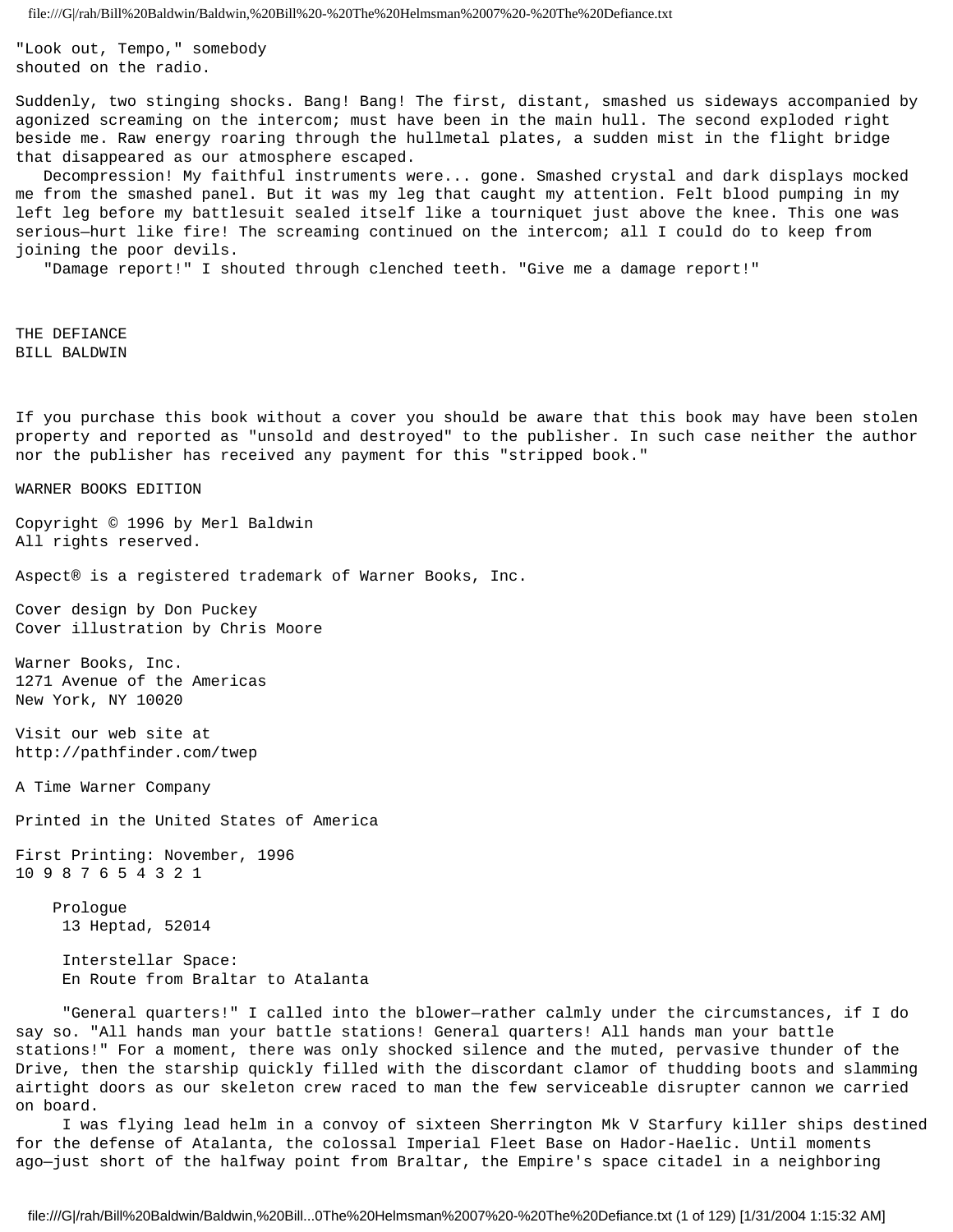sector of the galaxy—we'd faced little more than the boredom of an uneventful, three-day trip. Then the head and shoulders of Yin-Hardwyck, our Systems Officer, materialized in one of my globular displays with bad news. Other starships were approaching—and out here, they could hardly be from our side of the war. "Dampiers, Lieutenant?" I surmised.

 "Both proximity systems indicate the enemy ships are Dampier DA-79s, Admiral Brim," she replied.

"Give me the whole thing."

 "Aye, sir. Eight DA-79s bearing two seventy-five degrees true, point nineteen light-years, on course three fifty-five degrees true; speed twenty-five M LightSpeed, and closing fast."

 "Got you," I said, absently scanning the flowing, constantly altering colors and hues of my readouts. Odors of a new starship everywhere: hot metal, sealants, logics, polish, food, people. Too new. We weren't ready to put up much of a fight today. Of course, the Dampiers over there didn't know that... maybe wouldn't—if I could be clever enough.

 In these perilous days, all of Emperor Onrad V's subjects needed to be clever—because cleverness was nearly all we had to fight with. Our ancient Empire stood defiant, but nearly alone and friendless in the Home Galaxy, with only the Great Federation of Sodeskayan States—herself under attack—to help counter the onslaught of Nergol Triannic's League of Dark Stars. One by one, I'd watched the great allied star domains capitulate before these lightning attacks: A'zurn, then Gannet, then Lamintir, then Korbu, then even powerful Effer'wyck, the latter in concert with a final, humiliating retreat from old Dankir by General Hagbut's Imperial Expeditionary Forces. Now, fully half the galaxy lay prostrate beneath Triannic's jackbooted feet.

 As the League advanced, other would-be tyrants followed its success with great interest. One, Grand Duke Rogan LaKarn of The Torond, had quickly determined he could likewise extend his own empire beyond certain portions of the Dominion of Fluvanna he had seized previously. But he would need help. To this end, he'd ingratiated himself with the dictator Triannic until, ultimately, he, too had declared war on the Empire, thus placing all remaining free Fluvannian planetary systems in deepest jeopardy, along with some of the Empire's most precious, and critical, resources.

In my new assignment, I was supposed to do something about all that... somehow.

 Glanced through the forward Hyperscreens—after nearly half a standard day on the repair list, they were once more translating Hyperspeed-jumbled photons to comprehensible vision. Nothing yet. The Dampiers were still too far away. Nearer at hand, the other Starfuries had already opened from our normal, long-distance ferry formation into four groups of four ships—"quads," two-by-two combat formations on which we'd recently standardized. "Red" quad—the only four ships with activated disrupter cannon—was mine.

 "Red One from Blue One: got a visual on four unknowns at Blue Apex. Thirty c'lenyts and closing fast."

 Squinted through the Hyperscreens over my left shoulder. Gradually, a formation of faint sparks emerged in the distance high to port, moving at an angle to the stars rushing past in the "spaceman's tunnel". "Got them, Blue One, bogies at Blue Apex." I acknowledged, edging the ship right for a better tracking position while I considered my next move. Even though The Torond's fleets were mostly manned by ill-trained bullies drawn from the ranks of gangsters—talent at a helm wasn't necessarily linked to honesty: look at our own great Fleet—the ships they flew were good, very well armed. Underestimating their capabilities might well be fatal because it only took one lucky hit and... pfft, good-bye buttocks. Needed to face these ships down right away. "We'd better go see what they're up to," I said, turning our half-armed Starfuries to the attack. Made me nervous when I thought about it! But no more than a few clicks after we changed course, the six Dampiers abruptly set me at ease by veering away onto a parallel track with the convoy—well out of disrupter range. I could have cheered!

 Continued on course a few moments more to make them sweat. Then I, too, turned, aligning my quad on a course separating the two groups, relieved—but not at all surprised by the Toronders' reaction. Our tri-hulled Sherrington Starfuries were graceful, 330-iral-long killer ships that could top 75M LightSpeed and tussle with anything the galaxy could throw at them. They were reduced in size by nearly half from the Mark 1C Starfury "pocket battlecruisers" that were their immediate ancestors, yet they retained the identical main battery of twelve 406-mmi disruptor cannons and required a crew of only fifteen. In their intended role as short-range interceptors, they were renowned—and feared—throughout the galaxy. Most likely, the enemy commanders out there had no idea that twelve of our convoy were not armed. Or for that matter, that the four of us-the so-called escort—carried only a partial suite of disrupters.

 Our regrettable lack of firepower was a sad fact of life. The very success of these Sherrington interceptors was also an undoing—at least for some roles. In spite of the finest 'Grav and Drive systems in existence, their atmospheric-sleek, tri-hulled spaceframes and power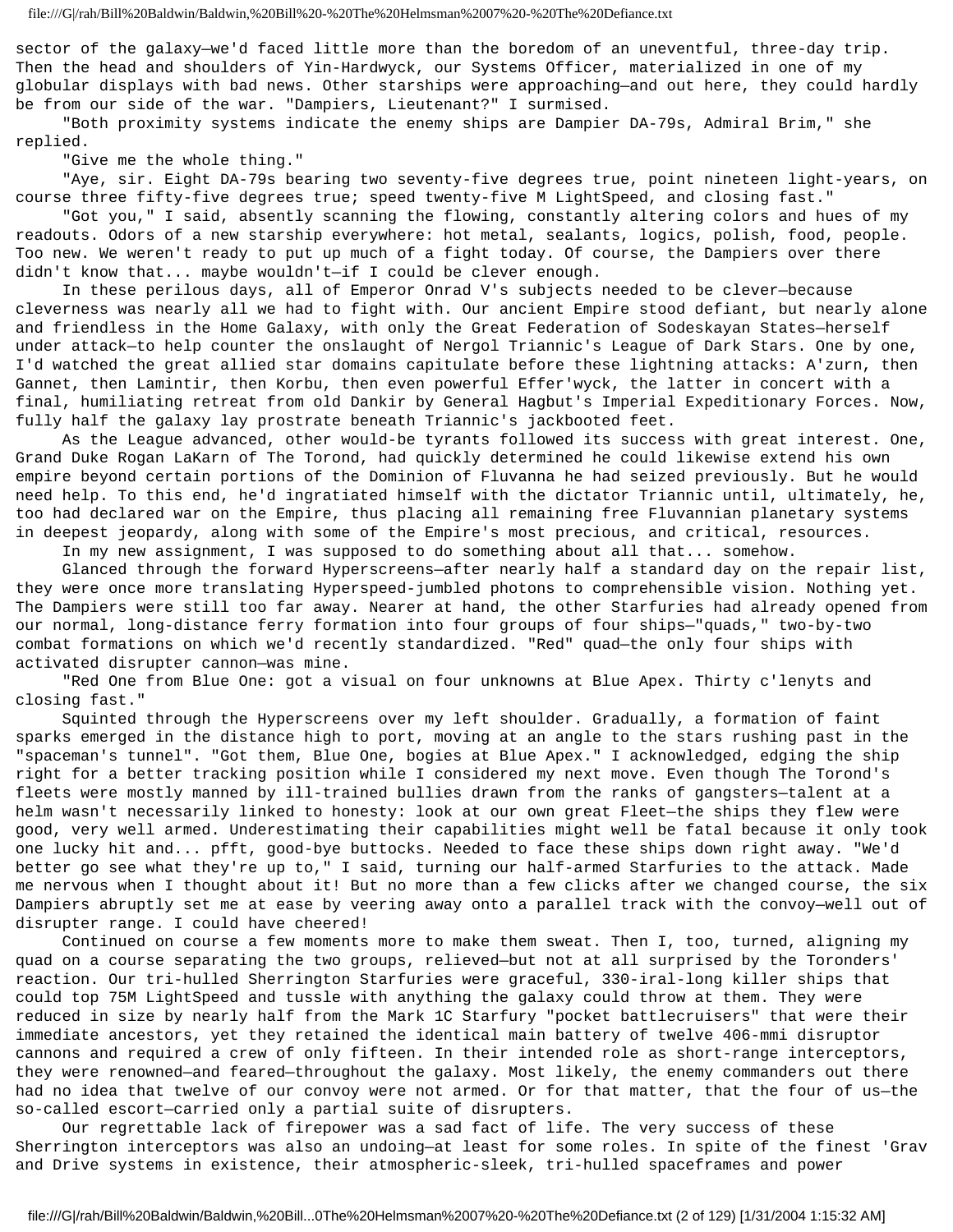generators had been optimized from the start for short missions of less than a Standard Day's duration.

 My sixteen ships had already been in continuous flight more than two Standard Days, and it had been necessary to disable numerous ancillary systems in order to make even that possible. The additional one and a half Standard Day's flight from our present position to Atalanta had required either disconnecting all the disrupters or many of the control systems. We'd come to a tricky compromise with the four ships that would be manned exclusively by Fleet personnel—six active disruptors (out of twelve) per ship and only the most basic control systems. Nobody, especially me, was very happy with the result, but the squadrons posted to Atalanta would need reinforcement within a very short time. So I'd agreed to lead a convoy; I was on my way there in any case. After this trip, however, replacements would have to come by transport, at least until someone on our side invented a good long-range interceptor.

 Decided to re-form into one unit. Increasing the size and apparent firepower of our little flotilla was nothing but pure fakery. but even looking more capable than we were could be worth something. Broadcast "join me" orders to the other Starfuries by KA'PPA communications—in the clear so the Toronders would read it aboard the Dampiers, too. KA'PPA transmitters instantaneously deliver information "packets" to all "listening" receiver nodes in the known Universe. In turn, the receivers ordinarily ignore packets addressed elsewhere, but I knew the Toronders couldn't resist scanning everything that came their way. If nothing else, my little ruse might mean a moment's hesitation over an attack. And I'd been saved by a moment any number of times during my career as a combat Helmsman.

 As the others took up station, I kept a wary eye on the six Dampiers, imagining their messages to and from some Sector Headquarters as they KA'PPAed with Controllers. Not much for independent action, those Toronders. It was a flaw I intended to exploit, both now and during the battles that were certain to come, if, of course, I got to Atalanta in the first place.

 My new assignment: take command of the military base on Atalanta's Grand Harbor, including the Starfuries of 71 Group—primary Sector Space Defense for the planet Haelic. The present commander, Rear Admiral W. Groton Summers, a known Triannic sympathizer and member of the Leaguesponsored Congress for Intra-Galactic Accord (CIGA), had deliberately allowed the base to deteriorate. I'd been briefed that he was protected from indictment by powerful, League-leaning CIGA politicians in the Imperial Parliament.

 For a number of years now, Grand Harbor had been under dual management: a Military Commandment responsible for operation of the Fleet Base and a civilian Harbor Master who operated the commercial port. Both offices—in theory, if not in practice—reported to the largely ceremonial office of Port Governor, appointed directly from our distant Imperial capital on the planet Avalon. However, that tradition was about to change—at least for the duration. The last civilian Governor, Photius I. Grünwald, an elderly, disinterested academic, had passed away some weeks hence in office. He would not be replaced. Instead, the Military Commandant and Harbor Master would both report directly to Avalon. In this manner, the Admiralty would be more directly in charge of both civilian and military operations during this rather difficult interval in history.

 My first task: restore the base to a wartime state of affairs in the shortest possible time. Summers has let things reach an exceptionally miserable state there, they'd told me, chuckling—all of them chuckling—so it's not going to be a plum assignment. But then, you've never had a plum assignment, Brim, so you're more or less the best man for the job, eh? They'd relented after that—only for a moment. We think you'll like the second part of the job a lot better, they'd added, even though it will be infinitely more difficult—and dangerous. But until I got the first one accomplished, they'd refused me any more information about it—only something about a rapidly ticking clock and the code word Sapphire....

 It was food for a lot of thought. So far, Negrol Triannic's plans for his League of Dark Stars had been focused on a largely unsuccessful attack against our five Imperial capital planets—now known as the Battle of Avalon—followed by his invasion of Sodeskaya, an enterprise that was also slowly running into trouble as the Great Sodeskayan Bears, commanded by my old friend Marshal Nikolas Yanuarievich Ursis, gained the necessary strength and confidence to defend their homeland.

 Meanwhile, half a galaxy distant, the sprawling base at Atalanta—despite its tremendous size and strategic location—had been allowed to become little more than a backwater in the fastexpanding Second Great War. It wasn't as if our War Cabinet in Avalon considered Atalanta unimportant; but Imperial resources were low after years of League-backed opposition to defense spending by powerful CIGA interest groups. Until home production caught up with demand, our limited forces would necessarily be concentrated in locations that were under active attack.

According to our best intelligence, the planet of Hador-Haelic was next on Triannic's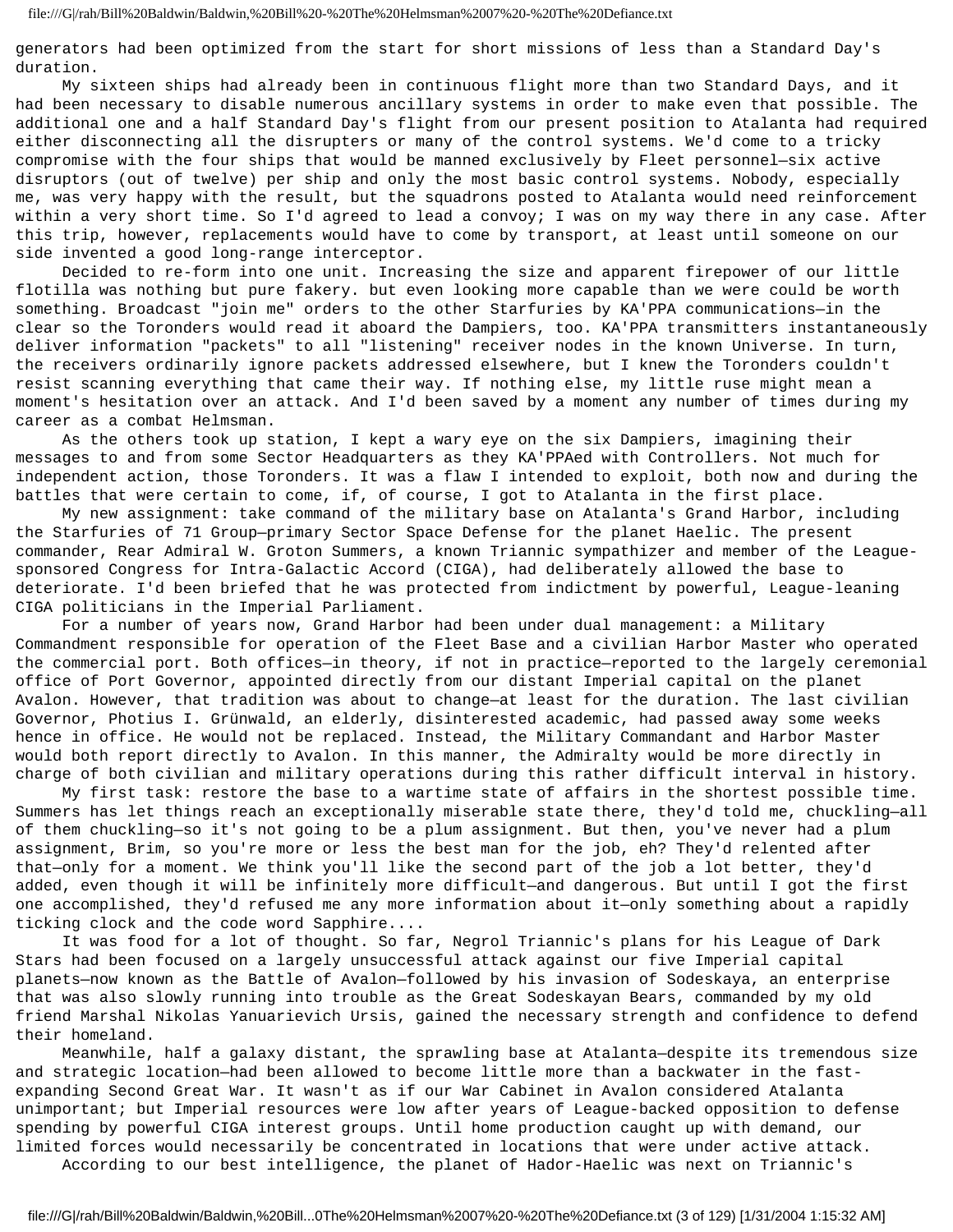schedule of conquest, although no one had yet been able to determine precisely when. I personally suspected this dearth of information wasn't so much a failing of our intelligence services as the fact that Triannic had assigned this particular enterprise to his flunky from The Torond, Grand Duke Rogan LaKarn and the slipshod, unprofessional military organization he had put in place since his ascension to—call it "theft of"—The Torond's throne.

 Peering out the Hyperscreens, I was about to risk another feint with all sixteen ships, when the Dampiers suddenly turned tail and disappeared among the stars. Probably, they were heading to The Torond's big Fleet base at Otnar'at, less than half a day distant from Atalanta. I shrugged, my little deception had worked well enough, but the xaxtdamned Toronders could easily guess where we were going. It was a foregone conclusion that—sooner or later—I would encounter them again... and again and again.

Chapter 1

Entirely New Management

15-l6 Heptad, 52014

Interplanetary Space, near Hador-Haelic

 The star Hador had grown from a flickering pinpoint of light to the dazzling jasmine star presently looming in the blackness off to port. Ahead, Haelic's planetary disk occupied most of the forward Hyperscreens as my haggard ferry crew prepared the Starfury for landfall, KA'PPA channels were filled with traffic from ships entering and leaving the colossal port of Atalanta and its sprawling Fleet Base. "All hands to stations for landfall! All hands man your landfall stations." I called into the blower. "Secure from HyperLight Operations...."

 From below, the Starfury's cramped navigation bridge filled again with the distant thuds of airtight doors and hatches, crewmen dashing to their stations, and the semi-ordered confusion associated with securing a starship from deep space.

 Waiting for the Transition, I glanced forward as the ship slowed toward LightSpeed. Presently, all 'Screens were still projecting their HyperLight simulation of the view outside. But there... even as I watched, they got more and more transparent while our big Wizard 60 Drives fought the terrific momentum that had taken us a quarter of the way across the galaxy from the great Imperial space citadel of Braltar.

 As we passed through LightSpeed, I switched to the six powerful Admiralty-391 gravity generators the ship used when flying HypoLight, then shut down the Drive. Presently, photons began to arrive at speeds my human eyes could translate, and the 'Screens came over to full transparent, revealing an ocher planet with overtones of ultramarine cloaked here and there by filmy white cloud banks. I'd first seen that panorama something like a thousand eons ago, it seemed—during an altogether different war.

 Tried to force the past aside while I went through the rigmarole of securing approach clearance from Planetary Center. Got the clearance; the other didn't work. A woman with long brown hair I'd known then—face had never gone completely from my memory. She was still there—I'd made it my business to check. Would she remember me after all these years? Or would she even care to? Shouldn't think about her just now, but...

 I'd always found Atalanta fascinating, and not just because of her. The city had been a vital anchorage of one sort or another since time immemorial—long before the Age of Star Flight, when only seaborne ships called at her already age-blackened stone jetties and piers. HyperLight travel changed the very warp and woof of civilization on Haelic, and gradually, Atalanta's identity merged with that of the whole planet. Advent of the militant Gradgroat-Norchelite Order and, later, their huge, hilltop monastery with its orbital forts gave the city-planet yet another identity—one that would ultimately save the Empire itself during the final battle of the First Great War. That clash effectively destroyed much of the ancient city as well as the League's fleet, the latter causing Emperor Nergol Triannic to sue for amity with his double-dealing armistice and subsequent Treaty of Garak. Now: another war had come, with Atalanta once more slated for the pain and misery associated with a major strategic role.

 Ahead—actually, below, now—Haelic had taken on added dimension. My Starfuries were descending through ever-thickening atmosphere like meteors while they beamed directed-energy plasma torches out ahead to shield their hulls from the heat of reentry. At the edge of vision, I checked my other quads—all keeping perfect station in echelon to port.

 Down we swept toward shapeless, smoothed-over cloud banks that quickly became moving, grayish masses fringed with color as the horizon lost its curve and I made my personal transition from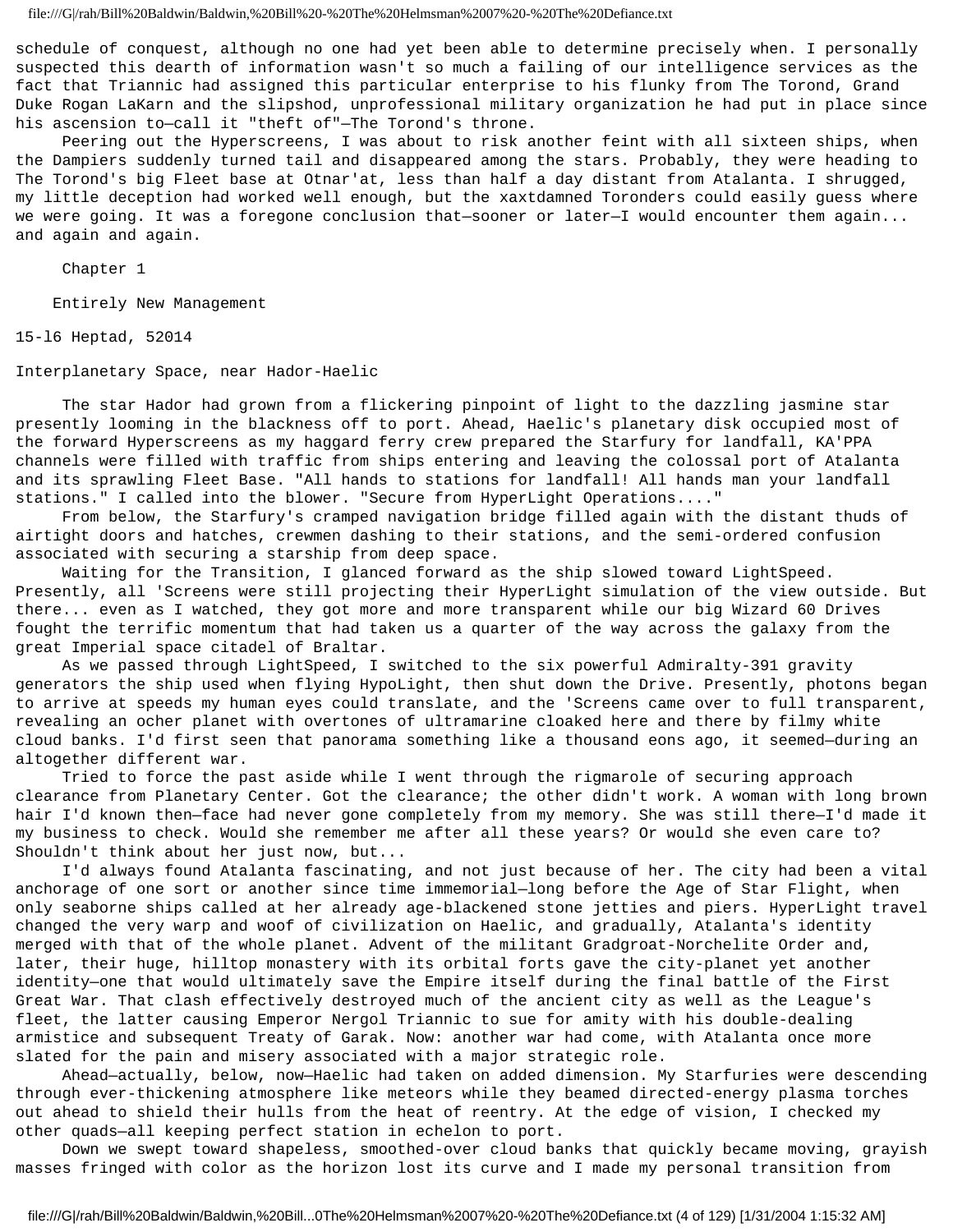navigating the vast emptiness of deep space to flying in crowded, controlled airspace. Glancing at an altimeter, I keyed the radio, "Atalanta Center," I sent, "Fleet ST-337F with Convoy ART-19 requests approach clearance."

 "Fleet ST-337F," a civilian controller responded promptly, "Convoy ART-19 is cleared to Orbital Buoy nine nine one, Frequency seven eight four three. On arrival, continue descent to two five zero c'lenyts and decelerate to velocity twenty-five zero zero."

 "Fleet FA-337 acknowledges direct routing to HoverBuoy nine nine one. Convoy is presently at five fifty c'lenyts and thirty-one zero zero velocity. Decelerating to velocity of two five five zero."

 Within twenty cycles, I had the HoverBuoy in sight to starboard, radiating a coded pattern in flashes of ruby light. We were now well within Haelic's atmosphere and measuring altitude in irals rather than c'lenyts. Out ahead, a departing merchantman crossed our path on the way to outer space. As the Starfury bounced through its churning gravity wakes, the head and shoulders of a young woman appeared in a globular display over my right-hand console. "Fleet FA-337," she said, "Convoy ART-19 may descend and maintain flight level three hundred."

 "Convoy ART-19 will continue descent to flight level three hundred," I acknowledged, checking the Hyperscreens for local traffic. From long experience, I understood that the Center's traffic controllers were severely overworked—and used equipment that was rarely uprated. Been around long enough to understand that one of the first items to be rationed during wartime was safety, with every commander on both sides—including myself—deceitfully preaching some brand of safety gospel as if we actually believed a word of it.

 Came through a solid bank of clouds nearly as large as the continent it covered. Only a few hundred irals below, I picked out at least four more layers of dirty, gray-looking clouds—detritus of a frontal system moving slowly down from the polar regions of the planet.

 "Fleet FA-337 with Convoy ART-19, descend and maintain one zero thousand irals with a heading of three one five to join the Blue-five radial inbound," a new controller directed. She had pretty blue eyes.

 "Many thanks," I replied. "Convoy ART-19 descending to one thousand irals and a heading of three one five for radial Blue." I listened to the steady beat of the 'Gravs thundering in the Starfury's lower two hulls—"pontoons" was the builder's term—on either side of the Starfury's main fuselage. Thought about the ferry crew, at least as anxious to be down as I was.

 I set the lift augmenters, listening to the 'Gravs spooling up as they shouldered the extra load. Clicks later, the ship trembled as finned cooling radiators deployed from either side of the main fuselage and roared in the slipstream.

 "Fleet FA-337 with Convoy ART-19: proceed direct to intercept Blue beacon on the three nine three radial," the blue-eyed controller intoned. "Cross the threshold at eight five thousand and maintain altitude."

 "Convoy ART-19 flying direct to Blue radial three nine three to cross threshold at eight five thousand and maintain altitude." Eyeballed the altimeters and turned on the landing lights just as the autopilot disconnected. It was the only automatic system still online in the Starfury; actually I often flew with the automatic systems disconnected, especially during lift-offs and landfalls. Wasn't alone, either, at least among the better Helmsmen....

 During the next minutes, the controller reduced our speed to 200 cpm (c'lenyts per metacycle), then 150 before turning us onto an instrument vector for landing. Silhouetted ahead in the evening light was an unmistakable cityscape and glowing harbor—Atalanta! My eyes followed the great upsweep of City Mount Hill as fading daylight illuminated the Gradgroat-Norchelite's reconstruction of their colossal monastery. In spite of myself, I felt a growing sense of excitement. Twice before this legendary city had assumed critical importance in my life. It was clear a third instance had already commenced....

 A different controller appeared in my globular display: this time a young man with short, fiery red hair. "Fleet FA-337 with Convoy ART-19," he advised, "your ships are cleared for landfall by quads line abeam; vector ninety-eight left. Wind from three hundred at four six with gusts to five nine."

 "Thank you, Atalanta Tower," I replied. "Convoy ART-19 is cleared for landfall by quads line abeam: vector ninety-eight left." He switched to the convoy frequency. "Quad leaders—you noted all that?"

"Affirmative, Admiral," three voices replied in unison.

 "Good," I said. "I'll take my four ships in first. Harris, you make a circuit and follow with Blue quad, next Kimple with Yellow, and finally Bell with Green. Any questions?"

"None, Admiral."

"See you on the surface," I said as a solid ruby light flashed out of the evening magenta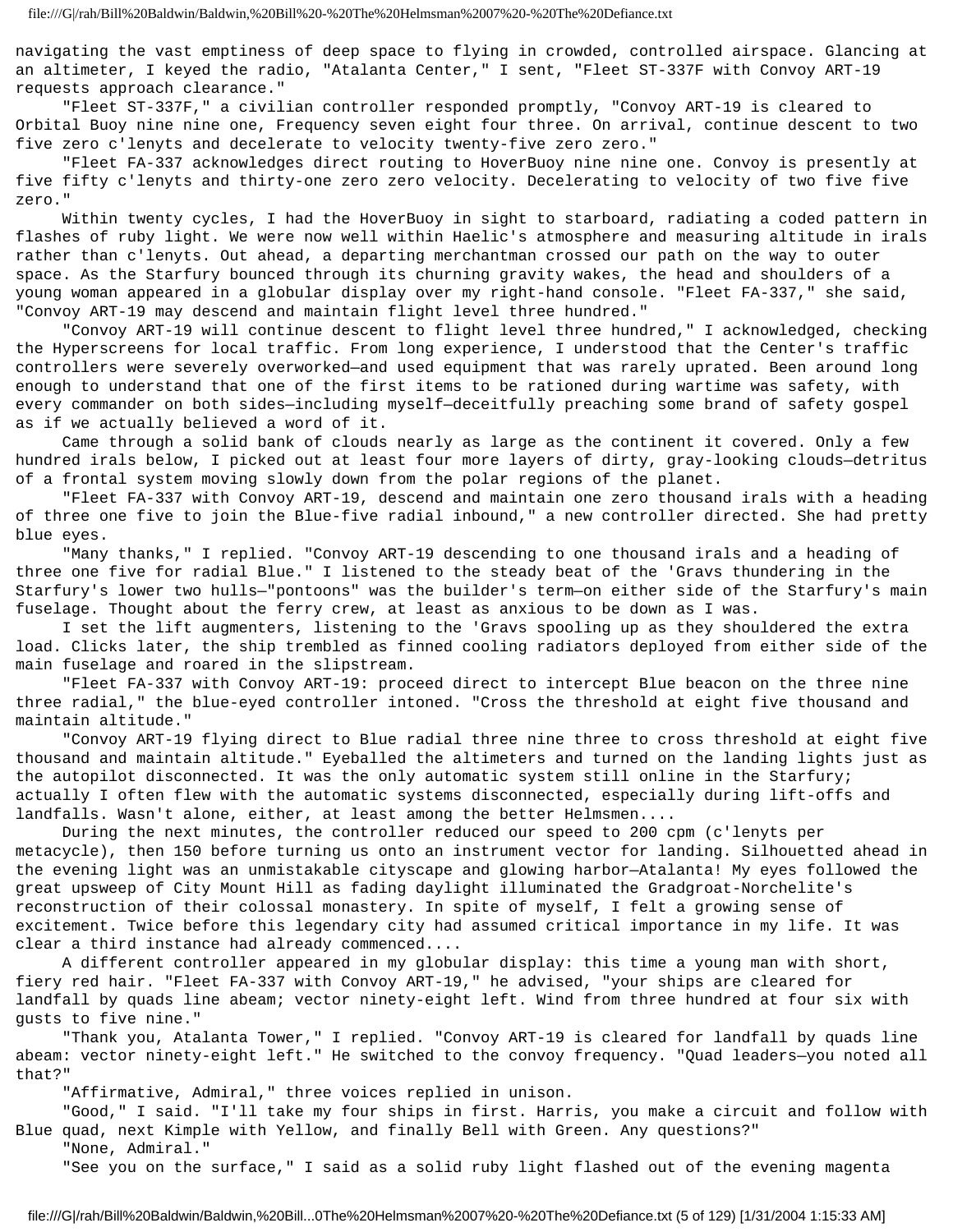ahead. A gust of wind pushed the ship to port, and the light began to dissociate into horizontal lines. As I corrected to starboard, the ruby lines converged, then separated again, this time to vertical lines. One last correction and they coalesced again—on centerline. Increased the lift augmenters and fed in ten degrees more power to take up the load.

 More landing checklist. Continuous boost ON; radio nav switches set on RADIOS; flight panels checked. The other three ships in my quad had now moved into line-ahead formation behind me, each ship slightly offset to the left. It was time I got everyone belowdecks down in their seats. "All hands secure personal stations. All hands secure personal stations..."

Altimeter, flight, and nav instruments set and crosschecked; airspeed EPR bugs reduced to one thirty nine and cross-checked, speed brake levers LOCKED. The starship began to sink as I reined in the power. Off to starboard, a virtual forest of shipyard cranes slid by my Hyperscreens, then huge rounded towers, darkened globes, and a maze of tall crystalline structures catching the last of Hador's failing light. Three thousand irals to my left a veritable city of darkened goods houses and wharves materialized out of the night, most of the latter occupied by one sort of starship or another.

 Only a hundred irals' altitude, now—the part that separates Helmsmen from wannabes. Walked the steering engines carefully, concentrating on the ranks of waves glittering out ahead in the landing lights. Glide path... descent rate... speed... angle of attack. None perfect, but close enough at this altitude, especially with a human at the helm. Called up a little more thrust—should be 3-4 cpms fast—then eased off the steering engines. The bow swung to windward, then I slanted the deck a little for drift. Nose up ever so slightly. Judging the wave troughs... held her off... deftly leveling the tri-hull only an instant before cascades of dark water shot skyward past the side Hyperscreens, diminished as we slid through a trough, then shot skyward once more as I gently plastered the pontoons to the surface. We sliced through two more of the big rollers before I pulsed the gravity brakes gently, sending long streams of gravitons out ahead to flatten the waves and slow the ship. Moments later, we were stopped, rolling gently on the surface of Grand Harbor while I switched to local gravity (as always, nearly losing the contents of my stomach), then configured the controls for surface running. In the overhead 'Screens, the clouds had passed, and stars from the galactic center shimmered like a great canopy of lights to set the water glittering with a million-odd colors and hues. After a number of momentous years, I had again returned to Hador-Haelic's Atalanta—and perhaps a middle-aged woman with long brown hair who had never been far from my mind during thirteen long years. Focused on the ship again—no time to think about her now!

\* \* \*

 We'd scarcely cleared the landing vector when a harbor controller with an anxious look appeared in my globular display.

 "Harbor Control to all quads of Convoy ART-19... Harbor Control to all quads of Convoy ART-19," she said. "Slave your ships to individual blue taxi vectors with all haste. I repeat—with all haste. Enemy raids are imminent."

 "Red quad scanning for vectors," I responded—not at all surprised. The zukeeds had us nailed! Configured for surface running, our Starfuries were much too far behind the energy curve for quick lift-offs—especially in the face of an attack. As I spoke, Red Four turned hard to port, followed by Red Three, then Red Two. Abruptly, a blue harbor vector gleamed in my own port Hyperscreen. Pointed an acquisition tube at it until three blue lights converged in my nav panel, then it was up to the Starfury. Now, remotely steered from somewhere in the darkness ahead, we headed straight for the vector. Rising from the helm, I peered aft through the darkness, where Blue quad was skimming to a landing in clouds of spray no more than a thousand irals behind us.

 By the time Yellow quad reported they were down, I could sense rather than see a large opening in the massive seawall ahead, where the water's reflection ended in the darkness. My taxi vector was beamed from it. "Docking and mooring details to stations," I ordered on the blower. Moments later, hatches popped open atop the pontoons and soon crews of starsailors dressed in attractor boots, sea slickers, and big insulated mittens were scurrying along the wet, dimly lighted surfaces to open our optical mooring cleats.

 As our four ships approached the massive entrance, a searing flash lighted the sky and dimmed the Hyperscreens, almost as if a nearby star had exploded. Startled, I jumped in my seat, then steadied myself. Of course—the Gradgroat-Norchelite orbital forts! They'd be the first to fire on an attack from space.

 Another blinding flash. Then another, and another until the darkness was turned to a throbbing, toneless blue-white daylight. Then... darkness again—darker still for the contrast.

 I knew the attackers were now either past the forts or destroyed as I listened to the ships of Green quad report their landing runs, then make an abrupt turn shoreward. Breathed a little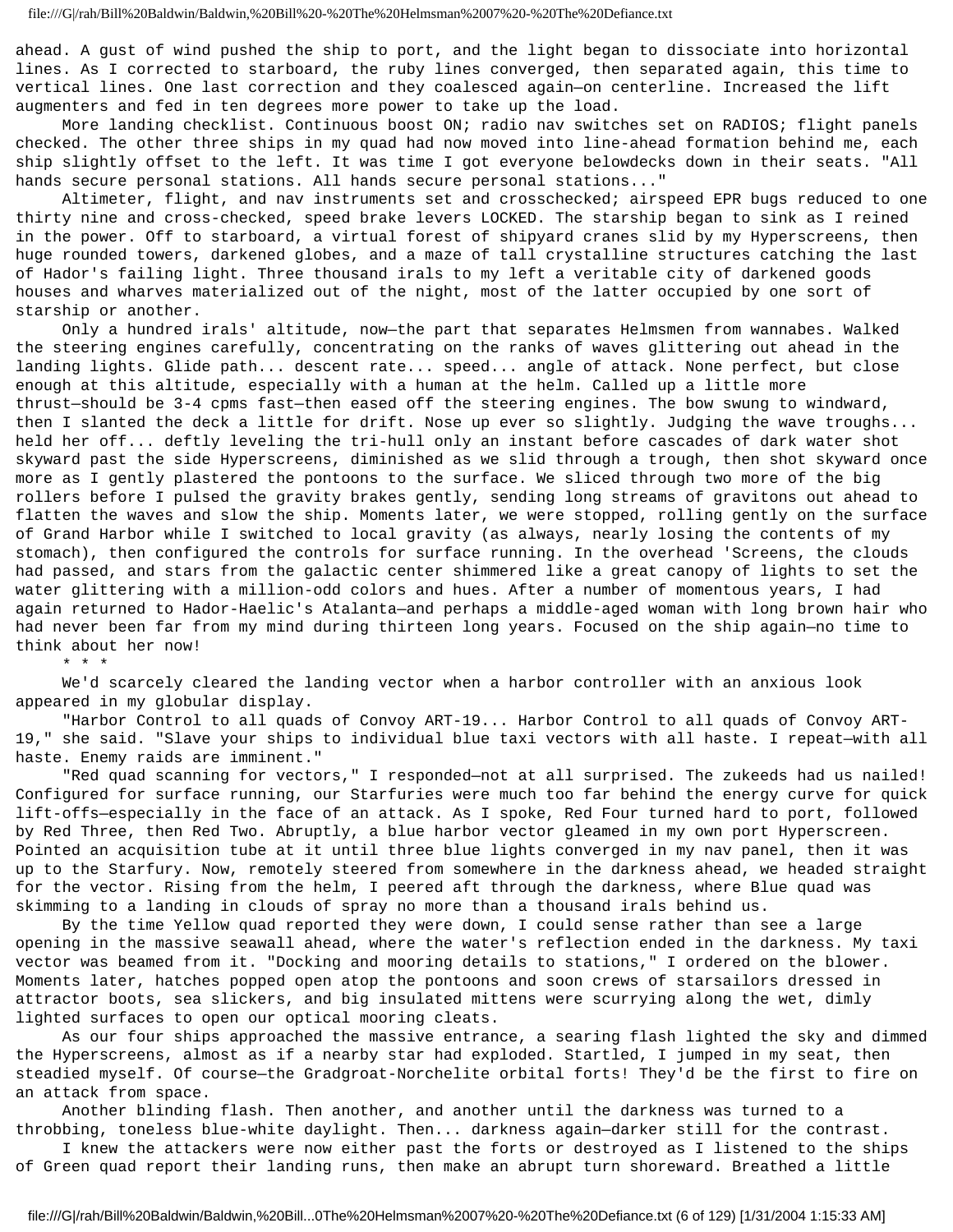easier. All of Convoy ART-19 was at least safely down—if not yet safely sheltered.

 Suddenly our four ships were safe inside the darkened cavern, running four abreast along what appeared to be a wide canal. From her position at the extreme right of the quad, my Starfury seemed to be speeding along only a few irals from a very solid-looking seawall—with nobody at the helm!

 Abruptly, we came to an halt with the 'Gravs idling, and I glanced aft again—Just in time to hear the ships of Blue quad report themselves safely through the entrance, four dim white wakes against the near darkness. Then the unmistakable flashing of disruptors lighted the sky outside of the hangar, bathing Yellow quad in brilliant strobes of light as the four ships raced for shelter through a veritable forest of glowing, yellow-green waterspouts just short of the entrance.

 I watched—horrified—as the rightmost Starfury lifted from the water atop a glowing, coruscating eruption of greenish energy and water. While its luckless Helmsman struggled with the controls, the Starfury's nose reared higher and higher, then fell off sharply to starboard—Just as it managed to reach the hangar entrance. Next moment, the speeding ship slammed broadside against a solid-rock column, then broke in two and exploded, spewing glittering clouds of hullmetal sparks as it sideswiped its closest neighbor. More disruptor flashes outside, these much brighter. The Fleet Base was finally shooting back—just as the doors began to close,

But where was Green quad?

 Another tremendous explosion—followed by an angular-looking starship tumbling into the mouth of the hangar, aflame from stern to Drive tubes. One of The Torond's new Dampiers! The stricken ship erupted in a blinding sheet of pure energy while the massive doors continued to slide shut. Without warning, a Starfury burst through the incandescent rubble, followed by a second... then a third, only just squeezing through the narrow opening that remained. Then a secondary explosion and the doors finally slammed together.

 Moments later, when the hangar's internal lighting came on, a glance around revealed that we were in a huge, arched tunnel carved from solid rock—at least two hundred irals high and perhaps five times that in width. The "canal" I'd sensed in the darkness was actually the ends of piers lining either side of the underground passage, which appeared to extend for nearly a quarter c'lenyt in either direction. Wreckage from the downed Dampier still smoldered just inside the massive doors, and the six survivors from Yellow and Green quads were idling in two ranks behind the four ships of Blue quad—all apparently undamaged, as were my own Starfury and the three other ships of Red quad.

 I'd lost two of the sixteen Starfuries in my charge—better than twelve percent. Not a record to be proud of, especially since the ships had come all that way safely. They'd be missed; no doubt about that. From my position on the canal, I could count twenty-nine other Starfuries moored in three groups along the tunnel. Fifteen older Defiant-class attack ships were clustered into two additional groups. The remainder of the occupied wharves nearby were taken up by various utility and transport starships as well as three bizarre-looking "benders" that could "bend" nearly all radiation around their hulls, rendering them virtually invisible to all known receptors.

 Clearly, the defending squadrons of 71 Group had been caught with their collective pants down. Why? With the sophisticated, late-model KA'PPA-based BKAEW early-warning systems that had been shipped here only Standard Months earlier, they should easily have been spaceborne in plenty of time to blunt—or even completely foil—the assault that had destroyed two brand-new attack ships and their crews. Yet none of the ships appeared even to be manned, although a few maintenance crews could be seen working on their hulls.

 Well, by Voot, I'd been warned. What a state of affairs! With a fast-growing sense of indignation, I promised myself that tomorrow—first thing—I would start rooting out the bastards who were responsible, starting with the present, outgoing commander, one Rear Admiral (the Hon.) W. Groton Summers, who would soon be on his way to a comfortable staff job in Avalon. My angry musings were interrupted by a surface-traffic controller who appeared in his globular display with a mooring assignment at one of the empty piers....

\* \* \*

 I was roused at Dawn plus one twenty-five by a chime from my timepiece. Frowning, I sat up in the bunk and glanced around. The message screen on the wall of my temporary cubicle in the Bachelor Officer's Quarters indicated three messages waiting. I hadn't even checked the previous night; I'd been too ragged out from the trip for anything but a desperately needed shower, immediately followed by a bed. Shrugging, I took a battered Remote from the night table and displayed the first message:

14 Heptad 52014, Brightness: 3:30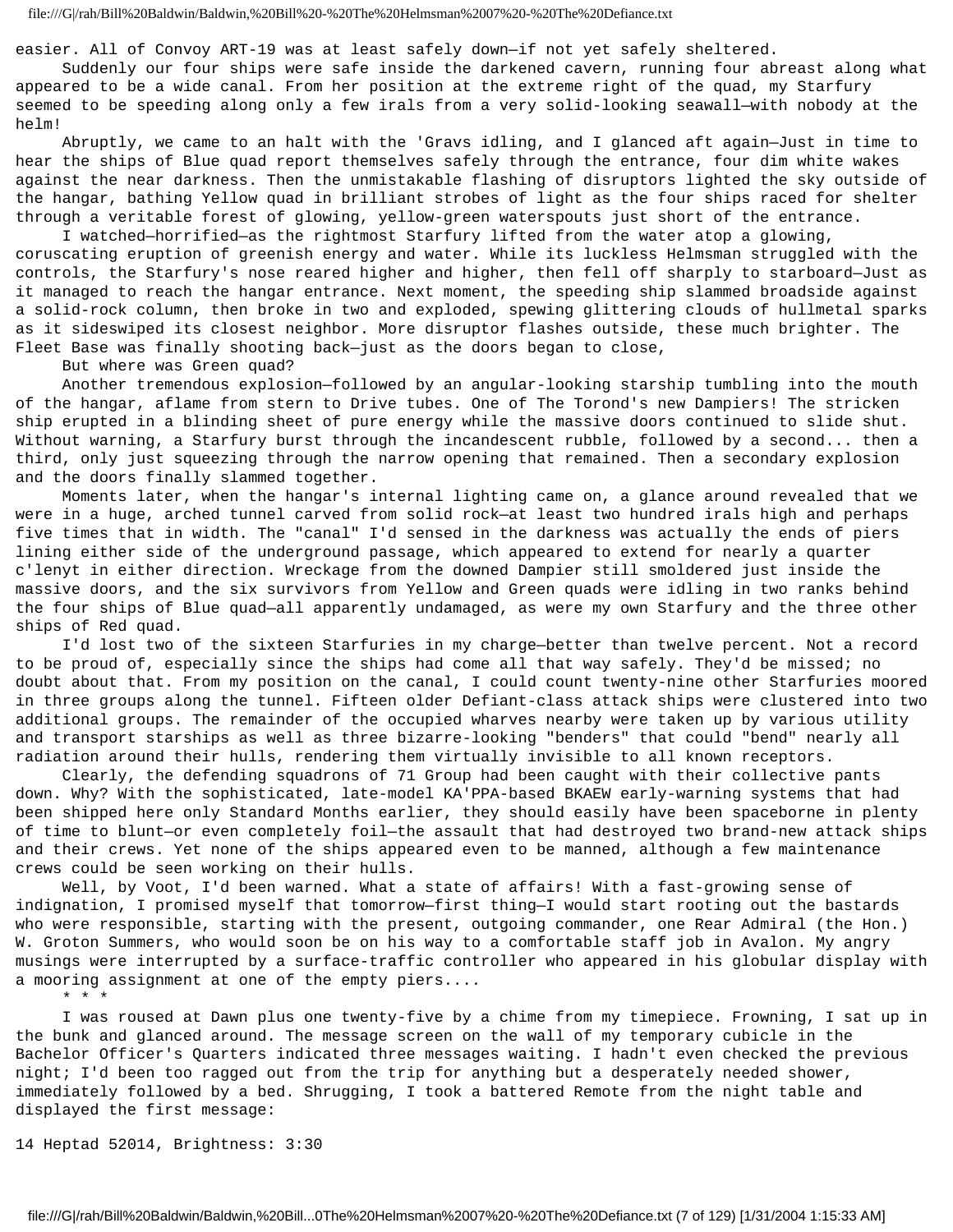TO: Wilf A Brim, RADM, I.F.

From: Hathaway Cottshall, Administrator

For: W. Groton Summers, RADM, I.F.

Admiral Brim: RADM Summers sends compliments, and directs me to convey that it will be his pleasure to receive you in his private Headquarters office at Morning:00:00 sharp for Transfer of Command Ceremonies to be held promptly at noon. Formal uniform recommended.

 Formal uniform, eh? So that's the sort of thing that concerned Summers. Certainly didn't seem worried much about his base being attacked—or about safe arrival for badly needed reinforcements to its defense. Except for a few dock-side mooring squads, no one had even bothered to meet my tired ferry crews as they stiffly piled out of their Starfuries at pierside. And it couldn't be that they'd mistaken our arrival time; the message had been forwarded here to the VOQ late yesterday afternoon.

 Later yesterday, when I'd personally inquired about what sort of defenses had been aloft when the Dampiers arrived for their attacker, I was informed that only the orbiting space forts and the harbor's fixed disruptor batteries had been put on full alert. Yet even in worst case, many of those twenty-nine Starfuries I counted had to be operational. So where in xaxt were their thraggling crews? And why hadn't at least a few of the zukeeds been flying a Combat Space Patrol? Maybe Summers was a CIGA, but he certainly couldn't have effected damage on this scale without a lot of help.

 The Ops Officer was responsible for much of the way the base appeared. But first responsibility lay with Summers and his Executive Officer; that's where I'd start. After that, I'd root out the decay so that this kind of treason would never happen again—ever.

 The next message was from Master Chief Petty Officer Utrillo Barbousse, highest-ranking noncom in the Imperial Fleet and a trusted personal associate since our days together aboard I.F.S. Truculent during the First Great War. Barbousse and I had formed such an effective team that for years Emperor Onrad insisted the two of us be stationed together. According to the him, it was the most damaging thing he could do to the League.

WO9FGU7BVJW405967HGJQ0W9E8RG [TOP SECRET]

FROM: U. BARBOUSSE, MCPO, VPOQ, IFB, AVALON, AVALON-ASTERIOUS

TO: WILF A BRIM, RADM, VOQ, IFB, ATALANTA, HADOR-HAELIC

HAVE TRANSPORTATION ORDERS IN HAND FOR I.S.S. SWANNBRLAND DEPARTING HERE 26 HEPTAD AND ARRIVING ATALANTA 32 HEPTAD. ALREADY PACKED NUMEROUS CASES OF VINTAGE LOGISH MEEM YOU MAY FIND INTERESTING AS WELL AS DELICIOUS. KA'PPA OTHER "NECESSITIES" I SHOULD PICK UP FOR YOU IN AVALON. SEEN MUCH OF YOUR DAUGHTER, HOPE, IN LAST FEW DAYS. SHE IS ABUNDANTLY HEALTHY AND FILLED WITH THE SAME WONDERFUL SUNSHINE AS HER LATE MOTHER. SHE CONSTANTLY ASKS ABOUT YOU, IN SPITE OF NEARLY PERPETUAL OVERINDULGENCE BY EMPEROR ONRAD—WHO SENDS PERSONAL REGARDS, AS DOES NURSE COSA TUTTI. HAVE LATEST HOLOPICS IN HAND SO YOU CAN SHOW HER OFF TO EVERYONE IN ATALANTA.

[END TOP SECRET]

## WO9FGU7BVJW405967HGJQ0W9E8RG

 I grinned. My tiny daughter Hope did seem to have some internal source of sunshine—on those all-too-few occasions I got to see her. Officially, the little girl's father was Mustafa Eyren, the Nabob of Fluvanna; her mother, Raddisma, a singularly gifted and beautiful woman as well as Eyren's most favored courtesan. But I was the little girl's actual father—after a single, extraordinary night with the beautiful courtesan aboard a crippled starship. Sadly, we saw each other only twice more after that.

 Little Hope had come a long, treacherous route to her present fortuitous state of affairs. Just before the fall of Fluvanna, Emperor Onrad granted asylum in Avalon to the Fluvannian court—including Raddisma., who delivered little Hope shortly after her arrival in Avalon. And,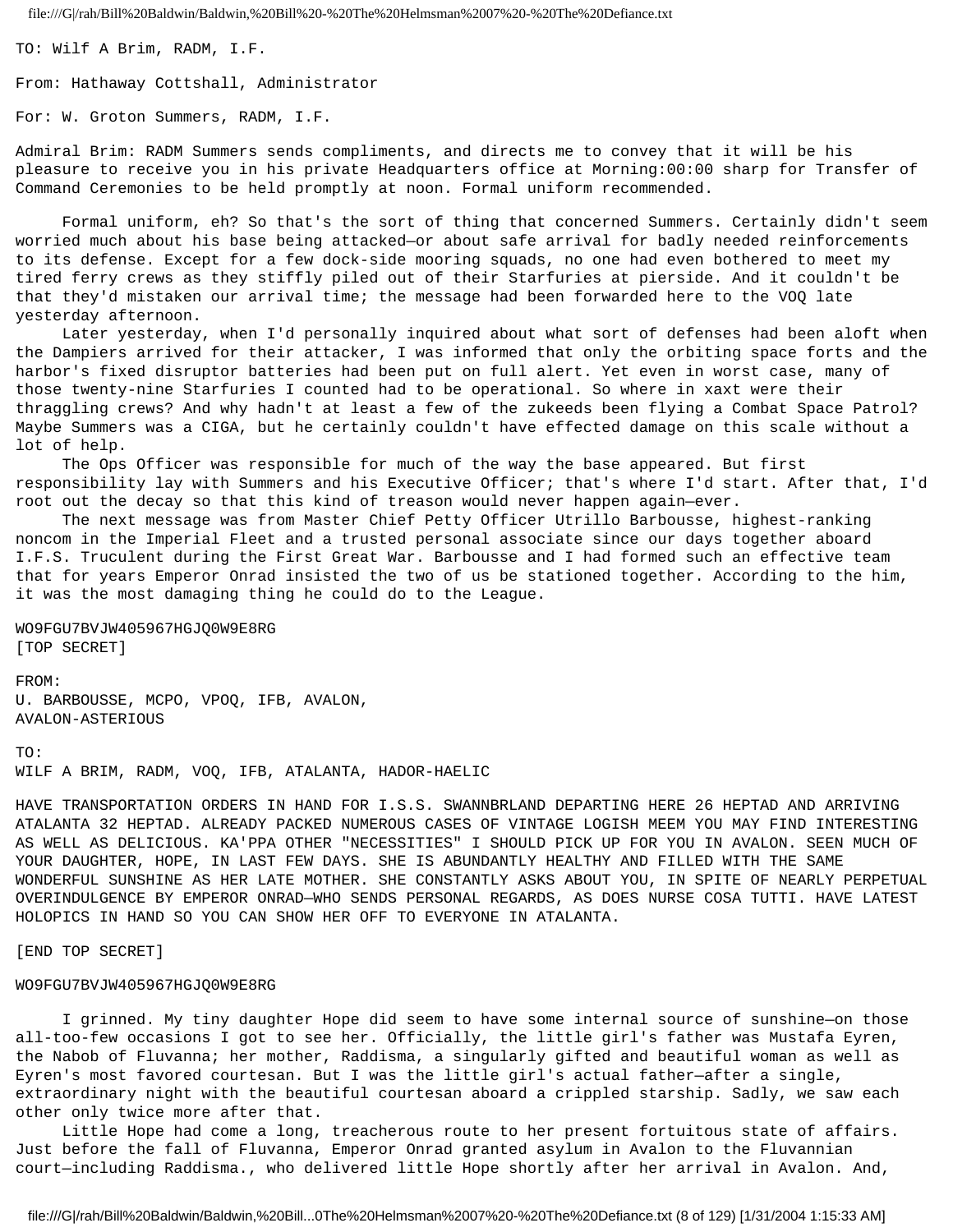upon Raddisma's death from a stray disruptor burst during the Battle of Avalon, Onrad further made the little girl his personal ward—-some whispered as a courtesy to me when he accidentally discovered her actual derivation. At all events, Hope now resided in the Imperial Palace, cared for by Raddisma's faithful retainer, Cosa Tutti, although elderly Nabob Eyren still visited faithfully in the belief that the little girl was his true daughter.

 My third message was from the Base Housing Office, informing me in the most incoherent bureaucratese possible that my base housing authorization was denied because a form had been misfiled in Atalanta. Shrugging phlegmatically, I made a note to let Barbousse handle that item, then fetched my tote bag from the shelf over my bunk. Clearly, I had plenty of work in store—and very little time to do it.

 At Dawn plus two, roughly five metacycles remained until my "ceremony" with Summers; I resolved to use it productively. I dressed from my duffel bag in worn blue flight overalls, soft leather boots, a battered black leather Helmsman's jacket, and a garrison cap with two small stars as the only indication of my flag rank. Then—just in case—I buckled on my Wenning .985 blaster in its leather holster. Grabbed a steaming, sweet cup of cvceese' on my way through the VOQ lobby, then strode out into the early morning duskiness—where the star Hador was already clearing Atalanta's spinward horizon with a swollen streak of burnt orange—and caught a grimy freight tram to the underground hangar.

 Below, I found the vast gloomy cavern much the way I had left it the previous evening, redolent of seawater, overheated logics, solvents, hot metals, sealants, lubricants, and the other smells common to a starship anchorage. It was also still mostly unpopulated, with only a minimum of activity going on—although a few more vehicles were moving within my purview. Here and there, I could hear the staccato t-zaapt of collapsium welders, reflecting their wobbling glare on the jagged rock of the ceiling. An overhead crane hummed along a track over the main canal carrying a crated Drive crystal, and from somewhere far inside came the lonely chime of a communicator. But the giant facility was virtually abandoned. Where in the name of Voot was everybody?

 Behind me, the doors to the harbor had been rolled open again while a floating crane noisily dredged up the tangled wreckage of the Dampier and my Yellow-quad Starfury that had crashed during the previous evening's attack. Farther out in the harbor, a second salvage crane had just turned off its working lights, raising, I assumed, the wreckage of the missing Starfury from Green quad. I ground my teeth. Neither Starfury needed to have been lost—certainly not pissed away without opposition as they had been. Without even a fight. Starfuries themselves were hard enough to replace; but their crews could never be replaced—either aboard ship or among their families. Especially the civilians. Bad enough to sacrifice starsailors; possible death was written into their job descriptions. But the civilians—that was murder.

 I strode along a section of the broad concourse that paralleled the left-hand wall of the tunnel. The surface was littered and stained by puddles of spilled lubricant slippery enough to cause an accident. Yet I could see no sign of a maintenance detail anywhere. Many of the stains looked as if they had been around for a long time.

 I checked one of the piers that jutted out from that side of the great subterranean hangar. Hardly a Karlssohn lamp was burning with a full array of illuminators. Dockside gear was carelessly adrift everywhere; some even blocking access to the N-ray mains—in spite of flashing fire-lane indicators built into the surface. On the second pier, a number of optical bollards were weak and clearly out of adjustment, allowing both Starfuries moored there to drift dangerously close to the piers.

 Except for the ships I'd delivered myself, the Starfuries and the Defiants I could see appeared to be anything but ready for battle, or even flight. Especially the more complex Starfuries. Many had access hatches open as if they were waiting for maintenance of one kind or another. Thick cables fed into them here and there, but nobody seemed to be doing much work—at least nobody in a hurry. Here and there crews of mechanics stood in little groups talking and smoking the spicy local mu'occo cigarettes. None of them one paid me the slightest attention as I strode along the concourse—a complete stranger. Where in the name of Voot was Security? Where was thraggling anybody?

 I grew more disgusted with each pier I passed, especially when I remember how things had once been at this magnificent Fleet Base—even during peacetime. But in those days, some of the best minds in the Empire had been in charge, Clearly, that had changed drastically.

 I stopped for a moment to take stock. Things were deeply wrong in the Ops, Engineering, and even the Space Divisions of the base. I checked my timepiece. Still three metacycles until my appointment with Summers. Used a portable HoloPhone to pass a few quick orders to the three quad leaders who'd flown in with me, then caught a nearby lift to the surface and cadged a ride to the transport pool.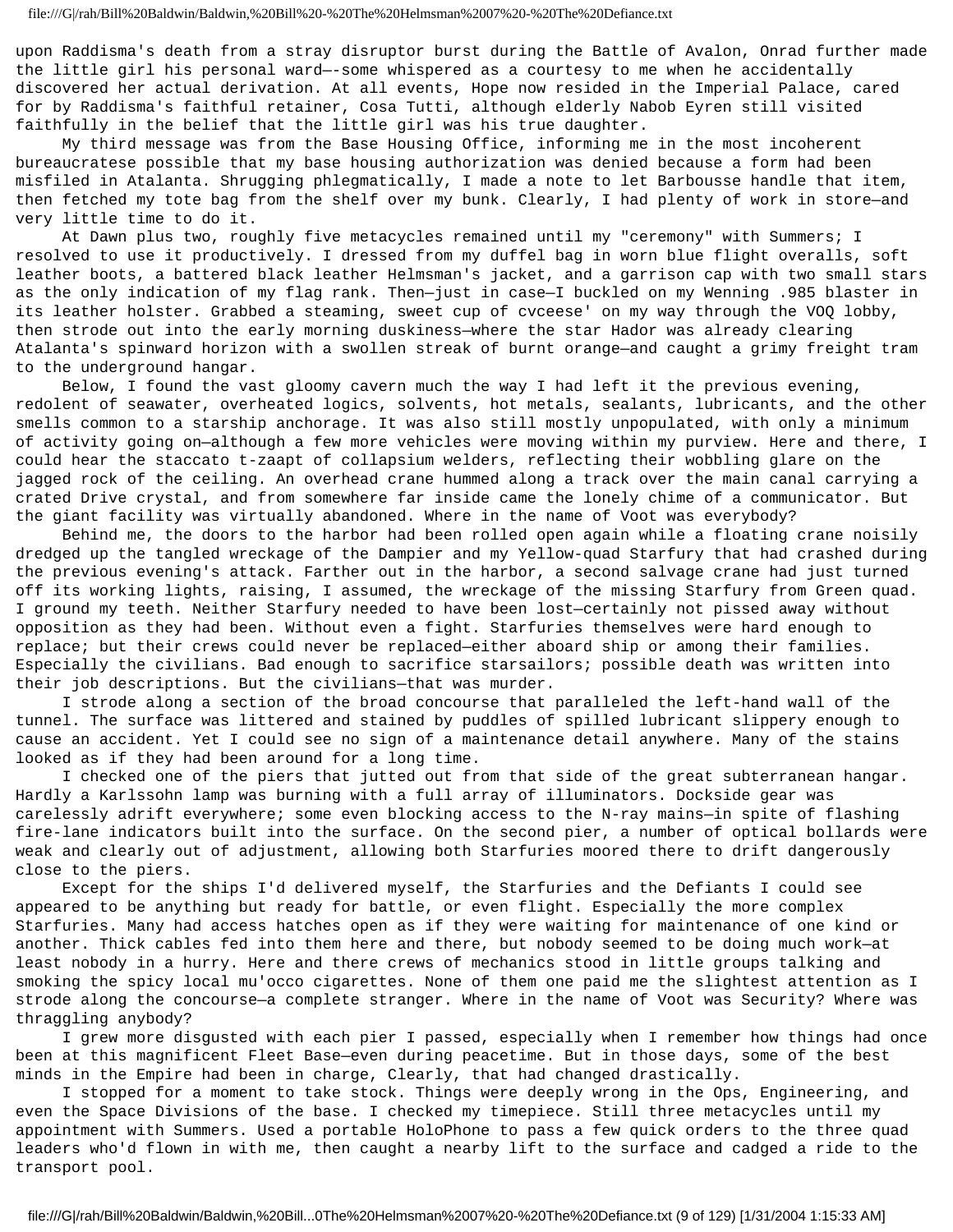More smells of lubricants and solvents as I opened the door to the office, but with a strong overtone of... polish. Nothing wrong with that! Peered through an open door into the main garage; spied a lone rating energetically shining a large, elegant limousine skimmer. The last time I'd been stationed in Atalanta, the base didn't even have a limousine skimmer.

 "Can I help you, sir?" the young StarSailor called through the door with his sweaty back to the checkout counter. Young, in his early twenties, he was stripped to the waist and flexing muscles in the manner of someone who likes to keep himself in shape.

"I need a gravcycle, Mister," I said, glad to see at least someone hard at work.

 "D' you mind just takin' one, sir?" he puffed over his shoulder, "I've got to have this thing shined for the big doings at Headquarters, and I don't have much more time."

"What's going on at Headquarters?" I asked—as if I didn't know.

 "New military commander checkin' in, sir," the StarSailor explained, still with his back to me. "Guess they're going to show him around."

"They need a limousine skimmer to show him around?"

 "I don't ask questions, sir," the StarSailor said, grunting as he reached across the top of the big machine to polish a recalcitrant spot, "I just take orders and spread wax."

 Grinned in spite of myself. "I see," I said, stepping through the doorway into the garage—which on first sight appeared to hold some of nearly every type of vehicle known to civilization. Toward the rear of the huge room, a group of mechanics were grouped around a heavy lorry, their tools and voices echoing distantly in the vastness, I turned to the rating. "Isn't anybody around to help you out?" I demanded.

 "Oh yes, sir," he replied, still not turning around. "But they're a bit late this mornin'. Usually I can handle it myself, but today Headquarters wanted the Admiral's limo all shined up—and nobody got around to tellin' me about it till I got here about Dawn plus two twenty-five." He shook his head. "Awful lucky I was early, or I'd be in a real pickle."

"I see," I said. "Very well. How do I get myself a 'cycle?"

 "Just sign the tabulator back there on the office counter, sir, then go pick one out," the StarSailor said, pointing to a large collection of gravcycles nearby. He climbed down to move the ladder. "When you ride past, call out the number, and I'll note it down for you, er..." Suddenly, his gaze fell on my garrison cap. "Admiral, sir!" he said with a stricken look.

"At ease, StarSailor," I answered, raising a hand to check him. "What's your name?"

"Er, Russo, sir. Joe Russo, Petty Officer, Third Class—sir."

"Who's your boss, Russo?"

"Er, Chief Petty Officer Lorton Tambourne, sir."

"Where is he?"

"I, er, don't know, sir."

I looked at him carefully. "Is he on leave, or something?"

"No, sir."

"He supposed to be here, then?"

"Well, er.. "

"Yes or no, Russo."

"Yes, sir."

"Who's his boss?"

 "Chief Tambourne works direct for the Base Transportation Officer, Commander Baily, sir." "I assume Baily reports to the Ops Officer?"

"Yes, sir. Captain Harper."

 "All right, Russo," I said, making a quick decision. "Three items for you. First: park the limousine; it won't be needed today. Second: at Brightness on the dot, I take over from Admiral Summers as Base Commander and you're promoted to Petty Officer, First Class—call it a battlefield commission for obvious reasons. Third: at that moment, you're also in temporary command of the transport pool. Can you handle it?"

 "Command... me?" He only hesitated a moment. "You bet I can handle it, sir, b-but..." "The name's Brim, Mister. If anybody gives you trouble, refer him—or her—to me at the Base Commander's office. I'll take care of it personally."

"Aye aye, Admiral Brim."

 "Good. Now stow that polish and go sign me out one of those gravcycles—a good one. On a permanent basis...."

 Cycles later, I was astride a powerful, deliciously balanced new RSB gravcycle, wind whistling past my helmet as I sped around the base making a quick private inspection. Didn't like much of what I saw.

Some parts of the huge complex were immaculately kept—in certain cases, even better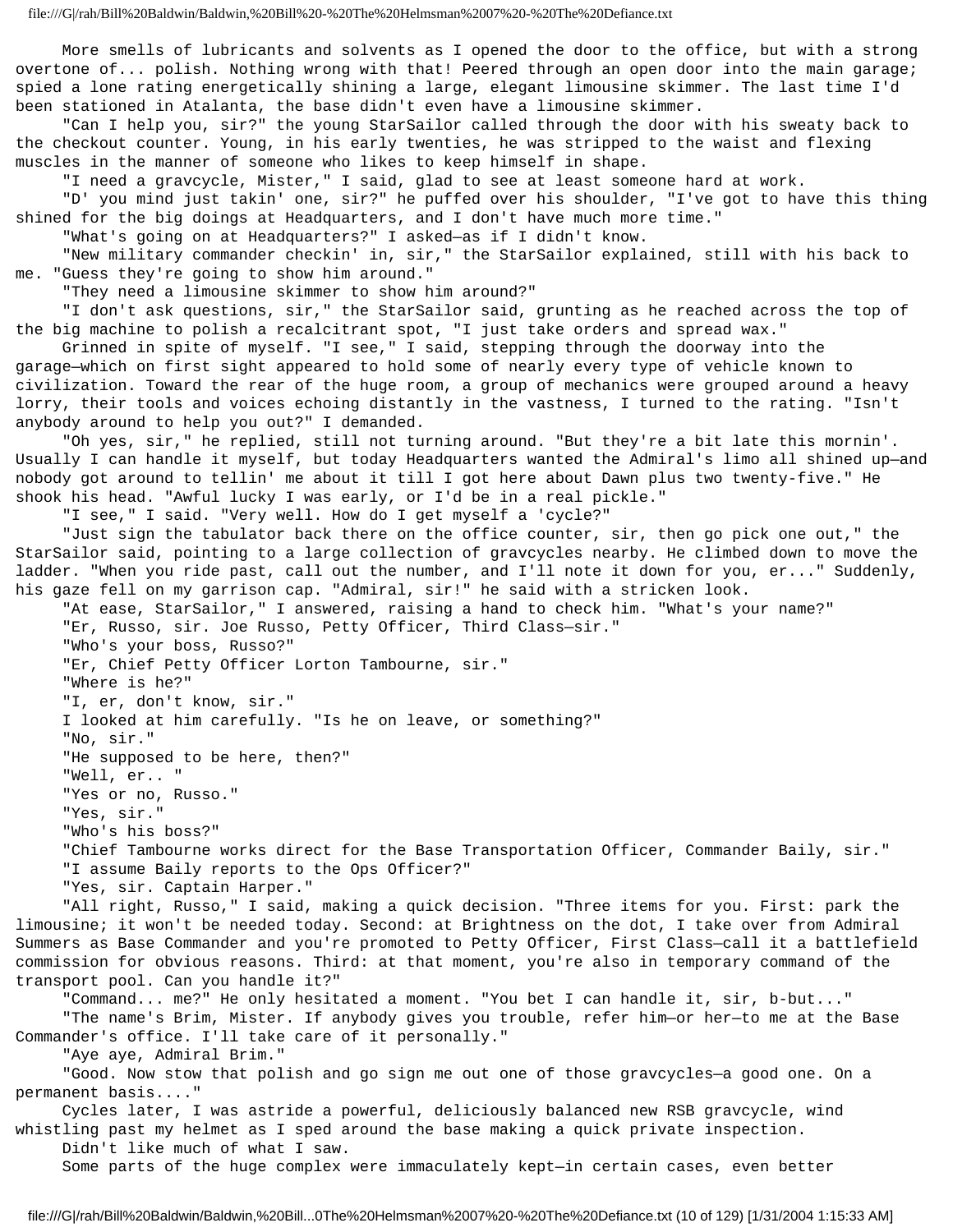maintained than I remembered they were years ago. But these were maintained by the civilian Harbor Master's Office—except the Officer's Club, which appeared to be very crowded for this time of the morning. Warehouses, power networks, communications centers, buildings, supplies—all were clearly in order and to the book. Better than the book. They made the military portions look... neglected was an accurate term. Clearly, the Harbor Master had the situation well in hand. And she was just as clearly working without much help from her counterpart in uniform. Also, I knew who she was. Knew her well...

The farther I went, the more my ire grew until-with still nearly a metacycle and a half before Summer's ceremony—neither I nor the base could wait any longer. Pulling up to the ostentatious new Fleet Headquarters Building (the original had been destroyed during the First Great War), I parked the gravcycle in an empty "RESERVED FOR COMMAND STAFF" slot near the door. All but two of the similarly marked slots were empty as I strode into the lobby, trying my damnedest to stay calm.

 What a lobby! I quickly took in the rich, polished-wood floors, the expensive lighting fixtures, the lavish furnishings, the theater-like entrance to the briefing auditorium—all a far cry from the squalid, unkempt operational zones I'd known during most of my career. True, it was important to keep up appearances at the Atalanta Fleet Base. Important people from all over the known Universe passed through this lobby. But this extravagantly furnished room would have served well in most houses of state—even embassies.

 The whole thing appeared empty, except for a lone Chief Petty Officer sitting engrossed in a HoloNews magazine behind an information counter. He didn't even look up as I came through the door.

 Took a moment to get my bearings, then strode to a wall directory and selected COMMANDER'S SUITE from the menu. The display changed to a three-dimensional holographic corridor map of the first floor with a path to the suite flowing in radiant green. Nice toy. I looked around, found the corridor, then started across the polished floor.

 "You're on course for the Commander's suite, sir," the Petty Officer observed without looking up. "Need some help?"

I continued past without stopping. "Next time, Chief," I said.

 Two glass doors at the far end of the corridor; the great seal of the Imperial Fleet etched on the left door; "Commander, 71st Group, Imperial Fleet," in old-fashioned ciphers on the right. Keeping a close rein on my temper, I set course.

 "Hey, wait, sir!" someone called after me. "The Commander's Office is off-limits this morning. Admiral Summers's orders."

 "Not anymore," I said, continuing on without turning. Presently, there were footfalls behind me, "Just a cycle, sir," the Petty Officer called. "You can't go in there. It's off-limits!"

 I turned so he could see the two stars on my garrison cap. "I've placed it back on limits, Mister," I said.

The Petty Officer stopped in his tracks. "Er, w-who are you... A-Admiral?"

 "Brim—Admiral Brim to you, Mister," I said. "I'm the new 71st Commander. And why didn't you ask that when I came in?"

"I... ah..." the Petty Officer stammered.

 "Here's my ID," I said, handing over my card. "Check this at your lobby station, then return it to me in the Commander's office."

"Y-yes, Admiral."

"And Chief...."

"Admiral?"

 "You are now a Petty Officer, First Class. I'll expect that rocker to be off your rating badge as soon as you've returned my ID. Understood?"

"Er... y-yes, Admiral...."

 I continued along the corridor, then pushed open the right-hand glass door and strode into a second lobby, more lavish—if that were possible—than the first. Everything here laden with overstuffed pillows—all elegantly color-coordinated, in the most feminine of pastels. I'd learned a little about decoring years ago at this same base from one of the most stunning women I've ever encountered—but she kept it all at home, where things were supposed to be soft and colorcoordinated. I ground my teeth, gazing from couch to couch. Voot's beard! Military people were supposed to kill people and break things, not lounge around on thraggling pastel pillows.

"May I be of service?" a low-pitched, deferential voice demanded.

 Startled, I whirled around to confront a tall, gaunt civilian, elegantly dressed in an oldfashioned formal business suit. He was sitting behind a graceful antique rosewood desk, so placed to make entry impossible without crossing its enfilading field, much like a well-sited blaster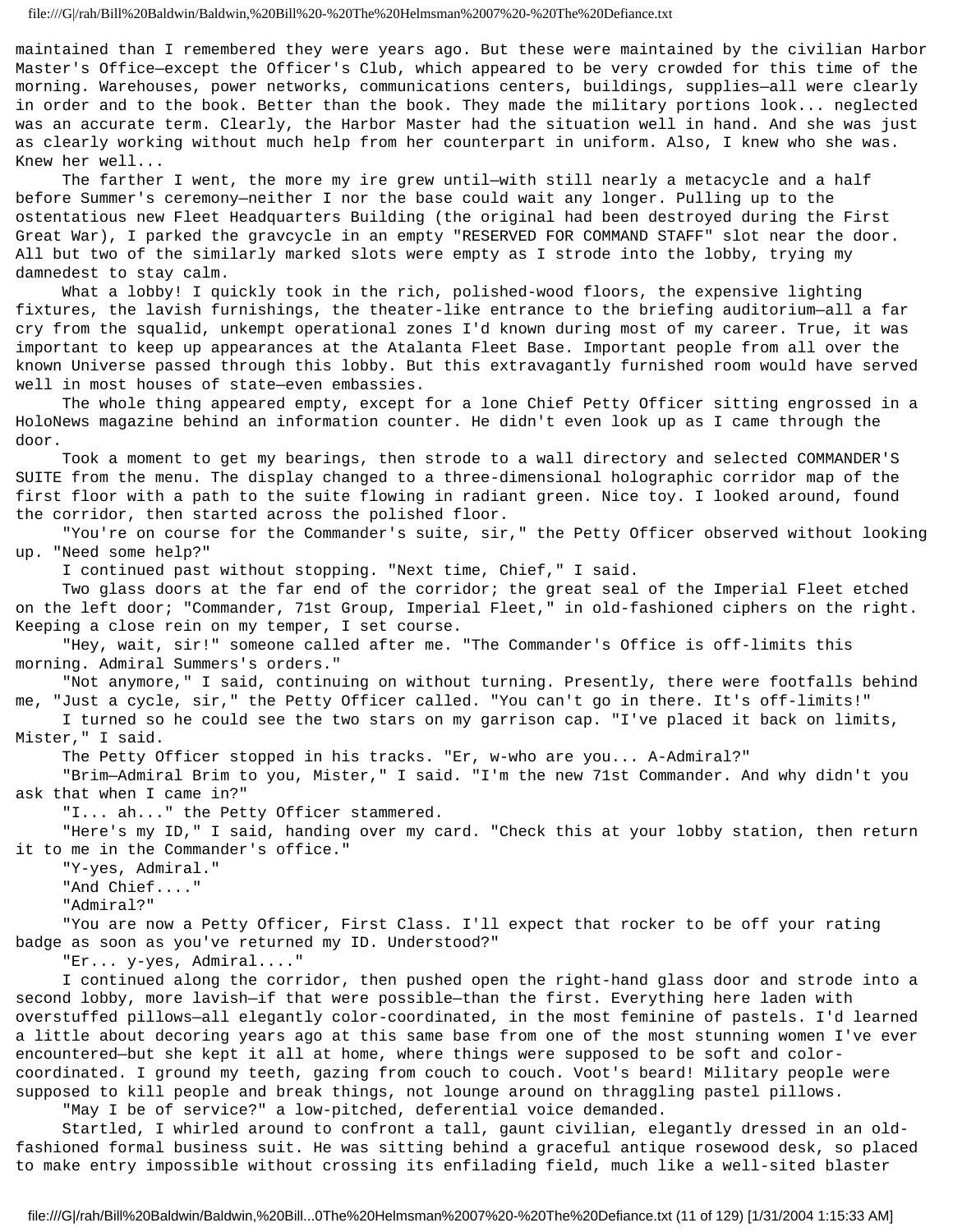nest. When his eyes fell on my two stars, he rose on long legs and held himself to what might be regarded as a civilian's version of attention. He had a long, aristocratic nose and large, puffy brown eyes that peered out from age-creased sockets above gaunt cheeks and hirsute brows. Funeral director. Wondered if he'd ever smiled—decided not often. "May I be of service, Admiral Brim?" he repeated. "Didn't catch the name," I said, offering my hand. "Hathaway Cottshall, the Commander's private secretary, Admiral," he said, taking my hand in a tentative grip. "You mean Summers's private secretary," I corrected, venting some of the anger that had been building within me—and instantly regretting it. "Er... yes," Cottshall replied, his eyes acknowledging my meaning. "Good," I said. "You can keep the job temporarily. We'll see what we can work out on a longrange basis later." I nodded toward the room's only other door. 'The Commander's suite?" "It is, Admiral." "Where's Summers?" "At the Officer's Club, Admiral," Cottshall replied. "A farewell breakfast with a few of his staff." "Get him here," I ordered, as the ex-Chief returned my ID card. "Admiral?" "I want that worthless son of a capcloth here within fifteen cycles—before I see anybody else. Understand?" "B-but, I c-can't summon Admiral..." "Tell him it's an emergency. You won't be lying, trust me." "Y-yes, Admiral," "I suppose the Executive Officer's at the Club, too?" "Er, no Admiral. He wasn't invited." Interesting. "Why not?" I asked. "I have no idea, Admiral?" I'll bet, I thought. "Where's his office?" "Captain Williams's office is on the next floor up." "After you've got Summers on his way, tell Williams I want him in here with me—in the Commander's office—exactly one cycle after Summers exits—whenever that might be. Understand?" "Er, yes, Admiral." "Oh yeah," I added, "and cancel any special base functions that might have been scheduled for this transfer of command—reviews, assemblies, and the like. I'll take care of them later, myself." "Yes, Admiral. No assemblies." "Get busy, then," I said, striding through the doors into Summers's office. It was so lavishly overfurished, I nearly gagged. More soft, overstuffed, understated furniture. I closed my eyes a moment. This was a place one might sleep in—better yet, make love in. But in no way was it a place from which to run a military operation. Turning on my heel, I stormed back into the lobby, just as Cottshall was breaking a HoloPhone connection. "Was that Summers?" I demanded. "Captain Williams, Admiral. He's standing by." "Very well. Is Summers on his way?" "The Admiral assured me he is, Admiral." "Good. Then I suggest you go get yourself a cup of cvceese' while he and I meet. Just don't be gone too long. I doubt if I'll need much time with Summers at all. Understand?" "I understand, Admiral." "Finally," I added, "before you go, bring up the month's Day Books on your display." "T-the Day Books, Admiral?" "The Day Books," I repeated. "Get 'em, then take your break." "Immediately, Admiral," he said, bringing to his primary display the rows of daily transactions that made up the base's Day Book. Then he silently exited the office like a tall, gray wraith. I sat at the ornate desk to concentrate on Ops, Engineering, and Space entries... while I waited. Nearly thirty cycles later, a heavyset Rear Admiral dressed in a white-and-gold formal uniform burst angrily through the doors, on course for the inner office. "What's the meaning of this, Cottshall?" he demanded over his shoulder. "Cottshall isn't here," I said, looking up from the console. Instantly, I knew it would take every measure of restraint I could bring to bear just speaking with the man.

"And who in vargt are you?"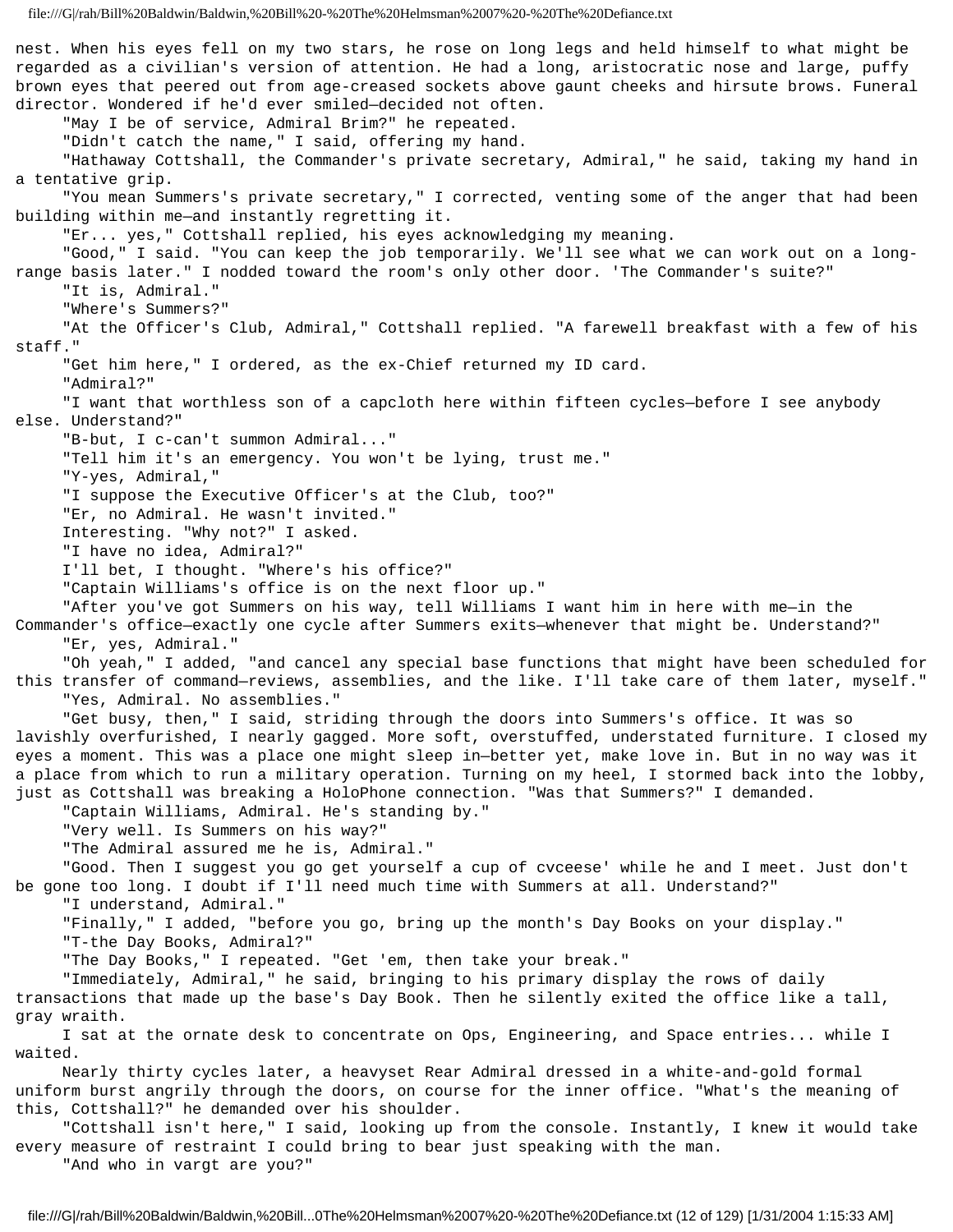"Brim's the name."

 Summers stopped in his tracks and turned while his eyes fastened on my garrison cap. I remembered those mean eyes from the Helmsman's Academy. He was a senior during that awful first year of mine—and quite active in the less-than-furtive activities to make me quit.

 Prior to the First Great War, the Fleet had been mostly a preserve for scions of the Empire's wealthy families—like Summers, heir to the giant Summers & Vincent, Ltd., Asteroid Mining Engineers. However, the tremendous slaughter had forced Training Command to open admissions to competition—after; of course, all political admissions had been satisfied.

 I'd managed to break into the first so-called open class—a dirt-poor Carescrian, and they'd hated me for it. Probably a major reason that I'd endured was just to prove to them that I could....

 "Well, well," he said with cynical little smile. "Brim the guttersnipe Carescrian. And now Admiral Brim, of all things. How remarkable."

 "Better be Admiral Brim," I answered, frowning in spite of myself. "Otherwise, there are two people pretending to be Admirals in this room right now."

 "Why aren't you dressed as I ordered?" Summers demanded, then my words seemed to register "...And just what did you mean by that?"

 "What I do mean by that," I said, ignoring his remark about my uniform, "is that critical sections of this base look like hammered shit and don't function at all. If you're in charge—as I am led to believe-then you're only pretending to be an officer. Or a commander."

 Summers's eyes opened wide, showing a combination of anger and surprise. He started to speak, but I cut him off.

"Where was the Combat Space Patrol last night when my ferry squadron arrived?"

"What?"

 "Where was the thraggling CSP last night when my ferry squadron arrived?" I repeated, my ire increasing by the moment.

"I don't have to answer any of your questions, Brim," Summers stated indignantly.

 "Is that right?" I asked, vaulting from behind the desk and striding rapidly across the floor until less than an iral separated our noses. "One more time, Summers. Where was the CSP last night when ray ferry squadron arrived?"

Though he was a large man, my sudden proximity seemed to deprive Summers of his aggression; years ago at the Academy, he'd been quite intimidating, especially to an habitually beggared underclassman. But his size was now gone to a fleshiness that transformed his bullying to little more than bluster. He hesitated for a split click, then got a look of defensiveness. "All ships were moored in the cavern, where they should have been," he declared.

"Should have been?" I demanded in surprise. "During a thraggling attack?"

 "The GradyGroat orbital forts are quite sufficient protection from attack," he explained as if he were lecturing a first-year cadet.

"Sufficient? What in xaxt's your definition of 'sufficient'?"

 "The forts accounted for six of the fifteen attackers last night—and our own ground batteries shot down two more."

 "I lost two ships and their crews to the remaining seven. That probably wouldn't have happened had even a few of our ships been out there," I growled.

 "Nonsense," Summers exclaimed indignantly. "The losses might even have been significantly higher, had there been dogfights. Besides, I had the city to consider, as well."

"You weren't doing much to protect the city that I could see."

 "Shows how low the Fleet sank when it allowed trash commoners into the officer corps," Summers sniffed. "People like you never seem to understand the ways of peace—only war." He glowered and shook a finger at me—but came no closer. "Were I to project us as a more powerful, belligerent force here at the base, those Toronders might just begin to attack the city itself."

"So, you simply let those zukeeds open fire on Imperial ships?"

 "Of course I did," Summers said defensively. "I didn't want to stir them up any more than I had to. They've been increasing their attacks for weeks now. Why should the Atalantans suffer for a war that we have already lost?" he demanded loftily. "What little remains of our—Onrad's—failing Empire stumbles along friendless in the Home Galaxy. Only the Great Federation of Sodeskayan States are disposed to help us these days, but the Sodeskayans themselves are under attack. How can we possibly hope to counter Nergol Triannic's League of Dark Stars?"

 "Mother of Voot," I growled in mock surprise. "So you've noticed there's a war's on, then, have you?"

 "Of course I've noticed, Brim. And I've handled things realistically—delicately, too. What can this base possibly do against a whole star domain like The Torond? They're not that far away,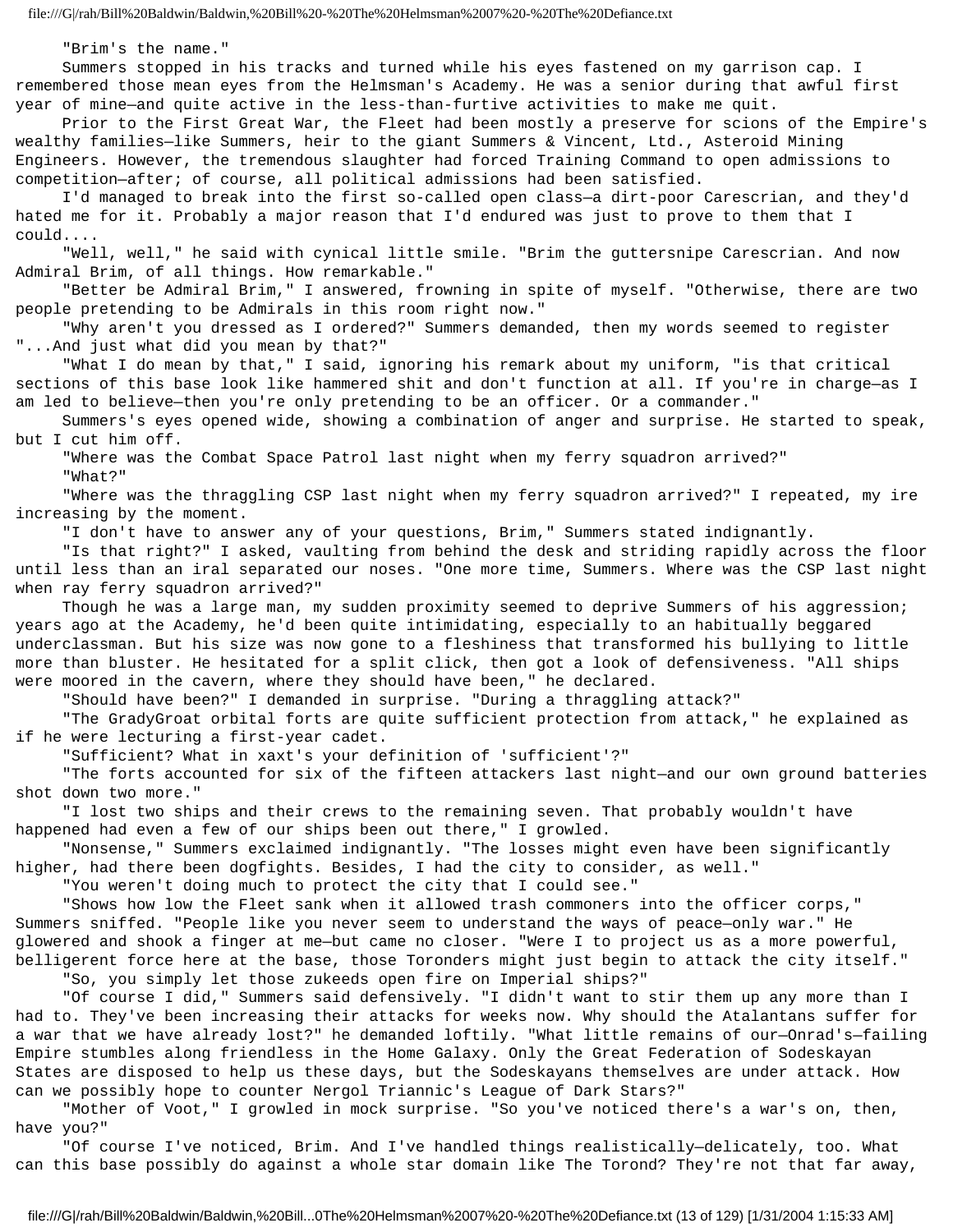you know."

"I've consulted a few HoloMaps," I growled.

 "Then, what did you expect me to do? Provoke a major attack on the base—and the city?" "I expected you to be Fleet commander, Summers. I expected you to protect my ships. If you kept in touch with your Intelligence Bulletins, you'd have seen that the war's hotting up on this side of the galaxy, no matter how much you try to cool it down. Nergol Triannic wants all of Fluvanna in the hands of his toady Rogan LaKarn—not just that part the bastard's managed to take so far. He wants to, needs to, cut off our last supply of Drive crystal seeds. And he'll have to put this base out of action to do it-city or no city. That's why I'm going to need every killer ship I can get my hands on. And soon. That's why I needed you to protect my ships last night!"

 "Well, I did protect them, so far as I can see," he said with the same arrogant laugh I'd so hated years ago. "In fact, your little convoy had quite substantial support, despite any misguided sentiments of dissatisfaction you may have experienced. Besides," he added haughtily, "what did those two particular ships mean to you? Your Starfury arrived in perfect safety, didn't it?"

 Those words were the last straw. In spite of his size, I grabbed him by his lapels and shook him the way a terrier shakes a rat. "Summers, you cowardly murderer," I growled, "I want you—and anything that might remind me of you—out of this office in the next metacycle. Do you understand?"

"How dare you touch my uniform like that?" Summers demanded.

 "How dare you wear that uniform, traitor?" I growled, pushing him backward into his private suite. "Now, clear everything of yours from this office. You've got something less than a metacycle, at the moment."

"You're mad," Summers said, diving for his HoloPhone.

 "Not mad—angry," I said, pulling the suddenly wide-eyed man back to the center of the room. "Now get busy."

"And if I don't?" Summers asked, summoning up a few remaining shreds of affront.

 I calmly drew the big Wenning from its holster, "If you don't," I said, "I'm going to personally kill you for the cowardly murder of the men in my ferry squadron."

"Y-you wouldn't!" Summers shrieked, diving for the HoloPhone once more.

 Before he could touch it, I fired the blaster four times in quick succession, melting the HoloPhone itself and a corner of the desk. Then—for effect—I transformed a trio of ornate chairs that faced the man's desk to charred matchsticks.

 In the swirling smoke, Summers shrank into a corner of the room as if he were facing a madman—which by this time, I suppose I was. "D-don't kill me, Brim," he whispered.

 I considered for a moment, then bolstered the blaster. "You've got what remains of your original metacycle to clear out of here," I said. "Every trace. I don't want anything left to remind me of you-and how low an officer can crawl." Then I strode into the hall, grinding my teeth in anger and looking for the cvceese' shop.

 I sat down at one of the tables with a mug of cvceese' but didn't drink it because my nerves were already in an uproar, and what I wanted to do was calm down. Especially if Summers decided to tough things out and was still in his office when I returned. I suspected that I probably would kill him as I'd threatened. And although I wanted him to think I would, actually doing so would cause all sorts of problems at a time when I really wanted only to get on with the job of revitalizing the base. Not only didn't I have much time to do that—a lot less time than they'd thought in Avalon when they'd briefed me—but I was presently working alone, with no idea of how deeply the CIGA rot had gone here nor to whom I could turn for help.

 A lot hinged on this man Williams, who was my Executive Officer. If, as I hoped, he and Summers had been at loggerheads, then—given the native ability he'd need to qualify for the job in the first place—I might rely on him for much of the operational work. Actually, if he were any good at all, I'd have to rely on him. Executive Officers are people who carry out the Commander's objectives through various division heads: Operations, Space Flight, Medicine, all the rest. If I went around him—for any reason at all—I'd seriously undermine his ability to get things done. And at the same time I'd tie myself in knots trying to do his work while I neglected my own.

 Watching the timepiece on the wall, I waited while two eons and an epoch passed in slow motion. Then it was time to go upstairs and face whatever the near future held in store. \* \* \*

 To my utter delight, the zukeed Summers was nowhere to be seen and Cottshall was back at his desk with a small, muscular Fleet officer standing beside him. The latter was dressed in the traditional, workaday duty uniform: dark blue, double-breasted "money jacket," or reefer, matching trousers, white shirt, black necktie, and black space boots. Four gold rings on each cuff denoted his rank. Didn't tell me anything about him. "Captain Jim Williams, Executive Officer, reporting as ordered, Admiral," he said, coming to attention.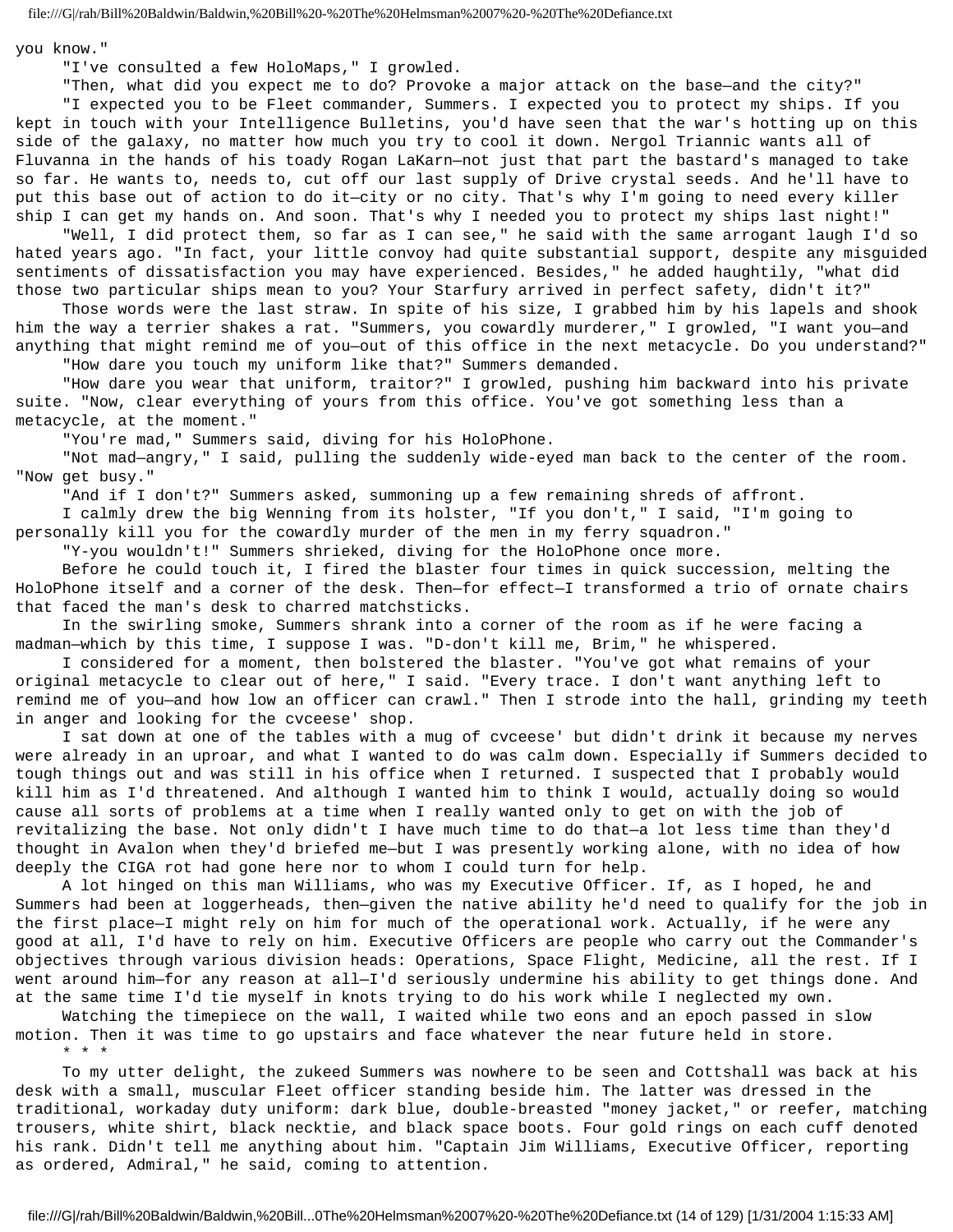"At ease, Captain," I said, staring into his eyes for some indication of who—what—he was. "Appreciate your coming at such short notice."

 Williams returned a humorless gaze from above round cheeks and a pug nose that was so offset from the center of his face that it must have been broken a hundred times over. He was a clearly a tough son of a capcloth, but the wrinkle lines around his eyes indicated a man whose customary aspect was a smile. It didn't take a Drive scientist to tell that the smile hadn't been exercised very much lately, "Wasn't much else to keep me in my office, Admiral," he replied. "I've been mostly out of the loop since I got here, as Cottshall may have told you."

 "Cottshall hasn't had a chance to say much about anything, Captain," I replied, "nor has he offered to. So let's you and me break in my new office while you catch me up with things."

 "You may not like what you'll hear," Williams warned as we strode toward the inner office. Then he hesitated and frowned. "Er, Admiral," he observed, "is that smoke I smell?"

 "Yeah," I said—casually as possible—as I ushered him through the door. "Nothing to worry about. Summers and I didn't much see eye-to-eye."

 "Er, I see," he said, following me through the door. The office looked as if a Sodeskayan land battle had recently been fought there. In addition to the three carbonized chairs and burned carpeting beneath them, the desk—with its blackened corner and melted HoloPhone—had been thoroughly rifled. Scraps of documents littered the floor everywhere, and most of the pictures were gone, leaving clean rectangles on the soot-blackened walls.

 "Mother of Voot," Williams commented under his breath, "I, ah, guess you and Summers didn't see eye-to-eye, did you?"

 I righted two chairs and set them facing one another. "Sit down, Number One," I said. "I've got a strong feeling that you aren't any happier than I about the condition of this base."

 "You've got that right, Admiral," he replied quietly, never taking his eyes from mine—a man who had come through some difficult times. "But I take full responsibility for everything you see here, because no matter how hard I tried, I wasn't able to countermand Summers's orders, not even behind his back."

 "I believe you," I said. "I'm going to ask a lot of hard questions—and I don't want you to pull any punches, 'cause I'm going to verify in person everything you tell me. After that, all I'm interested in hearing is how we're going to put things to rights in a minimum time frame—and what I can do to help."

 Williams watched me carefully, then closed his eyes for a moment. "I think," he said with a faint smile, "that I've finally been let out of the base sewer. All right. Admiral, here goes. I've been waiting a long time for this...."

\* \* \*

 Williams and I spent the remainder of the day in conference. Cottshall brought sandwiches for us about midday, then catered a heartier meal himself on wreckage of Summers's desk late in the evening. By the end of Twilight Watch, it was reasonably clear to me that Williams could stay as my Executive Officer as long as he wished. Not once had the man attempted to besmirch the reputation of his subordinates at division level; instead, I learned about hundreds of attempts, at all levels of rank, to circumvent Summers and his underlings—attempts that invariably resulted in punishments and even incarceration. Additionally, my questions corroborated a number of my earliest suspicions, especially about the Ops, Engineering, and Space Divisions, each dominated at their highest levels by close friends and onetime schoolmates of Rear Admiral W. Groton Summers, I. F. All of them, of course, had been deeply involved with the Congress for Intra-Galactic Accord. Ultimately, CIGA power had been on the wane since the Battle of Avalon, and most who still believed in the cause were now underground. But CIGA spirit still riddled portions of the Imperial military and—like Summers—posed a definite threat to the war effort through either naive incompetence or outright sedition.

 Ultimately—well into Dawn Watch—I looked at my tired Executive Officer and felt I understood him: where he'd been, where he wanted to go. I nodded. "So that's your strategy, eh?" "It is, Admiral," he said.

 "Pretty complete," I remarked, dividing the last of the cold cvceese' between our badly stained mugs. "You must have been working on it for a long time."

 "Since the day Summers put me in the brig for a week, Admiral," Williams said. "I figured nothing this bad could last forever—and when it was over, I'd be ready, just in case anybody was interested in hearing what I had to say about things afterward."

I nodded. "Did I sound interested enough?" I asked.

 "Enough for me, Admiral," he replied. "Just say the word, and I'll put it all into action—immediately."

"Going to surprise a lot of people," I commented. "You're sure those replacements you picked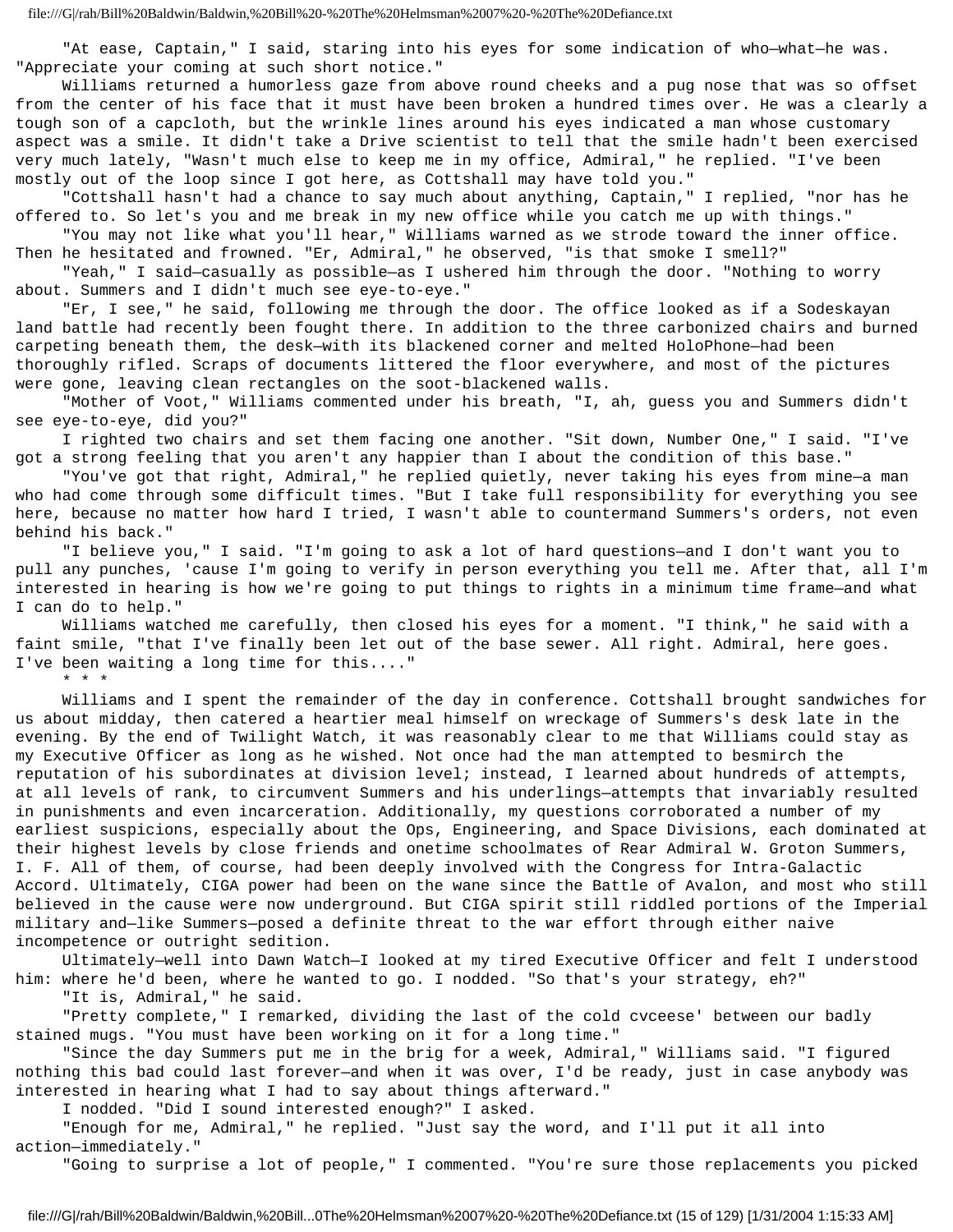can handle their new jobs?"

 "You saw their files too, Admiral," Williams said. "Was there anything you didn't like." I shut up. "No," I said, "There wasn't."

 "Good," said Williams. "I spent a lot of time studyin' those folders, Admiral." He thumped a personal display Cottshall had brought in earlier. "I'm betting whatever career I have left on these people," he said. "And I'm nowhere near to being ready for retirement."

Nodded. "What will you do about the people you plan to get rid of?"

 "They're powerful, those zukeeds," he said. "Best way to handle 'em is to offer a one-way trip home—if they go quietly. Otherwise, it's the brig for the duration."

 Sounded good to me. "And the rest," I asked, "—the ones who will have to mend their ways starting with Dawn Watch. How do you plan to handle them?"

 "Firmly, Admiral," Williams said. "Every one of us here at the base is ripe for a courtsmartial because we couldn't—or didn't—do anything about Summers. And none of us was so stupid that he couldn't see what was going on. We're all responsible for the pickle we're in, and we're going to have to work our butts off to put things right. Either people are with us, or they're not part of the Fleet. It's as simple as giving and taking direct orders. Most of them are professionals—and just as unsatisfied about the place as you or I. When they know what sort of a

job's expected of them, they'll do it. Voot's beard, Admiral, they'll exceed it. You know Blue Capes."

 That was why William's plan sounded so promising. In the end, it was based on people and the professionalism that was the very basis of the Imperial Fleet. "Captain," I said, "you've a lot of dirt to move before the next Dawn Watch. Is there anything else you need from me."

Williams grinned. "Only orders to get started, Admiral."

"You've got 'em, Captain."

 "Then, Admiral, with your kind permission, I'll get back to m' office. I mean to start movin' that dirt immediately—middle of the night's best for some jobs. With a little luck, you'll see a few early improvements on your way to work in the morning."

 "I'll look for 'em," I said, ushering the man into the lobby... where Cottshall was sleeping, head on his arms, at his desk. "And it appears as if we're not the only ones putting in a late night," I added.

 "Old Hathaway's all right, Admiral," Williams replied, looking directly into my eyes. "Neither of us will ever know what he had to put up with working for Summers. The Admiral could be pretty hard on people when he had 'em in his power."

"I never thought of that," I said with a wince.

 "Cottshall would never admit it," he said. "In his own civilian way, he's a tough son of a capcloth, too. And if anybody knows the ins and outs of this base—in all their subtleties—it's him."

"Glad you told me that," I said, quietly kicking myself.

 "Figured you'd want to know," he replied. Then donning his peaked cap with its single row of gold oak leaves, he nodded. "I'll be available for anything—whenever you need it, Admiral." With that, he turned and strode quietly past Cottshall's desk into the hall.

 I returned to my inner office for nearly half a metacycle, again using a portable HoloPhone to check in with the three quad leaders—they were ready, just in case. Then I walked quietly to Cottshall's desk and touched him gently on the elbow.

"S-sorry, Admiral," he said, raising himself groggily. "I must have dozed off."

 "Nothing to be sorry about that I can see," I said. "I'm mighty glad you stuck around. You didn't have to."

 Cottshall straightened his old-fashioned tie and shrugged. "No, Admiral, you're wrong there. I did have to: I just happened to make the call myself."

 Time for another quick decision—maybe too late for this one. "Mr. Cottshall," I asked, "is it possible that you'd overlook my statement about your being Admiral Summers's private secretary?" Cottshall smiled. "I should be most happy to do that, Admiral Brim."

 "Thank you," I said. "If you'll stay on, then, I'll attempt to minimize that kind of mistake—especially when I'm irritated, as I was this afternoon."

"I shall be quite proud to stay on, Admiral," Cottshall replied.

"Thanks twice, then," I said. "And call me Wilf."

 Cottshall's eyes lighted. "Thank you, er, Wilf," he said, grasping my hand in a warm, firm grip. "I shall do everything I can to make that decision worth your while."

 "You're already off to a good start," I replied. "Now let's wind things up around here for tonight. Before you leave, detail somebody to clean up the mess in my so-called office. Then I'll want to speak to all the base officers-no excuses. Make it Brightness three, on the dot in the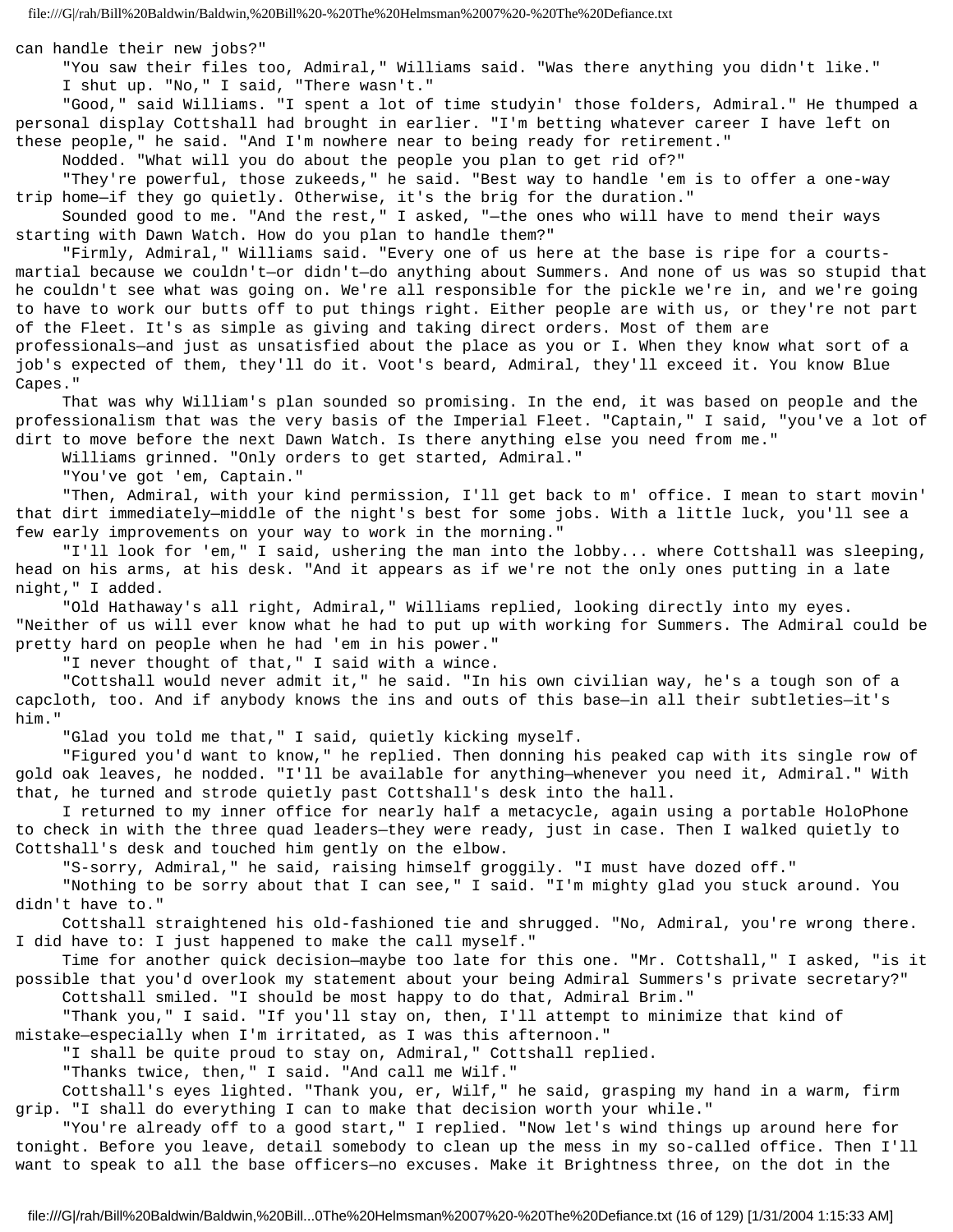main auditorium—coordinate it with Williams. After that, we'll see what happens next. Right?" "Excellent, Admiral, er, Wilf," he said. "It promises to be another busy day indeed. I shall look forward to every cycle...."

"So will I," I said, but I wasn't certain I hadn't just told a lie..

Chapter 2

When You're Outnumbered...

16-31 Heptad, 52014

Imperial Fleet Base, Atalanta, Hador-Haelic

 Managed less than a metacycle of sleep that night—I was roused from my bunk just after Dawn Watch by alarms and sirens... and the deadened, ground-shaking thump-a thump-a of rapid-fire disrupters. Struggling into my battlesuit, I raced into the hall and fought my way to the front door against a half-panicked throng heading for assault shelters in the opposite direction. As I leapfrogged onto my gravcycle—wet with Atalanta's xaxtdamned COLD dew!—the attackers still appeared to be battling their way past the orbital forts. I rode off at top speed for the hangar elevator.

 In the cavern, I gunned the gravcycle from the lift through barely open doors and howled along a littered concourse, headed for the pier where our four, more-or-less-battleworthy Starfuries were moored; they hadn't been touched since we'd landed. As I'd arranged earlier with the other quad commanders, the ships were manned, the 'Gravs were running, and the mooring beams were already singled up.

 "Button her up!" I yelled at a rating as I dived into the lead Starfury, kicked away the brow, and pulled the hatch shut after me.

 "We're going to take 'em on, Admiral?" a grinning Gunners Mate called after me as I took the bridge companionway two rungs at a time.

"You better believe it," Ishouted over my shoulder.

 "Everyone's at battle stations, Admiral, and ready for liftoff," Talbert reported from the gunnery console. At the helm, three globular displays had already materialized over my COMM console as I strapped on a LifeGlobe pack and climbed into the Helmsman's seat. "Red Two checking in, Admiral," Harris reported.

"Red Three's ready, Admiral," Kimple said.

"Red Four, Admiral." Bell never used more words than he absolutely had to.

 I strapped myself in and ran a quick console drill—it was all I had time for. Most of the indicators were green, and Voot knew I'd rarely had the pleasure of flying a perfectly operational Starfury during these early war years. "AH right," I radioed to the other three Helmsmen. "Red One's ready, too. Let's roll!" I switched to the internal blower. "Fore and aft mooring cupolas—cast off all mooring beams, now!"

 Instantly, four green tractor beams that secured the Starfury to optical bollards on the wharf winked out, and I used differential power on the 'Gravs to ease carefully around the end of the pier and into the portside canal—followed closely by the other three killer ships—all running dark. I could feel myself tense as adrenaline began to flow, my pulse rate elevated; it was always like that before a combat Lift-off.

 "Stand by for local gravity," I warned over the blower, then—as always—nearly threw up when I hit the switch. Forcing my sour, half-digested stomach contents back where they belonged, I focused on the next task at hand—ahead, the massive blast doors were still closed. I'd expected it; Williams couldn't change things that fast.

 Keyed the COMM unit to a Harbor Control band I remembered from the night before, then bellowed at a startled Commander who appeared in a display. "Open the harbor door, Commander!" I ordered, calmly as possible. "We're under attack!"

"My orders say those doors remain closed during attacks," the Commander said firmly.

"Orders from whom?"

"Captain Harper, Operations,"

 "The name Brim mean anything to you?" I asked, forcing myself to relax—at least outwardly. Everything was poised for combat; focused; all the hormones were in place—and I wanted to kill him!

"Admiral Brim?" he asked. "The new base Commandant?"

 "That's right, Commander," I said. "As of now, Summers's operational directives are countermanded—and you, Mister, will open those doors immediately."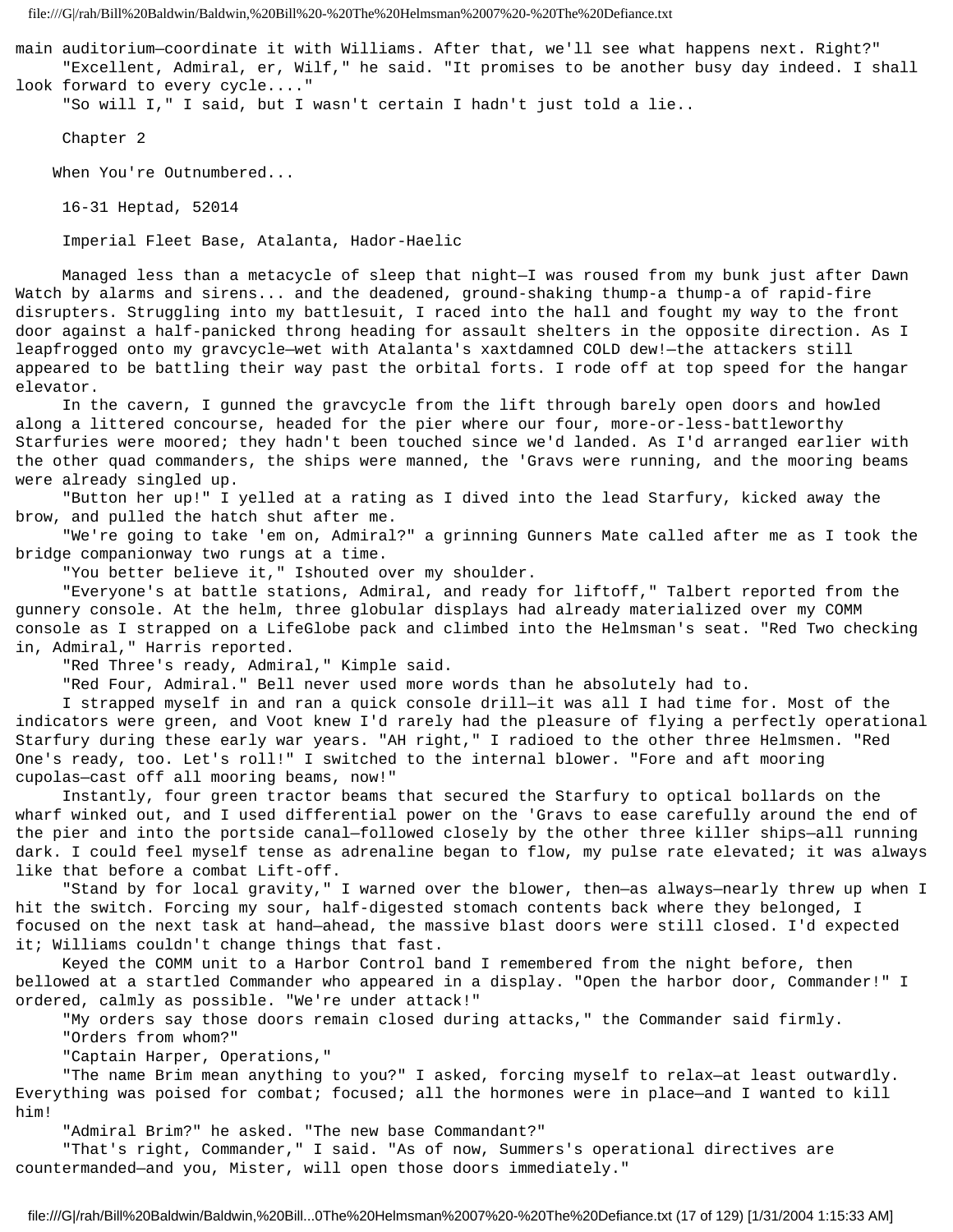"Sorry, Admiral. I'll need written orders to countermand an operational directive." I nodded—I'd see this bastard's testicles hanging over the base gate like mistletoe if Williams didn't get rid of him first. "Your decision, Commander," I growled. "I'll be forced to blast 'em out of the way on takeoff. You certain you want me to do that?"

"How d-do I know you're Admiral Brim?"

 "You don't," I said, spying a small blockhouse to the right of the massive doors; a light shone from its single window. "But... is that your station down there to the right of the doors?" "It is," he said. "And coming here will do you no good. I simply won't let you in!"

 "Very well," I replied, keeping my galloping temper just under control—this misbegotten, effete zukeed was more child than professional StarSailor. "However," I added, "you may just want to leave that blockhouse on your own. I doubt if you'll want to be quite so close to the target area when we fire our 406s at the doors."

"Your 406s?" he gasped. "You're planning to...?"

 "Fire them," I said gently. "At the doors. As I'm certain you know, 406s are meant for outer space use, and the concussion lobes they generate are pretty violent close in like this." I turned on the landing lights as if better illuminating the target.

 The Commander's face abruptly took on a strange look. "Holy mother of Voot!" he gasped in a suddenly high-pitched voice. "You wouldn't... would you?"

 "You've got three clicks to clear the area," I growled, advancing the thrust dampers. "Either open those doors yourself—or don't—it's up to you. One way or another, we're taking off!" I activated the blower again—without turning off the COMM. "Gunnery Officer," I called to Talbert.

"Aye, Admiral Brim."

 "Talbert, you'll take out those doors at my command," I growled. Then I pushed the thrust dampers to takeoff power and the Starfury bellowed forward along the canal....

\* \* \*

 I peered down through a completely cloudless sky at Atalanta, her magnificent harbor, and the ten circular canals that ringed City Mount Hill already c'lenyts below—an extraordinary picture in washed-out light and shadow from two of Haelic's brightest natural satellites, Moncrief and Laicour, Glanced at an altimeter: 280,000 irals and climbing. Even diminished by ferry rig, Starfuries were astonishing interceptors.

 "Tallyho!" Kimple's voice came over the helmet speakers. "Multiple ships approaching on bearing Blue Apex."

 "Got you," I replied, then turned to Talbert. "Rob," I said, "you are cleared to fire at will." From his console behind me, Talbert controlled a single disruptor in the belly turret and two in the ventral turret. Between the two of us, we still could use only half the Starfury's normal complement of twelve 406-mmi disrupters; it would have to do. But this time, I had a strong feeling we would need to use them.

 "Acknowledge clearance, Admiral," Talbert replied a little stiffly. I'd heard it was his first time in combat and hoped he'd get over his shakes quickly. Shorthanded as we were, everyone had to pull like a veteran.

 Switched power to my gunsight and initiated self-test routines on the three forward-firing disrupters I controlled from the helm. Each ran to TEST SUCCESSFUL.

 "Look out, Red ships," I sent, keeping an eye on the approaching enemy. "Prepare to break port." I went into a slightly left-handed turn and looked through the upper Hyperscreens. A mass of perhaps twenty ships was emerging from the GradyGroat barrage into Hador's light some 30,000 irals above my little pickup squadron. I couldn't identify particular types yet, but I assumed Dampier DA-79 Us or the newer Oiggaip 912s. Definitely Toronders—their formations were wobbling all over the sky. From instinct, I tightened the restraint beams for my seat, hunched down, and shifted the steering controls to EXTRA FINE. We were badly outnumbered, but I personally felt ready for them—at the very top of my form. When the GradyGroat barrage faded to nothing, excitement keyed my muscles to even a higher pitch than before—tonight's battle would be fought close to the surface at HypoLigbt speeds. It was the ultimate test of a combat Helmsman. Above Hyperspeed, a great deal more depended on the ship and its computing powers. Below, it was pretty much crew-to-crew combat. I grinned as latent nervousness evaporated into a flat, unemotional calm. I was ready. Out to port, Mat Harris had tucked his Starfury in close to my left pontoon. High and trailing to starboard, Kimple led Bell in the same manner.

 I began to climb in a wide, easy spiral. Now! The first group of some ten Toronders was fanning out and diving toward us. "Break port," I ordered, "climbing!" I eased the thrust dampers fully forward, and the Starfury responded like the thoroughbred she was—with a hefty kick in the seat back.

The first attackers were Oiggaips, perhaps the best attack ships The Torond built—nearly good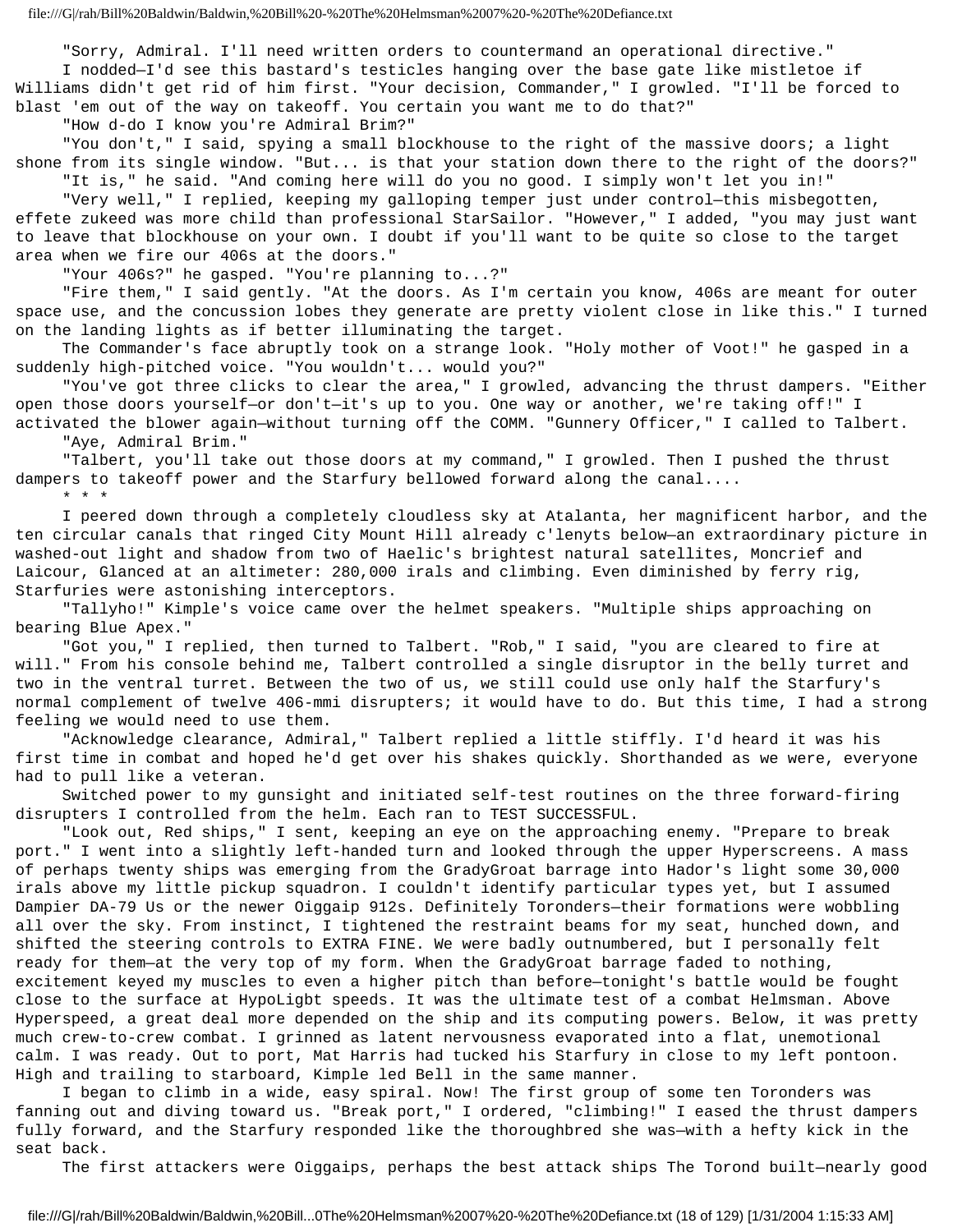enough to be Leaguer ships, but not quite. My Starfury was climbing almost vertically, hoist on her own petard, as it were, when I intercepted the first group in the act of diving on Atalanta in line—evidently still unaware of our fast-approaching opposition.

 Didn't the idiots have proximity indicators—or did they even bother to look at them? Reminded myself they were still dangerous—and we were badly outgunned.

 When the first Oiggaips came into range, I managed to get in a burst on the leader, whose fuselage lighted up with hits. Surprise! As we hurtled past, Talbert further raked him with a turret shot, blowing off a number of panels and sending a thin tongue of radiation fire into his wake.

Two more Oiggaips-finally alert-did a tight turn, bringing them head-on to me, their 326-mmi Breda-SAFATs making rapid-fire bursts that formed long, glittering tentacles snaking toward me and curling down just under my pontoons. From that point on, the sky was a whirling confusion of ships—mostly with Toronder insignia—black triangles edged with yellow—on their sides.

 At least there was no dearth of targets! So many, in fact, I relied on sensing them rather than actually seeing the presence of individual ships circling 'round—until suddenly my eyes would fix on one of them.

Like now.

 This time, a Dampier, circling and wiggling while its Helmsman anxiously looked for a target. I felt myself grin; as I'd planned, surprise was clearly augmenting the apparent size of our tiny squadron and nervousness was already taking its toll of the Toronders. I framed the Dampier in my forward sights, but Talbert fired obliquely at another Oiggaips at the same time.

 Even a jumpy Toronder couldn't fail to notice that—and didn't. He fell off into a tight turn, then began a vertical climb straight out toward space. But in his haste, he'd clearly neglected all gravity management dicta, allowing his power chambers no time to build up to such a maneuver, and suddenly the big ship spun along its pitch axis, completely out of control while momentum bled off as if it were spilling from a bucket. This time, Talbert was watching; we fired at the same time, raking the enemy ship from stem to Drive with direct hits from all six disrupters. Abruptly, the Dampier's clear image shook, then began to crumble. Its bridge Hyperscreens burst into fragments. Moments later, the Drive section and power chambers disappeared in a roiling, flickering puffball—blindingly white in the center, dirty red toward the outside—filled with speeding, white-hot shrapnel. I had to put the helm hard over to get out of the way; and as he flicked past, I had a last vision of the Dampier trailing a long ribbon of radiation fire and diving like a comet toward the dark ocean below. No bobbing LifeGlobes floated down in its fiery wake.

 The whole thing had lasted no more than a couple of clicks—with lots more Toronders to go! To the right, a Starfury broke off and dived toward another Oiggaip, Quickly foiling several determined attacks, I went into a tight spiral dive to cover him. The Starfury fired: six throbbing, gleaming streams of disrupter energy—at the same time a shadow formed over my Hyperscreens. I glanced up—less than a hundred irals overhead, a Dampier's enormous, heat-streaked belly passed like a streak. He'd missed me, and was now getting ready to fire on a secondary target.

 Instinctively, I retarded the thrust dampers, pulled gently on the steering engine to align the Dampier in my sights, then opened fire with my three disrupters at point-blank range, obtaining direct hits just ahead of the power chambers. The Dampier staggered, skidded violently to the left while the fuselage broke cleanly in half with a shower of sparks, then whizzed past in a hail of fragments.

 I'd scarcely recovered from this surprise when six Dampiers appeared on my tail in perfect close echelon, each surrounded by a halo of white-hot graviton exhaust. Coming for me at top speed. While Talbot blasted away aft with his three turret-mounted 406s, I found myself maneuvering more from instinct than anything else. With one movement, I pushed the thrust damper all the way forward to FULL MILITARY, clicked it back into the RESTRICTED détente, then rammed forward again to EMERGENCY power. I had been forced to use this flight regime a number of times, yet the effect was still extraordinary—and it was immediate. My Starfury veritably leaped forward with a mighty roar from the 'Gravs that shook the very spaceframe and-in spite of the gravity system's best efforts—plastered me against the back of my recliner. Within clicks, I had doubled my speed and left my pursuers behind as if they'd suddenly run into a brick wall. Even so, it was still going to be close...

 Clang! The ship jumped violently, then swung left as if it had been sideswiped by a large meteor. I could hear a gargling scream on the intercom, cut off abruptly by—Wham!—a second hit. Blinding explosions just in front of my helmet threw me backward in my seat, breaking the

restraint beams and nearly bursting my eardrums during the millisecond before the control bridge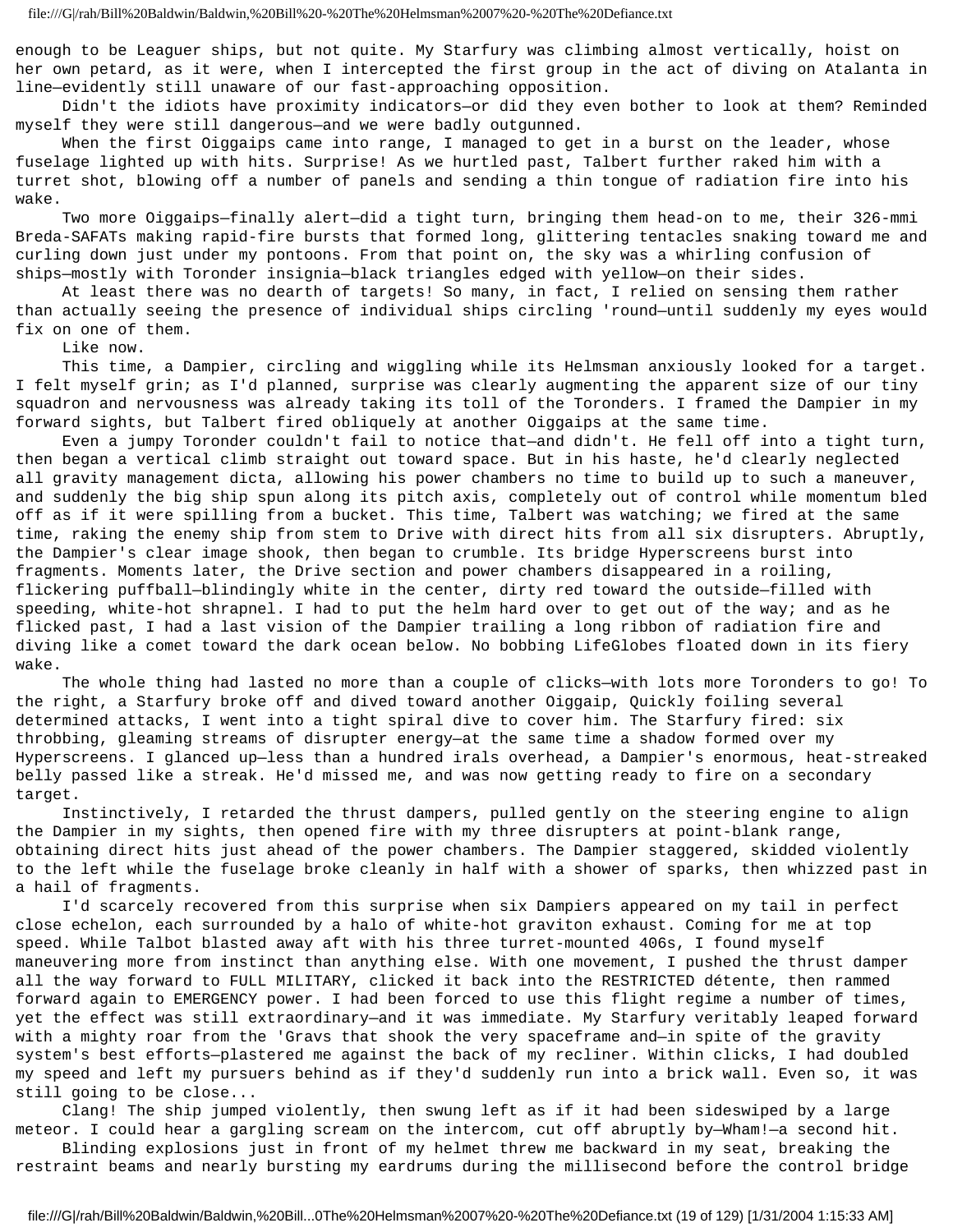lost all atmosphere. The gravity system pulsed, and I let go everything, instinctively trying to cover my face with my arms... but my left shoulder wouldn't move, at least without a dazzling eruption of fiery pain, and I heard my battlesuit seal off a whistling leak that made a glittering red cloud of frozen blood crystals—mine!

 Tried to reach the controls, but the pain blazed up again— a fragment of hullmetal shrapnel had clearly lodged in my shoulder; there was no strength in my left arm—only the dripping sensation of blood draining inside my battlesuit and puddling in the glove. Wondered how long it would be until the bleeding started to affect me. Nothing I could do about it. Jostled about, heart in my mouth, hanging upside down in the wrecked gravity system, I ignored the pain and reached for the controls again—my left arm weighed a milston!—but I got them. Or what was left of them. One of the smashed instruments on the flight panel was hanging on the end of its wiring, and I could see blue sparks behind it while static crackled from my helmet earphones. Below, the 'Gravs were still running—some of them—but they were barely able to keep us aloft and didn't sound exactly right, either. Tried the controls—the Starfury responded, at least.

 Panting, I somehow got us righted, then glanced aft... everyone all right and staring back as if they'd seen a ghost. Primary intercom was out of whack, damage most likely localized in my panel. Needed decisions fast—with no information. Bad time to hesitate with the Toronders shooting at anything that moves. A bright light overhead, then a shower of fragments glowing with radiation fire and heading for the surface. Only two or three insubstantial-looking Life-Globes floating down in their wake—a lot of people died in that one, A Starfury or a Dampier?

 Fortuitously for us, the Toronders abruptly decided they'd had enough and began to fade into the starry sky. Time to make landfall while I could do so under my own power. Only Voot knew where the other three ships were. Cycles passed as I let down, scanning for a landmark, and periodically blacking out from loss of blood. At ten thousand irals, I had City Mount Hill on the horizon. Looked good... right up to the moment when what remained of the 'Gravs pulsed violently, and I noticed a shower of sparks blasting out into the wake from either side of our power chambers—followed by a long, thin tongue of radiation fire. The hullmetal collapsium was beginning to un-collapse again. Bad sign. I turned to engergize the N-ray generators there—a lot of them in that part of the ship because of the tremendous energy hazard. But before I could touch the switches, they turned yellow, flashing ENERGIZED. Karen Kelly, the Engineering Officer, had gotten to them first and was now on my secondary intercom.

 "Radiation Fire! Radiation Fire in power chambers one and two! Damage team three to the site on the double!" Presently, the blaze died back for a moment or two, then reappeared. At least one of the power chambers was clearly ruptured! Too much risk. I needed to get everyone out immediately.

 "Belay the damage team," I bellowed. "This is the captain—all hands abandon ship immediately! I repeat: all hands abandon ship immediately." I glanced at the pole indicator. "Nearest land bears directly Red, three hundred c'lentys." I looked back at the bridge crew—with my shoulder aflame. They were staring back in fright. "Out, xaxtdamnit!," I bellowed. "Everybody knows how to use a LifeGlobe. Somebody'll be by to pick you up within the metacycle."

Nobody moved.

"GO!"

 They got up and ran for the aft companionway. Soon, there were fourteen LifeGlobes bobbing down toward the ocean in my wake.

Rang up Atalanta to summon a rescue flotilla; they gave me a true course to the base. Good... if I could make it. After ten anxious cycles, during which I swayed in and out of awareness and controllers from the base mothered my fast-settling Starfury like anxious hens, I finally made out a vector. Two green flares came snaking up almost immediately, clearing me all the way down with the base in emergency mode. Now I had a decision. Should I bail out and let the salvage people pick up the Starfury for scrap? Or should I try to ride her down. The latter case could result in a repairable Starfury, which was desperately needed. Unfortu nately, it could also result in scrap regardless—but with me as part of the scrap....

 Bailing out appealed to my cringing inner self. But stronger than that was the old Helmsman's instinctive reluctance to sacrifice the machine—especially since I'd gone to all the trouble of bringing this one here in the first place.

 Took inventory as I continued to descend—the power system was certainly almost gone—that's where the fire was. And the 'Gravs were only partially operational. But we were moving with nearly a thousand irals under us—and the steering engine was still in fine shape.

 Passing over the base, I dithered only a moment when one of the controllers made up my mind for me.

"Those flames are getting worse, Admiral. You've got to do something quick!"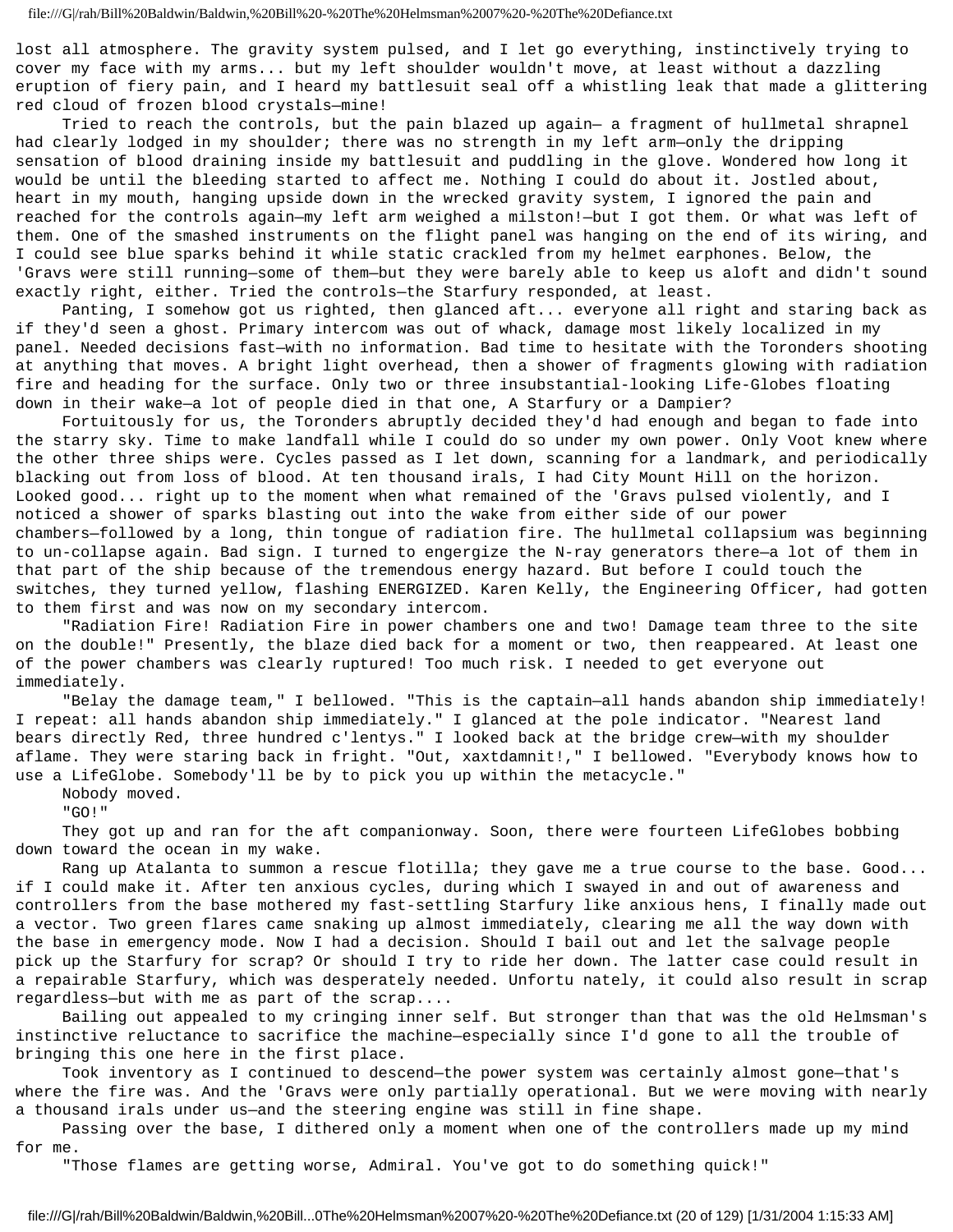Yeah. On top of that, the 'Gravs were cutting out more and more frequently-and I couldn't do much about controlling anything because I had no working instruments.

 "Fleet FA 337 landing now," I assured them. Probably my voice didn't sound very steady—thank Voot the video was gone; I'd have scared them to death! Willing myself conscious in spite of what my head wanted to do, I made a very gentle approach, curving around until I got the vector, then fixed the emergency seat restraints in MAXIMUM and set the Starfury down—at the same moment the 'Gravs cut out for good.

 Lost control... terrific uproar! Towering geysers on either side... jerks, jolts... pandemonium. Certain the restraints would fail two or three times—once wished they would! After nearly a c'lenyt of skidding and bouncing, we stopped, bobbing in the gentle swell of the harbor and listing to the right, but safe—except for black, acrid smoke that was beginning to fill the bridge. I'd just switched off the restraints and climbed from my seat when the whole cabin seemed to turn upside down and I felt my helmet strike something hard—the deck.

 My last conscious thoughts were about our hurried lift-off and the amazing way massive hangar doors that size could open—a major engineering accomplishment, when one thought about it. But at the time, I hadn't been afforded much opportunity to consider technical details; my Starfury had been already more than forty irals off the surface as we streaked through the hangar entrance—followed in close order by three more killer ships on a direct heading in harm's way.... \* \* \*

 Kneeling astride me naked, head back, long dark brown hair flowing to the waist—most beautiful woman ever—can't quite believe she's with me like this. Wide-set eyes, closed now—squeezed shut. Long eyelashes, pug nose, dauntless chin. Beautiful. Beautiful. Beautiful. Hands on hips—sucking her lower lip as she thrusts faster and faster... almost there. Both of us. Great rounded breasts bobbing, jerking up and down in spastic rhythm. Mouth opening now. Cheeks glowing. Panting. Animal sound starting deep in her belly.

 Throbbing.... "I think he's coming out of it now." Male voice? Throbbing. Fading.... "Bit of a close thing. Lost a lot of blood." Another male voice—Williams? Throbbing. Face fading.... "...tougher than any of you know. He'll make it." Her voice! Throbbing. "No! Don't go! Finish!" "What was that? He's trying to say something." First male voice. Throbbing. "I'd better be on my way." Her voice again. Throbbing. "For Voot's sake, don't go!" I yelled. "Not now!" "Are you in pain, Admiral?" First male voice again. Throbbing. "Where is she, xaxtdamnit?" "Admiral?" Throbbing. Gone.... Throbbing. Throbbing. Very fuzzy overhead—man looking like a doctor peering at me, wiping my brow. Sterile white ceiling, blinding lights. Smells of antiseptic. Hospital! Can't move anything. Throbbing beside me. Turn head slightly—burns! Move eyes. Healing machine, sure. Left shoulder engulfed in throbbing proto-tissues. "Nearly finished. How do you feel, Admiral?" "Just WON-der-ful, Doctor." "That good, eh, sir?" Terribly young and handsome, blond hair, blue yes, and the thin, narrow face and nose that fairly shouted aristocrat. Nervous, too. Wondered idly if he was one of Summers's cadre of CIGAs. "That good," I promised him. "What time is it?" "A little after Brightness two, Admiral," he replied. "Sixteenth Heptad?" "All day long, Admiral." Young smart-ass. But there was still time. "Thanks," I said. "You said this is almost finished?" Throbbing abruptly stopped. Felt the tissues withdraw. "As of right now, Admiral." "Good. Get me out of here. I've got to be in the Auditorium at Brightness plus three, Doctor—on the dot." "You must be kidding me, sir." "Let me assure you, Doctor: I am not." "But you can't. You're in no shape to..." "Open the thraggling machine, Doctor," I interrupted.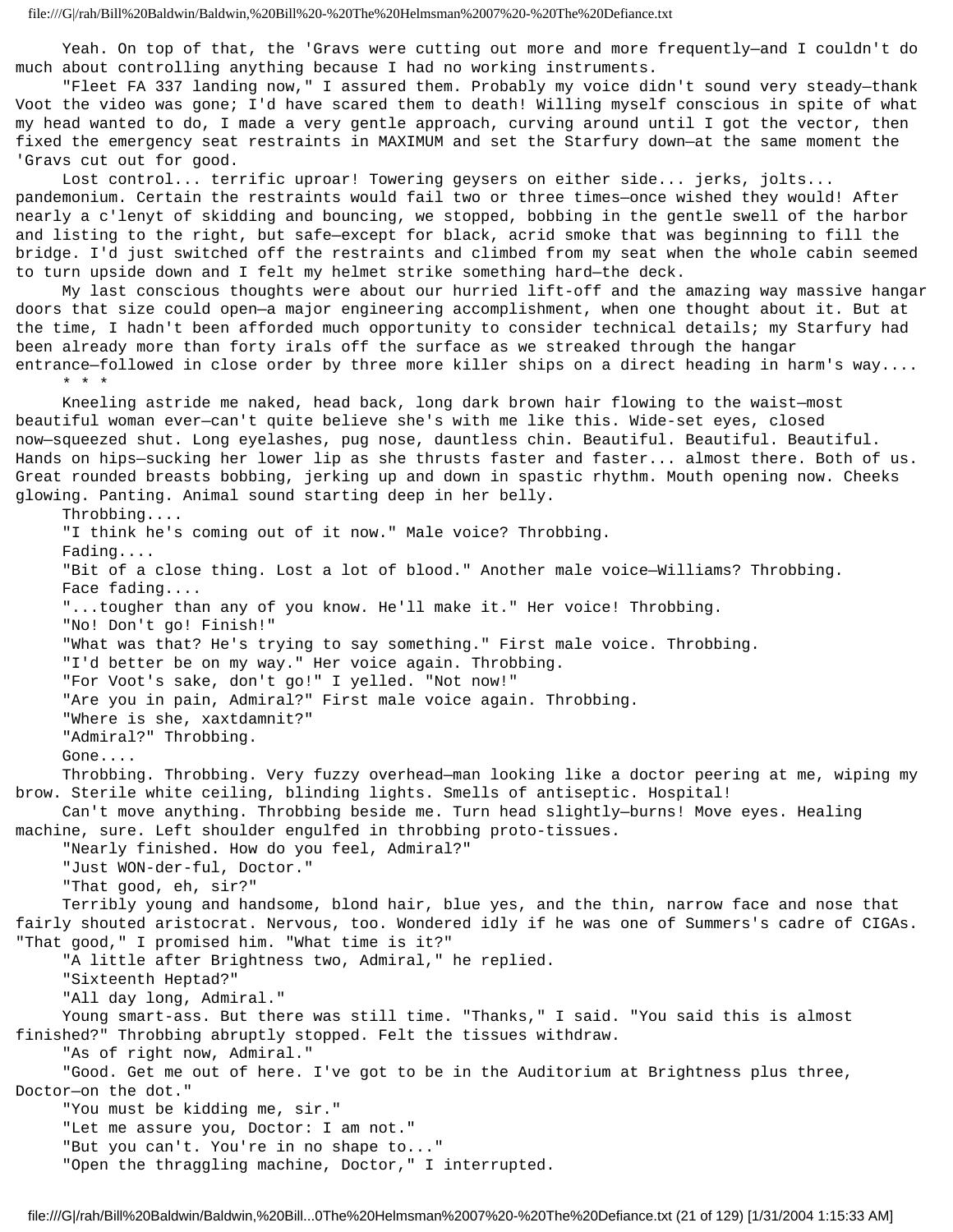"Admiral, that's against regulations. I simply won't be responsible for..." "I'll take responsibility, Doctor," that other voice said from across the room—definitely Williams! "B-but Captain." "How bad is it going to hurt him?" "Depends on how tough he is, sir." "You heard what she said, just like I did," Williams growled. She? "Er, yessir, Captain." Long, dark brown hair, I'd bet. Find out later. Got to pay attention now.... "Then you know as much as I do, Commander. Now open the machine or show me how to open it. If the Admiral can physically make it, he's going." "Y-you'll have to take responsibility for him, Captain Williams." "I'll thraggling take it. Admiral—you're really all right with this?" "Try me." "Doctor, I order you to open the machine." "Aye, Captain Williams." Wasn't all that much pain, but felt as if I weighed a milston or more. Struggled to sit up. Couldn't. Weak as a Halacian Rothkitten. "Help me up," I said. Hands at my right shoulder, back, pushing. Dizzy. Room whirling. Back down in the machine. "What did I tell you?" the smart-ass doctor asked. "Again," I said. Must have sounded like I meant it. This time, I could stay up—with a little help from Williams. The room was cold. Bright. Cleaner than clean. Smelled of antiseptics. Hated hospitals. "Anything hurt?" "Just the shoulder, Doctor. Thirsty, though." Got a drink. Gulped it down, "More." Another drink; paused for breath. "Jim, how long do we have?" Noticed he was dressed in fatigues, garrison cap, and brogans—he got the message. "About half a metacycle, sir." "Admiral, you're not going to make it!" The doctor's voice had a tenor of reprisal to it. "Gorksroar." Before he could do anything about it, I slipped my legs to the floor, but a table came up and hit me on the head. Soon, everything was on the floor. Instantly, Williams had his hands under my arms and set me on the bed again. "No. Gotta stand!" Back on my feet, Williams holding on as if he needed me for support. Knees trembling. "Let go." This time, one of the walls tumbled over, smacked me. Back on my feet. Closer to the wall, now. "Let go." When the wall came over to hit me, I was ready for it. Tried to push it back with my left arm. Mother of Boot! Searing pain in shoulder. No strength. Back on the floor. "Again!" Pushing the wall back with right arm now. Knees more steady. Gonna make it this time. Peer around room—a bloody pile of dead tissues in a kidney pan beside the healing machine. On top, a ragged fragment of hullmetal, bigger than my thumb, but not much. "That what got me?" "Yessir." Not very impressive. "Want it, Admiral?" "All yours, Doctor." "How much time now, Jim?" "About ten cycles, Admiral." "Gotta get going. Where's my battlesuit?" "It's gone, Admiral," the doctor said. "Shredded and full of blood." "I brought your duffel bag, Admiral," Williams said. "Figured you might need some clean duds." "Coveralls, Jim." "Got 'em." Gulped down a cup of warm protein mix while he brought my leather jacket, boots, and garrison cap, too. Good man. Helped me struggle into everything. Jacket hurt, but got it on—arm in a sling, only throbbing now. Boots. Cap. "How long, Jim?" "Got about six cycles, Admiral." "Let's go." Hung on to Williams; hobbled out to a skimmer—no limousine.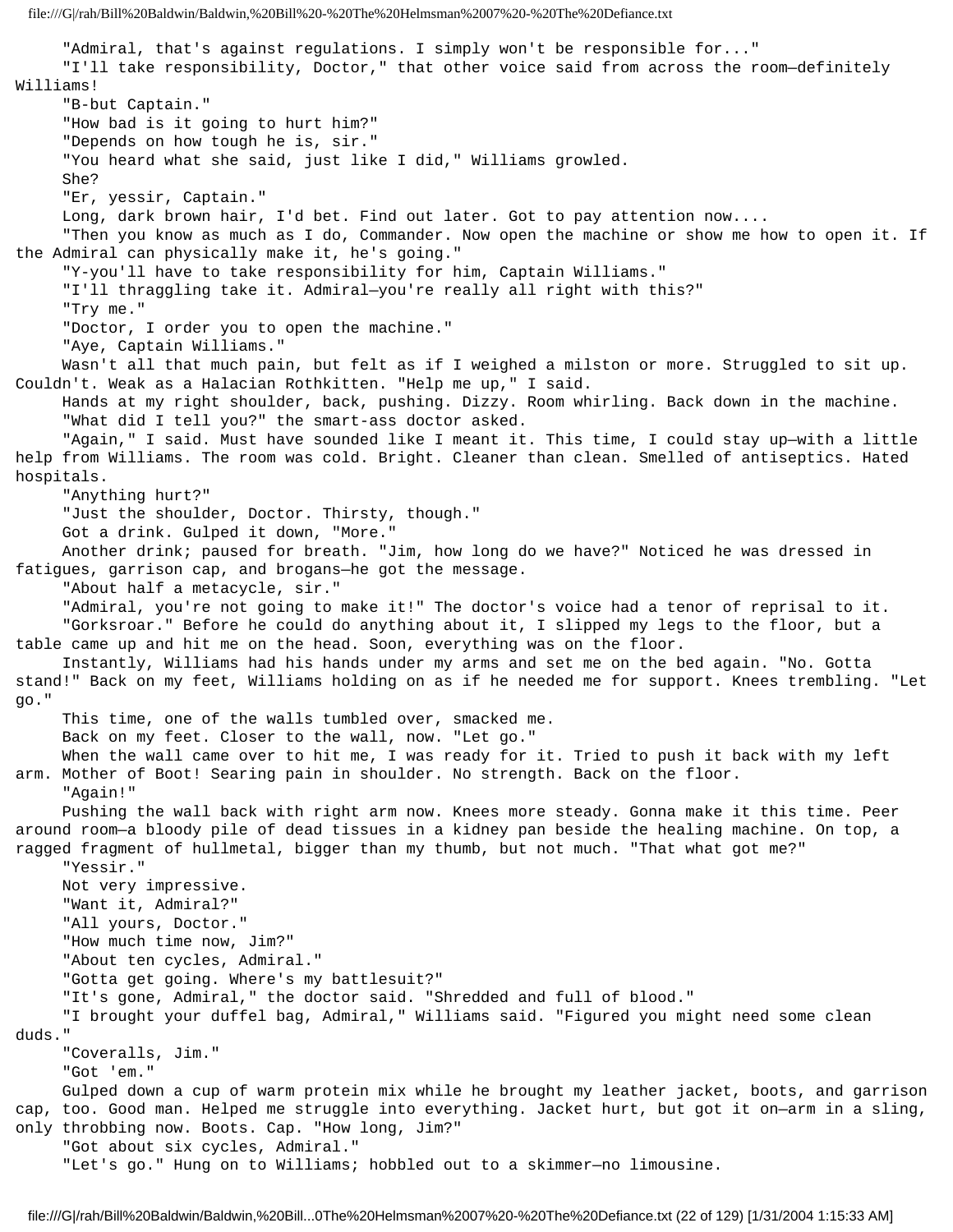"Go!" he ordered. "Aye, Captain!"

Grinned: driver was Russo. Why was I not surprised?

 One cycle to go. Getting a little lift from the cup of protein. Thinking how lucky I'd been that the Base Rescue Service had been out and ready for me. The little cooling unit of my battlesuit had saved me from the radiation fire gnawing away at the Starfury right below the helm, but it was almost exhausted when they got me off the ship and raced me to the Base Hospital. Another few cycles and pfft—good-bye buttocks....

 Russo drove right up the walk and through the doors into the lobby. "Give 'em heck, Admiral!" he whispered, as Williams helped me from the backseat.

"Do my best. Chief," I assured him shakily.

 Moving slowly across lobby toward the center doors. Wall tried to hit me again. Williams grabbed right arm. Steadied. Started again. Head up. Look normal... no, look stern. Laughed to myself. Be lucky to look alive.

 A tall, blond captain I hadn't met saluted and stepped into the auditorium in front of us. "The Commander," she shouted.

 Sounds of shuffling feet, then silence. Leaned on Williams all the way down the aisle. Felt his hands tighten on the way up the two stairs to the stage. Got me to the podium. I grabbed and hung on tight as I started to black out again.

"Want me here?" Williams whispered.

 Took a deep breath. "Don't go too far away," I mumbled from the side of my mouth. Felt his hands release my arm.

"Give 'em hell, Admiral," he whispered, then stepped back.

 I switched on the microphone, "Seats," I said, feeling a bit stronger as the protein began kicking in. I paused to let the room quiet down—more energy coming on by the moment. Head clearing. Ready.... "The name's Brim," I began, "—Rear Admiral Brim. I'm the new Commander here, and for those of you who haven't heard, this base is under entirely new management."

Undercurrent of hushed voices swept the room.

 "I don't much like speeches or assemblies," I continued presently, "—especially ceremonies like this. They take time away from the job we have to do—which, in case anyone doesn't quite have the picture yet, is waging war."

 More hushed undercurrent—longer, I paused again to let my words sink in. Some of those people out there wouldn't agree. It was they who would have to be rooted out and sent home during the next couple of weeks.

 "That means from this moment on, we have three basic tasks here at Atalanta," I continued, counting them off on my fingers, "—breaking things, killing people, and spending as much time as possible in harm's way. From this very moment, all base activity, at all levels, will center on promoting and supporting these tasks—in the most pragmatic, efficient manner possible, regardless of the consequences. I've got a rule I've always lived with—it'll be the basis for everything we do. And it's so simple, none of you should ever have trouble comprehending. Simply, put: when you're outnumbered, the only choice you have is to attack."

This caused a big rustle in the crowded auditorium.

 I wondered how many of them were with me—and how many weren't. "For the few of you out there who have a problem with this," I continued when the noise had died down some, "I suggest you carefully reread the Imperial oath of allegiance you took when you were commissioned. Read it immediately following this assembly. If after that you still have a problem, you'll have until Darkness sharp to resign your commission in the Fleet and clear the base. We'll try to ship you home on a non-priority basis—when we can. Starting immediately, however, any dereliction of duty—in any form—will result in courts-martial and the heaviest penalties applicable during wartime."

That got their attention; the room went stone quiet.

 But I was finished speaking; I'd said what I needed to say. Only one more point to make. "I'll try to get around to meeting each of you in person," I said, "soon as I'm able. Meantime, I suggest you all get to know Captain Williams, your Executive Officer. He'll be speaking for me, and can resolve most every problem you may have. If he can't—there'll be times when that happens—then you can always come talk to me. Each of you knows where my office is. But be warned. One of my primary jobs here is to be obstinate. And I intend to pursue that with everything I can muster." Getting weaker again. I turned to Williams and nodded.

 "Ten-HUT!" Williams boomed, then was at my side instantly. "You all right, Admiral?" Little weak, but I thought I could make it to the skimmer. "Just grab me if I start going over," I said.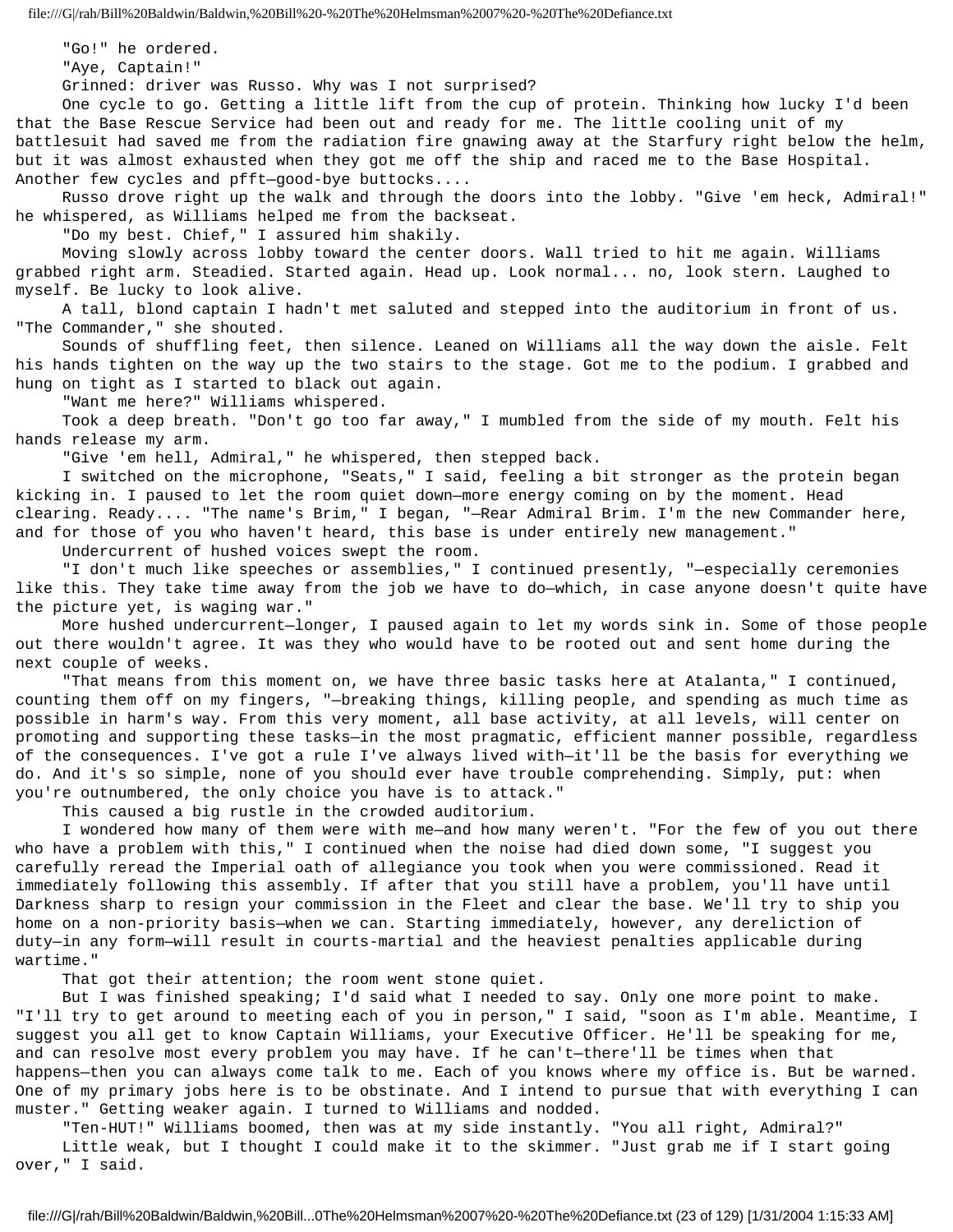"Right behind you, Admiral."

 He was, and I made it—all the way to the skimmer under my own power. Spent the next few hours in sick bay getting more strength back. Then I was off to the office, with a hell of a lot of work to do. So much that Williams had already gone to his quarters before I thought to ask him who the woman was in the hospital. But by that time, I was so tired I wasn't even certain I'd heard a woman at all.

\* \* \*

 On the doctor's recommendation, took the morning off and allowed myself an extra metacycle of sleep—my timepiece read Dawn plus two and a half when it woke me. A lot of action going on in the hallway outside. Good! Action overhead, too. I'd been woken even earlier—middle of the Dawn Watch—by the sound of Admiralty 'Gravs overhead at takeoff power. Clearly, Williams had restored a CSP over the base and the city as his first priority.

 I shaved and pulled on a clean set of flight overalls, chuckling while I pictured Williams taking names and kicking rear ends. Truth to tell, I'd hate to be on the wrong side of Jim Williams, myself....

 Outside, old Haelic was treating Atalanta to its most beautiful weather—deep blue skies, occasional puffy clouds, and perfect temperature. Hador was well along her morning climb from the Gulf of Atalanta, lighting a path of ocher flame across the calm water. Even the breeze was fragrant, coming from the land laden with the smells of conifer, flowers, herbs, and wet earth mixed with chance aromas of baking bread and hot cooking oils from the city itself. Only a sore shoulder suggested my little space battle scarcely more than a local day ago. And somehow, in the enchantment of the bright morning, those short moments of peril seemed relatively unimportant. Atalanta was storehouse for some of my most pleasant memories; I could no more stifle the great smile that escaped my lips than I could stop breathing.

 Completely taken by the moment, I strolled leisurely to my gravcycle, complying utterly with the doctor's instructions to stay out of skimmers and starships for at least a day or more, if possible. The RSB was, after all, not even faintly like a skimmer, and today it was recumbent beneath a beautifully fitted cover embroidered with "W.A. Brim, RADM, Base Commander." I simply had to look. A strong redolence of polish when I removed the cover—and stowed it in one of the custom saddlebags that had also miraculously appeared on the gleaming machine—made me strongly suspect Petty Officer First Class Russo. I nodded in appreciation. He'd had done it correctly, never showing his face for direct recognition, but anonymously returning favor for favor. It was a sign I'd made a right decision concerning the man.

 Back to the glorious morning! No more decisions until I'd escaped the base for a few metacycles on this beguiling gravcycle. If I were any good at all predicting the future, it would be the last free time for me in a long while.

 Hunkering beside the 'Grav compartment, I activated the powerful graviton generator, then peered through a tiny porthole into its ion chamber, while I listened for flaws in its silken growl. None. Unlike the ancient and often unreliable gravcycle I'd owned during my second stay in the city as a beggared laborer, this extraordinary machine had four plasma beams; all in pluperfect sync and looking as if they'd stay that way through a planetary explosion.

 Grinning like a little boy with a new plaything, I threw my leg over the purring 'cycle, eased into hover, and moved carefully into the kind of incoming morning traffic that told me Williams was making significant progress everywhere. While I cruised over the familiar stone arches of Harbor Causeway, the occupant of an open-air skimmer in the opposing lane beeped and waved as she passed. It happened so quickly, I nearly missed her, but in the rearview mirrors, I could see long brown hair streaming in the wind as the skimmer sped toward the base. Instinctively my heart leaped—I knew who she was, and clearly she recognized me. I almost turned in pursuit, but held back. Now was not the time to renew a relationship with that kind of potential for emotion. Until the base was solidly on its way to recovery, I'd need every ounce of concentration on the job I could muster. But once things were even a little bit under control, we'd meet—have to meet. And then I'd find out if hers was the voice in the hospital. Even though I already knew it was....

 Approaching the main gate at the end of the causeway, I forced the half-seen woman and her long tresses back to where they'd dwelled in my mind for nearly thirteen years, then slowed and stopped at the guardhouse. Got a rather overdone salute there—and a carefully checked ID card. More evidence of Williams's efforts. Then I was on my way into the ancient city of Atalanta.

 On the mainland side of the causeway, the Grand Canal— outermost of ten concentric watercourses ringing City Mount Hill—was fronted by unending blocks of ancient government warehouses and office complexes—interrupted here and there by much newer buildings from the period of furious reconstruction at the end of the First Great War. I well recalled the great, foulsmelling mountains of fire-blackened debris they replaced. But in that section, I found little of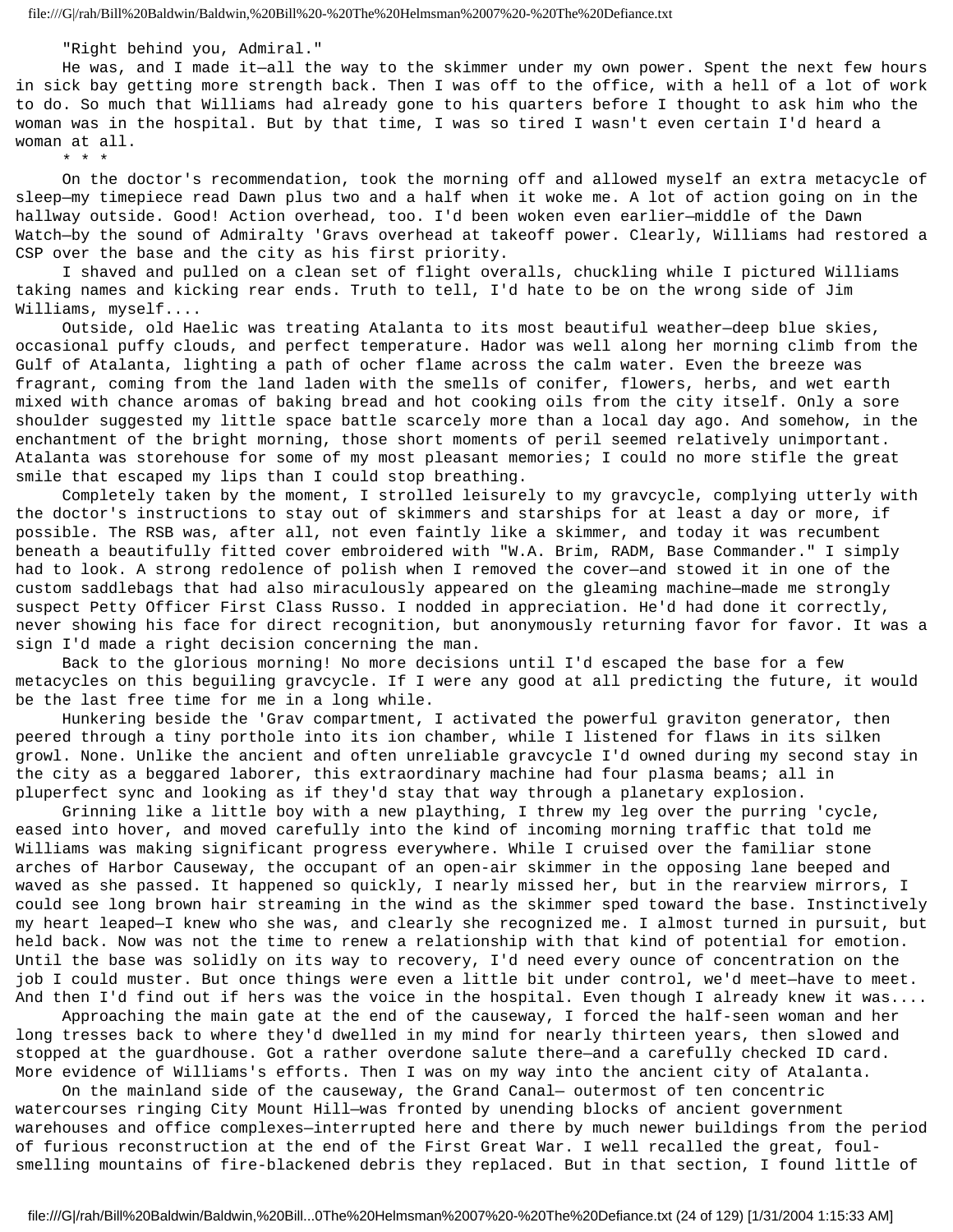more than passing interest and drove considerably faster along the wide thoroughfares, buzzing across canal after canal until the huge, faceless buildings grew smaller and began to thin in number. As I sped onward, the office precincts gave away to light industrial complexes, then to tall, ages-old bedroom neighborhoods built of stone, brick, and mortar. Just short of the final canal bridge, I skirted the port's gaudy pleasure district, its streets swarming with painted, raucous crowds even at this early hour.

 Presently, I bumped over the last, steep canal bridge and pulled to a stop at the gate to Atalanta's historic, walled Rocotzian Section. The long-haired woman once told me it was so named because the wall traced the uniquely suggestive outlines of a male rocotzio bud. It was here, she'd said—behind these very bulwarks—that this mighty city had actually seen its beginnings, tens of centuries in the past.

 Predictably, the course of civic evolution had been neither smooth nor peaceful. Long after the walls retained only symbolic meaning—Omot warriors from space had overrun Hador's entire planetary system, and for nearly three hundred years enslaved the civilization that had developed there. Only when warlike priests from the ancient Gradgroat-Norchelite order appealed to a newly confederated Galactic Empire for help were the Omotian conquerors ultimately overthrown. After which the priests mercilessly hunted them down throughout the Home Galaxy until it was certain that no living creature carried their genes.

 During subsequent years, the Gradgroat-Norchelites constructed a great monastery at the summit of City Mount Hill— and shortly afterward orbited their thirteen renowned forts. The latter insured against a threat of invasion from the warlike confederation of star-states that nearly half a millennium later coalesced into the League of Dark Stars under the ruthless leadership of their great chancellor, Kramsib'nov Otto.

 The invasion never came, but the forts' huge energy projectors endured as the most devastating defensive weapons ever devised. During the hundreds of intervening peaceful decades, however, they fell into disuse as the Order assumed a more serene purpose in the galaxy. Ultimately, even the external source of energy that once powered them was lost from memory, and the forts became mere objects of historic interest—tourist attractions. Nevertheless, the GradyGroats, as the Order was by now almost universally nicknamed, continued to maintain them in pristine condition as if they still housed first-line weapons systems. And as a result, the term GradyGroat became an analog for "ridiculous" in almost every galactic tongue—until the priests and their space forts actually saved the Empire from invasion at the end of the First Great War by destroying a large part of the League's battle fleet. The priests accomplished this miracle by powering the mammoth cannon directly from Hador's radiation—after launching their entire hilltop monastery at the star to stimulate its output....

 I closed my eyes a moment, lost in memory. The monastery's cataclysmic lift-off had taken place nearly fifteen Standard Years ago, but it seemed more like eons. I only missed seeing it with my own eyes by little more than a day, but that's another story, entirely.

 A new, even grander edifice now stood on the melted, glasslike summit of City Mount Hill. And even though this one was not designed to launch itself into space, it had quickly become a major tourist destination, attracting travelers from all over the galaxy, while the sleepy old Rocotzian Section endured quietly, largely forgotten in the bustle of intragalactic trade—and war. But it had all started here, in this tiny, antiquated compound.

 It was also here in the Rocotzian Section that she lived—or at least once lived years ago. Feeling a bit drained—probably the morning's ride had been a bit premature—I shrugged and eased my gravcycle back out into traffic, then headed back to the base. The precise location of her residence didn't matter anymore—we'd seen each other. I knew she'd risen in rank over the years to the office of Harbor Master, directing all civilian activities on the base. That was enough for now—and all I'd have time for in the immediate future.

\* \* \*

 During the next week and a half, I spent nearly every waking hour at work, even then barely keeping up with the tasks at hand. However, with Williams apparently working in ten different locations at the same time, the base at last started looking and acting like a military installation again.

 We lost perhaps fifty CIGAs officers in the purge; luckily only six were Helmsmen—CIGAs tended to specialize in fields that had little to do with combat.

 The only thing that Williams and I didn't change was the Officers' Club; Summers had set up a good one and it remained open 'round the clock. I took advantage of that whenever I had the energy to do so, both because I simply needed a place to sit down and have a drink every once in a while and because it was a good place to meet the other officers. The job of Base Commander is much like being Skipper of a large starship. You've an Executive Officer who pretty much carries out the day-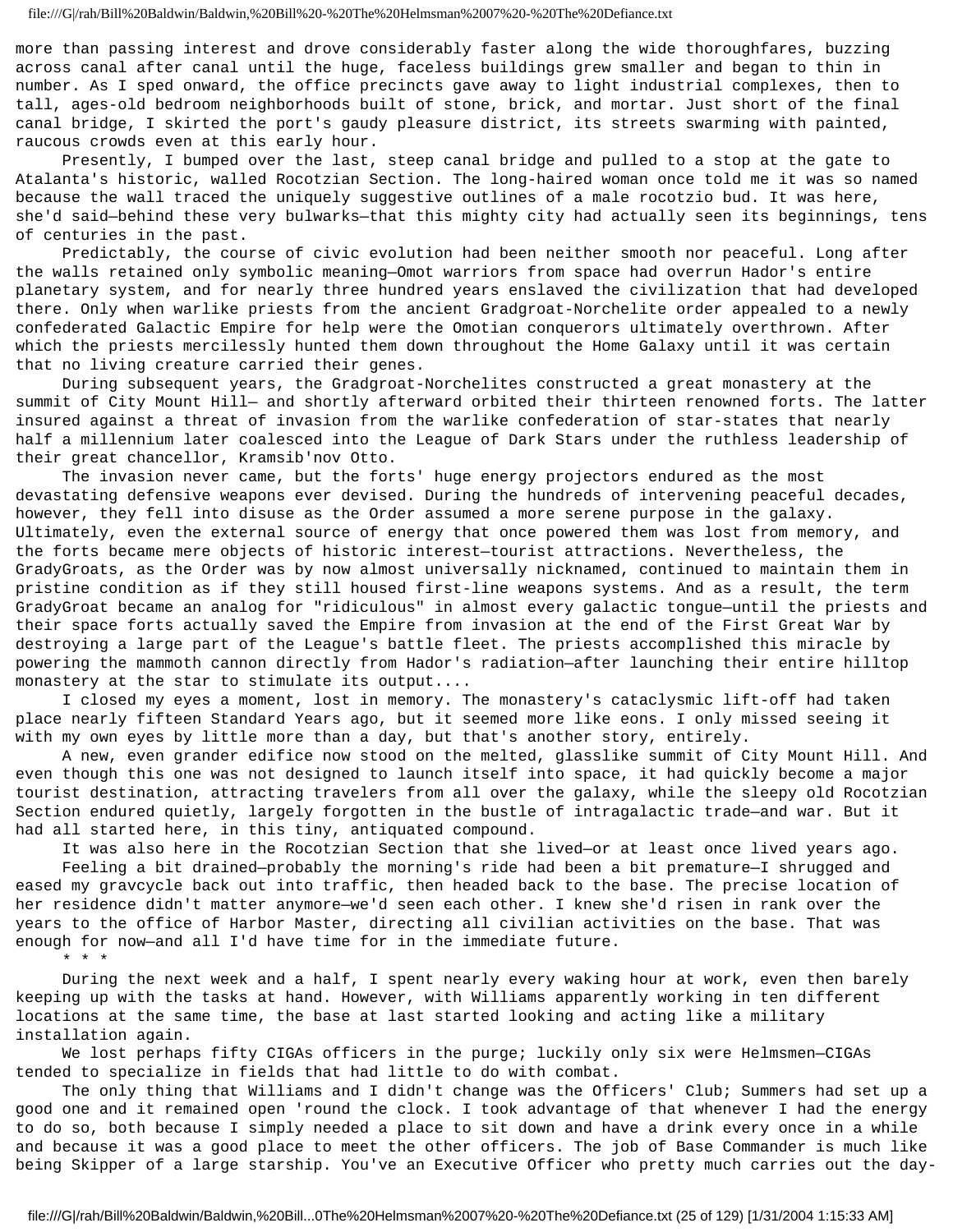to-day work while you make policy and take responsibility for everything. It can be an ivory-tower existence if you let it. But the best Skippers keep in touch with the pulse of their "ships" by mingling, gently, often in the wardroom or the Club. The trick is never talking directly about anything, but mostly listening, absorbing the mood, the very atmosphere. It's that ability—listening gently—that makes the difference. Tonight—long metacycles after everyone but the Night Watch had turned in—I was alone at the bar, drinking a decent enough Logish Meem when I sensed someone behind me. Before I could turn, a hand touched my arm, and I got a trace of halffamiliar, mostly forgotten perfume, with the spicy scent of a mu'occo cigarette.

 "Hello, Wilf Brim," a soft, warm voice purred like Halacian sunlight itself. I turned; my heart skipped a beat. Beside me in the half-lighted room stood a startlingly beautiful woman—neither young nor old—whose countenance instantly released a flood of memories I had struggled to suppress for years. As if we were completely alone, I stood and took her hands, staring at her as if she was a vision—which, entirely, she was. Petite and utterly feminine, she still wore her dark brown hair almost to her waist in gently flowing waves that had never been far from my mind's surface in the eighteen or so years since we'd first met not far from this very spot. Her wide-set brown eyes—soft and intelligent—were now graced by a network of tiny crow'sfeet, but the long eyelashes, the same almost (but not quite) pug nose, the generous lips that had often brought me to the heights of passion, and the intrepid chin that revealed the true woman behind this dazzling beauty—all were truly untouched by age, only heightened by maturity. I glanced at her ample bust—as always boldly flaunted in a snug-fitting, fashionably short native Atalantan pleisse that revealed a modest waist—perhaps slightly increased in perimeter over the years (but then, whose wasn't?)—the same slim legs, and the same tiny feet in the timeless highheeled sandals she favored. Characteristically, she was looking me directly in the face with the half smite of a woman who is quite accustomed to having a substantial impact on men. "Claudia Valemont," I whispered as if I were speaking in a dream.

"You're staring," she said with a little smile.

"Do you mind?"

 Same wonderful smile, "Do I mind? For a moment, I was afraid you might not remember me," she said almost shyly.

 "Some memories are so wonderful they don't go away," I replied, feeling my cheeks burn after all these years.

"Thanks, Wilf," she said. "I guess I needed that."

 Found myself without adequate words to express my emotions; I could only shake my head in amazement.

 "Quite a show you put on for us the other night," she said at length. "I knew who was leading that fight without even asking. Lots of us in town have waited a long time for something like that to happen—fighting back, of course, not having you wounded."

 "Nice of you," I said with a grin—then frowned. "That was your voice I heard in the hospital, wasn't it?"

She nodded.

 "Why did you leave? I was coming around." "Because I know you, Wilf Brim,"

Raised an eyebrow.

 "Even if you'd been conscious, Wilf," she said, "it wasn't time—you had too much on your mind. This base had gone to hell in a handbasket, and I wanted more of you than would be left over in the early stages."

"Touché."

She smiled and shrugged.

 "You said the people in town had been waiting for us to fight back," I noted, changing the subject. "According to Summers, the city people are dead set against resistance this go-around. What gives?"

"Summers never asked me," she said "Nor any of the people I run around with."

 I nodded. "I kind of thought that might be the case. Of course, I haven't been here all that long, either."

 "About two weeks," Claudia said, glancing at me out of the corner of an eye with a little smile. "But then, who's keeping track?"

 "Can a fellow buy you a Meem?" I asked, suddenly realizing that we were still standing. "Thought you were never going to ask," she said with an expression of relief.

 Helped her onto a barstool beside me. The skirt opened, revealing her leg all the way to the thigh, and I couldn't help looking. "Sorry," I said, feeling my cheeks bum.

"About what?" she asked.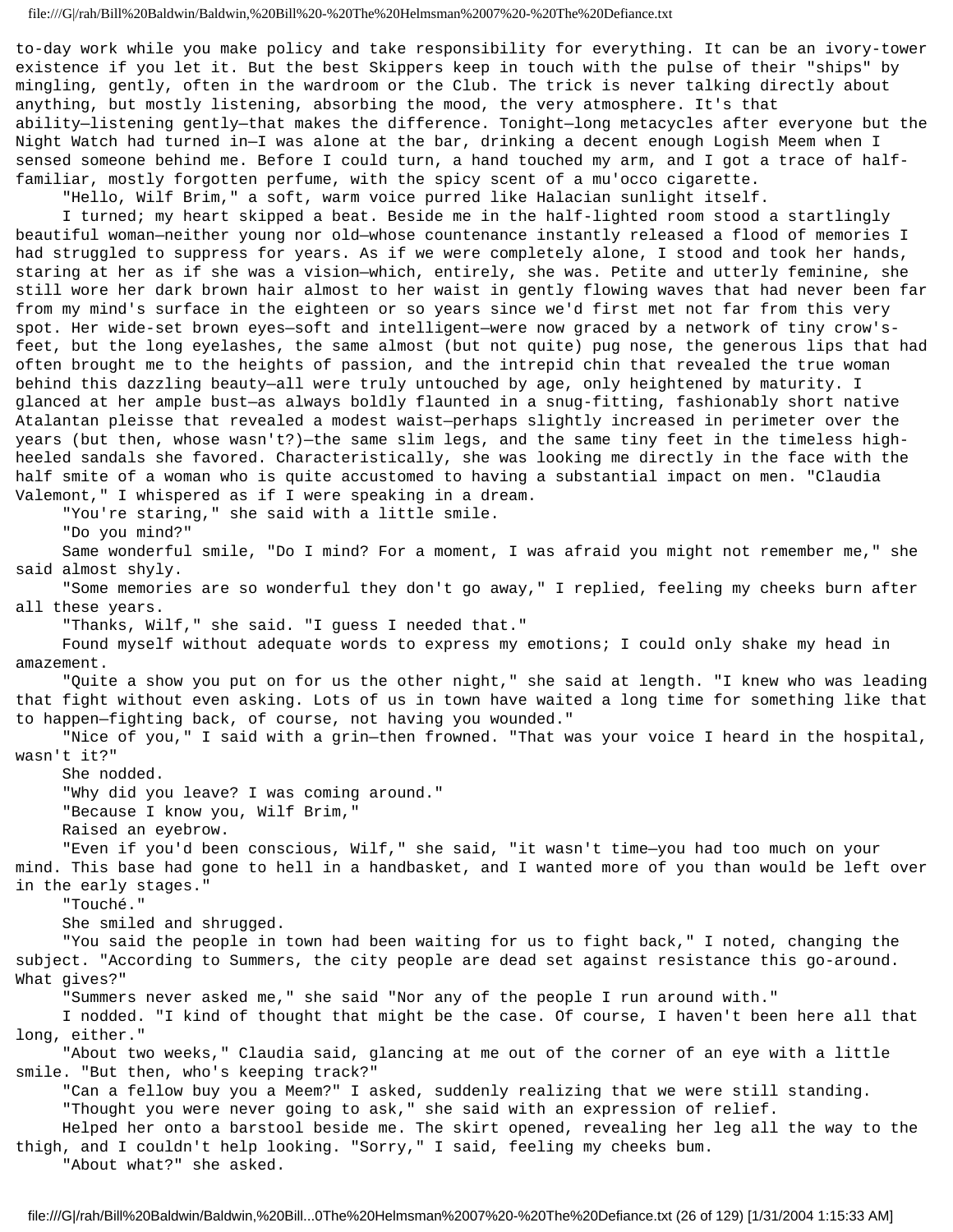"Well... staring...." "Did you like what you saw?" "Of course." "As much as you used to?" "More, probably." "Then don't be sorry. If I hadn't wanted you to look, it wouldn't have happened." Same Claudia—thank Voot! "Meem?" "Of course. The Avignon oh-eight is good." Swung my leg back over the barstool and sat beside her, pointing to my goblet of Logish Meem. "Another one of these for the lady, please," I said to the bartender. She laughed. "Ought to have known you'd find the best all by yourself." "No," I replied, looking into her brown eyes, "the best found me this evening." Without thinking, I put my arm around her waist and gently drew her to my side. "I tried to keep my mind clear of you—all the way from Sodeskaya," I blurted out. "And it didn't work worth a xaxtdamn." I closed my eyes. "Still married to Nesterio?" I asked, mentally bracing myself for her reply. That was something I purposely hadn't checked on before I left Atalanta—needed to hear it from her. She nodded after a long silence. Dropped my arm from her waist; felt my cheeks burn. Embarrassed. "H-how is he?" I asked for lack of anything else to say. Another long silence. "Gorgas is fine.," she said in a barely audible whisper. "Still tends his cabaret... it's... much bigger now. He's expanded it." Abruptly, she seemed to run out of words. We sipped our meem in silence for at least two hundred Standard Years... perhaps three hundred. "And you, Wilf?" she asked at length, breaking the awful silence without looking up. "I guess you and your princess never got together, did you?" Margot.... "No," I replied. "We never got together." "Sorry," she said. "I shouldn't have asked." "Why not?" I demanded. "I wanted to know about Nesterio." "I guess we both..." "Needed to know," I finished for her. Stared into her face. "You haven't changed much," I blurted out. "you're still the most beautiful woman in the Home Galaxy." "And you, Wilf Brim, are still the most charming liar in the same place." "Look at you," I protested, gesturing with my goblet. "Some fabulous hair, same beautiful face... same great shape. If you've changed any, it's to become even more beautiful." "Oh, Wilf Brim," she said with a little smile, "I know you're full of Gorksroar, but I love to hear it anyway." Suddenly she frowned. "You are still single, aren't you?" "Nobody would ever have me," I said, "Women are just too xaxtdamned wary and intelligent these days. Besides, nobody knows how to cook anymore—not like you do, anyway." She smiled a little, looking at me carefully. After a long time: "I'd love to cook for you again. Anytime you wanted. Would you come?" Felt myself frown. "Do you suppose your husband would mind?" "Mind?" she asked. "He'd love to see you-remembers what you did in the first war. Probably even bring him home for a change." Raised an eyebrow. "It's pretty much the custom with native Atalantans," she explained self-consciously. "Probably you didn't notice when you were here, but men here spend most of their evenings in taverns with their cronies." "And that's what Nesterio does?" She nodded. "It's his tavern, too." "Poor zukeed—doesn't know what he's missing," I said before I could stop myself. Then, lamely, "Sorry." "Nothing to be sorry about," she said, blushing again. "It's quite a compliment." Took her hand and to hell with convention. Remembered our last meeting years ago, when I watched her little skimmer disappear around a corner. Suddenly, I desperately wondered why I'd ever allowed a magnificent woman like her slip through my fingers. I wanted to say something now, but ran out of words and just sat there mute, looking at a face I'd dreamed about for years. "I'd love to have supper with you, Claudia," I whispered. A tear ran along her cheek. She quickly wiped it away. "You name the time, Wilf Brim," she said with a self-conscious little sniffle.

 "If I'm any judge," I replied, "that job of yours—congratulations, by the way—doesn't give you much opportunity to entertain."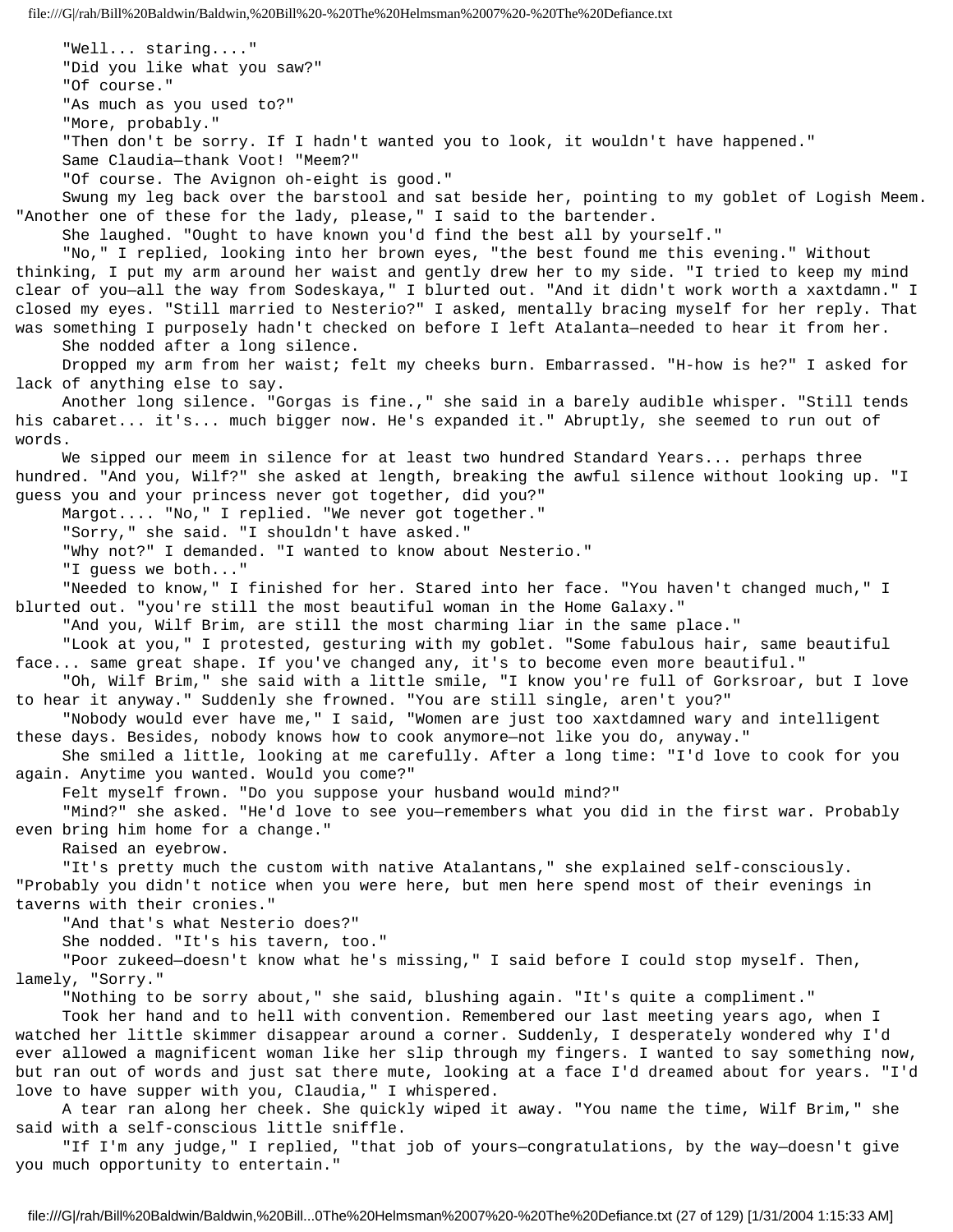"Not much," she said, brightening at last. "But by the love of Voot, I'll be free any night you can make it, even if I've got to close down my part of the base—and the sooner, the better." "It may take me a while to get free for a whole evening," I said, "I understand," she said, nodding earnestly, "I know you've got an enormous job on your hands. I had to deal personally with Summers sometimes." "What was he like?'1I asked. She shook her head and laughed. "God, what a pompous ass. Couldn't keep his hands to himself—even in the office. Can you imagine a CIGA trying to talk me into bed?" "Oh, I can," I said, surprised. "Did he?" "You really want to know?" Frowned. "Well, it's clearly none of my business," I mumbled, a little ashamed of myself. "But..." She giggled. "I never mentioned this to a soul before, but actually, he did—once," she said, glancing at me from the corner of her eyes. "That particular night, though, was an inappropriate time of the month; I planned it that way." She grinned a little guiltily. "After a very expensive supper and enough vacant flattery to sink a barge, I let him find out for himself." Blushing now, she suddenly giggled. "Didn't think he'd go for it, and I was right. Watching the look on his face was worth everything." "Then," I said, "he really didn't, did he?" She grinned. "He got me in bed—that's what you asked." "Valemont," I said with genuine admiration, "you are an evil woman." "Thank you, Admiral," she said with a little smile. "I always attempt to do my best." "Clearly,"' I said. "And, as I also remember from at least eighteen years past, at least part of your 'best' includes cooking in the manner of a professional chef. I'll want to take you up on that invitation... as soon as I can." "I hope so," she said. "It's been a long time." Lost it completely, after that. Blurted out, "How about tomorrow?" "Strange," she replied with a little smile. "I was hoping you'd say that." "What time?" I asked. "You tell me—tomorrow, when you know" she said. "Call me. Cottshall has my number." "What if I'm late?" "Then we'll dine late...." We left soon after that. I suppose people were staring at us as we went out the door. Didn't particularly care. Walked to the parking lot and helped her into the skimmer. Touched her arm—felt excited and guilty at the same time. "G-good to see you," I blurted out. "Good to see you, Wilf." I stood there dumbly in the dusky, early-morning stillness, staring. Lost all track of time. I thought I spied a tear on her cheek when she reached out and touched my hand. "Tomorrow night," she whispered, then started the skimmer. "Tomorrow night," I gulped, so filled with emotion I could hardly speak. Watched her drive away until she was completely gone. Except the perfume.... Chapter 3 Sapphire 32 Heptad, 52014 Imperial Fleet Base, Atalanta, Hador-Haelic Familiar voice talking to Cottshall in the outer office; made me grin. "Barbousse!" I yelled,

 Huge man—nearly seven irals tall, broad shoulders, muscles everywhere. Looked as if he weighed a solid milston; walked with the catlike grace of a dancer. Totally bald with no eyebrows. Gentle—intelligent—eyes. Pug nose, round face, strong chin. Big hands, strong enough to bend the barrel of a blast pike. Perfect uniform, perfect salute. "Master Chief Petty Officer Utrillo Barbousse reporting for duty, Admiral Brim."

The Defiance 79

"March yourself in this office—on the double!"

 I stood, returned the salute, then extended my hand. "Awfully good to have you here, Chief," I said. "You're needed."

"Hope so, Admiral," he said. Grasped my hand in a warm, strong grip.

"You'll wish you'd stayed put in Sodeskaya," I warned him.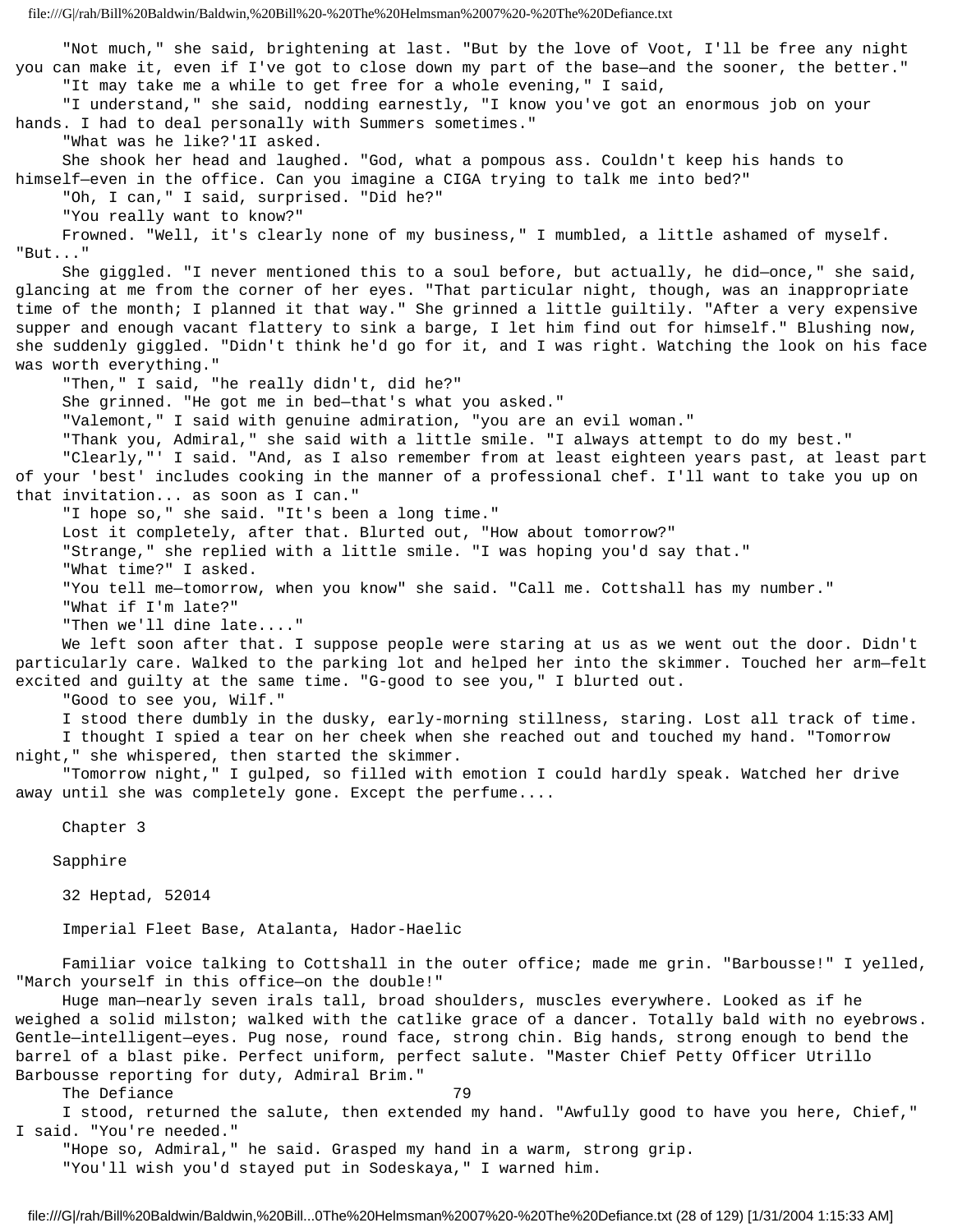"Heard it's a mess here." "You should have seen it when I got here," I said. "Williams has worked miracles already." "Your Exec?"

"Yeah. I think you'll like him. He's good."

 "So I've heard. Checked him out with some of the old-time Chiefs in Avalon. They say you've got yourself a prize."

"Two of 'em now that you're here."

He grinned. "Thanks, Admiral," he said. "But by my count, it's three."

 I don't keep guest chairs in my office. Makes the meetings short. "Buy you breakfast in the buffet?" I asked.

"Best offer I've had since I got here," he said.

 For the next metacycle, Barbousse caught me up on all of the scuttlebutt from Avalon, handed over at least fifty HoloPics of Hope... on Emperor Onrad's lap... on Grand Admiral Calhoun's lap... on Admiral Gallsworthy's lap... on General Drummond's lap.... Clearly, she had conquered most of Onrad's General Staff. Afterward, I filled him in on as much background about the base as I'd been able to absorb. Then we met Williams in a conference room and got down to business—completing the task of returning the base to full operational status.

 Just before midday, got a call from Cottshall. Said someone was in the office to discuss what he called "important matters." Name of Deighton Ambrose, from Avalon. Arrived on the same starship as Barbousse.

 I hit the MUTE button; turned to Barbousse. "What do you know about a fellow named Deighton Ambrose?"

 "Had a Deighton Ambrose on the ship with me, Admiral," he said. "I'd guess he's a government man of some sort—maybe a courier. Carried a black briefcase secured to his wrist. Never saw him talking to anybody except the captain and a couple of stewards."

 "That's all you know?" "That's it, Admiral." Nodded. Canceled the MUTE. "Ask him what sort of 'important matters.' " "I shall do so, Admiral." Heard him ask; didn't catch the answer. Presently: "Mr. Ambrose asked me to mention the word Sapphire." "Cottshall," I said, "put a guest chair in my office and tell him I'm on the way...." \* \* \*

 A big man in a dark business suit, sitting there in my office, briefcase secured to his left wrist. "Mr. Ambrose," I said, extending my hand, "Wilf Brim."

 He stood, gripped my hand, fixed me with a powerful gaze. "Glad to meet you, Admiral," he said in a deep, quiet voice, looking and sounding more like a Sodeskayan Bear than anything else. Massive forehead and jaw, deep-set eyes, straight-line features. Big hands, perfectly manicured. Placed his briefcase on my desk. "If you'll put a thumb here," he said, pointing to an Imperial seal near the top, "I've some items for you from Avalon."

 Touched my thumb to the seal. Warm. "Keep it mere a moment, please."

"Sorry."

 Presently, the seal became cold and the briefcase opened. Ambrose reached inside, removed a thick, secure-looking pouch with "Sapphire" printed on the outside. "Left index finger here, please," he said, indicating an ID frame near the top.

 This time, I let my finger remain. The security strip at the top of the pouch disappeared with a quiet zip.

"You'll want to look these over while I'm here." Ambrose said, closing his briefcase.

 After struggling with the pouch for a moment—the outside catches were often stubborn the first few times they were used—I opened it up and spread its contents before me on the desk: two navigational charts, an old-fashioned, illustrated book—Voot knew how long ago it had been published—and a Personal HoloScreen displaying: PRE-LOADED WITH INFORMATION FROM THE IMPERIAL MUSEUM AND THE COLLEGE OF SPACE ANTIQUITIES, IMPERI UNIVERSITY. "You mean they sent a courier all the way out here to bring me this?" I demanded.

 "The remainder comes from here," Ambrose said, pointing to his forehead with a smile. "But not in your office. Outside, somewhere in the open air—away from the base. I've rented a skimmer." He handed me a small leather folder.

 I opened the folder, felt my eyebrows rise as I looked at the gold emblem inside. No mere courier, this Ambrose—one of perhaps fifteen senior Consuls in the Empire called Travelers. Carry flag rank, at minimum. Put the Sapphire pouch under my arm, followed him out of the office. "Be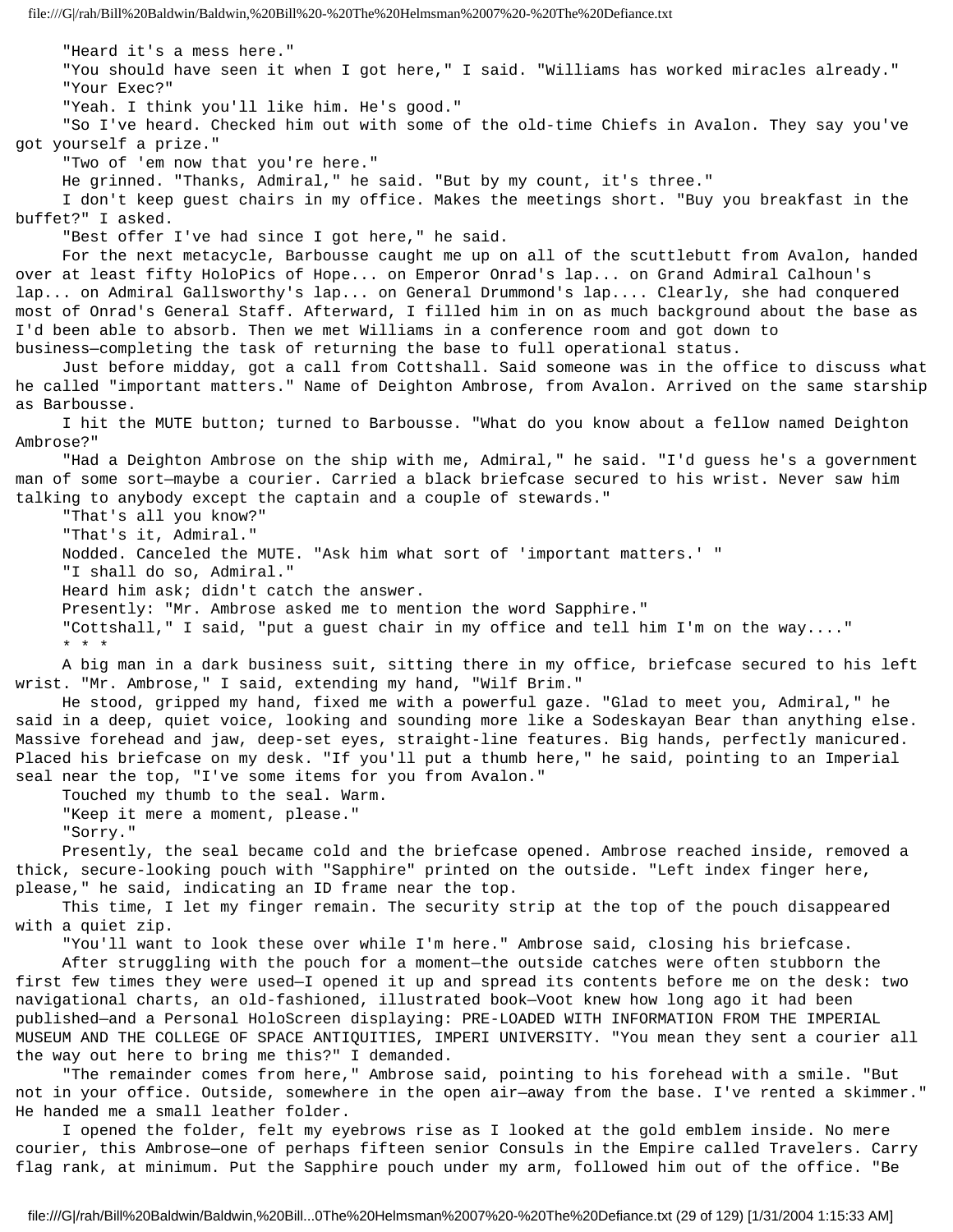'in conference' till I get back," I said to Cottshall on the way past his desk.

 "I shall place a 'Do Not Disturb' sign on your office door," Cottshall said with a smile. Ambrose's rented civilian skimmer in the parking lot was a nondescript Nordan 223 four-door. He silently drove us out in the country a distance, checking constantly in the rearview mirror. We stopped on a hilltop beside an unkempt olive grove with high, uncut grass and, beyond, a great stone tub surrounded by overgrown hedges.

 I peered around for a moment—two elderly looking farmers scything grass at a leisurely pace in the distance—then relaxed, turned to Ambrose.

 "A bit sudden, this," he said. "Sorry—but we're about to treat Rogan LaKarn and his friends in The Torond to a nasty surprise. We don't want them to catch wind of things until there's little they can do to prevent it."

I nodded that I understood.

 "Right, then," he said. "The ultimate objective of Sapphire is the invasion and ultimate liberation of all planets in the domain of Fluvanna."

Felt my eyebrows rise at that, especially since we seemed to be on the defensive nearly everywhere else in the galaxy. A million questions sprang to mind, but principal among the ones that didn't pertain to troops and material was what the liberation of Fluvanna had to do with me—and Atalanta. The city would be bombed to smithereens if we tried to assemble an invasion fleet in the harbor. Nodded again, but shifted my eyes to the farmers, who were still slowly working their way toward us.

"You're not saying much," Ambrose commented.

"I don't know enough, yet," I said, returning my gaze to him.

"Ever hear of Gontor?" he asked.

That brought a frown; I had... somewhere. Yes. "The old space fortress in Sector Nineteen?" I asked.

"That's it," he said. "What do you know about it?"

"Not much," I admitted. "Just that something's there that must look like a fortress."

 "Is a fortress," Ambrose corrected gently. "Actually, a tremendous asteroid orbiting a little dwarf star called star Cyjix-19, Been vacant for a millennium or more. Hundreds of Standard Years before that, someone with a lot of talent and power to spare—nobody remembers who anymore—lifeformed the monster into a nearly impregnable fortress, so large and spacious it can accommodate a sizable invasion force in safety."

 That started the bells ringing. "Where?" I asked. "I know it's not on any of the established space routes."

 "Wasn't always the case," Ambrose said. "Fifteen hundred, two thousand years ago—give or take a few—Cyjix-19 lay astride the main commercial thoroughfare between the old Mornay Star Empire and an up-and-coming star domain that called itself the Vann Group."

"Never heard of it," I said.

"I'll bet you've heard of the Flu'wicz Empire," Ambrose said.

"I think so," I said. "But I can't place it."

"They conquered the Vannians to form..."

"Fluvanna?"

 "You've got it," Ambrose said. "Give you some idea of how handy old Gontor is to the Fluvannian star systems? It's less than a Standard Day's flight distant."

"Mother of Voot!"

"Right."

"Don't you think The Torond has thought about that, too?" I asked.

 "Probably," Ambrose said. "But they aren't doing anything about it. After all, they've already taken half the country."

More pieces of the puzzle in place-getting a strange feeling about... "And, so far," I said warily, "they see us doing very little to change the situation."

"Suggest anything to you, Admiral?"

 Winced, "Mother of Voot," I groaned. "Is that why Summers and his CIGA colleagues got away with letting the base go to xaxt?"

 Ambrose nodded. "It's also why you and Williams have to be very careful how rapidly you put your improvements into place—or at least how much you let them show. You're already moving a lot faster than we'd hoped. A lot faster." He laughed quietly for a moment—first time I'd seen him smile. "A number of us didn't want you—or your sidekick Barbousse—within light-years of this place. No offense intended."

My head was whirling. "None taken," I said. "But why did you...?"

"Horns of a dilemma, Admiral. We also couldn't turn such a ticklish operation over to anybody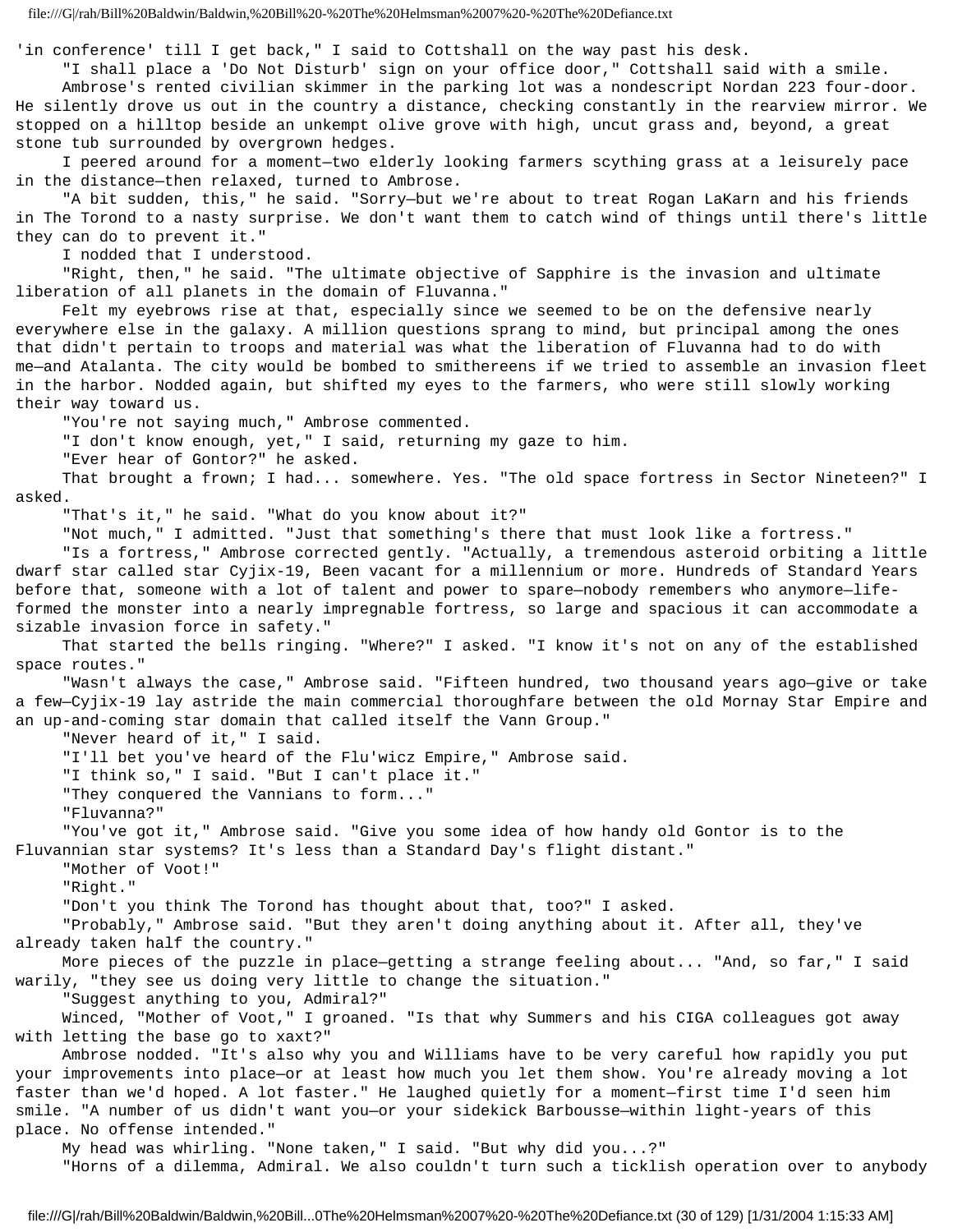without a reputation like yours."

"Reputation?"

"Of digging in and getting things done—against bad odds," he said.

"Luck," I said. Regretted it instantly.

"That too." His second smile.

 Looked at him carefully while the last few pieces fell into place... and sent icy chills along my spine. "So where does Gontor enter the picture?" I asked, but I already knew.

 "As you've guessed," Ambrose said, "your assignment to 'clean up' the base here was only a cover. The actual reason you find yourself in Atalanta for a second tout—project Sapphire—concerns only Gontor. You are first to occupy and secure it, then provision it—after which the Imperial Expeditionary Forces will use it as a staging area for the men and material of Operation Spark—the liberation of Occupied Fluvanna."

 "Into the bargain," I added, almost to myself, "I've got to keep the lid on the base here at Atalanta—and the Toronders unsuspecting—until we've got Gontor so secure that it's too late for them to drive us out."

"In a nutshell," he said with an apologetic little smile.

 The zukeeds never did trouble themselves laying on the work, did they? Frowned. Outside, the elderly farmers had been joined by six much younger ones. Big, husky men, I noticed idly. Ought to make the work go much quicker. "What sort of resources do I get?" I demanded.

 "You've already got pretty much everything we can spare," Ambrose said. The little smile, again. "You of all people know we're pushed to the limit everywhere," he said, "And the Sodeskayans. .. well, it was you who sold the War Cabinet on the importance of supplying the Sodeskayans with all our surplus."

I could only nod my rueful agreement.

"Sorry," he said.

 Didn't think he really meant it. I took a moment to think it over. Probably I could use part of the base's excellent military police force. It was one thing Summers hadn't got his hands on: bigwigs like that consider themselves above police. Remembered a couple of small, fast transports in the hangar— not enough, but maybe I could commandeer a few civilian ships in the harbor. The three benders I'd seen the night I landed; they'd come in handy-somewhere. Forty-odd fly-able Starfury interceptors—excellent protection for the base and the city. Not much in the way of spares, but we'd take care of that somehow—always had. Biggest trouble would be getting the troops and supplies across to Gontor. Even without a starmap, I knew it was a long-distance haul. A lot farther than Starfuries could fly—at least Starfuries with all their disrupters enabled. That meant that the convoys, such as they might be, would have to go unescorted....

"There is some extra help we intend to provide." Ambrose broke into my thoughts.

"Love to hear about it," I replied—all ears.

 He looked at me carefully. "Well," he said with a little hesitation, it's got to do with your home province of Carescria."

That got my attention. I raised an eyebrow.

 "You certainly must know that we Imperials—actually past Emperor Greyffin IV—opened a number of production plants there just after the first war. And Onrad's kept up the support as if he'd had 'em built himself. Carescria's become very important to the war effort in the last few years."

 I nodded, with a somewhat guilty sense of pride for the people of my own section of the Empire, though I'd selfishly forsaken everything Carescrian most of my adult life. Even before the first factories were complete, Carescrians back home were turning out the extra Starfuries that made the difference during our Battle of Avalon. I'd flown a number of them. Those people out there broke their backs making star-ships that saved our Triad. Onrad had once said to me. They're important: we're going to need them a lot more before we finally whip the Tyrant and his bloody League.

 "Every one of those factories is in full production now," Ambrose continued, "turning out new, unique designs that appear to be very promising."

Raised an eyebrow. "Like, what?" I asked.

 "Like a whole new breed of ships they call Basilisks, hunter-killers," he replied—as if he'd been reading my mind. "Big, tough, oversize killer ships with the kind of range that Mark Valerian never even considered when he designed our vaunted Starfuries. There's also a fast, rugged medium attack ship that's nearly the equal in firepower of those new Sodeskayan Ro'stovik crawler killers, but they carry a belly full of HyperTorps as well."

Sounded too good to be true. Far too good. "But...?" I prompted.

 Ambrose nodded. "The 'but' is that none has ever been tested in actual combat. Nor have the all-Carescrian crews who man them. That's why we thought of you, Admiral Brim."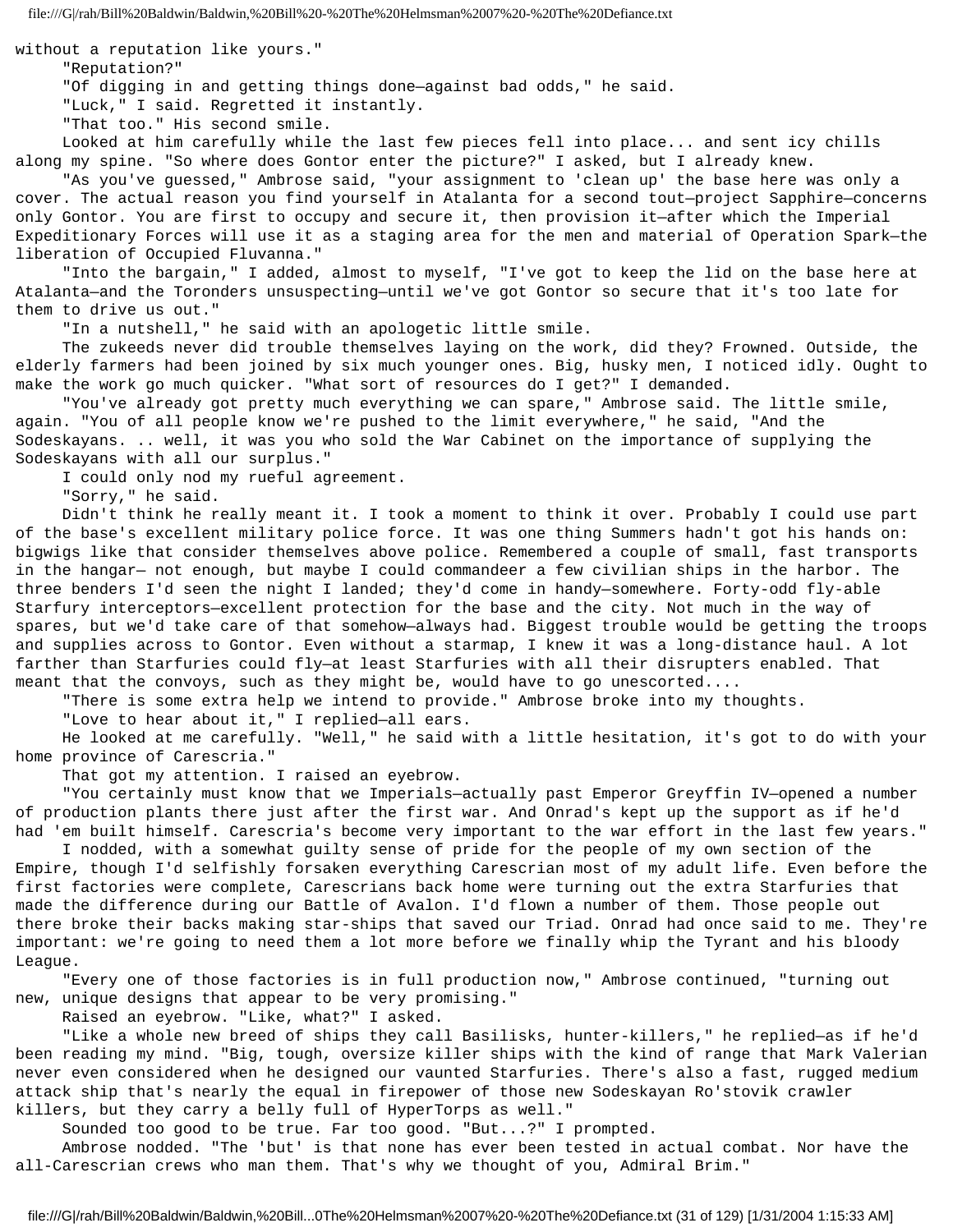Didn't like the sound of that. I'd spent years making certain I got assignments in spite of my Carescrian background—didn't want to get one now because of it. "What's why you thought of me?" I demanded.

 "The work you just finished with the Sodeskayans," he replied. "Right now, our Carescrians are just about where the Bears were a year ago: ready to send plenty of promising new people and equipment into the field—with no experience. And you've been through it all before—including the very difficult job of directing the operations of people who don't even report to your organization. A job that few people ever get right, especially the first time."

 "Thanks," I said, mollified. Noticed the extra farmers had really sped things up. They'd more than halved the distance to our skimmer,

"And, of course, you are a Carescrian," Ambrose added.

 . Nothing ever changes, does it? Looked him in the eye with the coldest stare I could muster. "First and foremost," I said pointedly, "I am an Imperial Citizen—as is everyone who hails from Carescria."

 His face reddened. "Um... yes... terribly sorry, Admiral Brim," He said. "Figure of speech." Ignored the apology. "So how many can I get?" I demanded.

"How many what?" Ambrose asked,

"Hunter-killers. Medium attack ships," I said. "How many can you send me and when?"

Ambrose's face brightened with relief. "You want them?" he asked.

"Of course," I said. "There's something wrong with 'em?"

"If you mean other than a lack of combat experience, then nothing,"

"No disease? Insanity? Infirmity?"

The little smile again. "Just normal people like you or me, Admiral Brim," he said.

Back on track, "Then how many and when?" I repeated.

 Ambrose thought a moment. "The 'how many' is easy," he said. "I can have the first pair of squadrons—sixteen Basilisks, by the way—here in a little less than two months. Replacements for casualties will start two or three weeks after that."

"Sounds good to me," I said. "And the mediums?"

"I'll send a squadron of twelve around the first of the year."

Wished it were sooner, but... "What about maintenance and spares?"

 "Package deal," Ambrose explained. "They bring everything with them. All you've got to do is house the ships and feed the crews,"

"And train 'em to fight," I added.

"Best we can do," Ambrose said. "Sorry."

 "No criticism implied," I assured him. "A little guts does wonders for the fighting spirit. Ask the Bears, I saw some of them stop motorized attacks with little more than blast pikes and mines."

 "And you wondered why we thought you were the right man to help 'em into combat," Ambrose said with a chuckle.

 Absently glanced out the window at the farmers for a moment—no more than a hundred irals from our skimmer by this time. Young ones were working as if there were no tomorrow. "You've got to be a little crazy, I guess," I said.

 "A prime qualification," Ambrose observed, "especially when you hear our deadline for securing the old fort."

 Steadied myself. I'd been waiting for that shoe to fall, wondering why it hadn't. "Bad?" I asked,

"Bad," Ambrose declared.

"Give it to me."

 "Twelve weeks—starting yesterday," he said. "The first convoy lifts in eighteen days to prove out the route. You can expect it at Atalanta by seventeen Octad."

 Closed my eyes. "Voot's beard," I groused, "you people don't mind laying on the work, do you?"

 "I know," he agreed. "But there's not much anybody can do about it. With the Toronders gearing up for their own invasion, twelve weeks is cutting things awfully thin as it is. Best information says they'll start moving reinforcements into Occupied Fluvanna within the next few Standard Days; you'll need to put a crimp in that directly—along with everything else you're tasked with."

 Nodded. Made sense—nothing's easy when it comes to waging war. I sat for another couple of moments in silence. "Anything else?" I asked warily.

"That's it, Admiral," he said.

"All right," I said, reaching into the backseat to rummage into the Sapphire pouch. "Let's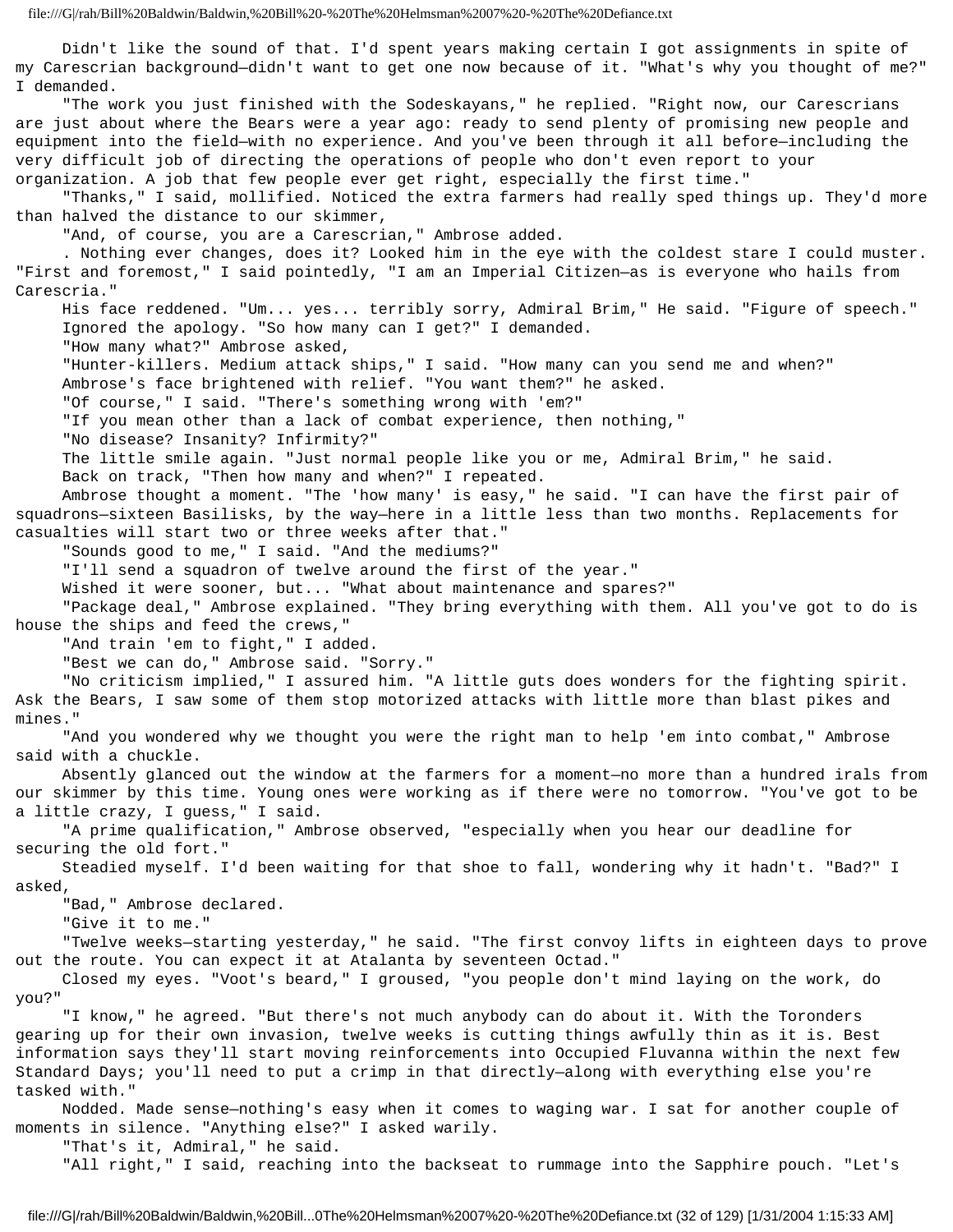spend a couple of cycles looking over the stuff you brought," The catch, of course, chose that moment to stick again.

"Good idea," he said. "I think you'll find them interesting as well as..."

While I struggled in the backseat with the catch, I suddenly felt a searing blast of heat on the back of my neck, and when I glanced up... I nearly screamed! Ambrose's head had simply, well cooked to a char—while he was talking—cut him off in mid-sentence. Lidless eyes stared at me in agonized consternation, mouth open for the next word. Stench like roasted pork. I ducked my head in alarm—just as a second blast of searing heat missed me by no more than a hair, ripping his door away from the skimmer's body and hurling it to the other side of the road. For a moment, the entire Universe erupted in blinding light, concussion, and flying glass. Instinctively, I dived for the floor, only a split click before the upper half of my door exploded inward and I felt the skimmer sink heavily to the roadbed. Stunned senseless, I scrambled over Ambrose's flaccid legs and threw myself outside, fumbling for my holster. Grasped the Wenning just as someone leaped around the front of the skimmer, bringing up a blaster in a two-handed grip. Fired the big .985 almost blindly—full power. Heard a grating howl as his chest exploded. Someone coming from the rear. Whirled around... too late. His blaster was already aimed. Braced—good-bye, Brim. Expected the zappfft, but instead, he simply got a surprised look, slowly dropped the blaster, then crumpled facedown on the dirt with a huge dagger buried halfway to the hilt in the back of his neck.

Barbousse!

 More shots. Screams of pain. Sounds of running boots. Only an iral behind me, the skimmer was burning furiously— scorching my back. But I didn't dare leave its shelter.

Then Barbousse's voice. "Admiral! Admiral Brim! Are you all right!"

"Chief!" I yelled back. "I'm all right. Where the xaxt are you?"

"Coming round the rear end, Admiral. Got the situation in hand. Don't shoot me."

 Rolled away from the skimmer. Knees so wobbly, didn't know If I could stand. Saw Barbousse sprinting toward me—how can someone so big move so fast? Dragged me to my feet, roaring orders like a Sodeskayan at a detachment of Space Police.

 Hardly heard him. In the field, one of the younger "farmers" was on his knees with his hands up, eyes big as saucers as he peered into the barrels of five powerful blast pikes. Another man sprawled beside him... wasn't moving. Farther out, more SPs were running the two "older" farmers to ground like hounds after a fox.

 The man I'd managed to shoot had been thrown backward ten irals by the force of my blaster. Nothing left of his chest except a blackened hole. Felt my gorge rise. At least the searing effect cut down on puddled blood.

 Clearly Barbousse's work there at the back of the skimmer. Nobody else in the known Universe throws a knife like that.

 Glanced inside the burning passenger compartment... wanted to throw up. Turned away. Nothing anybody could do for Ambrose. I stiffened—the pouch! Ran to the skimmer, pulled it out of the backseat moments before the upholstery went up with a terrific whump that nearly knocked me from my feet again. Barbousse caught me. "Er... Sorry, Admiral," I heard him say as he gently set me on my feet. Shaking his head. Angry at himself.

 "You merely saved my thraggling life, Chief," I protested, trying my shaky legs. "I'm not sorry, believe me. What if this had happened before you arrived this morning?"

 Barbousse knelt to pull his knife from the unfortunate assassin's neck. "Don't even want to think about such a thing, Admiral," he said, carefully wiping the blade on his victim's sleeve.

 I put my hand on his shoulder. "Fact is, you were here, though, Chief," I said. "Just as you always have been in the past." Then I frowned. "What was it that made you follow me in the first place?"

 "The man Ambrose," he replied, standing to replace his knife in its scabbard strapped inside his left trouser leg. "Somethin' about 'im I couldn't put my finger on. An' I couldn't learn anythin' about 'im on the Chiefs' network. So I decided it wouldn't hurt to put on a little protection." He looked troubled. "I kept my distance 'cause I figured it was none of my business. That's why we were so long getting here once the trouble started."

 I took the hint. "I'll be a lot more careful in the future, Chief," I promised. "And it is your business, believe me. But it's really sensitive stuff. Can't talk about it here—I'll have to fill you in once you get me back to the base."

 Barbousse nodded, looked relieved. "Thanks, Admiral," he said, then strode toward the SPs and took charge. Within moments, he'd commandeered the skimmer they'd come in and we were on our way, passing five armored personnel carriers headed the opposite direction. For me, the war had just entered a much uglier—deadlier—phase.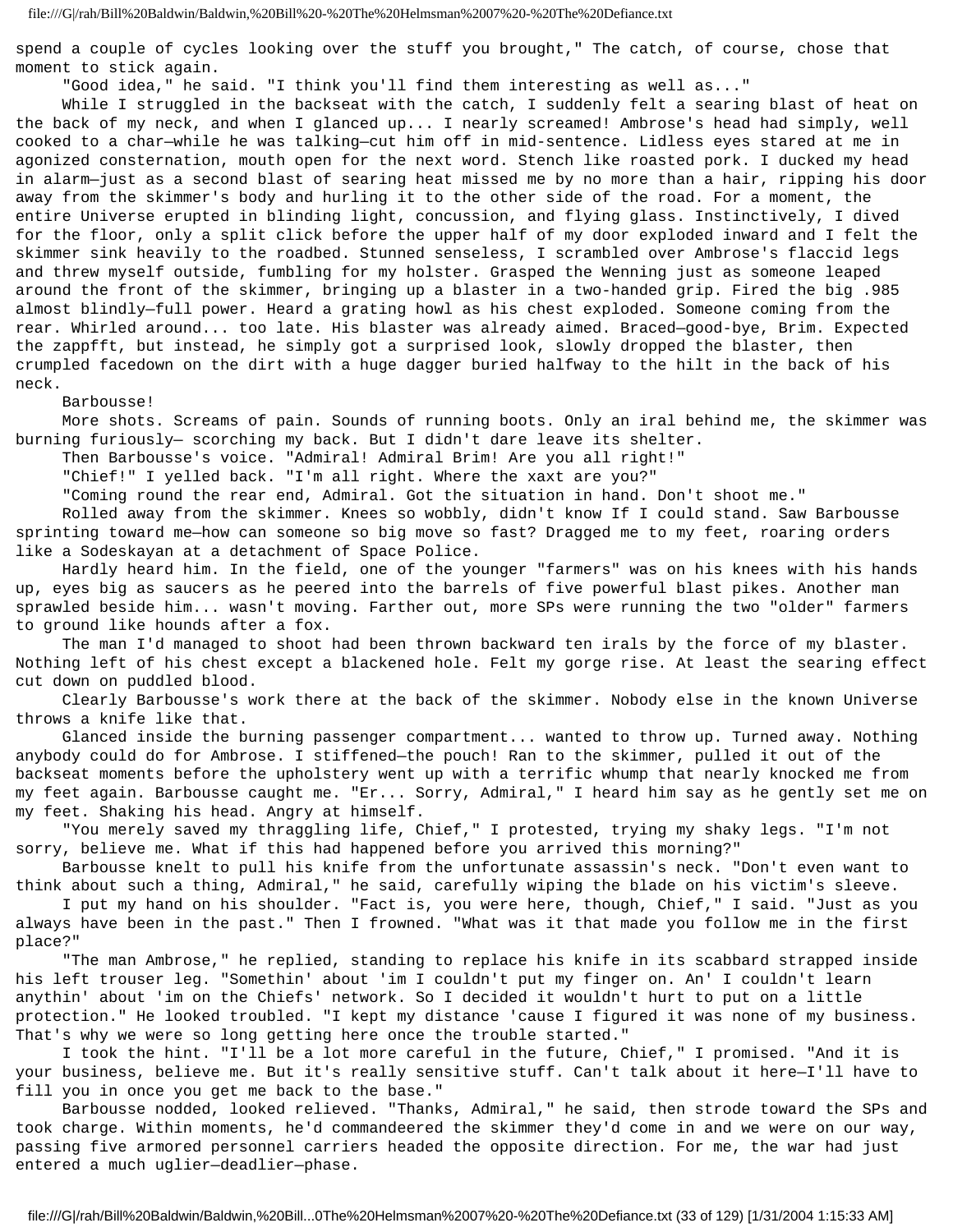\* \* \*

 On the way in, I briefed Barbousse with what he needed to know, then clamped a MOST SECRET classification on the whole thing and turned it over to him. The old farmers would be sworn to secrecy—they'd be more than happy to trade a year's wages for bragging rights to the yarn—and the surviving prisoner would go to the SPs for interrogation, although I didn't expect to learn all that much when he finally cracked. Looked to me as if the real perpetrators had contracted the job to local thugs—Voot knew there was no dearth of those—who couldn't reveal much if they failed to make an escape.

 With Barbousse making fur fly, I went back to my office and began to sort things out. Ambrose had been just about finished with my briefing when he died, so I already had my marching orders. Those, a couple of starmaps, an ancient book, and a HoloScreen. Just thraggling wonderful! Oh yes, and a xaxtdamned near impossible deadline of twelve Standard Weeks. But all that was in my hands now.

 The Carescrians, however, were not. They were critical to the mission, and my only link to them was dead—murdered. Now what? Suddenly, I remembered the HoloPics of Hope—especially the one with her sitting on...."Cottshall," I said to the intercom, "get me a secure KA'PPA channel to Fleet Headquarters, Avalon, flash priority. I want to speak to General Harry Drummond at the Admiralty."

\* \* \*

 Took nearly half a metacycle, but at last Cottshall signaled he'd made the connection. Because of the tremendous traffic load, wartime KA'PPA communication was made using old-fashioned ciphers instead of normal holographic images. A little clumsy, but it worked. Enabled my HoloPhone, which immediately displayed:

ADMIRALTY: PLEASE SIGNAL WHEN READY FOR GENERAL DRUMMOND.

 "Ready," I said. The HoloPhone translated my voice to ciphers, then scrambled them before transfer to the base's KA'PPA transmitter.

 DRUMMOND: HELLO, WTLF. HEARD ABOUT DEIGHTON—BAD NEWS INDEED. EXPECTED YOUR CALL, WHAT HAPPENED?

 Told him in the fewest, most gentle words possible; figured they might know each other. Then: "I'm ready to tackle everything he and I discussed, but don't know how to contact the Carescrians—or who to talk to. Can you help me?"

 DRUMMOND: YEAH, YOU CAME TO THE RIGHT PLACE; FIGURED YOU WOULD. I WAS ABOUT TO KA'PPA YOU, BUT YOU GOT HERE FIRST. CAN'T TELL YOU MORE THAN THAT. SORRY. CAN I TAKE IT YOU AGREED TO AVAIL YOURSELF TO THE CARESCRIANS?

"Absolutely, General," I said. "No way to complete Sapphire without them."

 DRUMMOND: FIGURED THAT, TOO. GOOD! WISH THEY HAD A LITTLE MORE EXPERIENCE, BUT NOTHING'S PERFECT. I'LL SET UP THE SAME DIRECT CONTACT DEIGHTON ESTABLISHED. A COLONEL, NAME OF ANDERSON; HE'LL CONTACT YOU WITHIN THE NEXT SIX WEEKS.

 Figured I'd have to wait. Fleet time and actual time have very little in common. "What sort of clearances will he have?" I asked.

 DRUMMOND: CLEARED AS HIGH AS YOU ARE, BUT HAS NO NEED-TO-KNOW YET. YOU DECIDE WHO LEARNS WHAT—AND WHEN. WHOLE THING'S YOUR BABY NOW, YOU LUCKY ZUKEED.

"My joy is unbounded," I sent.

DRUMMOND: SAME TO YOU, BRIM.

I chuckled. That was about it, then. "Great pictures of you with Hope," I sent.

 DRUMMOND: GONNA BREAK A LOT OF HEARTS, THAT KID OF YOURS. DAMN LUCKY SHE LOOKS LIKE HER MOTHER.

"Agreed. Anything else you can tell me?"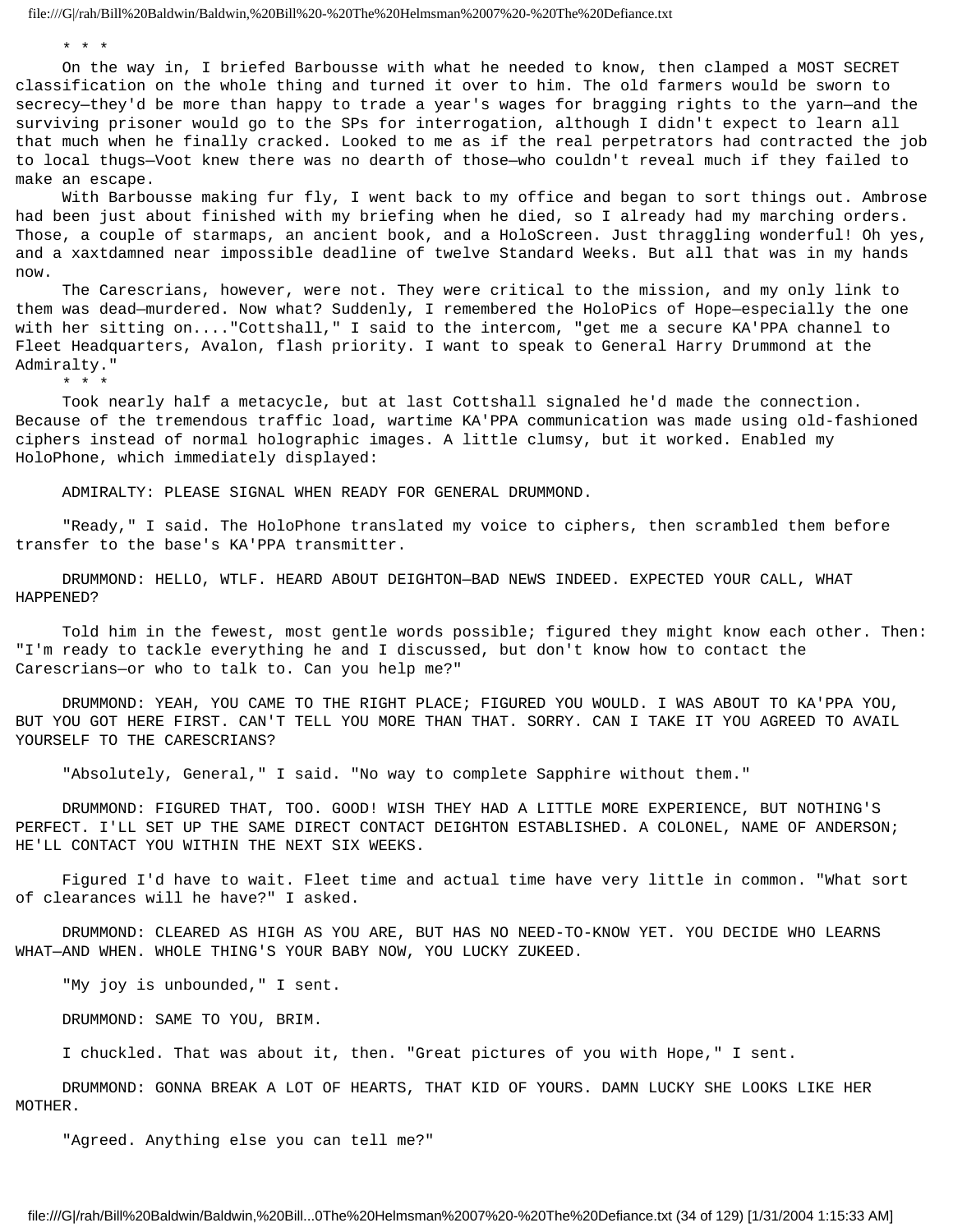DRUMMOND: YOU'VE GOT EVERYTHING I KNOW. BEST OF LUCK AND ALL THAT.

 "Thanks," I sent. "Signing off." I touched DISCONNECT, and the display faded. Sat there staring at a wall for a little while, head spinning. Where to start? Needed to get an SP detachment formed right away so they could have some sort of training before they occupied Gontor. Of course, first someone would have to learn enough about the old fort to do the training. And they'd need weapons—not just the usual side arms and blast pikes. If for any reason the Toronders discovered what was going on, the SPs would need to defend themselves from heavy attack, even though they were holed up in a pretty impregnable place. Then there was the question of transportation. That whole matter would have to be coordinated with the civilian Harbor Master... who had invited me to supper!

 Glanced at my timepiece. Nearly Evening plus three— damn! Where had the day gone? "Cottshall! Put a call through to the Harbor Master's office. On the double, please!"

"At once, Admiral, To whom do you wish to speak?"

 "Sorry," I said. "Claudia Nesterio, please. If she's still there." Grimaced while I waited. Simply hated to forget personal commitments. Damn! Watched the 'Phone materialize a miniature of her head and shoulders... smiling, at least.

 "Understand you had a busy day," she said, so beautiful I wanted to reach out and touch her. "Oh?" frowning in spite of myself. "What'd you hear?" Thought I'd made everything Top Secret. "Only scuttlebutt."

"Like...?"

 "Bit of a shoot-up inland," she said, looking a little concerned. "Heard you were involved." Nodded. Couldn't put that TOP SECRET lid on things until I got back to the base, and word had clearly gotten out. "Yeah," I said, chuckling. "Only thing that goes faster than HyperDrive is scuttlebutt."

"You all right?" she asked.

"Only embarrassed," I said.

"Embarrassed?" she asked. "About a shoot-up?"

"About supper tonight. The shoot-out's not important anymore."

 She rolled her eyes. "Wilf Brim," she said, "you haven't changed one iota in all these years. You are still totally and completely impossible."

"Does that mean I get no supper?" I asked. "I know I'm late."

"Told you we'd dine late if we had to," she said. "Can you still make it?"

"Of course," I said. "I was just afraid I might be too late."

 "Give me till"—she glanced off to the side—"Twilight and a half." Then her eyebrows rose. "Belay that," she said. "You don't know where I live anymore."

"I can take directions," I said.

 "Easier if I just pick you up on my way home. See you in fifteen cycles outside Headquarters."

"How'll I get back?"

"Same way," she said. "It's not that far. All right?"

 "Fifteen cycles," I promised. "Front door." Sat there like a log realizing how much seeing her meant to me—even after the day I'd just put in. Needed to tone those feelings down some, I reminded myself. She was married, after all. And though I'd seldom let that bother me with other women over the years, Claudia Valemont-Nesterio was a very special case.

Shook my head.

 Back to business. Tomorrow was another day! Grabbed my garrison cap and left the desk the way it was. Stopped at Cottshall's desk. "I'll need to see Williams in the small conference room first thing tomorrow," I said. "Morning and a half sharp. Tell him I apologize for what that does to his schedule, but he'll understand when he hears." Thought for a moment. "I'll need Chief Barbousse there, too. And, yeah, better arrange for a substitute at this desk, because I'll want you in on all of this, too. Got that?"

 "Got it, Admiral." Glanced at my timepiece; started for the door when...

"Er, Admiral?" Embarrassed look on Cottshall's very serious countenance.

"What's up?"

 "These," he said, nodding to a box of native flowers that looked as if they had just been delivered. "Thought you might want to take these with you."

Frowned. "Don't know what you mean," I said. But I did.

 "In that case, Admiral," Cottshall said, quickly placing the box beneath his desk, "please ignore my words. Clearly, I erred."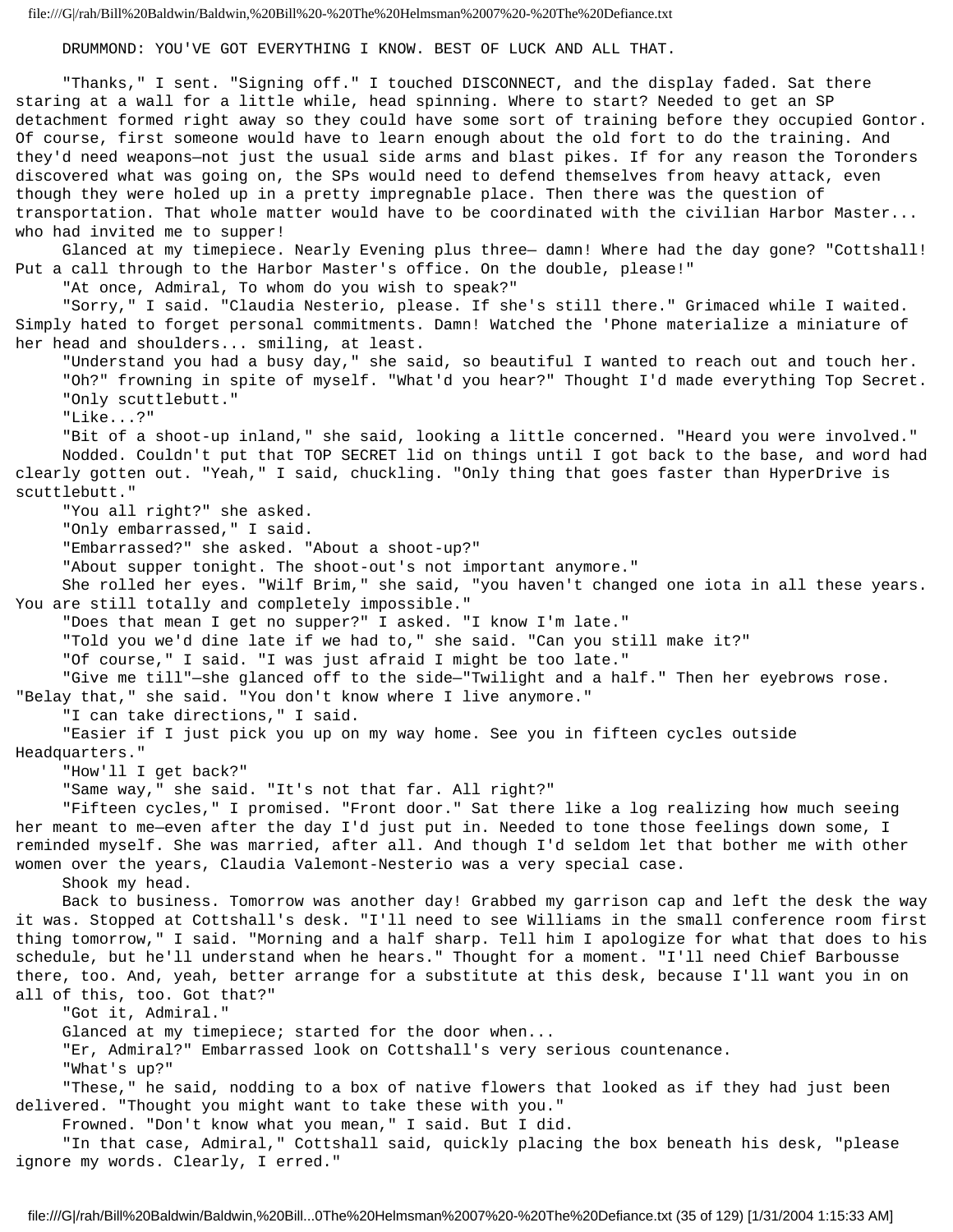Felt prickly; hate anyone's nose in my personal business-and Valemont-Nesterio was about as personal as things got with me. Wanted to tell him off, then reined in my galloping temper, "Just why would I be interested in those flowers?" I demanded.

 Cottshall looked at me as if I had just inquired about the weather. "Because," he said matterof-factly, "by the hour of the call I placed for you, I assumed you are dining with our Madame Harbor Master this evening for the first time since your arrival. And since at one time you two were known to be, er, close friends, I also assumed flowers might be in order. Clearly, Admiral, you have had no time to purchase them."

 Stood there flabbergasted. He was completely right, of course, his actions well within the limits of a personal secretary. I'd never had a real secretary before. Shook my head while the anger changed to gratitude. "Damned thoughtful of you, Cottshall," I said, holding out my hand. "I really do appreciate those flowers. What do I owe you?"

 Cottshall looked at his timepiece as he handed me the box of flowers. "You're running a bit short of time, Admiral," he said. "I shall bill you in the morning."

 Claudia pulled up to the curb just as one of the guards saluted and opened the door for me. She loved the flowers, for which I shamelessly took credit all the way to her new home.... \* \* \*

 Gorgas Nesterio, Claudia's husband of nearly ten years, was waiting at the door of their new home with his grandest smile. "Welcome to our humble home, Admiral!" he boomed in a voice deep enough to rattle the furniture. Dressed in bright, traditional Atalantan garb, he hadn't changed appreciably since I'd last seen him, some fifteen years ago. Huge, swarthy, and heavily bearded, he wore an embroidered red tunic with shiny brass buttons in two rows that extended from a high lace collar to a short tapestry skirt woven in brightly colored patterns. A broad, elaborately jeweled leather belt draped over his hips, placing a long silver dagger close to his right hand—and made me wonder uncomfortably if he had any idea about the fun things his wife and I used to do to each other. Long pointed shoes that curled into coils and blue tights over powerful, muscular legs completed his costume. He smelled of perfumed oils, leather, and musk—and looked as if he could throw me bodily all the way back to the base in the event I stared at his wife too much. Didn't take much speculation to guess what had kept Claudia's juices flowing so well all these years. "Er, thank you, Gorgas," I said, feeling rather small, shriveled, and impotent. "It is a distinct honor to be here."

"A libation, my friend?" Nesterio asked.

"Love one," I said. "Meem will be great."

 "But of course," Nesterio said as he stepped behind a magnificently inlaid bar and opened a wall panel to reveal a large meem rack. Slipped an ancient-looking glass bottle from a wall safe and peered at it proprietarily. "I think you will find this interesting, Admiral—a Cantrell, vintage 5205; Logish, of course. Slightly sweet, fruity. It is said one can taste the age."

 Nodded expectantly; watched him expertly open the ancient container and fill a single crystal goblet.

 Then he placed two long-stemmed flutes beside it and filled them with clear liquid from a magnificent carved-crystal decanter. "E'lande," he explained, as if I might have forgotten the fiery, powerful native Atalantan liqueur.

 Nodded again. Remembered now that was what Claudia drank at home; wondered why I'd forgotten at the Officers' Club and ordered meem for her. Just then, she returned from the kitchen with the flowers, now charmingly arranged in a tall vase, and placed them on the bar.

 "I propose a toast to honored guests and old friendships," Nesterio said, lifting his flute. Claudia raised hers. "To honored guests and renewed friendships,"

 Thinking quickly, got to my feet and raised my goblet, "To the Nesterios," I saluted. "Old friends: long may you delight in the glow of happiness!"

 Both Nesterios drained their flutes in a single draught before I had even finished a sip of the magnificent old Logish Meem.

 I laughed. "No way am I going to bolt this treasure," I protested with a grin. "Don't care what the local customs call for."

 "Then, it is we who are doubly honored," Nesterio replied, filling both their flutes again, "I propose a second toast—this time to old friends who appreciate Logish Meem!"

 Claudia glanced at me for a moment, her eyes striving to say something mine couldn't understand. "To enduring friends who appreciate Logish Meem," she echoed, downing her second flute of E'lande.

 I got to my feet again, raised my goblet. "To enduring friends and remarkable Logish Meem." Savored another taste of the splendid meem, then, as I raised the goblet to my nose for the bouquet, Nesterio filled their flutes a third time. Noticed Claudia no longer met my eyes.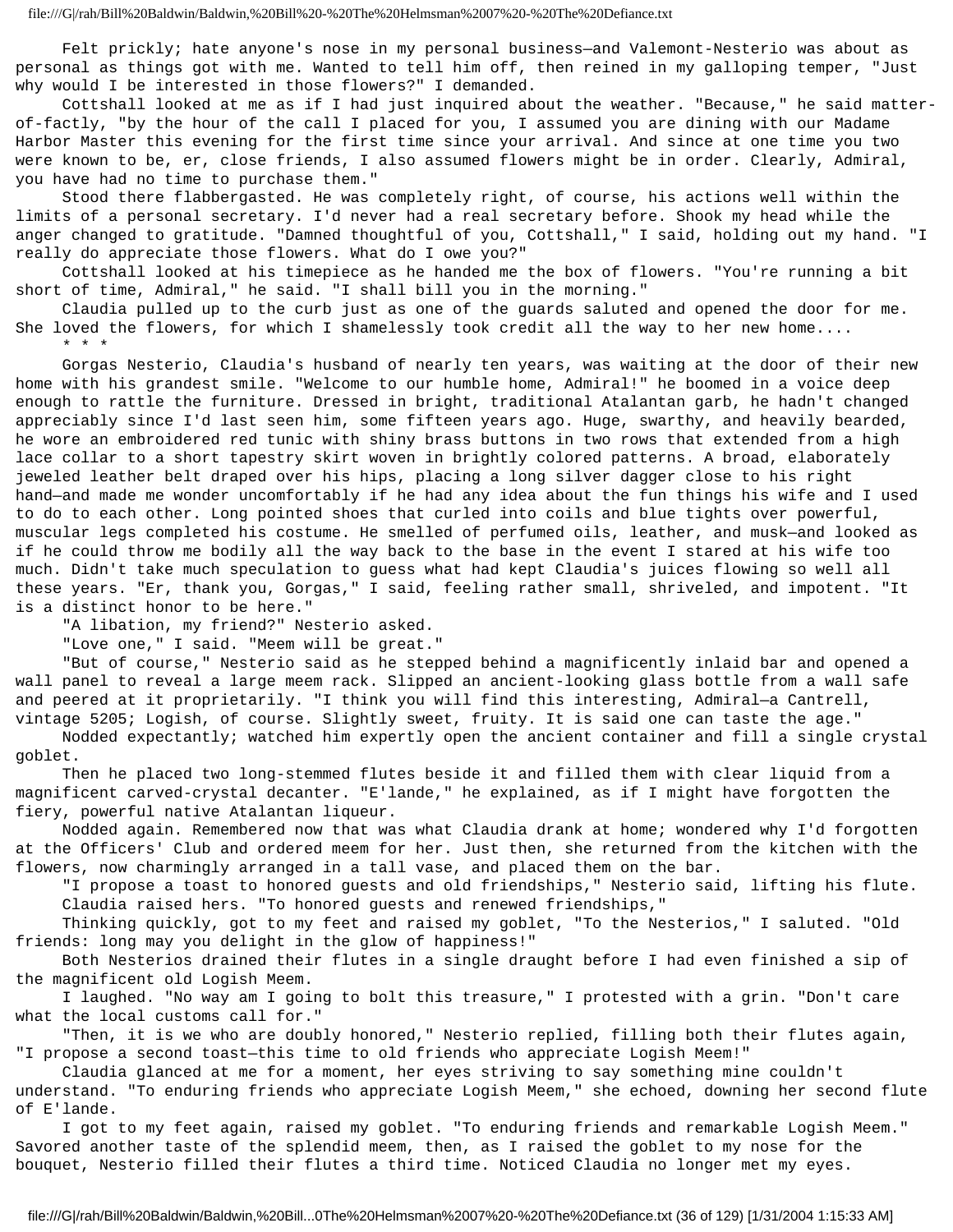"I propose a toast to the Emperor!" Nesterio announced, raising his flute and looking expectantly at Claudia.

 "To Onrad the Fifth," she said, raising her flute but still averting her eyes from me, "Grand Galactic Emperor, Prince of the Reggio Star Cluster, and Rightful Protector of the Heavens,"

 "To Onrad," I said simply—while the two Nesterios drained their third flute of E'lande in less than fifteen cycles. Completely at ease by now, I took another sip of meem to see what came next.

 "And now," Nesterio said, abruptly, "the cabaret beckons me." He put his arm around Claudia's shoulders and drew her to him, planting a wet, noisy kiss on her lips. Then, turning her like some sort of life-sized mannequin, he... well, seemed to present her to me. "You will provide Admiral Brim with all hospitality that I would bestow myself, had I no prior commitments, tonight," he said.

"Er, y-yes, I shall, Gorgas," she said, a blush appearing high on her cheeks.

 He laughed. "Do not let him leave until he has finished the meem. Few here in the city can appreciate its vintage." He next turned to me and bowed. "Perhaps another night for the three of us, Admiral," he said, looking me directly—knowingly was a better word—in the eye. "It is my understanding that you and my wife have long been friends; therefore, I trust you will have much to revisit." Without another word, he grasped a dark green cloak and strode to the door, opened it, and with a low, graceful bow to Claudia, simply... departed.

 The two of us stood in silence for a long interval—looking anywhere except at each other—before Claudia turned to me with a stricken look. "I am so sorry, Wilf," she said. "I didn't think he'd do this to me tonight."

Walked to her side; touched her arm gently. "Sorry for what, Claudia?"

"Wilf, Wilf, Wilf," she said. "You never did learn about Atalanta, did you?"

"I don't know what you mean," I said, suddenly worried... about what, I had no idea.

 Her voice had begun to slur now, and I helped her to a chair, put my hand on her shoulder. Couldn't imagine someone so petite drinking all that E'lande so quickly—in so little time. "What didn't I learn?" I asked gently.

 Staring at the floor. She touched my hand, shook her head. "Nothing, Wilf," she said. "Sshouldn't have said anything. Forget I opened my mouth,"

"Of course, Claudia," I said. Probably not a good time to disagree.

 Looked up at me after a few moments. Eyes were wet, but she'd got that part of her under control, at least. "Still hungry?" she asked.

Surprised. "Are you?"

"A-asked you first."

"Well, as a matter of fact, I am," I said.

 She smiled a little uncomfortably. "So'm I," she said. "And I did offer you supper, if I remember."

"You did, but..."

 "But nothing, Wilf Brim," she said. "May be drunk—devil take it—but think can still cook... if you'll assist."

"Whatever I can do."

 "Help me into the kitchen," she said, giving me her arm. "By all that's holy, nobody—not even Nesterio nor all his cronies— can do me out of my supper with you, Wilf Brim. I've waited for this more than twelve years!"

 Put her arm over my shoulder; had to half carry her to the kitchen. Clearly, the E'lande was still coming on, but she was fighting it.

"In the c-chair, there, Wilf," she said. "Prop myself on the table. It'll wear off."

Did that. Her eyes were half-closed.

 "Goddamn him," she mumbled. "Goddamn him and every man ever born of Haelic!" Suddenly, she slumped facedown on the table.

 Got one arm behind her shoulder, the other beneath her knees. Lifted gently, laid her on the couch beneath a superb native coverlet I remembered from the old days. Hair like a brown halo on the cushions—remember that, too.

 "Don't leave me, Wilf," she whispered breathlessly. "It'll wear off, I promise." "I won't leave," I said, drawing up a chair. Gently caressed her hand. "God, I'm, sorry," she groaned suddenly. "Sh-h-h." "I'm not like this," she said fervently. "Not like this." "It's all right," I said, anxious to calm her. "Please don't leave me, Wilf..." Suddenly, she was asleep, breathing deeply.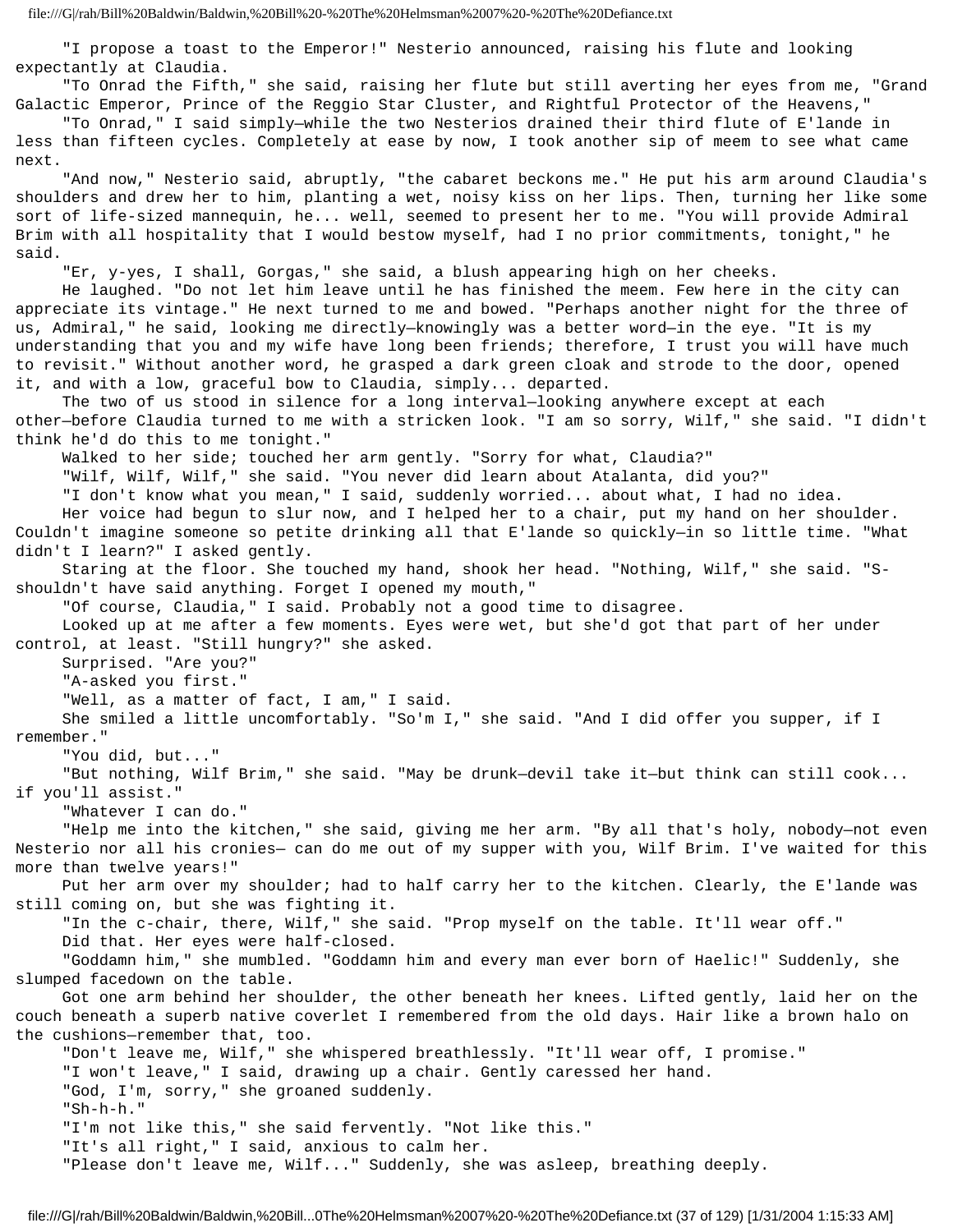Checked her pulse. A little fast, but not unusual. Went to the end of the couch, pulled up the coverlet, took off her sandals. Tiny, beautiful feet... ticklish, once, I remembered. Returned to my chair, noticed the open meem bottle. Got up and corked it. Somehow, drink had lost its appeal. In the kitchen cooler, thick butter and sharp cheese; crusty bread on the counter. I'd made many a meal of those in my lifetime—good meals, too. Loaded a plate and took it to the drawing room where I could keep an eye on her. Changed my mind about the meem. Filled the goblet. Nothing like the supper I'd hoped for, but then I was here alone with her—admitted that's what I came for in the first place. And even if she wasn't presently aware of my presence, it was a damned sight better than my office. Another goblet of that unforgettable meem, then I settled back in the chair, kicked off my boots, and listened to what could only be a flight of Starfuries lifting off from the harbor. Had been a long day indeed. Momentarily closed my eyes to rest 'em... \* \* \* "Wilf?" Opened my eyes. Startled for a moment, then remembered. She was kneeling beside my chair with a troubled look, hand on my arm. "How do you feel?" I asked. "Humiliated," she said quietly. "Don't." Closed her eyes for a moment. "What kind of person wouldn't be humiliated?" she asked. Didn't have an answer for that. Covered her hand with mine. "Let's forget it," I said. Glanced at an expensive-looking timepiece on the mantel: Darkness plus two. She caught my glance. "Guess it's too late for supper," she said. "You still hungry?" I asked. Gave me a doubtful look. "Yes," she said, "I suppose I still am." "How do you feel, then?" "Well, all right. Little bit woozy, but..." "But something to eat ought to fix everything up." "That's what I was thinking." "Like some company?" "Are you serious? After...?" "Of course I'm serious." I pointed to the crumbs on my empty plate. "All I had was an appetizer. Great cheese, but, well, I did come for something a bit more substantial." "How about eggs and bacon?" "An Imperial feast," I said, gesturing with my arms, "If I am permitted to cook." "W-wilf, I can't let you do..." "Tell it to Voot," I said with a chuckle. "Unless, of course, Nesterio would have a problem with me puttering around in his kitchen." "In the first place," she growled, "it is my kitchen. And in the second, he won't be home till sometime tomorrow afternoon, believe me." "You're serious?" A vitriolic took passed her eyes. "Serious," she said. "Trust me." Got to my feet; helped her up. We walked carefully to the kitchen. "Over there," I said, pointing to the chair in which she'd passed out earlier. She sat. Hadn't noticed the kitchen the first time. Like everything else I'd seen of their house, it was all expensive and hard-edged. Not at all like the soft, feminine retreat I remembered from her days as a bachelor girl. "You'll need to tell me where everything is," I said. "Eggs and bacon first." "Cooler," she said, "middle shelf." Found them. "Fry pan?" Pointed to a cabinet. "There," she said, "Middle drawer." Found the fry pan. Rooted in a couple of drawers near the stove and discovered everything else on my own. Took the bread to her with a knife and a bread board. "Here," I said, "Make yourself useful." I had the bacon snapping in no time and was beating the eggs when: "I can't believe you haven't walked out on me," she said. Put down the eggs; turned a slice of bacon. "Guess I'm like you," I said. "I've waited damn near thirteen years for this, too," "Not this." "Well, for seeing you," I amended. "You don't care that I got so drunk I couldn't...?" Turned more bacon, "Of course I care," I said. "But, well, somehow, I don't think that was the normal Claudia I saw tonight. It wasn't, was it?"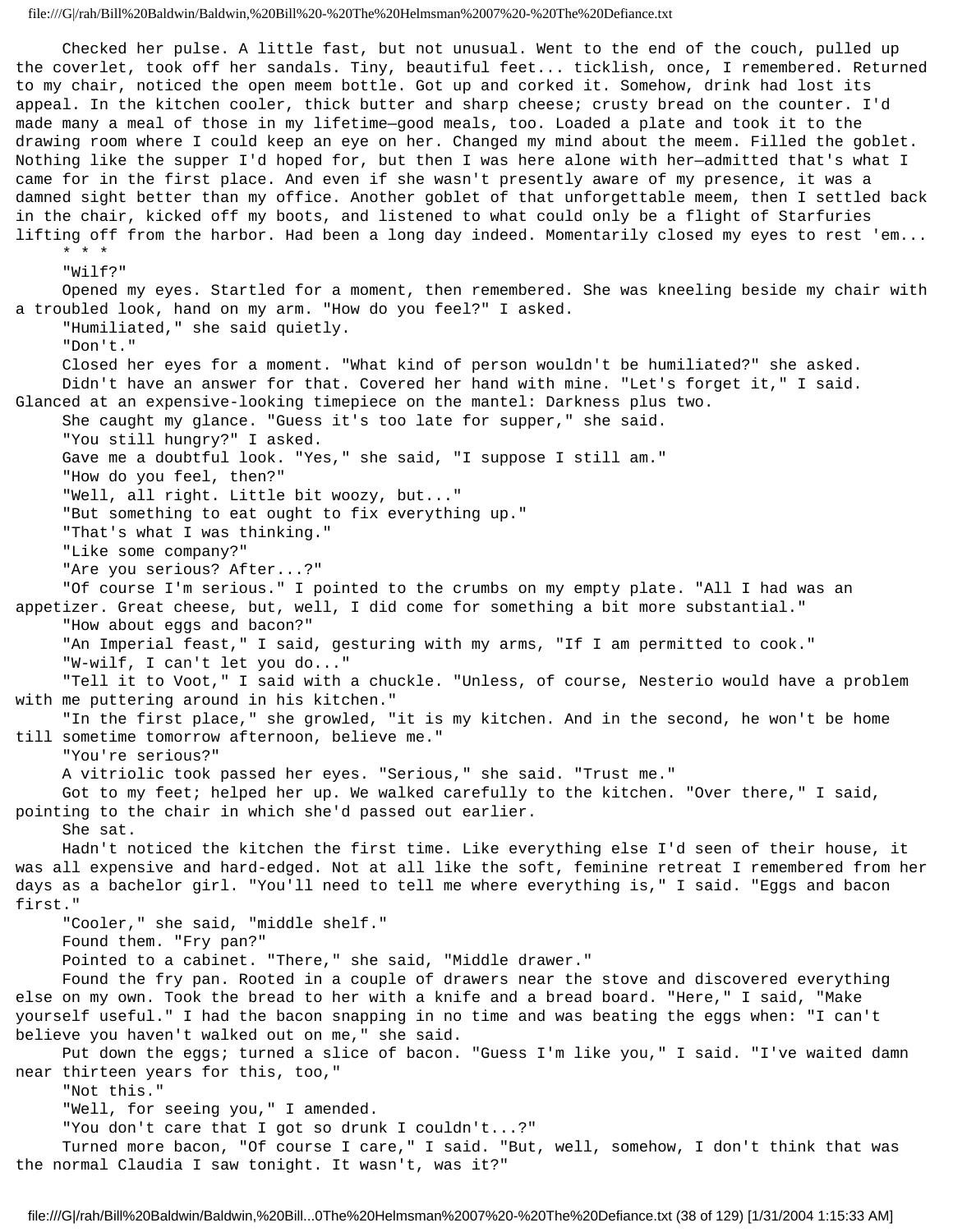"One of the Claudias," she said, slicing bread with the over-careful movements of someone who is still considerably under the weather.

 "I see," I said, vigilantly judging the bacon... within a click or two of perfection. "And just how many Claudias are there?"

"There are two Claudias," she said, "You've met only one— Claudia the professional."

 Perfection! Took the fry pan from the heat, began forking the bacon onto a towel. "Think I've been in love with that Claudia much of my adult life," I said. Drained the grease; turned down the heat while I looked at her. "Who's the other Claudia?" I asked. "The one I've never met."

"Never met her until tonight," she corrected.

 I let the skillet cool another few moments while I thought about that. Wasn't as if she'd never been drunk with me. In the old days, we were often... pretty tipsy, I remembered. But never senseless, as she was tonight. Never. We had much better uses for our nights together than sleeping. Put the skillet back on the heat; looked at her. "Want to tell me about it?" I asked.

"You sure you want to hear?" she asked.

Nodded. "Yeah," I said. It was pretty clear she needed to tell me about it.

 "You know I'm a native of Haelic here, don't you," she asked, "that I grew up right here in Atalanta?"

 Poured the eggs into the fry pan, listened a moment—just right "You told me, once," I said. "Well, there's a lot of difference between life in Atalanta— especially native Atalanta—and life behind the base enclosures. More than you ever dreamed."

 Thought about that while the eggs slowly cooked. Wilf, Wilf, Wilf—you never did learn about Atalanta, did you? Glanced at her and frowned, as if I was meeting her for the first time—again. "Tell me," I said.

"Customs," she said,"—sometimes thousands of years old."

Rarely had I seen anyone this serious outside of combat.

 "I live in two worlds, Wilf," she said quickly, "with two sets of customs, each as foreign to the other as oil and water. And until tonight, I never tried to mix them. Thought after all these years I could get away with it smoothly. But, as you can see, I failed." She rose a little, peered into the fry pan. "You'll need to flip that," she said. "I'll wait."

She was right; the omelet was nearly ready for turning... There-now or never! Held my breath; gently raised the pan from the heat. Balanced myself. Focused everything on that pan. This separated the wannabes from the true omelet artists. Drew my arm in. Steady... Flipped it, while the Universe slowed and the omelet glided from the fry pan... rose majestically, curling end over end until... Caught it! Steadied it! Gentled it! Then set the fry pan back onto the heat. Kissed my fingers. Magnificent! Relaxed a moment. "I guess I don't understand what you failed this evening." I said, attempting to continue our previous conversation, "or what you tried to mix. You might have had a little too much E'lande, but, well, it isn't as if we haven't been drunk together before."

"Oh Wilf," she said. "You've never really seen native Atalanta, have you?"

"Seen what?" I asked. "Atalanta?" Couldn't figure what she was getting at.

"Native Atalanta," she corrected. "I've never met a real Imperial who has."

 "I thought," I said, looking up, "I'd seen a lot of native Atalanta. Remember how we used to meet at Nesterios? If that's not native Atalantan, I don't know what is."

She smiled. "Have you learned to speak Atalantan?"

"You know I haven't," I said.

 "Then you've missed all the substance of what you saw—and sensed," she said. "Good as you are at sensing, Wilf Brim, our native culture is so far removed from Avalon's that you never got more than a hint." She peered into the fry pan again. "I'm steady enough to bring the dishes, now," she said, getting up and moving gingerly to a large cabinet. "Use the platter next to you."

 Gently placed the finished—perfected—omelet on the platter, incredible stoneware thing. Expensive like everything else. Arranged the bacon strips, garnished with sprigs from native millen herbs growing in a window box. Laid the platter with a flourish between two places she'd set at the table.

 "It's beautiful!" she said, clapping her hands with a bewildered little smile. "You know, Wilf Brim," she said, elbow on the table while she propped her head with a single manicured finger, "you really are impossible." Then she closed her eyes. "And wonderful."

 "Better not decide which till you taste the omelet," I cautioned, loading her plate before I served myself. Odd how quickly bread and cheese abandon one's stomach when something else presents itself.

She dug in, quite ladylike—but clearly very hungry.

Not much I can cook for myself. But eggs? Best in the thraggling known Universe. I dug in,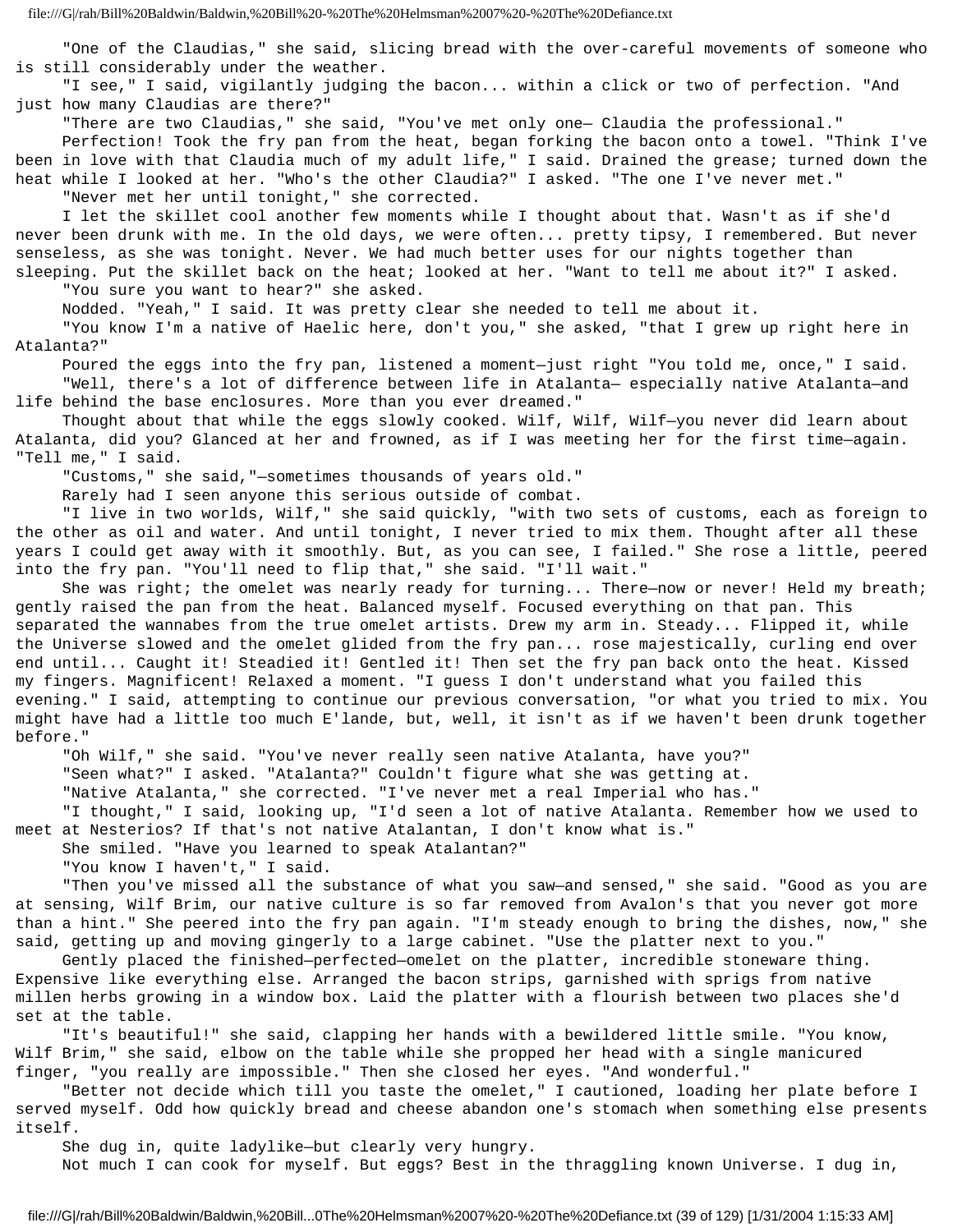too. Everything except a single crust of bread disappeared in a hurry. At length, Claudia touched her mouth with a napkin and settled back in her chair—clearly much revived. "I don't suppose you need much telling that I enjoyed that," she said. "All compliments are accepted with gratitude," I prompted. She grinned. "It was absolutely magnificent." "Thanks," I said, grinning pompously. "I thought so, too." Then I took her hand. "How are you holding up?" "Better every moment," she said. "I mean, time-wise," I said, carrying some of the dishes to the dishwasher. Took my hand, "I've already had my beauty sleep," she said, "And Nesterio won't be back for a long time, so-o-o..." "So-o-o?" I asked, listening to a number of Starfuries thunder over the house. She got to her feet, "Leave the dishes," she said, leading the way back into the drawing room. "The first night we've gotten together after all those years has been a disaster—with the exception of your omelet. So I need a little time to explain. All right?" "Well..." "Listen, Wilf," she said. "I know you well enough that if you didn't feel something for me, you'd have been out of here the first click you knew I wasn't going to die. Right?" Startled for a moment—but it was the old Claudia. "Yeah," I admitted, "probably I would have." "Then, we'll be seeing more of each other, won't we?" Nodded. "I hope so," I said. "Count on it," she said. "But where years ago you saw only one side of me—a reasonably normal 'Imperial Claudia'— tonight, you got your first look at the 'Atalantan Claudia,' who sometimes acts completely outside the bounds of Imperial decorum." She looked at me carefully. "Understand, Wilf, that years ago when you and I were lovers, there was no reason for me to be anything but an 'Imperial Person' when we were together. Made things easy—normal—for you and, well, simpler for me; it's the person I still use when I'm on the base. But when I went out with Atalantans like Gorgas, I reverted to my native side, a very comfortable persona, too... most of the time." She paused a moment, placed her hand on mine while more Starfuries thundered overhead—clearly on takeoff power. "Probably had you and I become... well, a bit more... permanent, I should have eventually discarded that native side of me. But for one reason or another, we didn't—and I haven't. Which brings me to Gorgas Nesterio, who is one hundred percent native Atalantan—a man whose entire existence is oriented toward the Atalantan way of life. When I married him, I peripherally made a commitment to observing Atalantan conventions and social values in my home life. Not a bad commitment for a native Halacian—It's comfortable, as I've said. But quite the opposite for Imperials, I'm afraid. You got a taste tonight." I shook my head. "You've lost me," I said. "I'm almost finished," she said. "And unless I can make you understand about tonight—and any future evenings we may share as well—we're in for trouble." "Never," I said. She smiled. "Never—ever—say 'never,' my Avalonian friend. What you say tonight—my getting so drunk that any normal Imperial would have walked out on me—was quite acceptable in Atalantan society." I started to remonstrate; she stopped me with a warning hand.

 "You see, Wilf," she continued, "I made an error tonight. For the first time in all these years, I risked mixing the two cultures and got disastrous results. Somehow, I had expected that Gorgas would adhere to Imperial mores in honor of your presence tonight. Unfortunately, I

misjudged. He is so in awe of you, that he could only react as an Atalantan. And believe me, Wilf Brim, you have been honored."

"I don't understand," I said for the eleven millionth time.

 "I know," she said. "That's why our continuing friendship will probably depend heavily on how tolerant you can be when our two cultures intersect—as they clearly will. Gorgas is a fine man, Wilf, and a wonderful, caring husband who loves me deeply. He is not a sophisticated intergalactic traveler, of course, but..." She shrugged. "I could have done a lot worse."

"I'm certain," I said helplessly.

 "Probably you are wondering what all that has to do with three quick—large—shots of E'lande taken quickly."

Nodded.

 "Wilf, Gorgas Nesterio is so impressed with you—an Admiral in the Imperial Fleet—that he couldn't handle it. At the last moment, he reverted—maybe retreated is a better term—to Atalantan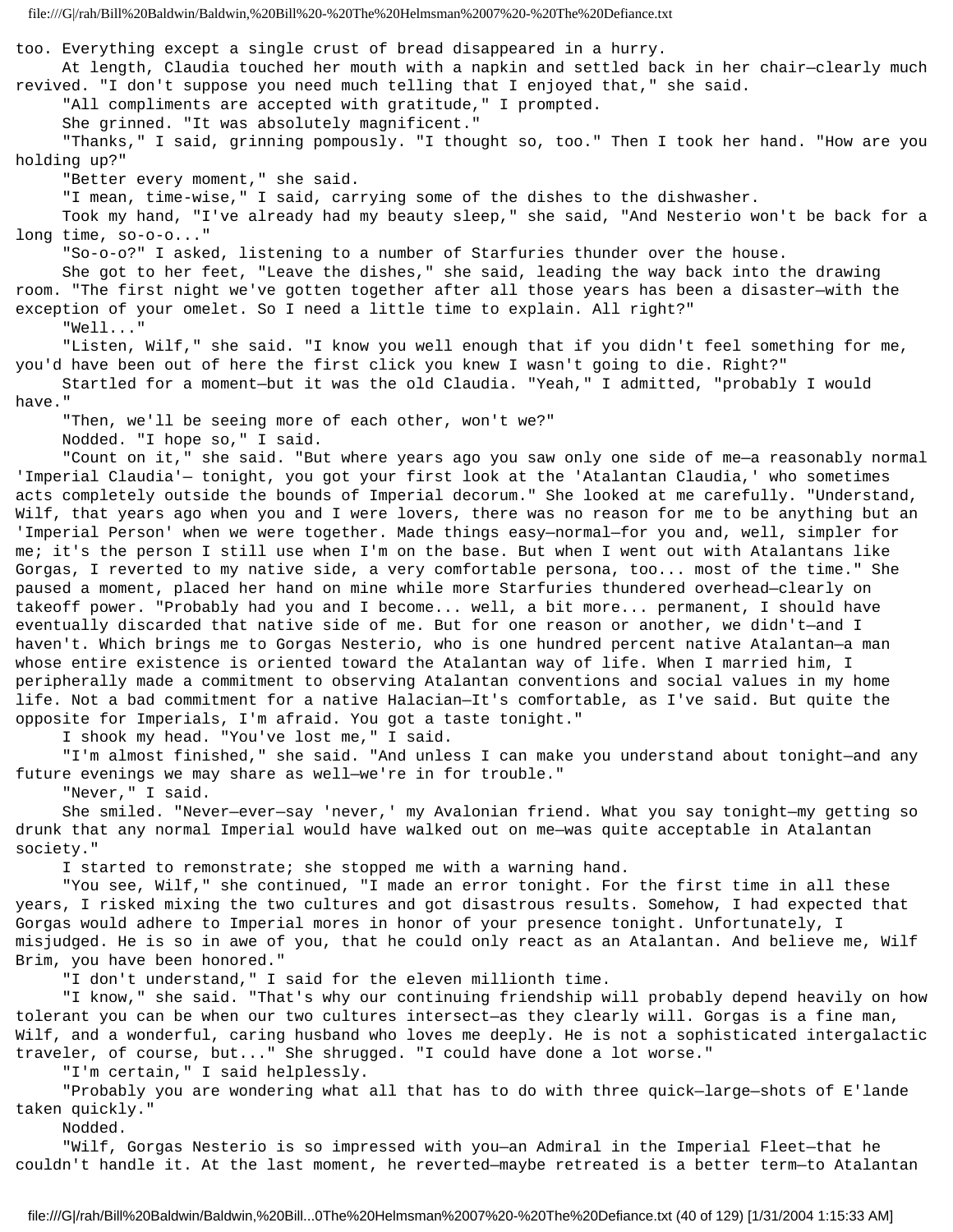male behavior, and I couldn't bear to rebuff him in front of you. He'd have lost so much face, it would have destroyed him, so I went along."

"But what was he trying to do?" I asked,

"Honor you the best way he knew how," she said.

"Honor me?" I asked, "By making you so tipsy you couldn't cook supper?"

 She grimaced. "You bet," she explained. "You see, Gorgas was offering me—my body. I'm the one treasure he can extend to someone like you who, in his eyes, must be sated with things that he cannot even imagine. So far as he's concerned, we are having sex right now, and I am doing everything in my power to make it a memorable occasion for you." She smiled a little. "You should feel exceptionally honored, Wilf. He's done that only twice before."

 Rolled my eyes. "Only twice?" I asked as more Starfuries thundered overhead—hardly heard them. "For the love of Voot, Claudia, how did you manage to...?"

 "I managed very nicely," she said, looking me directly in the eye. "Very nicely. One of them made a point of complimenting Gorgas afterward. Don't forget, I was the other Claudia, and I really did everything I could think of—including," she said with a little blush, "some of the things you and I invented together, Wilf Brim."

"My God," I gasped, completely flabbergasted.

 "I was being a good wife," she said, "as I was tonight. It made Gorgas very happy and proud—and that was the point of the whole thing, wasn't it?"

 Squeezed my eyes closed a moment. "I suppose I should have taken advantage of the opportunity, then," I groaned.

 "You'd have devastated me, had you done that," she said. Then she smiled ironically. "However, if Gorgas ever discovers we didn't, it'll be he who is devastated."

"You mean," I said, grimacing, "I've got to make a fuss about..."

 "Please," she said. "Make up anything you like. Remember some of the things we did years ago, if you don't want to lie to him."

 Was about to say something about that when suddenly blinding lights strobed through the windows, startling me out of a year's growth.

 "The space forts!" Claudia cried out. "We're under attack!" Moments later, the strobing doubled, then redoubled, as local surface-based disrupters began to fire accompanied by groundshaking thunder.

Through the din, I heard the HoloPhone chiming.

Claudia grabbed it, hit the ENABLE... globular display came up dark—in PRIVATE mode.

Barbousse's voice over the din: "Admiral Brim, are you there?"

"Yeah—I'm here!"

"I've got a skimmer for you two, Admiral," he yelled. "Downstairs at the door!"

Then-quite abruptly-the windows came bursting into the drawing room while the world around us exploded in an impossible burst of light and noise...

Chapter 4

GONTOR

33 Heptad, 52014

Imperial Fleet Base, Atalanta, Hador-Haelic

 Looked around the conference table again. "Any questions?" I asked. "Anybody not sure what's expected of us?"

 No one opened his or her mouth. They still looked stunned. My little Morning and a half meeting had gradually grown in size until by Brightness it included Lt. Commander Jill Tompkins, the new Chief of Operations; Commander Burton LaSalle, Space Officer; Lt. Terry Westover, SP Commandant; and Claudia as Harbor Master; plus our original cast of four. None looked as if they'd had enough sleep, especially Claudia, who was clearly fighting a headache, as well as sharing the others' surprise at the base's secret new mission.

 "Right, then," I said by way of dismissal, "let's be at it. We've got a lot of work to do and very little time to do it."

 "As well as doing it in secret," Williams added. Plainly, clandestine projects weren't his cup of cvceese', but he'd signed on like the good StarSailor he was.

 Claudia furtively rolled bloodshot eyes at me as everyone filed out. Clearly, our "friendship" was well-known throughout the base, so I took her aside. "You're all right, now?" I asked.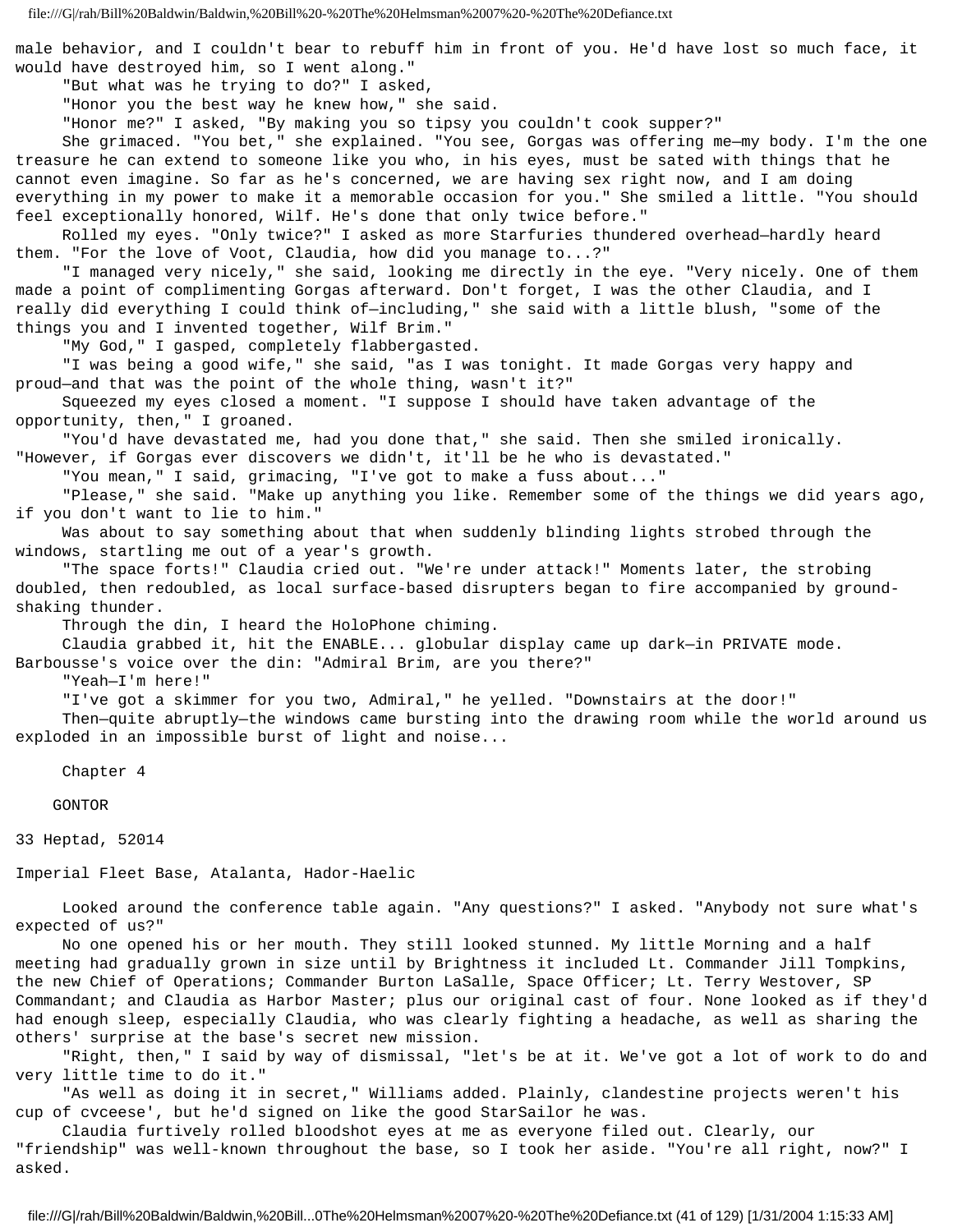She smiled ruefully. "Except for a monumental hangover," she said, shaking her head. "That and having a Dampier crash into the house next door."

 "I was thinking more about the latter," I said, trying my best to avoid taking her hand. We'd had a close call as I carried her bodily to the skimmer, but that was part and parcel of living in a war zone. She and Nesterio—I supposed I'd always call him by his surname—would have to replace some glazing in the new house, but it was at least standing—with both its occupants among the living—which was a lot more than could be said for their late neighbor's house next door.

 She reached out for a moment, then withdrew her hand with a little brush of embarrassment. "You'll forgive me, then?" she asked.

"There's nothing to forgive," I said, "unless we can do it again soon."

 "Voot's beard," she whispered with a bogus look of alarm, "you mean I've got to go through that again?"

 "Well," I said with a little smile, "perhaps your husband won't want to share you so soon." "That wasn't nice," she said with a little smile.

"Damn straight, it wasn't," I said.

"Now, Wilf," she averred, "remember the two Claudias."

"I've remembered one for a lot of years, now," I said.

 "I shall try to ensure you see the other as little as possible," she promised. She looked around—the room was empty now—kissed me on the cheek. "Take care on your trip, Wilf," she whispered, then left before I could say another word.

 After that, Barbousse and I had approximately two metacycles to pack and board the bender that would take us for our first look at Gontor.

\* \* \*

 Three days of cramped, uncomfortable travel aboard a cloaked bender, and we were there. In spite of what I'd learned from Ambrose's book, I was still taken aback by the sheer size of the huge, perfectly spherical asteroid hanging over me in the starry darkness of space—and its incredible, smooth-rock surface dimly reflecting the harsh rays of Cyjix-19. The ancient fortress—at the edge of an immense asteroid shoal—looked as if it had been cast rather than formed. I'd read that originally the great rock had been more than ten c'lenyts in diameter. The builders, whoever they were, had studded the surface—apparently at random—with enormous, jet black metallic structures, most of them circumscribed by high, circular walls and ringed with what certainly looked like colossal disrupter cannon emplacements—great crystalline spheres plated over for nearly a hemisphere where they were pierced by two slender, finned rods that must have reached two hundred irals in length. All of these surface features were apparently connected by c'lenytslong channels of what appeared to be armored cable, broken here and there by fields of extravagant antenna arrays. The channel networks met at opposite poles in giant, towering structures—one white, the other crimson—constructed of odd-sized boxes inset with glazed apertures and bristling at the top with articulated arms of various length. Each tower appeared to be built on a large black disk, raised from the rocky surface on white pillars that looked for all the galaxy as if they were some sort of energy insulators. And each disk was surrounded by five concentric circles of the spherical "disrupter emplacements." Fascinating place, if totally baffling and totally without power. As far as the eye could see, nothing moved; nothing glowed-anywhere.

 I was at the controls of the bender's launch with Barbousse in the right seat. Aft, five of our twenty SPs peered through the canopy in awe.

"Wow!"

"Will ya look't that!"

"Voot's beard—'j ever see one of those before?"

 Chuckling, I let them prattle on. Actually, the view was pretty exciting; even Barbousse's eyebrows were raised behind the visor of his battlesuit. According to my old book—actually some of its excellent holographic illustrations—one of the citadel's four main portals was located within the circular structure I was fast approaching. Looked like it. From close up, it took the form of a large, circular building—call it a pillbox—topped by more of the complex antenna arrays. An angular tower jutted vertically from one side to an altitude of perhaps sixty irals. The latter was topped by a large, glassed-in room. As I circled, it became apparent that nearly a quarter of the building's circumference was fronted by a section of lighter-hued materials that accommodated some thirty massive doors of various sizes. The complex was surrounded by more "disrupter emplacements" that also enclosed an area blackened and pitted as if it had been the sole target of a terrific attack. I guessed it was a landing field for the ancient fusion "propulsors" in almost universal use prior to Sheldon Travis's renowned discovery of the HyperDrive.

 "What do you say we set down over there by that collection of smaller doors?" I asked. "Looks good to me, Admiral," Barbousse said, his voice hollow in my headset. "From what I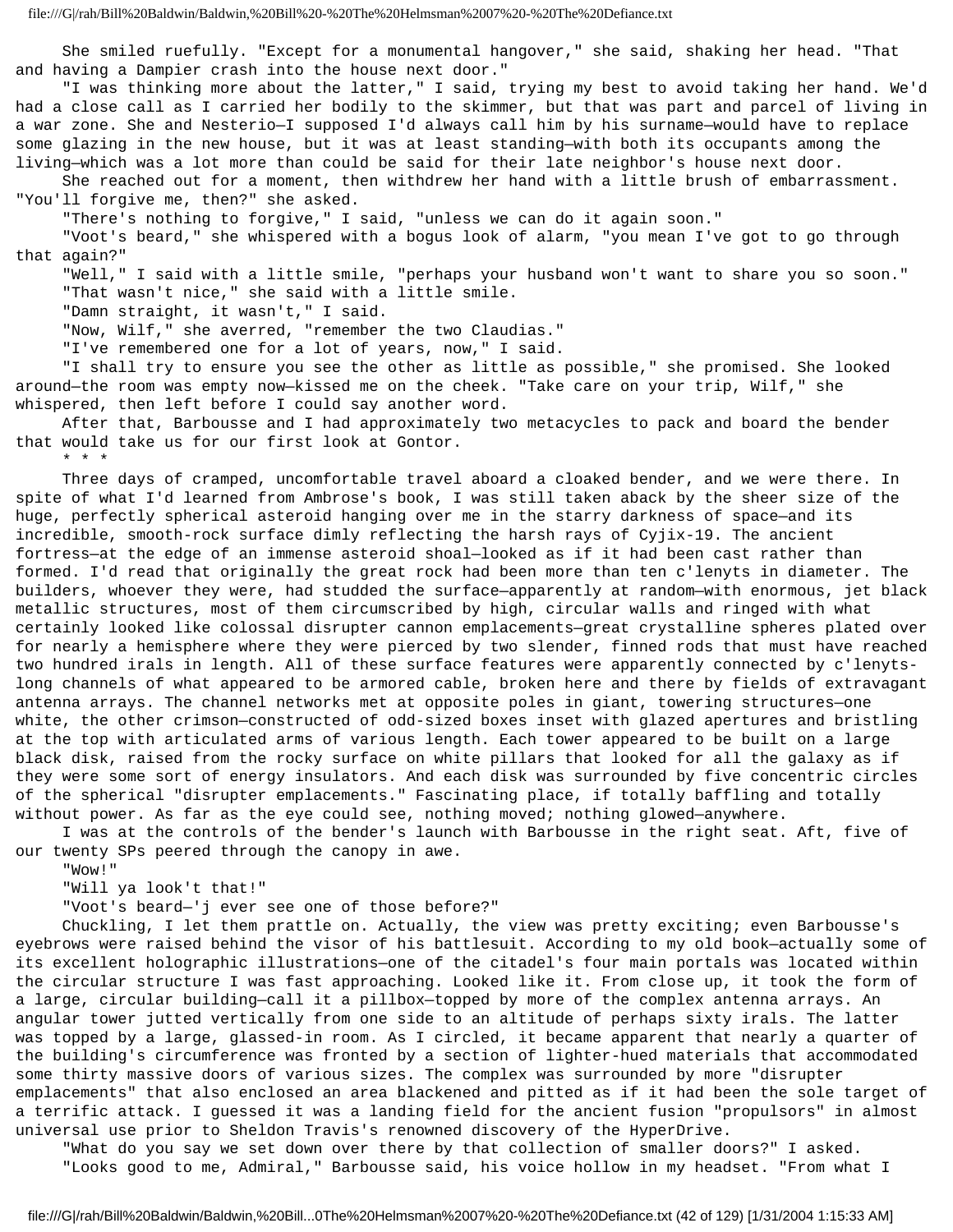read in the book, that should be some sort of entrance for people or at least manned vehicles." He flipped through the ancient plastic pages. "Says here some of them's been jacked open."

 Checked the gravity below—registered .19 Standard Imperial Gravity Units (SIGUs) on the meter—no more than normal for this sort of mass. Nodded, slowed the launch, and brought us to a near-vertical touchdown some fifty irals from an almost-whimsical collection of spherical objects on slender masts that fronted this quadrant of the building. Switched the 'Gravs to LOW IDLE and set the entry hatch to OPEN—don't know why I had a feeling we might need to leave in a hurry. Clambered out—more like "floated out"—first, followed by Barbousse and the SPs, two of them hauling a five-day survival pack. The others were burdened by new MK-9A MRMs, microradiation meters that could detect the slightest occurrence of biological life—or anything else with similar emissions for that matter—through five hundred irals of solid mass.

We peered about to get our surface bearings, then set off, loping past the spheres-on-sticks almost as if we were in flight. As advertised, a number of the doors had been crudely jacked open over the years by archaeological expeditions. Blackened and gouged sections attested to numerous—completely unsuccessful—attempts to burn them open.

 "Looks like the ancients knew a thing or two about armor plating," I observed. Wondered why the explorers didn't concentrate on discovering how to open the doors before spending so much time trying to burn them through, but then, I was only a simple Helmsman....

 "Strong, those, Admiral," Barbousse agreed with a chuckle. "They must have left the place unlocked when they vacated, 'cause I can't see tryin' to pick their locks would do much good, either."

We stopped for a moment while the men checked their MRMs-nearly zero levels-then switched our helmet lights to BRIGHT and stepped under the door into what appeared to be a colossal receiving room for goods. Huge trams hung cold and dead from an overhead network of switches and guide ways that disappeared into circular tunnels clearly designed for other than human transit. Barbousse and I checked the book.

"Next one," Barbousse said.

I nodded agreement.

 The next door—actually a row of human-sized doors behind a long, panel of sliding, overlapping armor places that had long ago been forced open by some sort of hydraulic ram—led into a spacious, human-sized, human-appointed lobby. A fleet of smaller, spindle-shaped trams waited in mechanical patience for passengers who had departed the galaxy millennia in the past. The overhead network of tramways from which they hung also exited into tunnels, but evidently, these had been more attractive to archaeologists, for they had been at least partially diagrammed. Ambrose had given me an excellent set of maps. On the way over from Atalanta, I'd downloaded the information in everyone's battlesuit, so it could be projected on the inside of our helmet visors.

 We parleyed for a few moments, then the three SPs with MRMs bounded into the tunnels that seemed to pass through the most area. The other two SPs remained on guard at the surface, while Barbousse and I made our way through the tunnel leading to a station near the site of the "power chambers."

 Took us nearly two metacycles to get there, walking single file along the amazingly smooth bore of the tunnel. The guide-way-a complex extrusion with a cross section that must have resembled a five-pointed star—was suspended only a few irals above our heads on peglike stanchions imbedded into the rock itself. At a point I estimated was nearly halfway to our destination, we passed a blackened section of tunnel that bore deep gouges and marks of a major wreck, perhaps a head-on collision. Clearly, the ancients were no more protected from cock-ups than we "moderns." Somehow, I never shook the ridiculous feeling that the next moment we'd see a fast-approaching headlight from one of those trams back at the surface terminal and... pfft, good-bye buttocks.

 As advertised, the fifth station we came to matched the hologram I projected on the inside of my faceplate—complete with door that had been forced open by some sort of hydraulic jack. Archaeologists—at least these archaeologists—I decided, seemed a lot better at ruining things than preserving them for history. But then, what did I, a simple Helmsman, know about archaeology? Still, the damage irritated me.

 Following a series of images projected on our helmet visors, we made our way through a complex maze of corridors and ramps to three cavernous vaulted rooms—so high that the powerful beams of our headlamps scarcely lighted their great domes. The rooms had been hollowed out at the apexes of a right triangle and were connected by great excavated passages big enough to accommodate an extensive distribution grid. Everything was completely empty, stripped (in my estimation) of the generators that once powered the huge citadel, but the connecting grid passages contained what I took to be attachment points that would serve replacement power sources—as if the departing engineers expected to return some day with newer, better equipment.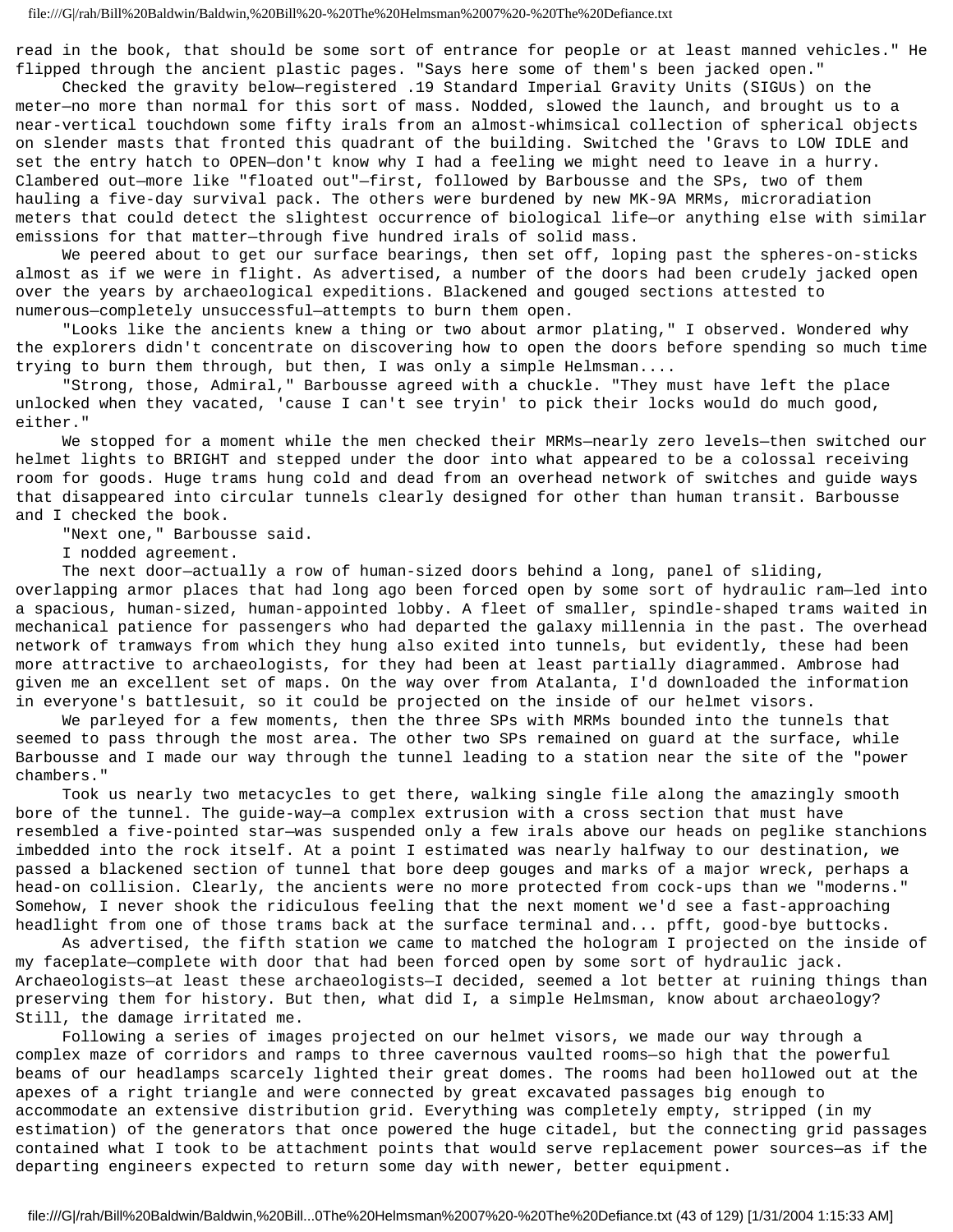A great deal more interesting than these—except for size—was what appeared to be a whole section of connected rooms dedicated to energy management. In one of them, three rows of doublesided consoles looked as though they'd received little attention at all from intruders (archaeological or otherwise) during the millennia since they'd last been shut down. The few manual controls, such as they were, appeared to be made for human-like hands, but since most of the console's surfaces were made up of a dark crystalline substance, I could discover no readouts. Probably, they had been generated externally by the vast array of logic engines I'd read were located elsewhere in the fort.

 Found Barbousse studying a wall chart so large that his helmet light illuminated only small sections at a time. I remembered it in the background of a HoloPic in the book Ambrose had given me. "What d'you make of that?" I asked, joining him.

"Don't rightly know, Admiral," the Chief said. "Looks like some sort of flowchart."

"How about a network diagram?" I suggested, adding my helmet light to his.

 "Something like that," he agreed, distractedly. "Energy distribution, maybe." He pointed to a large, central node— represented by three circles joined into a triangle—from which all the major trunks emanated, then spread out to become the network. "I'll bet this stands for the three rooms we came through back there."

I nodded.

 "Got a hunch, then," Barbousse said thoughtfully, "that a team of half-decent power engineers could return energy to this whole fort without much trouble at all. After that, getting a lot of this old equipment back in service oughtn't to be too difficult." He put his hands on his hips and nodded to himself as if he were giving a lecture. "Except for what the archaeologists touched, nothing much has been disturbed since the place was abandoned. And clearly this dark, airless environment hasn't supported much deterioration anywhere."

 Made sense to me, although I didn't consider myself much of an engineer. Oh, I could understand everything I needed to know about the starships I flew—probably a little more than I needed to know after all these years of flying. But Barbousse was another story indeed. He'd studied under some of the greatest Sodeskayan professors alive and had become a pretty good systems engineer. I watched him put his gloves on his hips and scan the ancient diagram again and again, passing his helmet light repeatedly over parts of the surface as if he were brushing on a coat of glaze. Finally, he activated his suit's recorder pack. "Think I'll send some HoloPics to our boffins at the PARC Memorial Power Labs on Asturious-Proteus," he said, "If I'm right, we might be able to get this place humming with a lot less effort than anyone thinks."

 Metacycles later, the seven of us rejoined on the surface as planned, pronouncing the great space fort as benign as the MRMs could discern after an initial scan. Reports from the orbiting bender indicated that nothing on the surface had changed—or moved—while we were below, either. So far, so good, I thought—keeping in mind an important corollary to Voot's Law stating that the rate of things going disastrously wrong increase in direct proportion to the apparent ease of the job.

 Straight-away we began a shuttle service with the bender's other launches, off-loading the fifteen SPs, who would remain behind as the advance party. While this was going on, the rest of us began an inspection of the citadel's surface facilities, which turned out to be just as impressive as the ones buried deep beneath our feet. We found vast hangars and storage rooms everywhere, all clearly constructed to cache large items—and protect them with staggeringly massive armor. None were locked from the outside: however, all inside doors leading below the surface from them were firmly secured. I had no idea what these huge spaces were originally created to house, but they were perfect for items like Starfuries and battle crawlers—to name only a few—that could never fit through the underground tunnels.

 Those of us who were returning to Avalon in the bender spent the night aboard, then got an early start for the surface to see how the others had fared. I had to chuckle: the hardy souls who'd volunteered for this crazy duty seemed to love it! They'd already connected their little survival globes into a tent city of sorts and were serving up a delicious brew of cvceese' as we stepped through one of the airlocks. I was just about to lope over and investigate one of the big disruptor emplacements when a call came through on the guard channel from the ship's COMM center.

"Eyes-only KA'PPA message for Admiral Brim—Flash priority."

 "Thanks," I sent to the ship. "I'm on my way back right now." Turned to Barbousse. "Coming up?" I asked.

Think I'll look around a little more, Admiral," he said.

 "See you aboard, then," I said, loping off for our launch. Twenty cycles later, I was in the ship's KA'PPA room.

## 2IVEQHG14YUYKLWNJV E32UY85215FC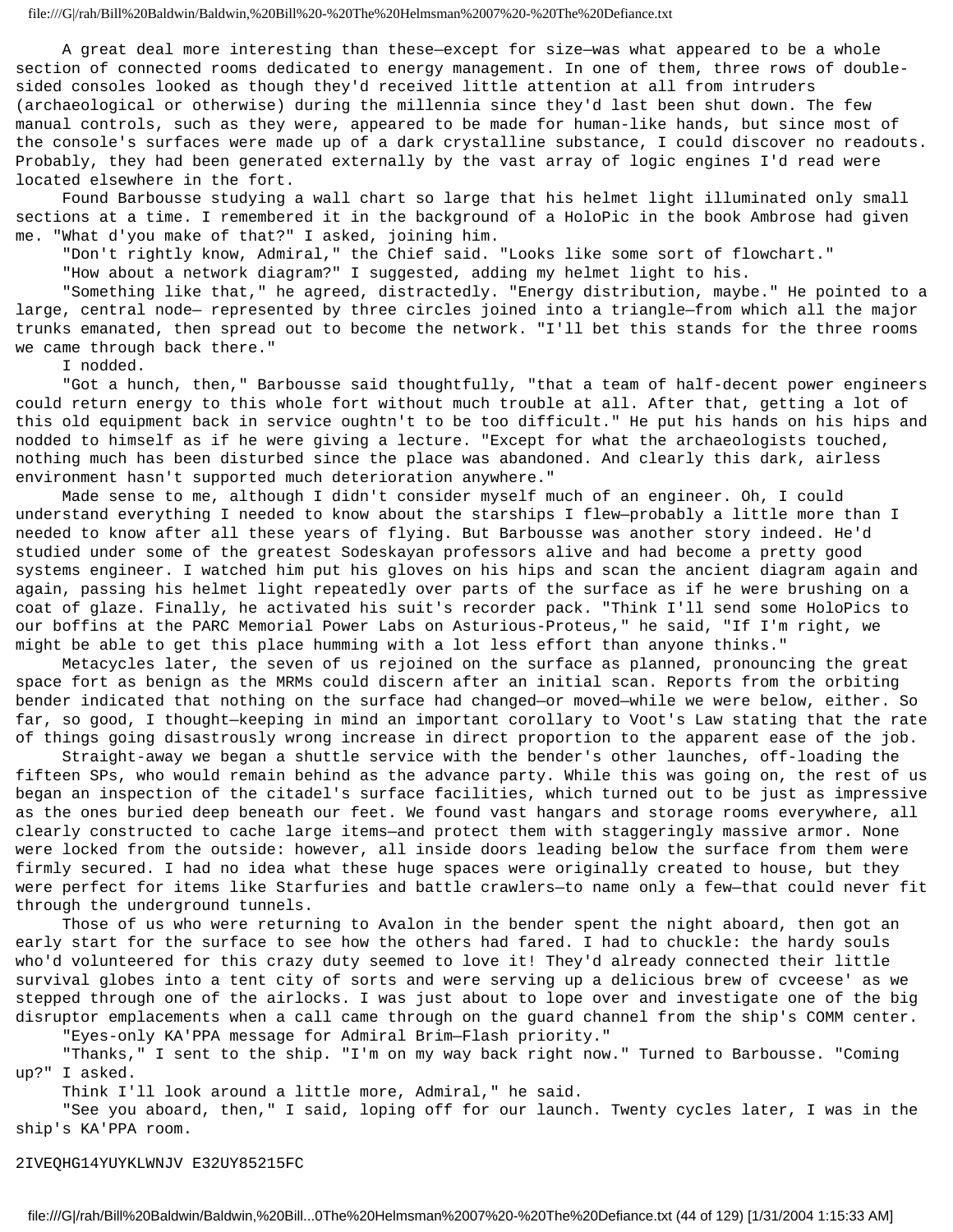[TOP SECRET \* SAPPHIRE\*]

FROM: J. WILLIAMS, CAPTAIN, ATALANTA FLEET BASE

TO: W. A. BRIM, RADM, ABOARD BENDER B-908

1. AVALON INTELLIGENCE INDICATES TOROND CONVOY OF 8 FAST TRANSPORTS (TROOPS AND EQUIPMENT) PLUS ESCORT WILL LIFT FOR OCCUPIED FLUVANNA IN 12 STANDARD DAYS.

2. ADMIRALTY MESSAGE TODAY "SUGGESTS" INTERCEPTION FROM ATALANTA.

3. REQUEST INSTRUCTIONS.

[END TOP SECRET \* SAPPHIRE\*] 2IVEQHG14YUYKLWNJV E32UY85215FC

 It was the most polite "get-your-butt-back-here-and-take charge" message I'd ever received. Pretty clear the Chief's network was right on the money—Jim Williams was an absolute jewel, I KA'PPAed him to tell his new Space Officer about our latest "challenge" from Headquarters Avalon, then ordered everyone on the return flight to board immediately.

 Barbousse was on the last launch from the surface. Said he'd been back to the mysterious power chambers to record more data. Good to see the Chief so absorbed in this kind of work; he'd labored mightily for his education.

 Same uneventful return trip Atalanta—with one worrisome exception. We sighted fully eight long-range patrol ships from The Torond along the middle third of our supposedly unused route. Far too many, in my way of thinking, to be where they were by mere happenstance. Clearly, they weren't looking for benders running in cloaked mode. None was transmitting the N-rays that—I'd earlier explained to one of the SPs—could smother our ship's computational ability to detect incoming radiation anywhere on the hull, then duplicate and broadcast ft from an obverse position in precisely the same direction as received.

 But the very fact that so many ships were patrolling an area of space containing so little of normal interest reminded me how tenuous information security becomes in wartime. I had little doubt that the Toronders and Leaguers both had a pretty good idea about our plans for Gontor; after all, why else would they have done away with Deighton? Gave me real problems about how I was supposed to secure the ancient fort, or, for that matter, how we'd transport a whole invasion force to it. Certainly we'd never accomplish the latter by moving twenty or twenty-five SPs at a time in benders!

 But one thing at a time. I'd at least started the securing process, which would now proceed at its own speed, no matter how hard I pushed. Meanwhile, I still had to worry about the first convoy that would lift from Avalon in eight Standard Days, bound for Braltar, then Atalanta, and then Gontor. As usual, they'd given me a secondary job whose priority seemed to exceed any of the primaries. Ah, for life in the Fleet! So say the recruiters....

\* \* \*

 "Figured you might not have enough to keep you busy out there," Williams shouted as I stepped from the bender's brow, breathing fresh air for the first time in more than a Standard Week. "I sent that message so you wouldn't be bored, Admiral." He chuckled. "Bet you couldn't wait to get home."

 "Wouldn't wager too much on that particular bet," I replied with a wry grin as I watched Barbousse running to catch a tram for the KATPA center with his data. "We've got some real problems." I hadn't the foggiest notion how to secure a space lane between Atalanta and Gontor. Figured I'd base a flight or two of Starfuries on Gontor, itself—if I could get 'em there. But even then I'd still be faced with an awful full-day span in the middle of the trip when the transports would travel without escort—or at least any kind of killer-ship escort. And of course, there was The Torond's supply convoy we were supposed to destroy in our spare time. Thank Voot I had people like LaSalle who could take care of small details like that.

Climbed into a skimmer with Williams, and we headed back toward Headquarters.

"What was it like out there?" he asked.

 "Pretty impressive," I replied. "Perfect place to collect an invasion force. And launch it. But that's not the problem."

"Getting it there?" Williams suggested.

 "Getting it there in one piece," I amended with a grimace. "Our bender took three days traveling to Gontor moving roughly at the same speed as those convoys coming from Avalon. If we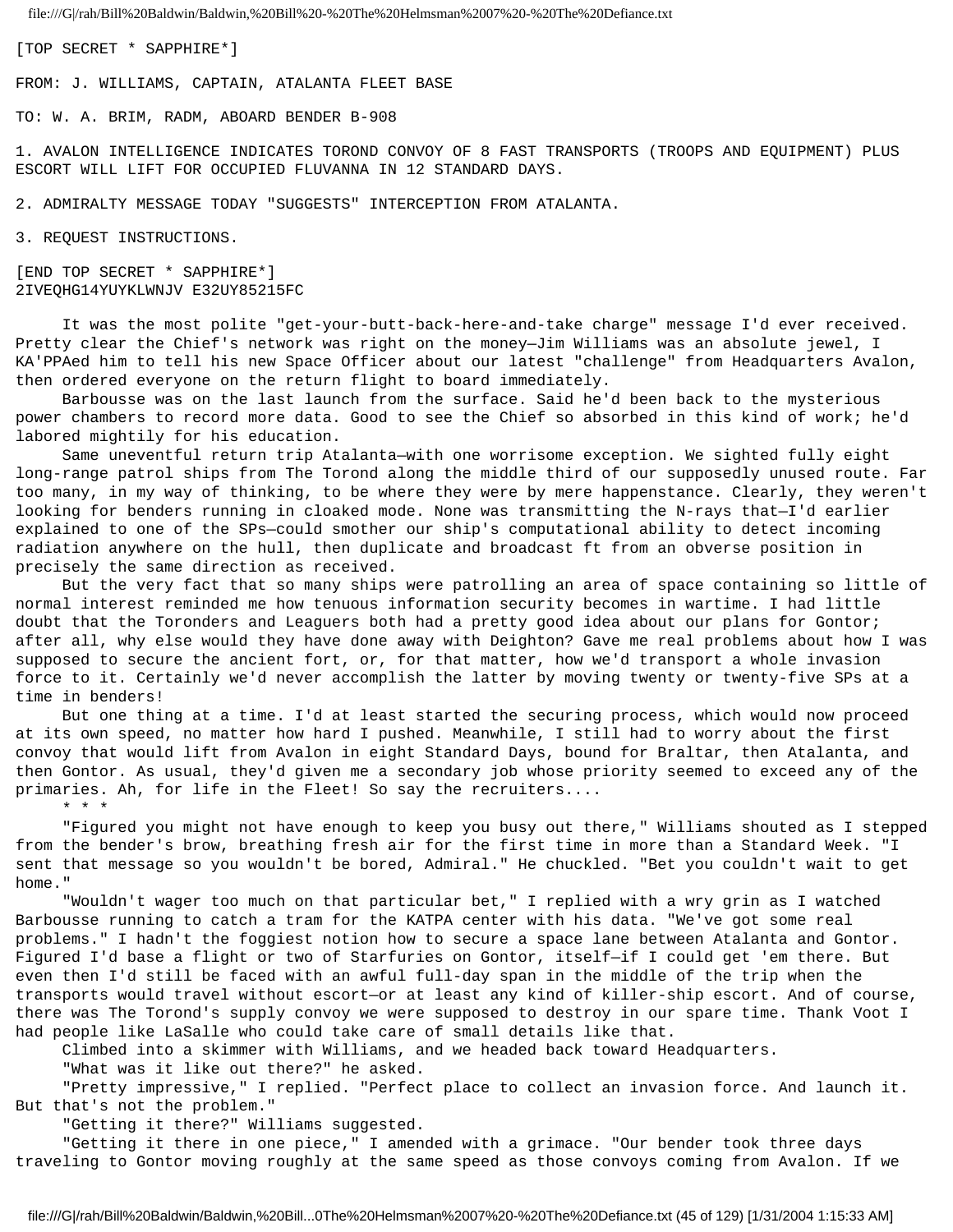don't come up with some long-range escorts before then, they'll be traveling two full days without escorts at the far end—not only between here and Gontor but between Braltar and here. They'll be thraggling shredded."

Williams nodded agreement. "What about those Carescrians we were promised?"

 "Even if they got here today, they've no combat experience." I shrugged. First things first—and what I had to do before anything else could happen was fortify Gontor. "Have any luck lining up some transport to Gontor?" I asked.

 "I haven't," he said with a grin, "but I think maybe your friend the Harbor Master has," he said. "Looks as if she's scored a real find."

"Tell me."

 "Fella name of Delacroix—Cameron Delacroix, I think. Comes from one of those little one-andtwo planet 'parishes' that used to belong to Effer'wyck. Claims he has a hot ship with plenty of cargo space and a crew that can get in and out of just about anywhere."

 I raised an eyebrow; claims like that were pretty common anywhere independent crews gathered. Especially in major ports like Atalanta. Still, Claudia had been around for nearly as long as I—and had a lot more experience with civilian space operations. At the moment, we were passing the civilian Headquarters building, so... "Jim, why don't we stop off here and ask if she can see us?"

 He grinned again. "Timed it perfectly, I did," he said, pulling to a halt in a VISITORS ONLY parking place close to the door.

 We arrived outside Claudia's office at the same time a meeting seemed to be breaking up. "Admiral Brim, Captain Williams," a secretary asked as if she'd known us for years—I supposed Cottshall could perform the same magic—"what can I do for you?"

 "Admiral," Williams said, "this is Adele Hough, who runs Ms. Valemont-Nesterio's life during duty hours."

 She stood. "Admiral," she said, offering her hand. "I've heard such excellent things about you for years. What a pleasure."

 Flustered, I felt myself blush. "Er, thank you," I stammered. "Claudia always was too kind." "Somehow, I doubt that, Admiral," she said, seating herself primly. "I take it you'd like to see her."

"If she's got a few moments."

 Adele nodded, glanced at a display. "Somehow, I'd bet she does." She touched her display. "Two military gentlemen to see you, Ms. Harbor Master." She listened to a hidden earpiece, then smiled. "Yes, ma'am," she said with a chuckle. "They appear to be gentlemen, at any rate." Momentarily, Claudia appeared at the door to her office. "Well," she said to Adele, rubbing

her chin as if deliberating, "close enough. I'll vouch for Captain Williams, at any rate."

Williams took my arm. "I'll personally vouch for the Admiral," he asserted.

 "Please come in, then," she said, motioning us inside. "No visitors, please," in an aside to Adele.

 Her office was absolutely businesslike—a place for serious commerce—yet somehow it was also thoroughly feminine. A lot like the Claudia I'd known over the years—or, I supposed, the "Imperial Claudia" she'd described to me. "Jim tells me you've got a ship for us," I said, pulling up a chair while Adele poured steaming mugs of cvceese'.

"Never were a big one for small talk, were you, Admiral?" she admonished.

Felt my cheeks burn. "Sorry Cla... er, Ms. Harbor Master," I stammered.

 She laughed. "Claudia's fine, Wilf," she said. "And you're simply being Wilf Brim, so that's fine, too." She glanced at Williams. "I assume, Captain, you've noticed he becomes rather focused at times."

"Never noticed a thing, Ms. Claudia," Williams said in his best down-home decorum.

Shook my head. "I think I may be sick," I groaned.

"Not when you see the ship I've located," Claudia said.

"The one you told Jim about?"

She nodded.

"Sounds too good to be true," I suggested.

 "Possibly," she said with a shrug, "but the ship's brochure certainly looks promising. And there's something about her master that says, well... 'daring.' It's a look in his eye, I guess." She shrugged. "Something you'd have to see for yourself. Interested?"

 Didn't have to think long about that. "You bet," I said. "I'll go look at anything you think looks promising. Where is it?"

"If you'd like some company," she said, "I'll help you find it myself."

"When?" I asked.

"Right now," she said. "I've just had a long project review postponed."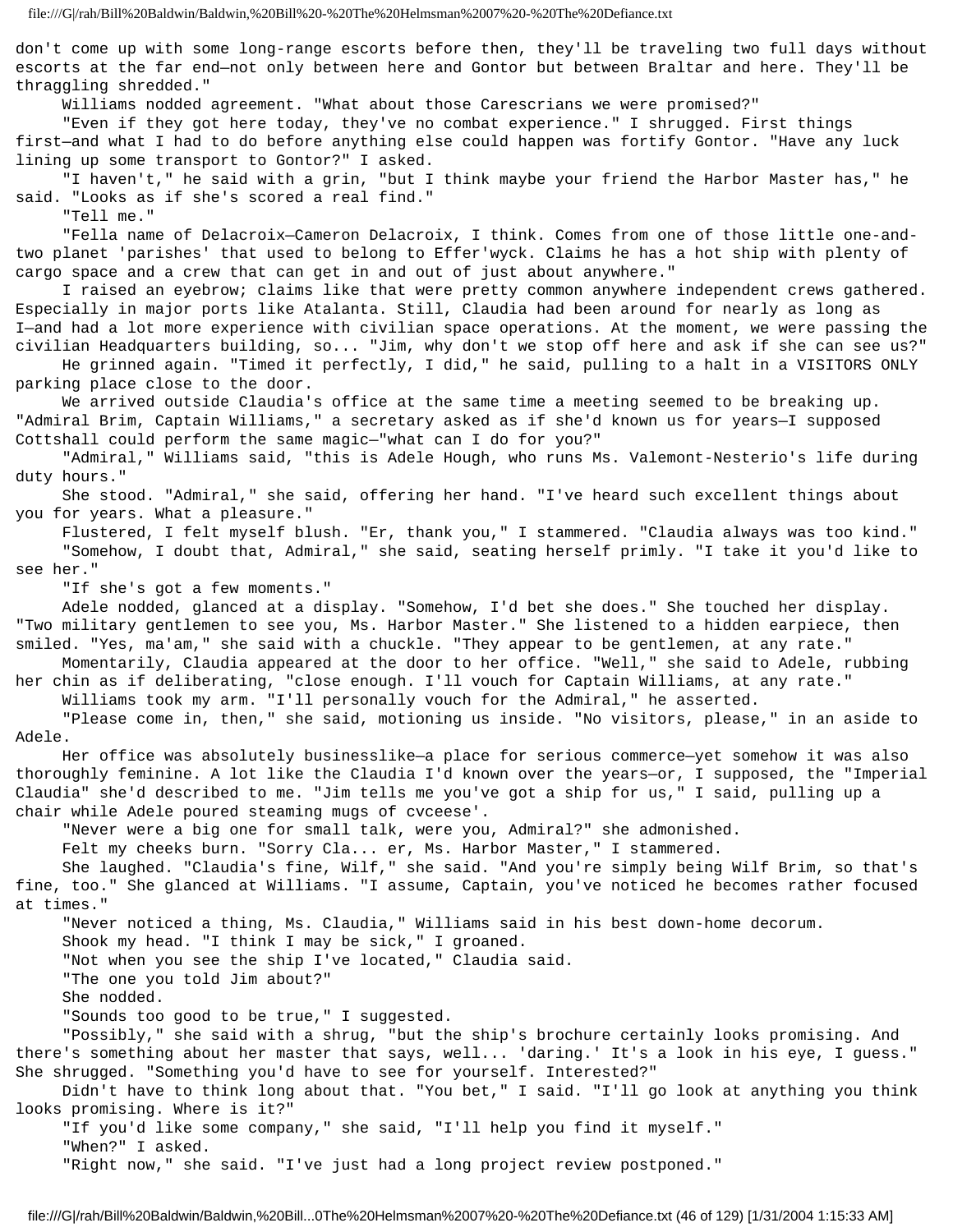"Now?" I asked doubtfully. "I don't know. I haven't even seen my desk in nearly a week." "Talked with Cottshall as you landed, Admiral," Williams interjected. "He assures me he's checked with Chief Barbousse, who agrees finding a transport is a lot hotter than anything waiting in your queue."

"All right," I said, "I'm game. You coming along?"

 "Well," he asserted, "since you and Ms. Claudia know a lot more about starships—and their drivers—than I'll ever learn at this age, I think I may just mosey back to Fleet Headquarters, where I can be at least marginally useful." He turned to Claudia. "I assume you can supply transportation for the Admiral, Ms. Harbor Master."

"Probably can scare up a spare skimmer somewhere," she assured him.

"I'm on, then," I said—as if they'd left me a choice.

 "Good," Williams said, getting to his feet. "Myself, I've got more work than I can handle already, so I'll be on my way directly. See you when you're finished."

 "Put out a 'grab call' on your summoner if you need me," I called to his fast-receding back, then glanced at Claudia. "Does it seem to you that we've been railroaded, or something?" I asked. She blushed a little and nodded.

"Why?" I asked. "It's almost as if..."

 "I don't think we were, well... discreet as we might have been all those years ago," she interrupted.

"I don't believe it," I said.

 "Unfortunately, it's true," she replied. "According to Adele, we're still seen as an item by a lot of old-timers."

 I laughed, blushed a little myself. "Yeah," I whispered. "I suppose that could happen." Suddenly I was struck by a memory I simply couldn't keep to myself. "Claudia," I whispered, "will you ever forget the night we got caught on a mat in that experimental LifeGlobe?"

 She reddened and touched my arm. "Wilf Brim," she said with an embarrassed little laugh, "I was thinking about the same thing myself." She shook her head, then got the damnedest smile. "How I ever let you talk me out of all my clothes.... My God, I think the whole base got a good look at me—absolutely in flagrante delicto—with damn near everything they wanted to see pointed right out the hatch."

"Well, I was pointed the same way, if you'll remember," I whispered in mock reproach.

 "Oh sure," she replied. "But the part of you they wanted to see was quite well hidden most of the time. I can vouch for that." She rolled her eyes as she laughed. "Little thraggling wonder people still think of us as lovers."

"Bet that makes Gorgas happy," I observed.

 She shrugged. "I doubt that he gives it much thought—or credence, for that matter," she said. "This base and all that goes with it are, well, not very real to him. Besides," she added, "it did happen a few years ago."

 "Yeah," I said, quashing a number of conflicting emotions that were rearing their various heads when they shouldn't. "Ancient history."

 "Yes," she echoed, "ancient..." Suddenly, she shook her head vigorously. "Adele," she called without using the intercom. "Check on Captain Delacroix for me, please. See if he's on board that Yellow Bird of his."

"Yes ma'am!"—through the door again.

 We stood in embarrassed silence until Adele replied, "He's aboard. Shall I tell him you're on your way?"

Claudia glanced at me and raised her perfect eyebrows.

I nodded.

 "Tell him fifteen cycles," she ordered. Before we left her office, she stopped me and took my hand. "We did have a good time those days, didn't we?" she whispered, still blushing.

"The best," I assured her. "The very best—ever." I meant it....

\* \* \*

 Claudia could find her way most anywhere in Atalanta, but we'd twice found ourselves at odds with an official map before we finally drew up beside Yellow Bird. The ship was moored at the end of a polluted, odoriferous backwater canal, practically hidden from any distant glance by destitute groups of goods houses in one of the meanest sections of the harbor. Close on, though, she stood out like a sore thumb among her near-derelict neighbors. Long, powerful-looking, and sleek as a game fish, she'd clearly been built for highspeed, atmospheric work—in short, the smuggling trades. Her builder had placed huge Drive and SpinGrav units in slim, teardrop nacelles mounted at the ends of short, radically swept 'midships sponsons. Two small, razor-thin fins rose in a wide "vee" near the ship's stinglike tail. Overall, she looked less like a transport than one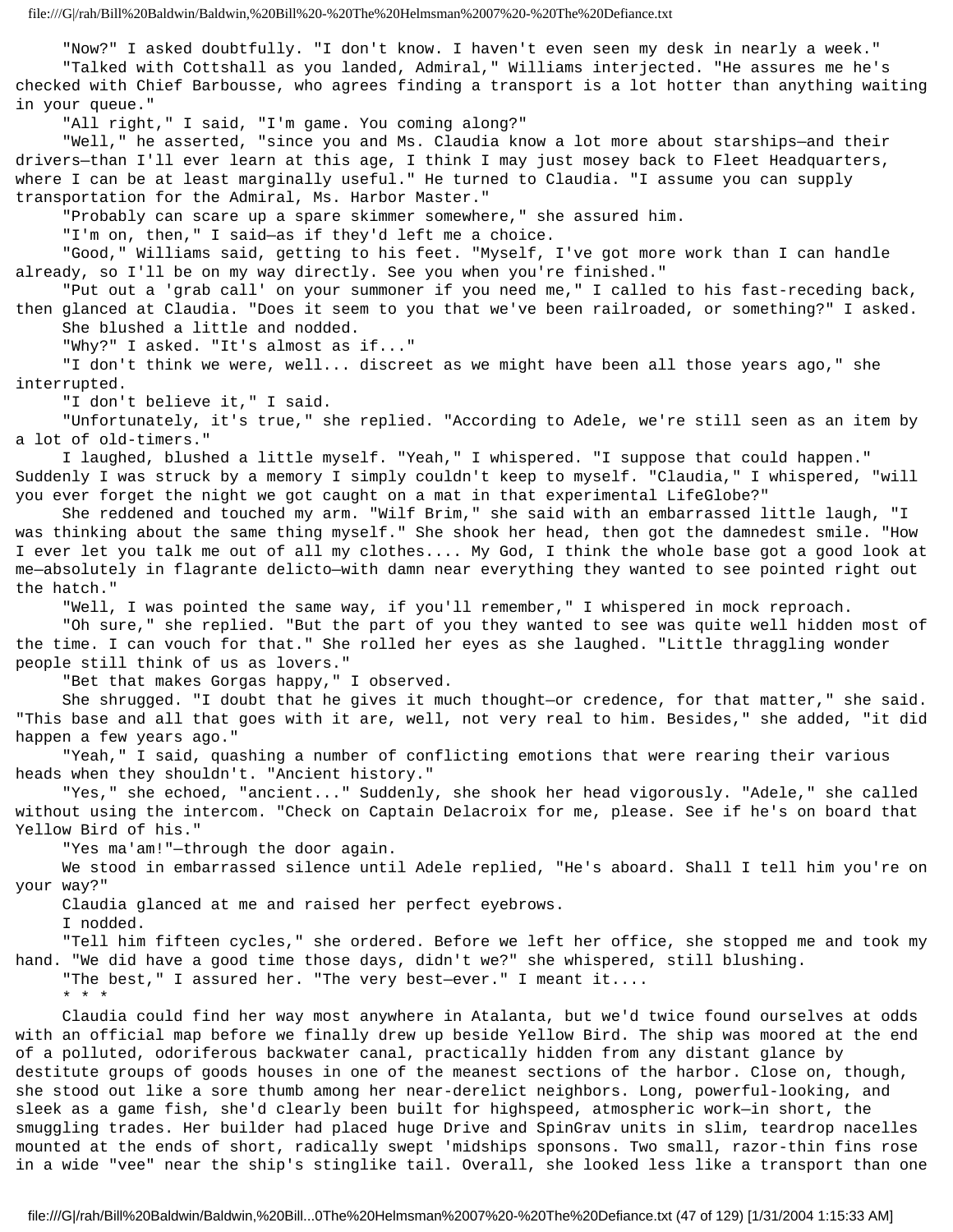of the racing ships I'd flown between wars for the Mitchell Trophy. But her sheer size—at least fifteen hundred irals overall, I estimated—put her forever outside that arcane class of spacecraft. Smoothest design I'd seen in years; even the vaunted hulls of our Starfuries were disfigured by turrets and disrupters. Some third of the way aft, an angry-looking bridge rose glaring from the needlelike bow, then fared back into the smooth circular cross section of the hull as it reached its widest point. To me, this particular yellow bird was more of a raptor than any other breed.

 "You haven't uttered a word since we turned onto the wharf," Claudia said, breaking into my fascinated reverie. "Can I take it you're interested?"

 "You bet," I assured her, still scanning the ship's long, elegant lines as I opened the door. "Never seen anything like her anywhere." Helped her down from the driver's seat. Hot afternoon sun was nearly blinding, "What's the owner like?" I asked.

 She laughed a little. "Not sure how to describe him," she admitted, "But he seems to fit the ship pretty well."

"Must be quite a guy," I offered.

"That, Wilf Brim," she said, "may be the greatest understatement you've ever uttered."

 As I spoke, a tall, painfully slim figure—dressed in a white linen suit and clamping a sinuous, black cigarette in the corner of his mouth—appeared in the shade of the boarding hatch, arms reflectively folded, regarding us as if we were a pair of domestics he might deign to engage. Clearly, he'd paired us with Adele's call, for he motioned us to approach—with all the aplomb of a sovereign bidding mendicants approach his throne. Beneath a high forehead and black hair that grayed at the temples, his face was slim, as was his long, patrician nose and the thin, black mustache he wore. He had sensitive lips and a pointed jaw embellished by a sharply trimmed goatee. As we advanced, I saw his gray eyes—far out of proportion with the rest of his features— sparkle with intellect and perhaps a certain deprecating humor. Here, I considered, was a gentleman who could fit himself into any epoch—or no epoch. He was the living embodiment of every wily space gambler I'd ever encountered, in fact or in fiction.

 I took Claudia's arm and we stopped a few irals short of the end of the brow. "Captain Delacroix?" I asked as a rogue breeze carried the aromatic bouquet of his cigarette past my nose.

 "At your service, Admiral Brim," he said in a deep, musical voice, and made a slight bow. I nodded in return—we of the Imperial Fleet are forbidden to bow under any circumstances.

"This is Harbor Master Valemont-Nesterio," I said. "We'd like permission to board your ship."

 Delacroix nodded. "I shall count it as an honor," he said, offering his arm to Claudia, then leading the way to the ship's small lobby.

 Felt myself smile as I followed them through the hatch—I'd never been deprived of a woman's arm so smoothly in my life. Inside, the boarding lobby was small, very small actually, but lavishly appointed, smelling of wood polish and the rich carpeting that cushioned my steps. It was a place where large sums of money-might change hands in return for risky, and dangerous missions, most of which would be on the far side of "legal." In the background, I could hear—"feel" was a better word—the faint bass thunder of what promised to be huge power chambers. Clearly, Delacroix kept his ship ready for swift—unplanned—lift-offs. Two huge, bearded men with the enormous biceps of professional k'ito wrestlers stood watchfully on either side of the door that led to the interior of the ship. They were dressed as stewards, but never took their eyes from their captain. Delacroix offered us seats on a very expensive-looking couch; Claudia shook her head. "The cargo compartments first, please, Mr. Delacroix," she said, disengaging her arm from his. "Then, I think Admiral Brim will want to see the bridge."

 "But of course," Delacroix said, glancing at me with an almost-invisible nod of abdication. "Please follow me," he said, leading us through an inner hatch and into a busy corridor.

 After a considerable excursion forward, during which we were shadowed at a respectful distance by two men who appeared to be ship's officers, Delacroix led us through a hatch and into... "Wow!" I exclaimed... a perfectly cavernous cargo compartment—large enough to stow three pairs of Starfuries loaded nose to stem plus a tremendous amount of miscellaneous cargo packed among them.

 Delacroix nodded proudly as his footsteps echoed hollowly in the vast chamber. "I take it you approve, Admiral," he said quietly.

 "If she'll lift all the cargo a space like this can hold, she's quite a ship," I said, peering around in admiration.

 "She has her limits," Delacroix replied, "but I trust you will find she can lift ample mass for your purposes."

 I looked into his eyes—he met my gaze honestly. "I think I believe you, Mr. Delacroix," I said.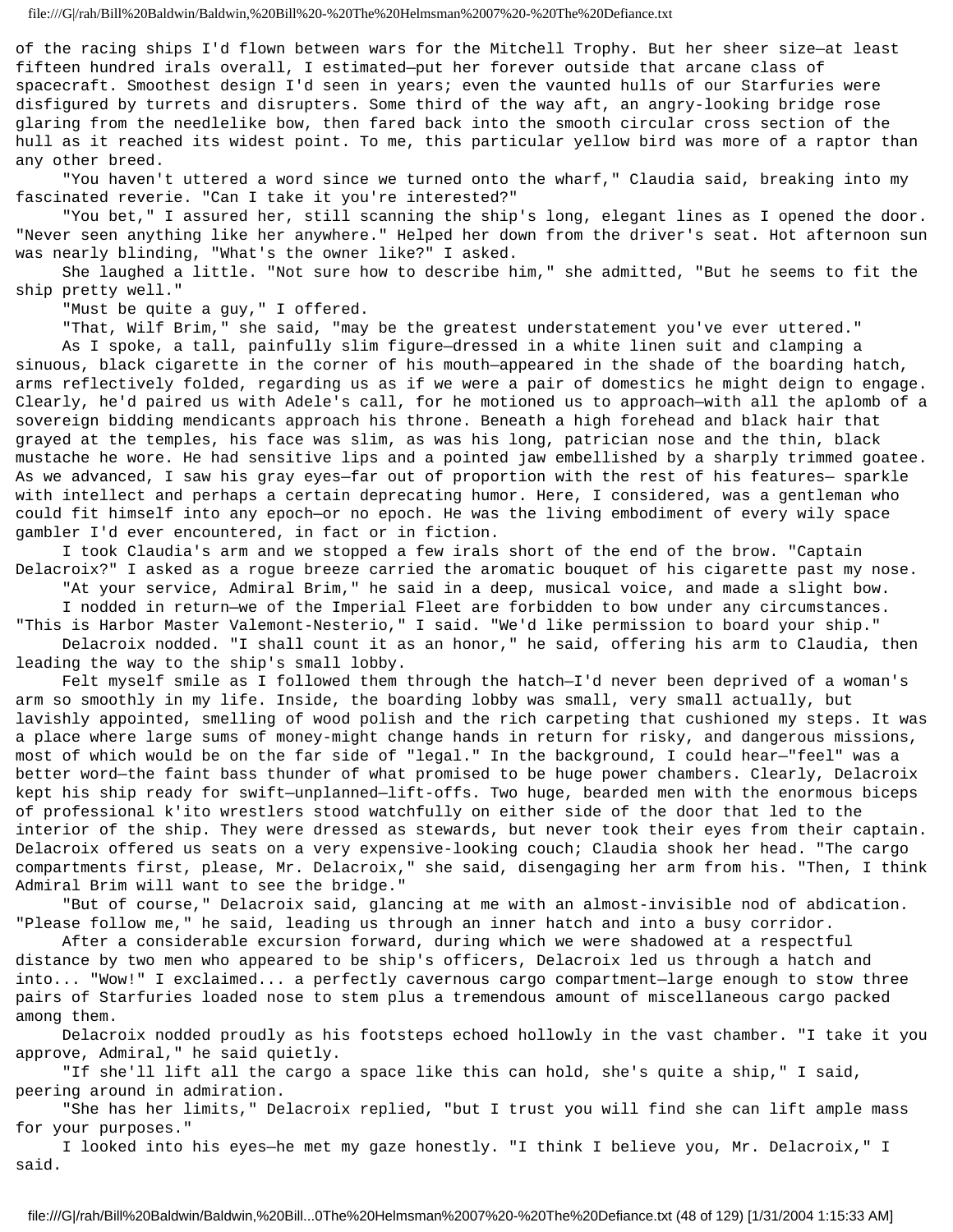"Thank you, Admiral," he said with a strange little smile. "A mutual friend recently assured me you would have no trouble deducing Yellow Bird's capabilities. She referred to you as a..." he frowned momentarily, " 'natural spaceman,' I believe."

 "A mutual friend?" I asked, wondering where this Effer'wyckean might have run into a mutual friend. I'd spent so much time in the Fleet, it often seemed as if I had no other acquaintances outside its rather narrow confines. At that moment, a small woman dressed in a flight suit appeared in a doorway and made a signal to Delacroix.

 He winced. "A thousand pardons, Admiral, Ms. Harbor Master," he said with a little bow, "but I must immediately tend to an important situation." He quickly turned to our escorts. "Engles, Carthin," he ordered, "you will please escort the Admiral and Ms. Harbor Master to the flight bridge." Then, without another word, he turned on his heel and disappeared down a companion way.

 Frowning, Claudia and I followed the two men onto an ascending companionway. The spacious flight bridge, which we reached only after more protracted walking, was nothing like the cramped warships to which I'd grown accustomed. It was at least twenty irals wide, with two roomy, comfortable-looking helms and a navigator's station situated directly behind the forward Hyperscreens. Aft of those were a massive systems station and two communications consoles, backed by three consoles that Carthin asserted were configured for cargo control. Clearly, Bird was equipped with the latest in autoloading and unloading. Made sense. She probably didn't spend much time in large, metropolitan harbors like Atalanta.

 After a short time, Delacroix rejoined us at a small, round table that—by edict, to all appearances—inhabits the aft bridge of every civilian starship in existence. "Well, Admiral, Ms. Harbor Master," he asked with obvious pride, "what do you think of my Yellow Bird now?"

"Most impressive, Captain," I remarked—and I meant it.

 "Thank you, Admiral," he said, his nod summoning a small, powerfully built steward. "Ms. Harbor Master, may I offer a libation, perhaps?" he asked.

 "Er, cvceese', thank you," Claudia replied with a blush that told me volumes about what she thought of Delacroix.

"Admiral?" he asked solicitously.

 "I'll have the same, Captain," I said—somehow liking the man before I'd even got a chance to know him. Something told me we'd been cut from the same cloth. For a moment, I wondered who our mutual friend might be, but left the question to another time when I wasn't so pressed with things to do.

 Clearly, Delacroix picked up on my sense of urgency, for he got right down to business. "Admiral," he began, glancing rather fondly at Claudia, "Harbor Master Valemont-Nesterio has been kind enough to inform me that you are in the market for some high-speed transportation."

"Looks as if I've come to the right place, doesn't it?" I replied.

 "Then you like the appearance of Yellow Bird too," he said with a flicker of pride in his eyes—deserved pride, in my opinion.

 "Of course," I replied. "She looks magnificent. If she flies that way, you've got a masterpiece on your hands."

 He smiled, glancing appraisingly at Claudia for a moment. "She flies much better," he said. Somehow I wasn't surprised.

 "I assume," he added, "you and perhaps the Harbor Master will want to prove this for yourself by flying her."

 I shook my head and glanced at Claudia—who looked as if she'd love to go aloft. Wasn't certain whether the attraction was Yellow Bird or Delacroix, but I strongly suspected the latter. "Claudia?" I asked.

 Suddenly, she blushed, "Oh, no, er, Mr. Delacroix," she stammered. "I only located your ship for Admiral Brim. I am no Helmsman."

"Perhaps you would enjoy a ride?" he persisted.

 "Thank you, Captain, but..." she hesitated a moment, "no. I simply won't have time." Now, she was really blushing.

I wondered what it must be like to have quite that much masculine charisma to manifest.

Godlike, I termed it, with a twinge of jealousy. Claudia was as worldly a woman as they made, yet this Delacroix had her flustered as a schoolgirl.

"A pity," he replied, then turned to me.

"And you, Admiral," he asked. "Will you fly with me?"

 "Much as I'd love that," I said, "I simply have no time, either. Besides, I don't plan to be aboard any of the flights you may undertake for us. And at this point I emphasize the word may." "How will you evaluate us, then?" he asked in obvious surprise.

"I'm willing to pay for one or two short, local flights," I said, "during which you and your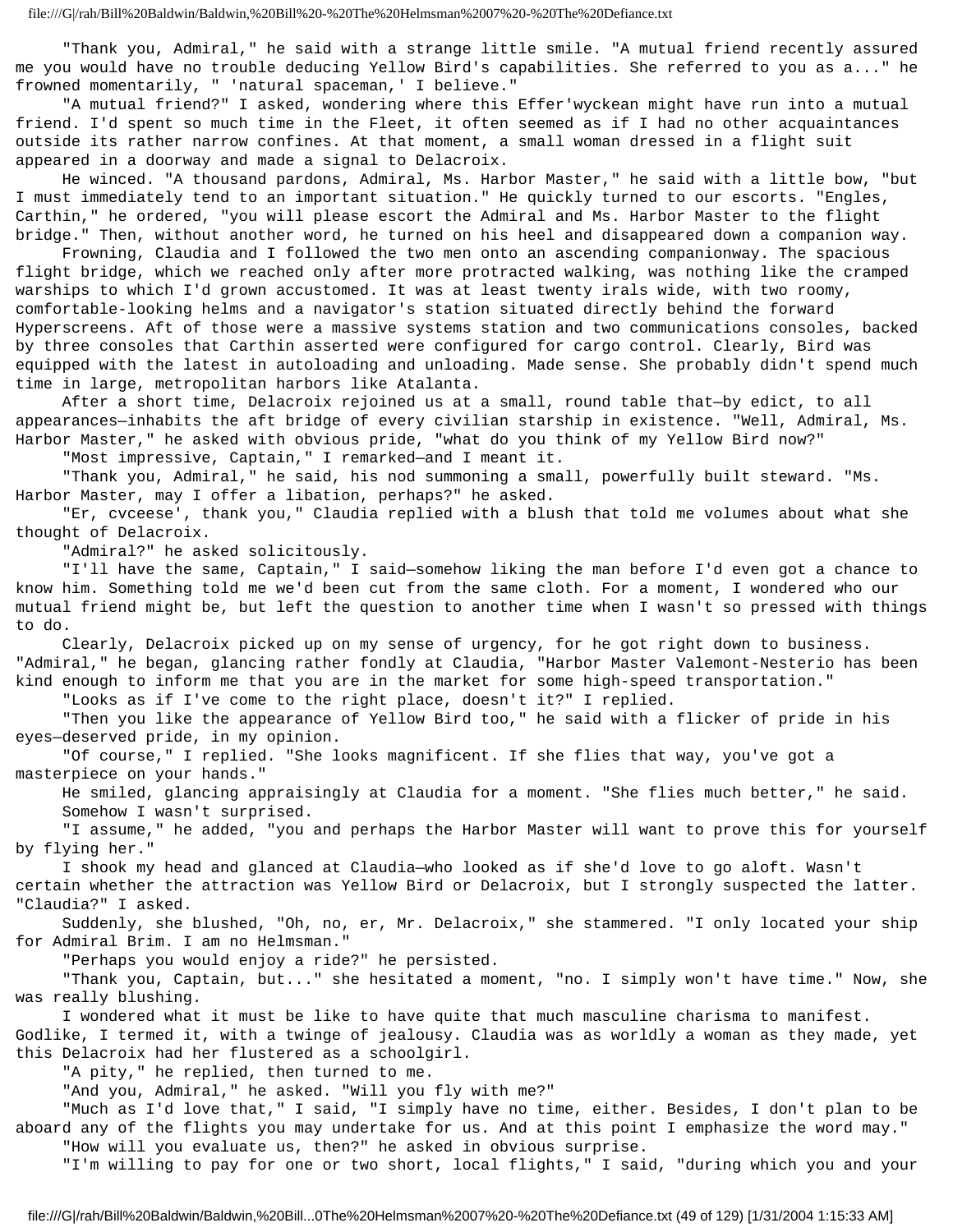crew will demonstrate your capabilities in conditions that simulate actual mission parameters—at least the important ones."

"But you will not be aboard?"

 "That is correct," I said. "However, I shall be quite adequately represented by people who can evaluate your overall performance as well as I—probably even better, because I'm already so impressed with your ship. Yellow Bird, herself, is only part of my needs. It's an ability to accomplish the whole mission that interests me, not just piloting a sweet-flying starship."

 Delacroix held his cigarette between his thumb and first three fingers, staring at it in silence for a considerable time. Once, he looked up at Claudia and smiled. Then he seemed to reach a conclusion and nodded with a curious little smile. "Admiral," he said, "bring on your experts..."

\* \* \*

 Once Barbousse briefed me on the current situation at the base—everything "urgent," nothing unusual—I set him to working out a demonstration schedule with Delacroix. Then I began worrying about a strike force to counter The Torond's reinforcement convoy, scheduled to lift in some eleven Standard Days, according to our best intelligence estimates.

 Luckily, Burt LaSalle, Williams's new Space Officer, hadn't been sitting on his hands since he got my KA'PPA message from Gontor three days ago. After studying the situation, he had determined that the Toronders' convoy would almost certainly pass well within range of our Atalanta Starfuries. Clearly, if they suspected trouble, it would be a simple matter for them to detour out of our range, but since we had only just begun getting the base back on a military footing after Admiral Summers's disastrous reign, they'd feel no particular threat coming from what was still nearly an inactive base. Additionally, Avalon's intelligence indicated they were in a hurry to land this large force on Fluvanna before they lost the initiative.

 Therefore, with great caution, LaSalle had immediately started carrying out what he simply called "defensive exercises" in full view of anyone who wanted to observe—especially the disguised reconnaissance ships from The Torond that showed up nearly every day.

 He'd quickly cobbled together a makeshift "convoy" from the few small transports assigned to the base, then bolstered it with a number of itinerant civilian cargo ships stuck in the harbor since the beginning of hostilities. The latter were more than glad to have some income. Next, he'd designated twenty of our Starfuries as "attackers" and five more Starfuries plus eight of our older—nonetheless potent—Defiants as "defenders." After this, he announced in secret (depending on it quickly leaking back to The Torond through the cargo-ship crews) that he was training the latter for a role as convoy escorts. In reality, his primary purpose was exercising the twenty Starfury "attackers" in preparation for their assault on the Toronders' Fluvanna-bound convoy.

 Relieved that someone was attending to at least one of my immediate problems, I turned what remained of my energies to the apparently near-hopeless problem of really escorting our own convoys. Realistically, the word "hopeless" was little more than a euphemism for "impossible." Our Starfuries and Defiants simply hadn't the range to escort much farther than a Standard Day out from the base. Oh, we could get more range from them by disabling most of their offensive systems, as we had done ferrying them from Braltar to Atalanta. But the very first dogfight following our arrival—the one I'd rashly led with our ships still rigged for ferrying—proved that under really determined attack, we'd likely lose the convoy ships as well as the Starfury escorts. They'd be sacrifices rather than battle losses. And I didn't believe in sacrifices of any kind, especially where Imperial StarSailors—or my own highly cherished hide—were concerned.

 Unfortunately, I still had a responsibility to do what I could for the convoys... something. Found myself pacing back and forth in my office. Thought about attacks on convoys—the kind LaSalle was practicing even as I helplessly paced my office. Since he couldn't very well shoot down the friendly transports in his cobbled "convoy," what he was really practicing out there was the destruction of escorts. Without them, the transport could move freely. Something there, but what? I scratched my head....

 Suddenly it all came to me in a rush. Of course! If I couldn't knock out The Torond's attack ships while they were going after the convoys, perhaps I ought to concentrate on doing something about them before the convoys actually passed. That had definite possibilities—for the Toronders' base from which all their attacks would be launched when our convoys were in mid-transit was the big base they'd established at Otnar'at, only planet of a large star that was within range of both our Starfuries and Defiants. At the extreme limits of their range, perhaps. But a well-planned attack oughtn't to need all that much time over the target, I considered.

 Besides, farfetched as it might have been, it was the only possible plan I could think of. LaSalle's "defensive exercises" left me with the sixteen Starfuries of 614 Squadron and eight of 510 Squadron's older Defiants for my mission. Of course, these ships also constituted our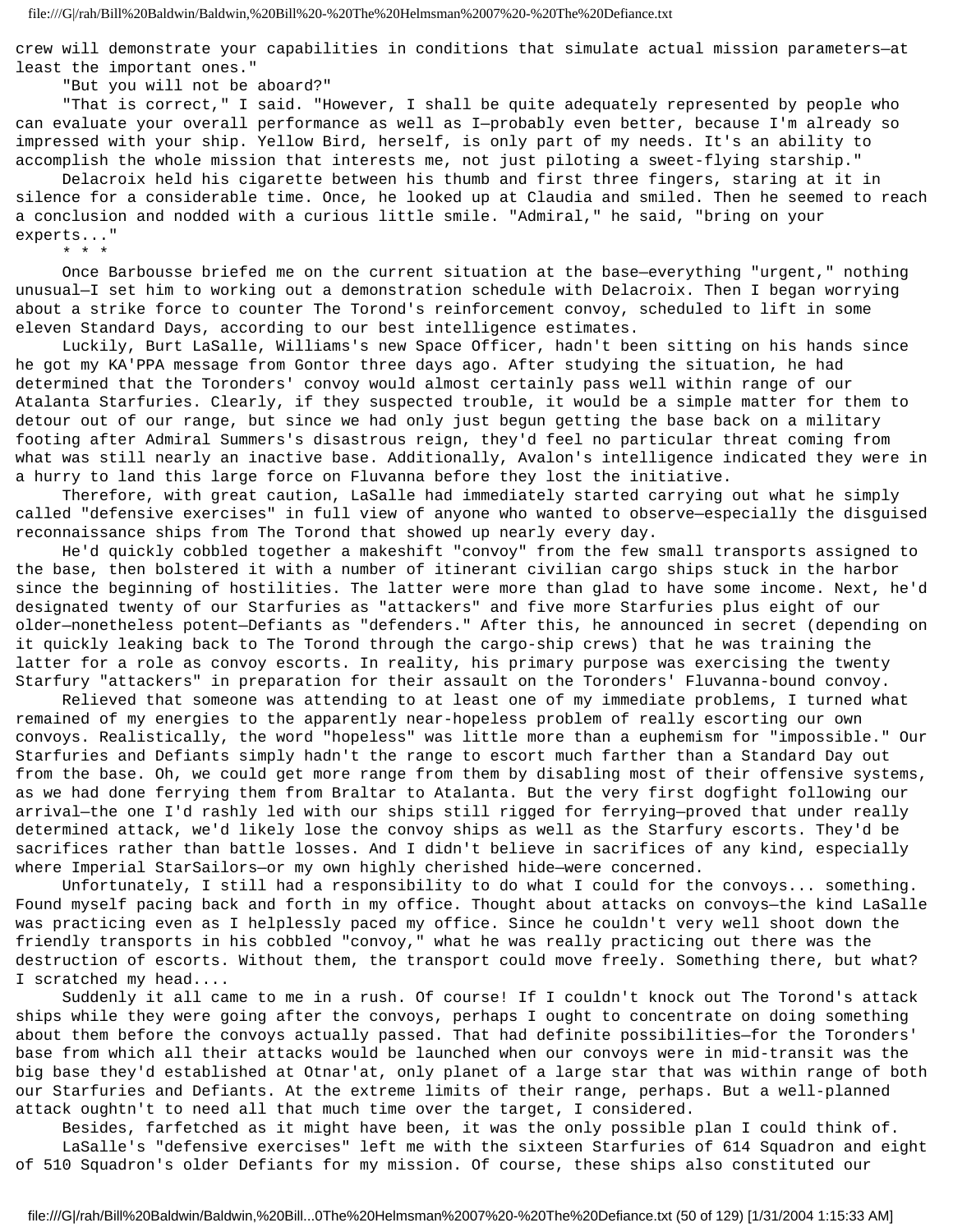alleged CSP, but they were all I had to work with. Hadn't been all that long ago that the base put up no CSP at all. And following Ambrose's admonition to go slowly in restoring the base's apparent readiness, we'd been very careful in our responses to any Toronder provocations. So I decided to take a bit of a chance.

 Years ago, long before the current war was much more than a gleam in Nergol Triannic's eye, I'd been closely associated with Sherrington Limited, and the company's principal designer, Mark Valerian—father of the Starfury. In fact, I'd spent countless hours aboard the prototype, I.F.S. Starfury—old "K5054," as she was called. This association gave me considerable, fortuitous insight into the design of the graceful ships, including "hardpoints," as Valerian called them, for the attachment of HyperTorps. When it was later decided that Starfuries should carry HyperTorps internally— as did all early "light cruiser" models of the ship—the hard-points were "skinned over" with hullmetal and forgotten. However, to my knowledge, the stiffeners and bracing that supported them also buttressed other important structures on the ships, and had been carried through each successive model to the most modern MK V-B marks, although no frontline Starfuries had carried HyperTorps anywhere for nearly two years.

 Given a little luck, I intended to make use of those nearly forgotten, out-of-sight hardpoints—and a store of some two hundred HyperTorps that had been languishing in one of the base magazines since before the war began. "Cottshall," I said into the intercom, "see if you can scare up Jim Williams for me."

\* \* \*

 At Dawn plus one and thirty the next morning, the two of us were seated in a crowded conference room with Commander Tom Carpenter, Base Engineering Officer for Space (one of the few key officers retained from Summers's reign) and Commander Burt LaSalle, who was flanked by representatives of his reserve starships: Lt. Commander Tip O'Hara, Leader of 614 Squadron with its sixteen Starfuries, and Lt. Cap Lindamann, a Flight Leader in charge of the eight remaining Defiants from 510 Squadron.

Briefly told them what I wanted to do, then watched mouths drop open with surprise.

"We're going to what?" LaSalle demanded through a wide grin.

 "While you're out shooting up the Toronders' invasion fleet," I repeated with a shrug, "I'm going to use the rest of our ships to attack their base at Otnar'at—see if we can't chew up some of their attack ships before they get a chance to use 'em on our convoys."

"And we're finally going to use those old HyperTorps, Admiral," Carpenter said with a bemused look. "You've got no idea how long I've tried to get rid of those things. Been taking up space in the magazines for years. Never could get authorization to scrap 'em."

 "You've got it now," I said. "We'll scrap 'em for you. All you've got to do is mount 'em on our Starfuries and we'll even cart 'em away—free of charge. Think you can do it?"

 Carpenter frowned. "If the structure for hardpoints is in place as you say it is, then absolutely I can—or we can."

 "Here," I said, handing him a KA'PPA address for the city of Bromwich on the planet Rhodor, "get in touch directly with the Sherrington plant. They'll tell you all you need to know. Ask for Mark Valerian; say I told you to call."

 Suddenly, Carpenter's eyes narrowed. "Mark Valerian," he whispered as if he were speaking the name of some ancient god. "Voot's beard, Admiral, then you're the Wilf Brim who used to fly those Sherrington racers before the war, aren't you?"

Felt myself blush; suddenly, all eyes were on me. "Yeah," I admitted. Seemed like a thousand years ago, yet a lot of people were still fascinated by the Mitchell Trophy races. Before he could derail the meeting, I stopped him. "Call him now," I said firmly. "Right now. We have only a short time to bring this off, and every cycle's going to count." I softened. "Let me know what he has to say," I added with a wink, then turned to LaSalle and his deputies. "All right, gentlemen," I said, "let's plan a mission to Otnar'at. When Brother Carpenter's finished with his modifications, your Starfuries will carry eight HyperTorps each—a pair on either side of your pontoons—and fly like overloaded quarry barges until you get rid of them. You won't have much time over the target, but each HyperTorp will give you the destructive power of a battleship's broadside. And, oh yes, I plan to fly the lead ship...."

\* \* \*

 Never escaped from headquarters that day till Twilight plus one. It had just become dark, and the warm evening—somehow tranquil in spite of a bustling garrison around me—smelled of the nearby harbor. Difficult at the moment to imagine war raging throughout the galaxy around me. I was wearily uncovering my gravcycle—as always, newly polished in my absence—when a skimmer bustled past on the street, came to an abrupt halt, then reversed and pulled to a hover at the curb beside me.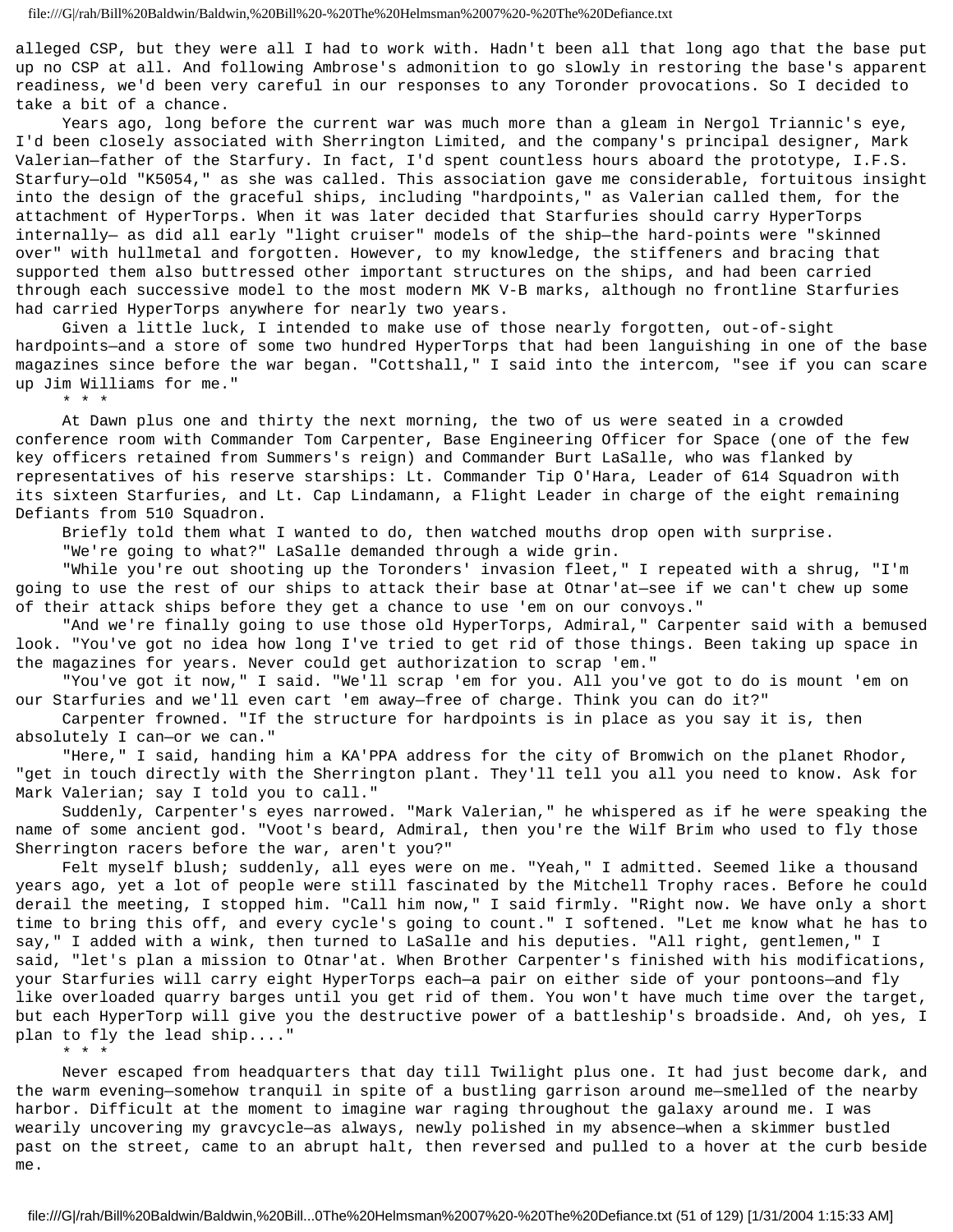"Buy you dr-e-e-nk, StarSailor?" someone with Claudia's voice inquired from the driver's seat.

Laughed. "Sounds like a line to me, lady," I said.

"You've had a better line tonight?" she demanded.

 "Absolutely not—probably never in my life," I replied, climbing into the passenger seat—and the faint, seductive incense of her perfume. "How about a drink and supper?"

 She laughed. "I almost asked you the same question, but I was a little afraid that after the other night..."

 "Great omelet, that time," I replied quickly. "Your chef is magnificent. Handsome, too." "Awfully nice of you, Wilf," she said.

 "What's awfully nice is your stopping," I said. "And you haven't answered me yet. How about some food with those drinks? The Officers' Club serves all night. Doesn't exactly rival Avalon's best, but it's not all that bad, either."

 "Sounds wonderful," she said, skidding through a one-eighty turn and heading for the Club. Hesitated a moment, then had to ask. "Where's Gorgas tonight?"

"At the Cabaret as usual," she said.

Glanced at my timepiece. "You're certainly a bit late tonight," I commented.

 "Can't blame me," she said, pulling into a parking place. "It's that new Base Commandant. Keeps things stirred up so much I'm usually late these days. Took up a good chunk of my afternoon—just to go see somebody's transport ship, would you believe?"

 "Hmm," I said, unsuccessfully attempting to ignore the way her dress rode up when she slipped out of the seat. Wondered idly how much of it was on purpose... if any. "You wouldn't have volunteered this afternoon for that duty or anything, would you... or enjoyed yourself once you got there?"

"Why, Wilf Brim," she exclaimed, "how ever could you imagine something like that?"

 "Oh-o-o, nothing much," I said with what must have been an-enormous grin, "but you sure seemed fascinated by Captain Delacroix." Ushered her into the Club lobby—smelled comfortably of food, spirits, and mu'occo cigarettes—then signaled the chief steward for a booth. Noticed idly that I got a lot quicker service as an Admiral than I'd derived years ago as a Lieutenant.

"By Voot he was sexy, wasn't he?" she said with an iniquitous little chuckle.

"I couldn't tell," I replied, "but I'll take your word for it."

"Expected you'd say that," she murmured.

We ordered from the small, late-evening menu-this time I remembered her E'lande, but instead she opted to share a bottle of meem. The Club's dining room was only partially filled at that hour, a pleasant, quiet place to talk. Dim lights; candles on the tables. Nice music—a local group playing softly. Romantic. One of the most beautiful women I'd ever known sitting on the other side of the table-and married to someone else. Had to break the spell or I was going to saysuggest—something silly. "S-so what did you think of him?" I asked desperately.

"Who, Delacroix?" she asked as if she'd expected something else from me.

"Yeah," I replied. "What do you think he'll be like to work with?"

 She thought a moment, sipped her meem. "I suppose you mean with his clothes on," she said with a theatrical look of disappointment.

"With his clothes on," I replied, nodding vigorously. "It's important."

 She set down her goblet, looked at me with that little smile she got when she really knew what I was thinking, then frowned. "Interesting man," she said, playing my game. "Something about him I liked, but I don't particularly know what it was. I kind of got the impression you felt the same way, too. Maybe it was the way the crew looked at him—as if they, well, really appreciated him. Like a father, almost, though he's not all that old."

 "That could be good or bad," I observed, gesturing with a piece of bread. "What if he's a pirate czar and they all admire him because he's murdered so many people?"

She rolled her eyes. "Be serious, Wilf," she admonished.

 "I am serious," I protested—then relented. "Couldn't help noticing the same thing you did, Claudia," I admitted at length. "I've met damned few men who keep a happy crew and can't be trusted. Starships, no matter what their size, are too small for secrets. So that's a big point in his favor."

 "I also liked the way he kept the ship, herself," she added as stewards brought our suppers. "I know it's new, but with a crew that size, it doesn't keep clean all by itself." "Good point."

 "But," Claudia said, gesturing with her raised goblet, "none of that means a hill of these beans compared to what impression he makes on Chief Utrillo Barbousse, does it?"

I grinned. "You know me well," I said. "Doesn't much matter whether or not I like him as a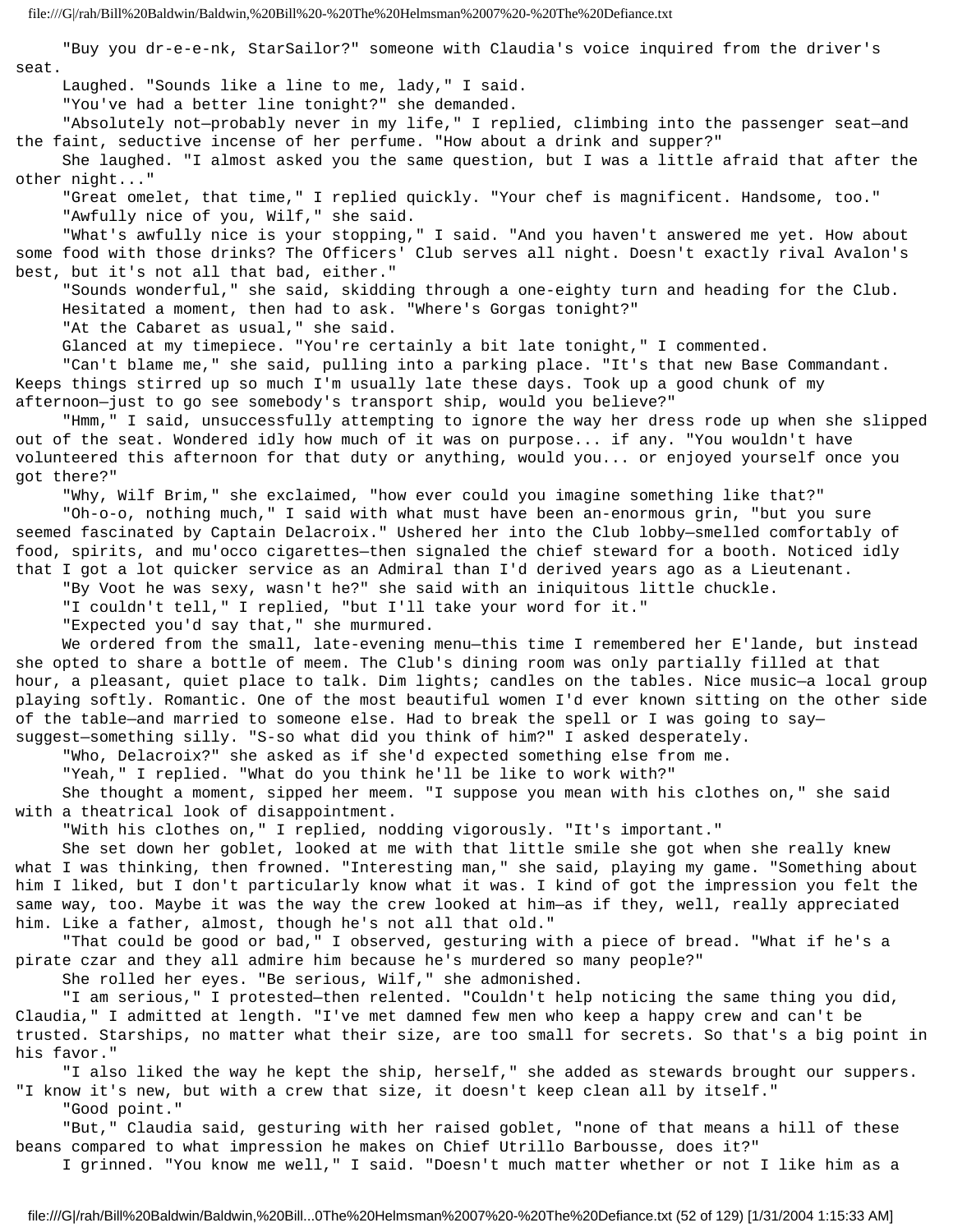person—it all depends on how well I think he can do the job."

"When do you find out?"

"Already found out," I said, pouring the dregs into our goblets.

"Thanks... You mean this afternoon?"

 "Delacroix had Yellow Bird ready to lift by the time Barbousse arrived at the wharf to set up a demonstration. Surprised even the Chief. The whole thing was over a couple of metacycles ago."

"And?" she asked, peering up from her meem.

 "Barbousse was plenty impressed," I told her. "Delacroix put him in a jump seat right behind the helm, then took the controls himself and ran through one of those tricky asteroid shoals off Nartin-11 as if he'd practiced the course for a month. We'd only mapped it out this afternoon."

"Why am I not surprised?" Claudia asked with a smile.

"Same reason I wasn't," I replied. "He looked good to begin with."

"He's got the job, then?" she asked.

"Not yet," I said.

 Claudia looked up again and raised her eyebrows. "What's wrong with him, then?" she asked. "Thought Barbousse said he was so good."

 "He did," I replied. "But Delacroix is clearly no fool either. He knows good and well he's got the best crew and ship available in this part of the galaxy. And I told Barbousse to make certain he understood the risks involved. Couldn't keep that from him. So naturally he wants a bloody fortune to do the job."

"Is he worth it?" she asked, finishing her meem.

"Yeah," I said. "I'm pretty sure he is."

"Then what's holding you back?"

 I laughed. "Wanted him to stew about his price a while tonight. He'll have the job tomorrow, but he shouldn't know how easily he got it. Otherwise, he might be tempted to demand more for the next trip, and there's no sense paying more than a fair price, is there?"

 She smiled. "Yeah," she said. Then, suddenly, conversation lapsed again; we were once more alone together with the dim lights, the music, and now a half bottle of meem each.

 I, for one, was feeling very, well, relaxed. And having a terrible time keeping my eyes from Claudia's bosom, wondering guiltily if those ample breasts had changed much in the nearly fifteen years that had elapsed since I'd enjoyed looking at them without the distraction of clothing.

 "You're staring again," she whispered with that soft look in her eyes she got when she was happy. "Just the way you used to..."

"Guilty as charged," I said.

 She lit one of her mu'occo cigarettes. "What were you thinking about them?" she asked with a little smile, exhaling a tiny cloud of spiced smoke.

"You really want to know?" I asked.

She nodded, looked at me through half-closed eyes. Drew on her cigarette again.

 "I was thinking... well"—felt myself blush—"wondering if they'd changed much since I'd last looked at them."

"You did, eh?" Another puff of spiced smoke.

"Yeah, I did."

 "Well," she said, glancing at herself circumspectly, "they probably droop a bit by now. They're a little larger, too, of course-along with the rest of me, Voot take it." Then she looked up with a little smile. "Otherwise, though," she added, "I think they're pretty much the same as they were when... well, when we enjoyed them together."

 Her small, perfectly manicured hand was near mine on the cushion between us and I wanted to feel its warmth and softness. Of course, I couldn't. For a moment, my mind's eye glided into the past to glimpse great, heavy breasts, tipped by large, dark aureoles and taut, swollen nipples... "Claudia, Claudia, Claudia," I swore softly through clenched teeth, "you were—you are—so godawfully beautiful!"

 Suddenly, I felt her hand on mine, warm and soft as I imagined. "Wilf," she whispered breathlessly, "I'm losing it. I shouldn't have drunk all that meem...."

"You're sick?" I asked, grabbing my napkin in momentary panic.

 "Not sick, you awful boob," she hissed in a desperate voice, looking at me through nearly closed eyes. "Horny, sexually aroused, libidinous, carnal. Turned on, Wilf Brim—the way no other man has turned me on before I met you—or since."

 I looked into that beautiful—now thoroughly blushed—face and felt a familiar, terribly urgent surge in my loins. The whole Universe had suddenly dissolved around us, and I was desperately thrashing around for the right words, when...

"Er, Madame Harbor Master," a sotto voice announced hesitantly, "there's a Mr. Nesterio on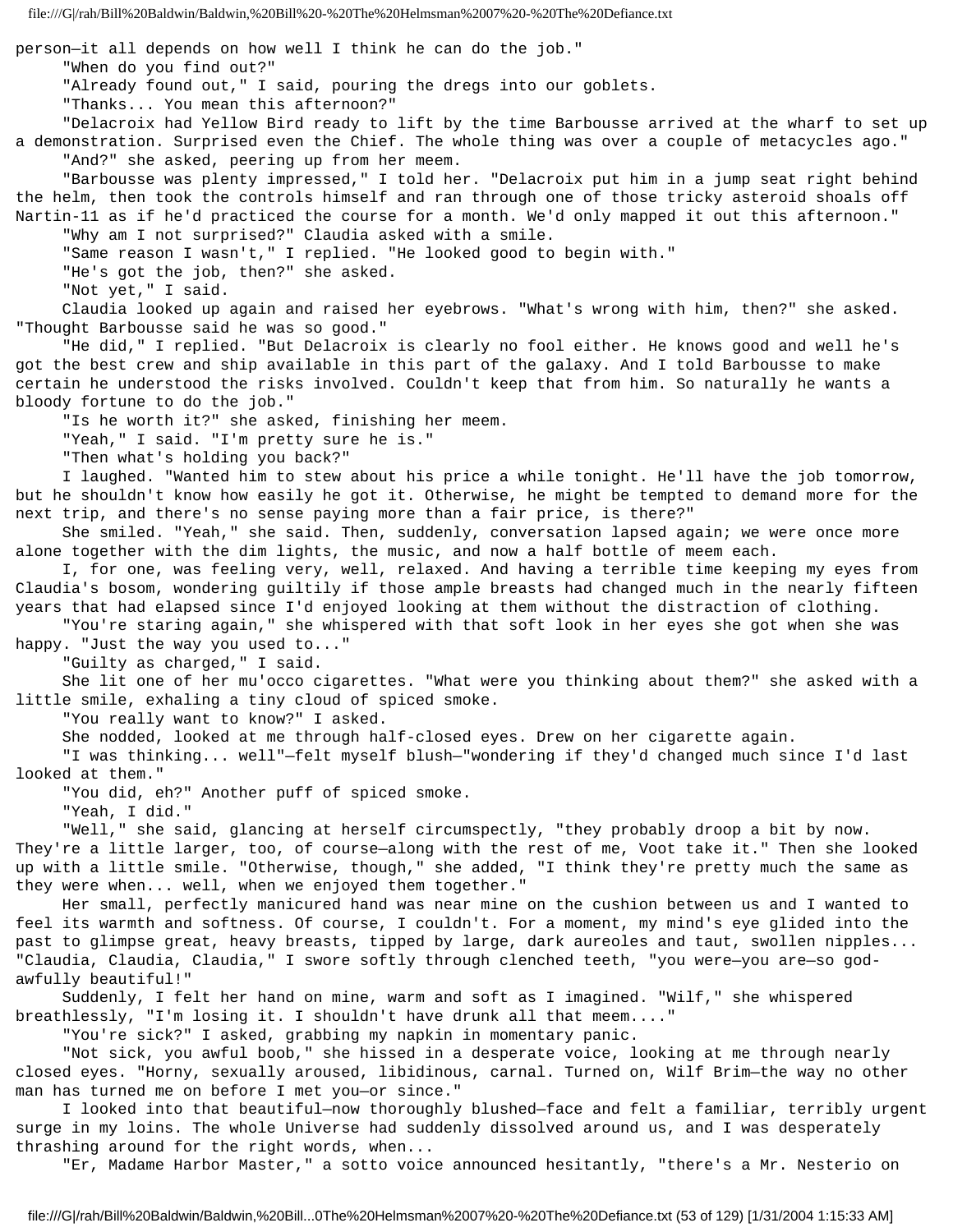the phone for you."

Chapter 5

Otnar'at

13 Octad, 52014

Imperial Fleet Base, Atalanta, Hador-Haelic

 Couldn't sleep, so toward morning I made my way to the underground hangar, where preparations for our mission were filling the huge room with echoes of every kind. LaSalle and his squadrons had sortied for the Toronder invasion fleet only a few metacycles earlier. The overworked starship filters and riggers at the base had been working 'round the clock to put that mission into space, then somehow managed to prepare our Starfuries and Defiants—with their special HyperTorp mounts—as well. I still didn't know quite how—certainly, no one associated with the maintenance crews had managed to cadge much sleep during the last few nights before the raid. At least we'd had minimal incursions from The Torond. What with our carefully slowed series of "operational improvements," they seemed satisfied to deliver occasional reminders of their presence, which we fought off with a great deal less enthusiasm than we might have—or would in the near future. Today, we would show our hand in a big way—with no time at all to spare. The first convoy from Avalon was scheduled to arrive in four days, and it was time to deprive our enemies of as many offensive units as we could possibly destroy.

 Off in one corner of the cavern, our special "ground attack" Starfuries and Defiants were moored by themselves, fairly bristling with HyperTorps. The first time I'd seen one of our lean interceptors with eight evil-looking torpedoes hanging off its slender pontoons, I decided I was not going to like this phase of the work at all—short-lived as it might be. The Starfuries looked intolerably burdened with their loads, and the monstrous, warty HyperTorps were a basic contradiction of all the intrinsic beauty and symmetry of the star-ships themselves. Perhaps I had become unduly sensitive after flying these elegant starships for such a long time. To me, it was one thing to attack ground targets in a heavy starship designed specifically for the purpose like one of the Sodeskayans' Ro'stoviks that could destroy battle crawlers from the air like a crawler, but it was quite another matter to force these relatively light, sensitive starships into the same role.

 The night before, I'd stood on a wharf with Marsha Kelly, one of the Helmsmen on the mission, as together, we inspected one of the torped-up Starfuries. "What do you think of running a mission with them, Marsha?" I'd asked.

 "Not much, Admiral," she'd answered. Redheaded, almost painfully slim, and amply freckled, she had a serious countenance that lighted up like fireworks when she laughed. She also had a record of nineteen Leaguer and Torond victories to her credit and was a veteran of the Battle of Avalon. She'd been unhappy with the conversion from the beginning. Like most of her compatriots, however, she'd gone along with only a bit of grousing to let us know she didn't wholly approve. "If we'd got some decent range-extenders to hang on the pontoons instead of those ugly things, we might be able to do some decent escort work instead of pretending we were flying some sort of goods lorries filled with rocks...."

 Unfortunately, the whole thing had been my idea in the first place, and I would have to see it through.

 Volunteers from each firing crew had been slaving night and day in simulators to perfect their aiming skills. To my way of thinking, they were developing into deadly marksmen, but of course, no simulator can really fabricate the terrors—and opportunities to blunder—that are created by actual combat conditions. Until one places the actual flesh of his or her buttocks at deadly risk, everything is little more than harmless theory. And most of these interceptor crews had never experienced anything like close ground support in their lives.

 Checked my timepiece—a little nervously, perhaps. The final mission briefing was scheduled in less than a metacycle. I'd seen enough combat in my lifetime to use up at least eight and a half of the fanciful nine lives ascribed to sable Rothcats—Haelic's own Felis Rothbartis. But I'd never gotten used to it—only hardened, maybe.

 On the bridge of my own Starfury, technicians were still at the consoles, making last-cycle checks and adjustments. The power chambers had been rumbling deep in the main hull all night as maintenance crews tweaked them—and the wave guides they supplied with specially prepared energy—to exceed their already-celebrated rated efficiency.

Stepped out onto the pier again. Briefing in one metacycle. Made my way to the huge, noisy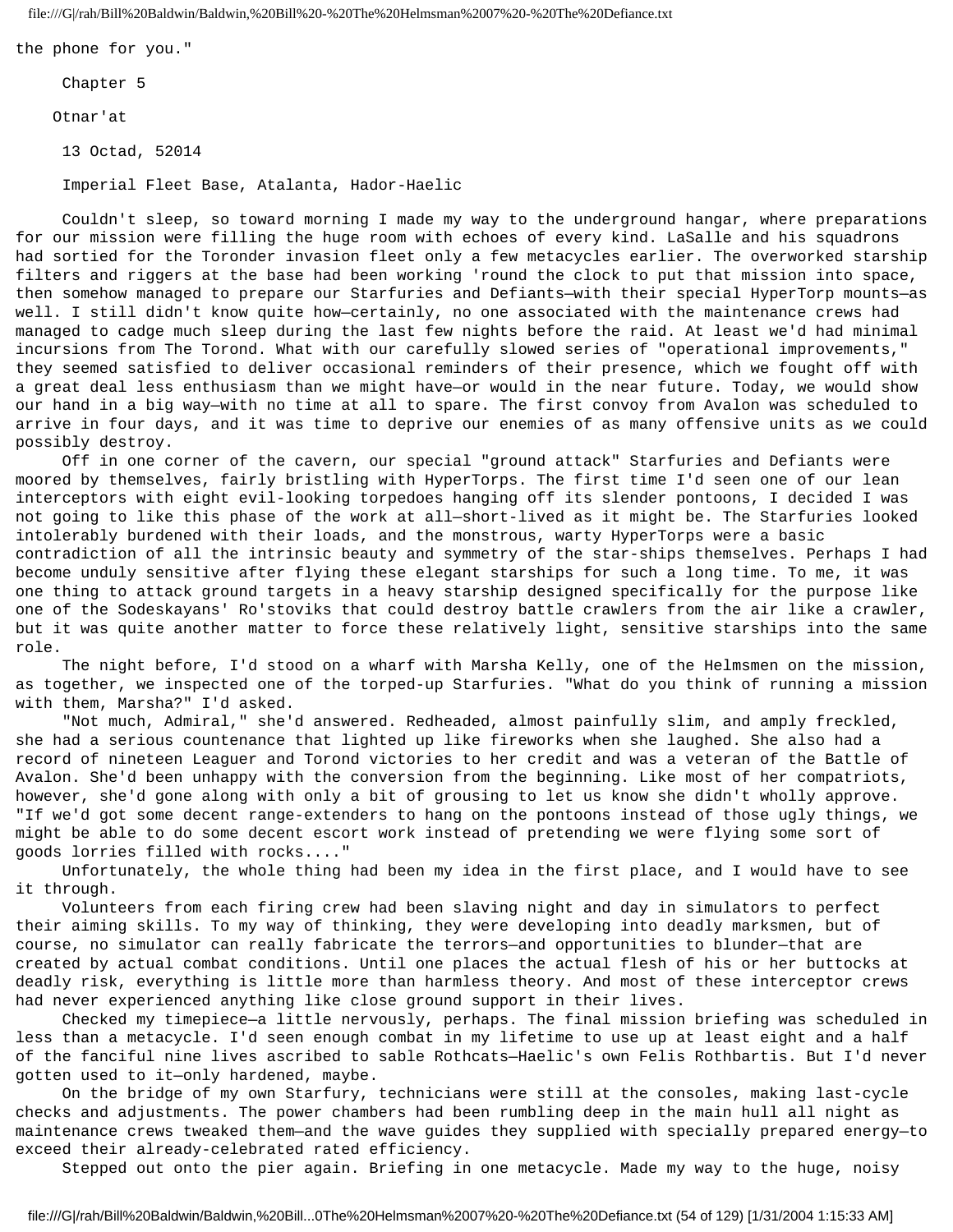hangar cafeteria—always smelled a little of the dishwashers. Grabbed a steaming mug of cvceese' while a sleepy-looking, motherly woman dropped a jellied mass of eggs and a couple of Atalanta's famous Rocotzian sausages onto a thick wedge of toast, then pushed the lot onto a plate and handed it to me. I carried it to an unoccupied table, dripping hot cvceese' over my cringing fingers and avoiding eye contact with anybody who looked as if he might like to talk. Wanted to savor the last moments of peace before my life went crazy again—as it seemed accustomed to doing every day since I'd arrived. Today, however, promised to be a lot crazier than most others.

 Idly thought about Delacroix and his Yellow Bird, blasting toward Gontor with six partially disassembled Starfuries even while I sipped my cvceese'. Today marked his second run; only a few more and the Toronders would begin to get suspicious of his ship making repeated trips so far off the beaten path. Then he would begin to really earn the tremendous fees he was charging. Made me pause and wonder. I was banking a lot on my gut feeling about the man's good character. A lot of people I'd met over the years would simply cut and run, jettisoning my cargo at the first sign of trouble. That's why I was packing every cubic iral of Yellow Bird with goods. Until I got to know Cameron Delacroix a whole lot better, I could only predict that the first few trips would have a good chance of arriving at their destination.

 At last, it was nearly Dawn plus one. "Mission briefing in five cycles—mission briefing in five cycles," someone called over the blower, "Mission briefing in five cycles—mission briefing in five cycles." Enough!

 A lot of people from all over the huge room got up at the announcement—most, like me, had been sitting alone. We moved singly or in small, silent groups into the corridor that led to the Intelligence Room. Helmsmen, Gunnery Officers, Navigators, all mostly still alone with our thoughts. In a few cycles, we would either coalesce into the tight-knit team we'd envisioned during the last few arduous days of practice—or we could fail in what might well turn out to be one of the pivotal battles of the war.

 The foyer—a small, comfortable reading room—was cluttered with HoloGraphs, starmaps, technical information, and confidential Fleet publications. In a corner, a small door—secured today by two armed guards standing at attention with blast pikes at their sides—gave access to the actual briefing room. I didn't for a moment think there was any reason at all for armed guards to be there. But people from the base's Psych Warfare Office weren't above such staged tricks to, "put the right mood on things," in the words of their commander, Lieutenant Brewster—a plump, overserious, overeducated, and according to popular scuttlebutt, oversexed young woman from one of the large universities in Avalon. So long as she didn't put herself too much in the way of normal operations, Williams pretty well let her operate as she pleased.

 Instead of entering straightaway, I joined an equally silent Barbousse in a smaller anteroom and poured myself a mug of cvceese'. As the commanding officer, I would be "announced" by Jim Williams once everyone else was seated. Watched the briefing room through a one-way glass and shuddered. The atmosphere was purposely designed to snag people's attention—by the throat—the moment they stepped through the entrance. If they weren't serious about things before they arrived, they were soon afterward. The first thing anyone saw was the wall-sized HoloMap of the target sector. Otnar'at and its small star, Keggi, were centered in one side, Hador-Haelic in the other. A directionally pulsing ruby thread joined Hador with a point in space a few Standard Light-Years short of Galvone-19 (around which orbited a long-abandoned marshaling center), feinted left and outward into the room until it skirted the Contirn asteroid shoals, then turned abruptly and drilled straight inward for the target, after which it returned to Hador via the Velter/Epsilon space hole, whose fierce gravity we would use to stretch our range home. It was a ticklish route—downright dangerous at Velter/ Epsilon. But this was wartime, after all, and the advantages far outweighed the risks, even though many lives hung in the balance.

 The crews pushed through the doors with flickering note takers under their arms and sloshing cups of cvceese' in their hands, finding themselves somewhere to sit amid the muffled stamping of space boots and scratching of cigarette lighters. Sweet, spicy smoke began to curl up from camarge cigarettes held in nervous fingers. Models of starships from both sides of the war hung from the ceiling: Starfuries, Defiants, Oiggaips, Gorn-Hoffs, Dampiers, ZBL-4s, QF-2s, Gantheissers, Zachtwagers—I'd fought 'em all and more. On the walls were HoloPics of Dampiers and Oiggaips, the kind we most expected to encounter this mission. They were taken from every angle, with diagrams giving the corresponding aiming deflections for varying marks of disrupters. Someone had posted battle slogans everywhere.

"Beware the Leaguer in the light."

"Never go after a ship you've already hit. Another will get you for certain."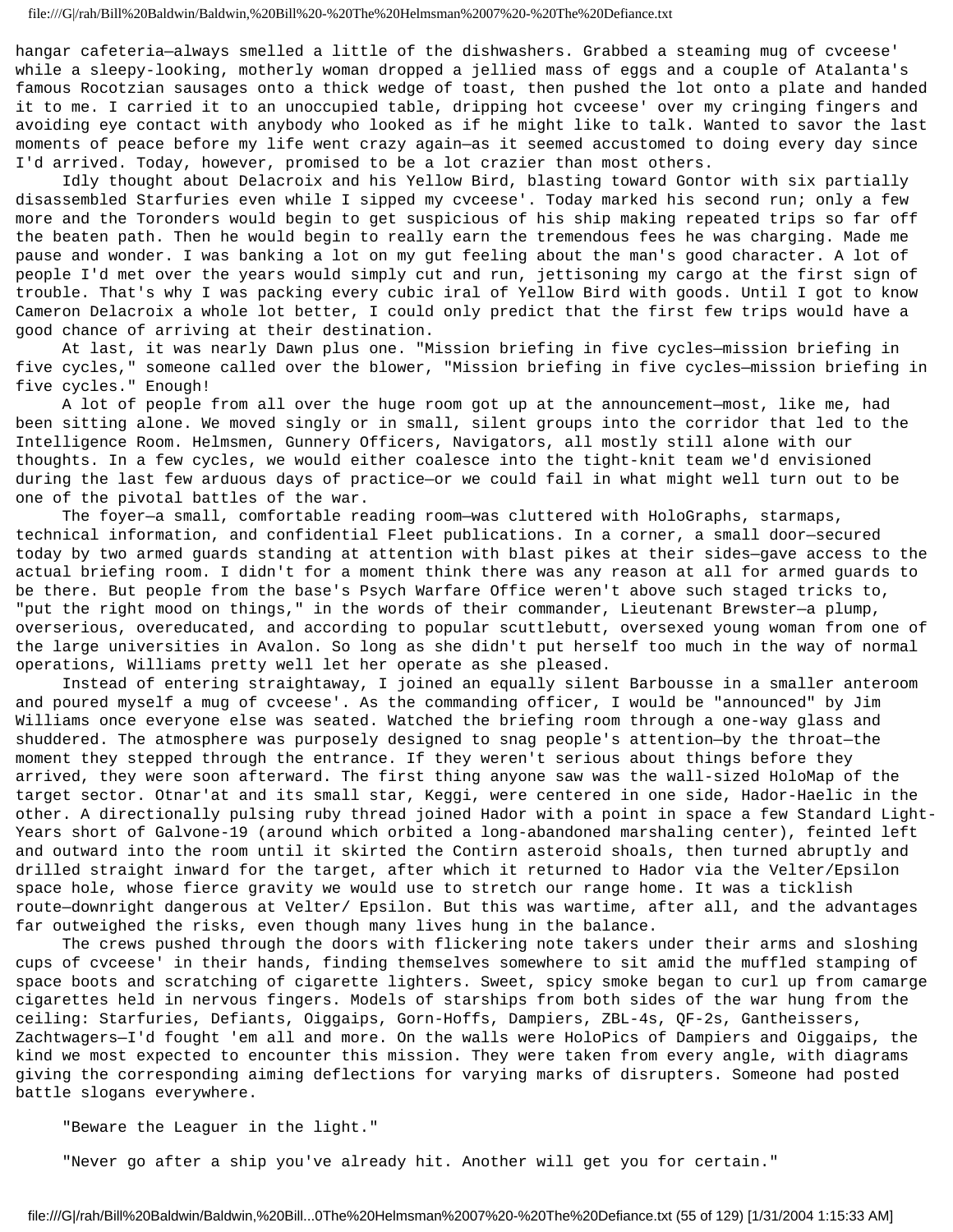"It's better to come home with a 'probable' than to be shot down with the one you've confirmed."

"Look out! It's the one you don't see that gets you."

"Silence on the Short Range KA'PPA. Don't jam your channel!"

"If you're brought down in enemy territory, escape. If you're caught, keep your trap shut."

 As the last two or three latecomers hurried to their seats, sloshing even more cvceese' than the others, Williams nodded to me and I stepped into the room. "The Commander!" he announced amid a scraping and whacking of chairs as everyone stood.

 "Sit down, people," I said—briskly, I hoped—and stepped to the platform. Didn't need any notes for the first part, so I started in immediately. "It's about time I let you in on what we've been practicing for," I said, "and why we've bunged up your pretty Starfuries with HyperTorps. This morning, we're going after the Toronders' base at Otnar'at with the express purpose of destroying as many of their killer ships as we can while they're still moored on the surface. The more you take care of now as sitting ducks, the fewer you'll have to fight out in space when their disrupters are firing."

 A rustle passed through the room; I noticed quite a few nods of approval. Wondered what their reactions would be if I could let them in on the whole story. That was impossible, of course. If any of them were captured-and broke under the torture they could expect from their captors-they could jeopardize the whole Sapphire operation, whose existence we understood was still unknown to The Torond.

 "The enemy order of battle relative to this operation puts some 160 Dampiers at the base itself," I continued after waiting for the inevitable shuffling and clearing of throats. "A few may have scrambled into space by the time you get there, but most will still be on the surface, unless their long-range BKAEW is a lot better than we think. However, by the time you've been there a while, another 60 to 120 Dampiers and Oiggaips might be on their way from the base at E'cnerolf, but if you go about your business quickly and efficiently, you should be on your way home in plenty of time to miss them, so don't dawdle. Questions about any of that?" I asked.

There were none.

 "Flying instructions, then," I continued, pausing again while everyone got his note taker ready. Why in xaxt they couldn't do it before they sat down has always been beyond me—but then I never professed to understand people. And never will. "I'll lead 614 Squadron myself," I continued. "Our call sign will be Hammer. Cap Lindamann will lead the eight Defiants from 510 Squadron, call sign Drill. My personal call sign will be Tempo. We'll lift in squadron formation from Vectors Nineteen and Twenty-four in the spinward harbor. 'Grav start-up for Hammer will be Dawn plus three, for Drill Dawn plus three and two. We'll take off at Dawn plus three and ten. I'll circle at ten thousand irals so you can form up and synchronize zenith orientation; at Dawn plus three and twenty, I shall set course. You've all got that?"

They had. At least no one put up a hand.

 Nodded. "Good, then," I said. "We'll fly in the shadow of Hador until Brightness plus one, when we shall take up course for Contirn shoals. If all goes well, we should arrive there at Brightness plus two and five, making our final thirty-cycle leg to Otnar'at. On the way out to Galvone, Drill will fly a c'lenyt to my right, then take up a position one c'lenyt overhead and slightly to the rear. As we round the shoals, I'll wiggle my pontoons as a signal to assume battle formation and straightaway slow to attack speed. Everyone with me?"

 Again, no hands. Waited till they stopped making notes. "I know I've been on this again and again since the first practice," I began again, "but I cannot overstress that KA'PPA silence, even short-range, ship-to-ship KA'PPA or radio silence, is compulsory until long after we're below Light-Speed, when I give my signal to attack—which, I remind you once more, will be my voice on your HypoLight radio sets, bursting in with the very novel word 'ATTACK.' At that point, we'll make our strike as practiced."

 I paused for a moment to ensure that everyone was with me. No questions. Then, "We've gone to a lot of trouble disguising this whole exercise as part of something else," I said in conclusion. "And we'll be flying in uncomfortably close formation for nearly three disagreeable metacycles so we aren't picked up by The Torond's BKAEW sets. Therefore, we don't want some clod wrecking the whole show by shooting off his or her mouth unnecessarily. It goes without saying that you will constantly have your KA'PPAs in RECEIVE mode so you can hear me in the first place.

"If you have trouble and want to return to base, waggle your pontoons—or fishtail a bit if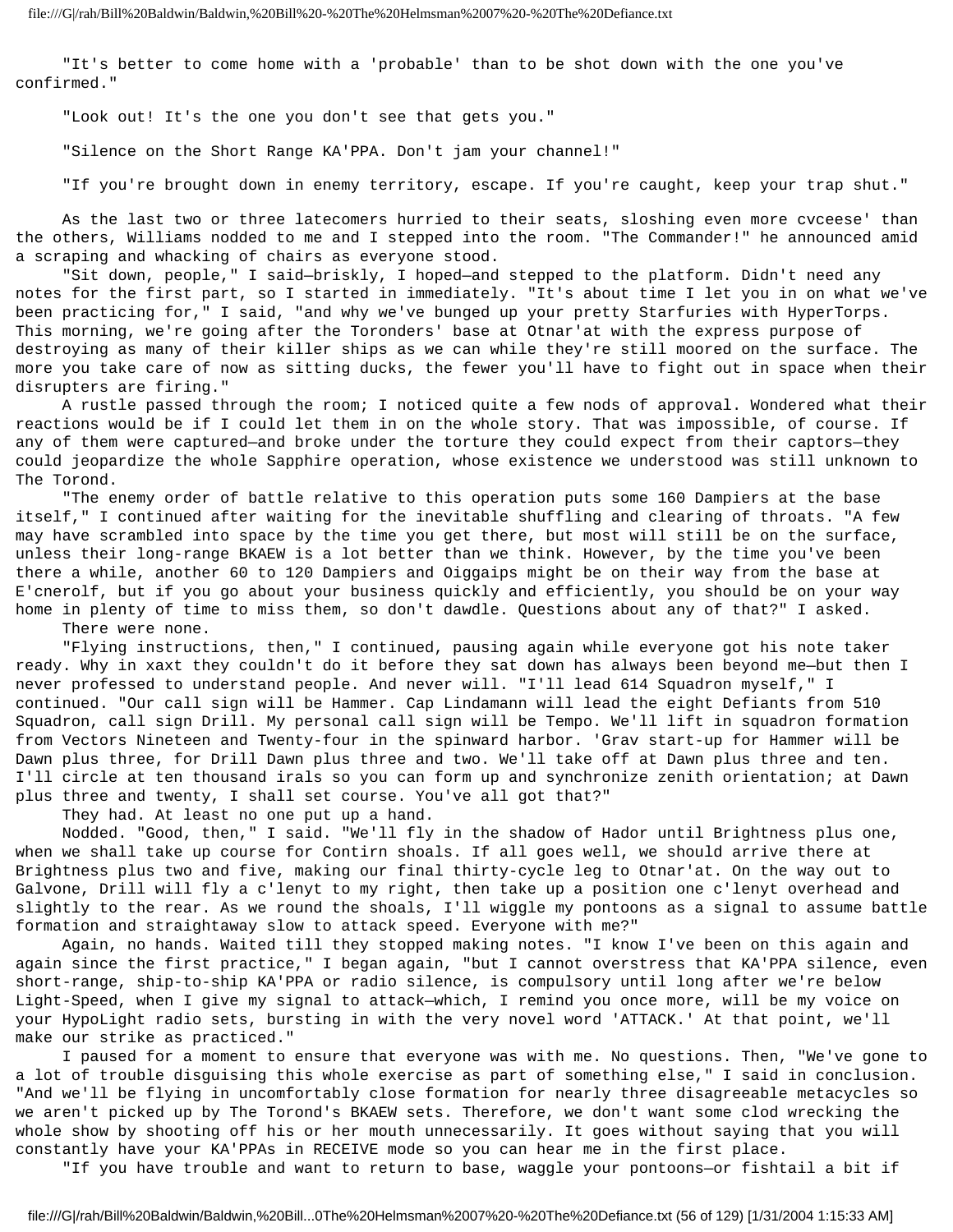you're in a Defiant—then switch over to the emergency KA'PPA channel. But don't use it even then unless you are in serious trouble. Otherwise, for Voot's sake, keep your mouths shut or you'll cause a hotter reception for the rest of us."

 Noticed a number of embarrassed faces among my audience, but no one seemed terribly put out by my curt words.

 "Now," I added, "a final bit of advice. Once you're under way, if even one of your HyperTorps checks out hot—as in 'armed' before you actually arm it—then warn your leader and go home to jettison all of them properly. We don't want the things lolling around space waiting for the odd traveler to bump 'em by accident. And never forget that if you do blow yourself up, KA'PPA energy from your exploding Drive segments will get to our target before we do—and could alert the very people we need to surprise."

 Noticed surprised looks here and there among the crew members. Strange how we take instantaneous KA'PPA communications for granted these days—KA'PPA waves arriving everywhere in the Universe at the same instant they are sent. KA'PPA's so common—and so necessary to the pangalactic civilization we live in—we rarely think of it, or the danger it can bring in wartime.

 I continued. "We'll be well within the atmosphere during most of our mission, and that means possible dogfighting. Don't forget to give clear indications of the whereabouts of suspicious starships in relation to me—speaking slowly and clearly—and giving your call sign. If there are dogfights, keep together, and if things get very sticky, keep in pairs at least. That's essential. Number Twos must never forget that they are responsible for covering their Number Ones. Always break toward the enemy—and mind your energy management every moment, or you'll find a Dampier you can't shake off crowding your tail."

 Almost done. Only the details left. Gave them the direct course home, emergency KA'PPA channels: one if they could make it home, the other if they couldn't and were taking to their LifeGlobes. Remotely synchronized our timepieces to the base master clock. Then, "Keep your eyes open and good luck!" Moments later, we rushed for our lockers.

 Carefully emptied my pockets, replacing personal articles with survival assets: Torond currency, fake papers, packaged rations, miniature transceivers. Not much, but enough to give downed starsailors a fighting chance at survival if they have to make landfall on enemy territory. Pulled my battlesuit over my fatigues, plugged myself in, and zipped the whole thing up. Donned thick woolen stockings., then attractor boots, sealing them to the battlesuit. Slipped a hunting knife into a scabbard at my left shank, then ran a self-test on my ancient Wenning blaster—completed successfully with a full charge. Dropped it into a holster at my right thigh, clipped the lanyard through a loop in my suit. Donned my helmet and gloves, ran self-checks on the whole battlesuit: seals, communications, environmental; ALL TESTS SUCCESSFUL appeared on the inside of my visor. Two fitters came over to help me into my LifeGlobe harness, pulled the straps tight and checked the systems. Hoped I wouldn't have to use it. Checked the locker for forgotten items—none I could see—then made my way out into the hangar and Starfury NL 19.

 Dawn plus two and forty-five: I was seated at the helm, firmly fixed to my recliner by a set of retainer beams and a separate set of mechanical straps. I'd run my own tests on the flight and power systems while I watched Cindy Robinson, the Systems Officer, do the same; never hurt to double-check, although sometimes my rechecking wasn't all that much appreciated. Tough.

 Weapons Officer checked in—all killing systems healthy, including my three. Navigator checked in—everything fine. Systems Officer the same. Outside, the last few technicians were wandering around the hull and pontoons, checking panels and hatches, looking for leaks, making one last visual of the HyperTorps. Ugly-looking damn things, I thought glancing out the side Hyperscreens; if they did even half as much damage as their appearance promised, the Toronders were in for a royal drubbing.

 Glanced back along the line of Starfuries, singled up at the pier behind me and ready to fly. Latecomers were dashing to their ships carrying forgotten starmaps and flight gear. Fire skimmers and emergency lorries rumbled along the pier, hovering in place near their assigned ships. The hour was approaching.

 Dawn plus two and forty-eight: Movement all but ceased in the hangar; I suspected things were pretty silent out there, too.

 Dawn plus three: I glanced around at the parts of the hangar I could see; the wharf was clear of people. "Ready to start 'em up, Cindy?" I asked, turning to my left. At this, the entire bridge fell silent, as if everyone had been furtively listening for the words.

 "Ready, Skipper," Robinson replied tersely, placing her fingers over a glowing red STB. MAIN button on her console.

"Power starboard," I ordered.

As Robinson's fingers touched the button, its color changed to yellow for a moment, then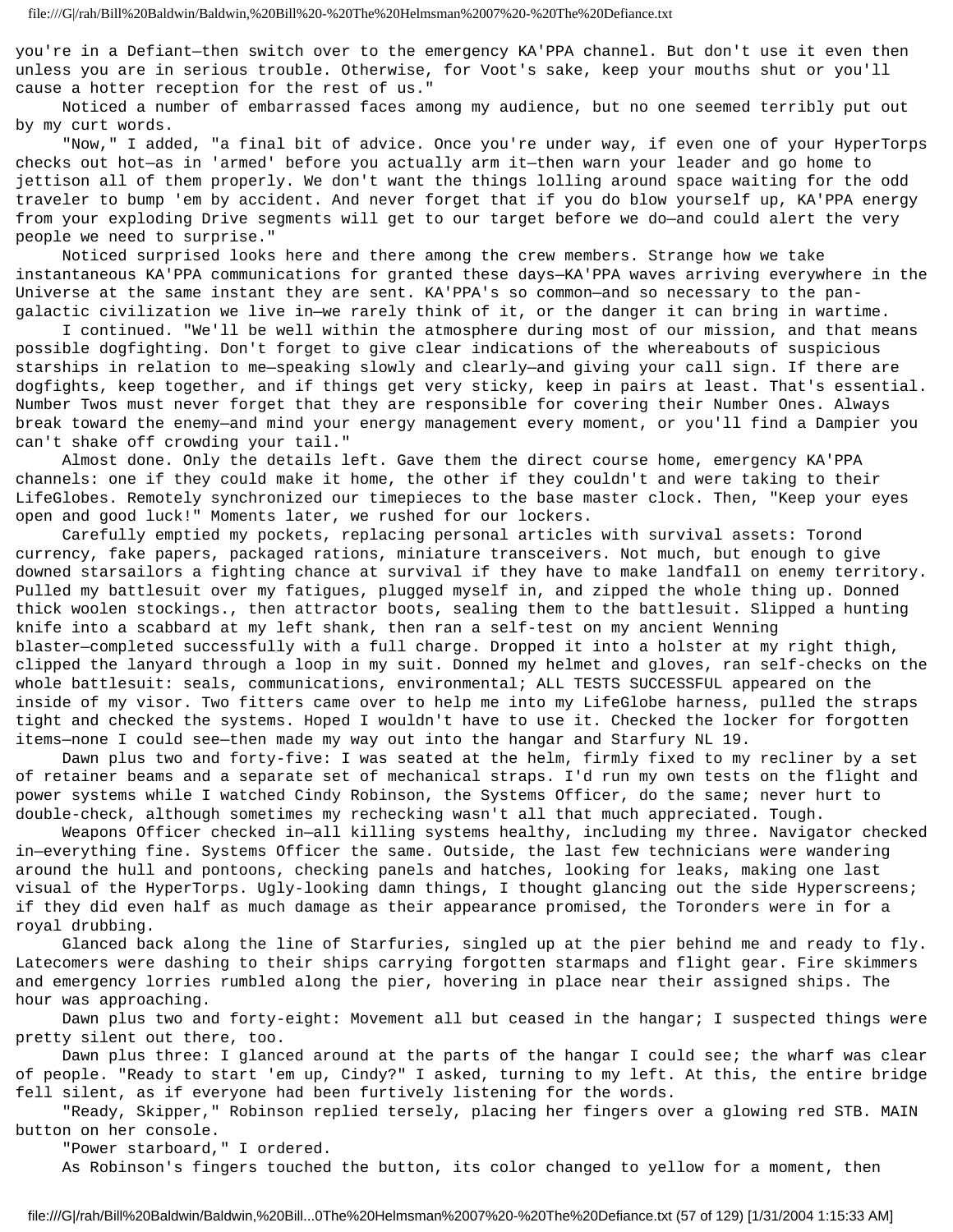green. "Power to starboard," she echoed.

 "Clear to starboard?" I asked, more from habit than anything else. I knew the pier was clear. "Clear to starboard," she repeated.

 "Here we go," I said, with the rush of exultation that had never deserted me in all the years I'd spent in starships. Enabled the controls for Number One SpinGrav in the starboard pontoon. When they completed their million and one self-test routines, I moved the gravitation/energy control to IDLE CUT-OFF, and pressed the direction control to NEUTRAL. Then, from a million years' experience, I opened the right-hand thrust damper slightly, selected the PRIMARY energy feed and INTERNAL energy source, switched the gravitation boost to ON, and touched three of the five primer switches. Power panel revealed a healthy ninety-one quardos on the gauge—the 'Grav was ready! Pressed the starter. Outside on the starboard pontoon a tensioner strobed once... twice... three times... a fourth... then the big machine woke, shaking the whole starship and hazing the wharf area in a sparkling, blearing cloud of gravitons.

"Don't see any flames," Robinson joked through an ear-to-ear grin. Back in sorts again.

 "Always a good sign," I yelled while the big SpinGrav settled to a smooth, masculine rumble. Shook my head. Systems people—couldn't live with 'em, couldn't live without 'em, either. Xaxt of a quandray.

 The other five SpinGravs thundered to life with nearly the same ease, and all the vehemence. Had to laugh. Summers would have died had he seen what we'd done with his starship maintenance organization in just a few short weeks.

 Out of nowhere, the wharf became crowded again with helmeted starship fitters dressed in silvery protective clothing and huge mittens as they scurried around, closing panels, dragging cables out of the way, manning the bollards. "Attention all hands," I cautioned over the blower. "Changing now to local gravity." Held my breath while I set the switches, and... didn't lose my breakfast. Hurrah! "Docking cupolas," I ordered, "cast off, fore and aft!"

 Instantly, the last mooring beams winked out, and I gingerly moved the thrust dampers forward, easing the ship away from the wharf and into the main channel. Ahead, beyond the open hangar doors, the weather was superb; for three days running, Hador had been unusually bright for this time of year. Aft, the other fifteen Starfuries were forming a line.

 Dawn plus three and nine; 614 Squadron was lined up behind me two-by-two along Nineteen Vector, 'Gravs rumbling in clouds of spray. To our left, the eight Defiants glinted wetly in the late-morning light. Everything looked ready to me. Checked my timepiece, squirmed in my seat...

 Dawn plus three and ten: a white rocket rose from hangar entrance at the same time a green indicator lit in my OPS panel. I eased the thrust damper all the way forward and started along the vector. A glance aft and to the side assured me that all twenty-four starships—Defiants and Starfuries— were skimming along the surface as a single unit.

 Nearing lift-off speed, NK 19 began to skitter over the wave tops. Towering wakes on either side of our pontoons subsided while the passing rollers coalesced to a glistening blur—we were off!

 Turning sharply, our twenty-four starships swept over the base like a whirlwind. I could see startled people on the ground shading their eyes to stare up at us. Some waved. Wondered for a moment if Claudia were looking as we thundered past the Civilian Headquarters and over the Austral limits of the base. We continued in this direction at tree and rooftop level in a thunderous roar, halting people below in their tracks and—I am certain—rattling every window in that part of Atalanta. Suddenly, we cleared a wooded hill, and I began a slow climb over water again, deep blue waves edged by foam and dominated by a long curve of sandy beach. Farther out on the water, a small boat of some sort—probably a rescue vessel—rocked on the swell, surrounded by a swarm of gulls. The far horizon was only a blue, hazy line. Moments later, I got departure clearance and climbed almost vertically to ten thousand irals, where I circled until everyone got the formations sorted out and set zenith orientation to my ship—that way, we'd all share the same vertical reference, no matter where we went. Then, at Dawn plus three and twenty—sharp—I pulled into another vertical climb, scrambling upward into the starry blackness of deep space.

 Only cycles later, we'd passed through Hyperspeed and were heading in harm's way. Felt good to be in the saddle again... more or less.

\* \* \*

 Everyone who has ever written about war—or has attempted to write about war—eventually has remarked about brief moments of absolute terror interspersed with extended periods of boredom. The flight to Otnar'at was no exception so far as boredom was concerned. While I kept my own tense lookout for enemy starships—both on my proximity panel and through the Hyperscreens—most of the time I sat on my backside attempting to occupy my mind with thoughts other than those of my own demise....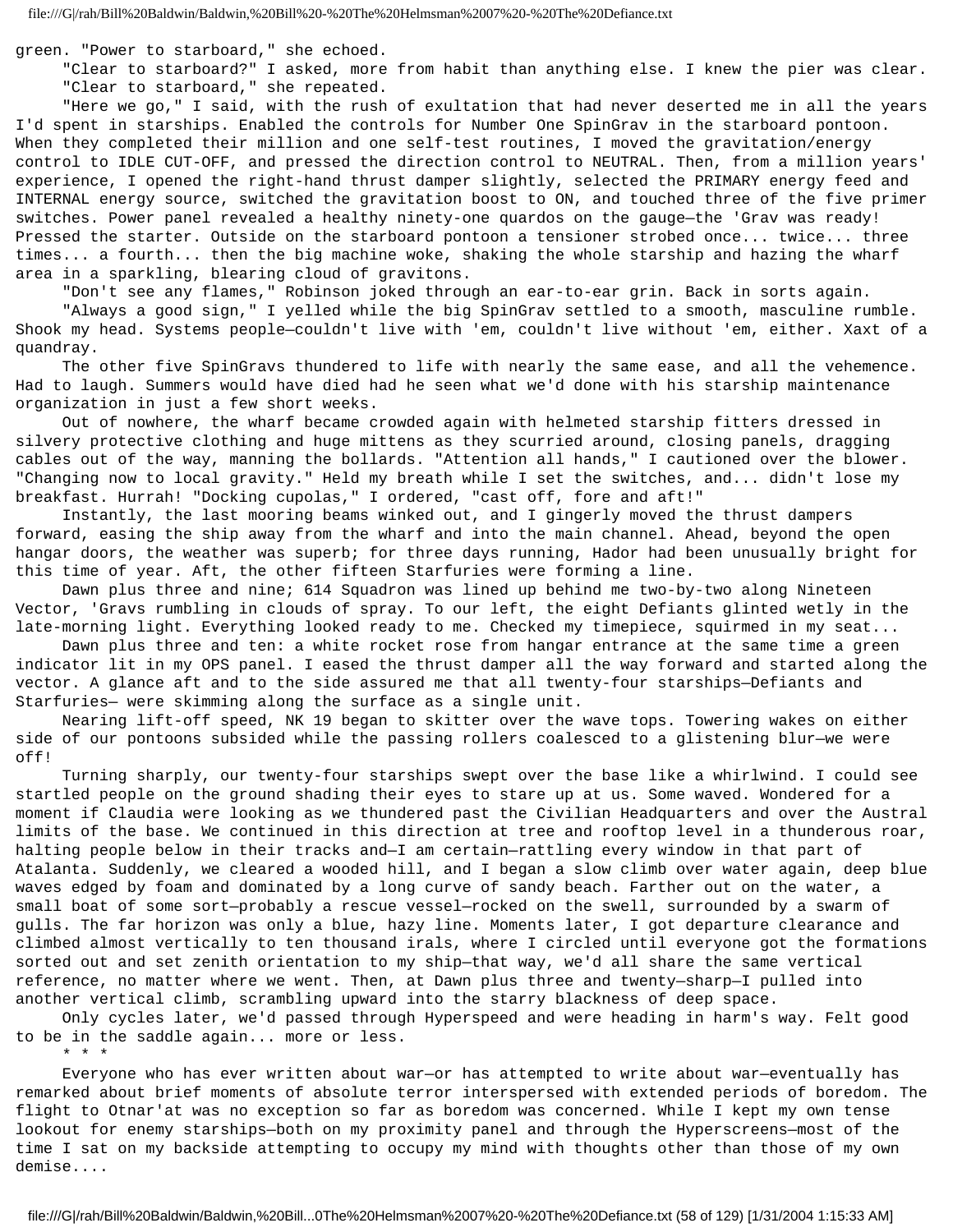"Er, Madame Harbor Master," the steward had broken in on us, "there's a Mr. Nesterio on the phone for you." Days later I could still hear that steward's hesitant, sotto voice as if he were speaking beside my recliner. And, if nothing else, he had certainly shattered our spell. The crimson blush had quickly drained from Claudia's face; her eyes had become open and alert, and she was once again all business. Grinding out her cigarette in a shower of spice-scented sparks, she'd passed me an apologetic glance, then nodded calmly. "Thank you, steward," she'd said barely above a whisper. "I'll take it here at the table."

 I'd gotten up so she could talk privately, but she'd signaled me to stay. When the steward delivered the 'Phone, it had come to life with the globular display blank. Nesterio—a true gentleman's gentleman—had politely placed the call in private mode. She'd clearly expected that he would. They'd spoken only a few, brief words in the local tongue before she'd switched off and smiled sadly at me.

 "He wanted to know if I could join him at some sort of local Halacian festivity that's going on in his cabaret," she'd said, pushing the 'Phone aside with a faraway, empty sort of look. "I said I'd come."

 "I understand," I'd said, in lieu of any words more meaningful. "Did he know you were with me?"

 She'd shrugged. "I don't know," she'd said, then made a little snort of disdain. "Probably never entered his mind." She'd closed her eyes for a moment and put her hand on mine. "Maybe it's all for the best," she'd said with a little quaver in her voice. "But right now, I'd be damned hard to convince...."

 Within cycles, I'd found myself back at headquarters watching the taillights of her skimmer speeding out of sight along the causeway. And now, even days later, I still couldn't make up my mind whether I'd been relieved or disappointed. Both, probably.

 Over the years, I've certainly never attempted to deny how I feel toward Claudia. At some level, I've retained—virtually intact—all the feelings I'd developed when we were lovers in the true sense of the word. I'd be lying if I tried to convince myself that the man in me didn't dearly want to make love to her again. She was, after all, one of the two or three most beautiful women I'd ever encountered-perhaps the nicest, too. Not only that, but pretty clearly, she'd also retained a few of those selfsame passions toward me—which made the direction our conversation had been taking us at the time a thousand times more compelling. So to say I was disappointed? The understatement of the century!

 I scanned the instruments and made a quick check of our other ships through the Hyperscreens. Good formation flying, if nothing more. Soon, we'd see if they were fighters as well....

 Chuckled to myself as I mulled the feelings of relief I'd also experienced during Nesterio's call, great he-man that I am. Like it or not, Claudia and I did have a professional relationship—one that was critical to an important part of the war effort, no less. And professional relationships seldom survive massive infusions of love or sex, no matter how sophisticated the lovers are-or think they are....

\* \* \*

 About twenty cycles out from our first checkpoint—with Galvone-19 already bright among the stars ahead—Norton, the Gunnery Officer, brought around steaming cups of cvceese'.

 Nodded my thanks over the quiet rumble of the Drive. "Did you know," I inquired with my best professorial look, "that you may well be responsible for saving this entire starship with that cup of cvceese'?"

 She got a theatrical look of horror in her eyes. "Crikie, Admiral," she said, "I din't put nuffin' in it but cvceese'. I swears!"

"Rats," I grouched.

 She rolled her eyes. "None of those in there, either, I'll warrant," and started back to her workstation while I returned my thoughts to reflections of Claudia.

 Her disconcerting, long-standing status as "married woman,"—to a man I basically respected—also had its effect on my feelings. Not that I hadn't guiltily, but quite willingly, dabbled with a number of active and not-so-active wives over the years. Nevertheless, to me, Claudia was somehow different—above such things as common infidelity. Her wifely status had pestered me ever since my arrival at the base. And it still did, though not enough to arrest my feelings of wanting her. Sorry, Nesterio!

 Finally, I suppose the ghost of that previous—near-perfect—relationship we'd shared some fifteen years ago haunted me more than I liked to admit. Would today's Wilf Brim measure up to her memories of a thirty-one-year-old version? Somehow, I recalled, I had no problem with thinking that she would have little trouble in the same department.

Changed course—out from the protection of Hador's brilliance—approximately half a Standard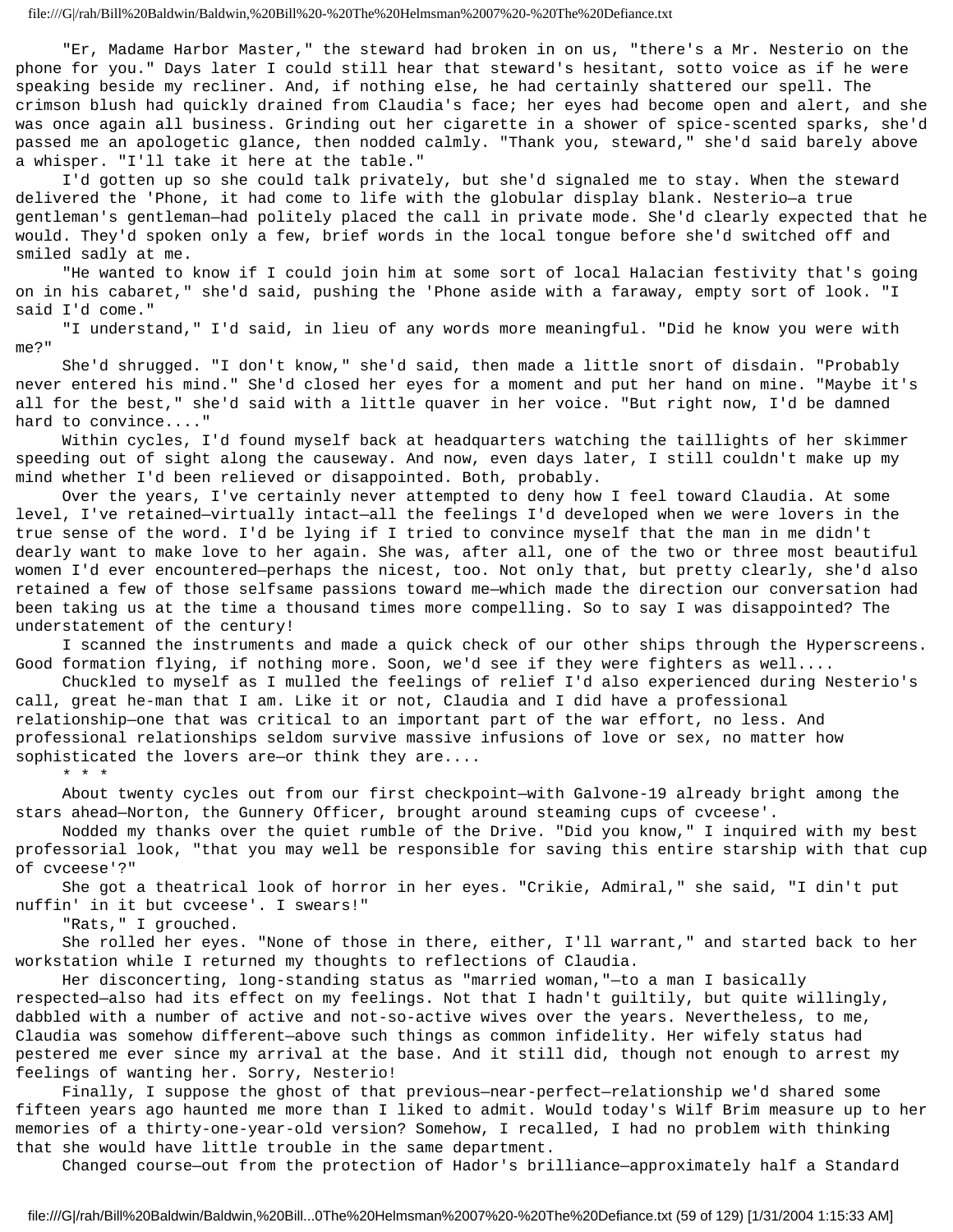Light-Year short of Galvone-19, precisely on schedule at Brightness plus one and twenty. Our proximity systems sensed no watchers, active or passive—another unwitting present from the turncoat Admiral Summers and his henchmen, who had made the base so nonthreatening that the Toronders still gave it only minimal attention while they prepared to launch their own invasion. Twenty cycles to go before raising the Contirn asteroid shoals to begin our final run.

 To be truthful, I hated drawn-out attacks like this, I'd been an interceptor Helmsman for too many years to feel comfortable in the role of a ground-attack commander. Even during my stay in Sodeskaya, I'd concentrated mostly on flying their latest ship killers—more than happy to bequeath the job of flying Ro'stoviks against ground targets to those very special Bears known as the Wild Ones.

 Reminded me. I'd received a special HoloGram recently from old friend Nik Ursis, Grand Marshal of the G.F.S.S. It pictured a heroic statue recently dedicated as a memorial to the Wild Ones from the K'cassoc tribes who had fallen defending their Mother Country. Rendered in blackveined, alabaster granite and erected near the center of Gromcow—the Sodeskayan capital—this special new memorial depicted a Great Bear with its mouth opened in song while it played one of those horrible-sounding little accordions so beloved in the K'cassoc star sector. Fitting tribute, I thought, for some of the bravest individuals in all the galaxy.

 Glanced through the Hyperscreens at the ships I was leading into battle, crewed by humans, but fighting essentially the same enemy as the Bears. Toronders were nothing but second-class Leaguers, after all. Someday, I thought with a lump in my throat, all of us—humans, Bears, flighted Azurnians alike—would meet in the final battle against the League and its toadies. And we would triumph! For a moment, I thought about my own chances of seeing that battle, then shook my head and returned to the business of flying the Starfury, Some things were better off not considered.

\* \* \*

 Brightness plus two and two: the Contirn asteroid shoals glowed ghostlike ahead like earlymorning clouds just before the horizon begins to lighten. They quickly grew to dominate the entire view ahead and to starboard. At the speed we were traveling, our turn around the colossal aggregation of rocks—many large as planets—traversed nearly a quarter Standard Light-Year. Halfway around, I waggled my pontoons, and the ships behind me dispersed smoothly into battle formation: a flat arrangement of six quads—four with Starfuries, two with Defiants.

 Target coming up in thirty cycles! Already the star Keggi had become a small, growing disk among the background of stars.

 Called for battle stations, then judiciously applied our gravity brakes in preparation for entering Otnar'at's atmosphere. Were I ham-handed with the brakes at these speeds, I would override our local gravity systems and reduce our Starfury to a fused mass about the size of a cvceese' mug. Wouldn't be the first time it had happened; not to me, thank Voot. Glanced ahead; Keggi was now as big as a footgoal ball, and I could already pick out some of the features I'd located on the Holo-Charts. We'd soon be picked up by the base's many BKAEW sites on Otnar'at, but by the time they identified what they were looking at and attempted to put up extra interceptors, we'd be on them. Not that it made our job that much easier. Ground attacks were always terribly dangerous, especially in ships that were not designed for that kind of mission. But any little advantage was a big help, especially with one's precious buttocks in the balance!

We'd timed our arrival to approach from the dark side of the planet opposite Otnar'at, just as the base was being rotated into daylight. Fewer BKAEW sites in that hemisphere, too. It was a good strategy, for we were well into the atmosphere before the Toronder's BKAEW beams registered on the passive side of our proximity displays. They hadn't even been scanning! Half-laughing to myself, I momentarily wondered if LaKarn had his own versions of Admiral Summers to contend with!

 From local broadcasts, we knew the weather over the target was controlled by a huge area of low pressure, with storms and basically miserable atmospheric conditions everywhere. It would make difficult flying, but it would also add slightly to our margin of safety, which could most generously be described as minimal. We dived immediately to five hundred irals altitude and headed for the base at about thirty-five hundred c'lenyts per metacycle—cpm, in Avalonian, Low altitude was our best defense against ground fire, and there would be plenty of that to go around once we were at the target. The Toronders might be a bunch of gangsters and bullies, but that didn't mean they couldn't protect themselves. Only clicks distant from Lake Garza, the landmark for my command to attack. Steadied myself. Without any cover from above, we were in for a rough time, and I knew it—though I hadn't made much about it during my briefing. The rest would find out for themselves soon enough. A sizable lake appeared ahead, a picturesque village situated off to our left. Got a glance of ancient steeples and glazed roof tiles as we sped past. The villagers would be running for their 'Phones even as we passed, but by the time they got through to anyone, they'd be too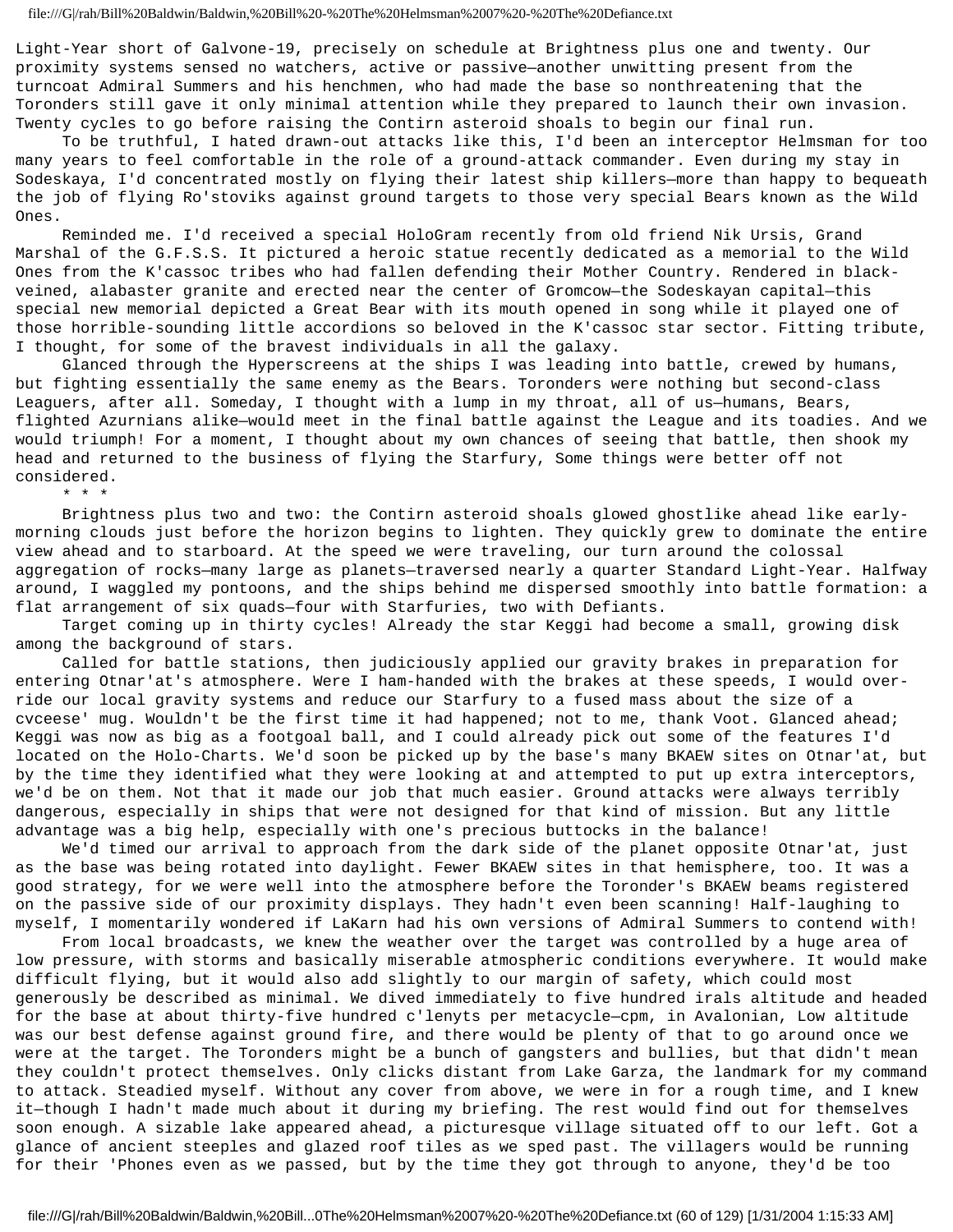## late.

 In the brightening light, the lake flashed for a moment beneath us. Time to kick it all off. Slowed to about 550 cpm—attack speed—and went all the way to the deck, dodging around hills and especially high trees. Cindy Robinson, the Systems Officer, ran her last diagnostics on the HyperTorps—all checked out perfectly. I powered up the radio, switched to the proper channel, then touched TALK and waited till my panel timer counted to zero. "Attack!" I shouted with the volume at full. "Target straight ahead in fifty clicks. All ships attack!"

 Instantly, our quads flattened to line-abreast formations, then assembled into two ranks, the eight Defiants of Drill about a c'lenyt ahead of Hammer's sixteen Starfuries—and my own Starfury at the center of the second rank. Figured the older Defiants ought to have the benefit of at least one run where surprise was completely on their side. Besides, our Starfuries could take a bit more punishment, when it came to that, and I was, after all, responsible for everyone's safety. Such as that might be....

 We streaked over the countryside, almost brushing the tops of trees, easing the controls to thunder down into valleys. Climbing parallel to the slopes of the ground rising—and swerving gently to avoid The Torond's ubiquitous twisting towers and high chimneys. Here and there, we bored through belts of opaque mist, forcing us into some tricky instrument flying a few irals above the ground—which, of course, we could not see. Now and again, we overflew the camouflaged flanks of military vehicles crawling over the roads, but we ignored them. We were after much bigger game today—if all went well, their turn would come later in the war.

 Under a dark overcast, we approached a thickly populated area—the city of Otnar'at, with the turrets and minarets of Sokol, the old University town, in the hazy distance to the left. Dead ahead—the base. Our last reconnaissance HoloGraphs—nearly a week old; we hadn't wanted to tip our hand—indicated the harbor portion of the base was protected by five mobile antispace platforms (each armed with four quadruple-mount, automatic 20-mmi disrupter emplacements), six heavily armed fortifications ringing the base firing either four 90-mmi or eight 37-mmi disrupters aimed through automatic controls, and nearly two hundred reinforced light antiair disrupters scattered everywhere. Momentarily the fog thickened, then rain started pelting down by the bucket.

"Look out Drill Section Two," someone yelled on the radio. "Disruptor platform, one o'clock!"

 Suddenly, terrific explosions erupted ahead, sending clouds of black smoke and whirling debris skyward—including the slowly spinning remains of a 20-mmi quad-mount. The Defiants were scoring.

 More explosions ahead, punctuated by cries of "Got 'im fair and square!" and "Scratch a pair of Dampiers!" Then, abruptly, the harbor was ahead—our turn, now. To my right, the twisted remains of an upturned mobile platform, burning furiously. People running wildly from the conflagration—many of them aflame as well—falling on their faces as we thundered only a few feet overhead. And off to the left, another mobile platform opened up at us. Saw one of the Starfuries go up in a roiling cloud of flame and black smoke—not a sound from the crew, thank Voot. Then we, too, were past the first forts in the ring and perfectly centered in what looked like a giant spiderweb—made up of disrupter beams! Unbelievable antispace barrage! The entire center of the harbor seemed to light up with flashes from 20-mmi and 37-mmi disruptors. There must have been forty of them firing at me alone! Scared! Sweating despite the ministrations of my battlesuit.

 Explosions and disrupter beams to the left and right, crossing over and under us. Thunderous explosions—heard clearly even through my battlesuit. Dazzling flashes. Ahead, the broad expanse of water, carved by long lines of taxiway buoys. Doing better than 450 cpm now. First a floating repair hangar... a long walkway—people running wildly, jumping into the water. Then the Dampiers, floating clumsily above their narrow touch skids. About thirty of them, with people crouching behind any shelter they could find or diving pell-mell into the water. Too far left for my disruptors, but Norton sprayed them from all the steerable turrets. Ribbons of explosions intertwining among the big starships—and wherever they touched—annihilation. A great light from behind—followed by a considerable shock wave. Glanced aft as the hangar we'd passed went up from a direct HyperTorp hit.

 A group of Oiggaips loomed up in my personal sights. I fired, fingers jammed on the buttons. More ribbons of explosions—climbing the hulls and 'Grav nacelles. Smoke... flames... one exploded just as I flashed over it. Tossed my Starfury like a leaf in a windstorm. Watched a Defiant touch the water. The hull bounced up in a shower of fragments and antennas, then exploded.

 More hangars in front of us. Two HyperTorps lazily wiggled out from beneath our hull and drilled toward them, waiting for us to pass before reducing the whole floating complex to blazing debris in our wake.

 A tremendous blast somewhere close to port nearly threw our Starfury on its side. Fought the controls to level out. Getting ready to fire when... "Look out Tempo!" someone yelled over the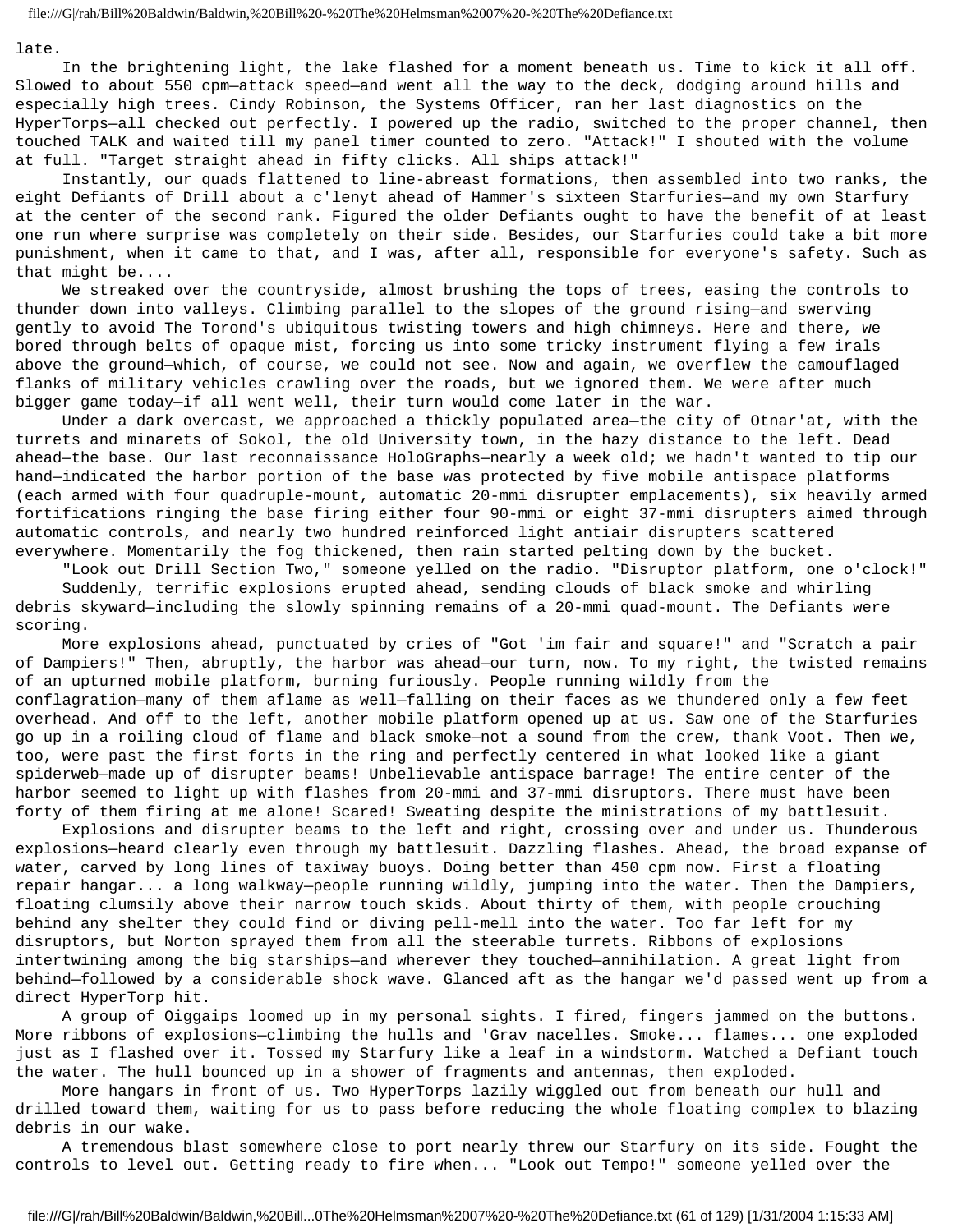radio. I jumped, glanced around. Sweet mother of Voot! My number two Starfury, was edging toward me at terrific speed, completely out of control, its bridge a twisted mass of hullmetal, Macmillan, the Helmsman, obviously dead. I dodged precariously and he went straight into one of the mobile platforms, erupting in a terrific flash of light, followed by two huge, expanding puffballs of flame, smoke, and whirling debris. The armored platform itself flew into the air between, its firing crew hanging on to a disrupter even as Norton destroyed another line of Oiggaips from our own movable turrets.

I'd hardly even gotten to know Macmillan....

 First pass was nearly over. Disrupter tracks were pursuing us from every direction. Instinctively, I lowered my head and hunched my shoulders—for all the good that might do. A salvo of 37-mmi burst so close, it nearly batted us out of the sky—all but deafened by the time I got the ship under control again.

 Ahead, one of the outer fortifications—squat, dark, repulsive, like a huge, bloated roach—half in flames, but two of its big 90-mmi disrupters blasting away at us as fast as they could recharge. Two more of our HyperTorps streaked out ahead of us—no loitering this time, their target was a bigger danger to us than the explosion they'd cause. Moments before the missiles hit, I maxed the 'Gravs and pulled back on the controls. The spaceframe groaned under the strain—so did everyone in the crew—but like the thoroughbred she was, our Starfury climbed vertically toward the overcast, only just clearing a tremendous double explosion of our HyperTorps as they tore the heart from the remainder of the fortification.

 I glanced back at the base, just visible behind us in the haze. A thousand irals below, a Defiant was climbing in zigzags, the disrupter beams stubbornly pursuing him, but at least reduced in number from what we'd faced before. Much of the base was already in ruins, with columns of greasy smoke rising everywhere, and delayed explosions still sending up great jets of flame and debris. But ML 19 still had half her HyperTorps, and there were still a lot of undamaged killer ships remaining in the harbor below—some of which were beginning to move out toward the lift-off vectors!

 No strategy for second passes over the harbor, just get in there fast as possible and demolish as much as we could in the shortest possible time. With my Number Two gone, I simply leveled out just below the clouds and got ready to make the run alone. Below, I glimpsed three of the surviving Defiants making their second run before I dived for the deck, turned, and made for the base at the highest speed our ground-target aiming systems could manage. This time, I'd have to work fast; the antiair disruptor crews would be fully woken and working at peak efficiency.

 Skimmed past a ruined fortification—somebody else's work—and caught sight of a Dampier skimming along a liftoff vector. Turned slightly left to bisect his path. To one side, about twenty new Oiggaip 912s—closely packed into what looked like a receiving area—were starting up. People leaped off the hulls into the water as we approached... too late. Norton covered the entire area in heavy disruptor fire, turning the tract into what could only be described as a giant fire pit, as exploding ships set their neighbors alight in a massive chain reaction of destruction and death. Farther along, more Dampiers moored to a row of buoys. Norton only got one or two of those as we barreled past.

 Now, it was my chance for the escaping Dampier—didn't want him airborne if possible; Fleet training frowns on competition during attacks. Getting close now, but he was off the water and turning left. I turned too, and climbed to 150 irals—attracting the attention of every disruptor on the thraggling planet!

 Suddenly, I found myself coming up on still another Dampier I hadn't seen, also on lift-off. Too late to shoot; none of the movable turrets would bear. His fuselage was gray-green, with big, black triangles on either side. I passed within irals of him. He had just lifted and was doing about 160 cpm—I was doing close to six hundred. The Helmsman must have had apoplexy, for he spun away, lost control, then cartwheeled for the water.

 I didn't see him hit. I was gaining on the other at an amazing speed. The antiair disrupter crews—probably half-crazed by this time—let fly with everything they had at both of us. The Toronder must have wondered what was going on, but he wasn't looking around properly. I got him in my sights just as he started to dodge, but he was too late. At fifteen hundred irals, I coupled all three of my disrupters and hit the buttons. Twelve hundred irals—I went on firing. Seventyfive irals. Before breaking off, I had time to see three hits register: one directly into the bridge, another near the tail section, just forward of the Drive outlets, and the third in that small bulge Dampiers have near their steering engine. The last did him in! I just avoided the stricken ship in time—as I cleared, I saw him turn over on his back and stumble into a spin. From that altitude, he'd never recover-if, indeed, anyone on the bridge was still alive from my first hit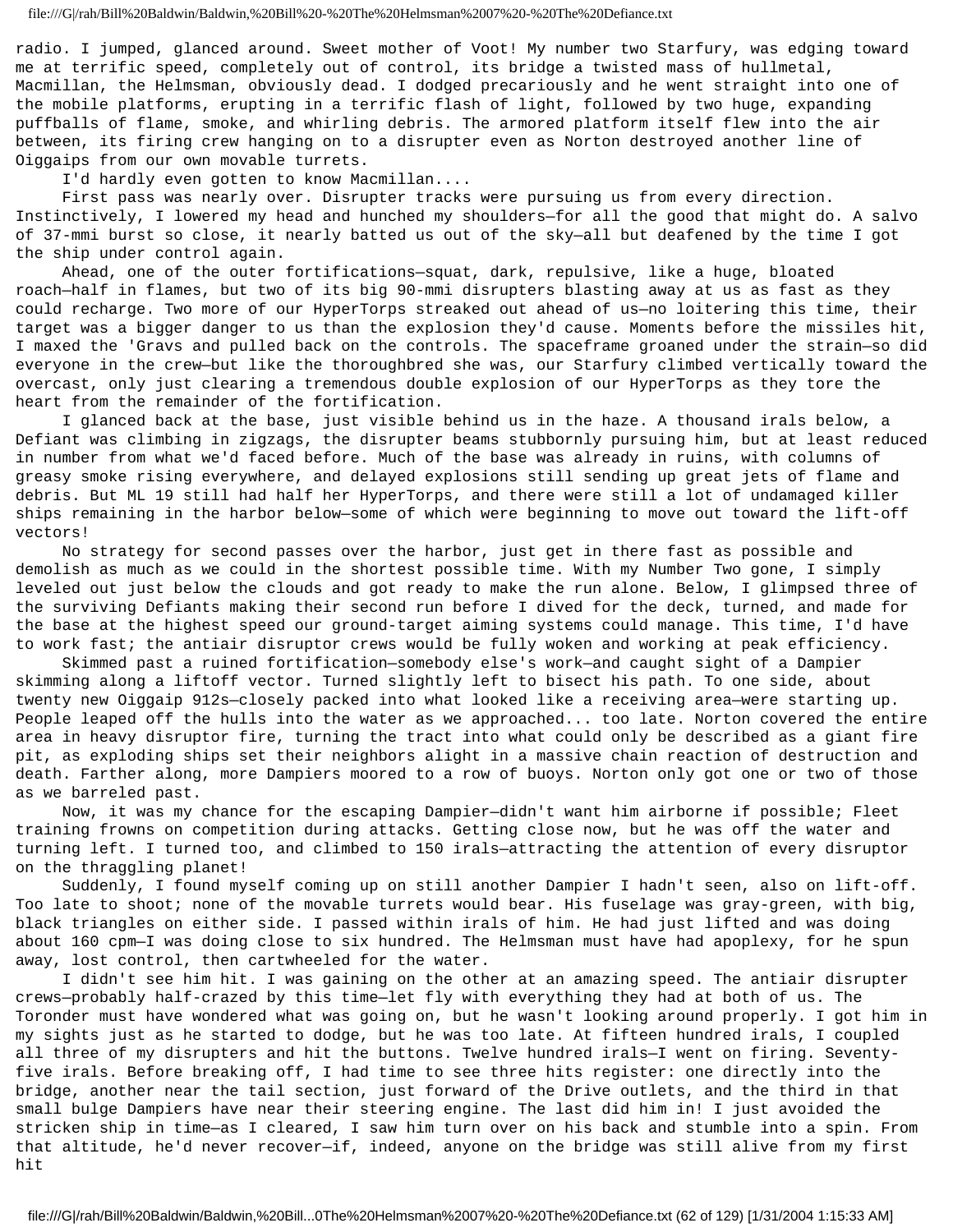Back to the business of breaking things on the ground! Swung around hard and dived for the deck again—as much to get away from the antiair fire as finding new targets for our remaining four HyperTorps. Checked the area ahead—nothing but smoke and destruction everywhere. In the distance, I could see Starfuries and a Defiant climbing for deep space, their HyperTorps clearly expended. The only structure that was still relatively intact was a huge tower I recognized from HoloGraphs as the one from which the Toronders controlled flight operations. It was ringed by a number of mobile platforms still relatively intact because it simply hadn't been a designated target... until now, that is. Probably, it was one of the last targets around worth a couple of HyperTorps.

 Got right down on the deck until we were throwing a wake of seawater several hundred irals into the air. The tower was dead ahead, but first we had to get past one of the platforms. A gray, rolling mass in the water, bristling with fire-control antennas like a fat, hairy spider. Suddenly, it lit up with rapid staccato flashes all along its superstructure. I pulled in my head and kept on going; they would either hit us or they wouldn't. Clusters of red-and-green disrupter beams started up in every direction, one of which fell short and sprayed the Hyperscreens with boiling water. I aimed at the control house, between a damaged quad-mount and a high director mast, fired a long, continuous burst from all three of my disrupters—nobody eke had a shot, I was short! Raised the nose and watched my powerful disrupter beams explode through the black-striped platform, then climb to the handrails and armor plating, which melted like candy. A fire-director tower crashed down; a spurt of shimmering gravitons escaped from somewhere—probably some sort of power source. Off to one side, five figures in battlesuits hurled themselves on their faces. Closer and closer. The barrels of a 20-rnmi disrupter quad-mount were now pointing directly between my eyes. My own rapid-firing disruptors melted the deck all around it, burning one of the aimers in half and throwing his legs into the water. All four barrels fired once more—missed by less than an iral as I bunted over the whole collapsing structure, clipping one of our pontoons on a director mast as it toppled over like a great, top-heavy tree.

 Abruptly the whole massive control tower was before us... rushing at us. We'd have to fire quickly or we'd do as much damage with our fuselage as the HyperTorps....

 Glanced to the right as four Starfuries passed behind the structure like a school of leaping fish, bearing down on the hapless occupants of a half-ruined hangar perched beside a huge concrete ramp filled with burning wreckage—Dampiers, I guessed. But when were we going to fire those torpedoes? In a moment, it would be too late.

 Then, without warning, all four of our remaining HyperTorps streaked out ahead of us, and I banked violently till the pontoons were nearly vertical, clawing my way skyward away from the terrific eruption I knew would follow. Years ago at a Helmsman's Academy refresher course, we'd been taught the best escape strategy from a close-on HyperTorp launch was to fly at about a seventy-degree angle to the detonation point—while pouring on all the velocity you could muster. With the spaceframe protesting like an old man on a ski slope and the 'Gravs howling at EMERGENCY THRUST, I was "mustering" for all my Starfury was worth. Four blinding flashes in quick succession tripped the Hyperscreen AutoShades and I flew blind for nearly a click before I could see anything again. Then I glanced behind us, where the massive tower was settling slowly into a roiling, swelling fireball that was expanding in our direction like an all-consuming vision of doom. In vain, I urged the 'Gravs for more speed, but to no avail—slowly, inexorably, the blast was overtaking us. Closer and closer the roiling bubble of destruction came to our tail empennage. At what must have been the last possible moment—I could feel the reflected heat through my battlesuit visor—its advance slowed, then fell behind rapidly, and we were hammered about by four separate shock waves as if we had no more heft than a toothpick. After that, I managed to fight things back under control.

 We turned back toward the harbor as the monumental structure began to tilt, then toppled slowly out of the fire pit that was once its foundation, crashing down on the headquarters complex in which it was centered and sending visible shock waves out for nearly half a c'lenyt on either side. Voot's greasy beard, no wonder they never recommended launching more than two HyperTorps at a time at any single target. Probably want to have a talk with our launch crew down in the hull when—if—we got back in one piece. But then, we did survive after all, and at the same time probably slaughtered half The Torond's command structure in this sector of the galaxy. Definitely would be a great hindrance to their operations for a while....

 Dived for one last pass over the base; came out over the harbor, now a jumble of wrecked, half-sunken starships—many still on fire—sticking out of the water in pathetic groups around the collapsed wreckage of their hangars. The weather seemed to have cleared a little. I kept an eye out for enemy ships that might have managed to get airborne from the wreck-strewn lift-off vectors. They'd be around—I'd already proved that. The air was still crisscrossed with antiair disrupter fire. No targets worth going after.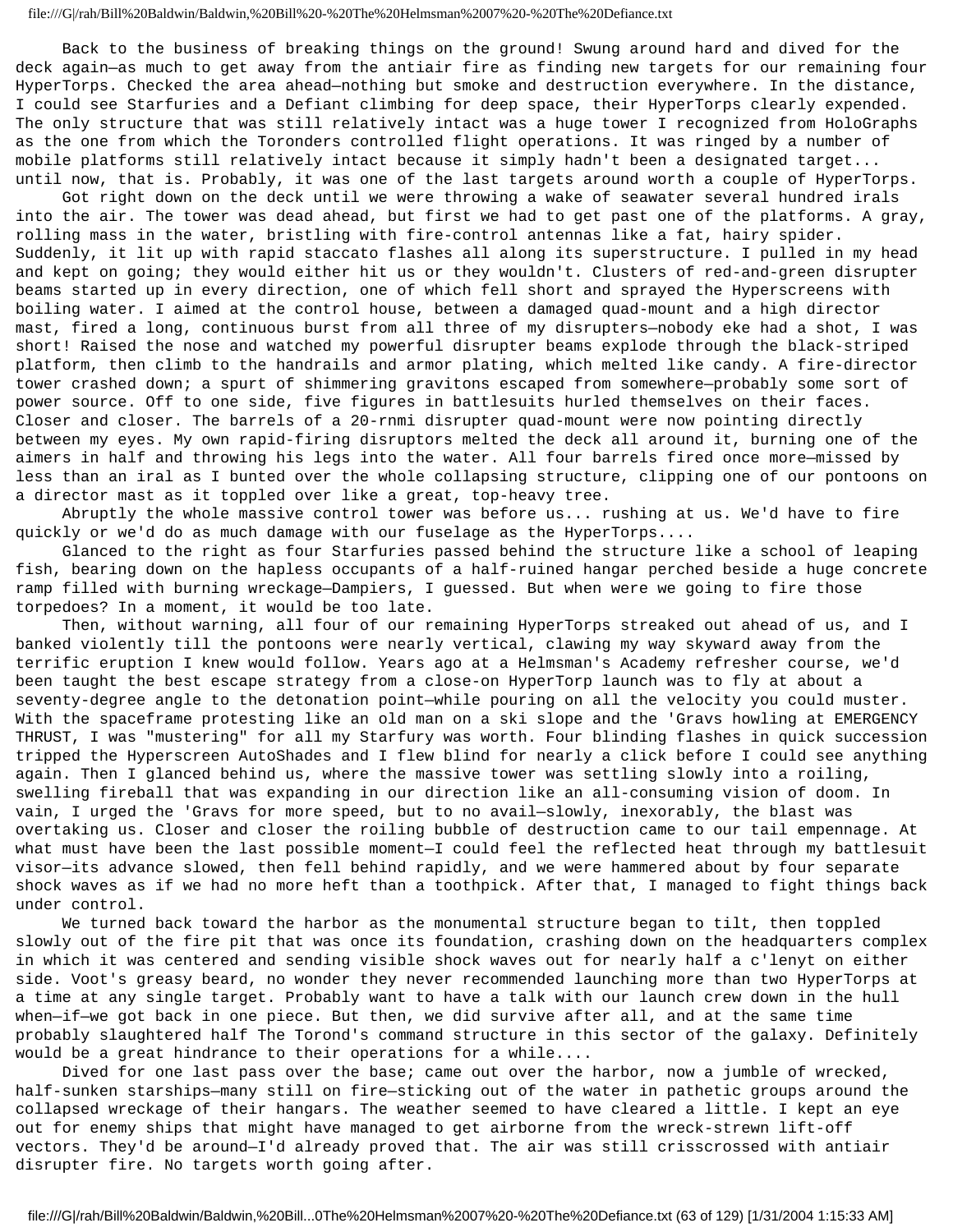Nearly time to go. Reinforcements would certainly be on the way by now—such as they might be—and I had no idea how many of my own ships had survived their own holocaust. To the rear, the fallen control tower dominated the landward horizon, surrounded by explosions, flames, and clouds of black smoke, thickening as they drifted downwind. As I flashed past, one of the enormous harbor cranes was crashing down like some overgrown animal that had just been shot....

"Look out, Tempo," somebody yelled on the radio, "—antiair!"

 Mother of Voot! I was blundering over what I had thought was a wrecked mobile platform—that had just come back to life! They couldn't miss. I pulled up and headed for the sky in a vertical climb, jinking for all I was worth. A second or two passed, glowing disrupter beams flashed past the Starfury—closer than I'd ever experienced. But they didn't hit! Perhaps I was going to be lucky for the ten millionth time. Kept climbing—jinking.

 Suddenly, two stinging shocks. Bang! Bang! The first, distant, smashed us sideways accompanied by agonized screaming on the intercom; must have been in the main hull. The second exploded right beside me. Raw energy roaring through the hullmetal plates, a sudden mist in the flight bridge that disappeared as our atmosphere escaped. Decompression! My faithful instruments were... gone. Smashed crystal and dark displays mocked me from the smashed panel. But it was my leg that caught my attention. Felt blood pumping in my left leg before my battlesuit sealed itself like a tourniquet just above the knee. This one was serious—hurt like fire! The screaming continued on the intercom; all I could do to keep from joining the poor devils.

"Damage report!" I shouted through clenched teeth. "Give me a damage report!"

 "Can't tell, Admiral," someone said in a tight voice. "Bad fire 'midships. Pretty sure it's near the Drive section, but we can't tell till we get there."

"Very well," I said, steadily as I could. "Keep me posted."

"Aye, Admiral."

 Bad. The ship's four Krasni-Peych Wizard-45 Drive units with their all-important Hyperspeed crystals were awfully near the fire—maybe part of it. But we were light-years from borne, so either the Drives worked, or we were stuck—a nice word for waiting until your LifeGlobe's resources expire or you become a prisoner.

"Cindy!" I demanded. "What's your estimate?"

 "Can't tell, Admiral," Robinson responded in a tight voice. "All four Drives check out beautifully, but they always do before they're in operation."

 "Yeah," I replied. "I know. Thanks." Sick with funk, I focused myself on flying the ship and continued out into space. Next check point, the Velter/Epsilon space hole, Starfury NL19 had caught a packet herself, and it was time to go home. If she'd go! Glanced around the bridge. Everyone else seemed to be functioning. Listened to the sound of the 'Gravs as we accelerated toward LightSpeed. Definitely ragged, but still doing their job—most of 'em, anyway.

"LightSpeed zero point eight," Cindy Robinson intoned. "Switching power to the Drive mains."

 "Power to the Drive mains at zero point eight," I acknowledged. To be on the safe side, I'd power all four simultaneously just after zero point nine five LightSpeed—then... well, then we'd know for certain. Switched on the blower. "All hands secure for HyperFlight operations. All hands secure for HyperFlight operations." The ship was quiet as an empty hulk. Everybody had gone to their stations immediately after we were hit. I felt very tired....

"LightSpeed zero point eight five...."

"Point eight five."

"LightSpeed zero point nine zero...."

"Point nine zero."

"LightSpeed zero point nine four...."

"Point nine four, ready to fire 'em."

"LightSpeed zero point nine five...."

 Clenched my teeth. Listened to the 'Gravs—maxed out. They'd be ruined at this speed. "Point nine five," I acknowledged. Switched on the blower. Now or never! "Attention all hands. We are now switching to HyperFlight. Power to Drive Number One," I announced, and connected the crystals to the mains....

Blinding flash... poor old NL19!

 In spite of her thirty-four thousand milstons, the Starfury was like a nut smashed by a gigantic hammer. First, a terrific shock—in total silence; the deck bounced up hurtling me against the side of my recliner with the strap restraints cutting into me like great, dull knives. Hyperscreens shattered into glittering fragments—this close to LightSpeed, everything outside had turned to a jumbled, whirling kaleidoscope of random reds. Saw what looked like one of the pontoons tear off, go shooting out ahead, then explode in a paroxysm of radiation fire, whirling shards of hullmetal, hatch covers, and spinning 'Grays torn loose from their beddings. I vainly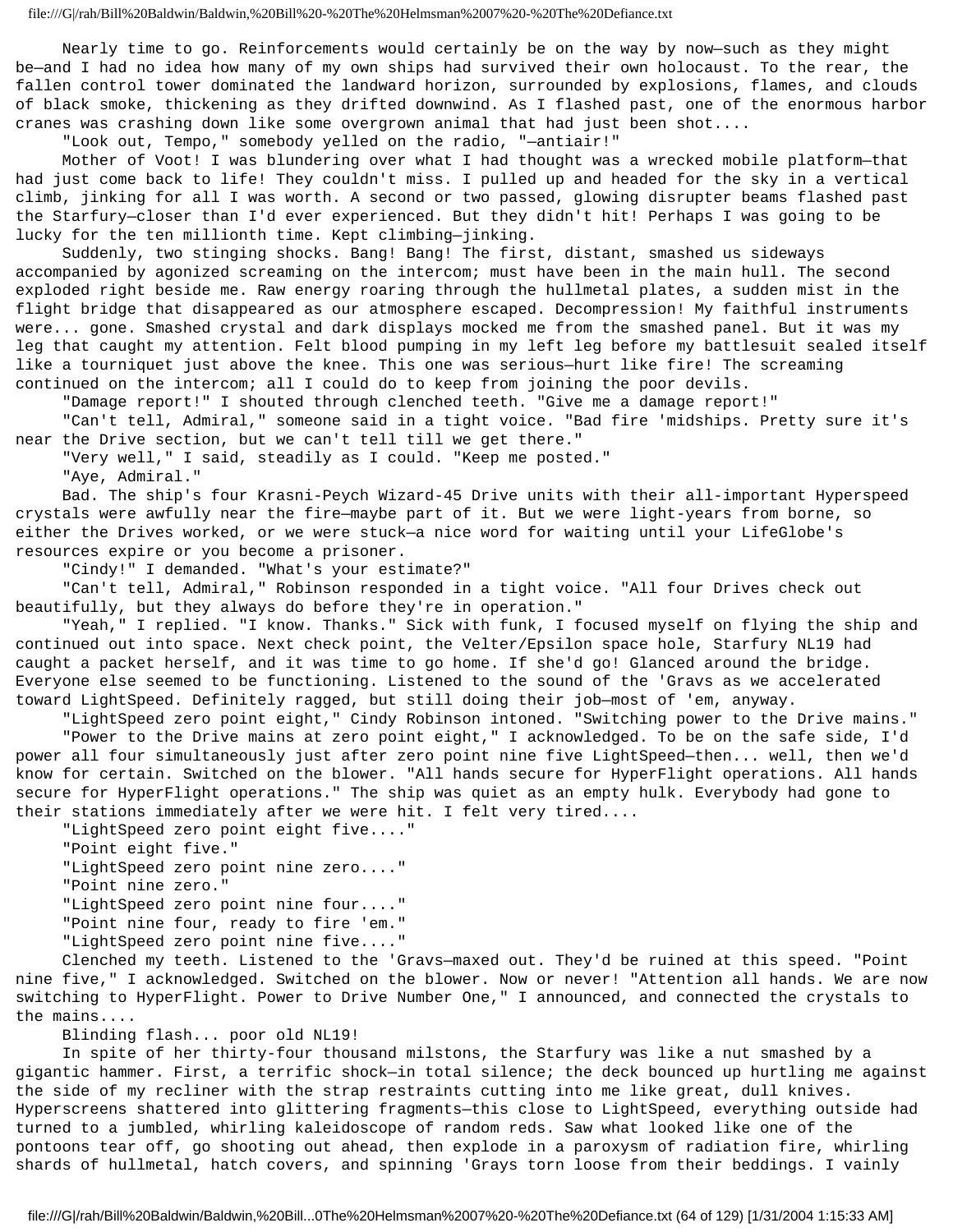crossed my arms in front of my face while what was left of the flight bridge was jerked sideways with such frightful violence that my strap restraints snapped—felt like they broke every bone in my body before I spun out of my seat. Hurtled forward next—whatever in xaxt "forward" meant anymore. My helmet faceplate smashed into something I didn't have time to see, then I helplessly watched myself carom upward, caught a leg on one of the Hyperscreen frames; felt the battlesuit fabric give, tear. PRESSURE DROP appeared in crimson on the inside of my half-shattered faceplate as I tumbled free of the hull—sweet mother of Voot, the Starfury had blown in half! Battlesuit unsuccessfully trying to seal, but PRESSURE DROP starting to blink. No go—struggling to breathe! With my last shreds of consciousness, I smacked the LifeGlobe's activator and saw the diaphanous globe start to surround me... only hope now. Lungs bursting! Then everything went very comfortably black....

Chapter 6

First Convoy

16-17 Octad, 52014

 Under Way aboard Yellow Bird, Interdominion Space, En Route to Atalanta

 Yellow Bird's flight bridge was smaller than I'd remembered from my first visit. Probably that was because there was a full flight crew inside now; that and one of my eyes was still swollen nearly shut, too. I was in a jump seat they'd rigged between the two helms, Barbousse standing beside me, urging still another glass of fruit juice on my full stomach—giving no quarter, as he did from time to time when it became necessary to keep me alive in spite of my halfwitted resistance. Winking thanks, I found room for the nourishing liquid. Hadn't been that long ago I'd despaired of drinking anything again.

 Delacroix lounged in the left seat, idly watching the flight instruments; the right seat was occupied by a tiny, dark-skinned woman, who was presently flying the huge starship with the light touch of a lifelong veteran—in spite of the gravity storm outside that was causing rough passages for everything in this sector of the galaxy. Through the Hyperscreens, I watched our four-Starfury escort making heavy weather in what I judged (from the apparent motion of the spaceman's tunnel) would be power settings of at least "fast cruise." Yellow Bird was one speedy transport!

 And quiet! I've spent most of my life in military starships or, in my earliest years, wornout space barges. None of them was designed for quiet operation inside. At least, not this quiet. I could hardly hear the rumble of the ship's eight big Hyperlight Drives, buried deep in her narrow hull.

 "You certain you won't let the Medical Mate bring you something for those bruises, Admiral?" Delacroix interrupted, staring at me as if I were a little crazy.

 Shook my head—painfully. But then, I couldn't find anywhere on my body that didn't hurt. "Thanks, Skipper," I said appreciatively. "But with all the excitement about LaSalle's raid on the Toronder supply fleet, I'll need to use what's left of my alleged brain soon as we make landfall. Can't take a chance on being sleepy," From early reports, LaSalle had been wildly successful, with more than half the enemy convoy destroyed and the remainder in full flight home.

 Delacroix nodded. "I understand, Admiral," he said in a quiet voice. Stared thoughtfully while I sipped my juice. "Much responsibility, I suppose?"

 "Much," I acknowledged, moving painfully to a new position in the jump seat; Barbousse was at my side in an instant, adjusting cushions, "and an awful lot of things to do."

"You have delegated some of your duties, one assumes?"

 "As many as possible," I said. "But like you and Yellow Bird, if anything goes wrong with the base, I have full responsibility."

"Lives and all?"

 Closed my eyes. "Yeah," I replied, thinking about how many Imperial lives I'd forfeited in my own little raid, alone. According to Barbousse, the toll was eight of our twenty-four ships, and only thirty-one of the 320 missing crew members had been recovered—including myself and two ratings from NL 19. The three of us would never have gotten out alive had it not been for Delacroix and his crew—and their ability to move stealthily in space near a planet. For nearly ten full watches, they'd searched for us at less than three Standard Light-Days' distant from Otnar'at. Probably the only thing that saved our bacon was the hornet's nest of confusion LaSalle and I had stirred up throughout The Torond—and very possibly the quiet, but nonetheless convincing, efforts of Master Chief Barbousse and the party of nineteen heavily-armed SPs who came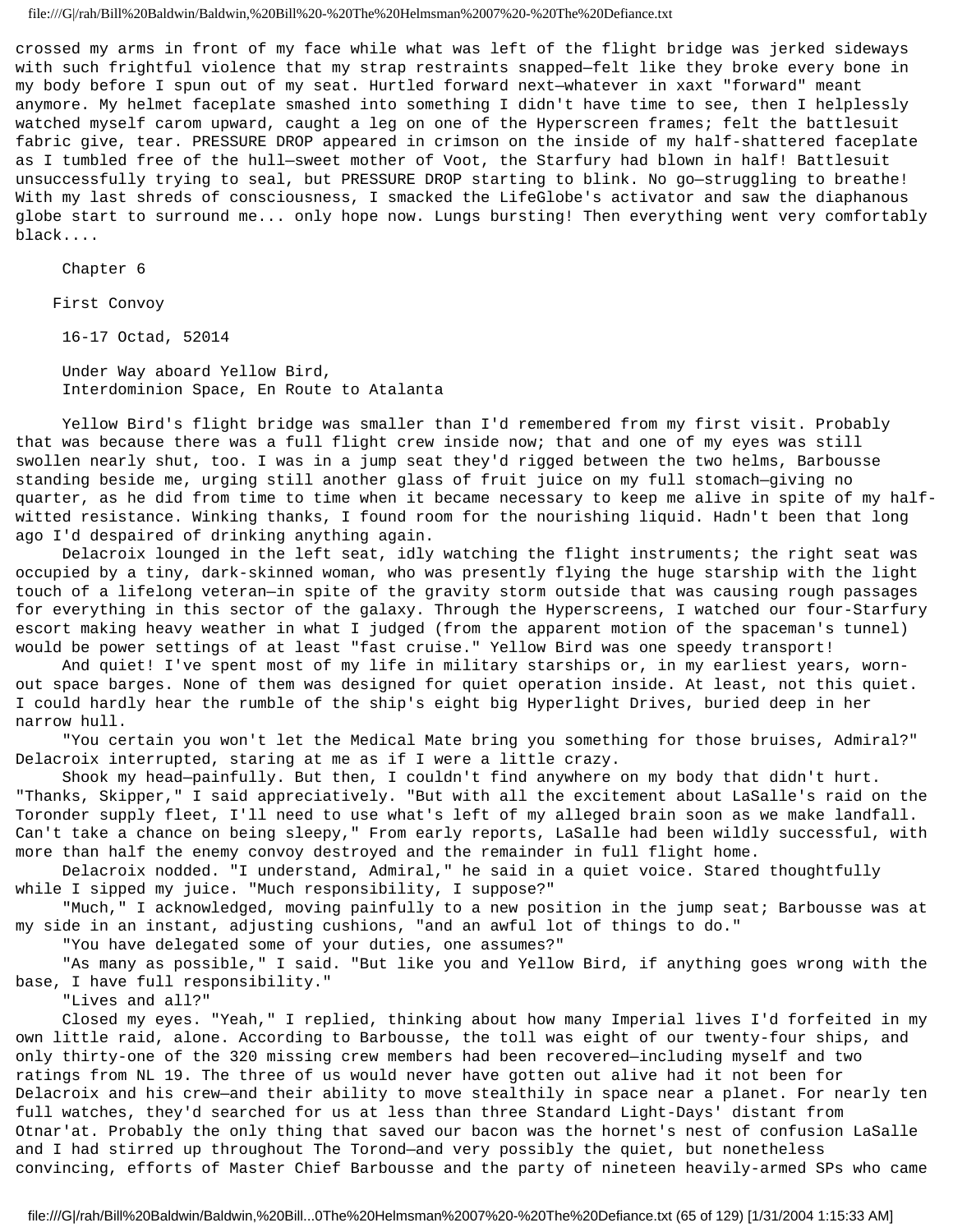aboard Yellow Bird with him in the dark morning they set out to search for survivors.

 "A heavy burden," Delacroix observed, bringing me back to the present. "I was not aware of that."

 "I was," I said, then shook my head to clear it—couldn't tell what hurt worse, my neck or my headache. "How many trips have you taken, now?" I asked, reckoning I'd been absent from the base a little less than four Standard Days.

 "Eight, now," Delacroix replied. "I had just returned and was preparing for my next load when this giant of yours commandeered my ship." He scowled at Barbousse momentarily. "You should pay dearly for this trip, Admiral," he said.

 I could only shrug—responsibility for the base included accepting ultimate blame for someone like Barbousse taking the situation in his own hands. Oh, I'd hear about it from Avalon! No doubt about that, especially since ultimately my own worthless neck had been saved by the effort. Probably, I estimated, before the heartless credit counters in BU. FLEET FINANCE were finished with me, I might well wish Delacroix hadn't found me. We survivors of NL 19 were the final three rescued, and the search for us required nearly a Standard Day extra. Took a deep breath. "How much?" I asked, looking bun square in the eye.

 Delacroix smiled a little: a strange smile, mostly with his dark eyes. "Nothing, Admiral," he said, shaking his head as if he couldn't quite believe what he was saying. "Not a credit."

"How many credits?" I asked. "I didn't quite hear you."

The strange little smile came again. "None, Admiral," he said. "Zero credits."

"You're not charging me?" I gasped. "I don't understand."

 He shrugged. "This rescue flight has nothing to do with commerce," he explained, pointing to Barbousse, who had taken station to my right "Rather," he continued, "it has to do with loyalty—and persons like your Chief Barbousse, who were willing to sacrifice me, themselves, and my ship for a chance to save you, Admiral." He laughed a little. "It is what I hope members of my own crew would do in a similar situation."

"But..."

 "Think about it a while, Admiral," he said. "Men and women with that kind of loyalty are so terribly rare as to be virtually nonexistent. So, I reward them for that rare loyalty, as well as you, Admiral, for creating it."

 I looked up at Barbousse—who was suddenly studying the instruments on a console behind him—then returned my gaze to Delacroix. "I don't know what to say," I muttered, nearly mute with emotion.

 "Say nothing," Delacroix said, his smile slipping into its normal cynicism. "I acted only incidentally in your interest."

 I nodded. "Well," I said through my own smile, "then my incidental thanks to you, Captain. I shall remember your kind favor to Chief Barbousse as long as I live...."

\* \* \*

 Jim Williams was waiting at pierside as Yellow Bird thundered to a stop in Atalanta's monstrous Civilian Terminal. Was glad to spot Claudia farther back in the crowd. Somehow, I'd hoped she'd be there. Embarrassed me nearly to death, but I needed Barbousse's help as I limped along the brow. Guess I nearly had bought it in that LifeGlobe. I'd gone into a cold sweat by the time I reached the pier.

 "Are all missions this tough on you, Admiral?" Williams asked, saluting with a grin as I stepped to the boards. "Don't believe I've seen you come back in one piece from one yet."

 Returned his salute. "Well," I said, "I suppose I ought to be a little more careful, oughtn't I?"

 "Mother of Voot," he said, rolling his eyes. "You look like... I don't know what you look like. Great shiner, though!"

"Thanks."

"I suppose you've heard the reports about the mission."

 "Which one?" I asked with a grin, "From everything I've read so far, LaSalle and his people stopped the Toronders in their tracks."

 "Stopped them cold," Williams said. "Not one of the Toronder ships made it to Occupied Fluvanna, and now it's looking like more than half were destroyed outright. People are trying to sort out the claims and confirmations as we speak."

"What about the ones that got away?" I asked.

 "A number of them were heavily damaged," he said. "LaSalle's still busy chasing down the strays, but even if some make it back to port, the cargoes they carry won't be in the right place at the right time—and that counts big in this sort of war."

"You've got that right," I said. "So it looks as if we have a triumph on our hands, then."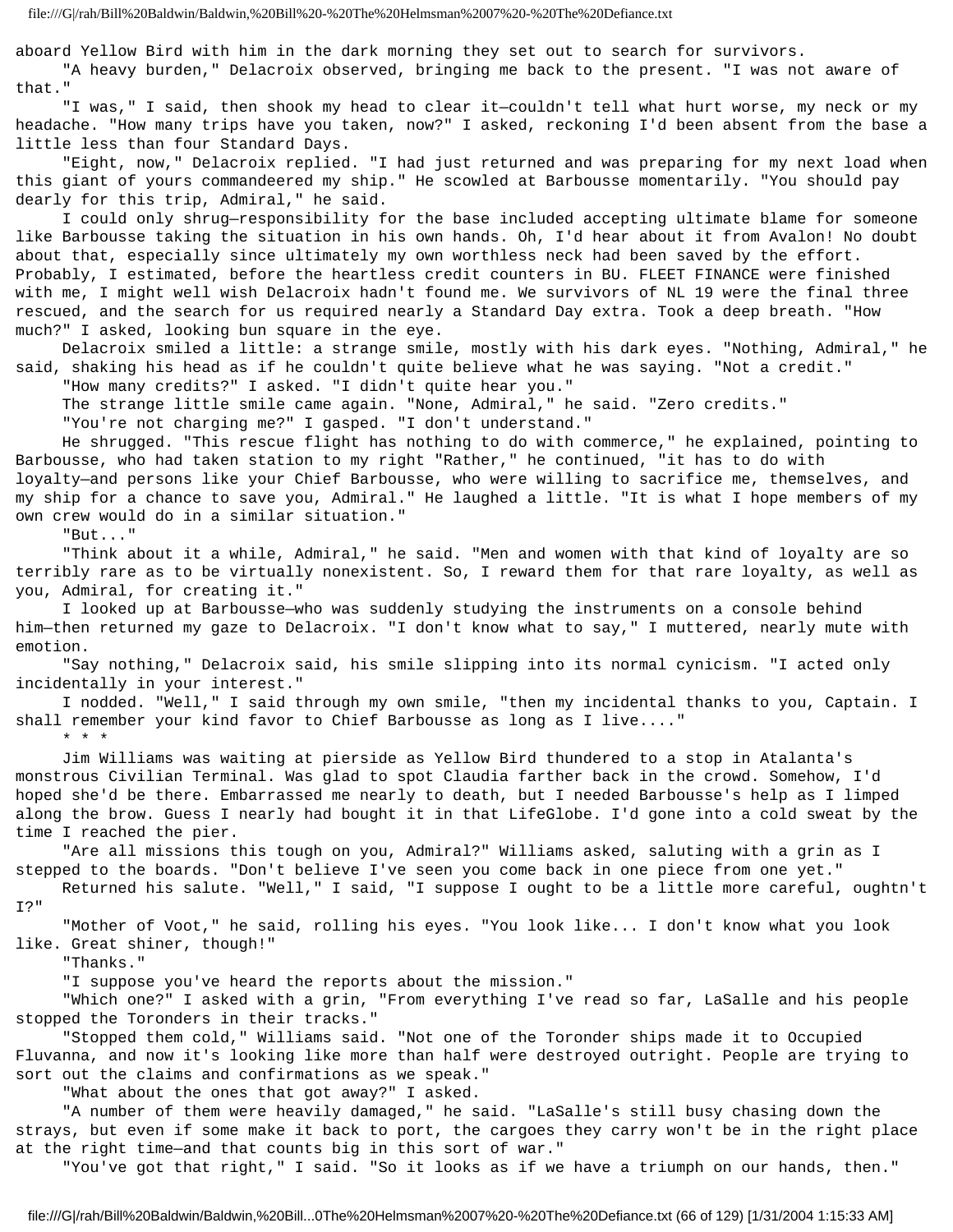"Two triumphs," Williams corrected. "You didn't exactly leave their base at Otnar'at in mint condition."

I grinned. "Yeah," I said. "Sounds as if we won't need to go back for a couple of days."

Williams grinned. "Probably not," he said. "Our newest damage assessments are incredible-they estimate Otnar'at won't field another effectual raid for as much as six Standard Weeks. You shut them down, Admiral."

 "Thanks, Jim," I said with real emotion. "They'd better stay shut down a while, for what it cost us in lives and ships."

 "Those people won't be the first we've lost in this war," Williams said grimly. "They won't be the last, either. And while you're busy beating yourself about casualties, Wilf Brim, keep in mind that you very nearly became one yourself." Then, before I could say anything more, I caught a breath of perfume and Claudia was at my side, shaking her head in clear amazement.

 "Voot's beard but you're a mess, Admiral Brim," she said, extending a very professional hand, "And a jolly good day to you, too, Ms. Harbor Master," I replied with a wry grin. It was when I touched her hand that reality finally hit me: I was alive. I hadn't died in that lonely, lonely LifeGlobe. "G-good to see you, Claudia," I stammered, my emotions completely running away with themselves.

 "You're shaking," she said, taking my arm with a very real look of concern on her face. Fighting back a flood of irrational tears, I ground my teeth until I'd regained a little control. "S'all right," I whispered. "Just a little weak for a moment"

 "Could I give you a ride back to...?" she asked, glancing at Barbousse, who was standing a few irals away, very clearly waiting to catch me if I fell.

"He's going to the Base Hospital," Williams said firmly.

 Shook my head. "No, I'm all right, Jim," I said. "Really. Just need to sit a little while. Headquarters is fine."

 "Well, my skimmer is right over there," Claudia declared adamantly, pointing to a civilian skimmer parked nearby in the center of a red-painted NO PARKING ZONE. "Cm'on, Chief, let's get him into a seat, then he can make up his mind where he's going."

 Caught a broad grin on Barbousse as he grabbed my arm; before I knew it, I was in the passenger seat of Claudia's skimmer. "Thanks, Chief," I said.

"Admiral," he whispered, "how do you feel?"

 "Like hammered shit, my friend," I muttered back, "But the Harbor Master's a lot better looking than either you or Williams. All right?"

Barbousse grinned again. "How about the sick bay?" he asked.

 "I'll need you to drive me there later," I said. "But right now, I've got to get back and catch up at Headquarters. I know that first convoy's due in from Avalon tomorrow, even if neither of you have mentioned it."

 Barbousse saluted with a wink. "Beggin' the Admiral's pardon, but even so, it probably wouldn't hurt if Ms. Harbor Master were to drive you slowly... pick out only the best roads on your way back."

I glanced at Claudia. "You in a hurry?"

"I plan to be awfully careful of you," she said.

Williams grinned. "Chief," he asked, "could I offer you a ride to Headquarters?"

 "You wouldn't take me to the sick bay, would you, Captain?" Barbousse asked with a spurious look of concern.

 "See what I mean, Admiral?" Williams asked, rolling his eyes skyward. "Discipline's simply collapsed in your absence."

"I'll work on that when I have time," I promised.

 "I hope so," Williams said. "Cm'on, Chief, let's see if we can get some real work done before he gets back to Headquarters."

\* \* \*

 "Scuttlebutt had it that you were dead," Claudia said, her skirt riding halfway up her thigh the way I simply loved. Wondered idly if she let that happen on purpose. "The crews of two Starfuries climbing out behind you saw the whole thing," she continued. "Claimed your ship broke apart."

 "Stupid zukeeds missed our LifeGlobes," I growled. "We train people to look for things like that. Would have saved a lot of trouble if they'd..." I ran out of words.

 "It only matters that you're back," she said, pressing my hand. She glanced at me—caught me looking—and grinned. "Who would I have to stare at my legs if anything happened to you, Wilf Brim?"

"Probably every male in the galaxy," I suggested.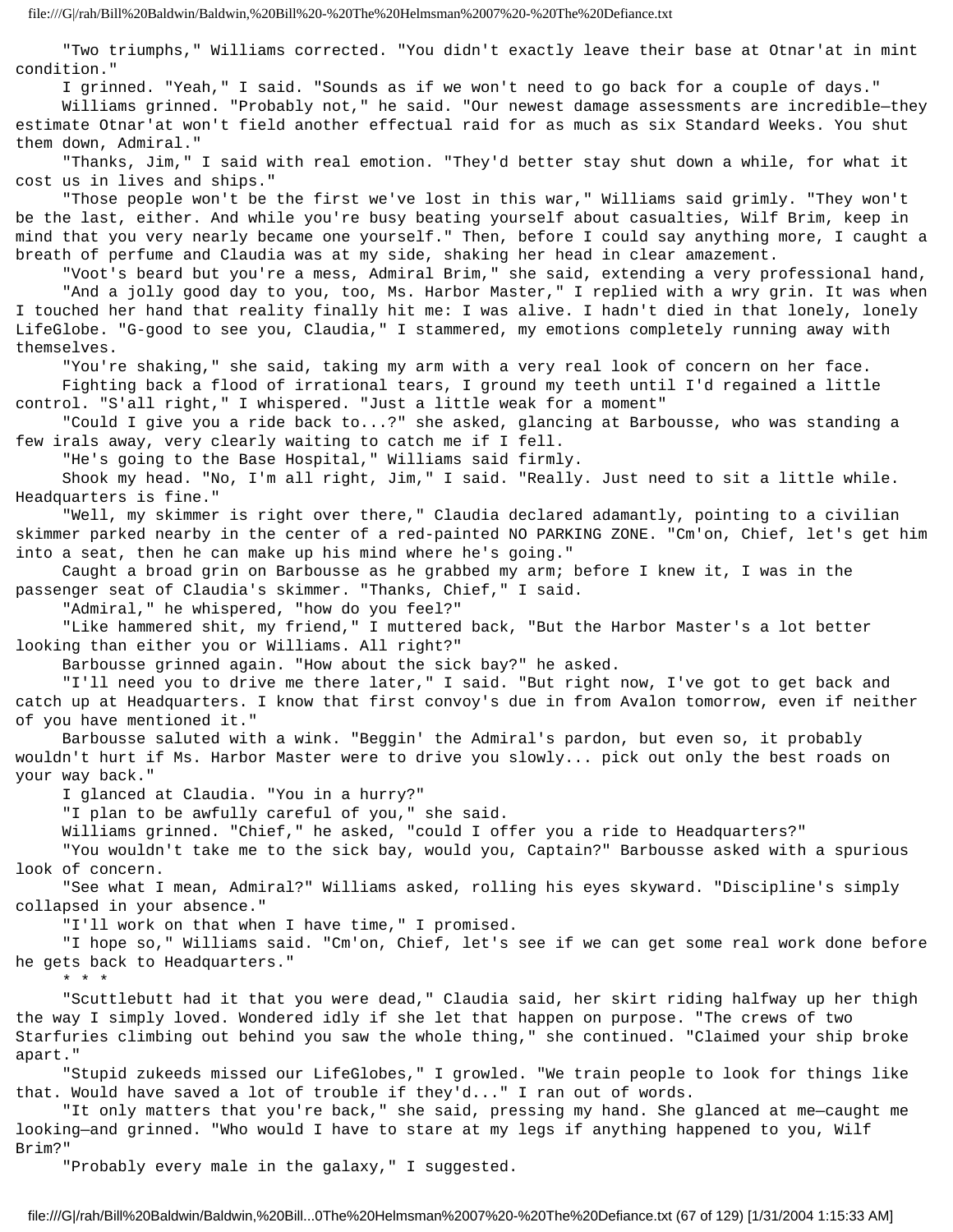She shook her head. "I only let it slide up when you're around," she said with a little sidelong glance.

"I'll bet," I said.

 "No, really," she said. "I've done it ever since the day I met you. Remember that ride I gave you back from the warehouse? I do."

"How could I forget?"

"I've hoped you hadn't."

"And you still don't mind my staring?" I asked, but I thought I really knew the answer,

"I'd be awfully hurt if you didn't," she said.

 Took her hand again—warm, small, and soft. "I'd be awfully hurt if you didn't want me to," I said. Then I shook my head and stared at the floorboards for a moment, fighting myself.

"You all right?" she asked.

 "Yeah," I replied, "I'm all right. It's us I'm worried about. I don't think this is turning out the way either of us had expected, is it?" I mumbled.

 She glanced at me, dropped her eyes for a moment, then smoothed her skirt back over her knees as we headed toward the base's main gate. "I'm not sure what I expected," she said. "Probably I should have known myself better." She pursed her lips for a moment. "I'm still where I was all those years ago, so far as you're concerned...."

"That's good to hear, Claudia," I admitted. "I never did get over you, either."

 "So here we are," she said, shaking her head, "a couple of middle-aged, would-be lovers, tiptoeing around the subject like teenagers who want to sneak a kiss behind their parents' back."

 "At least this time we're tiptoeing," I said, showing my pass as we slowed for the guardshack scanners. "I wanted to get back together with you my second time in Atalanta when I came as a stowaway—before I got caught up in the Mitchell Trophy races. But you'd only just married Nesterio in those days, and we didn't even talk about... an us."

 "Wonder what would have happened if the Bears hadn't spirited you off to fly those new Sherrington racers," she said, starting off as the signals turned green ahead.

 "I've often wondered the same thing," I said, returning the guard's salute. "Another of those zillion or so paths we're never permitted to take in a single lifetime—so it probably doesn't matter much anyway."

 "What does matter," she said, pulling up at the Base Headquarters building, "is that you and I have a big job to do professionally, and we've got to do it together. So... well, I simply plan to go on living day-by-day, calmly as possible, and let whatever happens between us happen. I'm simply through running away."

 "Thanks," I managed to say. "I'm pretty tired of running myself," I could have hugged her, but I didn't dare—too many people around.

 We sat without speaking for another couple of moments. Then Claudia broke the silence, her face as calm as if we were discussing operational plans, "If you don't get out of this skimmer immediately, Wilf Brim," she said, "what may happen in the next few moments will be embarrassing to both of us—and very probably will further reinforce those things people started saying after they caught us in that experimental LifeGlobe."

"I was thinking the same sort of thoughts," I admitted.

"In that case, good-bye, Admiral," she said firmly, "—for now."

Yeah. I opened the door and-oh, painfully!-worked myself to the pavement, where my knees buckled and I had to grab the skimmer's door. Must have groaned a bit, for she reached over for my arm.

"Can you make it?" she asked. "Should we go to the hospital instead?"

Shook my head. "I'll make it," I said. "Just need a little start."

"You look like you need a lot more than that, Wilf Brim," she observed quietly.

"I know I do," I agreed. "But look what happened after the LifeGlobe."

"Wilf Brim, you are impossible!"

 "I've heard that before, too," I said with a wink, then marshaling what remained of my strength, I hobbled off for my office. The Marines were nearly a whole click behind in their timing, but the fact that I stumbled twice on my way to the doors probably threw them off considerably....

\* \* \*

 For the remainder of the day, Williams had me set up to meet with more people than I could keep track of. Resurrection of the base was in full swing, now, with our improvement programs all coming to realization swiftly in full view of the Toronders—if they hadn't caught on by now, they weren't going to. Rapid, high-level decisions were the order of the day; Williams had carefully cut through all the nonsense so that when I had to resolve issues, the pertinent facts—and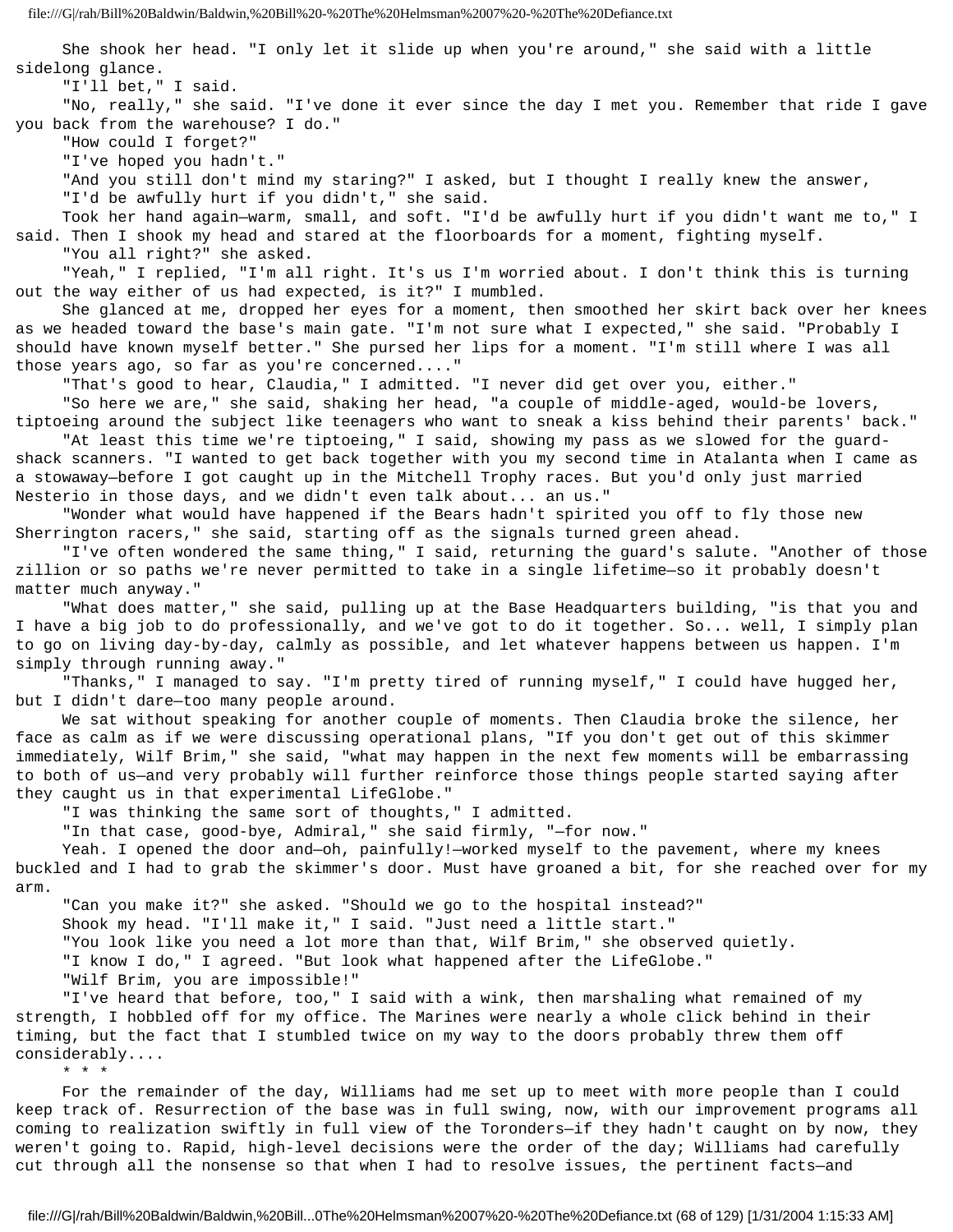personalities—were immediately at my fingertips.

 By evening, the docket was empty—including most potential problems concerning arrival of the first Gontor convoy from Avalon. They'd been safe under the protection of our patrolling Starfuries for the last Standard Day, and would only stop for supplies maintenance before getting under way again within two days of their arrival. The sheer job of servicing all those ships could only be described as massive, but thanks to Jim and Claudia working things out in advance, the anchorage was ready for them. Every resource available—military and civilian—was standing by.

 The only possible hitch I could see came from the convoy's commander, Admiral Zakharoff, actually Count (the Hon.) Basal Zakharoff, Vice Admiral, I.F. He intended to throw a formal ball the night everyone was in harbor—right in the middle of a thraggling war we weren't exactly winning yet! But when someone with Zakharoff's influence wanted something, no matter how outlandish it might be, he got it. We would have a formal ball the following night. Thank Voot and all his minions for Cottshall! I'd turned the whole thing over to him, and he'd been busy all afternoon, with more people coming and going at his desk than mine. The man had seemed delighted with the assignment....

 I was damned well ready to accept the ride to my quarters Jim had graciously offered—couldn't ride my gravcycle for at least two Standard Weeks, according to Dr. Lazar, the Spaceflight Surgeon. However, before I could get up from my desk, the HoloPhone in my office came to life, with KA'PPA TRANSMISSION and EYES ONLY—IMMEDIATE emblazoned on the display. "Can you give me a couple of minutes to see about this?" I yelled out the door.

 "I'll be here in the anteroom jawing with Cotshall when you're ready," Williams replied. "Take your time."

 Nodded my thanks, then "signed" for the transmission and enabled my HoloPhone, which immediately displayed:

ADMIRALTY: PLEASE SIGNAL WHEN READY FOR GENERAL DRUMMOND.

Wonderful, I thought. Just thraggling wonderful. Now what? "Ready," I said.

 DRUMMOND: HELLO, WTLF. HEARD THEY'D FOUND YOU THIS MORNING! LOTS OF PEOPLE HERE IN AVALON ARE DRINKING UP QUITE A CELEBRATION—ONRAD EVEN THREW A PARTY. SAID IT WAS TOO BAD YOU'RE NOT HERE TO ENJOY IT, BUT HE'D DRINK YOUR MEEM FOR YOU. DAMN THOUGHTFUL FOR AN EMPEROR, I'D SAY. HOW DO YOU FEEL?

"About Onrad or physically?"

DRUMMOND: SMART-ASS. ARE YOU ALL RIGHT?

"A few aches here and there, but pretty much alive, thanks."

DRUMMOND: WHAT DOES DR. LAZAR SAY?

"He says I'm killing myself."

DRUMMOND: LAZAR THINKS EVERYBODY IS KILLING HIMSELF. ARE YOU ABLE TO FLY A STARSHIP?

"According to Lazar?"

DRUMMOND: OF COURSE NOT—I ALREADY KNOW WHAT HE THINKS. ACCORDING TO Y-O-U.

Thought about that for a moment. "Yes," I answered. "If I had to, sure."

DRUMMOND: DOES THAT MEAN YOU'D BE AS GOOD AS YOU WERE BEFORE YOU GOT YOUR ASS HALF SHOT OFF?

 Thought about that, too—something told me I'd better believe what I said. Drummond wouldn't be asking unless he was thinking about putting me to the test. Decided I could. "Better," I said.

 DRUMMOND: TOOK YOU A WHILE. "I meant it."

DRUMMOND: I'LL GIVE YOU ONE MORE CHANCE TO TAKE THAT BACK.

"I pass."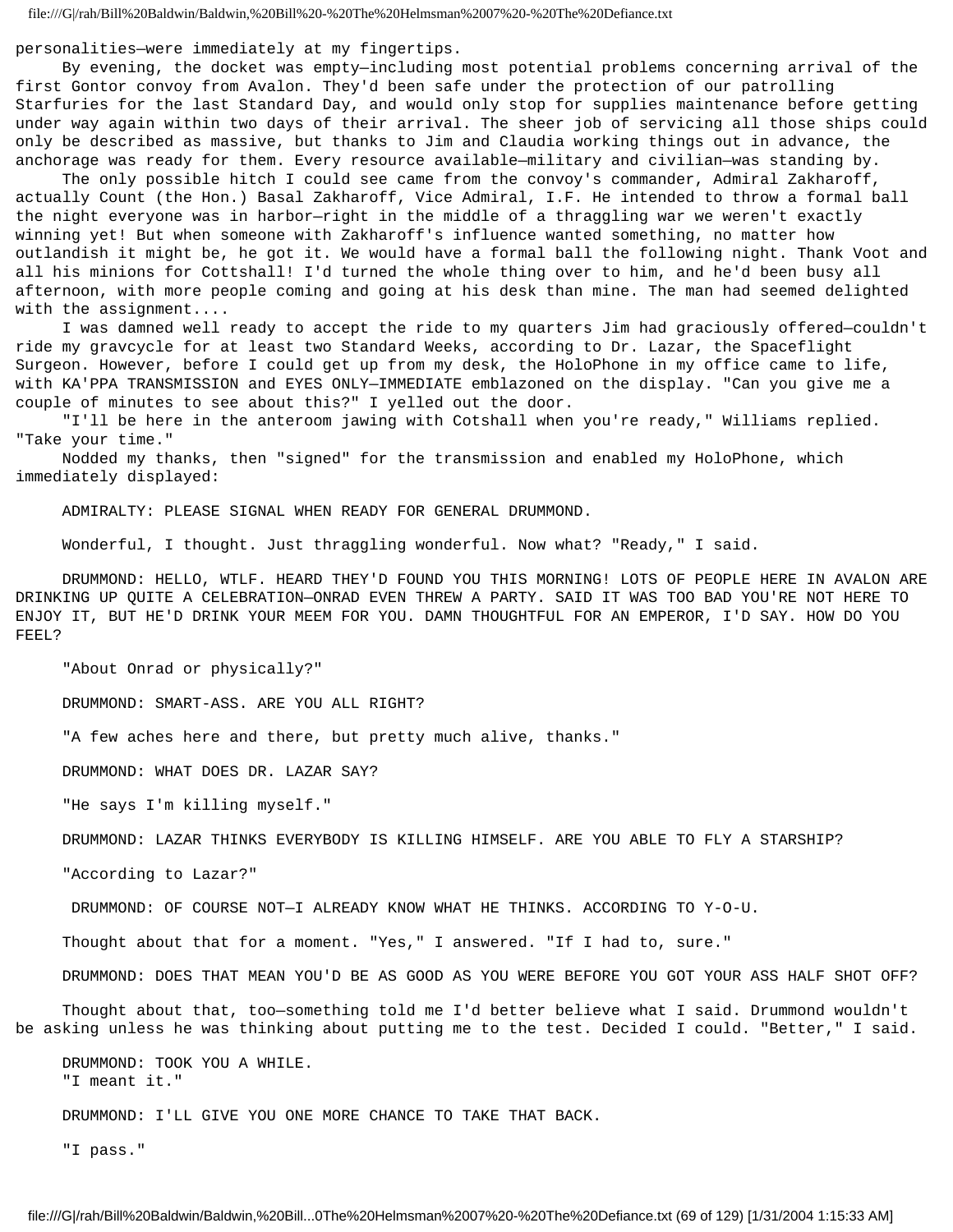DRUMMOND: YOUR FUNERAL, BRIM.

"What do you want me to do?"

DRUMMOND: I'LL HAVE TO TELL YOU IN AVALON.

 "That's crazy," I said. "This set just spelled out something about your telling me in Avalon."

DRUMMOND: THE SET'S WORKING FINE, THEN.

"You mean you want me in Avalon?" I couldn't thraggling believe it!

DRUMMOND: ABSOLUTELY.

Voot's greasy, flea-infested, diseased, mangy beard. "When?"

DRUMMOND: SOON AS WE CAN GET YOU HERE.

 "General," I said in exasperation, "this may come as a shock to you, but I'm a little busy here right now. Remember that Gontor thing you wanted me to take care of?"

 DRUMMOND: OF COURSE I REMEMBER. YOU'VE DONE A SUPERB JOB GETTING EVERYTHING STARTED. AND THAT RAID YOU PULLED OFF AGAINST OTNAR'AT WAS A MASTER STROKE. IT WILL PROBABLY GO DOWN AS THE SINGLE MOST IMPORTANT ELEMENT IN SECURING GONTOR. IN FACT, BRIM, YOU MAY HAVE BEEN ENTIRELY TOO SUCCESSFUL WITH BOTH THOSE RAIDS YOU PULLED OFF, BUT WE'LL TALK ABOUT THAT LATER.

 Too successful? Shook my head. Where the xaxt was Drummond's head? "Glad you like my work," I argued, "but for Voot's sake, how can I just up and come to Avalon? I've now got a lot of unfinished business to do."

 DRUMMOND: THE IMPORTANT THING IS THAT YOUR UNFINISHED BUSINESS IS IN THE HANDS OF EXCELLENT PEOPLE WHO CAN MANAGE THINGS BEAUTIFULLY WITHOUT YOU UNTIL PROJECT SAPPHIRE ENTERS ITS NEXT STAGE. AND I PROMISE YOU'LL BE BACK IN PLENTY OF TIME FOR THAT.

 Rocked back in my chair. He was right, of course. I just hadn't thought of it that way before. I couldn't personally have led the Otnar'at mission unless those teams of people Td put in charge with Williams's help were capable of running themselves for a while. And of course, Williams himself. Shuddered for a moment wondering where I'd be right now without him.

 DRUMMOND: YOU STILL THERE? "Yeah. I'm thinking."

DRUMMOND: DANGEROUS STUFF, THINKING. HAVE A CARE.

 "Same to you, Drummond." Thought for a while more about leaving the base under Williams's command. No problem with Williams—he just wasn't a Helmsman. Of course, he had Burton LaSalle to handle that part of the job. And Barbousse would be around to keep track of things in my absence....

DRUMMOND: WELL? EITHER YOU DID A GOOD JOB AND CAN LEAVE FOR A WHILE, OR YOU DIDN'T.

 And probably it wouldn't be a bad idea if Claudia and I did give things a rest for a while. We both knew where we were heading on our present course. Made sense....

DRUMMOND: HEY, BRIM.

"All right, I'll go! How soon?"

 DRUMMOND: I CAN HAVE A TYPE 327 THERE IN TWO STANDARD DAYS. LETS SEE WHERE YOU ARE, THATS DAY AFTER TOMORROW—IN THE MORNING. CAN YOU BE READY?

This really wasn't happening, of course-except it was. "Yeah. Sure," I blurted out. "I'll be packed and waiting on the dock."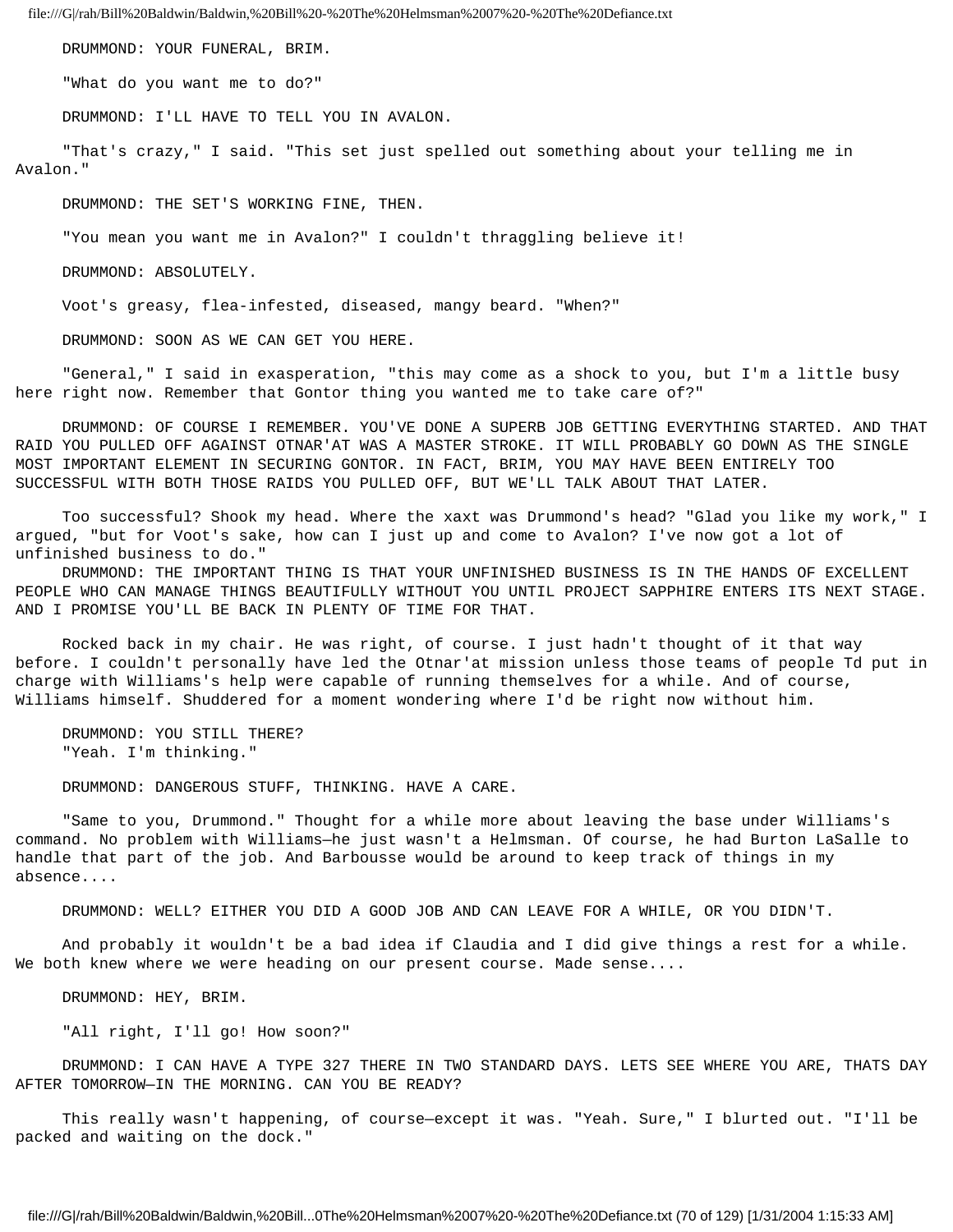DRUMMOND: SEE YOU IN FOUR DAYS OR SO, BRIM. HAVE A GOOD TRIP.

 "Right," I replied, wondering what in xaxt I'd just signed up for now and feeling kind of disgusted that I'd done it in the first place. But I was a whole lot too late thinking about that now.

ADMIRALTY: SIGNING OFF.

 I touched DISCONNECT, and the display faded. Sat there in silence a few moments, thinking about what I'd just promised—and how very little information I had about it. Then I shrugged. Someday, I promised myself, I'd finally learn to say "no." Meanwhile... "Ah... Jim," I called, limping away from my cluttered desk, "all of a sudden, we've got a lot to talk about on the way home!"

\* \* \*

 Next morning, our incoming Gontor convoy needed no announcement on the local media, even to a city long acquainted with the resounding thunder of starships lifting and settling to landfall. This arrival shook the very ground we walked on, intruded on our personal spaces with no mitigation. Ships simply began to appear through the clouds—then simply kept coming... and coming... and coming. Now and again throughout the morning, I studied them from the roof of Headquarters as they rumbled overhead, clumsily—to the eye of killer-ship Helmsman—maneuvering in the tight constraints of a very crowded airspace. There were all shapes and sizes of starships: transports, mammoth liners, humpbacked livestock packets, store ships of every description, many small ships—mostly tramps—that would have been better off plying the trade within planetary systems than trying the hazards of an interstellar passage. Every starship was deep-laden and moving with the uncertainty of precariously thin useful-lift ratios.

 I must admit the sight of that great fleet stirred me deeply. For all its diversity, yes, and occasional disorganization, it had a sense of purpose after its hazardous passage the long way 'round past Braltar from Avalon. It was a sense the convoy would need for the second leg of its voyage, this time, through much more treacherous space. This was especially true considering its long-distance escort, which was much less impressive than the convoy itself—and reflected perfectly the pinched circumstances of our badly stretched Imperial Fleet at this point of the war. To shepherd these ninety-six ships through potentially the most treacherous interstellar space in the galaxy, our Admiralty had been able to provide the ancient battlecruiser Celeron (Voot knew from what backwater they'd resurrected that old ship, pride of another era); four disruptor monitors, one of crude, prewar design; and a pair of armed rescue tugs. Seven military starships—more like six and a half—to guard ninety-six heavily laden, virtually irreplaceable merchantmen. Not a reassuring show of strength, and yet there it was. In the long void between the umbrella of Starfuries we would launch from this base and the much thinner umbrella of Starfuries Delacroix had managed to land at the other side on Gontor, this was the best that could be done. Luck and skill would have to fill the gap. All I could do was quietly thank Voot and his greasy beard for the success of our mission to Otnar'at. If ever the forfeiture of human lives seemed worth the cost, now was the time....

 As the last ships were thundering down into the harbor, I transferred some last-cycle data to Jim Williams's account, then shut down my workstation and prepared to make an official appearance at the harbor to welcome Count, (the Hon.) Vice Admiral Basal Zakharoff. Earlier, Barbousse had fetched me a respectable uniform. These days, I spent most of my time in blue flight coveralls and a Helmsman's jacket. As I dressed, I felt unusually stuffy in the starched fabrics that, previously, I had considered quite the norm for non-combat situations. How very little time I required to establish bad habits! Wrestled a xaxtdamned pair of white gloves over my hands—why is it white gloves are always too small? Do they thraggling make them that way? Somehow fastened the xaxtdamned buttons while thinking that people who regularly fly all over a xaxtdamned galaxy have little need for xaxtdamned white gloves that attract every xaxtdamned speck of dirt within five hundred xaxtdamned light-years whether the wearer touches anything or not! Hate the xaxtdamned things! Got a thorough, perceptible, check from Cottshall—only my collar needed adjusting. A second check, this one much more stringent but totally unobservable to the inexperienced eye, from Barbousse earned me a wink.

 "You look extremely military, Admiral," he allowed. From Barbousse, this was an endorsement half the Fleet would gladly die for, especially since I still had a black eye that would make a professional Kanz'u champion blush with envy. Made me feel pretty good about myself as I half limped through the headquarters lobby; hoped I wouldn't trip and fall flat on my face.

Outside, Petty Officer First Class Joe Russo waited at the open door of the great, elegant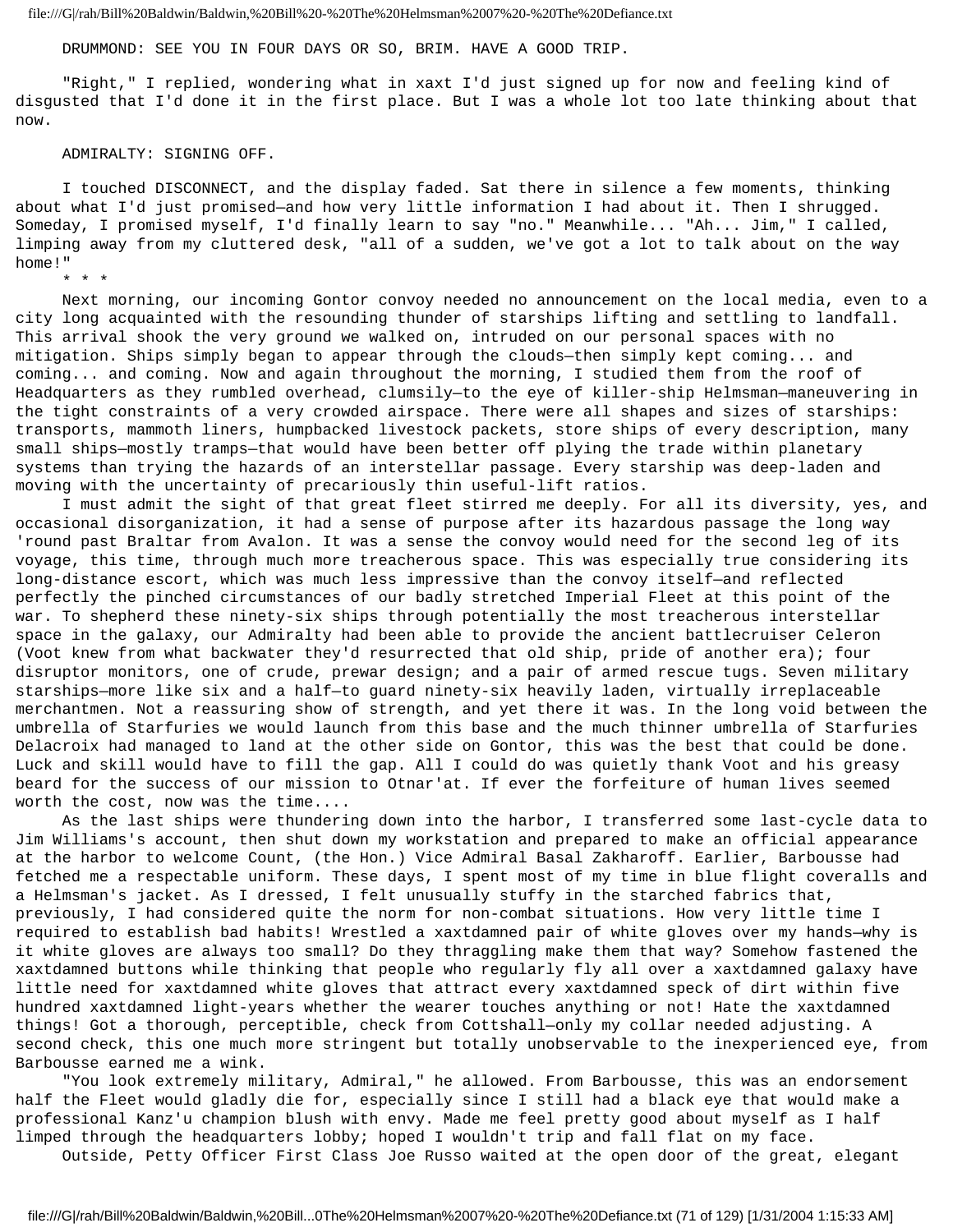limousine skimmer he'd been shining that day I met him—complete with my two-star flag flying from a jack staff at the bow. Hador's reflection from the trim alone was enough to blind a man. "Mr. Russo," I said, "I thought you'd sent that to salvage."

 Russo saluted and grinned proudly. "Almost did, Admiral," he said. "But when Master Chief Barbousse took over as ranking NCO, he told me t' belay that 'cause we might need it someday. Grand-lookin' limo, isn't she?"

 Glanced at Barbousse, who appeared to be studying something on the roof of the building next door. Chuckled. "Best-looking limo I've seen in a long time, Mr. Russo," I said. Couldn't argue with the truth....

\* \* \*

 When he arrived at the dockyards, Atalanta's harbor had descended into a noisy, teeming chaos with provisions lighters and bristling maintenance barges speeding everywhere—in every conceivable direction—all at the same time. Zakharoff's ominous, gray flagship Celeron was moored to one of the city's largest piers, where she appeared to loom over every ship in the harbor. A frowning, humpbacked mammoth from an earlier age, Celeron's massive, asymmetric hull was originally conceived as a platform for the type of enormous, antiship disruptors that had been the final arbiters in space-power struggles for a millennium or more. These colossal weapons could destroy other battlecruisers, huge asteroids—even cities. But they could neither fire rapidly nor traverse swiftly, and were next to useless against new attack ships developed over the past ten years. In an attempt to bolster this weakness—unseen by her original designers—at least seventy new, rapidfiring disrupter barbettes had been let-in to her massive hull, and she now bristled like an oversize hedgehog.

 Russo picked his way through the teeming surface traffic and brought us to the foot of her brow, where four Imperial Marines stood at parade rest, blast pikes at their sides. As our skimmer drew to a hover, the Marines came to rigid attention and one of them called out, "Alongside!"

 Startled me. A long time had passed since I'd had much to do with the old capital ships; we don't stand on much ceremony dodging aboard Starfuries. Glanced up to the other end of the brow, where an officer, a boatswain's mate, and ten ratings had just come to rigid attention on a small, retractable platform I guessed was deployed for the express purpose of honors and ceremonies. "Alongside!" the officer echoed.

 Russo opened my door smartly. "Need a hand, Admiral?" he whispered without moving his lips or changing his expression.

 I winked an appreciative "no," then struggled to the pavement and limped a little shakily to the brow, allowing Barbousse to hand me onto the treads, which whisked us to the platform with no further discomfort on my part.

At the precise moment I arrived on the honors platform, the officer-a full Commander, no less—called out, "Over the side!" Instantly, the boatswain hammered two traditional "clear tones" from his golden tocsins and we saluted.

"Permission to board I.F.S. Celeron," I said.

 "Permission granted, Admiral," the Commander said with a steely look. "Admiral Zakharoff sends his compliments and requests your presence in the ship's wardroom—first hatch to your left past the boarding lobby."

 "Thank you, Commander," I replied, and stepped into the old warship's elegant, paneled boarding lobby, where another two rows of perfectly outfitted Imperial Marines came to attention as Barbousse and I passed between them. Wondered what they did when they weren't honoring something. Haven't noticed us capturing many enemy ships by boarding these days. Inside, we made our way quietly through a long 'midships alleyway traversing what I guessed was the ship's main deck. By the first hatch to the right, two more Imperial Marines stood at attention on either side of an open hatch ornamented with a huge, gilded Imperial comet. From the sounds coming from inside—and a strong odor of drinking spirits—I knew I'd located the wardroom.

 Barbousse stopped short of the door. "Officers' country, Admiral," he said. "I'm wearing my summoner—just signal when you need me."

 I looked him in the eye and nodded thoughtfully. Here was a man who was a hundred times more talented than most of the flag officers in the Fleet. Yet he was not permitted inside the wardroom of an Imperial warship, no matter how mean and insignificant she might be. We'd been through this a thousand times over the years. By his firm wishes, he remained an enlisted man in history. "I'll signal," I assured him. Then I stepped into the wardroom, all dark wood paneling, deep carpets, potted greenery, and soft lighting—a perfect clone of all the fine old men's clubs I'd visited—but as a Carescrian never been permitted to join—in Avalon.

 "Rear Admiral Wilf Ansor Brim, Imperial Fleet, Military Commandant, Atalanta Fleet Base!" a white-uniformed steward announced while I stripped off my right glove and folded it under my left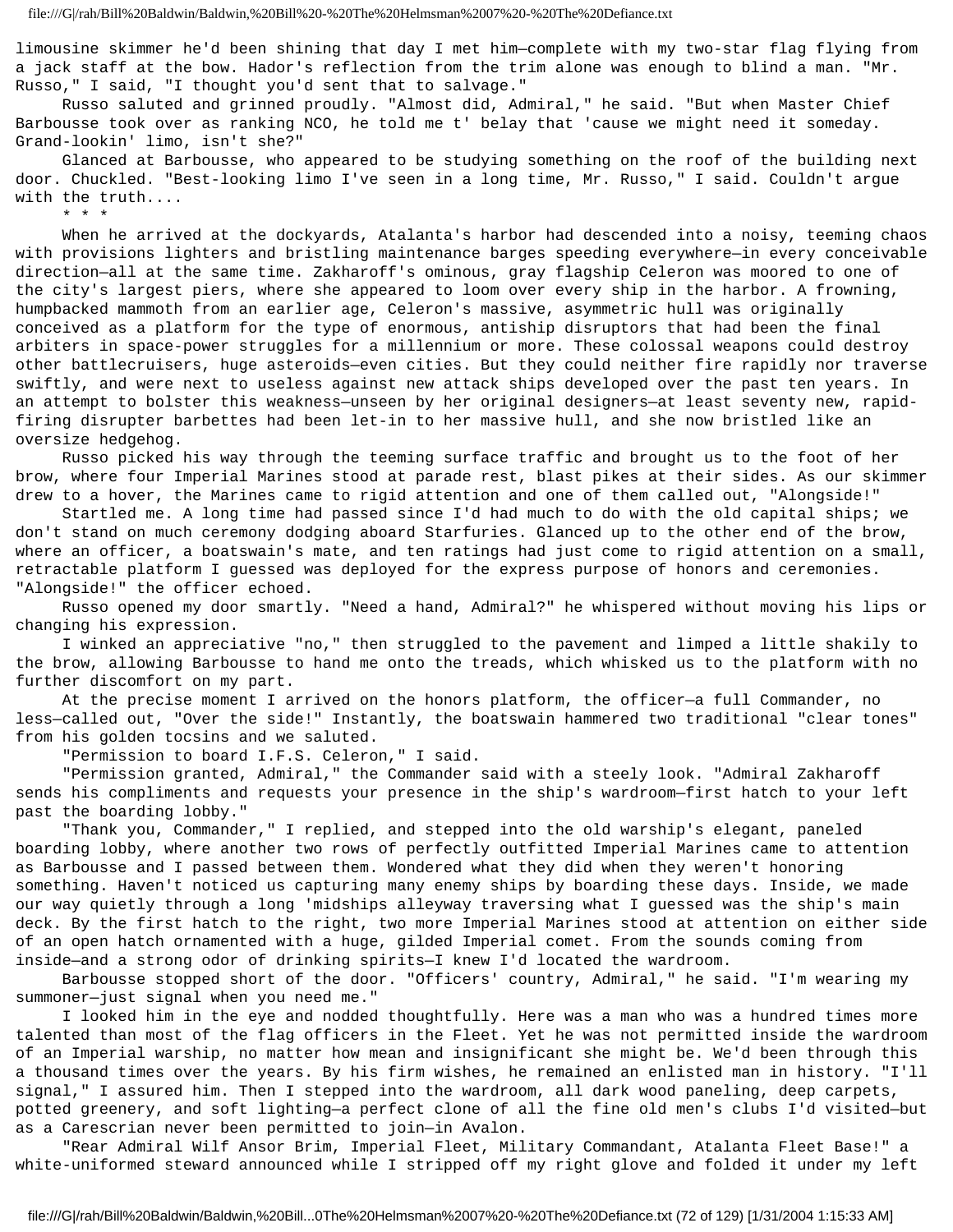shoulder strap. Perhaps twenty officers—including two Rear Admirals like myself—were gathered in full uniform at the far wall before a massive bar, behind which four more stewards stood at watchful attention. The room suddenly became quiet, and a large man with a florrid countenance—wearing one more stripe on his sleeve than I did—turned to face me. Had to fight off a smile wondering what he thought of the black eye.

 "My dear Brim," he rumbled in a deep, soggy bass, extending his hand, "how good of you to pay us a call. Come refresh yourself in our humble wardroom." He was tall and portly, with a uniform that must have cost at least half the Empire's original outlay for the Celeron, His face was lined and creased by what appeared to be a lifetime of unrestraint, and you could park a Starfury in the bags under his liverish eyes. But aside from the obvious deterioration, there was something very substantial to this fat old reprobate. Perhaps it was that aura of power the nobility always seems to emit. Perhaps it was even a vision of wickedness—his mustache combined with a small goatee and pendulous veined cheeks gave him a look I'd always associated with the Gradgroat-Norchelite church's "Evil One." Whatever it might be, Zakharoff was an imposing, impressive person. I decided to reserve judgment until I'd had time to more accurately take the man's measure. "Basal Zakharoff," he said as I grasped his hand—a surprisingly firm, masculine handshake. Don't know why it surprised me.

"I am honored," I countered, looking the man square in the eye. "Welcome to Atalanta."

 Zakharoff made a curt, little military nod. "Gentlemen," he said, indicating me with a casual wave of the hand, "may I present our host, Admiral Brim?" With a hand in the center of my back, he ushered me toward the bar. "I believe you're an appreciator of Logish Meem, aren't you, Brim?" he asked. "At least that is the impression Onrad gives."

 I nodded—name droppers don't much impress me. "I've been known to sample a bottle now and then," I conceded.

 "Miller," he said, signaling the bar steward, "Admiral Brim will have a goblet of our Tamrhone oh-five."

 The steward fixed me with a glance, then nodded, and Zakharoff began introducing me to the other officers. Two of them—the Rear Admirals, both senior to me—I now recognized as classmates of mine at the Helmsman's Academy; they seemed mildly interested that I had managed to become an Admiral, too. "You've been most fortunate, Brim," one of them, David Lynch, allowed in patrician articulation. "Especially considering your origins."

 Felt my hackles rise. He hadn't changed. Remembered him as such a poor Helmsman that he'd graduated without the tiny winged comet to wear on his left breast. I'd read in a recent issue of the Academy's alumni publication, Helm, that he'd just finished a tour as Chief of the Navigation Aids Bureau in Avalon. Wondered what sort of cock-up he'd committed there to wind up as part of this suicide squadron. "Thanks," I said, reaching for my goblet of meem. "Sometimes Dame Fortune smiles for the strangest of reasons."

 "I dare say she does, the old whore," Lynch roared, raising his glass in a chuckling toast to the other Rear Admiral, one Bill Liddle—who'd also failed to complete flight school, if I remembered correctly.

 I mumbled something inane, then busied myself sampling the meem. Wasn't half bad. Lamentable to waste it on these insolent bastards! Continued along the bar with Zakharoff, meeting the kind of people I'd encountered when I'd entered the Fleet during a war whose ashes had been cold for more than a decade. Found quickly that I still didn't have much to talk to them about. My world is filled with starships and weaponry, not the latest social intrigues at Court.

 Aside from my black eye, one topic that did interest them all was the Carescrian reinforcements that would soon be added to our Imperial forces. They'd heard about that. Of course, I didn't know much more than they did about the subject. But since I was a Carescrian, they expected I would be a font of information, and I suppose I came off like a dunce, at least in their eyes. Kind of wondered how a busy officer was supposed to keep up with such trivia in the first place, but mentally threw up my hands. These men had little to do with today's fast-evolving Imperial Fleet. They still lived in an era that had gone by the boards ten years ago. Like the grand old ship they inhabited, they were doomed, either from the deadly, new combat that was closing in around them—or from the equally lethal peace that would follow.

 After less than a metacycle of this drivel, I found myself glancing about, wondering how I could make an early escape without incurring Zakharoff's wrath. Stuffed shirt or no, he was a force to be reckoned with. Like it or not, one doesn't irritate the big guns whenever one pleases. Nevertheless, I desperately needed something—anything—to get me back to reality, no matter how crazy Atalanta's reality might have become in the past few metacycles.

 Just as I was about to make a lame excuse and bolt for a door regardless of the consequences, a rating from the ship's COMM center showed up carrying a red envelope prominently marked MOST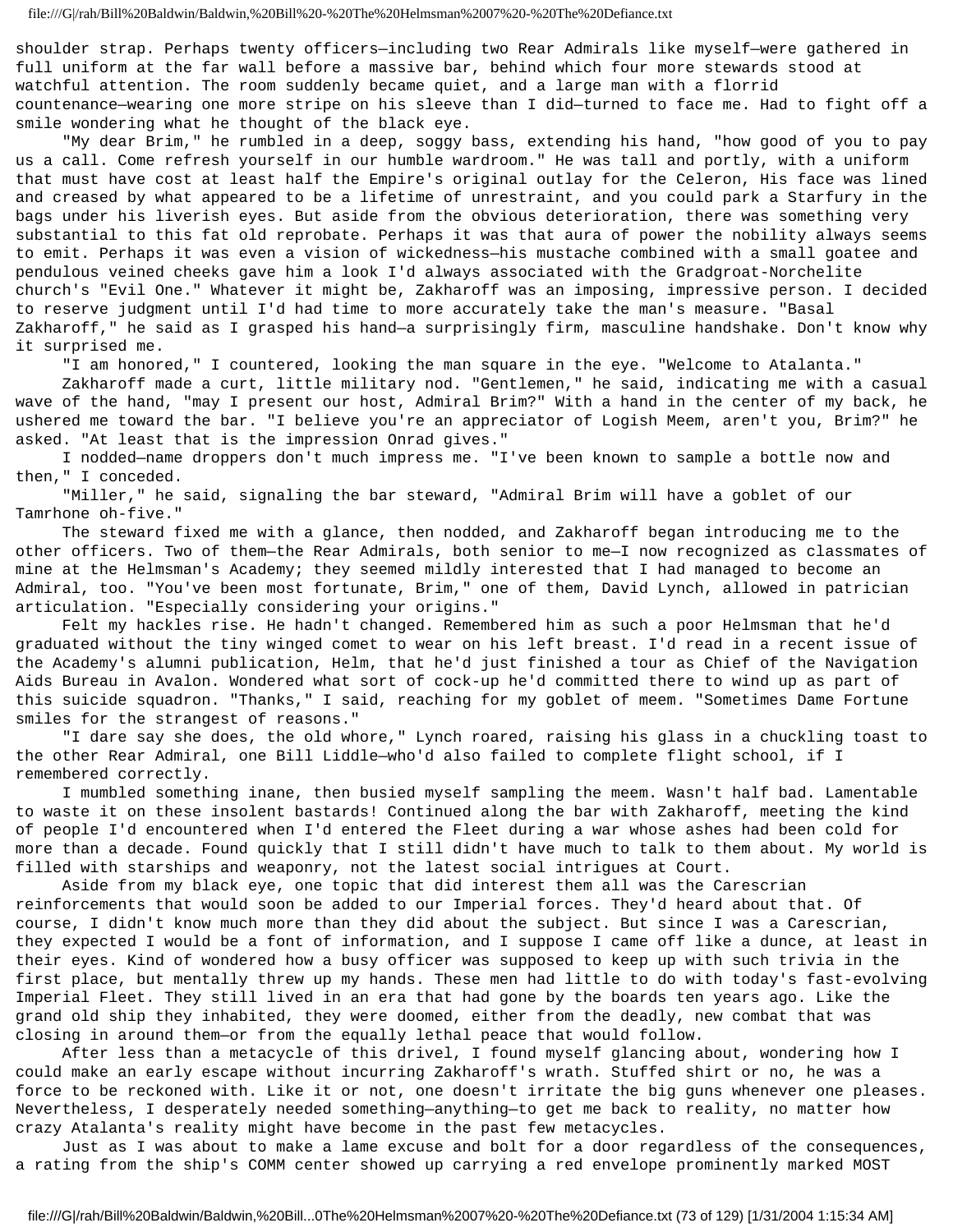SECRET-IMMEDIATE/FLASH. He spoke with one of the stewards, who quickly struck a tiny chime and announced, "Message for Admiral Brim!"

 The room went stone-cold silent as I limped across the floor to sign for it. Every eye seemed to follow me as I hobbled to a private corner of the wardroom, sat in a gloriously comfortable easy chair, then applied my thumb to the envelope's seal. After the opening sequence, I peered inside and withdrew a KA'PPA message form:

DFLKJHBQWIOT3456JLKV SOIEYWRTLKU [TOP SECRET]

FROM: U. BARBOUSSE, MCPO, I.F.S. CELERON, ATALANTA, HADOR-HAELIC

W1LF A. BRIM, RADM, I.F.S. CELERON, ATALANTA, HADOR-HAELIC

IF I AM TO TRUST MILLER, THE BAR STEWARD, YOU LOOK BORED NEARLY TO DISTRACTION. SHOULD YOU WISH AN ESCAPE, USE THIS AS YOUR TICKET TO FREEDOM. YOUR SUMMONER WILL BRING ME TO THE WARDROOM DOOR IN LESS THAN A CYCLE. RUSSO HAS THE LIMO IDLING AT THE FOOT OF THE BROW.

[END TOP SECRET] DFLKJHBQWIOT3456JLKV SOIEYWRTLKU

 Managed to contain the c'lenyt wide grin that threatened to spread across my face. Wheezed a couple of times stuffing the message back in its envelope, then got to my feet as Zakharoff strode to my chair. "Sensitive business, my dear Brim?" he asked.

 "Sensitive, indeed, Admiral," I replied with as serious a demeanor as I could produce, considering the circumstances. "It seems as if I must return to headquarters immediately." As I activated my summoner, I discovered that everyone at the bar was staring at me in utter astonishment. They must not know many Carescrians who receive MOST SECRET-IMMEDIATE/FLASH messages.

 "One hopes the situation is not so serious as to prohibit your appearance at the ball this evening," Zakharoff offered.

 "One can only hope, Admiral," I said gravely as Barbousse appeared at the doorway. "One can only hope." Turning my attention to the surprised officers, I made one of Zakharoff's curt, little military nods. "Good day, gentlemen," I said, then clicked my heels, "Admiral Zakharoff."

"Admiral Brim," he said, looking down his long, bulbous nose in dismissal.

 Turning on my heel, I joined Barbousse in the alleyway. Russo had us back at Headquarters before another half metacycle had passed.

\* \* \*

TO:

 Couldn't get better than a "military" rating from Barbousse when I left for Cottshall's soiree that night. My black eye and pronounced limp gave me the look of an alley cat who has lost control of his alley. Actually, I think I looked worse in my formal uniform than I might have in my fatigues and flight jacket. Kind of like a new white carpet shows up every bit of dirt, no matter how insignificant. Nevertheless, here I was, back in the limousine, dressed in full soup and fish—ceremonial cape, cutaway jacket, epaulettes, ruffled shirt—and on my way to our Officers' Club, which in a metacycle or so would be strained to the very limits of its capacity. The receiving line was scheduled to begin in less than half a metacycle. "How's your transport pool holding up?" I asked Russo.

 "We're doin' fine, Admiral," Russo replied. "But I've never seen so many VIPs in my life." "They'll be gone after tomorrow," I promised.

 "Better be," Russo chuckled. "Couple of my drivers are threatenin' to defect to the League if they have to haul many more uppity bigwigs."

 "Tell 'em to pick me up if they leave before this little bash is over," I said with a laugh. "I think I want out, too." Ahead, the circular driveway to the Club's main entrance was a miniature traffic nightmare, with SPs gesturing and whistling in a vain attempt to keep early guests and last-moment commercial traffic moving. Voot only knew what it would be like when people really began to arrive.

 "Beggin' the Admiral's pardon," Russo interjected, "but I've often wondered how you manage to put up with what you do." He reached over the windshield and touched a button that began to pulse.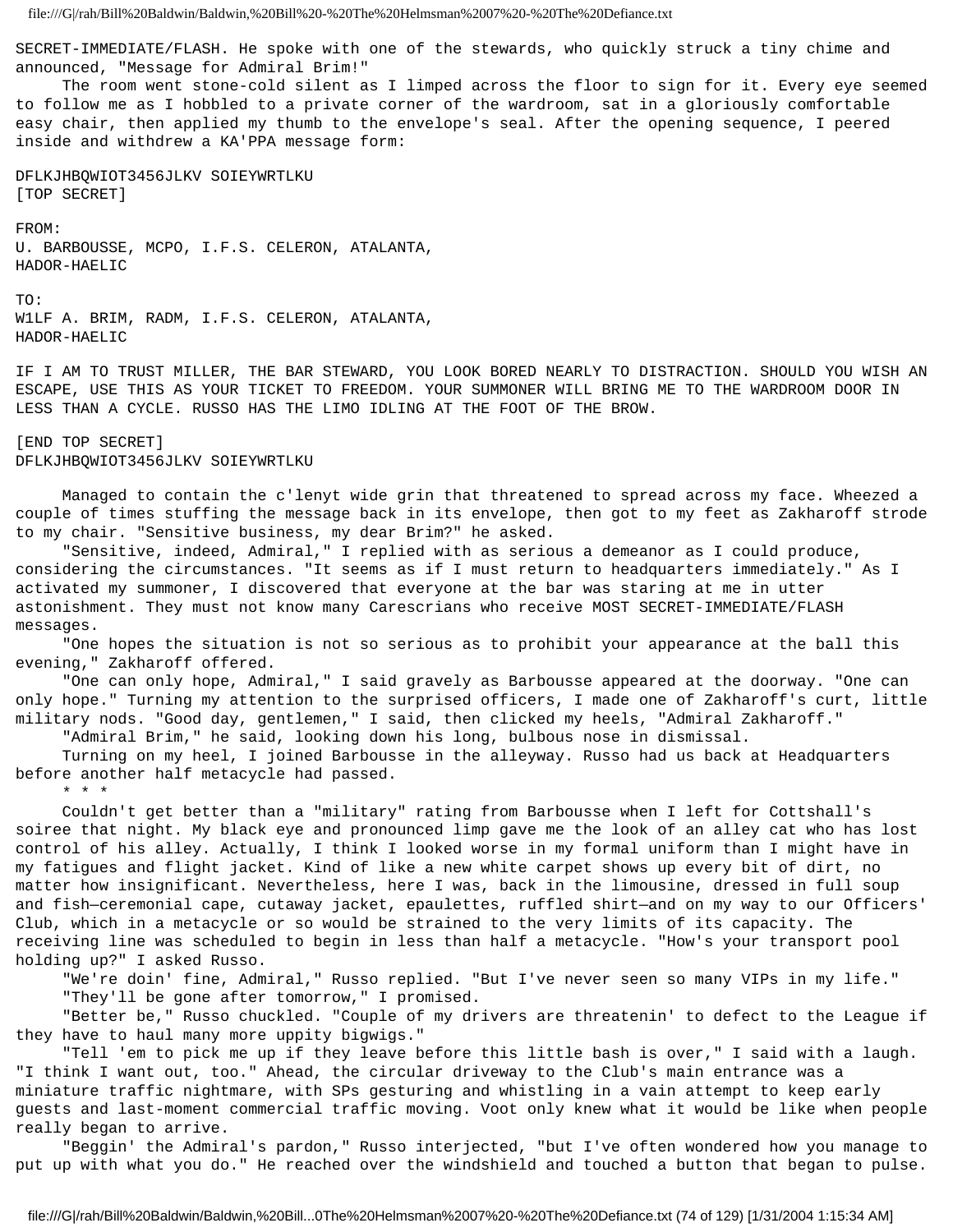"It's all over the base the way you got treated aboard Celeron this afternoon—an' none of the scuttlebutt came from Chief Barbousse."

 Sat speechless for a moment. Clearly, the ratings had a grapevine nearly as efficient as the Chiefs'. "Don't quote me, Russo," I warned, "but after all these years, garbage like that doesn't bother me much. Kind of like scar tissue—hasn't a lot of nerves in it."

"An' besides, you showed 'em all, didn't you, Admiral?"

 "Thanks," I said. "I did what I needed to do." Ahead, traffic in the driveway was simply dissolving as we approached. "Russo," I asked, "how'd you do that?"

 "Had the boys install a little VIP switch up there," he said, pointing to the pulsing switch over the windshield. "Lets the SPs know you're on the way. They simply stop traffic everywhere until I give 'em the word."

 "Mister," I grumbled as we drew up unimpeded before the Club's main entrance, "you're going to spoil me—turn me into another Summers."

 "Can't hear you, Admiral," he said as he jumped out and opened the door for me. "Whenever you want the limo, just let Mr. Cottshall know. I'll be here before you know it,"

 I grabbed his arm to steady myself as I got out. The leg still ached with dull pain, especially when I'd been sitting for a while. "Thanks, Russo," I said with a chuckle. "I'll count on that." Cottshall had stationed four of our SPs in their best uniforms on either side of the door. One, with at least a million hash marks on his sleeve, moved quietly to my side.

"Er, can I offer some help, Admiral?" he asked.

 "Thanks, Chief," I said. "I've got a metacycle of receiving line ahead of me. Might as well get used to it now."

"If you need anything at all this evening..."

"I'll yell," I called over my shoulder. "Keep an ear posted."

"You bet I will, Admiral," he said with a big grin.

 Two more SPs yanked the doors open, and I made my way through clouds of mu'occo cigarette smoke, perfume, and the odor of spirits into an already-crowded lobby\* where I handed my cape to a steward and tried to field greetings from people whose names I should have remembered, but didn't. Cottshall had stationed himself to one side of the ballroom at a small lectern, directing operations with all the precision of a dancing master conducting an elaborate ballet. He looked up as I came alongside and grinned. "Ah, welcome, Admiral," he said with obvious pride of accomplishment, and nodded to the crowded lobby. "Quite a turnout already."

"Quite a turnout, indeed, Mr. Cottshall," I said, grinning. "Congratulations."

 "It's not even started yet," he said. "I'll let you know about congratulations tomorrow." Squeezed his arm. "I'm willing to make a few predictions."

 "Thank you, Admiral," he said. "By the by, Ms. Valemont-Nesterio is already inside the ballroom preparing for the reception line. You might wish to join her."

 "Good idea," I said, hoping I didn't look too eager, and slipped through the doors into... what used to be the Officers' Club ballroom. Cottshall had transformed it. In the center of the room, a huge table groaned beneath a princely expanse of hors d'oeuvres arranged around two huge ice sculptures of climbing Starfuries. In the far corner, a chamber orchestra was setting up at the bandstand, which itself had been transformed into a giant opened mollusk shell. Five temporary bars would soon be in operation, one at each wall and another at an angle near the door to assist in traffic control. Beside them, a small army of white-coated stewards—had Cottshall hired all the ratings on the base?—were loading additional tables with hors d'oeuvres. Stanchions connected by a thick golden rope led into the room from the main doors and designated space for our reception line. Everything in place except... Claudia. Where was she? Cottshall had said she'd be here.

 Suddenly, I caught the sensuous odor of perfume and felt a hand on my arm. "Good evening, Admiral," she said, proffering a goblet of meem with one hand while she held a flute of E'lande—nearly consumed—in the other. Almost gasped—she wasn't just beautiful this evening, she was glorious! She'd chosen white for the occasion, a color that revealed her tawny complexion at its best. And she'd dressed! in the hugely fashionable costume antique style that had shocked—as well as thoroughly charmed—Avalonian society during the past few months. Her gown was extremely low-bosomed and concealed little of those ample, clearly unrestrained, breasts I loved so. With a high waistline, and a very narrow, slit-to-the-thigh skirt that carried sheer down to tiny, highheeled shoes, it was clear to me that she was destined to be extremely popular among our male guests tonight. All I could do was stare—when I dared.

 "Great shiner you've got there," she said, with a grin and a sidelong look of amusement. "Like that, eh?" I asked, trying to keep my gaze where it ought to be—she was gorgeous. "Gives you that sexy look of the streets," she replied, with a faux-serious countenance. "Speaking of sexy," I countered, "that gown of yours is positively erotic—and beautiful."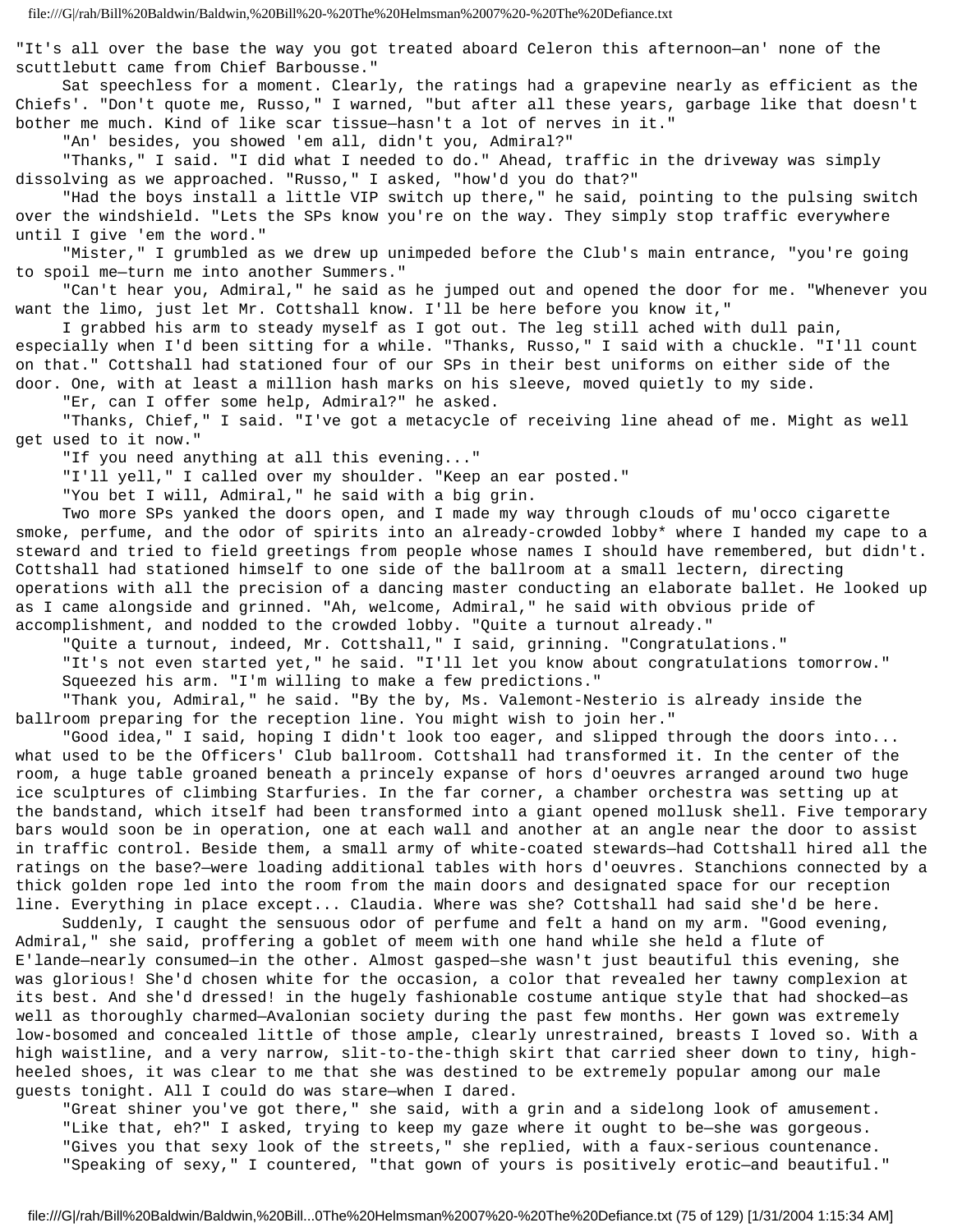"Like it?" she asked, twirling to give me a better view.

"Mother of Voot," I swore under my breath, "You must have had it made specially for me."

She made a sidelong glance. "I did, you know."

"Right," I said, "and Nergol Triannic is about to sue for peace."

 "Sometimes, Wilf Brim," she said, rolling her eyes, "I could stick your xaxtdamned modesty somewhere that isn't your ear."

"Sorry," I replied.

"You ought to be," she retorted. "And now you're staring."

 "Damned right I'm staring," I said. "If you got that gown for me, then I don't intend to miss even a square milli-iral of skin."

 She grinned and glanced at the door. "Cm'on, you," she said, taking my arm. "Here's Captain Williams, and look who he's got with him. Adele! Isn't she the crafty one? What a lovely gown!" At that moment—and not until that moment—did I realize that I hadn't given even a single thought to bringing an escort of my own. And clearly, neither had Claudia....

 By Twilight and twenty, the noise from the lobby had become deafening, and our little reception line was braced for the onslaught. Closest to the door was Jill Tompkins, Chief of Operations, squired by one of the Helmsmen who'd survived the Otnar'at raid with me. What Jill did for a formal uniform more than made up for the unsightliness I brought to the party tonight. Next was Burt LaSalle, our senior Space Officer with a gorgeous blonde he'd met in the city (who couldn't hold a candle to Claudia, even though her gown showed acres more skin). Next, Jim Williams and Adele Hough, Claudia's secretary, looking exquisite in a gown designed for a royal princess. Then Claudia, and finally me. Felt like we were waiting at the wrong end of a firing squad.

 At Twilight and a half sharp, a grinning Cottshall stuck his head through the double doors. "Ready everyone?" he asked in an excited voice.

 I turned to Claudia and rolled my eyes, while reluctant bleats of, "Yeah," and "Guess so," struggled from the lips of we sacrificial offerings to the gods of polite society.

"Then brace yourselves," Cottshall warned, and both doors swung open.

 Actually, it was even worse than I'd expected, but that could serve as another story altogether....

\* \* \*

 There had been dancing in the ballroom upstairs for nearly half a metacycle now, however I was content to wedge myself into one of the club's dimly lit, basement bars, nursing two very numb feet and a greatly ill-treated right hand, the latter victim of more than two hundred crushing handshakes. For some lunatic reason, nearly every male who had come through the receiving line felt compelled to declare personal dedication to the Empire's ultimate victory by earnestly—painfully—wringing my hand as if it were something to be killed by strangulation. Doubtlessly a testosterone thing, I mused—Voot knew I'd probably done the same idiotic thing myself on occasion. But now, with the actual ball successfully under way upstairs, I found it terribly nice to hide for a few moments and lick my wounds, so to speak. Oh, sooner or later I'd have to return to the ballroom and mingle. Like it or not, the job of Base Commander does come with certain political strings attached; Voot knew that I'd already palmed most of it off to Cottshall and Williams.

 And after all, it was still little more than two days since they'd dragged me half-dead from the LifeGIobe....

 "Hey, StarSailor," Claudia's soft voice whispered caressingly in my ear. "Don't suppose you'd like to dance, would you?"

 "How about a drink now and a promise for later?" I suggested, getting to my feet a little less painfully now and offering my barstool.

 She grinned. "I've already had a couple drinks tonight. You could make me tipsy—and you know what that means."

"You go to sleep," I chuckled. "Right?"

"Well, yes," she said, her cheeks reddening slightly, "that, too."

"Sorry," I said. "However," I added, "this time, I might just take advantage of you."

"That a promise?"

"Absolutely."

 "In that case," she said, perching daintily on my barstool— and completely ignoring the fact that her skirt had ridden most of the way up her thighs in the near darkness beneath the bar—"I'll have another E'lande, if you please."

 I grinned and wedged in between her and a great, buxom redhead on the next barstool who was chatting up one of the captains from the convoy. The redhead didn't seem to notice me at all—great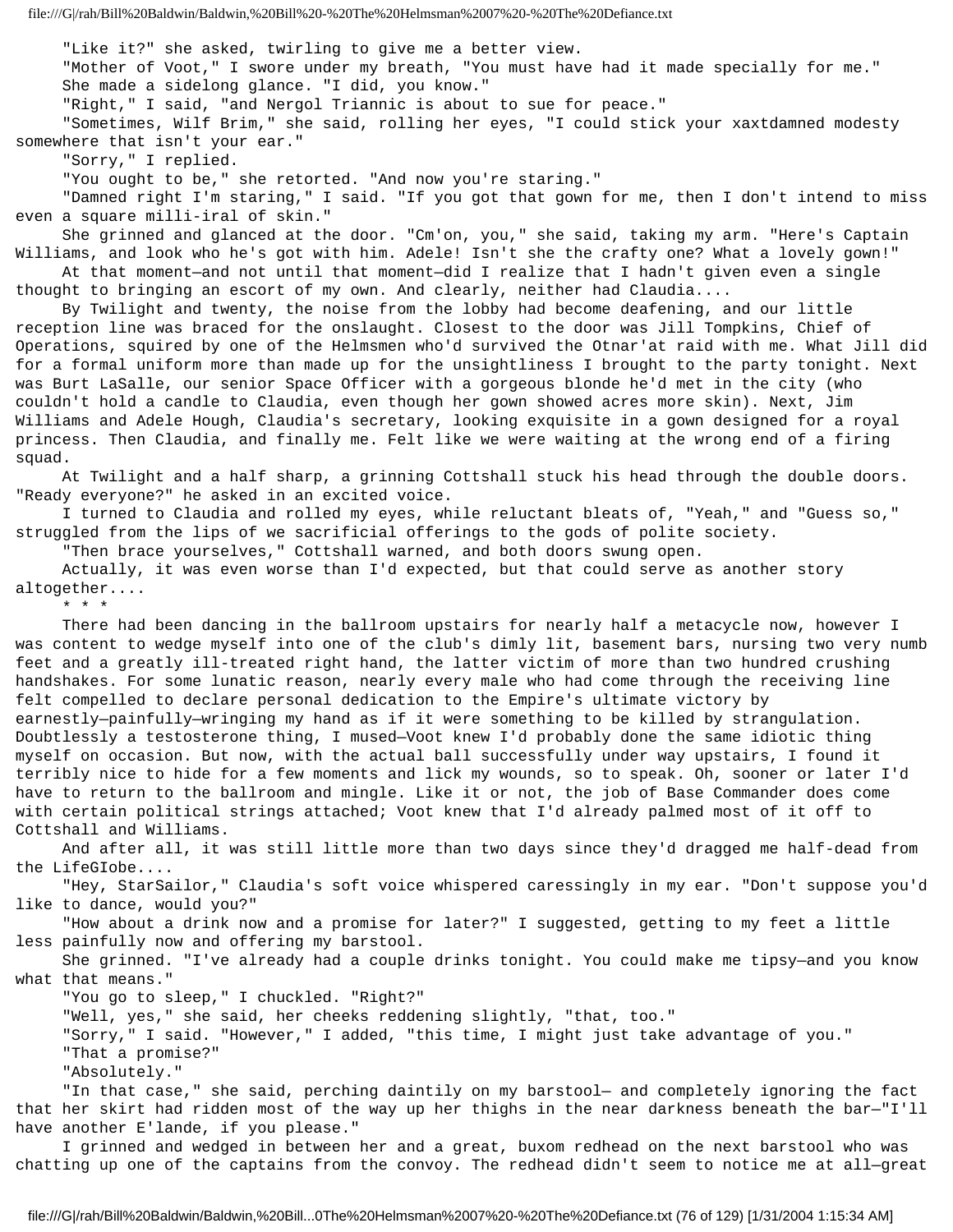padding. "An E'lande for the lady, please," I called to the steward, then returned my gaze to Claudia. "Do I get to stare a little now?" I asked. "Oh yes, definitely," she said in a little whisper. "...I'd like that." "What do I get to stare at?" "Whatever you'd like to stare at," she said, grinning. "Within reason, of course." "Does that include legs that might have escaped your skirt?" "Well," she said, frowning as the steward delivered her drink, "I suppose." I paused till the steward busied himself with another order, then glanced down appraisingly. "Great legs," I said. "You think so, eh?" she asked, stretching them out a bit for a critical look. "Of course," I replied, putting my arm around her waist for a stealthy hug. "Always have; always will." "Yeah," she whispered, half closing her eyes. "Oh how I have treasured that over the years, Wilf Brim." "Nothing to treasure," I said, sipping my meem and conspicuously returning my gaze to her legs. "Merely doing what comes naturally." She punched me playfully on the arm and retracted her legs. "Is that all you intend to stare at, then?" "It's all right to ogle your boobs, too?" I whispered with a chuckle. "I'd really like that." After a long, thoughtful pause for a sip of her E'lande, she nodded. "My boobs," she said with a certain gravity, "are customarily... sacrosanct. But in your case, I shall make an exception." She slowly rolled her shoulders forward and peered circumspectly into the muchslackened top of her gown. "Is that better?" she asked, moving her head to one side. I didn't know what the person behind me could see—and didn't particularly care—but I suddenly got a view that started my heart pounding like a jackhammer. "Voot's beard," I whispered reverently, "they're—you're—exquisite, Claudia." "Actually," she said, with a little glance my way, "I rather enjoy the way they look, myself." At that juncture, I suddenly jettisoned the last tattered shreds of my self-restraint. "Claudia," I groaned, putting my arm around her waist again, "do you suppose that we could, well, go somewhere afterward and ah...?" "Ah, what afterward?" she asked. "Well," I said, as the whole Universe went whirling away out of control. "Well... Voot take it... Claudia, will you— please—go to bed with me tonight?" She closed her eyes with a little sigh. "Oh, Wilf—yes, I will go to bed with you tonight," she said, taking ray hand. "For a while there, I was afraid you weren't going to ask." She glanced around and giggled. "Finally! No more 'Phones. No more teenagers sneaking a kiss. Gorgas doesn't expect me home until tomorrow, so I want it all before you run off to Avalon. What do you say to that?" Felt my legs shaking. "Thank the gods," I whispered more to myself than anyone else. I could hardly believe my good fortune. "You must know I've wanted you for years, now," I stammered, "and..." Suddenly I ran out of words—very probably the best idea at such a time. "Come on, Wilf Brim," she whispered, placing a perfumed finger to my lips. "We've got to do a bit more palm-pressing upstairs before we start in on our own pleasures. Let's get it over with before my feet give up and die." That brought me back to the surface quickly enough. We did, of course—both of us—need to do a lot more palm-pressing before the night was over. "Yeah," I grumped, "just so long as my hand holds out." She'd started to slide off the barstool when—abruptly—she stopped and snapped her fingers with a troubled look in her eyes. "Probably this is going to sound a little strange," she said, squirming back onto the cushion, "but I've been running on here in my usual, totally self-assured manner, assuming that you've got a wonderfully private place we can go and get naked together. Was that a... well, a... viable supposition?" "W-e-l-l," I admitted with a grimace—suddenly very much concerned about the subject myself—"now that you mention it... ah... no. I don't suppose you've ah...?" "Not me. I'm married, remember?"

"Yeah, I've noticed," I grumbled. "Otherwise, we'd be old hands at this by now."

 She giggled for a moment and shook her head. "It's sure not like the old days when we had my apartment whenever we wanted to romp, is it?"

 Had to chuckle myself. "Not quite, Claudia," I replied, "but by Voot's greasy beard, we can't just let something like this get in our way."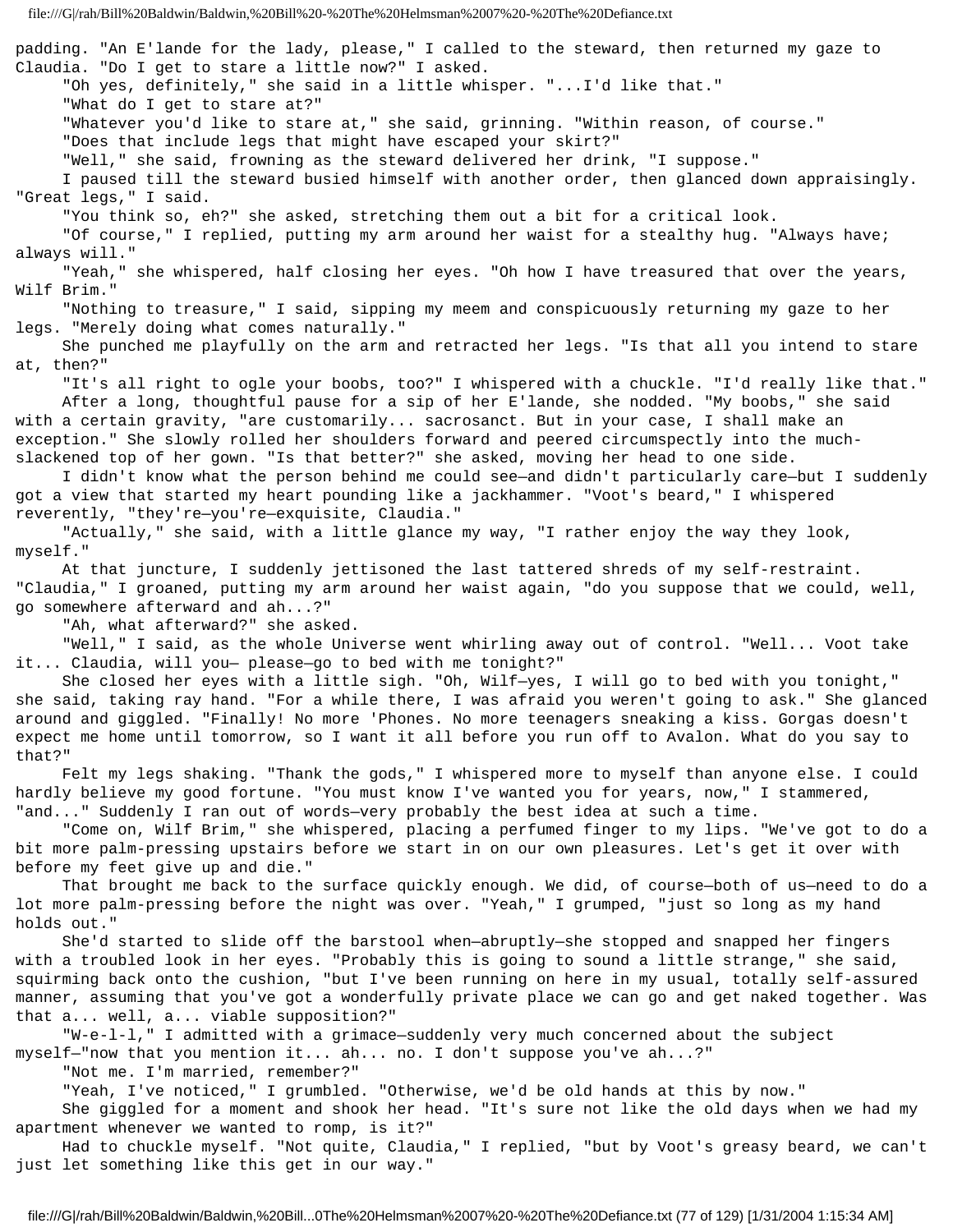"It's been a long time since I've hiked my skirt and rutted on the grass, Wilf Brim," she said with another giggle. "In fact, the last time I tried that kind of kid stuff, I think was with you, wasn't I?"

 "Don't have any idea," I protested. "But you certainly had a lot of boyfriends in those days. I'll bet any of 'em would have been more than glad to..."

 "Well, tonight," she interrupted quickly, "you're all I've got left in the way of boyfriends. And in my dignified, middle-aged capacity as Atalanta's Harbor Master, I now require a bed to roll around in when I'm making love," She grinned and took my hand again. "Especially if I've got the dignified Base Commander rolling around on top of me."

 "Sounds like good thinking to me," I agreed. "But where? Seriously. Nice as my suite in the Officers' Quarters is, it's got thin walls. And as I recall, you tend to, well... be a little noisy once you work up to lift-off speed."

 "Mother of Voot," she whispered poking a finger in my sternum. "The pot calling the kettle black! You ought to hear yourself when you've reached your short strokes. Talk about noise. You'd wake the dead."

 "Or an entire Bachelor Officers' Quarters," I admitted. "All right... think, Brim. Where?" Then I glanced at her from the corner of my eye. "Well, this is your town, after all. Don't you know some place?"

 "I suppose we could check into a hotel," she said, lighting a mu'occo. "Before I got married, I was pretty good at looking like an innocent housewife."

 "Of course nobody in town would ever recognize us as the Harbor Master and the Base Commander," I said mordantly. "Especially since we're hardly noticeable in these formal outfits."

 "Yeah. Guess we wouldn't blend very well, would we?" she said, then giggled. "By the way, you're staring at my boobs again."

 I grinned, "if I don't come up with someplace to take you pretty soon, this might be everything I get to see tonight."

 "That would indeed be distressing," she said, finishing her E'lande, "because I'm really in the mood for showing them off a little more than I've done so far."

 I thought about that for a moment, then shakily finished my meem. I'd done a lot of fantasizing about those boobs over the years. Think, Brim, xaxtdamnit. Think! Then, out of the blue it came to me. "Mother of Voot," I exclaimed, rolling my eyes to the ceiling. "Where'd you tell Gorgas you were going to spend the night?"

 She shrugged. "In that little roomette off my office," she said. "Since you put the base back on its feet, I've had to spend lots of nights there. Managing a harbor like this one is damn near a six-watch job—you certainly know that. And I can't just hop a gravcycle to the Bachelor Officers' Quarters when I want to turn in."

"Yeah," I said, backing down quickly. "I understand."

 "So why'd you want to know about...?" she began, then got a funny little grin on her face. "Oh my God, Wilf, of course! Why didn't I think of that?"

"Would it work?"

"Xaxt—of course it would. Everybody's here, tonight."

"Got to be a few security people over there."

 She laughed. "Wilf," she said, "there's probably nowhere on this whole planet you and I can go together that at least someone isn't going to guess what we're up to."

"Yeah," I agreed, thinking back to my afternoon aboard Celeron.

 "At least locked in my office we'll have some privacy. Besides, it's got a great bed—for a foldaway."

"Is it a great bed for doing what we want to do?" I asked.

 "Certainly ought to be," she said, slipping down from the barstool again, this time with a contented grin. "But it will take both of us to make a really valid decision, don't you think?" "Absolutely," I agreed as we pushed our way through the noisy throng. "Just as soon as we put a few political finishing touches in place upstairs...."

Chapter 7

Operation Ipptid

19-21 Octad, 52014

 Somewhere in Effer'wyckean Interstellar Space, En Route to Avalon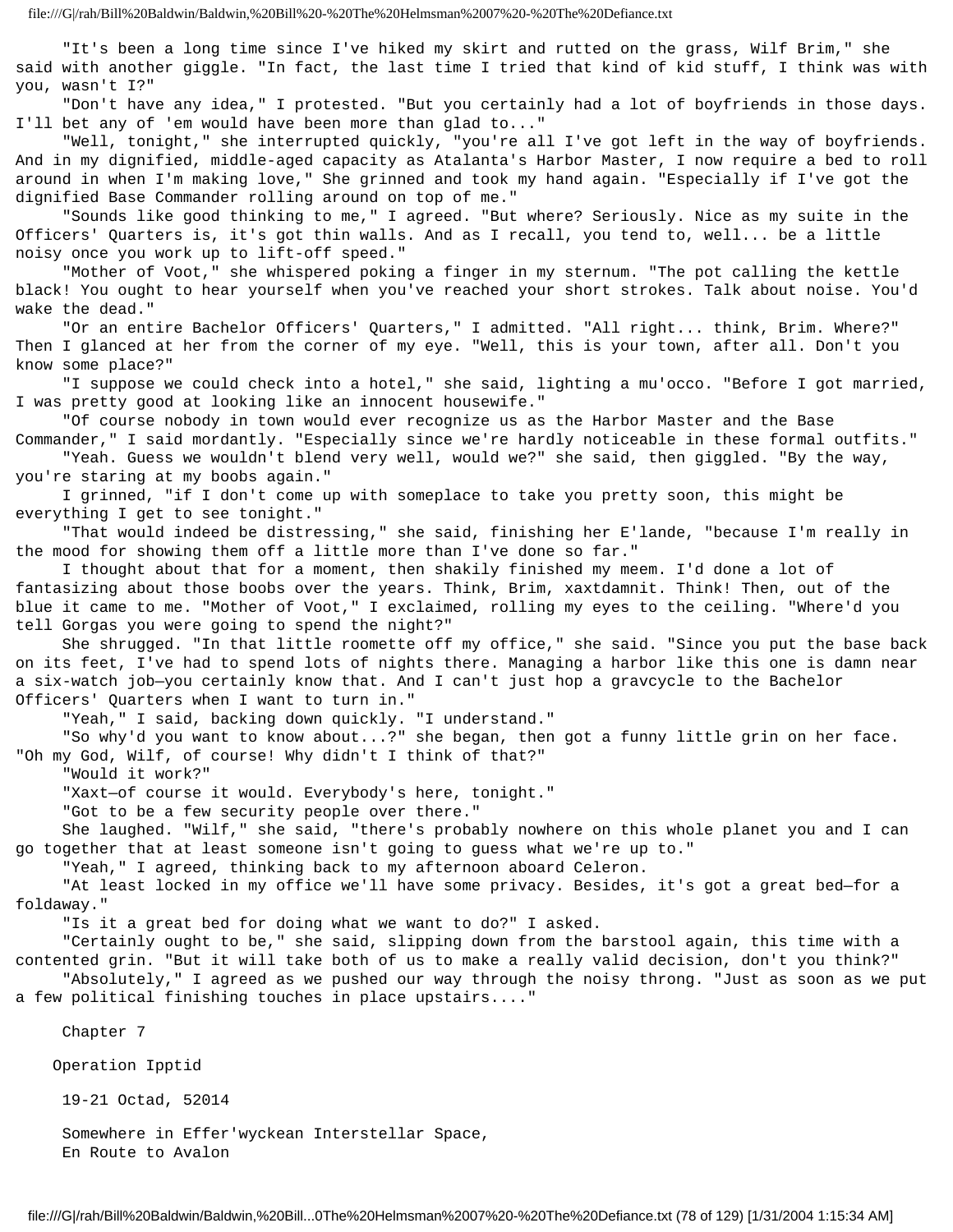I'd flown in a Type 327 only once before—during my recent assignment to the Sodeskayan front. But this second ride impressed me even more than the first. With urbane Lieutenant Commander Jim Payne and his freckled co-Helmsman Lieutenant Nedda Green at the controls, we'd been streaking toward the galactic center for little more than a day and a half now, but already distant brilliance from the gleaming trinary star we called the Triad of Asterious was streaming through our forward Hyperscreens.

 A more impressive aspect of our journey, however, was the fact that we'd been highballing through enemy-held interstellar space since a few metacycles after we departed Hador-Haelic, Hadn't much worried about that as we raced through the star systems of The Torond—we'd given them enough trouble to keep them occupied for a while. But I'd expected all xaxt to break out when we started across the ancient civilizations of League-occupied Effer'wyck.

 Somehow, it didn't, although passive sensors on our outer hull indicated that we'd been briefly tracked by every BKAEW site along our route. Seemed strange at the time—we'd be painted with BKAEW energy for only a moment, just enough for them to get a quick position reading. Then the site would shut down again. With the war going so solidly their way, it almost seemed that they simply couldn't be bothered with a single intruder—especially one our size. So, hearts in our mouths, we'd continued on course unopposed.

 Until we started past Yanrepé, that is, when suddenly, we were painted by a markedly more powerful source of BKAEW energy, enough to send our warning sensors screaming into overload. Hadn't encountered anything like that before. Anywhere. And to all indications, it was beamed from a long way off—as far as the great star system of Bax, on the far side of Effer'wyck. Somebody with one xaxt of a new BKAEW had just become very interested in our little ship. Wondered why—what did this new BKAEW reveal to its operators that the others did not?

 No answers—but in any case, it was the end of our free ride. Moments later, Candlewax, a chubby, round-faced sensors rating at the proximity console, reported we'd just been jumped by a pair of killer ships—apparently Gorn-Hoff 262s from their high rate of speed. Most probably they'd lifted off from Ni'rapp, the fortified starport on the planet of Yanrepé captured by the Leaguers on their savage march through the Effer'wyckean star systems—a point of interest only, under the circumstances.

 I watched Payne chew his lower lip as he and Green poured more and more energy to the eight Krasni-Paych Wizard Drives in streamlined pods on either side of our hull. After a time, we'd exceeded the ship's velocity-gauging instruments and could only guess what our actual transspace velocity was. But it was just enough to keep the Leaguers out of range to our rear—so far.

 Unfortunately, because of that same protective high velocity, we had also become quite visible against the darkness of interstellar space. At maximum power settings, Wizard Drives tend to generate vivid yellow-green Drive plumes, often approaching two hundred c'lenyts in length. Most Wizard-powered starships, like our Starfuries, are equipped with diffusers to prevent this very phenomenon; Type 327s are not. However, without them we had been squeezing out an extra seven percent velocity gradient. Had we lacked this thin margin, the Gorn-Hoffs long ago would have reduced us to a rapidly thinning cloud of subatomic particles. As it was, we were managing—just managing—to stay ahead, while we put on a show like a small comet streaking across the skies, visible to every ship within half a Standard Light-Day.

"They've broken off, Commander!" Candlewax reported in a tight voice.

 "Have they now?" Payne replied, without taking his eyes off the instruments. "Well now, I believe we can start to breathe again, Admiral."

"You can say that again," I whispered fervently.

 "No, that's not what I mean," Payne said, pointing out through the forward Hyperscreens. "Look."

 Half-standing, I peered over the 'Screen cowlings and felt a genuine surge of relief. "Talk about your average beautiful sights," I whispered devoutly. Ahead, the stars simply ended along an irregular periphery that extended across our line of flight as far in either direction as the eye could see—the 'Wyckean Void. Light-years ahead, where shoals of stars began again in the far distance, lay the relative safety of home. Within the metacycle, we'd coasted back to normal cruising speed and been joined by an escort of twelve new-looking Starfuries. It was almost as if nothing had happened, which, when one considers events in a certain light, was really the way things turned out anyway. Or seemed to be....

\* \* \*

 The Triad of Asterious: three great stars serving as orbital mooring for (arguably) the five most influential planets in the known Universe. Asterious-Proteus, dedicated to basic research, and foundation of the Empire's technological commerce for more than a thousand years; Asterious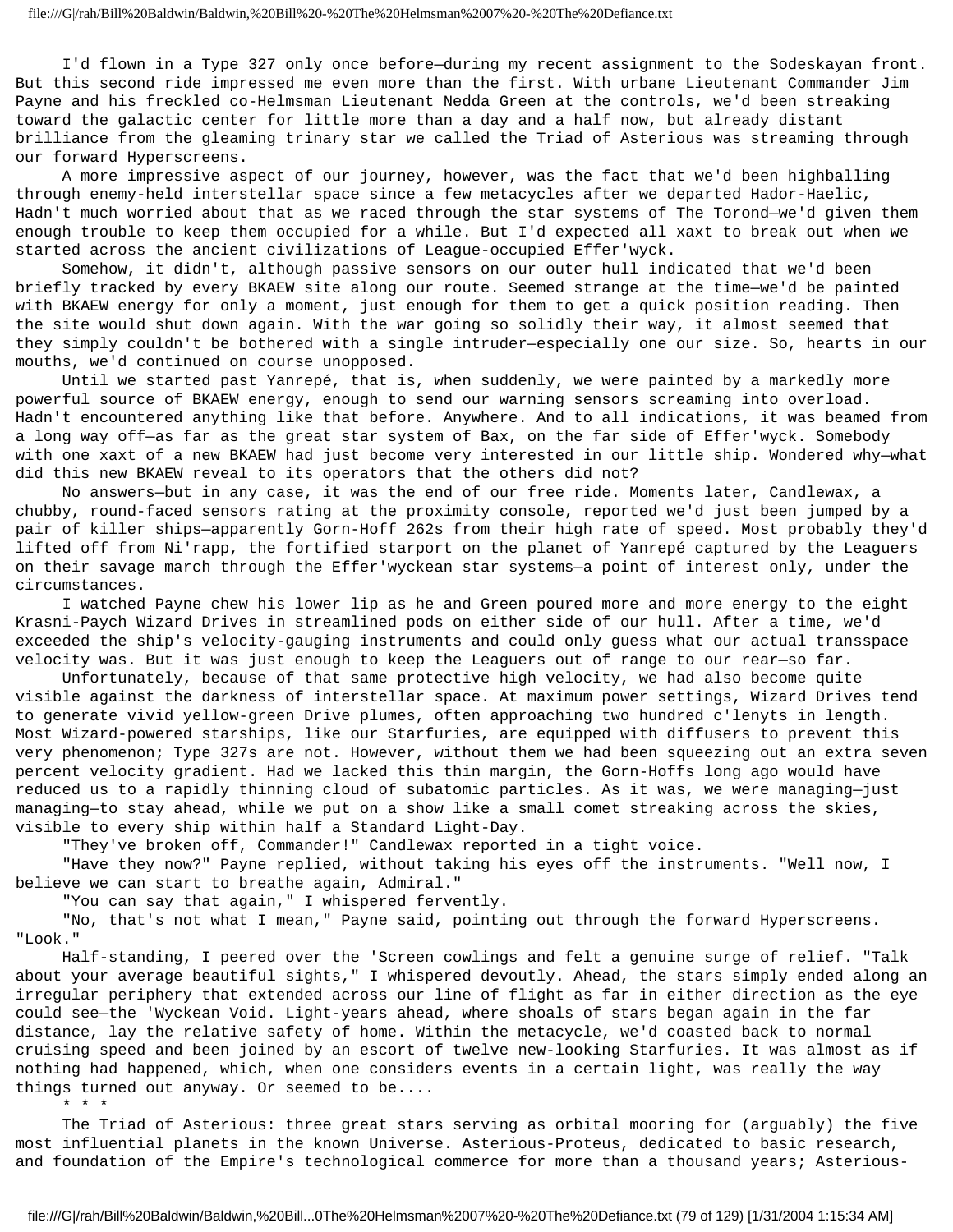Melia, mercantile hub of a trade cooperative that spanned the whole galaxy, and beyond; Asterious-Ariel, communications center for a network of clients and servers so vast the actual numbers were no longer comprehensible; Asterious-Helios, pan-galactic center of transportation and shipping; and Asterious-Avalon, historic, hoary capital of Onrad V's Grand Galactic Empire. None of the five was my natural home; I'd simply adopted them all somewhere along the way, often in the face of stubborn resistance. But each time I returned after any sort of absence, I did so with tears of emotion in my eyes.

 Now, we were flying over the great streets and byways of Avalon City herself. On the way to our assigned landing vector on Lake Mersin, we'd descended out of thin cloud layers over the long, park-lined Boulevard of the Cosmos, instantly recognizable by the colorful, towerlike palaces it bisected every four c'lenyts as it split the Austral environs of the city center.

 Below, near its intersection with Emrys' Memorial Parkway, I spied the huge Lordglen House of State where I'd stayed—actually was supposed to stay—during my first official visit to the capital as a commissioned officer. It was from that house that I'd launched an outlandish, impossible romance with Margot Effer'wyck, a love affair that still dogged my life—and, in the end, was probably responsible in part for Claudia's marriage to Nesterio.

 For a long moment, I let my mind race backward through nearly twenty years to the night I'd met Her Serene Majesty, Margot Effer'wyck, Princess of the Effer'wyck Dominions and first cousin to Onrad, the present Imperial ruler. It had been a routine wardroom party aboard little I.F.S. Truculent, my first ship. Margot was there as an ordinary Lieutenant—a hardworking one at that, I'd quickly discovered. And if the tall, amply built woman had not been the most beautiful I'd ever encountered, she'd still appealed to me in a most fundamental manner. Even after all these years, I could picture her that evening: artfully tousled golden curls and soft, expressive blue eyes, flashing with nimble intelligence. Skin almost painfully fair, brushed lightly with pink high in the cheeks. And when she'd smiled, her brow formed the most engaging frown he could imagine. Moist lips, long, shapely legs, small breasts, and... I bit my lip.

 We'd become lovers not long after we'd met. She a princess of Effer'wyck, the Empire's most influential dominion—I a commoner from the shabbiest sector imaginable. For a while, the desperate absurdity of galactic war had canceled out that awesome gap in status. But reality intervened soon enough, forcing a marriage between Margot and Rogan LaKarn, Baron of The Torond—a union designated to cement the bond that existed in those days between his massive palatinate and the Empire under our now-abdicated Emperor Greyffin IV.

 Afterward, Margot and I had continued as best we could, carrying on a tawdry affair filled with endless stretches of longing punctuated by brilliant flashes of our own, special passion—and, not so incidentally, blinding me to the future I might have won myself with a glorious woman from Atalanta named Claudia Valemont.

 For a while the affair had worked—even after ersatz peace forced a return to "normal" canons of class and status. But eventually distance, her child by LaKarn, and her onetime addiction to the Leaguers' devastating narcotic Time Weed ate away our ties until only longing remained, buried deep within my very psyche to mask the pain it brought. Eventually, LaKarn's zeal to impress his League masters had turned what remained of Margot's sense of duty against him, and she'd escaped into the League-occupied Effer'wyckean star system with her young son to help lead the growing partisan movement there. But now, after LaKarn's successful kidnapping of young Prince Rodyard more than a year ago, I wasn't certain if she was even still alive. Or that anything remained of our relationship but memories....

 Willed myself back to the present as we thundered over the squat, glass-walled Estorial Library where Hobina Kopp first presented her startling Korsten Manifesto on Rights and Responsibilities more than two hundred Standard Years ago. Less than a c'lenyt farther, I spied Courtland Plaza and the great Huntingdon Gate. From there, I followed Coregium Boulevard the short distance to the Imperial Palace—one wing of which was still enclosed by builder's scaffolding after the Leaguer hit that had killed Hope's mother during the Battle of Avalon. At least Hope had survived to pass her mother's almond-eyed beauty on to future generations—in spite of the rather plain Carescrian heritage of her father.

 Many memories here—perhaps too many. Again I fought myself back into the present. Lake Mersin was coming visible ahead now as Payne prepared the Type 327 for landing. Off to the right, I spied Kimber Castle where Cago JaHall composed Solemn Universe and his other classics of the same idiom. There: the silver-and-gold-domed Tower of Marva with its fluted sides and curious winding concourse. Soon the Grand Achtite Canal passed rapidly astern as we continued our descent to the boreal of Desterio Monument. More reminders of war here—many great craters, yawning foundations, and masses of rubble marked the Leaguers' continued attempts to punish the city that so far managed to withstand its worst onslaughts. Abruptly, Verecker Boulevard and the lake were coming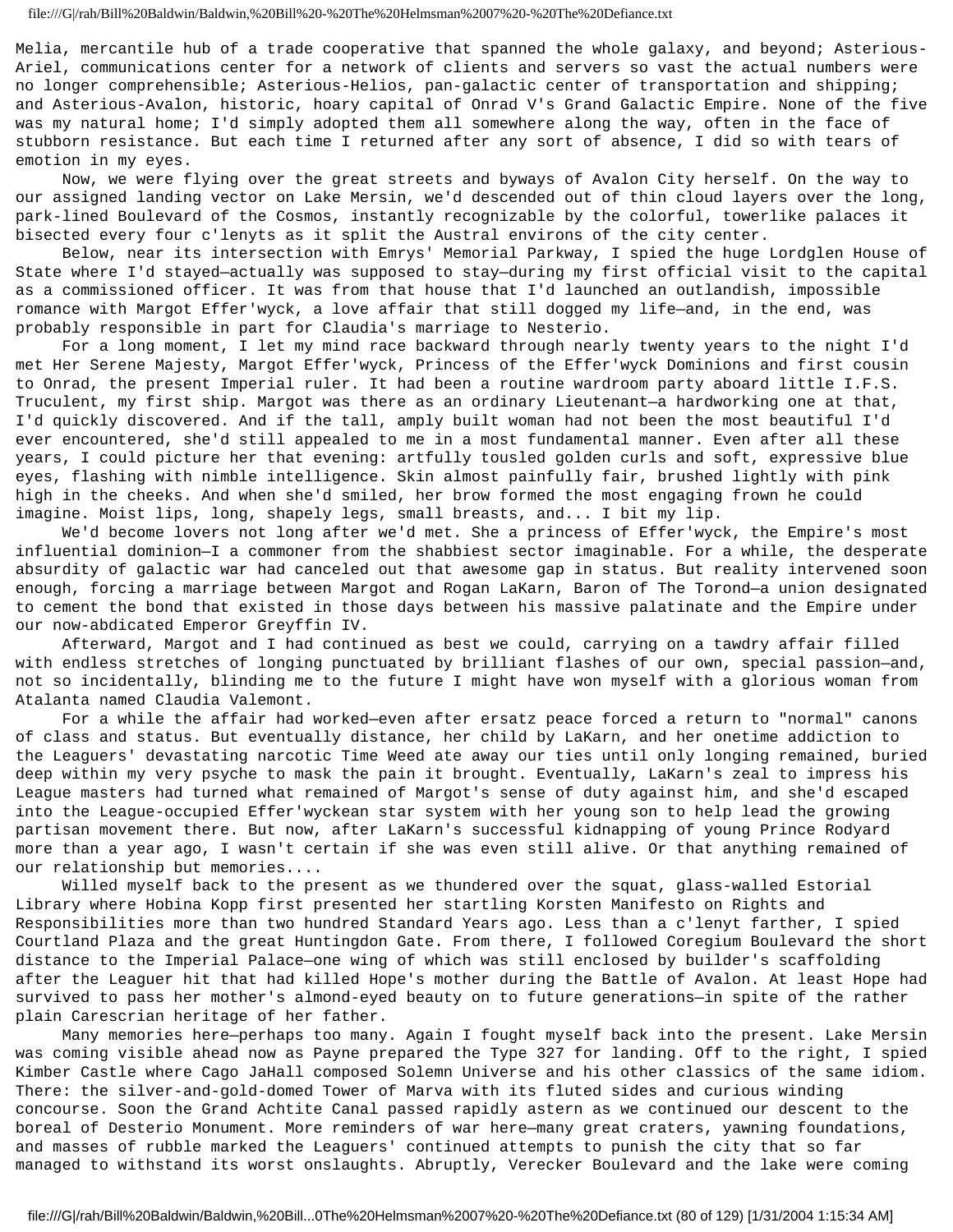at us at better than one seventy-five c'lenyts per. Off to the left, Grand Imperial Terminal dominated all else at the end of Palidan Causeway. Then, moments later we were down in one of those silk-smooth landings I quite understood were nearly impossible to obtain from this fast, tricky starship. "Beautiful!" I exclaimed to Payne.

 For better or worse, I was home. \* \* \*

 Drummond sent a skimmer to meet me at the Fleet Base. Nice touch, considering how difficult it was to get transportation anywhere these days. Gave Payne and Green a lift to the Officers' Quarters before the driver—a freckled young rating named Cowper—started out for the Admiralty. Told him to take the long way 'round while I got my head screwed on again after our pell-mell flight across half a galaxy.

 En route, I simply gave up trying to get Claudia out of my head and let my mind roam where I knew it would. That marvelous night I'd spent in her office was intruding on my every thought—as it had all the way from Atalanta. Closed my eyes for a moment to rest them and found myself racing backward in time until I was mentally back at the Officers' Club that night....

 After our lunatic arrangement in the bar, Claudia and I had returned upstairs to finish our politicking—separately and together—in the most expeditious manner we could. Hadn't been easy, either. Everyone had been anxious to be noticed at what was sure to be an historic event—especially Zakharoff, who'd also had eyes for Claudia (as had most of the senior officers on the base).

 Dutifully, I'd spent precious—frustrating!—moments in prolonged, largely one-way exchanges with the convoy captains, listening to their prides, peeves, and (all-too-often-lame) jokes. In nearly any other circumstances, of course, I'd have found these dialogues fascinating—fun, too. Helmsmen naturally enjoy talking to Helmsmen, and normally I'm no exception. But Voot's greasy beard, not when the most desirable woman in the galaxy is waiting for me to take off her clothes and make love to her! Thought I would lose my thraggling mind. If nothing else, the frustration had served as anesthetic to my aching hand, which was by that time going through a second session of exquisite torture.

 First, Claudia would work herself free and set course for the door, making little signals at me with her eyes. However, every time she managed to do that, I'd find myself unable to break away from whoever had corralled me. Of course, just as soon as I could finally rush off to meet her, she'd have been waylaid again—sometimes by two and three persons, all intent on making points with the powerful Harbor Master—or covertly aspiring to the same favors she'd promised me!

 Again and again and again we'd found ourselves frustrated, until in desperation we'd fled to a cloakroom, where she suggested that she simply should leave for her offices alone the first chance she got. I could then accomplish my separate escape the moment I was certain hers was successful.

Trust Claudia! Simple plan—and, by Voot, it had worked.

 I'd 'Phoned the transport pool immediately to release a surprised Russo and his limousine for the remainder of the evening; from the Club, I could walk to Claudia's office in only a few cycles and save everyone trouble (plus buy us a few more shreds of privacy). Then, at once trapped in the lobby again—this time by two overweight civilian dignitaries from Atalanta City Hall—I'd forced one more laugh at one more tired joke while I'd watched Claudia's lanky chauffeur help her into the backseat of a staff skimmer and drive off into the early-morning darkness. After that, it had taken me only moments to break free and signal for my cape.

 Once I congratulated Cottshall—couldn't forget that; he richly deserved a pat on the back—I'd stepped through the doors into the cool, crisp night and freedom. Nodded to a few partygoers leaving at the same time; turned down offers of rides, then drew in a welcome draught of fresh air while I peered up at the stars winking bright and clear through the night air. Watched a flight of four Starfuries soar up from the harbor and thunder overhead in perfect formation., running lights gleaming red and green through the heavens. My hand had ached as well as my feet, I'd been more than a little bit tipsy, and I'd never wanted to see another reception line again. But I'd hardly touched the pavement as I strode the quarter c'lenyt to the Civilian Headquarters building. Not every night a man had the most beautiful woman of his life waiting for him the way she was waiting for me!

 My pulse had thumped like a nervous schoolboy's when I'd flashed my ID to the civilian guard, signed the visitors' register, and—finally—made my way through half-lighted hallways to Claudia's office, heels clicking hollowly through the silence.

 As I'd rounded a last corner—the office was at the end of a darkened corridor—her door had opened, and I'd seen her waiting for me, white gown nearly luminous against the dim light coming from her office. At that point, it had seemed as if I were floating over the floor, absurdly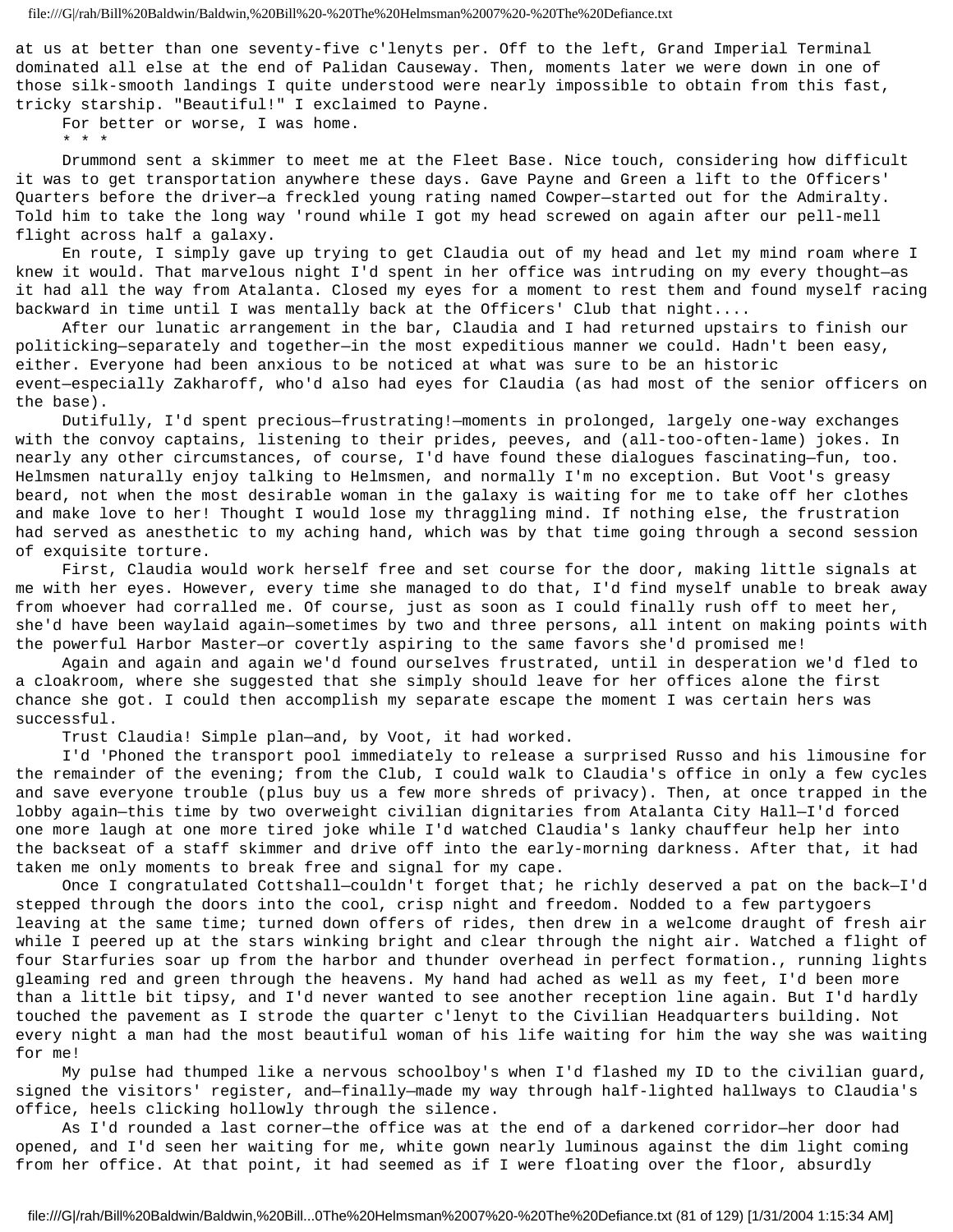fearful that I'd waken and find it was all a dream. But she'd reached out her arms for me, and at our first touch, I'd known she was entirely real.

 We'd stood there embraced in perfumed silence for what must have been an eternity while I delighted in the sensation of her breasts pressing my chest. Then, without further ado, I'd simply shut the door behind us and locked it from the inside....

\* \* \*

"Admiral Brim?" Cowper called, making me jump.

 "Er... yes?" I said, dragging myself back to a distastefully passionless now. Glanced out the window and... there we were in Locorno Square, gazing up at the great statue of Gondor Bemus on its high, impossibly slender pedestal. Miraculously, young Cowper had managed to survive the frenzied traffic—without disturbing me—and pulled to a stop at the curb before the grand rococo mass of the Imperial Admiralty. I was impressed, both by young Cowper and—as always—the edifice itself.

 Throughout the great metropolis of Avalon, it seems as if the very laws of mutation often find themselves mysteriously suspended. Staid, gray buildings and monuments whose stones should have been replaced centuries in the past remain proudly on useful duty, even though their original purpose has been lost in the mists of time. Great domed temples built to accommodate halfforgotten deities still loom royally above their more contemporary, more practical inferiors—and they are often filled by babbling tourists. Magnificent palaces and residences still raise outlandishly decorated, many-windowed facades to the very skies. But even among these antiquated, obsolete monstrosities our staid—but admittedly beloved—Admiralty building stands out like a sore thumb.

 Illegally, I passed Cowper a handful of credits as I got out of the staff skimmer—well, even drivers ought to buy themselves nice suppers once in a while—and headed across the busy sidewalk for the infamous Admiralty staircase. As the story goes, years, perhaps centuries in the past, a single flock of itinerant gray pidwings—fat, squabbly birds the size of small dogs—lighted in the ancient trees that had been planted on either side of the staircase. Voracious scavengers that consume virtually anything in the way of garbage (while depositing byproducts just as voraciously) they became instantly enamored of the location. In spite of heroic efforts to the contrary by Admiralty Groundskeepers, they took up permanent residence. And they prospered—heroically. Each time the Groundskeepers invented a new pidwing repellent, one or more environmentalist groups would rush out of the woodwork and forbid its use in the name of Dame Nature. Over the years, the rapidly multiplying birds, as well as their even more rapidly multiplying byproducts, had ultimately become part and parcel of the Admiralty itself.

 I hurried up the marble treads, carefully—but unsuccessfully—attempting to avoid the droppings. Then, stamping my feet, I strode onto the wide entry plaza, returned the salute of ceremonial guards dressed in parade uniform, and strode without breaking step through the doors—which were, by tradition opened for me no more than an iral in front of my nose. Only oldtimers made it successfully through without balking—but I'd mastered the process early in my career.

 Inside the majestic domed lobby—filled with musty odors from a thousand years of cheerless government drudgery—I pushed my way through crowds of milling Blue Capes to the directory, so I could look up Drummond's office—rumor had it that the office movers were busy these days of quickening war effort, I was running my finger along the "D" column when I felt a hand on my shoulder. "You again?"

 I turned, then broke out in a helpless grin. "Bosporous Gallsworthy!" I exclaimed, taking a proffered hand in mine. The man before me was short and thin, with a pockmarked face and bushy eyebrows that always failed to hide the cold intelligence of his eyes. No way could I forget the extra-tough Principal Helmsman aboard my first ship, I.F.S. Truculent. At one time, I considered him the Fleet's greatest starship driver, and to this day seldom fly anywhere that I'm not reminded of the valuable lessons he taught me during those early months of my fledgling career. Years ago, at a low point in my life, the same man even risked his position as Commissioner of Civilian Spaceflight in Atalanta to secure me a job. Now, as a Vice Admiral, he'd risen to Chief of Defense Command, one of the highest offices in the Fleet, with a permanent position on Onrad's War Cabinet. And he still remembered me. "Good to see you, Admiral!" I said.

 He laughed and slapped me on the back. "Brim," he said, "it's always a real treat talking to you after you've been reported missing and presumed dead. Great shiner you've got there."

"You should see the other fellas," I muttered defensively.

"So I hear," Gallsworthy said. "Understand you really raised havoc at Otnar'at."

"Shot 'em up a bit," I said modestly.

"Shot you up a bit, too,"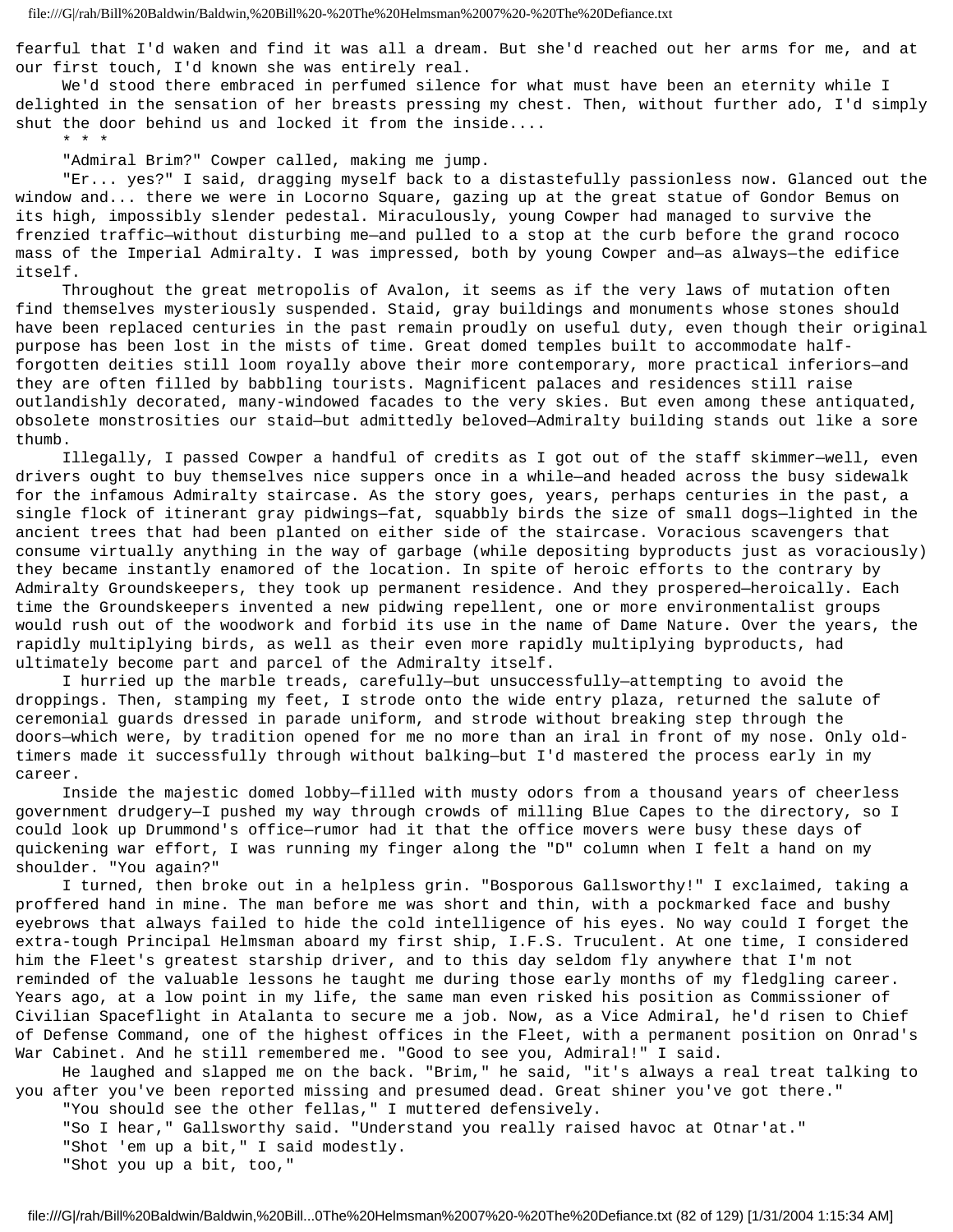"Yeah," I winced. "Lost some good people, too."

 He nodded thoughtfully. "We always do, don't we?" Then he shook his head. "Well, since you didn't get yourself killed on that raid, we've got another—better—opportunity on tap."

"Thought that might be the case," I said. "Drummond's setting it up."

"Yeah," Gallsworthy said. "He's expecting you. Fourth floor, Suite 432."

"Thanks," I said. "Saves me from looking it up."

 "Saves you going to twelve first," he said, pointing to the directory. "He moved to the new fourth-floor offices yesterday."

"You going to be there?" I asked.

 "Probably not," Gallsworthy said, rolling his eyes. "Got a meeting with the Home Defense League right now—bunch of wealthy patriots ready to repel all invaders with star yachts and sporting blasters—but I'll be up if I can get rid of 'em soon enough."

 I chuckled as he pushed his way into the crowd, then made my way to the lifts vowing to cadge a continuing succession of field assignments as long as I could possibly carry them out.... \* \* \*

 Drummond's comfortably statuesque secretary was primed for my arrival. "Good afternoon, Admiral Brim," she cooed, as if we'd known each other for years—intimately, even. "General Drummond's expecting you."

 "Thanks," I said, and took a chair. Drummond usually kept the latest HoloNews edition in his outer office.

"Oh, no, Admiral," she said. "You can go right in."

 "Sorry," I said, striding across the room to knock discreetly on the door to his inner office.

"It's unlocked," a voice called through the thick paneling.

 I opened the door and smiled. Relaxed behind a massive, antique desk that must have cost more than a squadron of Starfuries, Drummond looked as though he'd certainly come up in the world. Canny eyes and prematurely white hair gave him rather the look of a religious zealot, but I knew from long experience that his one and only faith was the Empire. Small in stature with a long, narrow face and prominent nose, he was a deliberately unpretentious man—something I've admired since the day we met between wars in the Leaguer capital of Tarrott. As always, he wore a comfortable Expeditionary Officer's service uniform with none of his many decorations: brown street shoes, dark olive trousers, and a matching olive reefer jacket with an Imperial comet on the left breast and two rows of five brass buttons down the front. The three stars of a Major General adorned each shoulder. His vast new office was decorated with exquisite HoloPortraits of idyllic prewar Effer'wyck, and twelve tasteful-looking easy chairs were set around a massive, inlaid cvceese' table. Deep, gray carpet covered the floor.

 Smiling, he folded a late edition of the Avalon Times he'd been reading and placed it among the precisely ordered stacks of documents that surrounded the large blotter on his desk. Then he moved to one of the chairs, indicating its immediate neighbor for me. "Good to see you, Brim," he said with a frown. "You had us worried for a time."

"Had me worried, too, General," I said.

 "Yes," he said with a quiet laugh, "I suppose it did." He glanced out the window for a moment, then returned his ever-thoughtful gaze to me. "You look like a man who has only just avoided death, Admiral," he said presently. "And you retain the pronounced limp that was reported to me from your infirmary in Atalanta. One wonders if your report of availability for combat was all that accurate."

 Don't know why Drummond always made me feel tike an errant schoolboy; he only ranked me by a single star. Nevertheless, as usual I merely shrugged. "I didn't sign up to do any marching, General," I said, calmly as possible. "I fly starships."

 "So I understand," he said, steepling his long fingers with a little grin of resignation. "But so I do hear it with my own ears, assure me that you are, at this moment, an able-bodied Helmsman,"

"Any starship current on my ticket, anywhere, anytime," I replied firmly.

 He nodded. "Good," he said, "because I've got a commando mission going out within a week's time. Needs an escort leader—Starfuries, of course. Mark Nines."

"One week?"

"Next week."

"You don't give much advance notice, do you?"

 "Actually," he said, "we do... did, that is. The original escort commander was killed during training exercises. Captain David Norwyck; I assume you remember him from your Academy days." I nodded. Tall, handsome, many friends. Not a bad sort—for one of the beautiful people. He'd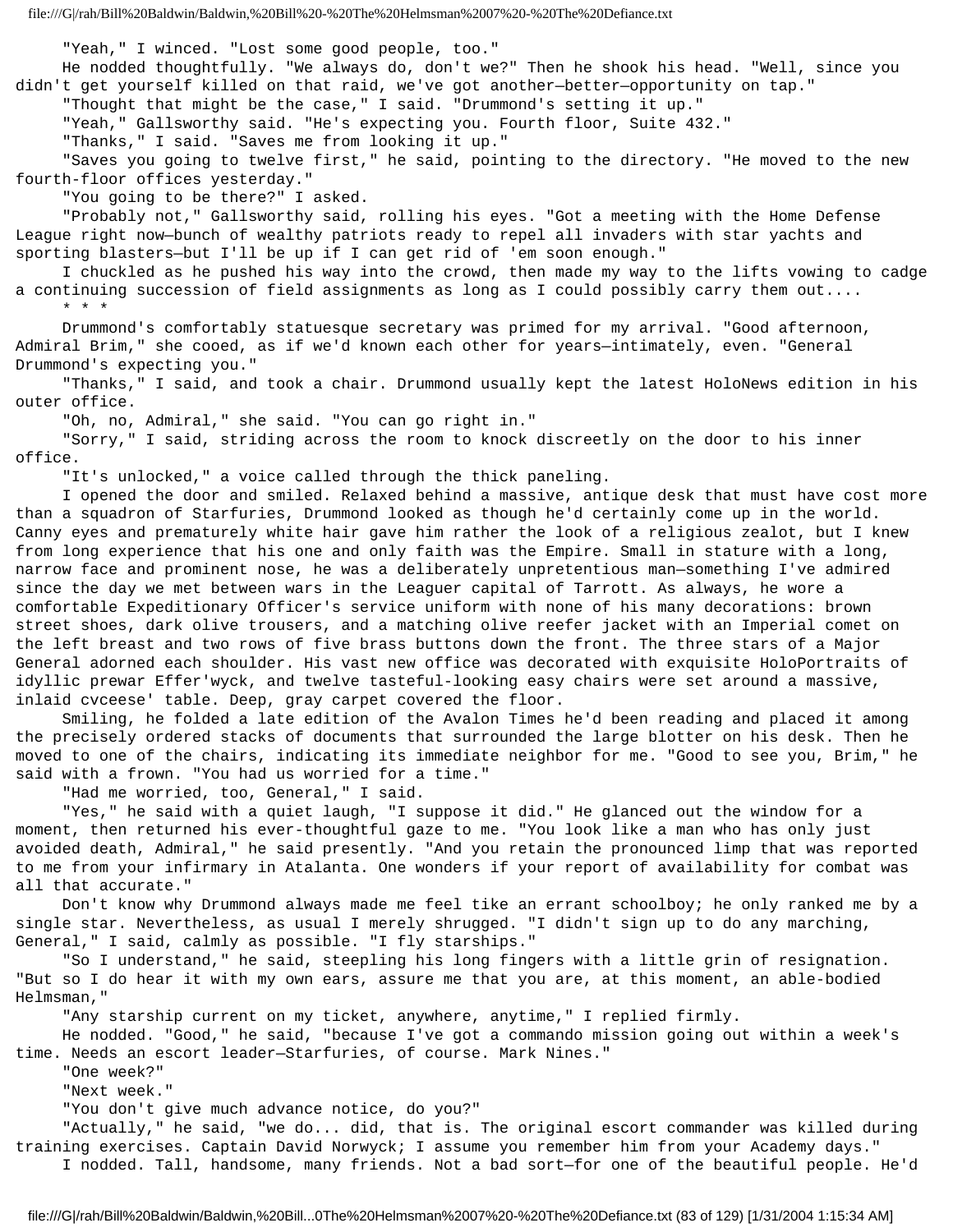been tolerant enough of my Carescrian background to ignore me completely.

"So, you'll take the job?"

"Why me?"

 "It's a critical raid that must absolutely go off on schedule. Your name came up because of some very special qualifications."

"But I'll only be escorting, right?"

 "More or less," he said. "It's why you'll be in one of the new Mark Nines. You'll get lots of opposition on this one. We're going after a new BKAEW they're just now putting on line. Want to bring the first production model back home for a closer look."

 That rang a bell. "Wouldn't be on one of the Bax planets, would it?" I asked. "On the way in from Atalanta, we got caught by a big one that seemed to be coming from the edge of the 'Wyckean Void."

 He nodded. "Bax-Lavenurb, in fact. Thought it might have picked you up on the way here. Powerful."

 "Powerful indeed," I agreed. "They must have been testing it. Every run-of-the-mill BKAEW site from here to Atalanta picked us up, too, but nobody stayed on the beam long enough to do any more than that."

 "Sent up some Gorn-Hoffs to hurry you along home, did they?" Nodded.

 "Standard procedure these days," he said. "Our operatives in the field tell us we can expect to see a lot more of that in the near future." He shook his head. "Bad for many of the operations we plan to launch in the near future. Sapphire, for one."

I raised an eyebrow.

 Drummond smiled sardonically. "With BKAEWs like that installed at Otnar'at, they'll be able to home in on our Gontor convoys at great distances. And they'll cut 'em to ribbons—rather like your man LaSalle did to them, recently."

"Thought I'd taken care of Otnar'at for a while," I protested.

 "You certainly did," Drummond said with a frown. "Unfortunately, you seem to have done somewhat too good a job of it."

"I don't understand."

 "You put the Toronders so thoroughly out of business at Otnar'at that it appears you frightened the Leaguers themselves. They're gathering together what they call an 'Assistance Force' to beef up what's left of the base with first-line squadrons direct from the Sodeskayan front. Amounts to an invasion of sovereign Torond turf, but that never bothered Triannic in the past. And my guess is that LaKarn's too much of a bootlicker to complain much about the whole thing."

 Covered my eyes. Leaguers. Xaxtdamned Leaguers! "WON-der-ful," I swore under my breath. "Simply thrag-gling WON-der-ful. That means we've got worse convoy escort problems than if we hadn't attacked at all."

Drummond nodded. "You couldn't have predicted that," he said.

 I shrugged, too upset for appropriate comments. What in xaxt was I going to do? Until one of our starship manufacturers came up with a long-range escort... "Hey," I exclaimed, "what about the Carescrian squadrons I was promised? They're supposed to have long-range escorts."

 "You're on the right track, now," Drummond said with a significant look. "Except that this new BKAEW the Leaguers are starting to ship all over the galaxy will make it a lot easier to deal with long-range escorts, too."

 Sat there for a few moments letting the facts sort themselves out. "So what's my part in this commando raid of yours?"

 Drummond looked thoughtful for a moment. "Actually, it's not my raid at all," he said. "Our BKAEW enterprise is no more than a small part of another operation—an assault by the Imperial Expeditionary Forces against a huge starship maintenance facility located on a neighboring planet. Only a few persons—you alone among the actual combatants—have any idea that the larger operation is only a feint, albeit a mighty important feint."

"That still doesn't tell me what part I play in the mission."

"Oh, you're officially in charge of the escorts," Drummond said breezily.

 I nodded; that seemed normal enough. "But if it's not your operation, then whom do I work for?"

 "Good question," Drummond said. "For the most part, you'll be taking direction from operation's commander, Major General Megan Trafford, Imperial Expeditionary Forces," Drummond explained. "She's good," he said. "You'll like her. But you will secretly remain under my direct command—by orders of Grand Admiral Calhoun," He rubbed his chin. "If any conflicts occur—either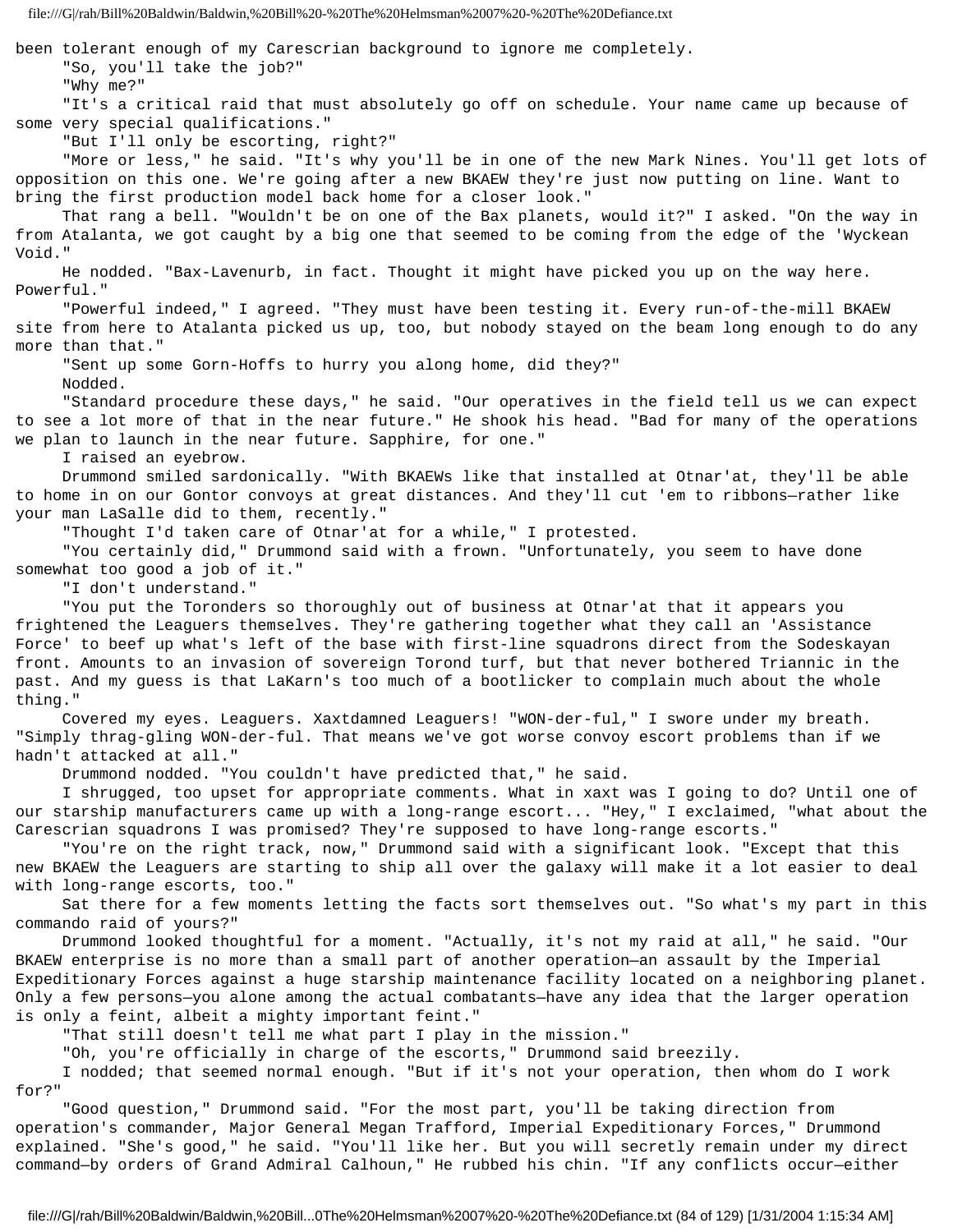before or during the actual operation, I shall expect you to ensure that Sapphire's objectives are met first. A disagreeable assignment in a number of ways—but the primary reason we needed someone who trusts me."

 Closed my eyes for a moment. Not just disagreeable; more like downright ugly. I knew nothing about General Trafford, but if I were forced to act in direct contravention of her orders, she could have me shot, or at least put in prison for the remainder of my life. Only someone who had absolute confidence in Drummond—and in turn Calhoun, then Prince Onrad—could possibly be trusted to carry out the secret protocol to my orders. "All right," I said after a long pause, "I'm game."

"I already knew that," Drummond said with a little smile.

"Thanks, General," I said. "Now, what about these escorts I'm supposed to lead?"

 "Good bunch of StarSailors," Drummond assured me. "They've been practicing with the landing force for a month, now. Everything's pretty well under control, but if there are any last-moment decisions, they'll probably call on you."

 "Great," I grumbled. "Well, with what I know about the overall operation, I can certainly give them information that's as bad as anyone else's."

"You've got a few days to catch up, you know."

"Thought you said a week."

"You thought I said a week," he corrected, "I said next week."

 Thraggling wonderful. "All right, General," I said hoping I didn't sound as exasperated as I felt. "How do I get started?"

 "Easy," he said—a warning flag if ever there was one. "Tomorrow, at Morning plus one and a half, take a shuttle to one of the orbiting FleetPorts"—he peered into a workstation built into his desk—"yes, FleetPort 19. They'll help you check out a new Starfury Mark Nine and crew. Then, report back to me. By that time, I'll have everybody in one spot to start briefing you. All right?"

"All right," I said, standing. "What about the rest of today?"

 "Yours," he said. "I'd imagine you'll want to stop by the palace to see Hope. Onrad's tied up tonight with a state dinner—his annual Ambassadorial Ball, I think—but he sends his regards and expects to see you sometime while you're here."

"How about transportation?"

"Your driver's waiting in the basement garage. He's all right, isn't he."

"Cowper? He's fine," I said. "How about someplace to stay?"

"Got you a room at the Fleet Base VOQ."

 "Mother of Voot!" I exclaimed, fluttering a hand on my chest. "Not sure I can survive all that luxury."

 "Try," Drummond said, getting to his feet in dismissal. "I shall expect to see you late tomorrow afternoon."

 "Yeah," I grumbled on my way out the door. "Late tomorrow afternoon." Looked at my timepiece—it was already into Evening Watch. Didn't know what I'd do with all the thraggling time on my hands....

\* \* \*

 First things first. Hope's bedtime was coming up fast, and I had no idea whether I'd find time to see her again before I was on my way back to Atalanta—or otherwise, after the raid. "Imperial castle," I said to Cowper. "Use the Huntingdon Gate."

 He hesitated a moment, then chuckled uncertainly, as if I were pulling his leg. "Oh, right, Admiral," he said. "And should I announce you to the Emperor?"

 "That won't be necessary," I replied. "When you get to the Huntingdon Gate, just pull up beside the guard station. They'll tell us what to do next."

"You're serious, aren't you, Admiral?"

"Very serious, Cowper,"

"Yessir. We're on our way, sir...!"

 Traffic was horrible. AH the skimmers in the galaxy seemed to have arrived at this end of Coregium Boulevard, and Huntingdon Gate was at the other. Nothing do but sit back in the seat and relax. This was Cowper's problem for the moment. My mind's eye was freed for a return to Atalanta—and Claudia....

 I'd peered around her office for only a moment that night In the dim light, it seemed softer, but hardly transformed from the efficient, businesslike room I remembered. Not much of a place to make love. I couldn't find the bed she'd mentioned, either—even a couch. On the far wall, however, a door I'd earlier taken for a supply closet radiated a rosy, feminine glow. "What's in there?" I'd asked.

She'd taken my hands and nodded. "Come see," she whispered.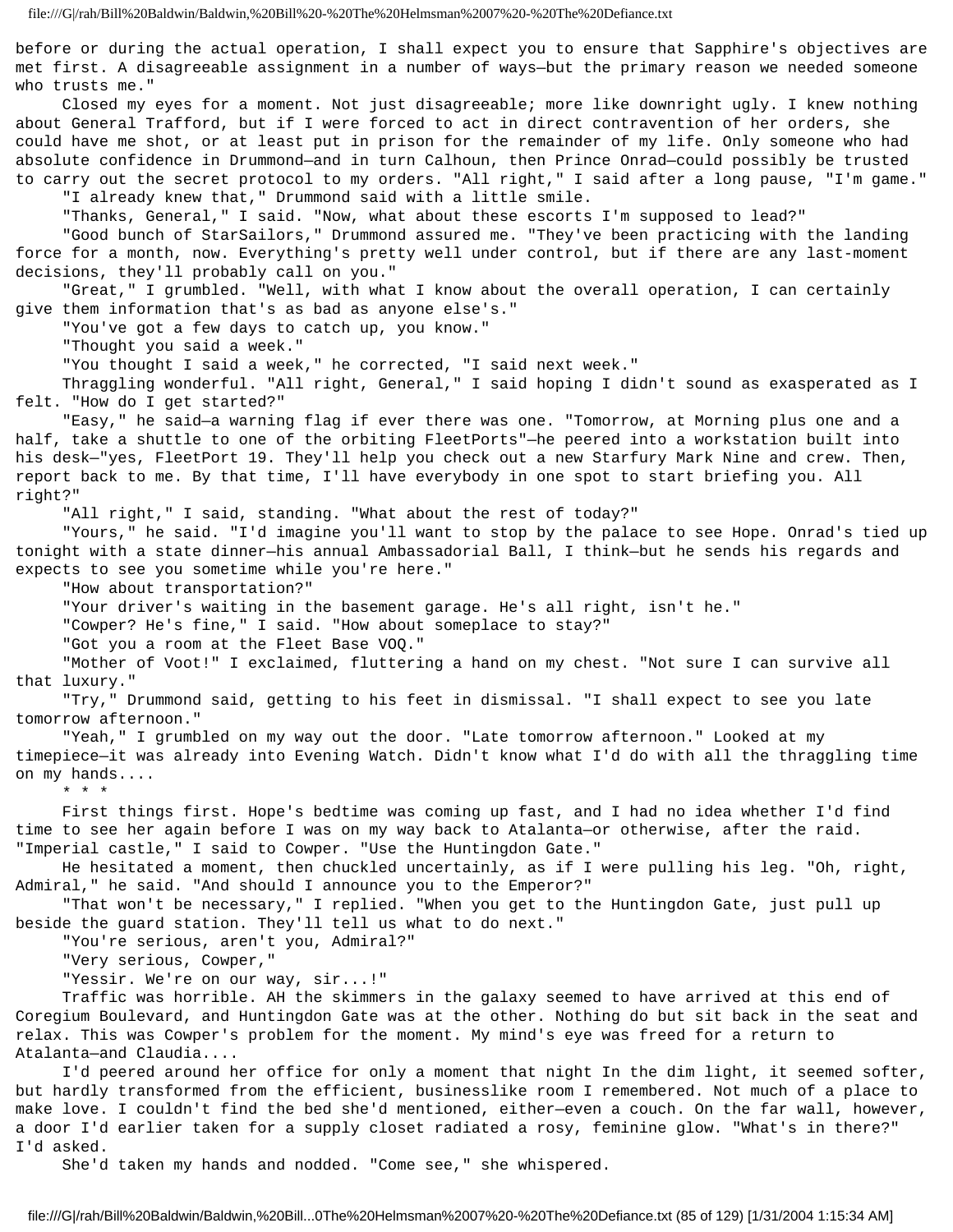A sitting room of sorts—comfortable—with white, multi-paned windows and soft, yellow-goldcolored draperies. The floors were golden oak, partially covered by a pink-and-saffron carpet. A canopied bed, a chiffonier with large ornate mirror, and four chairs done in pale azure and dusty rose were the room's only furniture, save a daintily carved coffee table before the chairs. Two glorious paintings I swore were genuine Tanurés hung on the walls as a perfect accent to the room's colors. She'd closed the door softly behind us and locked it. "I have the only key to this one," she'd said with a little smile. "Amazing how often I've lain alone here dreaming of you."

 Hadn't any words for that; hadn't words for anything. I'd simply pulled her close and placed my lips on hers. The perfume she wore was strong and erotic. At first, we'd kissed gently, but in spite of everything I could do to rein in my runaway desire, my breathing had quickly gone shallow. So—thank Voot—had hers. Slowly, her mouth had opened, and I'd found my lips pressing wet, inner tissues. "Oh, Claudia," I'd stammered before I could stop myself, "I've wanted you so much over the years."

 "Yes," she'd murmured, her voice urgent and strangely breathless. "God knows I've wanted you. How did we manage to miss each other so completely?"

 "My fault," I'd whispered. "For years, I couldn't see any farther than..." Words failed me. "Margot?"

"Yeah... Margot."

"Guess it doesn't matter anymore, does it?" she'd said.

 "Not anymore," I'd replied, "Nor, I suppose, do the futures into which each of us has locked ourselves. Nothing we can do about them."

 She made a little sigh. "We've managed to lose the past as well as the future, you and I. So I guess only the present matters now," she'd said a little wistfully.

 "The present and one other consideration," I'd said, draw-tag her close again. "Something I never found the courage to say before—not even tonight."

 She'd drawn away slightly to look into my eyes with a little frown. "What's that, Wilf?" she'd asked.

 "The fact that I love you, Claudia," I'd said fervently. "I loved you years ago, too—and I've never stopped." Shook my head sadly. "It's clearly too late to make any difference, but at least I've finally said it—if that matters anymore."

 Gently, she'd drawn me to her lips and smothered my mouth with kisses. "It matters, Wilf," she'd murmured, "Oh God how it matters."

 Then my whole being had gone spinning off and I'd lost myself in her lips and arms and breasts and breath and... "Claudia," I'd whispered nearly out of my mind, "I need you. Now."

 She'd nodded. "Now," she'd repeated with half-closed eyes, then moved toward the bed. Instead, I'd taken her arm; led her gently to the mirror.

 "What are you doing?" she'd demanded, looking doubtfully at our reflection in the mirror. "Thinking I ought to share this with you," I'd explained, sweeping her long hair aside to kiss her ears and the back of her neck.

"S-sharing what?" she'd asked with a little quiver.

 "Sharing how beautiful you are," I'd replied, carefully opening the back of her gown. "Let me show you..." With that, I'd lifted the bodice of her gown away from her bosom and let it drop. "Couldn't possibly keep all this to myself," I'd said. "Remarkable how your breasts have become even more gorgeous over the years."

 She'd pushed the gown gradually to the floor while she peered at herself from different angles. The perfume had become even stronger now—and infinitely more exciting. "So you like them, then," she'd said appraisingly. "You don't think they sag a little?"

 "They're magnificent," I'd whispered, cupping the heavy fullness in my hands while great dark nipples pouted stiff beneath my caressing thumbs.

 She'd sighed as I nuzzled the back of her neck. "I-I am beautiful, then, aren't I?" she'd whispered with a pleased little smile. "I was so afraid you wouldn't think so anymore."

"I don't understand," I'd said.

 "You never will, you wonderful, masculine imbecile," she'd replied, leaning her head back on my shoulder with a happy little laugh, "—and thank heaven for it."

 After that, I'd lost myself fondling those glorious breasts while she purred into my ear and gazed with pleasure at her own lovely body. Finally, with a long sigh, she'd skimmed her briefs to the floor—some time earlier, she'd evidently disposed of the sheer stockings I remembered she was wearing at the bar. "Now," she'd said, "we can enjoy looking at everything."

 Completely aroused by this time, I'd begun to caress the growth of stiff thatch that began spottily beneath the swelling of her stomach and ended in a luxurious, woolly tangle where my trembling fingers probed deeper and deeper between her legs. At length, she'd made a sharp little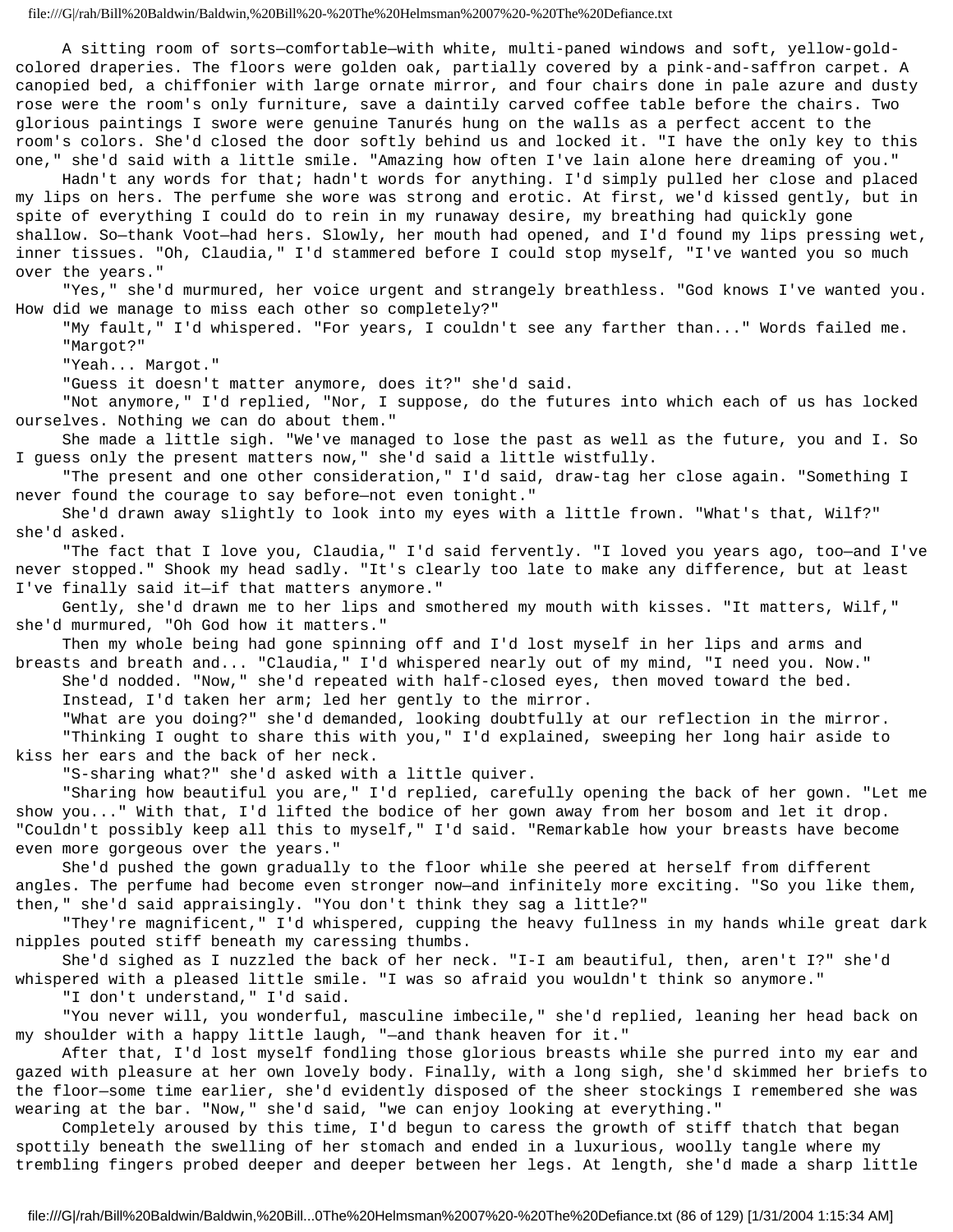gasp.

"Hurt you?" I'd asked in a shaky voice.

 "Sh-h-h," she'd whispered, rhythmically thrusting her hips while she followed my hands in the mirror with half-closed eyes. Then, abruptly she'd thrown her head back to nibble my ear. "Is that what I think it is, poking my behind?" she'd demanded.

 No longer daring to speak, I'd pressed closer and nodded in the mirror, my heart pounding as if it would escape my chest.

"You're ready, then, aren't you?" she'd asked, sounding a little out of breath now.

"Y-yes," I'd whispered.

 She'd slipped out of my arms and turned to face me. "So am I," she'd breathed, ever so deftly opening my trousers and skimming them to the floor. Warm, soft hands had probed beneath my briefs, then slid lower until, "Oh, Wilf!" she'd exclaimed while an urgent surge of delight swept my loins, "my God, you are ready, aren't you?"

 I'd stepped out of my boots and trousers, placed one arm around her shoulders, the other beneath her knees, and carried her gently to the bed. Seemed as if she weighed nothing at all.

 She'd watched languidly while I stripped off the remainder of my clothes and lingered for a few more moments, drinking in the startling beauty of this woman who had been the object of my dreams for so many years.

 At last, when I could no longer check the mounting tension in my loins, I'd knelt on the silken sheets between her drawn-up knees, and we'd hungrily nibbled each other's lips while I plunged myself into a great pool of warm, viscous liquid that carried me all the way to another Universe—then far, far beyond....

\* \* \*

 By the time we arrived, Huntingdon Gate was a madhouse of limousine skimmers. Guests for Ornad's ball were all arriving at the same time. Somehow, the palace guards seemed to be managing things in stride, but so far as I could see, only by the use of supernatural powers. Through the years, I learned—mostly by observation—that nobody can cause problems as well as ambassadors. "What should I do now, Admiral?" Cowper asked as he slowed our dingy, maltreated little staff car just shy of the great entrance road. His voice was tight with dread; probably it was the first time he'd been this close to the palace.

 "Just make a sharp right turn, as I told you," I explained. "Then drive to the rightmost arch—the one that's reserved for emergency traffic."

"But Voot's beard, Admiral, they'll have my bloody head for this."

 "Not with this red card I have in my hand," I assured him for the eleven millionth time. "Really. We'll both survive this—and I'll see you get something to eat."

"From the Royal Kitchens?" he whispered in a reverent voice.

 "Probably from the royal vending machines," I corrected. "But we'll see. First, we need to get through the gate."

"Aye, Admiral."

 At the barrier, a huge Royal Marine corporal stooped nearly in half so he could look into the back window at me. "Admiral?" he asked imperiously.

I handed him my ID and the special red card.

 He shoved my ID into the reader, then frowned as he turned to card over. "What is this?" he demanded, as if I'd handed him something spoiled.

"What's this, Admiral," I corrected.

"Er, yes... Admiral," he added reluctantly.

 "This, Corporal," I explained, "goes into your ID reader with my badge. Put it there now." "But it is not an ID card," he sniffled, as Cowper began to cringe and slide beneath the

front seat.

"Admiral," I prompted.

"Admiral," with a scowl.

"Corporal, does it look as if the badge might harm your machine?" I demanded.

He looked at both sides again. "Er, no... Admiral."

"Then put it in the thraggling machine."

 Grumbling, he put it into the reader slot. Immediately, a globular display materialized above the machine. In it was the head and shoulders of Tazmir Adam, Imperial Secret Service Chief. He peered at me through the window for a moment, then grinned. "Admiral Brim!" he exclaimed. "Here to see Hope?"

"You bet. If she's still awake, that is?"

"You vouch for your driver?" he asked.

"I'll vouch for him personally," I said. Any other combination of words would have set off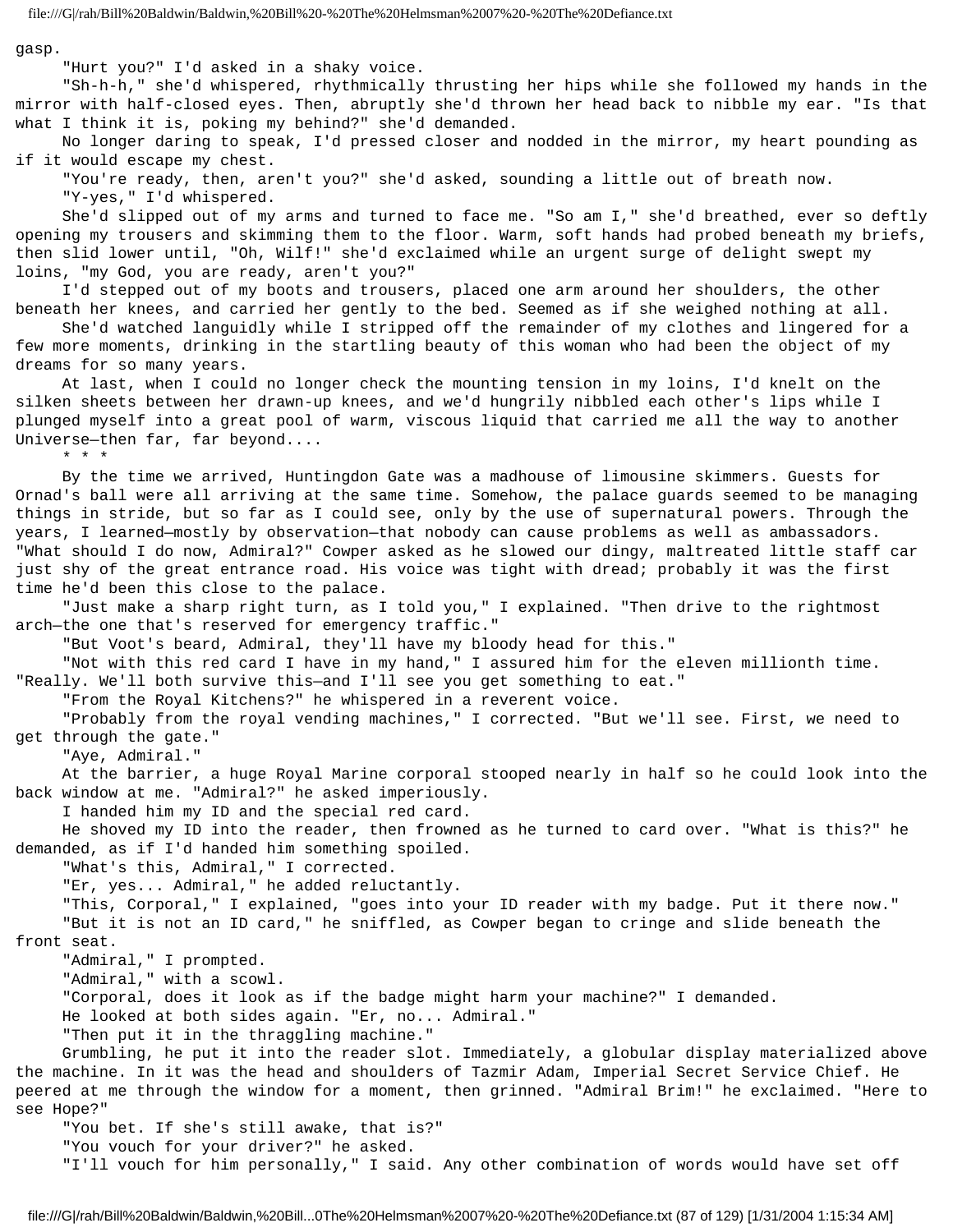every security device on the grounds.

"Come on in, then," Adam said. "Corporal, pass these people through."

 "Thanks, Taz," I said, then checked the Corporal, who now had a look of utter dismay on his face.

"S-sorry, Admiral," he said as he handed back my badges.

 Looked out the window at him. "You wouldn't be if you weren't such a grouch, Mister," I said. "Bloody right you are, Admiral," he admitted with a grimace.

"Then do something about it," I said. "Expect me back sometime to check."

 "I'll be waitin', Admiral," he said as a clearly stunned Cowper drove through the gate, and was passed moments later by a huge limousine skimmer flying the flag of Sodeskaya. "V-voot's bbeard," he stammered as he drove along the concourse toward the great palace courtyard, where at least a hundred pages in crimson holiday uniforms and white wigs mingled with harried chauffeurs in a snarled effort to escort the celebrity guests inside and remove their oversize skimmers to a parking lot. "Where do I go now, Admiral?" he asked. "Isn't as if I drive on these streets every day."

 I grinned. "Take the next left turn," I said. "It'll bring us to the kitchen entrance where I'll bet they'll give you something to eat—and I'll visit a most beautiful young woman."

"Er, you'll be stayin' the night then, Admiral?" Cowper asked.

 "No," I replied with a chuckle, "she's a close, er... friend—and kind of young for that, anyway."

"I see, Admiral," Cowper said—I assumed he didn't.

 "Park it over there, please," I directed, pointing to an open space between two more staff cars.

 Only moments later, we marched into the Royal Kitchens, where—somehow not surprisingly—Onrad IV, Grand Galactic Emperor, Prince of the Reggio Star Cluster, and Rightful Protector of the Heavens, was standing on a carton of preserved goods, sampling a delicious-smelling sauce from a huge cook's ladle. A portly man who nonetheless carried himself with great natural dignity, he was dressed in the formal uniform of an Imperial Fleet Admiral with the crimson Ribbon of State across his chest. One of the chefs was holding an apron protectively across His Majesty's ruffled shirt. "Excellent!" the Emperor pronounced, wiping his lips elegantly with the bottom of the apron. "Too xaxtdamned bad we've got to share it with that bunch of stuffed shirts upstairs." As he was stepping off the carton, he glanced my way. "There you are, Brim!" he exclaimed, stepping forward to offer his hand. "Taz said you'd just arrived. Thought I'd try to catch you here."

"I'm honored, Your Majesty," I said, taking his hand while Cowper cringed into a corner.

 "Oh, Gorksroar," Onrad exclaimed, clapping me on the back. "I wanted to tell you what a great job you did at Otnar'at. Guess that'll hold the bastards for a while."

"Well," I began...

 "Well, xaxt," Onrad said. "I heard all about the xaxtdamned Leaguers. Don't think anything about it. Had to happen sometime, anyway."

"Thank you, Your Majesty," I said.

 "No thanks due, Brim," he said. "I meant what I said." Then he put his hands on his hips. "Drummond says you're willing to take over the raid."

"Yessir," I replied.

"In spite of the other business? Could be messy."

 Looked him directly in the eye. "I'll admit I don't like it all that much, Your Majesty," I said. "But I only have to trust three people in the matter—General Drummond, Admiral Calhoun, and you. Don't see how I can go wrong."

"We won't let you down, Brim," he said.

 Somewhere in the back of my mind, a faint voice warned something about, "...put not thy trust in princes," or something. I battled it to a standstill. "Thank you, Your Majesty," I said, understanding all too well that if it came to a choice of the Empire or me, well, bye-bye, Brim....Then I shrugged. It was the best anyone could ask for.

 "From the looks of the black eye, you took quite a beating in that LifeGlobe," Onrad said with a look of concern. "You going to be all right?"

 I nodded, then managed a grin. "Didn't tell Drummond I'd take two missions for some helm time in one of those new Mark Nines, Your Majesty," I replied.

 Onrad broke into a roaring laugh. "I promise I'll never tell," he said, and clapped me on the shoulder again.

 At that moment, a harried-looking page came fighting his way through the confusion of cooks. "Your Majesty!" he yelped importantly. "You were due in the ballroom five cycles ago!"

"Tell 'em I'll be there directly," he said, rolling his eyes. Then he fixed me with a most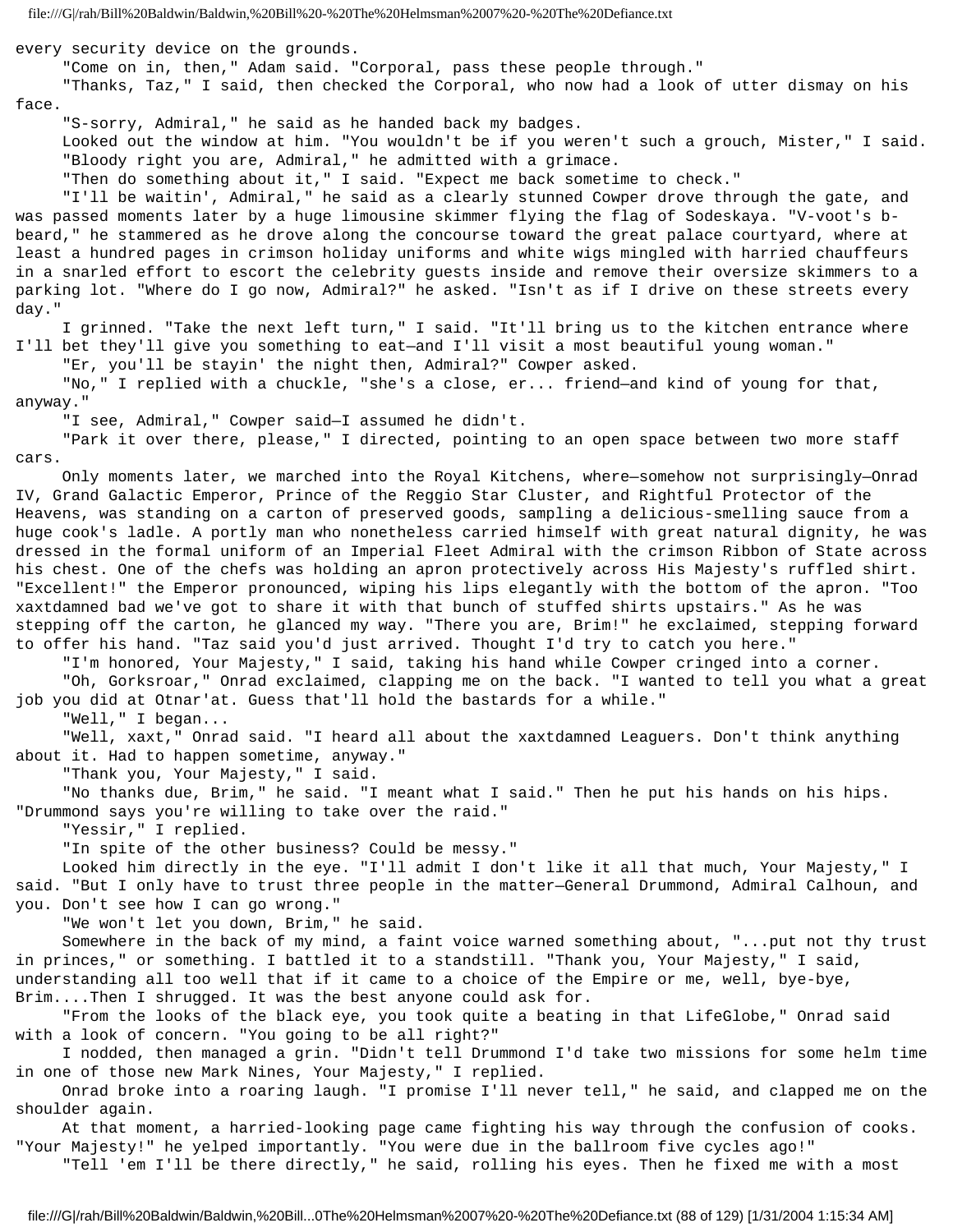imperial look. "There's nobody else to send on this mission, Brim," he said, "and it's got to come off on schedule. Otherwise, all our plans are up in smoke."

"That's what Drummond told me, Your Majesty," I replied.

 "What he didn't tell you was that in my opinion you're too damned valuable to send. You almost got yourself killed less than a week ago, and now we're dispatching you on a job that's even more dangerous." He glowered. "The fact is that nobody else could do the job you've done so far in Atalanta—and you'll be needed there even more when the Carescrians get there. So for the love of Voot, don't get thraggling killed. All right?"

"I'll do everything I can to prevent it, Your Majesty," I assured him with a grin.

 "See that you do, Brim," he said. "And for once, my highly valued Carescrian subject, I mean every single word."

"Thank you, Your Majesty," I said, feeling my cheeks go red.

 Onrad clapped me on the back once more. "Don't thank me," he said. "I simply need you back here in one piece. Understand?"

"I understand, Your Majesty," I said.

 He smiled. "That's better," he said, then stepped around me to put a hand on Cowper's arm. "Cowper," he said, as if he'd known the man's name forever, "I want you to take good care of the Admiral while he's here. Right?"

 The blood drained from Cowper's face, and I thought for a moment he was going to faint. Somehow he seemed to rally. "C-count on it, Y-Your Majesty," he stuttered.

 Onrad grinned and turned to a very senior-looking chef. "LeGrande," he said, "see to it that these men dine at least as well as the snobs you're serving upstairs." Then, with a wink in my direction, he pushed his way into the kitchen and was gone.

\* \* \*

 Never did get to see much of Hope. By the time I made my way to the nursery, Nurse Tutti allowed me barely a metacycle for my visit. Said the little girl was always getting visits late in the day—and yes, she realized I was the father. But since Hope couldn't know that, it didn't make all that much difference in the first place, did it? Had to agree, Voot take it. Tutti's rarely wrong; perhaps that's why Barbousse loves her so. Passed her a stash of written letters and a jewelry box from Atalanta, then got a last kiss (a bit sticky with candy I'd brought) from Hope and a stack of written letters from Tutti going the other way. When I returned to the kitchen, seemed like it took the whole kitchen staff to feed me supper while Cowper sat across from me, slowly eating a third dessert. He still had a stunned look in his eyes, but later he recovered sufficiently to return me to the VOQ-where I was asleep before my head touched the pillow.

 Next morning, long before the Triad lifted above Avalon's horizon, reports of terrible raids began to come in from Atalanta. Drummond woke me with the bad news, and I joined him in the COMM Center immediately. Only after nearly a metacycle did things being to sort themselves out well enough that the attackers could be identified as Leaguers, The bastards were flying huge formations of Gantheisser GA 87 Zachtwagers (precision shooters), as well as Gantheisser GA 88s, Gorn-Hoff 111s, and Trodler 17s—their deadliest attack ships. I ground my teeth as more and more reports of terrible destruction crowded the KA'PPA channels. I knew who'd ultimately caused those raids—me. Summers had been right! But then, what other choices had I been given? I've noticed there aren't a lot of alternatives when it comes to waging war. Couldn't let it stop me, even though Claudia was in the thick of it and I was worried sick about her. Before I could go back and do anything about it—her—personally, I had a mission to run. So I soldiered on with a heavy heart. Certainly went a long way toward proving the old adage that love and war should never, ever be mixed.

 Later in the morning, Cowper drove me to the military shuttle terminal, and I was soon on my way to FleetPort 19. Constructed in stationary orbit approximately 150 c'lenyts above spinward Avalon, the huge defense base was shaped like a flattened globe nearly three-quarters of a c'lenyt in diameter. It was ringed about the middle by a transparent mooring tube and pressurized to the standard atmosphere on the surface below. Complex antenna fields on both "poles" of the huge structure furnished clear communications throughout the galaxy; the mooring tube provided fortyfive docking portals spaced equally around its margin, each equipped with its own optical mooring system and retractable brow. Both the interior of the structure and its moored ships were supplied with locally generated gravity distributed evenly on every level with "down focus" toward the center of the planet itself. As my shuttle approached, I saw that a number of the portals were occupied by new-looking Starfuries, while other surface shuttles and transient ships were distributed among the others.

 Spent most of the day wringing out TG 39, the new Starfury MK 9 I would fly on the mission—helped me forget my worries. Its crew, mostly survivors of Norwyck's disastrous crash,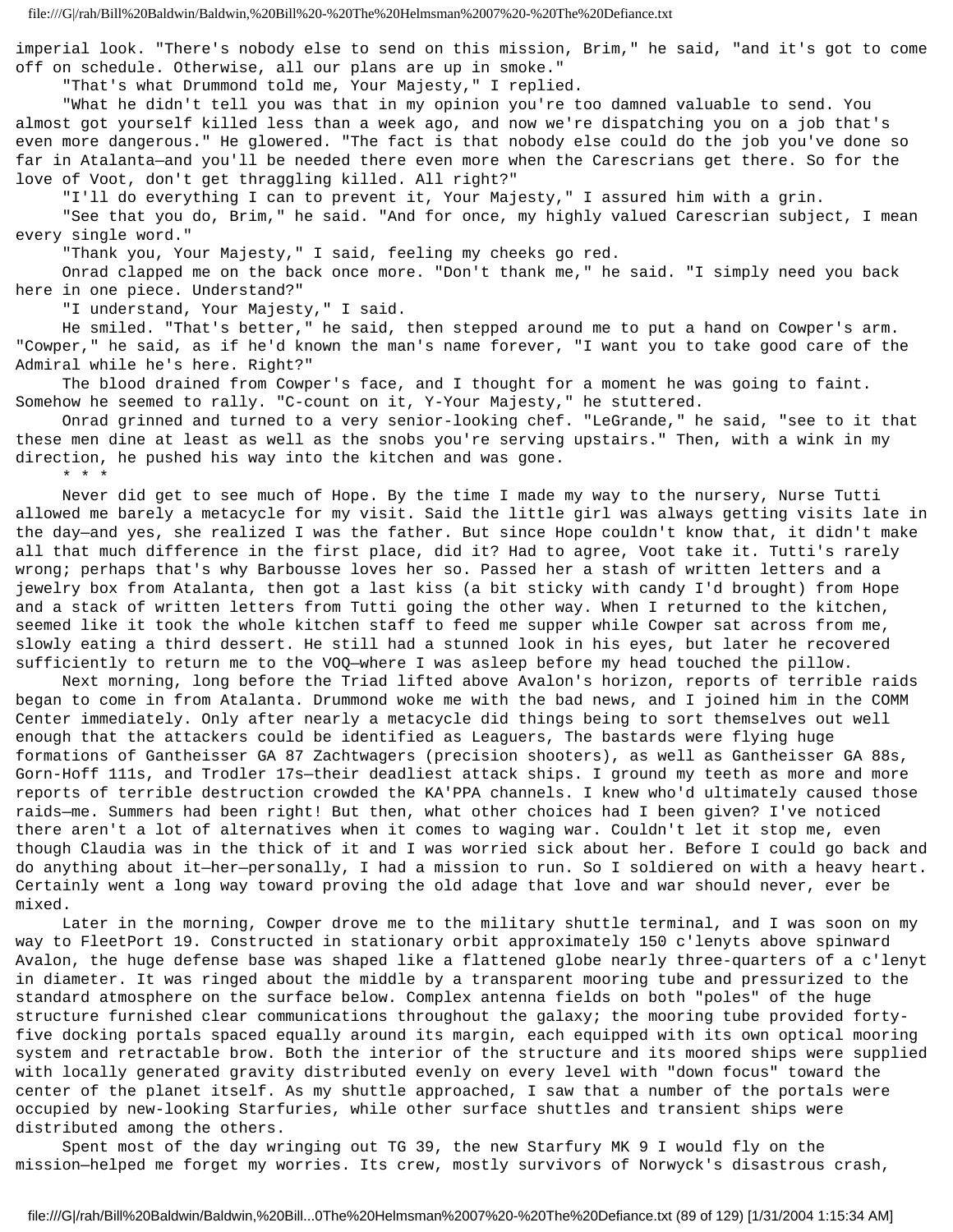treated me pretty well, considering I was taking over from their late, clearly much-respected commander. Felt pretty good about everything in the spaceflight department by the time I'd packed up my battlesuit and caught the next down shuttle for Avalon.

 Got back to the base in time to catch a quick supper in the Officers' Club, then Cowper drove me through the snarled traffic of rush hour to the Admiralty, where—after more bad news from Atalanta—I got my first briefings on the actual mission. Someone had named it Operation Eppeid. General Trafford, herself, was presenting the briefing, and had included a number of fairly highlevel people from both the Fleet and the Imperial Expeditionary Forces in the audience. From that, I quickly determined that this evening's presentation would be a lot more than just an overall, touch-only-the-high-spots introduction to the operation.

 Trafford was a hefty but—to me—very attractive blonde who carried herself like a proper general officer. She'd dressed in a comfortable Expeditionary Officer's service uniform: a tight, dark olive miniskirt that revealed sturdy, well-shaped legs; brown pumps with high heels; and—like Drummond—a matching olive reefer jacket with an imperial comet on the left breast, two rows of five brass buttons down the front, and the two stars of a Major General on each shoulder. Unlike Drummond, however, she also wore four rows of decorations and campaign ribbons. She had straight, black hair cut short at the shoulders; an oval face with low cheekbones; large eyes and even larger, old-fashioned eyeglasses; a narrow nose with prominent nostrils; and a mouth with pouting, generous lips. As I'd expected, she started things precisely on time, clearing her throat imperiously and lowering the room lights until the only illumination was a stark spotlight beamed directly at her lectern. If nothing else, I decided with a grin, the woman exhibited a superb sense of theater.

 "Good evening, people," she began, clearly long accustomed to making high-level presentations. "I am Major General Megan Trafford, and as you know, this will be a detailed overview of a mission we have code-named Operation Eppeid." She paused to scan the audience. "You are all warned that this briefing will contain operational information at the level of Top Secret, as defined in Section Nineteen of the Joint Services Security Manual. If anyone is not cleared at that level, will you please leave now."

 Another pause, during which no one left. Then she nodded and activated a huge holographic display behind her with a general view of the galaxy. "A considerable number of Imperial troops have by now been specially trained in the Command camps for Space-to-Surface Assault, or SSA warfare," she began. "During the past year, we have secretly conducted several small landings on the far side of the 'Wyckean Void by a few of these specially trained soldiers using two or three of our latest reentry landing craft. And we've obtained spectacular success." She adjusted her glasses for effect. "We've kept these raids small enough to avoid unduly upsetting the occupying Leaguers—while going after nothing of a spectacular nature. But," she emphasized with noticeable pride in her voice, "on each of these feints, we have learned a great deal about such specialized operations while sustaining minimal casualties—although," she hastened to add, "no casualties are really ever minimal."

 At that point, she stopped and peered around the silent room as if she were about to reveal a great, lost truth. "The time has now arrived," she declared dramatically, "to put these lessons to the test!" I yawned. Trafford was a high-level, political lecturer indeed. Her presentation so far augured a long evening....

 Had to chuckle as the plan unfolded. If anything, Gallsworthy's comments on the mission as a "better opportunity" for getting myself killed appeared as if they might be conservative, to say the least.

 Fleet Command had cobbled together for the General a small assault armada consisting of eight light cruisers, six Free Effer'wyckean disruptor monitors, sixteen surface bombardment ships, two flotillas of tiny Electronic Warfare trawlers, a number of the latest armored landing craft, and I.F.S. Montroyal, a brand-new medium transport. Trafford had secretly assembled them all—along with nearly three hundred battle-ready commandos—near two uninhabited planets located less than a light-year from our side of the 'Wyckean Void.

 Fleet Command had likewise provided me with six squadrons of sixteen Starfury MK 9s each to fight off defending starships plus another four squadrons of Type 327 attack ships, whose job it would be to smother defensive fire from the surface. Considering that a large percentage of the Starfuries were almost brand-new and could therefore be depended to fly nearly anytime we needed them, the numbers seemed adequate for the job—at least early in the mission, when we'd face only local opposition. But once the attack had been under way for a few metacycles, we could have a lot of unwelcome company in very short order. To my knowledge, fat Leaguer Marshal Hoth Orgoth commanded nearly fifteen hundred attack and killer ships in Effer'wyck. And—to my recollection—he'd never been shy about using them!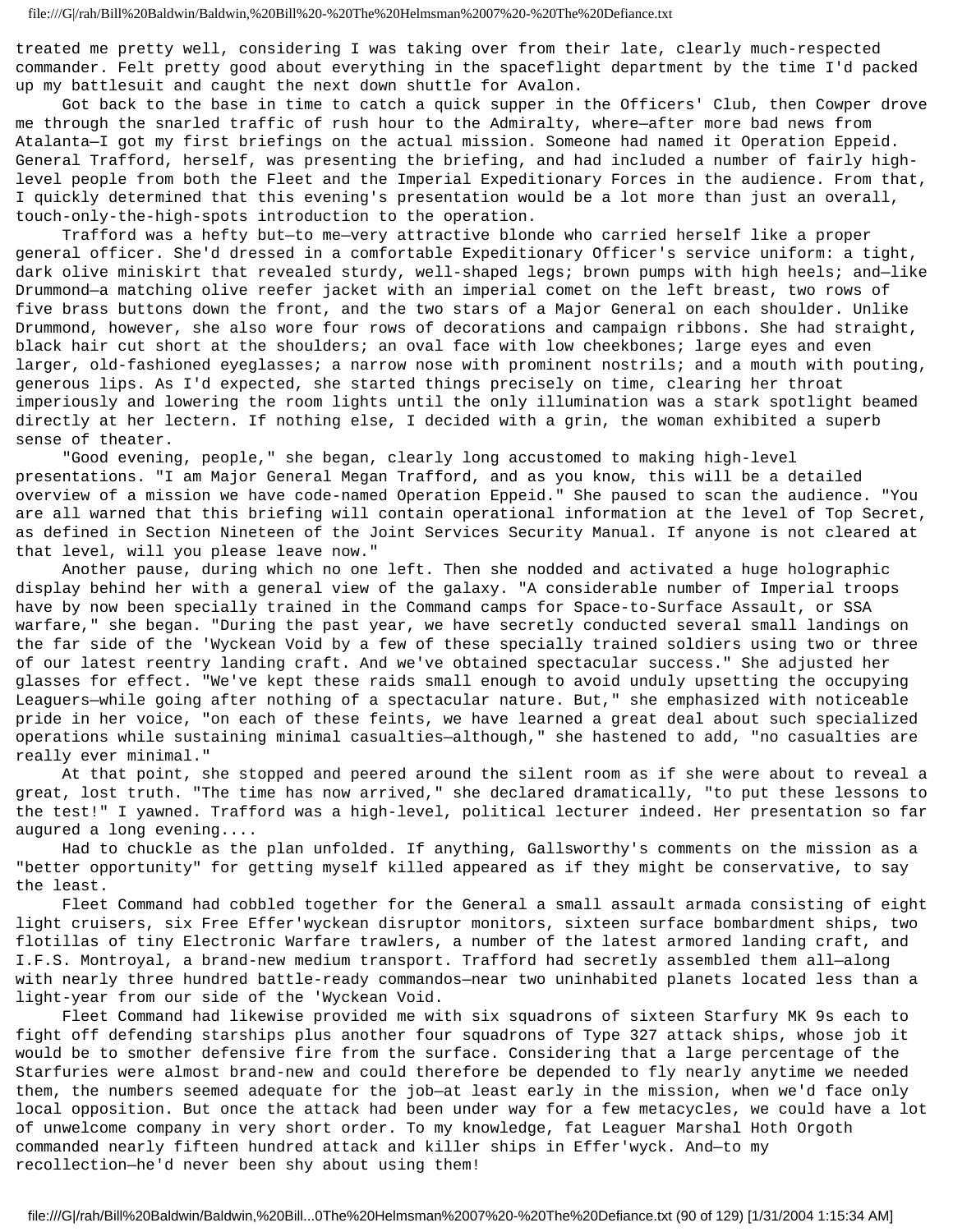According to Trafford, the main thrust of her incursion was to destroy the Bax-Emithrnéy Gravity Docks, a massive starship repair complex—vast enough to service the largest starships in the known Universe and sufficiently impregnable to withstand poundings from our most powerful disrupters. The Effer'wyckean government had constructed it at enormous cost before the invasion, and it was now serving as a furtherance to Nergol Triannic's ambition of taking over the entire Home Galaxy. A worthy target indeed, opined Trafford.

 However, another, less-important objective of the huge raid was to capture a new BKAEW apparatus that League engineers had just finished installing on Bax-Lavenurb, next planet out from Bax-Emithrnéy. That, she continued, was why the Admiralty had decided to risk their new Montroyal. Wouldn't do much good to simply destroy the new Leaguer equipment; research boffins on Proteus needed to find out what made it tick. And doing that required it be taken home.

 Clearly, arrival of all those ships off Bax-Emithrnéy at their appointed station in the assault plan, exactly at zero hour would require no less than a miracle of spacemanship. Trafford had timed everything to commence just before Emithrnéy rotated Bax's first rays over her horizon near the gravity docks. The first groups of SSA Commandos to arrive would silence huge disrupter batteries that ringed the complex, then the main force would arrive with special demolition charges designed to disable the facility for the remainder of the war—without rendering it completely nonrepairable during postwar years. I had a feeling she might possibly be counting unhatched chickens at this rather disconcerting point in the conflict, but one does need to plan for the best outcomes, after all—or defeat becomes a virtual certainty.

 While all this raiding and demolishing was taking place on Bax-Emithrnéy, Trafford continued, a much smaller force of SSA Commandos and Royal Engineers would be landing on Bax-Lavenurb, near the new BKAEW site. I noticed from the General's large collection of HoloPics, that it was located atop a high, sheer precipice at the edge of a small lake in what appeared to be rocky, barren terrain interrupted by great upwellings of the planet's crust, some more than a c'lenyt in height. It was going to take a steady hand to operate something the size of Montroyal in and out of that location. Little wonder, I thought, that the Effer'wyckeans never bothered to populate Lavenurb.

 Once Trafford's commandos had the BKAEW site under control, Royal Engineers would disassemble the BKAEW equipment (including all special antennas we could see on the reconnaissance HoloPics), bundle them aboard Montroyal, then withdraw as quickly as possible to our own side of the Void with no regard to the larger operation.

 On the surface, Trafford made things look smooth and well planned—an operation by, as well as for—the textbooks of interstellar warfare, carrying with it the potential for vast damage to the enemy and prodigious profit for our Empire. But with all the literally zillions of things that could go awry during such a large, complex operation, I could see that Operation Eppeid also carried with it the quite-viable seeds of disaster. And, significantly, Trafford had made no plans whatsoever for that kind of eventuality....

Chapter 8

The Raid

22-25 Octad, 52014

Avalon City, Asterious-Avalon

 More bad news from Atalanta in the morning. Williams's reports described terrific battles in space around Hador and more Leaguer raids against both the Fleet Base and Atalanta City proper. Many casualties, much damage. Word must have gotten around rapidly concerning Claudia and me—especially our tryst in her office. Nothing specific in Williams's report, of course, but a subtly written portion of one section made a most distinct point about the safety of Ms. Harbor Master.

 Made me stop and consider that magnificent woman, and friend, for quite a long time—more than I could really spare at the moment. What would become of us now that we'd finally admitted so much to each other? Clearly, we'd again become an "item" around the base, but would we ever again risk baring the long-smoldering emotions we'd experienced that night? Even more important, had we learned how to live in the moment—for as many "moments" as life might send our way—or would this be the one and only time we found courage to seize the present and run with it? During those long moments, I wanted—needed—her more than I wanted to breathe. But half a galaxy separated us in distance—and a whole cosmos in fate....

 Spent the next metacycles at FleetPort 19 conferring with the ten squadron leaders who would do most of my work during the raid. Wasn't surprised to find they already had everything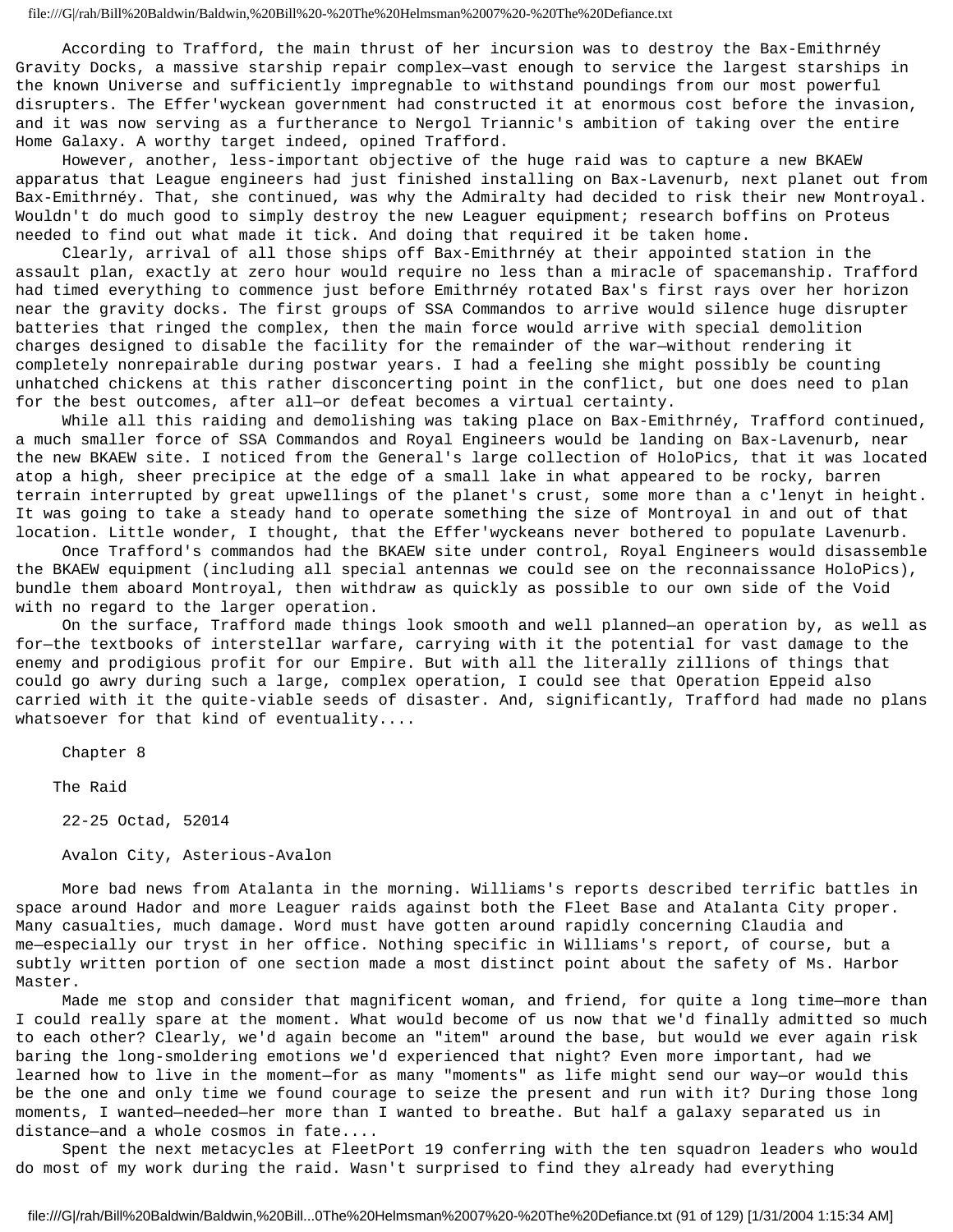concerning the mission well in hand. Got the distinct impression they'd welcome a return to normal squadron duties; assignments like these are dismally boring during practice phases-although they do liven up considerably in execution!

 During the late afternoon—Avalon's afternoon, that is— Trafford sent us in formation out to a restricted star system for a full-dress rehearsal at two simulated sites where our "success" in the exercise could be judged by a bank of scoring engines her people were operating,

 With Drummond's support I'd earlier commandeered a volunteer Starfury from FleetPort 30, the orbital base I'd commanded two years previously during the Battle of Avalon. Without someone to fly wing on me, I'd be forced to stay out of the action—and that was totally unacceptable. Just so happened that the FleetPort's present commander was an old friend on whom I'd depended for support and friendship since my days flying racers in the Mitchell Trophy Races—Toby Moulding, who in fact had set the present absolute-velocity speed record in 52009. Made things a lot easier when I asked him for a good ship and crew to fly my wing during the mission—nobody likes to place his own people in extra danger unless he absolutely has to. But he came through, with a smile, even. And I departed in company with one of his best ships, its crew captained by Lt. Commander Hazel Watters, another canny veteran-survivor of the Battle of Avalon.

 Remarkably, all elements of Trafford's little armada managed to arrive at the initial point, some million c'lenyts from the primary planet, precisely on time, only a few clicks before dawn lighted the faked support facility. The E-W trawlers immediately blanked all BKAEW and KA'PPA traffic around both the primary and secondary planets, leaving a few secretly chosen channels open for our own communications. At the same time, light cruisers and disrupter monitors moved in to surround the surface perimeter of the mocked-up gravity docks—all without the scoring simulators calling for a single shot to be fired. Simultaneously, my four squadrons of attack ships dived for the surface while the Starfuries fanned out to establish regular patrols of the whole star system. Exactly twelve cycles following our initial deployment—still without the need for a single disrupter shot—two armored landing craft disembarked one hundred sixty SSA Commandos, whose job it would be, were this the actual assault, to silence huge surface batteries protecting the gravity docks. Seventeen cycles after this—when the scoring simulators indicated all surface batteries were indeed silenced—the main landing force deorbited and went about rehearsing its business of destruction.

 A perfect assault drill, so far. Of course, it ought to have been perfect—after all, nobody was shooting back!

 At this point, Watters and I flew to the secondary planet, where the fake BKAEW had been secured by a detachment of SSA Commandos. Our high-speed transport was at the site as advertised, and the Royal Engineers already had much of the imitation antenna dismantled and ready for loading operations. Clearly, Trafford expected no opposition here! I'd earlier noticed, with some concern, that she'd neglected to assign any escorts to this part of the operation. I didn't want to raise any issues so late in the game—a bad move, and I knew it—but I resolved that I'd check the situation out soon as I could during the actual raid, Watters and I hung around while I got a handle on what was supposed to transpire, then returned to the primary planet just in time for the whole exercise to be completed. From her headquarters in I.F.S. Glorious, the operation's flagship, Trafford broadcast her smiling blond countenance to each of our globular displays with a "Well done, people! Well done!" Then, we returned to our various assembly areas to rest and wait for the real thing—call-up on twelve-metacycle notice. I knew it wouldn't be long.

 Watched a lot of people celebrating at FleetPort 19. Had a few drinks with Waiters and the crew to be sociable, then caught myself a down shuttle to Avalon. Couldn't quite nudge myself into the mood to celebrate this particular success. Everything had been a little too easy today for my tastes. And after spending a lot of my life as a combat StarSailor, I knew for a fact that war was never easy....

\* \* \*

 Sometime toward morning, I came awake in the lonesome stillness with a crystal-clear head and Claudia on my mind— almost as if we could have reached out and touched. Saw her as she was that morning that I'd departed for Avalon. We'd made intense love a number of times during that miraculous night, and I'd been left with the kind of gut physical satisfaction that only comes when the sex has been especially good and hormones are still running strong. Couldn't remember feeling that way for years—probably not since the two of us were fifteen years younger and only just discovering what a magnificent pair we made together in bed.

 I'd gazed for a long time as she slept, lying on her back, head tilted my way and lighted by a gentle radiance that came streaming through the window from one of Haelic's satellites. That long hair I so delighted in was completely disheveled and strewn all over the pillow. One arm and a great, glorious breast were free of the stained satin sheet we'd pulled over us when we'd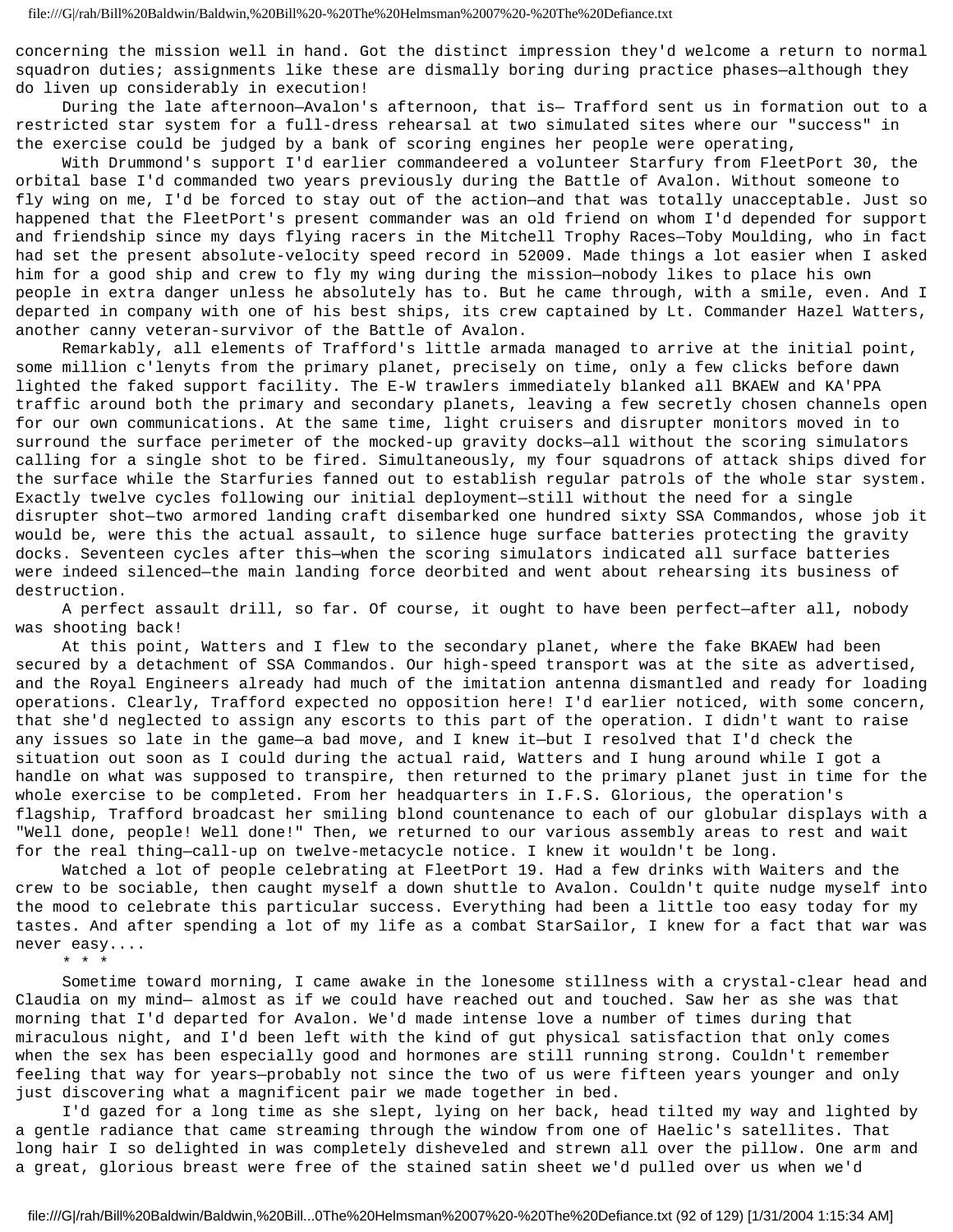satisfied our latest cravings for each other.

 Watching her sleep there, I'd wondered seriously about this mysterious element of being we called love—and all the million or so times I thought I'd found it. Perhaps the only time I hadn't thought I'd fallen in love was when this magnificent woman and I had been lovers.

 Back then, she'd simply been a close, very close, friend and coworker—as well as the most exhilarating, innovative sexual partner I'd encountered to date. And Voot knew she'd had more suitors at the time than most Rothcats have fleas! Her evenings had been so booked up it seemed as if every man on Haelic was after her. I'd thought many of them—possibly most—shared a bed with her on occasion, and felt quite privileged to be one of them. Now, as I'd begun to appreciate the mature Claudia as a person, I sometimes questioned how many of them actually did. Perhaps I had meant a great deal more to her than I'd thought at the time. But then, after all these years, was I even capable of recognizing love—in either of us?

 I'd reached no conclusions that early morning, other than soberly recognizing that the woman sleeping beside me had—many years later—produced a most profound effect on the inner man that was now Wilf Brim. An effect much different, and much deeper, than anything I had yet encountered.

Then it had been time to go-the Type 327 they'd sent was due to lift for Avalon within three metacycles, and I hadn't even begun to pack! Remembering that Claudia became a very light sleeper toward morning; I gingerly got out of bed and began collecting clothes we'd scattered all over the room. Arranged a sorrowfully wrinkled gown over one of the chairs and folded her undergarments neatly on her couch. Then I'd donned the wreckage of my own uniform—looked as if I'd spent the night wrestling Sodeskayan Bears. Wasn't going to be much question what either of us had been doing after the ball! Probably should have thought of that the night before, but we'd clearly been concerned with other, more compelling matters.

 To say that departing that morning was merely painful would be the understatement of the year. I'd remained beside her bed for the longest time, simply gazing at her face, captured by a kind of emotion I'd never before experienced. Stronger, much stronger, than simply desire—though that was certainly a component, too. Then, just as I'd knelt to kiss her good-bye, she'd wakened, blinked a few times, then held out her arms to me. "Guess it's that time, isn't it, Wilf," she'd said sleepily.

 I'd taken her in my arms, and when our lips met, it was just as if we were starting over again. Her breath, the perfume, the sharp, erotic odors that lingered on my face and cheeks. Somehow, I'd managed to bring myself under a modicum of control, and we'd remained locked in each other's arms until my breathing and thudding heart subsided once more. At last, when I dared to speak again, I'd whispered, "Claudia, I love you," in her ear.

 "I love you, too, Wilf," she'd answered dreamily. "It's nice to say that after all these years."

 "What are we going to do?" I'd asked7 in a kind of bewildered frenzy. Wasn't used to that sort of thing—I'm calmer in a dogfight when people are trying to kill me!

"Do about what, Wilf?" she'd asked,

 "About us," I'd said, drawing back to sit beside her on the bed. "Where do we go from here?" "Questions like that need a future, my love," she'd said, "and we don't have one. Even the

little bit of present we so bravely seized last night is just about all turned to past."

"But we love each other," I'd protested.

 She'd smiled and nodded. "Yes, I suppose we do, don't we?" she'd said with half-closed eyes. "How nice. Perhaps even nicer for the waiting."

"Then we can't just... forget everything and go on as if nothing happened," I'd stammered.

 "Without a future," she'd said, "that's about all we can do." Then she'd smiled languidly, "I don't know what I'm talking about, Wilf," she'd said gently, kicking the sheet aside and looking into my eyes. "Maybe there is still some sort of chance for us—I simply don't know right now. This body of mine is much too awash in hormones for me to make any kind of judgments—especially about you." She bit her lip a little, then put my hand on her breast "If you didn't have to go right away, well..."

Needed all my willpower, but I took one more kiss, then got back on my feet.

 She'd swung her legs to the floor and walked quietly beside me as I made my way to the door and cracked it open so I could peek cautiously into her office.

 "My desk lamp's on!" she exclaimed in a distressed voice as she drew back from the door. "It wasn't when we came in here."

 Nervously, I shouldered my way into her office and quickly discovered that the outer door to Adele's lobby was still securely locked. I was alone—the room was likewise empty. But Claudia's 'Phone had been switched from STANDBY to DISCONNECT. "Automatic switch, perhaps?" I asked, nodding to her desk.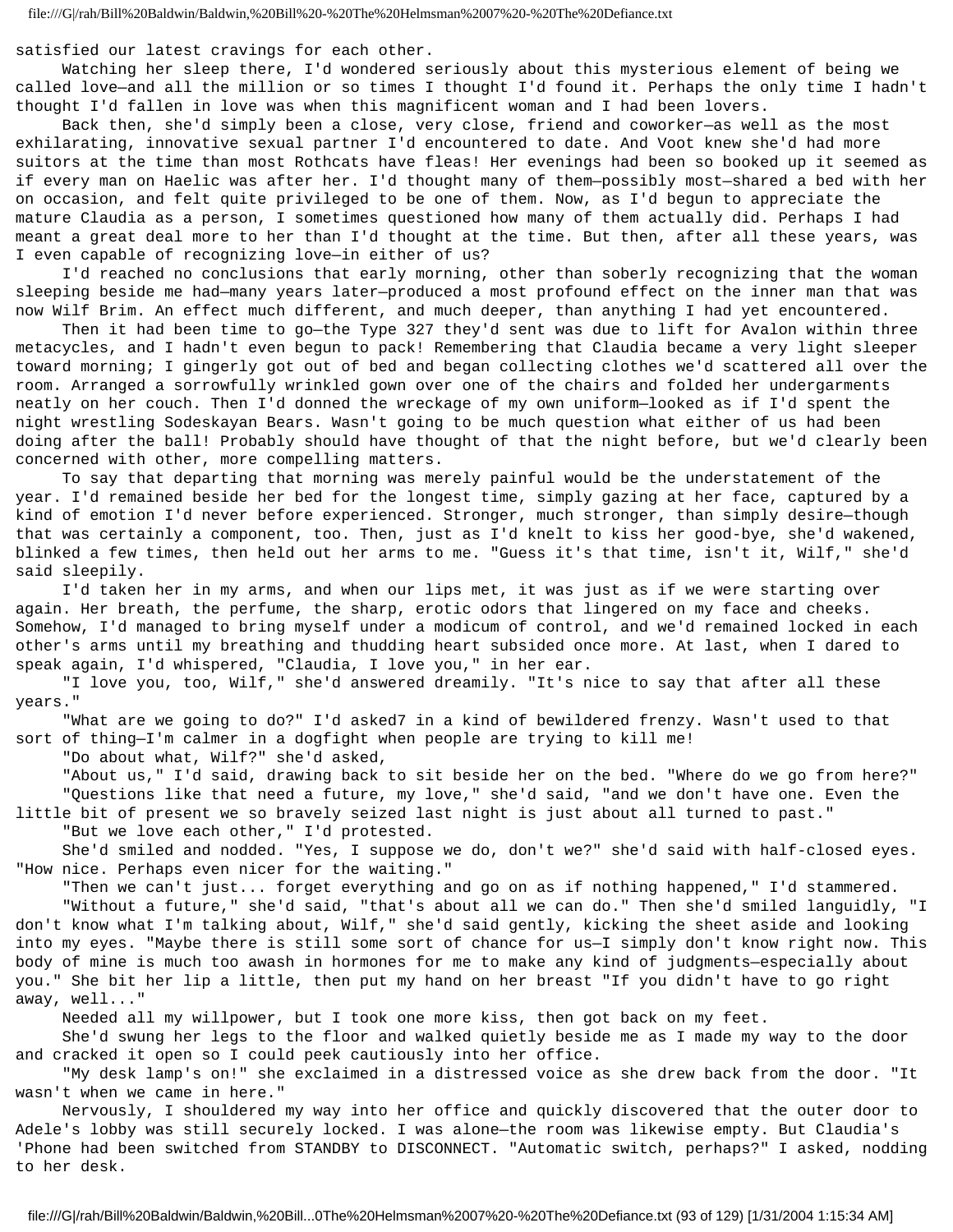"Absolutely not," she said, then padded into the room with me and peered around in the dim light. This time, the sight of her lush nakedness was simply more than I could take—mother of Voot, what a goddess! To xaxt with the Type 327—I'd just opened my arms to her when she'd made a little gasp and pointed to the coat rack.

 Heart pounding, I turned and felt my jaw drop. There, hanging from the main rod was a fresh woman's business suit in a clear plastic cover, a white blouse, and a lacy slip. Beside the business suit hung a pair of flight coveralls and my battered leather Helmsman's jacket—with a folded garrison cap hanging from its pocket, two stars prominently visible. In the rack below were a small feminine valise and a pair of Claudia's tiny street shoes. Beside them, stacked atop a packed duffel bag, were my flight boots, my razor, and a change of clean underwear, complete with rolled-up socks. Attached to a third—clearly empty—duffel bag was a printed note that read simply. "Deposit formal uniform here for later pickup." Couldn't determine where to place the blame: Barbousse, Russo, or Williams. Probably it was a concerted effort of all three with the active assistance of Adele. Didn't really care at the time—only that Claudia and I owed a real debt of gratitude to some wonderfully furtive "busybodies." Then, in the course of my shaving and changing clothes, we'd found ourselves mutually compelled to withdraw to her bed, where we'd made gentle love for nearly half a metacycle before at length we'd bid each other a last—somewhat perplexed—farewell....

 After everything else that morning, it had come as no particular surprise when Russo "just happened" to be passing outside Civilian Headquarters—with an extra mug of steaming cvceese' in the staff skimmer!—at the very moment I stepped onto the sidewalk. So in spite of what I'd considered to be rather a late start, I'd arrived in plenty of time for Drummond's Type 327 to depart for Avalon on schedule....

\* \* \*

 At the beginning of Dawn Watch, the message board on the inside of my VOQ door buzzed me awake—couldn't remember falling asleep again. Trafford's mission was on immediately and my squadrons were scheduled to move out from their respective FleetPorts in twelve metacycles. Pressed the ACCEPT and ACKNOWLEDGE buttons, then dressed in clean coveralls and hurried out

into the lobby, where Cowper was gulping the last from a plastic cup of cvceese'.

"Shuttle port, Admiral?" he asked.

 "That's right," I said, pouring myself a cup of scalding cvceese' on the way. "Who told you, anyway?"

 "Nobody, Admiral," he said, opening the door for me, "but just about Dawn Watch, everything started to go crazy at the transport pool. Didn't take much of a guess to figure you were probably in on it, so I brought the skimmer."

 I grinned as he climbed into the front seat and accelerated into the early-morning traffic. "Something tells me you've got a future in the Fleet, Mister," I said, sipping my cvceese',

 "Yes sir, Admiral," he replied, glancing at me over his shoulder. "I'm going to be a Helmsman someday. I've already completed the first three prep courses for The Academy."

 Thought of myself five hundred thousand years ago, battling my way through that era's sequence of mental challenges until I thought my head would explode—even began to doubt my ability to qualify toward the end. Somehow, I'd persevered... just so I can fly out and get myself killed today, I considered cynically. "You know there's a trick to those prep courses," I said at length.

 "There is?" he asked, his voice filled with amazement. I liked the fact that he was too proud to ask.

"I'll tell you what it is," I volunteered.

"S-should I write it down?" he asked excitedly.

"No," I replied. "It's simple... but not easy."

"Neither are the preps, Admiral."

 "I understand," I said. "But there's only one basic you need remember in order to blast your way through to The Academy. And that's simply to never give up—no matter how frazzled and confused the preps make you. Keep at them; eventually, you'll win. After that," I added with a chuckle, "things will be so tough you'll look back at them almost fondly. But by that time, you'll know there's nothing that can lick you anymore. Ever..."

 Cowper dropped me at the shuttle port; I caught the next up-run to FleetPort 19. Got me there a metacycle early, so I borrowed an office and collected my messages. Neither Williams's official compilation of the previous day's events nor Barbousse's personal account sounded particularly good. The Leaguer attacks were continuing unabated and causing tremendous damage (as well as suffering) in the city. They were also rapidly wearing down our defenses by the simple process of attrition. We'd lost seven Starfuries so far (two had been salvaged and might fly again) and three Defiants—plus most of their crews. Ground my teeth as I sat there helplessly in the FleetPort. Not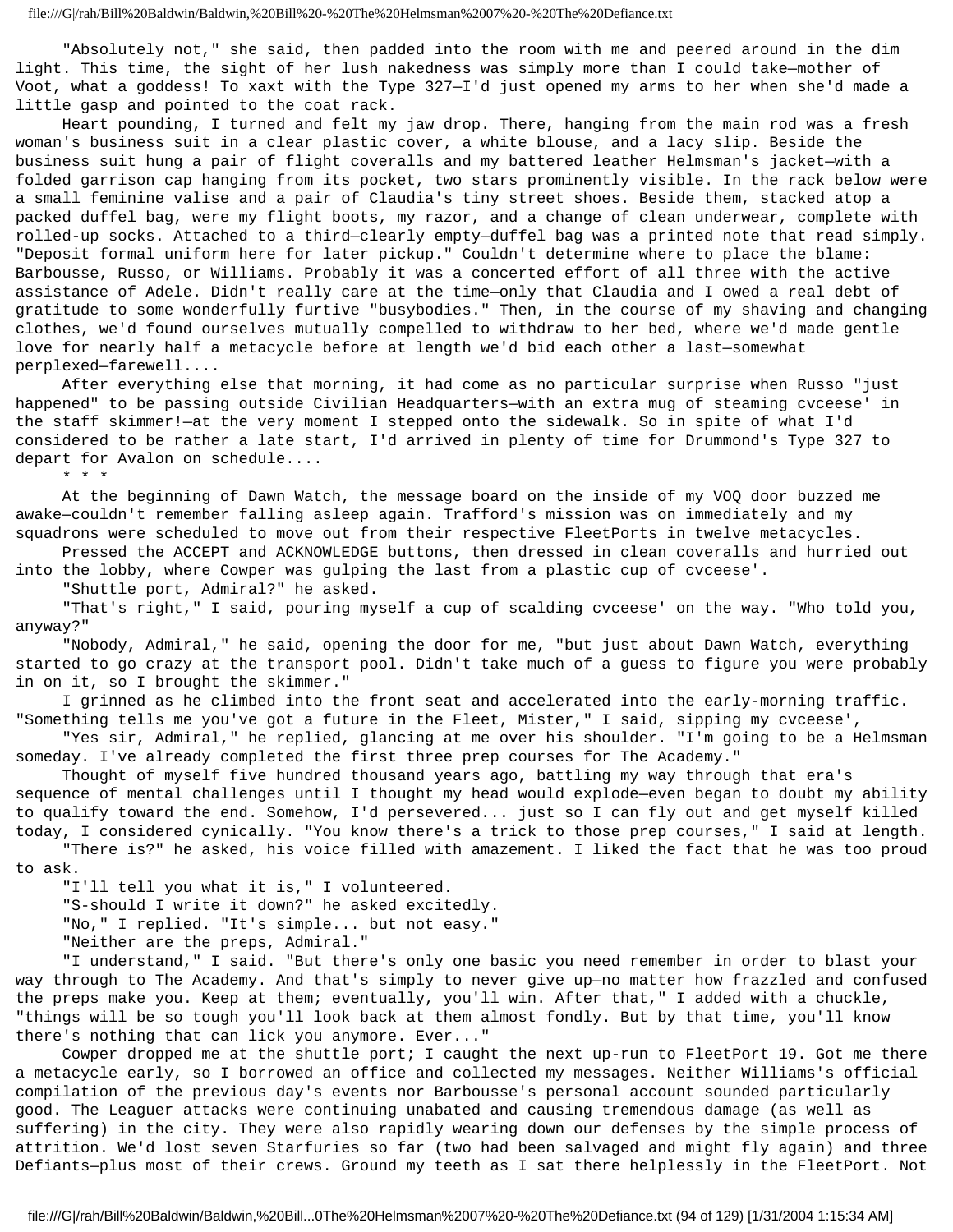a xaxtdamned thing I could do until I'd finished this thraggling mission!

 At least Claudia was still safe—or had been at the time the messages were sent. The only other good news was that Delacroix and his crew had managed a last-moment escape before the Leaguers really got down to business. Nobody seemed to know where he'd gone, but I was certain we'd need him—and Yellow Bird—again before this awful war was over. Bit my lip as I finished my messages—mostly junk except for a few interesting dispatches from Sodeskaya. Regardless of the logic behind these vicious attacks—LaSalle's destruction of the Toronder invasion convoy or my raid on Otnar'at—the Leaguers had now turned their full fury on Atalanta. And I wasn't there to do anything about it!

 The last message had been an announcement from a famous Avalon haberdashery announcing a special bargain sale of Fleet uniforms. Wondered what sort of StarSailor had time to care about custom uniforms in the midst of this desperate war, but shrugged in resignation. Our old Empire needed everyone's efforts to win this war—even politicians'!

\* \* \*

 For a second time in less than three days, the diverse ships of our tiny assault flotilla slowed through Hyperspeed to arrive at an initial point, this time the real one, off Bax-Emithrnéy, within moments of zero hour—another genuine triumph of spacemanship in all respects.

 My squadrons were flying superbly; the late Captain Norwyck would have been proud of them—Voot knew I was, also. To my left, impeccably spaced, the forty-eight Starfuries of Group Red from 81, 93, and 74 Squadrons; to my right, the additional forty-eight Starfuries of Group Green from 83, 87, and 91 Squadrons. Half a c'lenyt farther away to port—and a quarter c'lenyt lower—sixty-four speedy Type 327 attack ships from 35, 19, 38, and 24 Squadrons, group call sign Blue, cruised in perfect formations, ready to proceed toward the surface.

This close to Bax-only a few light-metacycles distant over my left shoulder-the high vault of space had taken on that odd, hazy aspect that one finds only in near proximity to a powerful light source. My ships appeared as if they were traveling behind a huge scrim. Nearby, a collection of fast-drifting asteroids seemed to pass beneath us at nearly a sharp angle—dangerous, those! For a moment, I had the peculiar impression of hanging motionless between an infinite sheet of perforated gauze and a vague flat disk made of crushed velvet. Surreal! But peaceful—so far. The longer that tranquillity could persevere, the better I liked the whole operation.

 I checked the proximity indicator—nothing—then calmly and methodically scanned the great sphere of space around me; dividing the arced starscape into neat strips by upward and downward movement of my head. Still nothing.

 Nothing below on Emithrnéy, either—no disruptor bursts, at any rate. Here and there, small settlements glimmered against its huge, dark disk. And near the top like a jewel on a ring, the port city of Eppeid and its famous gravity docks. Thought about the people down there—the occupied Effer'wyckeans as well as the Leaguer tyrants who held them in thrall. They'd be waking together soon—the Effer'wyckeans detesting their subjection, the Leaguers indifferent—arid merciless—in the role of vanquishers.

 My KA'PPA repeater clicked for a moment, then a red indicator glowed unsteadily, lighting the word JAMMING. A moment later, the active-mode proximity indicator also reported itself jammed. Our E-W trawlers had gone to work, and only two—highly secret—emergency KA'PPA channels remained unblocked for emergency use. Quickly the Starfuries in Group Red fanned out to encircle the target planets. Group Blue and the four squadrons of attack ships beaded down for an orbital holding pattern. In my mind's eye I could see the light cruisers and monitors descending slowly through the atmosphere to secure the gravity-dock perimeter—if, indeed, that would even be necessary. So far, everything appeared to be going at least as well as the practice run.

 Checked my timepiece: five cycles into the operation: our first two armored landing craft would be headed for the surface now, charged with silencing the massive disruptor batteries that protected the great maintenance yard. If all went well, they'd make landfall in precisely seven cycles....

 Suddenly, a confused irregular sparkling appeared in the distance ahead—just short of Eppeid. Disrupter fire! I jumped, surprised as the sparkling quickly intensified. The radio began to ring with yells and curses, then, quickly, with cries for help—not all in Avalonian.

 Tried to determine what was going on. The first two landing ships couldn't have reached the surface yet. I ordered the attack ships to the area by radio quickly as they could de-orbit; asked tiny Kempton Winter, the balding commander of 38 Squadron, to report the situation. Then Watters and I waited for the bad news—bound to be trouble now, whatever had caused this premature flareup. It came only cycles later, a colossal disruptor began to fire. One of the surface batteries clearly had just gone into action; within moments, it was joined by a second, then a third and forth. Each was to have been silenced by the first-wave SSA Commandos. Biting my lip, I was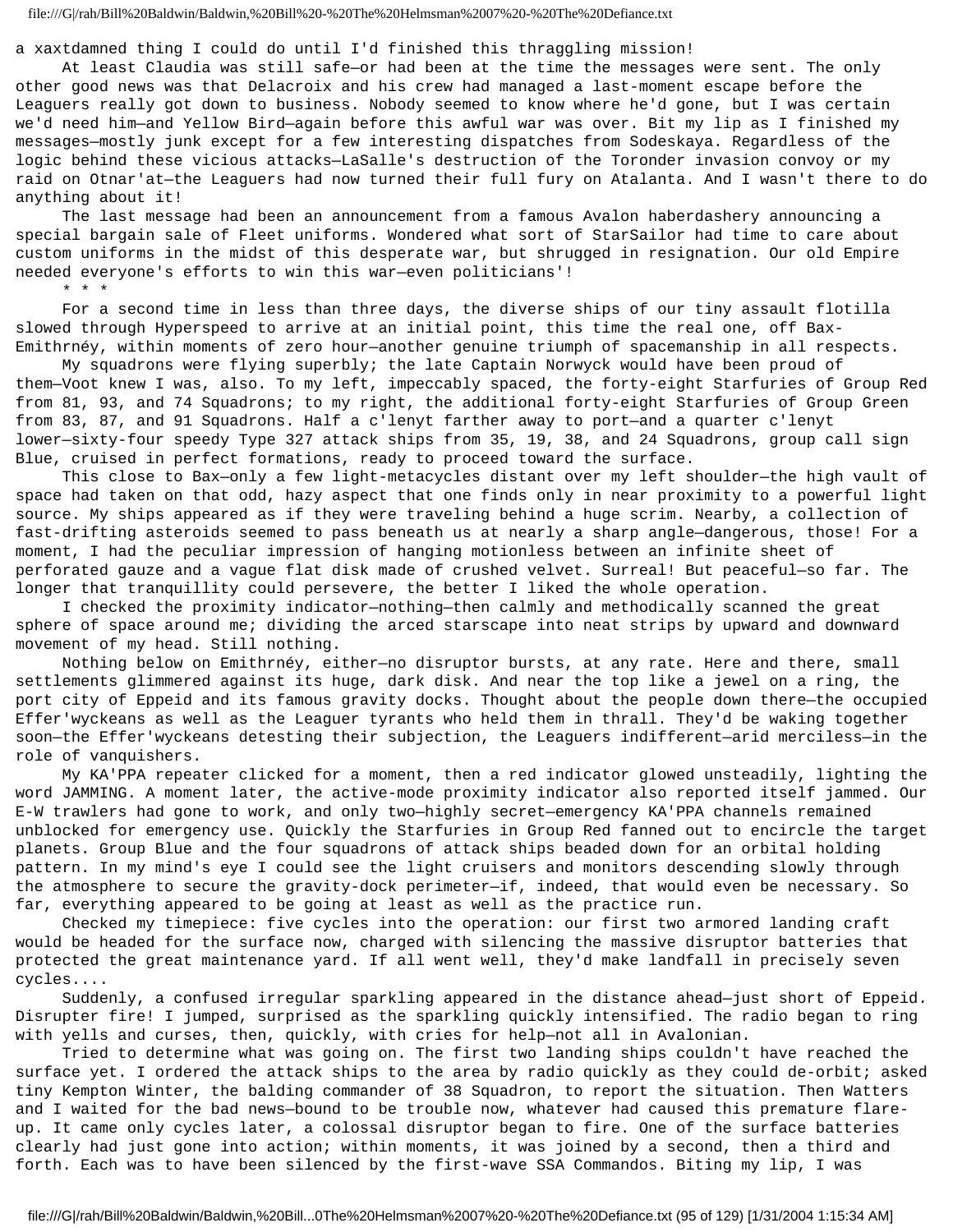tempted to demand a report, but sooner or later, someone would remember that he or she was supposed to periodically keep me informed. Moments later, I got my first coherent information from Burt Winter.

 "Hello, Tempo," he gasped, using my personal call sign. "Payoff, here—looks like one of those first two de-orbiting landing craft ran afoul of an escorted merchant transport going the other way! Xaxt of a firefight-and now everyone's blasting away at anything that moves."

 Just then, I saw two of the big disrupters fire simultaneously, followed immediately by a powerful explosion that darkened our Hyperscreens for a moment.

 "Mother of Voot!" Winter swore. "They just blasted Furious out of the sky! Better 'n eight hundred people on board that old..."

"What about the other landing craft, Paycheck?" I interrupted, grinding my teeth.

 "The other SSA lander got in all right... I think," he said. His words were punctuated by a terrific blue-green explosion—much more powerful than the last big one. Kept the Hyperscreens dark for nearly a click.

"What was that?" I demanded.

 "One of the League's xaxtdamned disrupter sites!" Winter answered excitedly. "By Voot, some of the commandos must have made it."

"How about our main landing force?"

 "A moment, Tempo," he said. I could hear a salvo of rapid-fire disrupters in my helmet speakers. The firing stopped for a moment, followed shortly by another, longer salvo. Then, "That ought to discourage the zukeeds!" Winter shouted. "Now, Tempo, what was that?"

"What was that?" I demanded.

 "A line of battle crawlers—looked like Mark Nineteens. They were going after the main landing force."

"So, the main force is on the surface?" I asked.

"Barely, Tempo," he replied. "They're just now debarking—into a lot of trouble."

"What can I do to help?" I asked,

 "Not much right now," Winter said. "Just watch out for the Gorn-Hoffs so we can concentrate on ground targets. We—" His voice ended abruptly in a long burst of static.

"Paycheck!" I yelled. "Paycheck!"

 "Sorry, Tempo," a different voice reported, "Paycheck's caught a packet. This is Paycheck Two. Can we help you?"

 "Thanks, Paycheck Two," I said. "Keep your eyes open; I'll need to know what's going on. And call me if some of us need to come down and help."

"Got you, Tempo."

 Didn't even remember Paycheck Two's real name—she sounded shaken. I'd have been, too! Called Watters on the radio. "Tempo to Tempo Two," I said. "Let's have a look next door at Lavenurb." "Lead on Tem—" Watters begun, but was abruptly cut off by another voice that interrupted

with:

"Lookout, Tempo! Gorn-Hoffs—yellow apex!"

 Glanced over my right shoulder—there they were. Leaguers! Led by a sleek, wicked-looking Gorn-Hoff 262 that glistened scarlet in Bax's strong light, six of the killer ships were coming at us from less than a half c'lenyt distant. Switched on the radio again. "Tempo to all Red, Blue, and Green!" I yelled into the helmet microphone. "Gorn-Hoffs in the area. I repeat, Gorn-Hoffs in the area! Keep an eye out!" The first ones were already passing on our right and turning toward us.

 Didn't really have time to be frightened. Pulled the Starfury into a tight turn and climbed toward them, firing the three disrupters that I controlled, even though the Leaguers were still out of range. Missed, of course, but made them break off their turns—too soon. I yanked the Starfury over on her back, did a half-roll, and before they could recover, there we were—Watters and I both—within easy range. Aimed for the first in line—the gleaming red one. Slight pressure on the steering engine and he was in my sights at close range! Let fly with my disrupters; so did my Gunnery Officer, Crenshaw. We both got him first time—hits all over the fuselage.

 Tongues of radiation fire escaped immediately from the Gorn-Hoff s hull as its collapsium hullmetal un-collapsed in the torrent of energy from our disrupters. The Leaguer Helmsman threw his killer ship into a desperate turn—could see two slender streams of gravitons twisting from his steering engine. Then, he simply... exploded like a bomb, with a great flash followed by a rolling puffball of flamelike energy and a cloud of debris. The heavier Drive chambers and Spin-Gravs continued on course, trailing vivid smears of radiation fire. Parts of the hull torn off by the explosion followed more slowly, fluttering along like dead leaves while they flashed intermittently in Bax's streaming brilliance. Confetti, almost... No, LifeGlobes.

Now the sky was full of Gorn-Hoffs. The bastards arrived a xaxt of a lot earlier than we'd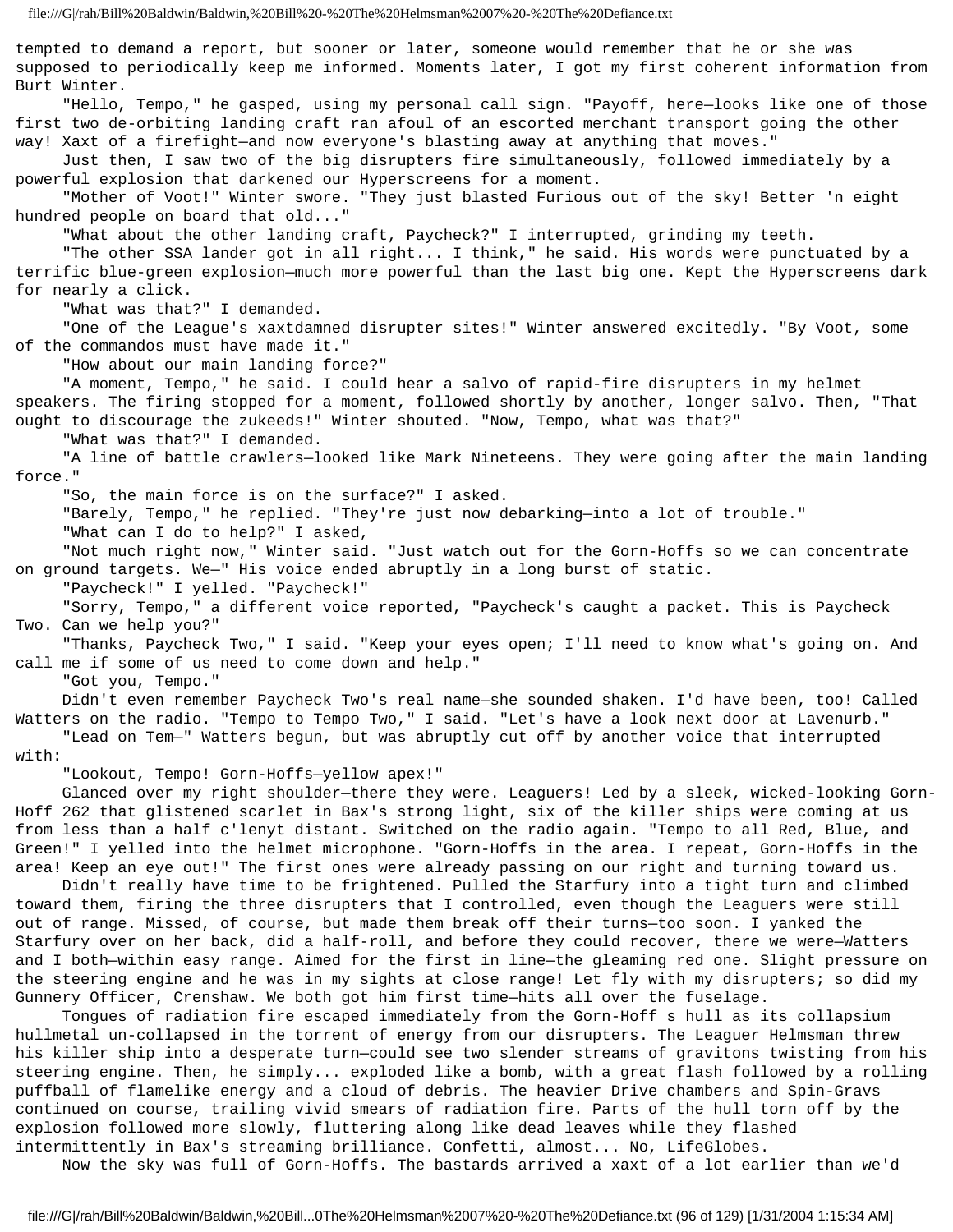been promised. Somebody in Intelligence would pay for this blunder! Disruptor beams just missed me as I made a brutal turn and Crenshaw got off a couple of high-deflection shots. Just missed!

 Defending us as best I could. Crenshaw blasted away at another Gorn-Hoff. Out of range... suddenly we came out of a half-loop immediately over another Gorn-Hoff silhouetted against the planet. Rolled and dived for him vertically. Saw the Leaguer's tapering fuselage in outline—the short, winglike fins that steadied it in close atmospheric maneuvering, the yellow disrupter turrets... lifting toward me. Could see the bridge crew craning their necks up at us.

 Poor Leaguers never got off a shot. We hit them with all twelve disrupters. The whole bridge simply disintegrated in glittering shards of Hyperscreen and escaping atmosphere. Heard people screaming behind me. Didn't blame them! Looked as if we were going to collide with the wreckage. Voot's B-E-A-R-D! Dragged the controls back and just managed to pass over him. Looked back and saw the Gorn-Hoff planing down toward the planet upside down, with a thin, bright streamer of radiation fire trailing from the power chambers. A number of LifeGlobes popped open in its wake, quickly slowing until they seemed suspended in space while the Gorn-Hoff continued its last descent.

 Then all the Gorn-Hoffs were gone! Had enough? Doubted it. More would be on the way. Where was Watters? We'd been separated in the dogfighting. Looked up at sudden movement overhead: one Starfury—Watters's probably—and a Gorn-Hoff. Couldn't get there in time to help, so I watched, both horrified and fascinated. Magnificent display of space acrobatics by both ships: flick turns, snap rolls, reversements. Neither seemed able to gain an iral on the other. Suddenly, as if by agreement, they turned and faced each other. Insanity! The Starfury and the Gorn-Hoff firing every disrupter while they charged head-on. The first to break would be lost, for he—or she—would expose their hull to the other's fire without fail.

 Nothing on the intercom but labored breathing—everyone afraid to breathe. At the very moment when collision seemed inevitable—the Gorn-Hoff visibly shuddered, shaken by disruptor hits, then disintegrated. Held my breath, while the Starfury continued—miraculously—through a shower of radiation fire and debris falling slowly toward the surface.

Moments later, Watters pulled back in place beside me. "Gutsy, that!" I sent.

 "Thanks, Tempo," she said as if nothing exceptional had occurred, and we raced off at full speed to Lavenurb while all the radio channels began to fill with sounds of dogfighting.

 Leaguer killer ships were arriving from somewhere in full force. Called for a surface report from Paycheck Two. Nothing—probably caught a packet like his number one. "Tempo to any Blue," I yelled into my microphone. "Need a situation report from down there!"

 "KettleDrum One to Tempo," a strained voice crackled in my helmet speakers. "A bit dicey down here right now. Trying to help the poor SSA sods on the surface. Low-level stuff. Lost a few 327s—don't know how many, but the Leaguers have got a lot of firepower."

"Tell me about the ground, KettleDrum. What about the 'poor sods'?"

 "Sorry, Tempo. Even dicier down there. No surprise to protect 'em at all. Pretty badly pinned down. Don't seem able to fight their way anywhere near the gravity docks. Need battle crawlers for this type of work, I think!"

"Anybody pulling 'em back, KettleDrum?"

"Haven't heard a thing from General Trafford, Tempo."

"Thanks, KettleDrum. Keep me posted."

 A short squirt of Drive and we were over Lavenurb, boring down through the atmosphere as we decelerated. The target BKAEW site was under heavy cloud, but our radios were picking up a lot of battle talk. Sounded as if the SSA troops had run into some unexpected trouble over here, too. Our two Starfuries plunged into dark, swirling clouds only a few thousand irals from the surface and came out in driving rain some thirty c'lenyts to spinward of the fighting. Went all the way to surface level with the visibility getting worse. Barren, rock-strewn terrain with huge, pillarlike upwellings of rock. Simply WON-der-ful conditions for flying on the deck at high speed. In the distance, a few vague bursts of disruptor fire. We thundered over a line of battle crawlers. Didn't expect that! Then a number of structures burning furiously, and suddenly a huge BKAEW was directly ahead of us, half-dismantled. Could see groups of SSA Commandos firing anti-crawler missiles, but weapons that could be carried by hand wouldn't keep the big Leaguer machines at bay forever! Past the antenna, I could see I.F.S. Montroyal, our fast transport, pulled up at the bottom of the precipice with its cargo doors open. Circled for a moment to judge the progress. As the Royal Engineers separated a component from the BKAEW, loadmasters hurried it to the precipice aboard rough-terrain vehicles, then lowered it to the waiting transport. They appeared to be making extraordinary progress, and had there been no threat from crawlers they would have finished in plenty of time. But again our Intelligence had failed us. Wasn't necessary to widen my circling much at all before it became clear that the site was ringed by Leaguers, and the commandos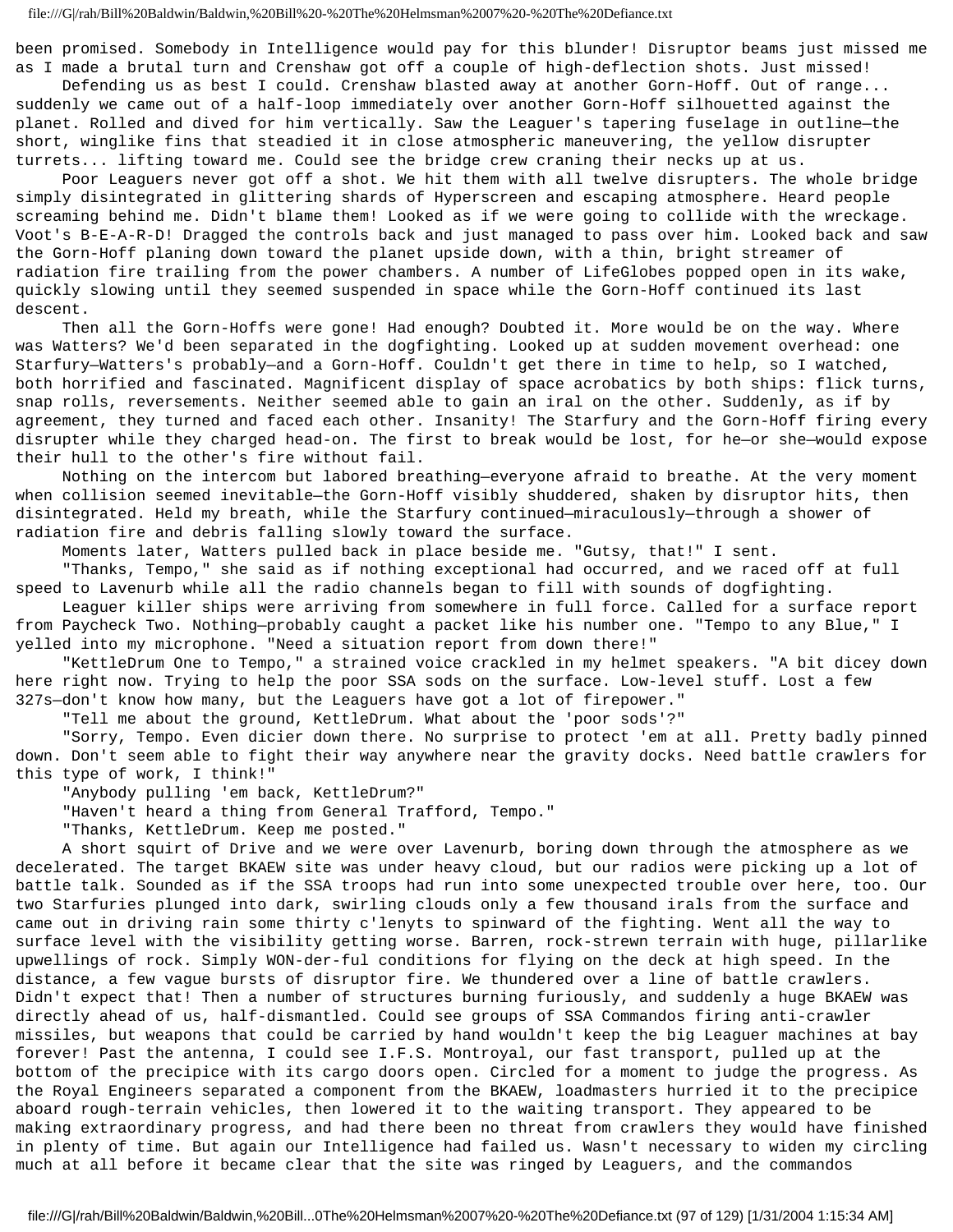certainly would be wiped out in less than a metacycle. Behind us, I watched a blue signal rocket go up, followed by an eruption of ground fire that rocked the ship and dimmed the Hyperscreens. Dived for the deck again. Needed to call in support fast, or this part of the mission was about to come a cropper, too. Switched to one of the secret unjammed KA'PPA channels, "Tempo to all Blue-35 and Green-87," I called. "Tempo to all Blue-35 and Green-87. Report immediately to secondary target. Highest priority."

"Bouncer One and Bouncer Two on the way, Tempo."

"Bandanna One and Two on the way, Tempo."

"Setscrew Two on the way, Tempo; Setscrew One's had it."

"Pawnshop and Tappet, all four on the way, Tempo. Hang on...."

 Hot damn, horse cavalry to the rescue—just like the old books! Listened with a growing sense that we might just bring this BKAEW theft off. Couldn't wait for them to get here. "Come on, Watters," I yelled, "we're going in to do what we can down below!"

 A thick pall of smoke—and probably chemical fog—was beginning to form around the BKAEW, that was still disappearing piece-by-piece into Montroyal at a steady—if not very reassuring—rate. So far, no Gorn-Hoffs had appeared overhead; probably all busy dicing with Starfuries at the primary target. But we'd eventually attract their attention! Count on that!

 The two of us came down to roof level with our twenty-four disrupters spitting fire at everything that moved. Gray-uniformed Leaguers and their light weapons flew in every direction. I burned two lorries carrying troops—bastards never heard us coming. Fired a few blasts at a crawler— didn't make it stop, but I knew I'd made it mighty hot inside. Two staff skimmers blew up nearby just as someone launched a stick of missiles at us. Blew most of them of the sky—one burst nearby, bang! tore a mooring point from our right pontoon! Circled over a squad of Leaguers manhandling a disruptor caisson into place. They heard me coming and scattered. Sent their disruptor at least thirty irals in the air.

 Abruptly: "PuppetMaster to all Blue-35," Trafford's voice boomed over the KA'PPA combat traffic—she was Puppet-Master—"belay Tempo's request. Repeat, belay Tempo's request. All Blue-35 ships are ordered to remain with the primary target until released."

 Messages from Blue-35 stopped abruptly while Watters and I shot up a whole squad of missileequipped Leaguers quick-stepping toward the BKAEW site. Did lots of damage, but we were only a drop in the bucket, and we couldn't touch the crawlers that were fighting their way closer and closer to the Royal Engineers—as well as closer to a position from which they could fire directly down at the transport (if the Gorn-Hoffs didn't beat them to it).

 Somehow, I'd hoped things wouldn't come to this, but they had. Nothing was proceeding according to plan anymore, and she didn't need as many starships to cover a withdrawal as she might during a successful attack when her forces were deployed over a larger area.

 Speeding over still another smashed disrupter caisson— Watters must have blasted it. By the light of her disrupter blasts, I could see gray-suited figures running 'round in twos and threes, and five perfectly monstrous battle crawlers moving forward toward the BKAEW. Voot's beard. No stopping them at all. I had to do something—fast—or the mission was a double failure.

 Think, Brim! Think! I could argue with Trafford all day about her orders, but since both of us had two stars, we were stalemated. However, since, ultimately, mine came direct from Emperor Onrad, himself, I had an obligation to carry them out, no matter what. And if they didn't agree with Trafford's, well... we'd sort that all out later. How to break the stalemate...?

 Suddenly it came to me! Of course! We both might have two-star rank, but I had a special card I could play. Hated to use it, but... "Tempo to all Blue-35 and Green-87," I radioed again. "Tempo to all Blue-35 and Green-87. This order supersedes PuppetMaster by authority of same-service prerogative. Fleet units 35 and 87 Squadrons will report immediately—I repeat report immediately—to secondary target for independent action by twos. Highest priority. All other Fleet units to continue as before."

Moments later, messages began to arrive again.

"Comin' fast as we can, Tempo."

"We're on our way, again, Tempo."

"Five Type 327s heading toward you, Tempo."

"Ten Starfuries at your service, Tempo!"

 Laughed grimly in spite of myself (while plastering still another disrupter caisson). Clearly, no one wanted to be named as part of a controversy between two flag officers. But by the same token, no one was willing to ignore a direct, same-service order, either. I was back in the war! Abruptly, the first Type 327s with their heavy firepower appeared overhead, and the situation began to change radically. Before long, smashed and blasted battle crawlers were aflame all over the stormy landscape, each marked by a black pillar of smoke that reached into the low clouds.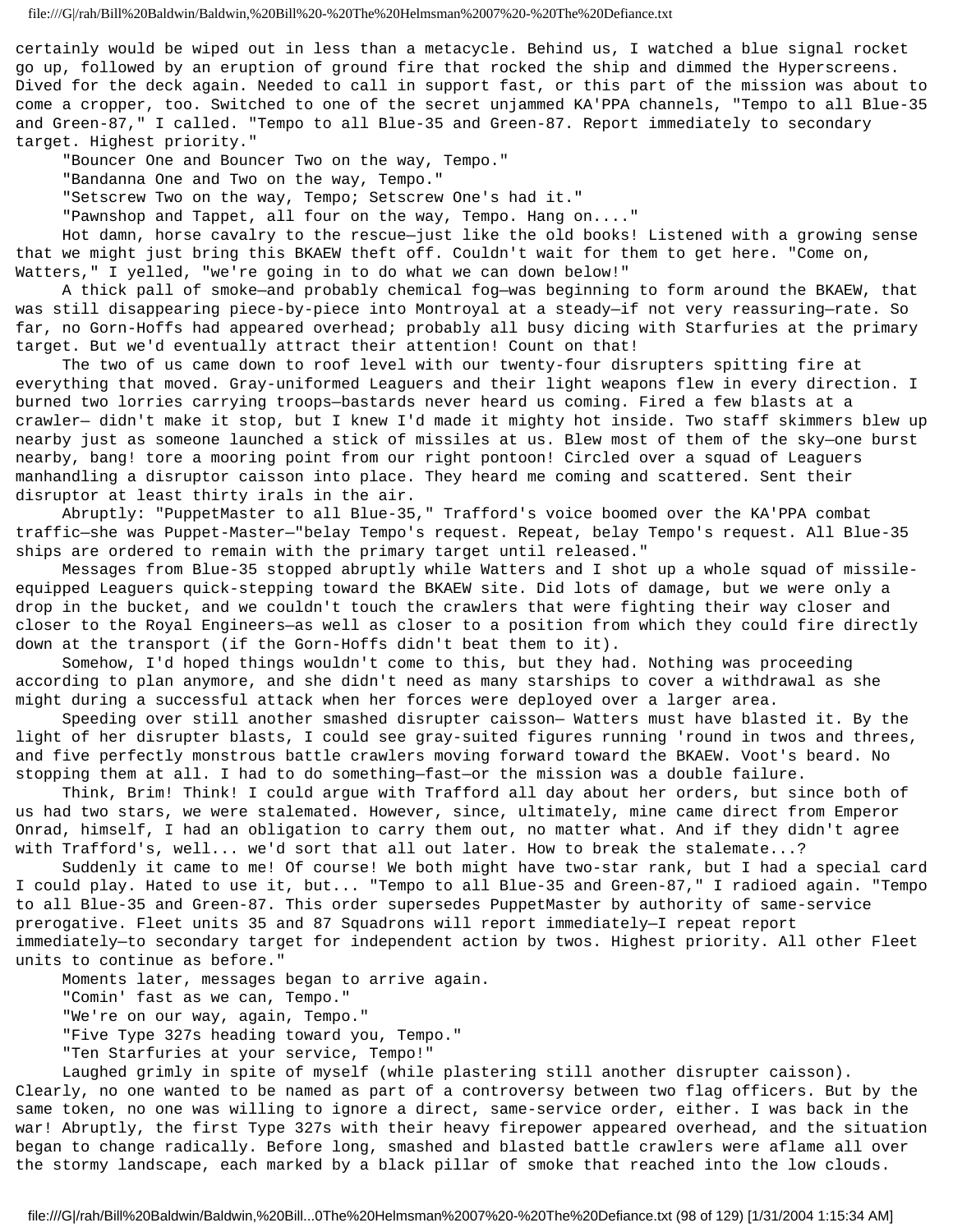Were the reinforcements in time? As I circled the site, the last parts of its BKAEW appeared to be waiting for the ticklish process of easing them over the precipice and into the transport. Couldn't be that much longer before I could release the Type 327s back to... Wham!

Mother of Voot. Here came the thraggling Gorn-Hoffs!

 Luckily, for the most part, many were already busy fighting off the first flights of Starfuries to arrive, but more were arriving every cycle. Visibility had by now gotten even worse—which did nothing to prevent two Leaguers from making a frontal attack on me—so close I actually jumped in my seat. At this point, my chief concern was to avoid getting Watters and me involved in a collision in the gloom.

 Suddenly, the radio blared, "Look out, Tempo! Break left!" Reflexively—I didn't have time to realize the shout was meant for me—I cranked the Starfury into a vertical climb. Somehow, Watters followed—superb Helmsman, that woman! We were almost too late. A near miss exploded beneath me with such violence that my feet jumped off the rudder controls. A square pseudo-wing bearing the ebony Leaguer chevrons swept past in a flash only a few irals away: the Gorn-Hoff's slipstream in the atmosphere was so violent that this time the controls were ripped away from my hands. Instinctively, I completed a roll and leveled out just above the treetops, so frightened I could hardly catch my breath. Bang! Bang! Two more near misses nearly threw my Starfury on her back. Caught sight of Watters fighting for control off to my right as I hurled over into a violent skid that nearly overpowered the gravity system—red lights all over the "G" panel! People screaming behind me on the bridge. At the same time, some of the 'Gravs stuttered—more red lights. I hauled back on the thrust damper to smooth things out, then gingerly opened up again. The red lights flickered out and the ship seemed to respond normally. Waited for Watters to tuck herself in beside me, then I climbed for the cloud base. Everywhere I looked there were Gorn-Hoffs—and thank Voot, a few Starfuries—blasting away as fast as they could shoot.

 In the driving rain, another Gorn-Hoff turned toward me, rapidly wiggled its stubby pseudowings, and engaged me. As I swerved immediately to face him, both Crenshaw and I opened up at him at the same time. Fully eight of our disruptors could bear, but we both missed, passing like a whirlwind only a few irals below him. I dragged the Starfury into a tight loop and threw the steering engine hard over to the left. For a moment, we trembled on the verge of an energy stall, but somehow completed an astonishingly tight turn with thin streams of gravitons pouring from the right pontoon—a surprised Watters went shooting off to the right. The Gorn-Hoff's Helmsman seemed even more surprised and began a turn to starboard, skidded, righted himself, then turned to port—directly into my field of fire at close range! Before he had time to complete his maneuver—whatever it might have been—I quickly corrected to give a better shot to Crenshaw, then we both let go with a long burst from eight disrupters again. Flashes appeared all along his fuselage and pseudo-wings. The bridge Hyperscreens disintegrated in a shower of glittering crystal shards and atmospheric blowout. A couple of LifeGlobes popped out into the wake, then the Gorn-Hoff veered sideways at less than 150 irals altitude, righted itself for a moment, mowed down one of the peculiar stone columns in a shower of sparks and flames, and finally crashed into a deep crease in the rocky surface with a terrific explosion that momentarily lighted the whole arena in an evil glow.

 At this point, the weather seemed to be clearing a bit. Gaps appeared in the walls of rain and mist and... Voot's greasy, rancid beard! To my left, a fire was raging near the foot of the precipice—alarmingly near Montroyal, which appeared to be just about loaded. Had she been hit? Atop the cliff, a shrinking half-circle of Royal Engineers was sewing a dense minefield while others were rappelling down ropes to a dozen or so armored landing barges parked helter-skelter on the narrow strand below. A couple of the engineers looked up from their perilous work and waved bravely. I certainly didn't envy them down there.

"Hallo, Tempo," someone radioed, "can you hear me?"

 Checked my tail—reasonably clear, for a change—then cranked the Starfury into another tight circle above Mont-royal. "Tempo is circling overhead," I said.

 "Finally," someone said in a scolding tone. "We've serious trouble down here, Tempo—both Montroyal's Helmsmen have just been killed by snipers, and I have issued orders to evacuate all personnel in the landing barges!"

 "Thraggling WON-derful," I whispered to myself. Now what? But I already knew. "Who is this?" I demanded.

"Colonel Ryan Cromer, Royal Marines," came back in a deep voice.

"What shape's the transport in, Colonel?" I demanded.

 "No apparent damage, Tempo," Cromer reported. "I've spoken to the crew. However, since we've no one to fly it, I've ordered everyone into the armored landing craft. We have no time to lose at all."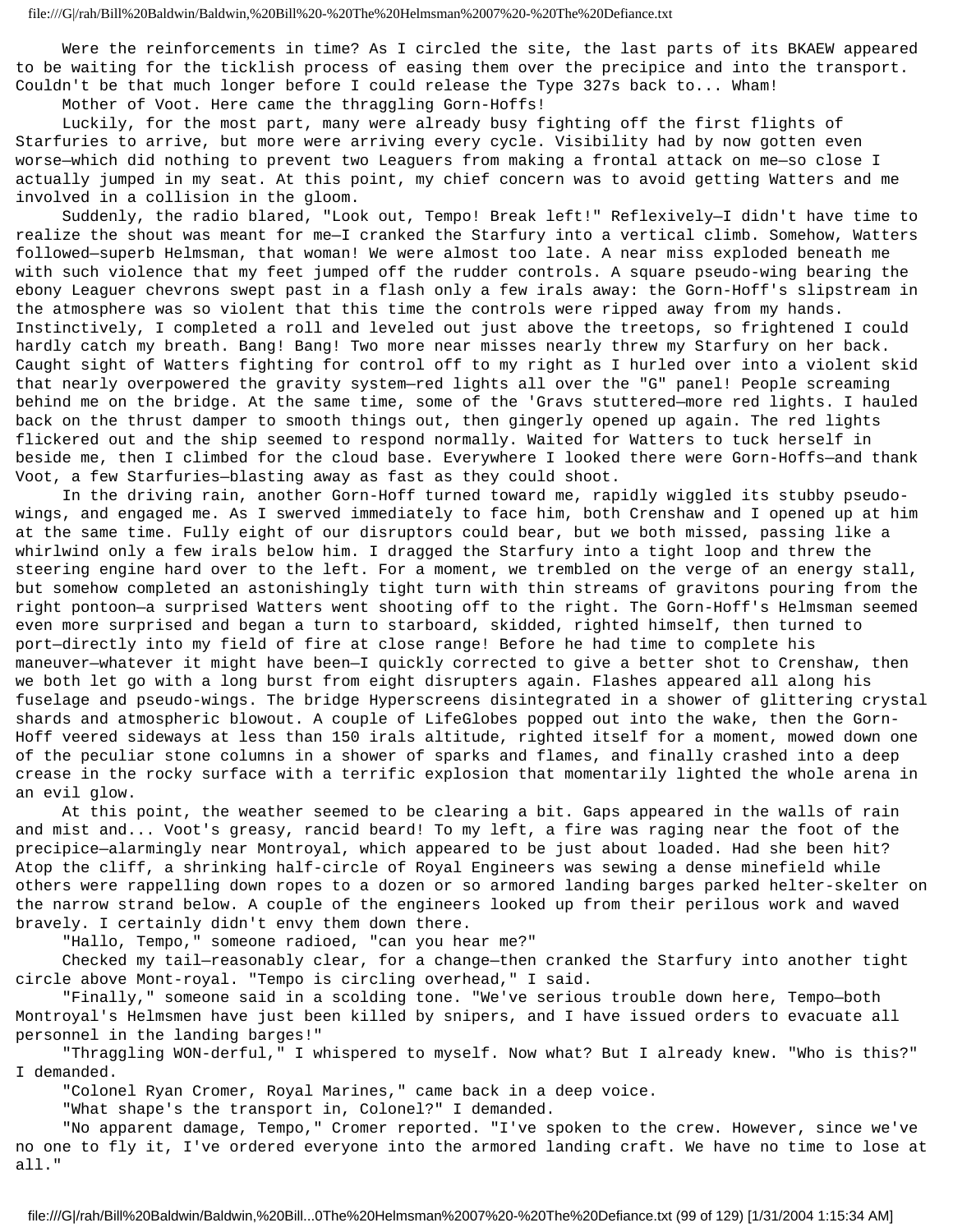"The transport crew's already in the landing craft?"

 "Of course. I've thoroughly mined the Montroyal herself. No danger of her falling into the wrong hands."

"I want to speak to Montroyal's crew," I said. "Ranking man or woman."

 "We are in the process of evacuating this site, Tempo," Cromer growled in a frightened voice. "If you delay anyone's departure, I may be forced to order my landing craft aloft without them."

 "I want Montroyal's ranking crew member now, Colonel," I growled. "Your men haven't even finished evacuating the top of the cliff."

 "I shall see if I can find someone," Cromer sniffed and the radio fell silent except for commotion from the dogfight that continued to swirl around me while I circled endlessly. Now, the last few Marines were rappelling toward the strand. At the final moment before I demanded someone's attention with a disrupter salvo: "Lieutenant Commander Alan Jennings, here, Tempo," an unruffled voice said. "I'm Montroyal's Systems Officer. Can I be of service?"

"Will she fly?" I demanded.

 "I believe she will, Tempo," Jennings replied, as if he were standing on a street corner of Avalon. "All systems were turning over when this oddball Cromer ordered me aboard a barge." "Everything's still turning over?" I asked. "Nothing shut down?"

 "Not to my knowledge, Tempo. I doubt these SSA people know enough about the ship to shut things down. But I hear they have her mined so she isn't captured."

 A Gorn-Hoff thundered past me in the driving rain, on fire from stem to stern. Crashed in a tremendous explosion a half c'lenyt out in the wind-roiled lake. "Can you get the crew back on board?" I asked.

 "Certainly can, Tempo," Jennings said, still as if his situation were perfectly natural. "We're all in the same lander, but I don't think we've anyone left who can fly her."

 "What do you know about the flight systems?" I demanded, watching the last few SSA Commandos start down the ropes. "Can you identify the controls at the helm?"

 "I can, Tempo," Jennings said, at last sounding just a little excited. "I've spent the last month testing them."

 Not much more time now. Alone now at the top of precipice, the Leaguers were starting through the minefield—taking disastrous casualties, but making steady progress. "You can show me the flight controls I need to fly her, then?" I asked.

You could almost hear the smile on Jennings's face. "You bet I can, Admiral... er, Tempo!"

 Glanced at the Leaguers again. They'd be through the minefield in only cycles. Going to be close! "Get the Montroyal crew back to their stations, Jennings, and meet me on the bridge! I'm coming down." Switched on the blower. "All hands prepare for immediate landfall," I shouted. "All hands prepare for immediate landfall. Demolition hands fuse your scuttling charges now!" Then, "Tempo to Tempo Two. We're going to land. Don't follow—this releases you as number two to this ship. Acknowledge, please."

"Tempo Two to Tempo. Acknowledge. Need help driving that rig home?"

 "Negative, Tempo Two," I said, lining up a quick approach on the lake, "—unless you want to stick around and escort."

"Sounds like a plan to me, Tempo," she said. "I'll stick around."

 "Thanks, Tempo Two," I said. Eased into a downwind leg smartly. Cut the power, curving around crosswind-to-down-wind in a tight, continuous turn that allowed me to watch the sky behind—everyone's a sitting duck on the landing circuit. Trimmed her up... lift-enhancers deployed. Into the wind now. Plenty of height... perhaps a little too much. Right roll to opposite left rudder on the steering engine... plunged vertically... so! Neutralize. Thrust damper closed—eased back on the steering engine to check her. Sinking gently, now. Steering engine right back and... we were down in great cascades of water, heading for the strand at high speed. Too fast! Gravity brakes—quick! Streams of gravitons thundered forward from our pontoons. I could feel the deceleration, even through the ship's local gravity. Slowing... There! Stopped her just as the pontoons ruined themselves on the rocky strand with great scraping shrieks of hullmetal as we beached some two hundred irals from the transport. Switched off the ship's local gravity—bleah! No time to feel sick. "Demolition hands arm all scuttling charges and report to me aboard Montroyal with remote detonators!" I yelled into the blower. "All other hands to board Montroyal directly—on the double! Now!"

 Threw off my restraints and followed the bridge crew down the companionway, then onto a slippery, wet pontoon and finally onto the rocky strand. The armored landing craft were buttoning up and lifting in great apparent haste, even as the fifteen of us made our way toward Montroyal.

As we approached the ship, somebody-Jennings, of course!-started the big SpinGravs. Good man. The few moments he saved by that thoughtful action might ransom all our lives. Have to walk on the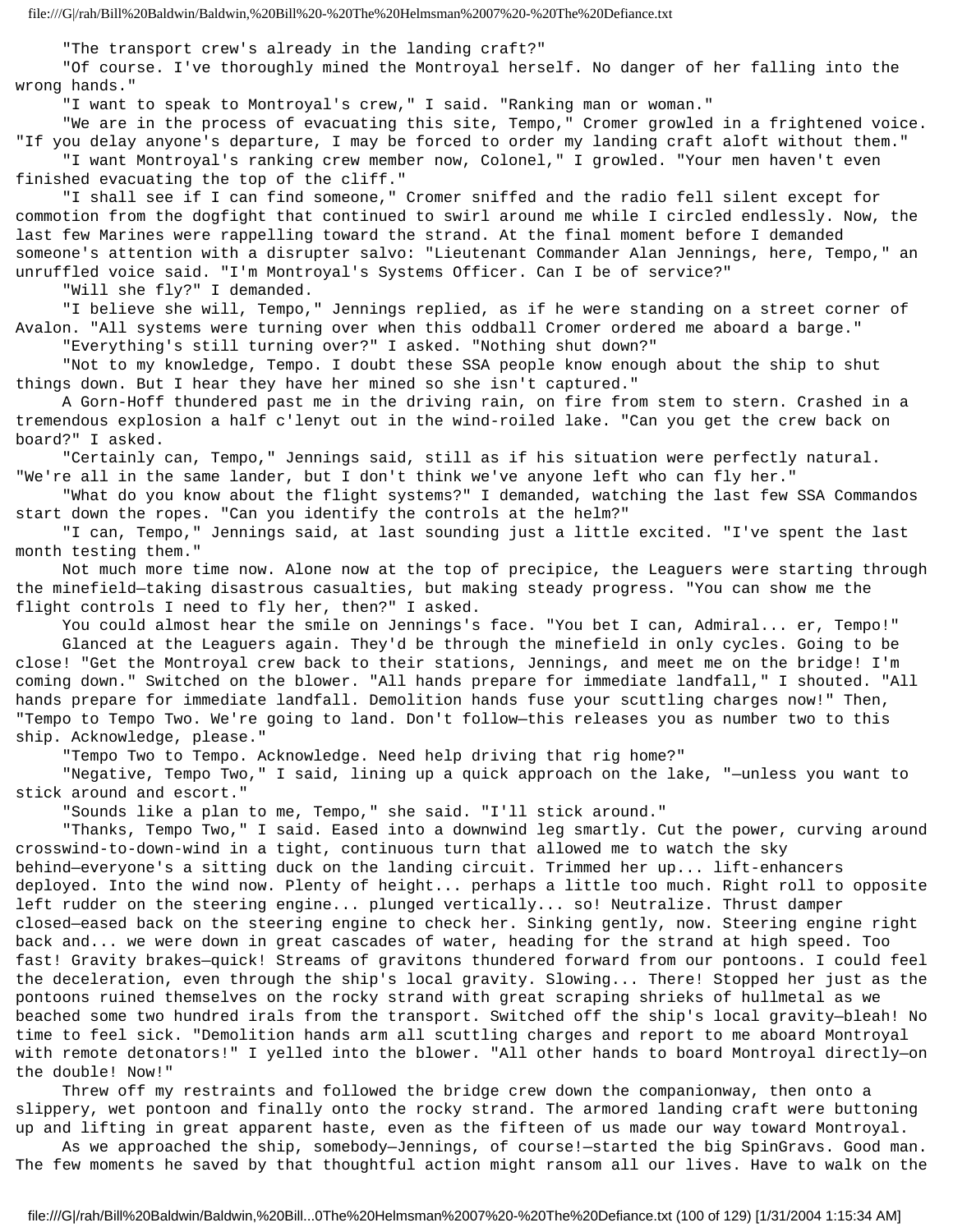damned pebbly strand. Turned an ankle and my whole damned hurt leg went to xaxt. Gorksroar! Suddenly, the rocky beach erupted in fiery spouts of pebbles. Glanced over my shoulder to the top of the precipice, where a few gray-suited Leaguers were firing at us with blast pikes. They'd be joined by more momentarily. "Run, xaxtdamnit!" I yelled at the StarSailors. "That's real stuff they're shooting up there." Saw a Drive mate go down with a shrill scream, clutching her hip. Two others scooped her up and dragged her to the transport. Hobbling along for all I was worth now, but my bad leg was getting in the way. Didn't sign up to do any marching, General, I'd bragged to Drummond. Gorksroar! More shots! More cries of pain. Beach was alive with fiery spouts of pebbles—soon everyone had passed me! Run, xaxtdamnit!

 Without warning, I was nearly blinded by a terrific brilliance strobing out over the lake, then the top of the precipice simply erupted in towering, thunderclaps of explosions as a trio of huge forms—blurred by sheer speed—raced in from the lake, just cleared the precipice, then arced off into the sky, followed by the thunder of wide-open SpinGravs, Two Type 327s flanking a lone Starfury. I grinned as I hobbled to the relative safety of Montroyal's beached prow and climbed inside a hatch in the nose. Watters hadn't forgotten us!

 Turned to check the strand for latecomers. Three still, crumpled bodies remained on the beach. Ground my teeth—three more deaths I could blame directly on myself! The xaxtdamned BKAEW in the hold had better be awfully valuable. Listened to the rumble of the power chambers. "Which way's the bridge?" I asked one of the hands closing the hatch. She pointed to a companionway. "Up two levels, Admiral," she said. "Come on, I'll take you there."

 Dragged my bad leg up the steep ladder behind her and got there eventually. Had a lot of encouragement from the din outside. Someone was giving a real war up there on the precipice now—couldn't be much more time before somebody reached the edge with enough firepower to stop us.

 A man with a walrus mustache was in the Flight Engineer's seat to the right of the big ship's single Helm—a lot of the newer transports had similar bridge layouts—lots of room to move about. Two navigator's stations aft. Load master station at the bulkhead. Pretty good visibility through the Hyperscreens. "Good to see you, Admiral," the man said with no more emotion than if we were parked at the Avalon Fleet Base, "I'm Jennings." He was slender, medium in height, with short brown hair that he brushed forward, eyeglasses (which probably had prevented him from becoming a Helmsman), a crooked smiled, and a twinkle of intelligence in his eyes.

 "I'm Brim," I said, vaulting into the Helmsman's seat and plugging in my battlesuit—thank Voot for standard fittings! "Mighty obliged to find the 'Gravs turning over."

"No problem, Admiral," Jennings said. "I used AutoStart."

 "Whatever that is," I said with a grin and busied myself scanning the controls. Four sets of Drive readouts, eight sets for the SpinGravs—normal readings from what I could see. Decided to let Jennings worry about them. Four verniers for the thrust dampers running two 'Gravs each... pretty much as I'd expected. Gravity brakes near the foot controls. Looked over at Jennings. "Anything weird I ought to know about?"

 "Pretty regular bus, Montroyal," he said. "At least that's what Morrison and Peters used to say."

"The Helmsmen?"

"Yeah."

 I nodded. Nothing to say about that. "D'you know the takeoff velocities?" I asked, hoping against hope he'd have heard. Otherwise, I'd have to make some critical guesses.

 "Vee-one's about 125 cpm, vee-R's 129, and she'll come unstuck at 137," Jennings replied without hesitation. "But she'll tell you when she's ready."

 Right. Most large transports did talk to their Helmsmen. "Gravity brakes for reverse thrust?" I asked, watching out the window as six Type 327s blasted the top of the precipice again. Must be getting hot up there.

 "Affirmative," Jennings replied. "Simple foot pressure acts like a throttle." Checked my panel—nothing about the ship's hatches. "All buttoned up?" I asked. "Hatches are green light, Admiral."

"Where's the blower?"

"Switch by your hand on the armrest."

 Yeah. Should have seen it. Selected ALL STATIONS, then, SPEAK. "Hands to stations for liftoff," I called. "All hands to stations for lift-off; prepare for internal gravity." I choked back my gorge as I flicked the "G" switch, then checked in the aft-view screens. All clear. Finally—I couldn't think of anything else—I shrugged, placed my feet on the sensors, and gently pressed. A deep growl issued from deep in the ship's belly as we began to move backward off the strand. No scraping noises on this ship; she was meant to be run aground. "Here we go," I mumbled.

By now, growing numbers of gray-suited Leaguers had discovered Montroyal wasn't returning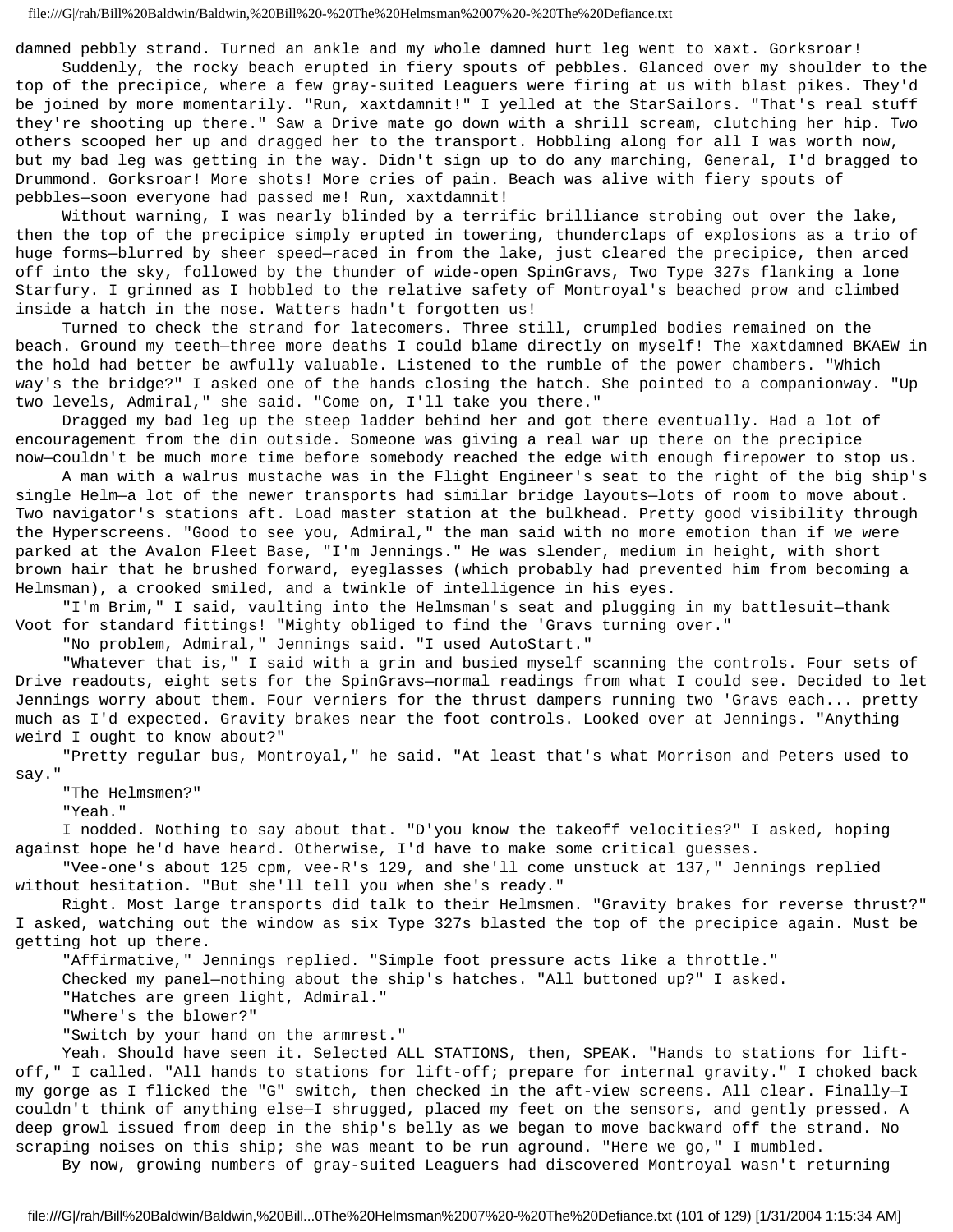their fire and had been rappelling down the cliff on the ropes that remained from the Royal Engineers. At least fifty of them were crowded around my TG 39, and some had evidently gotten enough nerve to enter some of the hatches—I could see movement in the bridge. Sad to see the elegant little killer ship sitting forlornly on the strand with all her hatches open. Except for the ruined pontoons, she was in tiptop shape, but now she was doomed. Nobody likes to destroy a perfectly good starship—especially a Helmsman. Unfortunately, I had no choice. Seemed as if I was killing everything today, people, starships. Glumly, I pushed SPEAK again. "Attention Starfury demolition hands," I said. "Attention Starfury demolition hands. Activate your remote detonators immediately. I repeat, activate your remote detonators immediately." A moment later, the brand-new Starfury was wracked by six blinding explosions that instantly transformed her sleek main hull and pontoons into spherical clouds of hullmetal fragments and Drive crystal shards expanding outward from glowing puffballs of fire and raw energy. I shrugged. What a tragic waste—but then tragic waste was the very essence of war, wasn't it? If nothing else, the little killer ship had taken a few score Leaguers with her when she ceased to exist; that was the reason she'd been created in the first place....

 Back to business. More Leaguers were rappelling down the wires every moment, and the ones who hadn't gone up in the explosion were picking themselves off the strand and shooting at us with everything they had. This lot had only blast pikes—I could hear the shots pinging and zipping against the stout hullmetal outside. But it wouldn't be much longer before somebody else showed up with a lot more firepower.

 I advanced the thrust dampers gingerly and found to my delight that Montroyal didn't need a lot of thrust to break away and begin to taxi forward. After we started to move, I actually pulled the thrust dampers back to IDLE, and there was still plenty of power to carry us through a 180 degree turn. "Nice," I said, even though the forward pivot point was at least thirty irals aft of my seat.

 "That's what they all say," Jennings replied with a grin. It wasn't difficult to see I had the controls of an engineer's machine. She was certainly no Starfury, but she felt pretty good for all the extra bulk.

 I continued out toward deep water, while a furious air battle went on above our heads. Starfuries and Gorn-Hoffs everywhere—and a number of streamers on their way down. Vicious up there. The bastard Leaguers were out to get us or learn the reason why!

 At last, the center of the lake—or at least that part that offered the longest takeoff run. I had no mortal idea how much room she'd need to get into the air. Glanced at my instruments for a moment—nearly useless. Although I recognized every readout on the panels, I didn't know what the values meant. Jennings probably didn't realize it—and I certainly wasn't going to frighten him with the information—but he'd really be the one flying takeoff. I could contribute little more than steady and experienced pressure on the controls....

 Time to do it! Swung the bow toward the far end of the lake—a bit of a crosswind, but after I got this much mass moving along, we'd need a serious gust to deflect us. Standing on the gravity brakes now, I turned to Jennings. "What do we need for takeoff power?"

"One point four EPR ought to be plenty, Admiral?" he said.

 "One point four," I acknowledged, and moved the thrust dampers forward until that value appeared in the readouts. The huge SpinGravs deep in the hull built quickly to a majestic thunder—aft, we were soon throwing great clouds of spray and gravitons hundreds of irals into the air. "Whadda you think, Jennings?" I asked.

 "She's ready to go, Admiral," he said—with that big, unconcerned grin plastered across his face again.

 "Then here goes nothing," I yelled and released the brakes. Glanced at a readout showing we weighed about forty-four milstons as we slowly—at least to a Starfury driver—accelerated down lake, pushing aside gray, white-capped rollers that angled against our bow like ranks of marching Leaguers. No trouble keeping her on course, even with the crosswind. Faster and faster—heavy spray slamming against the forward Hyperscreens—bumping, rumbling. Big 'Gravs were working damned hard to move all this weight. End of the lake coming up, now—a lot faster than I liked. Forced myself calm—or something that passed for calm. Still accelerating. Would have to do something pretty quick—speed was nearly 125 CPM! Getting ready to yank her into the air if necessary, when suddenly, a woman's voice came from my readout panel: "Vee-one."

 "Rotate," Jennings prompted a moment later—calmly as ever. I eased back on the controls and the big ship smoothly rotated nose up, then really began to pick up s'peed. As advertised, she thundered sublimely into the air at 137 on the nose and cleared the first stone pillars at the end of the lake by at least fifty irals.

"Y-you transport people aren't used to lots of clearance, are you?" I stammered, glancing at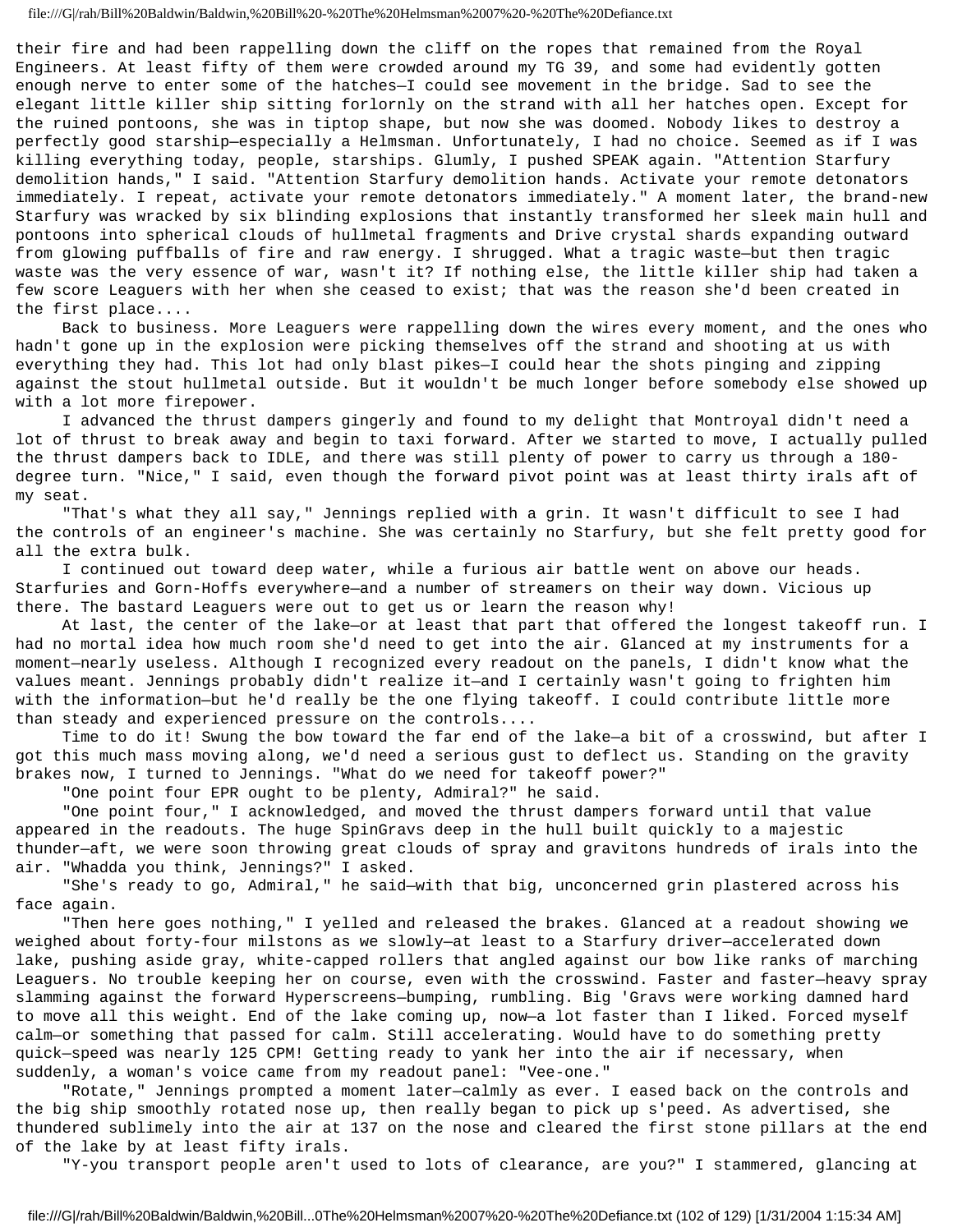Jennings while fighting my breath under control. Starfuries are usually in vertical flight only clicks after leaving the water.

 He smiled and shrugged. "Don't need any more than that, Admiral," he said matter-of-factly. I rolled my eyes. Jennings had a point, there—it all had to do with one's personal definition of "normal." Glad to see Watters thunder past the port Hyperscreens (Starfuries won't stay aloft at the speed we were moving). We were climbing toward a fierce air battle that could very well extend all the way out into interstellar space—and beyond.

 "Gradual pitch change to seventeen degrees," the woman's voice directed from the console. I glanced at Jennings.

He nodded.

 Gradually, I raised the nose until the inclinometers read seventeen degrees, then the AutoHelm reduced power to a climb-of ten thousand irals per cycle and I heard a change in the 'Grav noise.

 "You'll want to bring up the lift-enhancers about halfway to five as we go through fifteen thousand irals," Jennings said, eyes glued to his instruments.

"Five on the lifts," I acknowledged.

 Soon we had rumbled through twenty-five thousand irals and I brought the lift enhancers to zero. Speed was building nicely now. Tremendous battle all around us. Gorn-Hoffs and Starfuries—with the odd Type 327 that was sticking around to see us home. Montroyal had no real speed, no acceleration, no maneuverability, no disrupters. All I could do was keep flying a steady course and trust to Lady Fortune. Felt kind of helpless in the big, unarmed transport. Easy for someone like me to forget this kind of flying, where doughty Helmsmen and crews have only their own skill and courage to get them through the perilous wartime skies. I laughed ironically to myself—they called me brave....

Chapter 9

Atalanta

26-32 Octad, 52014

 Interstellar Space—nearing Asterious, aboard I.F.S. Montroyal

 Jennings and I had managed to fly Montroyal almost all the way back to the KA'PPA Institute Research Labs on Asterious-Proteus when the light cruiser I.F.S. Glorious hove abreast of us, regally edging aside our escorting Starfuries as if she were a full-fledged battleship. Moments later, Trafford's blond countenance appeared in a global display—she didn't look happy. "Brim, you xaxtdamned traitor," she snarled, her face contorting with anger. "I will have your head for what you did to me this afternoon. As of this moment, I am officially charging you with the failure of the entire mission."

Felt my eyebrows rise. "What?" I demanded.

 "You heard me, Admiral Wilf A. Brim, you worthless coward," she growled, her face reddening more as she spoke.

"I don't think I did hear you, General," I said, slipping the AutoHelm to AUTOMATIC/FULL-AUTHORITY. "What I thought I heard was that you were blaming the failure of your mission on me."

"You heard correctly, Brim," she said, "and I'm going to make you pay dearly for it."

"Pay for what, General?"

"You know xaxtdamned well, you bastard Carescrian."

 "General," I said, glancing at Jennings, who was trying to look anywhere but at me, "I strongly suggest you calm down, immediately—you have neither cause, nor call to make such a statement. And I don't particularly care for your choice of language, either."

 "You haven't begun to hear the abuse I plan to heap on you, Brim," she said. "Your absolutely craven desire to pull those squadrons to a secondary mission where you would personally come under less fire disgusts me. All the dead and wounded..." She allowed her voice to trail off dramatically—it was my first clue to what was really on her mind.

 "General," I said calmly as I could under the circumstances. "Your mission had already gone awry by the time I called those two squadrons to the secondary target."

 "How do you know?" she asked with fire in her eyes. "You weren't anywhere near the main target when you countermanded my orders."

 "Wait a moment, General," I protested. "As I recall, it was you countermanding my orders." "You had no claim to issuing any order at all—except those that had to do with directing the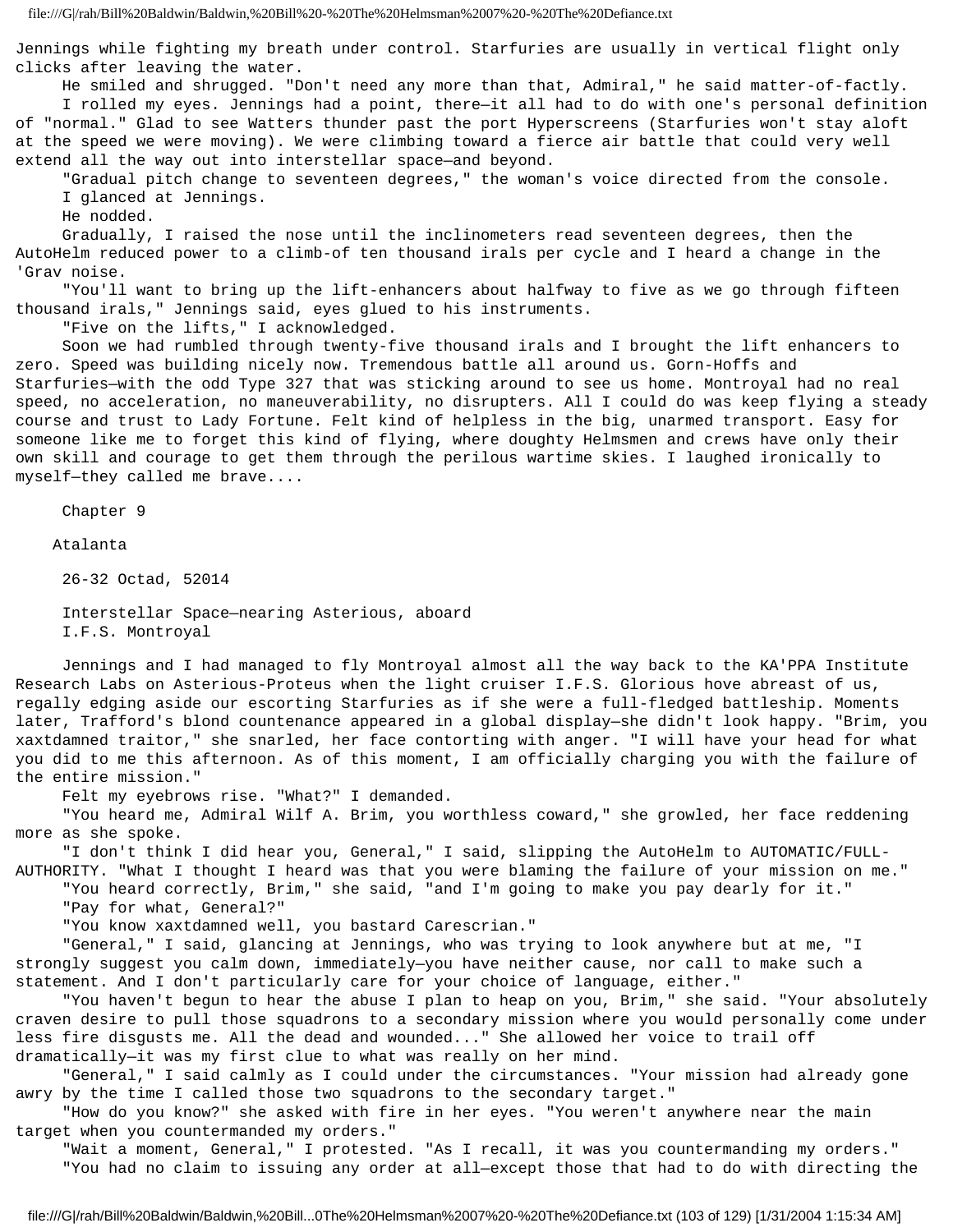Combat Space Patrol, Brim," she said. "This operation was under my command, not yours."

 "Directing the CSP is precisely what I was doing, General," I replied through clenched teeth. "You were shifting forces, Brim," she protested.

 "As I saw fit to carry out both primary and secondary operations," I said, keeping myself only just under control. "You may recall, General, that you assigned no escorts to the secondary target at all—killer or attack ships. Had I not acted as I did, that part of the operation would have surely failed."

 "You deprived my primary operation of the very ships that could have turned the tide of battle," she growled. "It is clear that I did what I could to ensure success only to have you sabotage my carefully laid plans."

 She was putting on a skilled performance, and no doubt recording it with care. A cold shudder of trouble swept me for a moment. Courts-martials are constructed on just such statements!

 "General," I said carefully, "it is my opinion that you are in no condition to carry on a rational conversation at this time."

"Oh, it is, is it, you coward?"

 "It is, General," I replied. "I am no follower of the psychological arts, but at the present time, you neither appear nor sound rational. After you have had a chance to relax for a day or so and assess the actual mission results, I shall accept your apologies, both professional and personal."

 Trafford's eyes suddenly became wide with anger and she clenched her teeth. "Apologies?" she screamed in a strangled voice, "I will have your career for this Brim—if not your life!" With that, the display went dark....

 With substantial assistance from the unflappable Jennings, I managed to wrestle Montroyal to a three-bounce (but who's counting?) landfall in one piece on Asterious-Proteus's Lake Manchester and even succeeded in bringing her alongside one of the KA'PPA Institute piers while punching only a single dent in her pristine hullmetal. Ashore, I set up rides back to FleetPort 19 for the crew of poor TG 39 and placed Jennings in temporary command of Montroyal until Transport Command could send out a couple of Helmsmen to take over. Then I raced to the COMM Center for the latest news from Atalanta.

 Still bad! Both Barbousse and Williams reported that the Leaguers were almost constantly overhead, and the city was in flames—as was much of the above-ground base. The crews in LaSalle's Starfuries and Defiants were giving admirable account of themselves, but the number of ships available was dwindling rapidly. Tom Carpenter, the Base Engineering Officer, had been reduced to salvaging wrecks from the bottom of the harbor for parts to keep the others in space. And without adequate escorts, the next Gontor Convoy had been cut to ribbons. Only Delacroix and Yellow Bird were getting supplies through to the nearly isolated space bastion. According to Williams, unless something happened immediately to change the status of the base and its ability to protect future convoys, the Gontor portion of Sapphire was in real danger of collapsing.

 And this female jackass Trafford had time to blame me for the failure of her mission! Mother of Voot!

 At least Claudia was still safe (as of nearly eight metacycles previously, when Barbousse's message had been sent). She'd been living on base since her home was destroyed the previous day. Nesterio had moved in with her. Don't know why I resented him in the same bed where his wife and I had so recently proclaimed our love for one another. Testosterone clearly induces male insanity. So does love....

 I needed to get myself back to Atalanta as soon as possible! But first, there was something I might be able to do in Avalon that would have a direct and almost-immediate effect on the situation in Atalanta. Checked my timepiece—middle of Night Watch there; everybody I needed to see would be asleep. But, thanks to orders from Moulding, Watters and her crew had checked into overnight quarters, so they could provide me transportation to Avalon in the morning.

 I picked up some clean socks and underclothes at the terminal, then caught a ride to the Visiting Officers' Quarters, where the desk clerk handed me a small envelope; said it had been hand delivered for me earlier in the day. Frowning, I left a message for Watters requesting a Dawn plus two departure in the morning, then opened the envelope and extracted a note scribbled in familiar handwriting.

## Skipper:

Heard you were here on Proteus. How convenient—so am I. Let's meet! As I remember, you owe me drinks—I paid the yamshchik for our Sodeskayan troika ride. 'Phone me at my new bender, I.F.S. Narwhals. Tonight or nothing—I leave in the morning; I'll bet you do, too. The Officers' Club's open all watches, and I'm thirsty.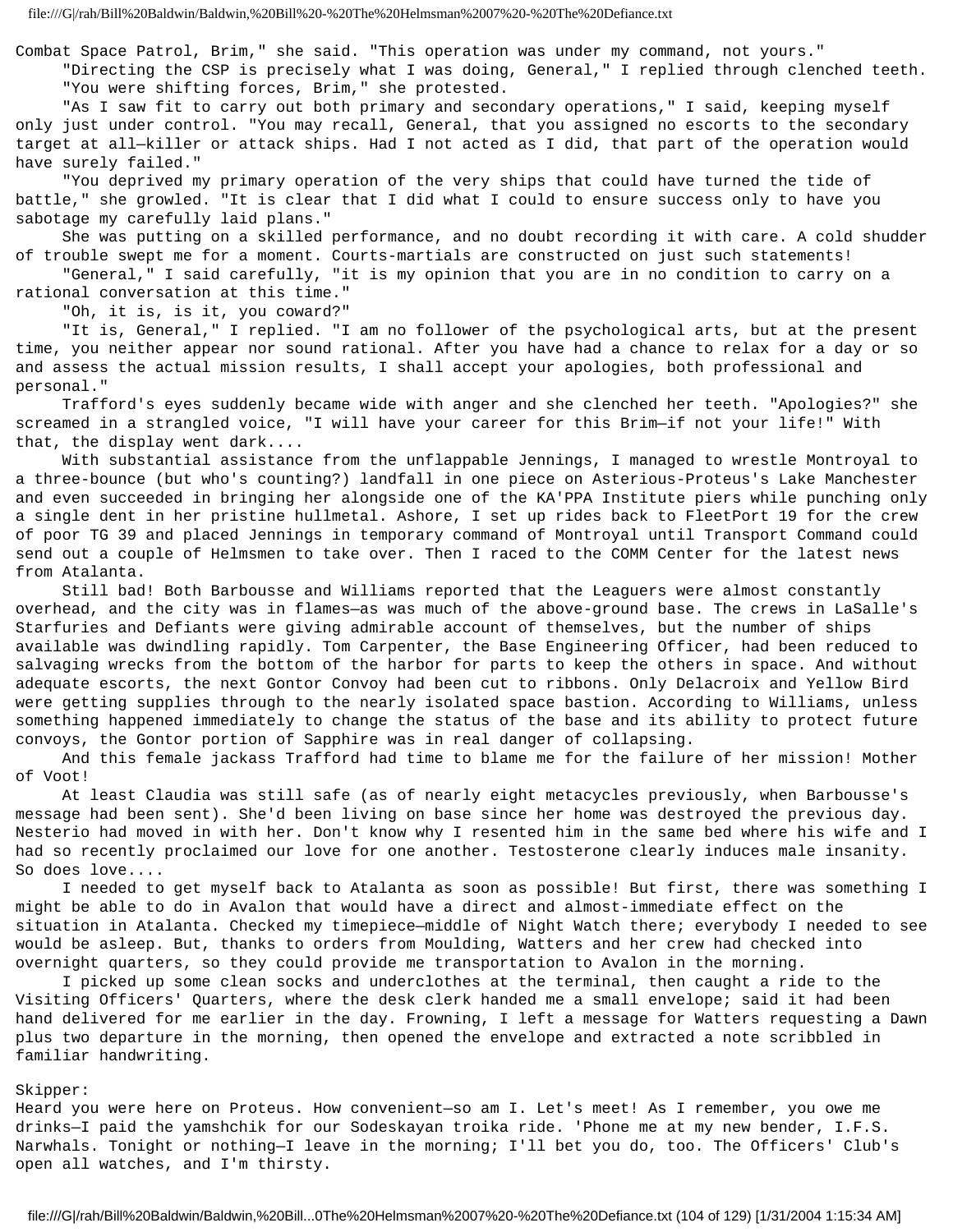Nadia Tissuard

 I grinned—small galaxy! After today, I needed some cheering up, and couldn't think of many people who could do quite so thorough a job! Years ago, before the war—this war, that is—she'd been my First Lieutenant aboard the original I.F.S. Starfury, where she'd proven herself an exceptional Helmsman who could carry out a myriad of duties with the cheerful willingness of a GradyGroat saint. She'd also been utterly candid about life in general and, off duty, quite extraordinarily sensual. We'd formed a special sort of bond in those days, she and I, and on more than one occasion had been at pains to remain on the safe side of professionalism. To this day, she still called me "Skipper" and I called her "Number One."

 When she was promoted as Captain of the bender, I.F.S. Nord, however, we allowed our friendship to gradually expand into one of a more intimate nature, though Dame Fortune seemed resolved to prevent us from anything but a few hurried—if increasingly determined—gropings. Had to chuckle as I remembered the troika. We'd actually connected for one brief moment... before the Sodeskayan secret police broke us up like a couple of groping kids! But that's part of another story entirely....

Went to my rooms and washed up, then put in a 'Phone call to Narwhale; got through to a very young Duty Officer—an Ensign clearly fresh from training school—whose image stared back at me for a moment from the globular display, then demanded to know on what priority I was calling his skipper. Couldn't blame him; it was pretty late in the day, and I was wearing my coveralls with no indication of rank, "Is she alone?" I asked.

"What?"

 "I said 'Is she alone?' If she's alone, then my priority is 'Flash'; otherwise, I'll call back tomorrow."

"Who is this?" he demanded.

 "It's a personal call, Ensign," I said, "—and I'm 'Phoning by her request. Now, is she alone or shall I call back later?"

 "Listen you," the Ensign screeched, "I have no idea if the Captain is alone or not. It's not any of my business."

 "Neither is this thraggling call, Mister," I said with growing irritation. "Now you put me through to your Captain— immediately."

 Suddenly I heard another voice come through the background, followed by a stuttered "Y-yes, Ccaptain," in anxious inflection. Next, Tissuard's saucy, round face was goggling at me in the display. Wide-spaced, candid eyes, a pug nose, and full, sensuous lips—with prematurely salt-andpepper hair—gave the aspect of a middle-aged pixie.

"Mother of Voot!" she exclaimed. "Skipper!"

"Bet your pretty backside, Number One," I assured her.

 "WON-der-ful!" she growled, rolling her eyes. "Oh, just thraggling WON-der-fuI." Immediately, the video went off as I heard, "Just a moment, Wilf." Then, the voice channel went silent as well. A few moments later, the phone came back to life as Tissuard reappeared, cheeks glowing. "New man on the crew," she muttered. "He'll be flogged within an inch of his life... just as soon as I can get through some of my flogging backlog." Then she giggled and threw up her hands. "But he's now first on the list!"

"Maybe I've got a better idea," I said.

"Than flogging?"

"Well..."

"Skipper," she giggled, "remember this is the duty phone."

"You said you were thirsty."

 "I am," she replied with a grin. "But what does that have to do with... you know... flogging?"

"Depends on what kind of flogging."

"You tell me."

"Thought we might flog a few drinks, then," I said.

"Maybe first," she said with a laugh, then, "Where are you—at the VOQ?"

"Yeah."

 "D'you have a car?" The Defiance 295 "Xaxt no," I said. "I hardly have a ride home." She frowned a moment. "Just stay where you are, then," she said. "I'll come get you." "All right," I said. "What are you wearing?"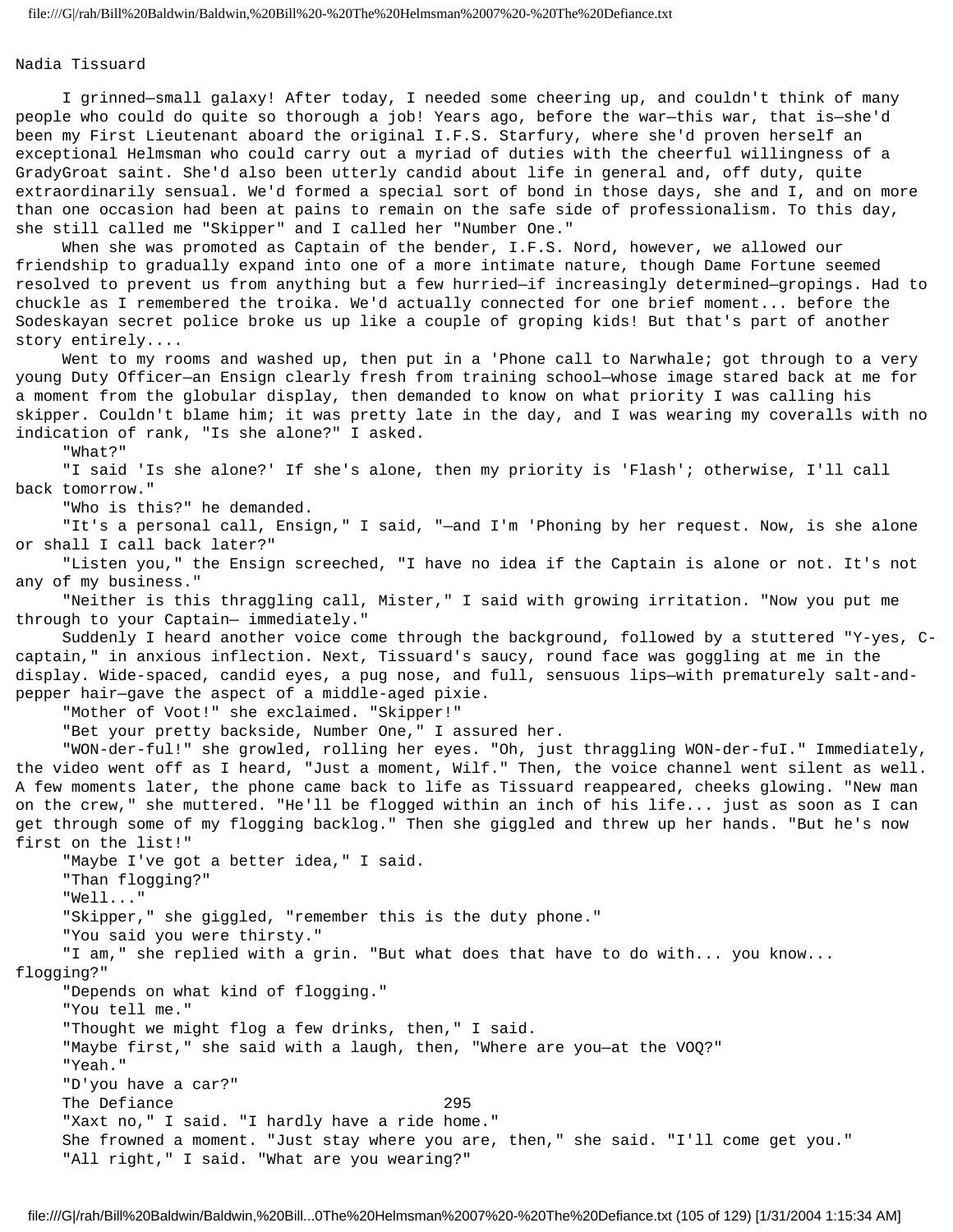"Now or when I pick you up?" "The latter." "Casual," she said. "What does that mean?" "Something as brief as I possibly can get away with," she whispered, cupping her hand to the 'Phone. "I like to watch your eyes get big." "I'm sure they will," I said with a chuckle. "But I didn't bring any civvies on the mission. This is about all I have to wear." "What you've got on is fine," she said. "Helmsman's jacket, and a garrison cap. Otherwise, I won't recognize you." "You're a dream," I sighed. "Fifteen cycles," she said. "Meet you out front. All right?" "Fifteen cycles," I said, as the 'Phone went dark. In spite of everything else, I grinned to myself while I pulled on my boots. At least I wouldn't spend much time tonight worrying about Trafford.... \* \* \* True to her word, Tissuard pulled up before the Visiting Officers' Quarters within fifteen cycles. Well, perhaps twenty-five cycles, but who's counting? She looked wonderful, sitting there in a staff car wearing a tiny skirt riding even farther above her knees than Claudia's. She had a compact figure with largish hands and feet—and a prominent bosom that rarely failed to attract male attention, even when mostly concealed by a Fleet Cloak. As I got in and closed the door she frowned, "Your eyes aren't very big, Skipper," she said, looking at me thoughtfully. "Here, see what this does to you." With that, she drew her blouse open. She had nothing on beneath, and those huge breasts stood out like those of a woman half her age, tipped by small, dark-brown nipples. She was absolutely gorgeous, and she knew it. "Well," she said as—indeed—I felt my eyes widen, "that's a little better." She giggled. "For a moment there, I thought perhaps that Valemont woman had completely stolen those gonads of yours." I grinned as she closed her blouse and started off along the roadway. "Word travels fast, doesn't it?" "The right kind of word," she said. "She making you happy?" "Yeah," I said. "And you've spent only one night with her... aside from years ago?" "Hey, cm'on, Nadia," I objected with a grin. "She wouldn't ask about you." Nadia laughed. "Until you and I get a decent roll in the hay going—one that lasts more than fifteen clicks and deposits some tangible results right here—she'll have nothing to ask about." "True," I admitted, putting my hand on her shoulder, "but it's not that I haven't tried. You've got to give me credit for that." "Oh, I do," she said, glancing at me with a smile. "The fact is, however, that I've already been waiting a couple of years now. I could be old before we finally get it on." I laughed. "Open that blouse again," I said. "Huh?" "I said, 'open that blouse again.' I want to feel your boobs." Grinning, she pulled open her blouse. "Well?" she demanded presently. I turned in the seat to weigh each of her heavy breasts in my hand with a professional bearing. "The way these stand up by themselves, they don't look as if they're going to grow old very soon," I said. "Even if we have a lengthy wait, they're going to look wonderful to me." "Kiss "em," she said. I did. "Longer." I did again—much longer, this time. "Let me see your lap, now." I did. "Come on, Skipper, sit up. No slouching—let me see your lap." I grumbled. "Yeah. That's much better. Now I believe you...." The Officers' Club bar was small and intimate—fitting for a research planet, where almost everyone was a civilian. Tissuard and I had found a private spot at the end of the counter and were halfway through a first round of meems when abruptly she switched the subject from her new bender. "I think you're in deep Gorksroar, Skipper," she said looking up from her drink as if she were angry.

I frowned. "Deep Gorksroar?"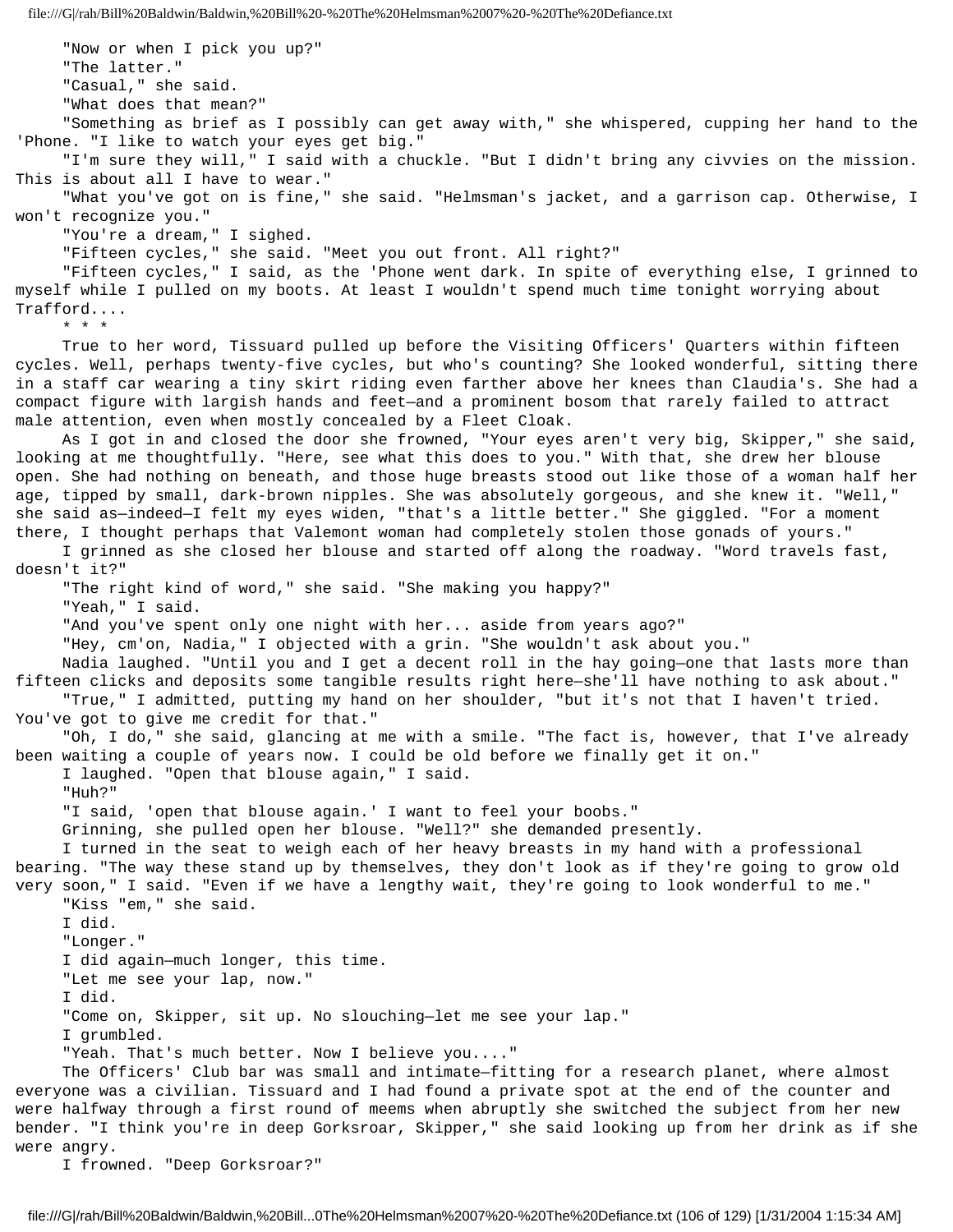"You know what I mean."

 "I know what 'deep Gorksroar' means," I answered. "But why am I in it—this Trafford thing?" "Damn straight," she said. "That woman's out after you ass, Skipper, and in an entirely different way than I usually am."

 "Were you part of her operation?" I asked carefully. The whole thing was supposed to be top secret.

 "No," she said. "I didn't even know about the operation till this afternoon. But there's this Old Girls' network that would make your friend Barbousse blush with envy. And when I got wind of what that bitch has on her mind, I figured I'd better get with you—in spite of the fact that I'd promised to stay out of Valemont's way for a while." She laughed and lit a Mu'occo cigarette. "I like what I hear about her, in spite of being a bit jealous."

"Thanks, Number One," I said, squeezing her hand. "I really appreciate that."

 Tissuard nodded, then became very serious. "You won't appreciate what I'm going to tell you next," she said, exhaling a long plume of spicy smoke.

"I'll damn well appreciate the telling of it," I said.

 She squeezed my hand back. "Thanks," she said. "Trafford must have caused quite a cock-up at Emithrnéy."

 I nodded and sipped my drink. "Looked like it, anyway," I said. "But from what I could see, she didn't really cause it. Her plans were certainly adequate for the mission, although we might have practiced them a little more realistically."

"Then what happened?"

 "Bad luck more than anything else. She'd simply made no contingency plans and got caught flatfooted when things went to xaxt in a handbasket."

 "Interesting," Tissuard said. "That's what I'd heard too. She's in pretty serious trouble for that—a lot of people got killed." She took a thoughtful draught of her cigarette and looked at me with a frown. "So what was your part in the mission?"

"I was in charge of the escorts."

"Makes sense," she said. "Then what in xaxt did you do to earn that much anger?"

I shrugged. "There was a secondary objective to the mission on a nearby planet," I said. "I

took a couple of squadrons over to make certain that came off."

"I take it you were successful?"

"Had to fly a transport home, but, yeah, I'd say that part of the mission was successful." "Her secondary objective was aboard the transport, I suppose?"

I nodded.

 "Skipper, you don't know the first thing about flying transports. How in xaxt did...?" "Long story; don't ask."

 She nodded, then sucked her lip for a moment thoughtfully while she stubbed out the cigarette in a cloud of spiced smoke. "All right," she said presently. "That gives me enough information to make some sense out of what I'd heard."

"I'm listening," I said

 "All right—this is what I make of it. First and foremost, Trafford's rear end is in a big sling because of the contingency plans she bungled—and she knows it. In turn, she's looking for someone to dump the blame on before her career goes into the life-support system for recycling. The best thing she can come up with is that everything went to xaxt because there weren't enough escorts, so that involves the escort commander. Pretty simple so far," she observed.

 I grimaced as Trafford's words rang in my ears. First the countermand to my orders for cover at Lavenurb—which I countermanded in turn—then her midspace tirade. "She's quick," I groaned. "I didn't suspect anything until she started yelling at me on the way home."

 "Which she recorded," Tissuard added, shaking her head sorrowfully. "Voot's beard, what a thraggling politician!"

"Better than me," I observed.

 "Brother Brim," Tissuard said, "compared to that woman, you don't even qualify as an amateur politician." Then she laughed caustically. "Thank the gods."

 "Well," I countered, "there is a little more to everything than meets the eye, Number One." Tissuard cocked her head and peered at me through one eye, then ground her teeth. "Oh

Gorksroar!" she exclaimed under her breath. "Don't tell me that capturing the Lavenurb BKAEW was really the primary. Of course. Why didn't I think of it myself? Blowing up the Emithrnéy gravity docks mission didn't make all that much sense."

"I didn't think you knew about the targets," I protested.

 Tissuard rolled her eyes and finished her drink. "When you're in trouble, Skipper, I find out everything I can—legally or otherwise." She signaled the steward. "Two more of these please! And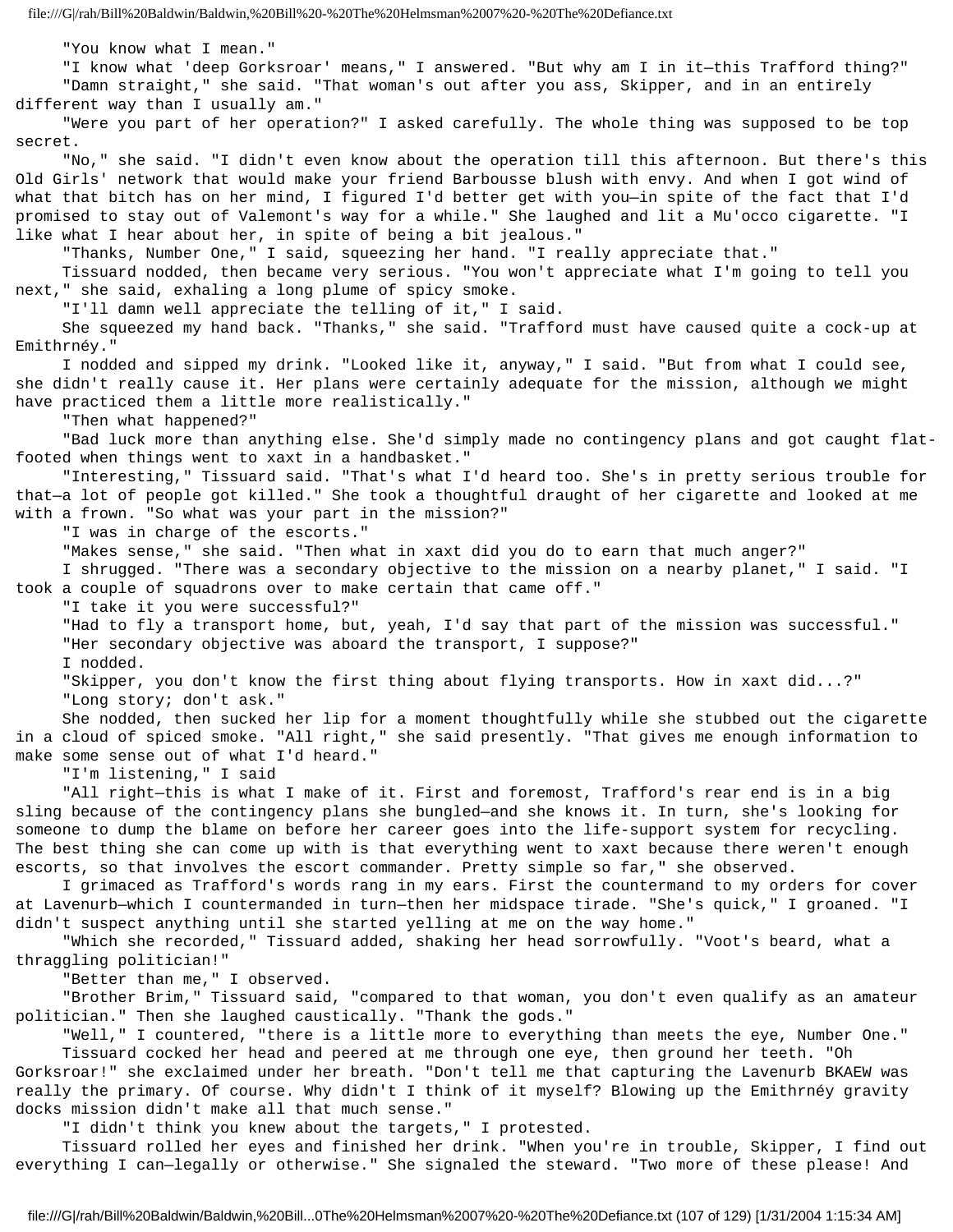damn lucky for you that I do," she added. "Yeah, I know," I admitted. "Thanks." "You're welcome." She grimaced. "I suppose somebody in a high place gave you secret orders to make certain that big Lavenurb BKAEW was delivered here, no matter what—and guaranteed you'd be taken care of in case .,." "That's about the size of it." "How high a place?" I looked into her eyes. "High as it can go," I said. "WON-der-ful," she groaned, "just thraggling WON-der-ful. I suppose you've never heard anybody say, 'Put not your trust in princes'?" "Once or twice," "So you trust him?" "If I can't trust him, who in xaxt can I trust?" "Wilf, Wilf, Wilf. For Voot's sake, even you must know that the higher you go, the more people are controlled by politics—especially big credits." "So what else don't I know?" I grumped. "About Trafford's political clout, probably," she said. "I knew she was pretty powerful," I said. "Not pretty powerful—very powerful. Do you have any idea who her daddy is?" I shut my eyes. "Oh no," I groaned, "not Count Tal Confisse-Trafford." "You've got it, Skipper. Sole owner of Confisse Mining, Ltd., the biggest operation of its kind in the known Universe, He's got more thraggling money than Onrad himself." "I've heard that," I said, "but I certainly didn't know whose father she is. Besides, I wouldn't have done anything differently, even if I had known." Tissuard sighed. "That's probably true, isn't it?" she muttered. "Anyway," I added, "that BKAEW was about to impact Atalanta—as well as some operations we've got in the works. Big operations, Number One—got a stake in one of them, myself. I didn't have a xaxt of a lot of choice." Tissuard finished her second drink in silence, then signaled for a third. "All right," she said, "here's what I think's going on. Somebody big in the Admiralty who's also one of your mentors—probably Drummond or maybe that handsome bastard Calhoun himself... laid the assignment on you. Then the Big Boy later blessed it himself. Right?" "Close enough for government work." "Well, right now, Daddy Trafford has got all your mentors—including the Big Boy himself—by the gonads. And believe me, he's not treating 'em the same fun way I treated yours in the troika that evening. Confisse-Trafford's squeezing. You can damn near hear those boys yelping from here. His dear little Megan is about to have a promising career shoved somewhere it won't produce an orgasm—as well as besmirch the family reputation for excellence. Perhaps that will give you an idea how much you can count on your friends in high places." Made sense, the way she put it. "So what do you suggest?" I asked. "Don't know," she said, stroking her chin. She lit another cigarette. "Probably the best thing you can do is make yourself scarce-get back to Atalanta the quickest way you can and... well, you'll never lie low, so probably the next best thing is to get yourself so involved with what's going on there—like Sapphire—that they can't do much to you."

"What the xaxt do you know about...?"

 "As much as I could learn on my back under a fairly big wheel—after an expensive lunch, Skipper," she said with a laugh. "Don't worry, nothing's compromised. I've got more clearances than he has, and, well, you've had some experience yourself with my personal need-to-know."

I grabbed her hand again. "I think I love you, Number One," I said.

 "Right now, it's not the kind of love I'm looking for," she said, "But it's damn well appreciated, anyway."

"So are you."

 "Going to cost you only a kiss this time," she said, grinning. "Next time, you'll have to thank me with your trousers off." Then she frowned. "Now, my lovable Skipper, here's what you are going to do tomorrow morning when Watters—that's her name isn't it?—sets you down in Avalon...."

 Watters dropped me off at the Fleet Base on Lake Mersin a little after Dawn plus three. Cowper was waiting; had me at the Admiralty just prior to Morning and a half, where I managed to snare a tired-looking Drummond—was it luck or was he waiting for me?—before his early staff meeting. Whatever the case, his statuesque secretary wordlessly ushered me into the inner office the moment I showed up at his door.

"Come in and sit down, Brim," he said with a dour aspect, indicating a chair in front of his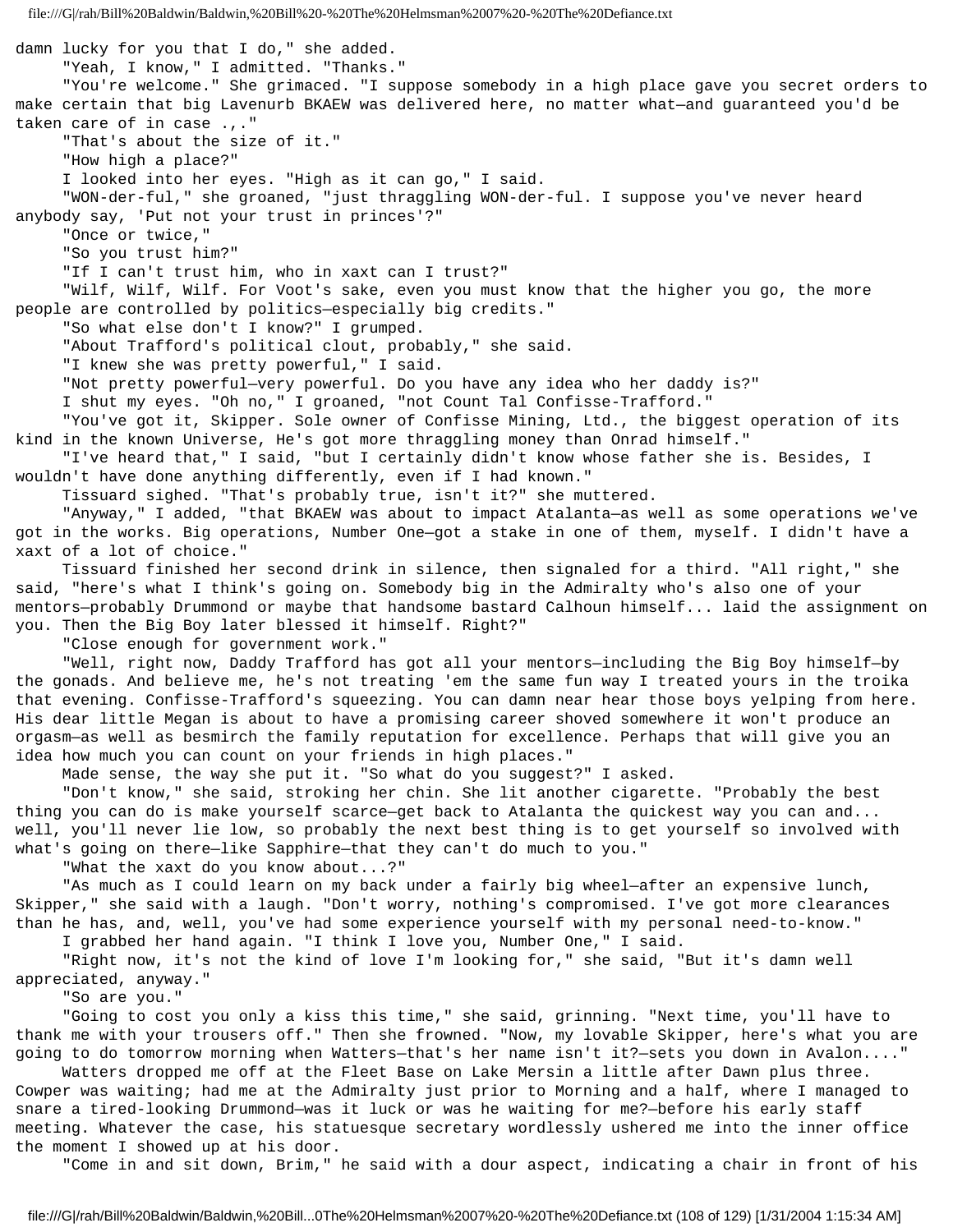desk. "Quite a cock-up yesterday at Emithrnéy, I understand."

"Looked like one to me, General," I said as I sank into the comfortable chair.

"A miracle you managed to bring your part off at the secondary target—in spite of

everything," he said with a frown. "A real miracle." He shook his head somberly. "When in xaxt did you learn to fly transports?"

 "I didn't," I said. "Fellow named Jennings did most of it; I just handled the controls while he supplied all the right information."

 "Gorksroar, as usual," Drummond said with one of his little smiles. "You wouldn't admit to doing anything special even to save your life, would you, Brim?"

 Ignored him—didn't need that. "Jennings deserves the Imperial comet for what he did," I said. "That's an official recommendation, General."

 Drummond made an entry at his workstation. "Noted," he said. "He works for Transport Command?"

"Yeah."

"I'll take care of it"

'"Thanks."

 He looked at me a long time while he stroked his chin. "I can't imagine you don't have some inkling of what's going on behind your back," he said at least.

 "I've heard a few rumors," I said noncommittally, and waited for him to pick up the ball again.

"Well, she did talk to you by radio yesterday before you landed, didn't she?"

"General Trafford?"

"Nergol thraggling Triannic."

 I laughed. "They both do appear to be out after my rear end," I said. "But Trafford seems to feel that I'm personally to blame for her troubles yesterday. I get the impression she believes the ships I took to Lavenurb would have saved her bacon on Emithrnéy."

 "Nothing would have saved her bacon," Drummond growled firmly. "Trafford's an excellent field commander, but she simply ran into bad luck yesterday when one of her landing craft blundered into an armed transport with an escort. Without that surprise, her whole operation was doomed—and she had no contingency plans in place. Believe me, I know. I've been up all night going over the results." He grimaced. "Don't see how you accomplished what you did with only one squadron apiece."

"Good people," I suggested.

 "Yeah," Drummond said, "good people like you. Onrad wants to promote you for what you did—after you get your fourth imperial comet." Then he sat back in his chair. "Unfortunately," he said, "in spite of all your good work, we've—and specifically you've—got serious trouble this morning."

 I only nodded in silence. He didn't know how much I knew, and it couldn't hurt to hear what he might add to Tissuard's information.

"The look on your face suggests you've already heard something," Drummond replied.

"About Daddy Confisse-Trafford?" I asked with great innocence.

 He nodded silently while he nervously chewed his lip. "He's bound and determined that daughter Megan's lily white battle record will not be blemished. Ergo, he wants a scapegoat." "Me."

 Drummond shrugged, "That's about the size of it. You are the only one who did anything directly in contravention of her—'must-be-perfect'—orders."

"Understood," I said. "What kind of support can I expect from you and Calhoun?"

"Everything we can do to help," Drummond said.

"How about Onrad?"

"The same—I talked to him in the middle of the night."

 "So how much trouble can I be in?" I asked, but I already knew the answer—and thanks to Tissuard, I was ready to pounce.

 "In our own, very ordinary, day-to-day world, no trouble," Drummond said. "But Confisse-Trafford doesn't operate in our world. People with that kind of money, power, and above all arrogance, they operate in a completely different Universe. And in that one, he throws a lot of weight, too." He glanced out the window for a moment and took a deep breath. "It's not certain that even Onrad will prevail in this one."

 I smiled. Nice of Drummond—must have hurt 'fessing up to that kind of truth. "Thanks," I said. "So what do I do now?"

 "You've got two immediate choices, the way I see things this morning. You can remain here and try to fight this thing from the beginning—we'll supply the best legal help in the Fleet. Or, I'll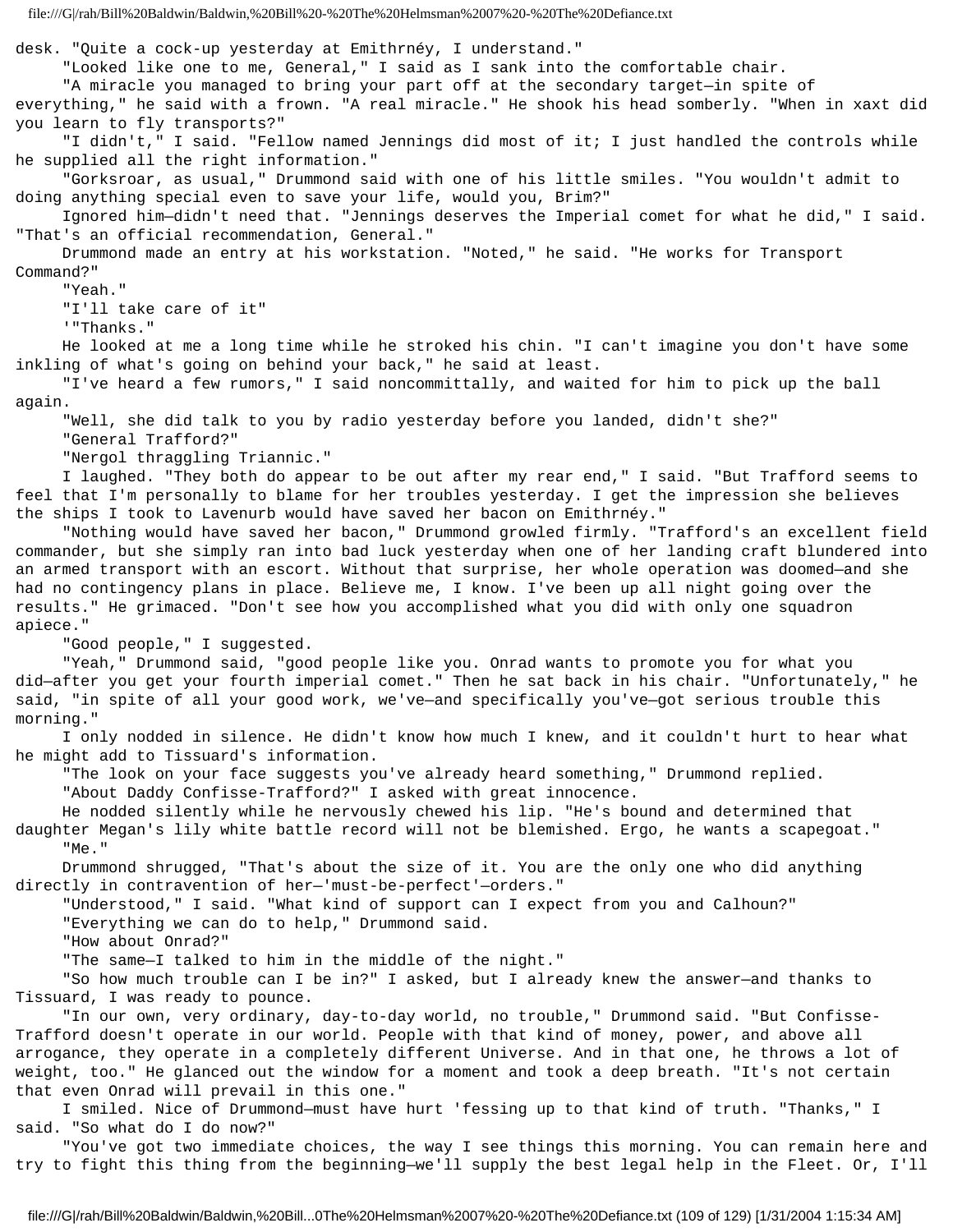fly you out of here immediately—before the bastards can get their claws on you. I've Jim Payne and his Type 327 waiting right now at the Fleet Base to take you back to Atalanta."

"Thanks again," I said—and meant it. "What's your advice?"

 "Go back to Atalanta," he said. "The best legal help in the Fleet will be absolutely powerless against the kind of talent Trafford can bring in to prove her case."

"So I'm doomed, eh?"

 Usually, Drummond would have used that opening for some kind of joke. This rime, he simply shook his head. "No, Brim," he said. "She won't be able to hang you or have you shot—though Daddy could pull that off if she really wanted it. But, well, realistically, your career is in real jeopardy."

 I took a deep breath. Thank the gods Tissuard had prepared me for this! I'd had time to think everything over, and knew what I had to do without making shoot-from the-hip decisions mat were usually bad. "All right," I said. "I'll go back to Atalanta with Payne. But if I'm about to take a fall to save your necks—when you asked me here to help you out of a bad spot—then you owe me big time. Especially since I managed to bring off your mission while I ruined myself."

 "No doubt about that," Drummond said, looking at me unhappily. "We owe you an immense debt." Had him just where I wanted him! "Then there are two things I want you to promise me," I

said.

"Name them," Drummond said. "If they're humanly possible, they're yours."

 "Good," I said. "First, I need those Carescrians and their long-range escort ships assigned to—and departing for—Atalanta immediately—not almost a month from now, as poor Ambrose promised just before he was murdered. Otherwise, we can kiss Project Sapphire good-bye—plus waste a xaxt of a lot of lives, time, and material we've already invested...."

 Drummond looked me in the eye. "Done," he said. "You'll have those Carescrian units in Atalanta day after tomorrow."

"Thanks, General," I said. "The second thing may be a bit harder."

"What is it?"

 "I've a job to finish in Atalanta, General," I said, "and also in Gontor. I've worked hard to set things up the way they are. See if you can put off this courts-martial Gorksroar until I get a chance to make it all happen, I'm still your best chance for bringing off Sapphire."

 Drummond folded his hands and nodded. "I know you are, Brim," he said. "We'll do everything we can to delay things—all three of us. But even in the best of circumstances, I'm afraid you'll have very little time. Confisse-Trafford doesn't brook waiting for anything—and right now, he's in a hurry. He brings newer and deeper meaning to the word arrogant."

 I shrugged, then stood and extended my hand Drummond was a good man, perhaps one of the Empire's best—and this was hard on him. "Been good working with you over the years, General," I said. "I assume I'll hear from you."

Drummond took my hand without looking me in the eye. "I'll be in touch, Brim," he said.

 Then, I simply turned and walked from his office. I knew things were going to be bad when I heard him begin to weep softly.

\* \* \*

 On my arrival in Atalanta, it was clear that things were—if that were possible—even worse than I'd been told. Williams and I stood at the entrance to the underground hangars, shading our eyes from Hador's strong midday light and looking out across Grand Harbor, where a tiny launch was pulling a rusty barge three times its size toward the half-dismantled ruins of starship swarming with salvage workers. What a horrible change! Wrecked starships now littered the filthy water everywhere, and great columns of smoke rose from the huge expanse of gravity docks that lined the civilian portions of the harbor. Out in the gulf, a once-clear horizon was now turned to reddish brown haze from countless fires that burned out of control above us on the base and throughout the city behind us. The whole atmosphere was one of destruction; even the still air smelted strongly of burning buildings and scorched metal. Close by, the bridge of a shattered Gorn-Hoff protruded just above the water, its Hyperscreen frames twisted and empty as water splashed in and out of a great blackened hole aft of the Helmsman's station. Farther on—bent into a rumpled "V"—what was once the hull of S.S. Mandakai, a fast transport, lay against a blackened portion of the rocky breakwater. She'd been carrying spare Kiasni-Peych Spin-Gravs, desperately needed by overworked maintenance crews who were trying to keep the few surviving Starfuries in space. Only half her cargo had been salvaged.

 It had looked like that all the way in from space. Smoke, wreckage, and craters once again defiled the terraced slopes of City Mount Hill and the close-packed, haphazard collection of fanciful, sun-baked structures that covered them. Spires and minarets lay toppled across the narrow streets, Once-gleaming domes yawned shattered like fantastic broken eggs. Blocks-long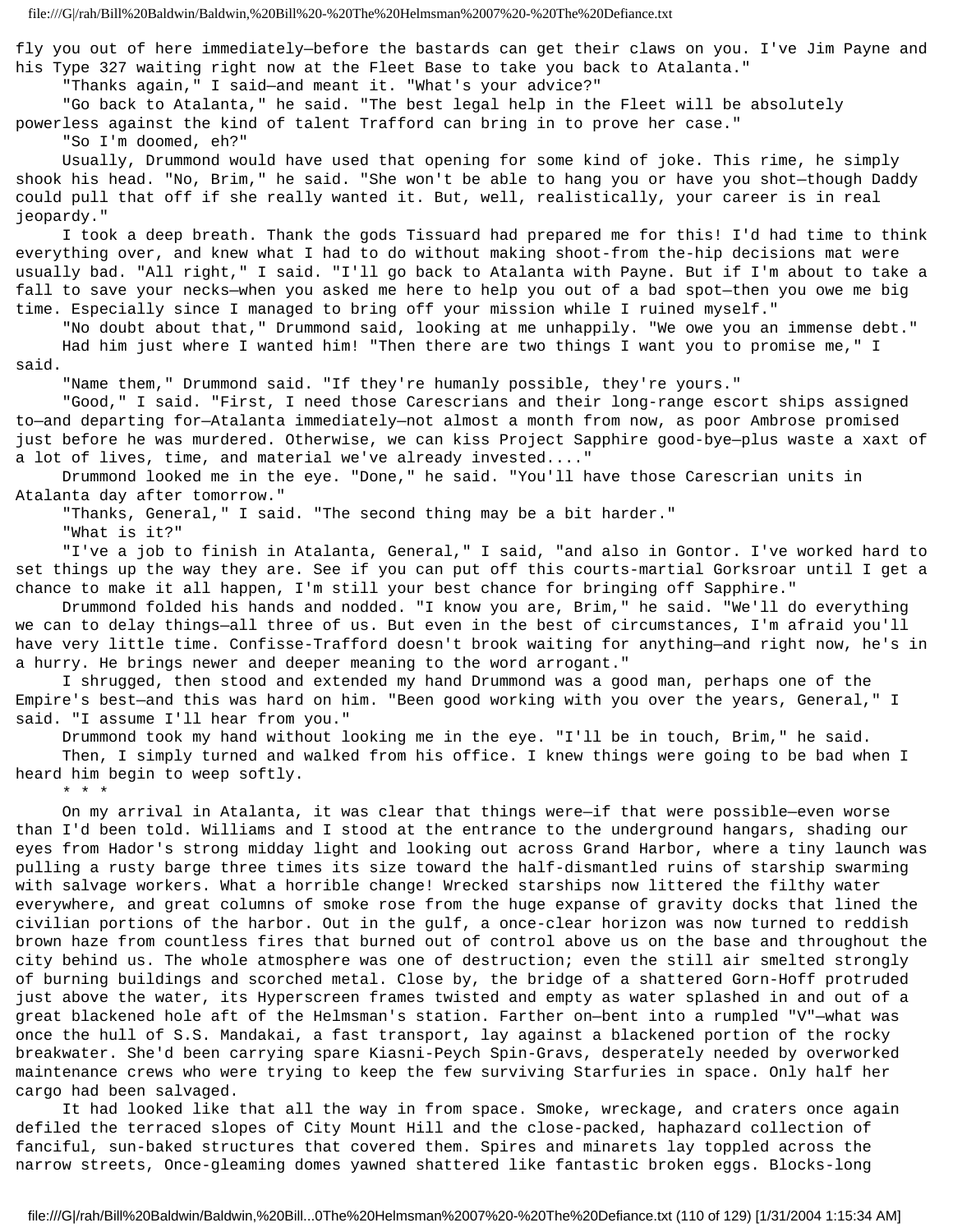colonnades with their once-graceful arches had been reduced to nibble. The huge GradyGroat monastery seemed mostly whole, but this time, the Leaguers were making certain it would not lift off for space as it had during the crucial battle of the last war. As Payne's Type 327 had passed overhead on final, I saw that no tree remained standing in the famous tiered gardens, and every outbuilding had been flattened. Even the great flame-shaped spire had been shattered in a number of places.

 "Hard to believe they could do this much damage so quickly," I said gloomily, glancing at a rating who was carrying the few packages of hard-to-get indulgences I'd had time to pick up in Avalon.

 Williams shook his head. "Always been a hardworkin' bunch, those Leaguers," he commented with a straight face.

 "Yeah," I said bleakly. "And getting better with practice, evidently. Want to give me a nonofficial summary?"

 "We're holding our own, more or less," he said with a grimace. "Convoys to Gontor are still getting through, but our losses are mounting rapidly in that day-long part of the trip where the ships have no modern escorts. I assume you heard that Zakharoff was killed when I.F.S. Celeron took a brace of HyperTorps and blew up on the way back from Gontor."

 "Ouch," I said, with sudden, bleak empathy. "Hadn't heard about old Zakharoff." Felt sorry for the fat old reprobate and everybody else on his old ship—including his double-arrogant officers. They might not have been very nice, but whatever one might say about them, they were undeniably brave. Most of the men and women on board must have known it well in advance of their own, untimely, deaths. Damned antique battle cruiser: without escorts, she'd been nothing but a sacrifice (along with Voot only knew how many cases of that fine old Tamrhone '05 meem).

 "Unless we get those long-range escorts soon," Williams continued, "Sapphire is in real trouble. With all the losses we're taking from those convoys, we're not landing enough goods on Gontor to do any good."

 I put my hand on his shoulder. "That's the good news I've brought. Got a confirmation message from Drummond while I was on my way here. We'll get our long-range escorts tomorrow—along with crews, spares, and maintenance people. The whole shooting match. All you've got to do is find some place to put 'em up." I peered around the cavern; the great expanses of piers was still mostly empty, "I assume we still have room."

Williams laughed. "If the worst of my troubles today were finding room for reinforcements," he said with a grin, "then I'd have a pretty plush job, wouldn't I, Admiral?"

 I was about to carry on with the banter, but the "wouldn't I, Admiral" reminded me of my other concerns—specifically what Trafford was about to spring on me. Couldn't let poor Williams be sandbagged when that happened. I grabbed his forearm and looked him in the eye. "Jim," I said, "let's you and me take a short ride in your staff skimmer. We need to have a little talk about the future...."

\* \* \*

 Most of the above-ground buildings on base had been damaged in one or another of the many Leaguer raids. My offices were now located in what had been a basement records storage area of Military Headquarters; the original Commander's suite in the spinward wing lay crushed beneath milstons of rubble—luckily most everyone had made it to the shelters, but just in the nick of time.

 A long time passed that afternoon and early evening—along with two Leaguer raids—before I could finally close the door to my office and 'Phone Claudia. Thank Voot, the Civilian Headquarters building remained untouched—so far. Adele put me through immediately.

 "Wilf," she said in a whisper, "I've been hoping I'd hear from you all day. Thought you might be too busy to take a personal call." She was so beautiful, even in the display.

 Made a quiet laugh. "I'd have taken a call from you in a moment, Claudia," I said, "but I couldn't have said what's on my mind very easily with all those other folks around."

"What is on your mind?" she asked.

"Mostly you," I replied. "Mostly saying 'I love you.' "

 "That's awfully nice to know," she said. "I've been hearing your voice say that every time I listen to my mind. I guess now you know I love you, too."

 "When can I see you?" I asked, with a sudden urgency. Promised myself I'd get some sort of control over these emotions—I was acting like a xaxtdamned schoolboy.

"How about tonight?"

"Hoped you'd say that," I replied. "Where?"

 She made a little laugh, then looked me directly in my eyes from the display, "Somewhere I can keep my clothes on," she said. "We need to do some serious talking."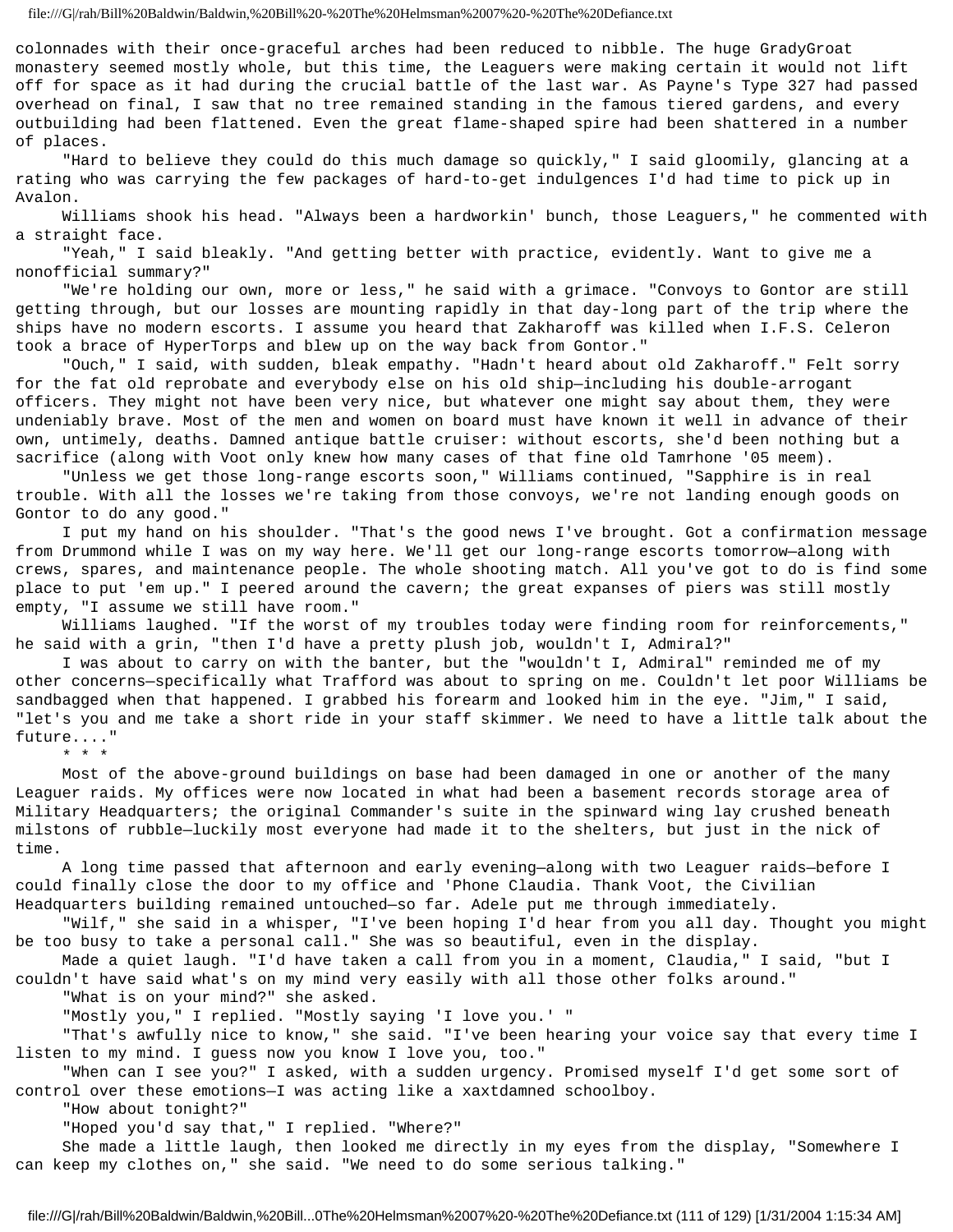I grimaced; my brains had evidently been hanging between my legs again. "Sorry," I said. "Did I look like that?"

 She smiled softly. "I couldn't tell, Wilf," she said in what was a bald-faced, but otherwise much appreciated prevarication.

 Glanced at my timepiece—it was already well into Evening Watch. "How about late supper at the Officers' Club?"

"Strange," she said. "I had the same idea myself. Except..."

"Except what?"

"Well, I'd almost forgotten that the Officers' Club is pretty well flattened."

 Xaxtdamned Leaguers, they always pick the very best targets. "Got any other ideas?" "Well, there's the hangar cafeteria."

 I grinned; couldn't think of a less romantic spot in the Home Galaxy—but when you're under constant attack, places for having a quiet, romantic rendezvous become fairly scarce. "Sounds like a plan to me," I said, "And there's probably not much chance I'll make a pass at you there, either. Of course," I added, glancing theatrically at my timepiece, "shouldn't be all that many people eating right now, come to think of it."

"Wilf Brim!"

"See you in fifteen cycles?"

"Fifteen cycles."

 I made it in less than ten cycles; she showed up after nearly thirty. Somehow the lateness made her all the more appealing because I knew that, as Madame Harbor Master, she had a reputation for implacable punctuality. And she was even more beautiful for our recent separation. Wanted to take her in my arms and smother those lips in kisses, but—"Claudia, how nice to see you again!"—we made a good show of shaking hands for the staff at the steam tables and the few, lonely diners at that hour. Wondered to myself how many of them believed us....

 If not exactly the finest Effer'wyckean cuisine, our suppers were surprisingly good, considering the vicious attacks that were going on above us. Even so, I dined without paying much attention to the food. I suppose she did, too, because we seemed to sit there forever, talking rather than eating—long after our half-finished main courses were cold and unappetizing. We seemed to have a million things to discuss. However, despite our relative privacy, we kept skirting the subject we'd come to talk about—until, at length, she looked me in the eye and whispered, "Wilf Brim, that was a wonderful evening I had with you."

"Thought it was pretty wonderful, myself," I replied,

"You made me feel so beautiful," she whispered, her face coloring.

 "You are beautiful, Claudia," I assured her "But then, the way I feel about you, I probably wouldn't notice if you weren't."

"We need to talk about the way you feel," she said.

"Yeah," I said, "I know. This has to be giving you a lot of trouble."

 She looked into my eyes again. "It has, a little, Wilf," she said, "—especially after I accepted the fact that I'd let myself fall in love with you again."

 Somehow I reined in my galloping emotions enough to croak out, "I love you, too, Claudia," even though things weren't going to be quite that simple. At our ages, there was a lot more to this thing we call "love" than simply soiling bed sheets with our lovemaking. "Still giving you trouble?" I asked.

She shook her head and smiled a little. "Not anymore," she whispered.

 "Tell me about it, then," I said, frightened almost to death by what she might say, "Anything's fine except sending me out of your life."

 "Got to admit I considered that," she said thoughtfully, "—but no more than a couple of moments. Losing you a second time would simply be unacceptable."

 "Thank you," I murmured, ready now for anything she might decide—including running away together.

"Will you still thank me if I tell you I'm not going to leave Gorgas?" she asked.

 I'd been afraid she might decide something like that, but it was infinitely better than losing her completely. "I can handle it," I said, "just so long as I've still got some access to you," I said. "But how are you and Gorgas going to manage?"

 She smiled. "I shall be fine. And Gorgas, well, he simply won't hear about us, so he'll be fine, too. Our relationship, Wilf-the love part-is simply none of his business, and that's the way it will remain." Suddenly, she frowned. "You don't look very happy," she said.

 "Terrible face for playing cre'el," I said. "Everybody knows what I've been dealt." Then I simply reached across the table to take her hand, and to xaxt with the rest of the Universe, including everyone in the cafeteria. "Guess I'd thought of us running away together or something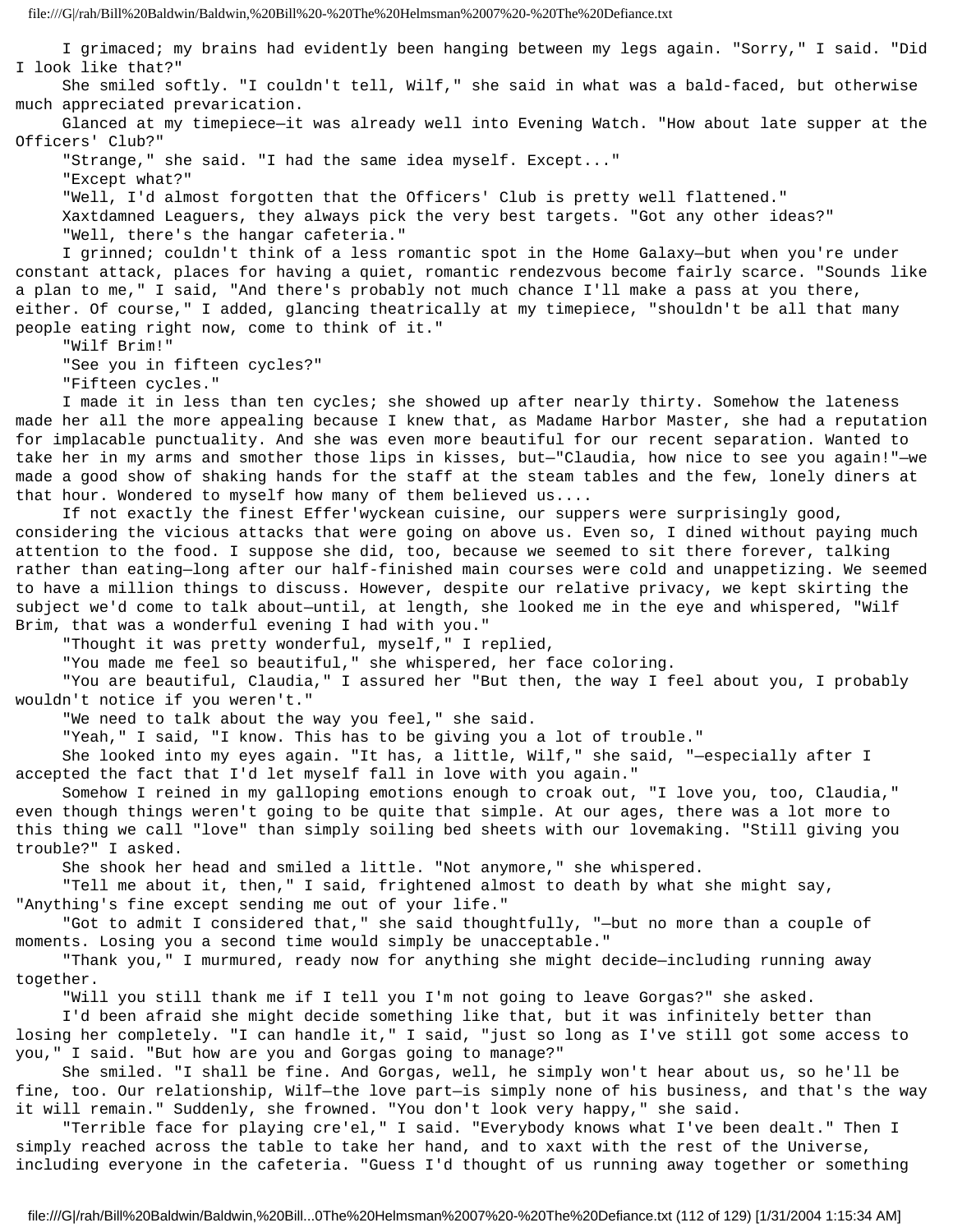stupid like that—but even touching your hand is pretty wonderful after all these years."

 "Oh, Wilf," she said, firmly removing her hand and placing it safely in her lap under the table. "You'll soon have a lot more than this hand to hold; you certainly know that." Then she blushed and gave a little laugh. "For now, my impatient lover, listen to what I'm trying to say. I realize that sometimes our moments together will be few and far between. But when we do get together—and I promise that will be as often as either of us can meet—we'll be like the other night all over again. Wonderful, special, extraordinary. New! We'll never get used to each other because we'll always be in that miraculous time of mutual discovering. Wilf," she said, her eyes fairly drilling mine, "you have no idea how I hate the word 'perfunctory.' "

 "You'll never use it about us," I promised, suddenly realizing that her life may not have been all that pleasant over the years—in spite of her professed native alter ego. Maybe it explained the hard-edged furnishings in her home that had nothing to do with the Claudia I knew. Then, suddenly the word "home" I'd used yanked me back again to a very painful reality: Trafford. Wasn't much chance Pd be living anywhere even remotely near Atalanta much longer. Ground my teeth-I'd have to tell her soon. But not now. "Claudia," I blurted out, forgetting everything else, "d'you think we could go somewhere and be alone for a few moments?"

 "Can't think of anything nicer," she said, "—especially since we're past the serious stuff. And, well, if I wasn't hi the mood before, I'll admit I'm rapidly getting that way now."

Had to laugh. "In the mood for what?" I asked.

She gave me a big grin. "Think about it for a while," she said.

 "Let me see," I said, fingers to the bridge of my nose. "Is it something we can do together?" "Absolutely," she replied with a mock-serious look. "If you do it alone too often, you go blind. Mother warned me about that."

 "Hmm," I said, fighting back a sudden laugh. "Well, that gives me a pretty accurate idea of what you're in the mood for."

"Thought it might. All right?"

 "I've only been dreaming about the same thing since I left your office that morning," I said. "But if what I hear about Gorgas is true, we're back to our old problem of 'where?' As I remember, you weren't all that enamored about hitching up your skirt and..."

 "No," she said quickly. "And I'm still not." She gave a little laugh. "By the way, the last time in the grass was with you. I'm quite certain."

"How are you certain?" I demanded.

"Diary," she replied.

"I'll be damned," I said. "Did you note down if it was good?"

"Except for the grass stains."

"That pretty well eliminates everything but one of our skimmers, then," I said.

"Or a LifeGlobe."

"A what?"

 She grinned. "A LifeGlobe," she said. "I'm certain you remember how comfortable they are for certain activities. I do."

I nodded.

 "Well, I happen to know where there's a whole storage chamber full of LifeGlobes. And I've got the door combination. Give you any ideas?"

 It did. And oddly enough, once we had the thing deployed, I managed to talk her out of all her clothes again. This time, however, we didn't get caught....

\* \* \*

 Halfway through the next morning, Williams appeared at my office door with a big grin. "A few visitors have just arrived," he announced.

 Looked up from a report I was writing—one of many I'd need on hand if I was going to effect a clean transition to the next Commander once Avalon called for my head. "I thought the xaxtdamned Leaguers just bombed us half a metacycle ago," I said irritably.

"These visitors are friendly," he said. "At least they appear to be."

"Who, then?"

"How about a couple of squadrons of those Carescrian hunter-killer ships?" he asked.

With everything else going on, I'd almost forgotten the Carescrians; certainly took care of any gloom I might have worked up. "When?" I asked.

"Now," Williams said.

 I checked my timepiece, frowned. "What's this 'now' business?" I demanded. "Thought they weren't due till this evening."

 "Well," Williams said, "they misjudged—so sue them." Pursing his lips, he peered at his communicator. "Actually," he said after a few moments, "they're already out of orbit and lining up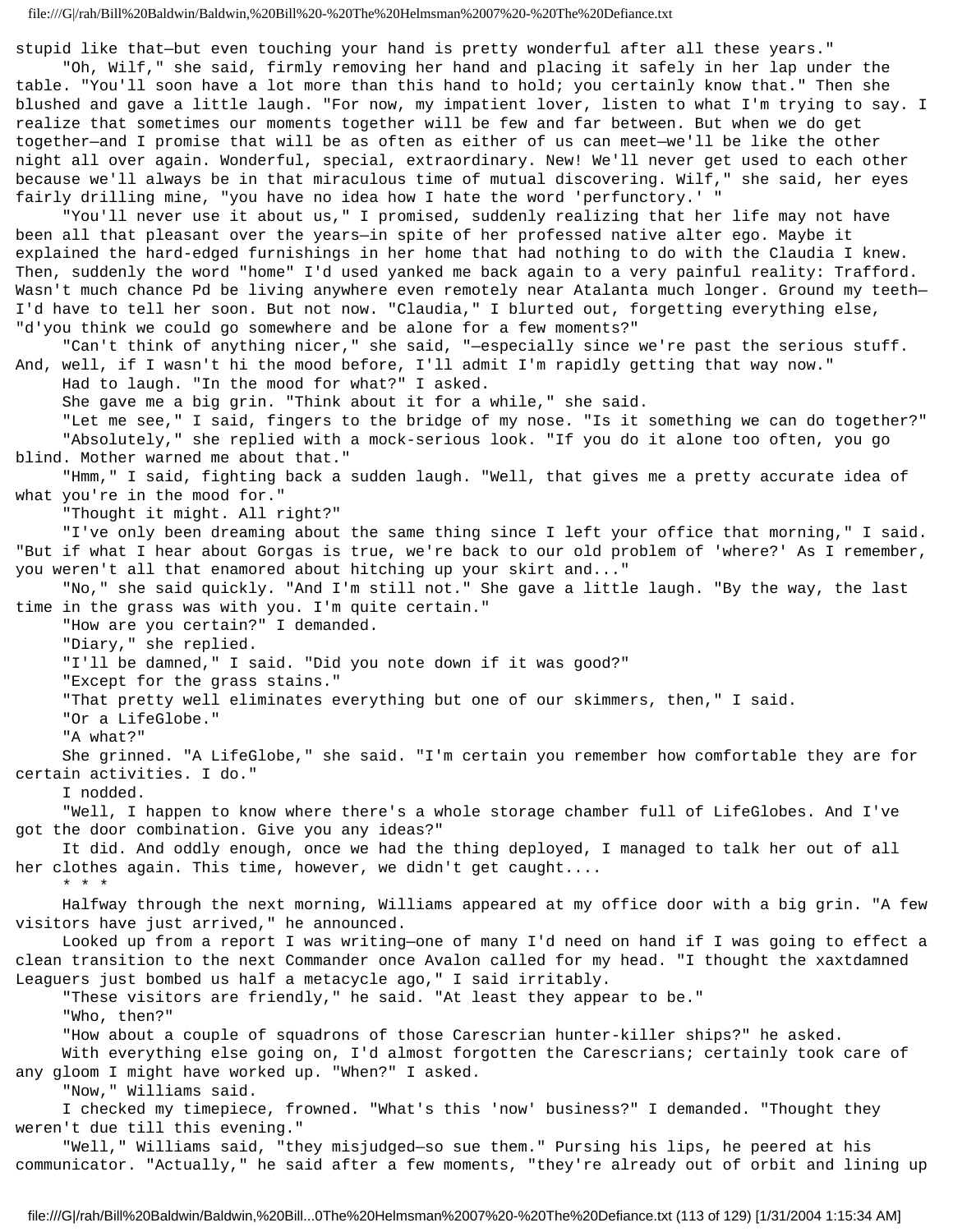on the harbor. Wouldn't want to watch 'em land, would you?" "You bet I would," I replied. "You've got a skimmer?"

"In the lot," he said. "Come on."

 We sprinted to the parking lot like a couple of children. On the way to the underground lift, I shook my head in near disbelief as Williams dodged the skimmer around enormous new piles of rubble—some still blazing. Damn Leaguers could do a lot of damage in a very short time, these days. "Lucky for us someone decided to relocate part of the base underground," I commented bleakly. "If we were mostly on the surface the way we were years ago, we'd be using open-air offices—those of us lucky enough to have survived."

 Nodding grimly, Williams pulled into the hangar lift, and we plunged downward through the hundred or so irals of solid granite that protected so much of the base's present essence. When we reached bottom, the roadbed looked as if it had been scrubbed spotless—a xaxtdamned big change from the first time I'd seen the concourse.

 "You really built a fire under the Ops people," I commented. "Place looks like a Fleet Base now instead of a junk yard."

 "Down here, at least," Williams said grimly. "But I don't deserve any credit for it—Jill Tompkins pretty much pulled everything off by herself. All I had to do was get rid of her predecessor—which I did with great pleasure, the CIGA bastard."

 We stopped in a rush of gravitons near the great armored harbor doors and hurried outside onto a maintenance platform cut into the massive entrance arch a few irals above high tide. I'd been so busy I hadn't noticed what a beautiful morning it was—cool breeze off the water, couple of puffy clouds, water birds nagging each other. Out in the harbor, two Starfuries were just lifting clear of the water at the end of soaring white wakes. Lacking the general air of destruction everywhere—and the dozens of burning, half-sunken hulks in the harbor—it might have been one of those moments a person could easily forget we had a war on. Unfortunately, I had too many problems for the mood to last. "What do you know about these people," I said.

 "Nothing," Williams said with a chuckle. "Except that I'm damned glad they're here. The way I expected things to happen, they'd take a Standard Year to show up and we'd have a couple months to get ready for 'em."

"Yeah," I agreed. "That's what I'd figured, too."

 "Well, whatever you did back in Avalon sure sped 'em up," he said. "First thing I knew, one of the clerks from the KA'PPA shack came runnin' with a message from this Colonel Anderson—you mentioned him in your briefing—then, wham, two squadrons of ships from what they call the Fifty-Sixth Hunter-Killer Group—plus a transport full of spares—are half a day out and comin' fast." He laughed. "Let me tell you, we did some scurryin'. Had to prepare thirty-three moorings—that's sixteen piers. Evidently, their doggone ships are so big, you can only moor two at a pier—and their 'light transport' needs one all by itself."

 "Sort of wondered why they call the hunter-killers 'Basilisks,' " I said, frowning. "And another thing, who's this Colonel Anderson, I wonder? Why's somebody from the surface forces involved with starships?"

 "I did ask about that," Williams explained. "Seems the Carescrians don't have a fleet, as such—something about the Empire having only one Fleet and them wanting to be independent. So they set themselves up in the Expeditionary Forces." He laughed. "Supposedly that puts 'em under old General Hagbut in Avalon, but since he can't tell a Drive crystal from a helm, they pretty much run themselves."

 Rolled my eyes, I'd been crossing paths with General (the Hon.) Gastudgon Z' Hagbut, Xce, N.B.E., Q.O.C. since my earliest days in the Fleet. Hoped we could stay clear of him, but... Well, maybe I'd get lucky this time. Then I heard the damnedest ramble in the sky....

"Holy mother of Voot!" Williams exclaimed.

 I couldn't even get that much out. Two by two, the damnedest ships I'd ever gawked at started thundering out of the sky and across the harbor like great, flat-bottomed teardrops: bold, husky, noisy machines, completely unlike the elegant, needle-slim Starfuries we flew—or the nimble ships of the League or The Torond they would fight. Had to be the Basilisks, and they were huge. Broad, scowling bridges creased lofty, beetlelike brows; massive disruptor turrets blistered flanks and underbellies. They reminded me of lorries, somehow, and looked as if they'd maneuver with much the same grace. If they taxed even multiple steering engines as much as I guessed (nothing that big could possibly operate on just one), they'd simply have to mush on turns and pullouts. Yet for all their gruff, belligerent menace, the big silver ships turned onto final and settled toward the water with a grace that belied their apparent mass—as well as the reputed inexperience of their crews. If nothing else, these Carescrians had certainly mastered formation flying!

Last one down was the supply ship—another blunt, businesslike machine brutally optimized for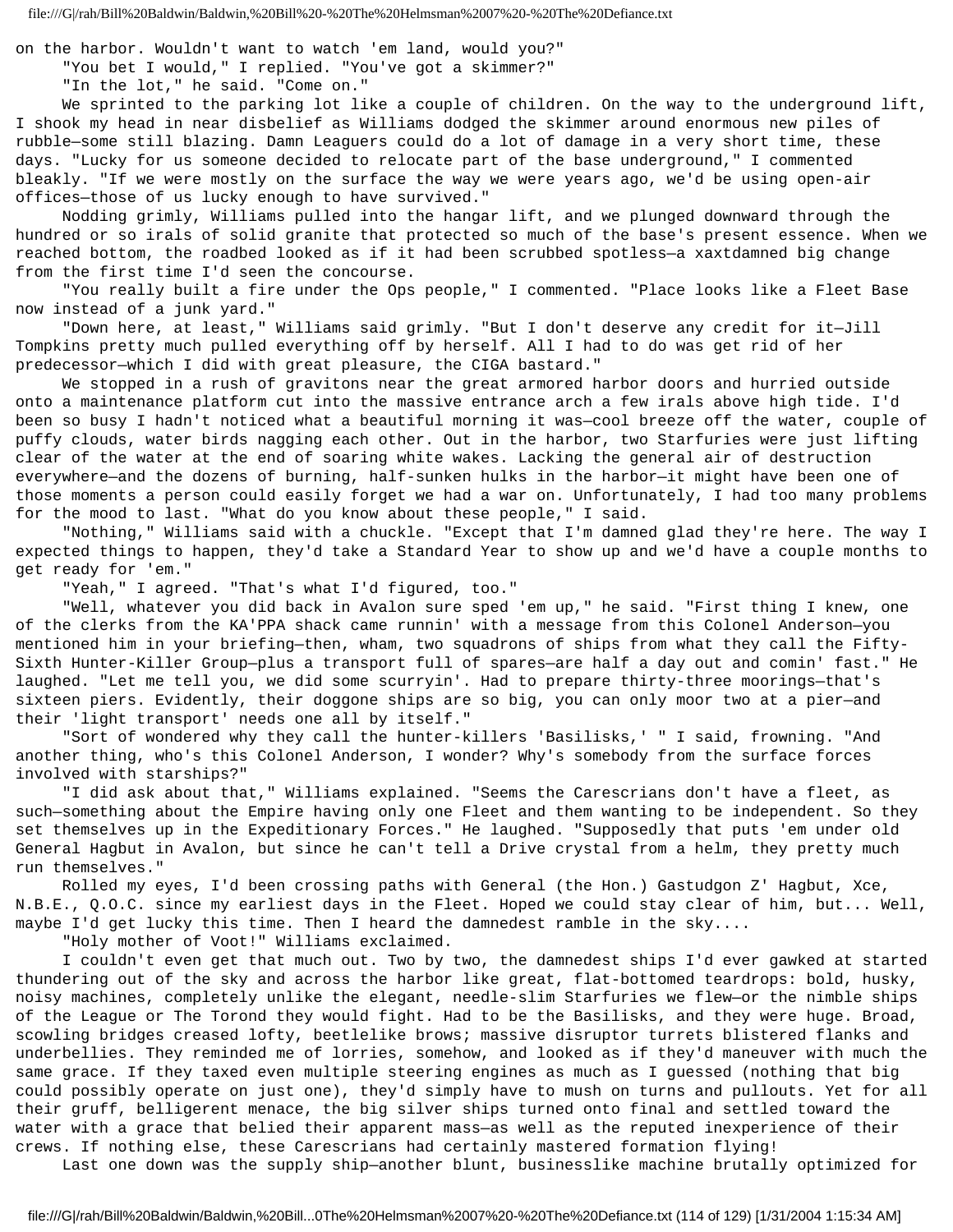efficiency. As it rolled out and came to a halt above its gravity foot, I turned to Williams. "What do you think?"

 Williams shrugged. "I'm no Helmsman," he said, "but those Basilisks of theirs look big enough to be attack ships. How's that going to play in a dogfight?"

 "Don't know," I replied, looking back out in the harbor where the Carescrians were picking up their taxi vectors and starting toward us in ranks of four. "But they'd better have some powerful maneuverability if they hope to mix it up with the Leaguers... and live to tell the tale."

 As the first four taxied toward our hangar doors, we watched businesslike docking crews scrambling over the steep, slippery decks in their huge, insulated mittens and attractor boots, popping open optical cleat doors and preparing their ships for mooring in a most professional manner. Williams spoke into his communicator, and presently a great rolling thunder swept over the harbor as our defense barrage boomed out a fifteen-disruptor salute specified for the rank of colonel. Moments later, the four leading Basilisks swiveled their topside turrets to vertical and fired the twenty-disruptor salutes due a Rear Admiral.

"Certainly impressive on the surface," Williams allowed.

"Let's hope they're just as impressive when the chips are down," I said.

 In moments, the first four ships were abreast of us, the Carescrian emblem—our Imperial comet imposed on a banner of red-and-white stripes—boldly applied to each flank, just abaft the 'midships turret. Holding my ears, I peered up into their lofty bridges, where a veritable crowd of people were seated. One of them waved to us as they passed. I couldn't see below the Hyperscreens, of course, but it looked as if the bridge crew lived in palatial abundance compared to the snug flight bridges of our Starfuries. Of course, comfort was a relative matter in the midst of a dogfight. The real comfort was inflicting a lot of damage to one's adversary while getting home with all tail feathers intact.

 Half-deafened, we watched until all thirty-two ships passed inside the doors, followed by the big, new freighter. Then we returned to what remained of Headquarters—and the million headaches that were waiting there. Now we had a million and thirty-two....

Chapter 10

Gontor

32 Octad-10 Decad, 52014

Imperial Fleet Base, Atalanta, Hador-Haelic

 That evening, I met Colonel Anderson, the Carescrian commander. Cottshall showed him and Williams into my tiny—by now very disordered—interim office. "Welcome to the base dump," I said, indicating a couple of chairs I'd had installed for the occasion.

 Anderson glanced around, then chuckled as he and Williams settled into the chairs. "Looks like the office of someone who's got his hands full," he said. "Hope we can take some of that work off your back." He was small and wiry with thinning gray hair, a florid complexion, and blue eyes so mesmerizing it wasn't difficult to see why he'd succeeded in cobbling together the first operational squadron from Carescria. Unless I missed my guess, he was both a visionary and a man of infinite patience.

"Work, as in escorting convoys?" I asked.

"That's what we're here for," Anderson said.

"When d'you suppose you'll be ready to start?"

 Anderson grinned. "Captain Williams, here, warned me you wouldn't be shy about asking that," he said.

 "Told him we're in the middle of a war around here," Williams said with a chuckle. "He allowed as he'd already noticed."

 "Jim's not entirely correct," I said. "We're up to our necks in war, and won't have much time to spare your crews for training."

 "General Drummond pretty much gave me that same idea when he rang me up with our transspace movement orders."

"So?"

 "Admiral," Anderson said grimly, "I'll tell you the same thing I told Drummond; we're as ready as we can make ourselves without someone actually shooting at us. Does that answer your question?"

"Except for one thing," I said.

"Yes sir?"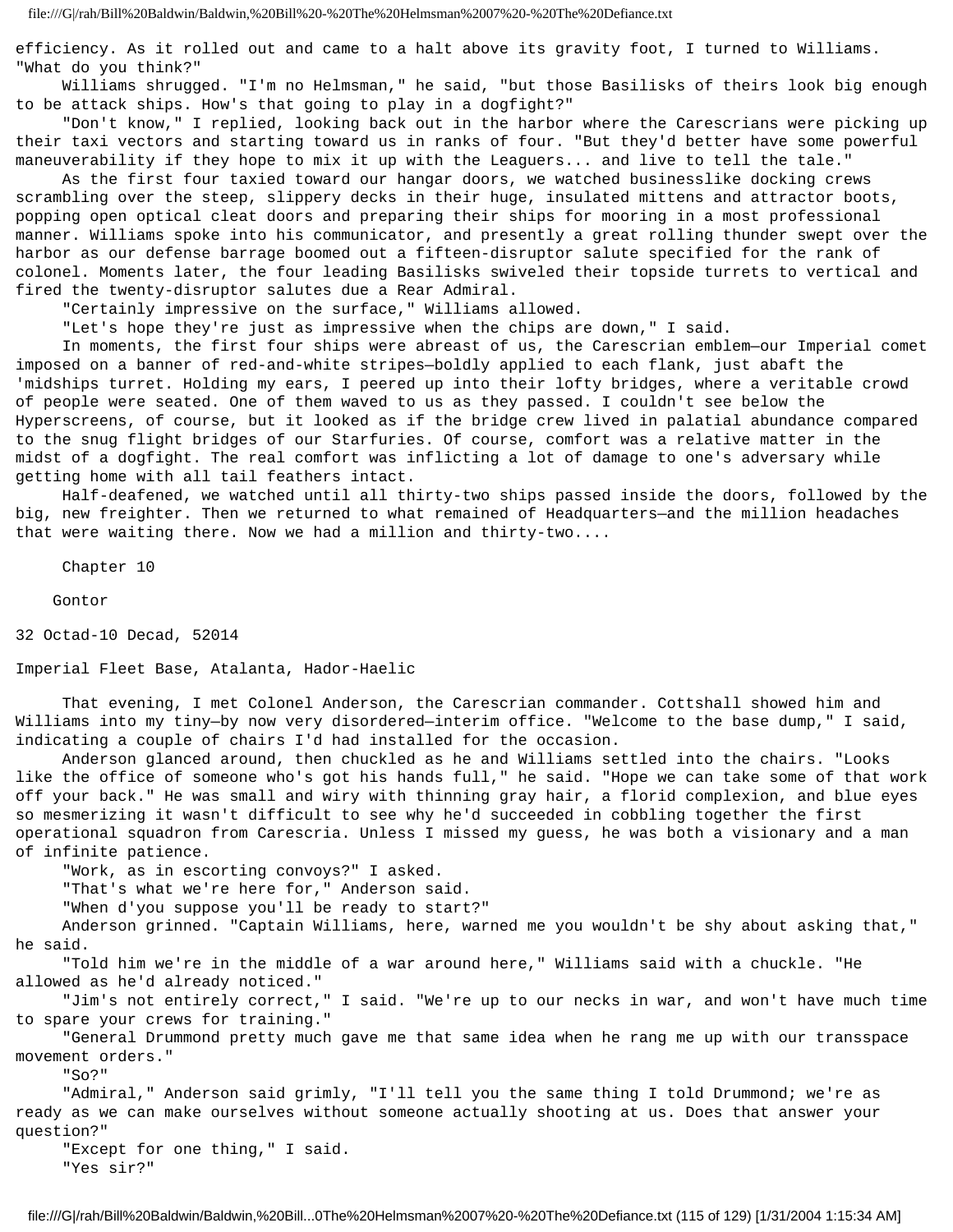"How do you feel about people shooting at you?" I asked.

 Anderson looked me directly in the eye. "The sooner the better, Admiral. The sooner the better."

 I nodded. "We'll begin getting you oriented tomorrow, then," I said, "soon as your crews have some sleep. We'll meet in the hangar at Dawn plus two and a half—about the time Hador's above the horizon and the Leaguers have finished their morning raid. I'll have some veteran Helmsman and Gunnery Officers there to go up in your ships for evaluation rides. Then we'll get together and discuss things. All right?"

"Dawn plus two and a half," Anderson acknowledged. "How many ships would you like?"

 "All of 'em," I said. "I'll have at least ten of our Helmsmen there—and we'll provide some escort Starfuries just in case the Leaguers decide to crash our party."

 "Sounds like a plan to me," Anderson said. Then he winked. "I think all of us will appreciate the escort, though none will probably admit it."

I grinned. "I understand," I said, "But if it were me, I'd admit it."

\* \* \*

 Everyone who'd made landfall with the Fifty-Sixth was in the hangar when I arrived the next morning: every Basilisk Helmsman and crew dog, every fitter and rigger, even the transport gang. Clearly, none had ever been in a combat zone, for they were all eyes, peering at everything with real fascination—especially our Starfuries. Must have been a shock. The differences between our elegant little interceptors and the massive Basilisks were astonishing. Starfuries were so much smaller, sleeker, and lighter-looking—as agile and lithe as they flew. But the differences were much deeper than mere design. Our Starfuries were also well broken to combat. Their disruptors were seared and scarred from constant firing; their once-perfect hulls were dulled and streaked from constant use—most were chalk-marked for repairs of holes and tears from disruptor hits. In contrast, the powerful-looking Basilisks were spanking new, clean, tested only by their recent flight from Carescria—and by their Helmsmen's ability to hurl them about in space in mock battles. They were as unproved in combat as the battered Starfuries were tried.

 I'd brought sixteen of our Helmsmen from 71 Group with me and as many Gunnery Officers, each of us as anxious for a first flight in these huge, unwieldy-looking killer ships. As I'd rather expected, a grinning Colonel Anderson signaled me from an open Hyperscreen on the bridge of his own ship, E 73, Anderson's Folly. "Come on up, Admiral," he called through the open visor of his battlesuit—grayish green rather-than our traditional Fleet blue. "Cvceese's on—home style!"

 "I'll have two," I answered as I hurried across the brow. Carescria might be—or have been—the most maligned portion of the Empire, but even Emperors drank Carescrian cvceese' (and rode in ships made of hullmetal from Carescrian asteroid mines). Inside—the giant boasted a small boarding lobby!—a brace of ratings saluted and pointed me to a moving companionway. And even after staring at the big ship for considerable time the previous afternoon, I still was unprepared for the spread of real estate on the bridge. When we shoehorned ourselves into the flight bridge of a Starfury, we—the Helmsman, Gunnery Officer, Systems Officer, and Navigator—felt snug and quite part of the starship. The Basilisk's flight bridge, on the other hand, was nearly as large as that of Delacroix's Yellow Bird, and the first row of consoles seated two Helmsmen and one of the three Systems Officers. Two other rows seated the other Systems Officers, the two Gunnery Officers, and a Navigator! A thraggling battleship! I was suddenly horrified at the thought of going to war in such an outlandish machine: we'd had trouble enough with the Leaguer's Gorn-Hoffs in our nimble Starfuries; now this lumbering, nearly five-hundred-iral-long monster seemed infinitely worse—a true flying crypt. I tried not to let my feelings show as the grinning Anderson proudly thrust a steaming mug of the aromatic cvceese' in my hand and introduced me 'round the bridge crew; perhaps bridge "crowd" was a better term, I opined grimly. The co-Helmsman had generously given up his seat for me. Seemed like Onrad's throne when I climbed in and connected my battlesuit; at my left—a thraggling c'lenyt distant!—Anderson appeared to be perfectly at home in the palatial splendor. "All set, Admiral?" he asked.

 What the xaxt, I'd been up in the occasional battleship. "Ready, Colonel," I said through a big grin I really didn't feel. Thank Voot I'd sent half a squadron of Starfuries up ahead of us. If the Leaguers attacked, I didn't want to be caught in this great, hulking death trap—I still had a couple of evenings with Claudia before I cashed in!

 While Anderson busied himself with the systems checkout, I attempted to adjust my seat. Just couldn't make it feel right—too much spare room. Ended up making the restraints too tight—comforting, if uncomfortable. Closed and sealed my helmet visor, prepared myself for the worst. At least I knew they really flew—I'd seen that yesterday.

 In the corner of my eye, I saw Anderson hit a switch. Deep inside Folly's hull a whine started, a straining whine like some massive dynamo starting to turn. On my console, a red light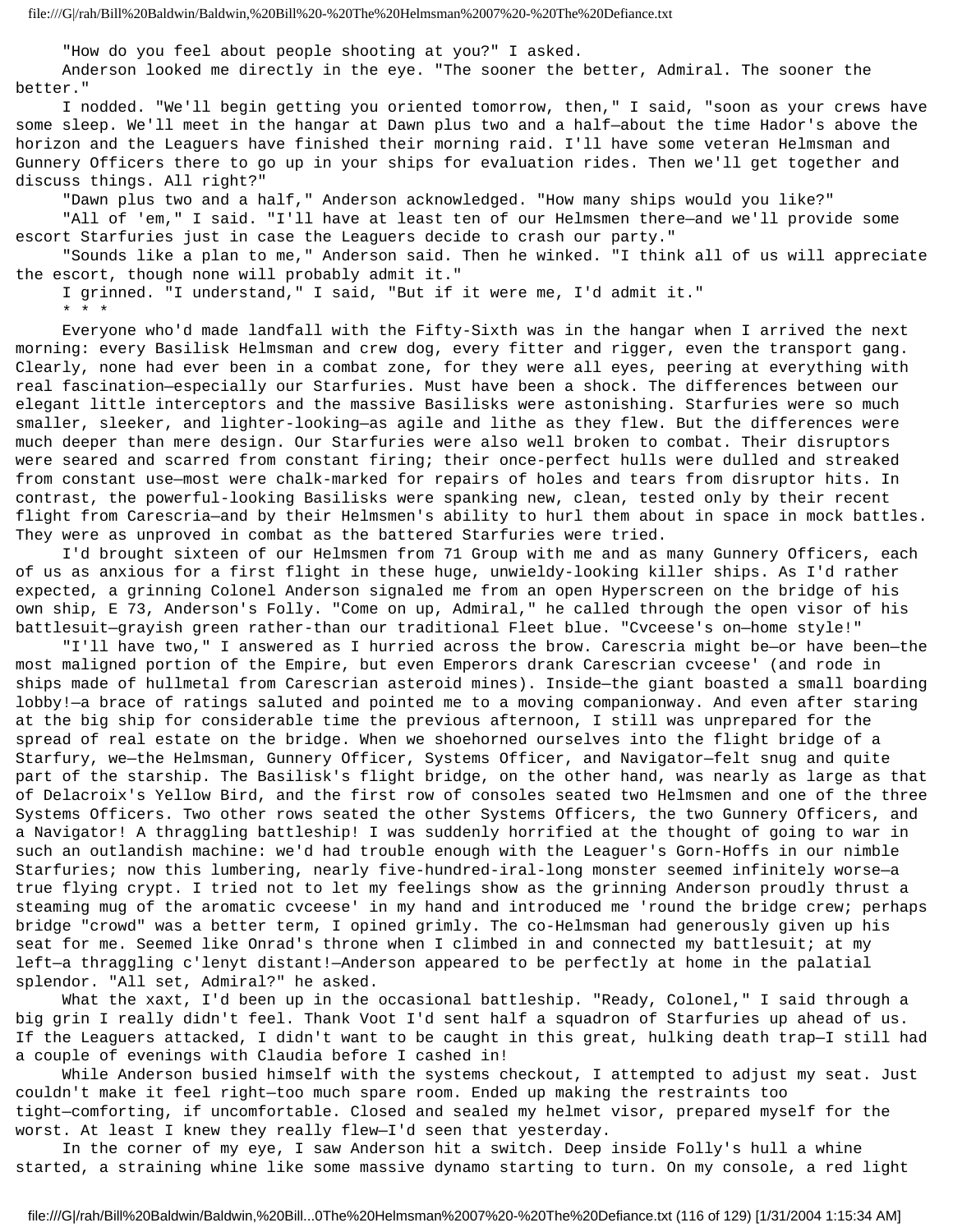began to strobe, rising in pitch and amplification until it was abruptly replaced by a tremendous, throaty roar of power that shook the monstrous starframe itself before smoothing into a bass nimble I could hear through my battle-suit and literally feel in the deck. Sounded like a muffled version of a Sodeskayan battle crawler thundering across the snow at flank speed, or the noise an express tram makes when it comes through an underground station without stopping. I glanced in apprehension at Anderson, but he was busily doing the same thing again—another whine that turned to a frame-shaking roar and smoothed to blend with the original rumbling, making the noise even louder. Then he did the same thing again four more times!

 By the time the sixth mammoth SpinGrav had added its rumble to the overall cacophony, I was awfully glad for the ear protection my battlesuit afforded. Nevertheless, if raw noise were any measurement, this particular Basilisk was ready for space. I scanned the readouts; for all the size, sound, and fury, nothing seemed out of the ordinary. At least from her instrument panel, Folly was a rather normal star-ship.

 I looked up to see Anderson looking at me with an air of anticipation. "With your permission, Admiral."

Xaxt, I thought I was only a passenger. I smiled. "Please," I said.

 "All hands to lift-off stations," Anderson said into the blower. "All hands to stations for lift-off. Switching to local gravity now."

 Somehow, in the midst of all this newness, I'd nearly forgotten that. Almost lost the breakfast I'd shared with Williams less than a metacycle ago. Somehow—miraculously—everything stayed where it was. Ahead, the armored doors were open to the harbor. Listened to Anderson talking to the other ships, then suddenly the mooring beams winked out and we began to move smoothly away from our berth. Moments later, we started along one of the main canals toward daylight.

 Don't know when it was that I actually started feeling comfortable about everything. Probably it was just after I heard the harbor controller say, "All right, Army E 73, you are cleared for lift-off when ready." Anderson moved his thrust damper all the way to MAXIMUM POWER—it registered on my helm—and I felt as well as heard the tremendous bellowing of the six monstrous TTarp & Yentihw SpinGravs, as acceleration shoved me back in the seat despite our local gravity. The Basilisk didn't merely start off along the vector, she hurtled herself forward, a great, silver juggernaut, thrusting aside the early morning combers in clouds of spray. Beside us, three other Basilisks thundered along in perfect echelon while, aft, half the harbor had disappeared behind towering billows of spray and mist that completely hid the city from view.

 Soon my Helmsman's sense told me the big ship was getting ready to fly; I could feel the water beginning to drop away, the waves softer under the hull, Anderson eased back on the steering engines. Abruptly, the nimble and vibration of the choppy harbor disappeared, leaving only the deep, singing roar of the 'Gravs. The Basilisk raised her nose; the powerhouses deep in the hull thundered their song, and we howled our way toward space with surprising acceleration—but not before two Starfuries passed us in a vertical climb, and from the looks of their graviton trails, they weren't in a maximum-effort ascent. I shivered. Those same Starfuries were only marginally better in acceleration than the Gorn-Hoffs they diced with every day. Clearly, if the Basilisks and their drivers were going to be effective against the Leaguers, they would need an entirely different fighting strategy from anything we used.

 For the next metacycle, the Carescrian Helmsman put the big ships through their paces. In deep space, they turned out to be amazingly powerful ships, and very fast once they'd overcome their own terrible momentum. These were not ships made to mix it with the enemy; their technique would be to pounce at high speed, using the terrific firepower the , Carescrian designers had provided: roughly a third more than a Starfury Mark Nine. And should any Leaguer Helmsman try to escape from a Basilisk by running in the same direction, he (or she) was cold meat. Even more important, however, we now had a killer ship with the range to escort convoys deep into the enemy starspace—where the action was about to relocate as our battered old Empire finally began shifting to offensive strategies.

 I don't know any Helmsman who finds it particularly exciting to ride in somebody else's flight bridge, and just as I was developing a slight case of boredom, out of the blue, so to speak, we were attacked! White flashes appeared magically all around our Basilisk, uncomfortably close. I recognized them for what they were—disrupter fire—but I wasn't sure about the Colonel beside me. "Anderson!" I shouted, glancing aft where a Gorn-Hoff was taking long-range potshots at us. "Break!"

 Anderson did—almost explosively—yanking the big star-ship over on her back, then streaking off at a sharp angle to our original track. I watched in terrified fascination while the lead Leaguer arced over in a beautifully coordinated maneuver and started after us; his partner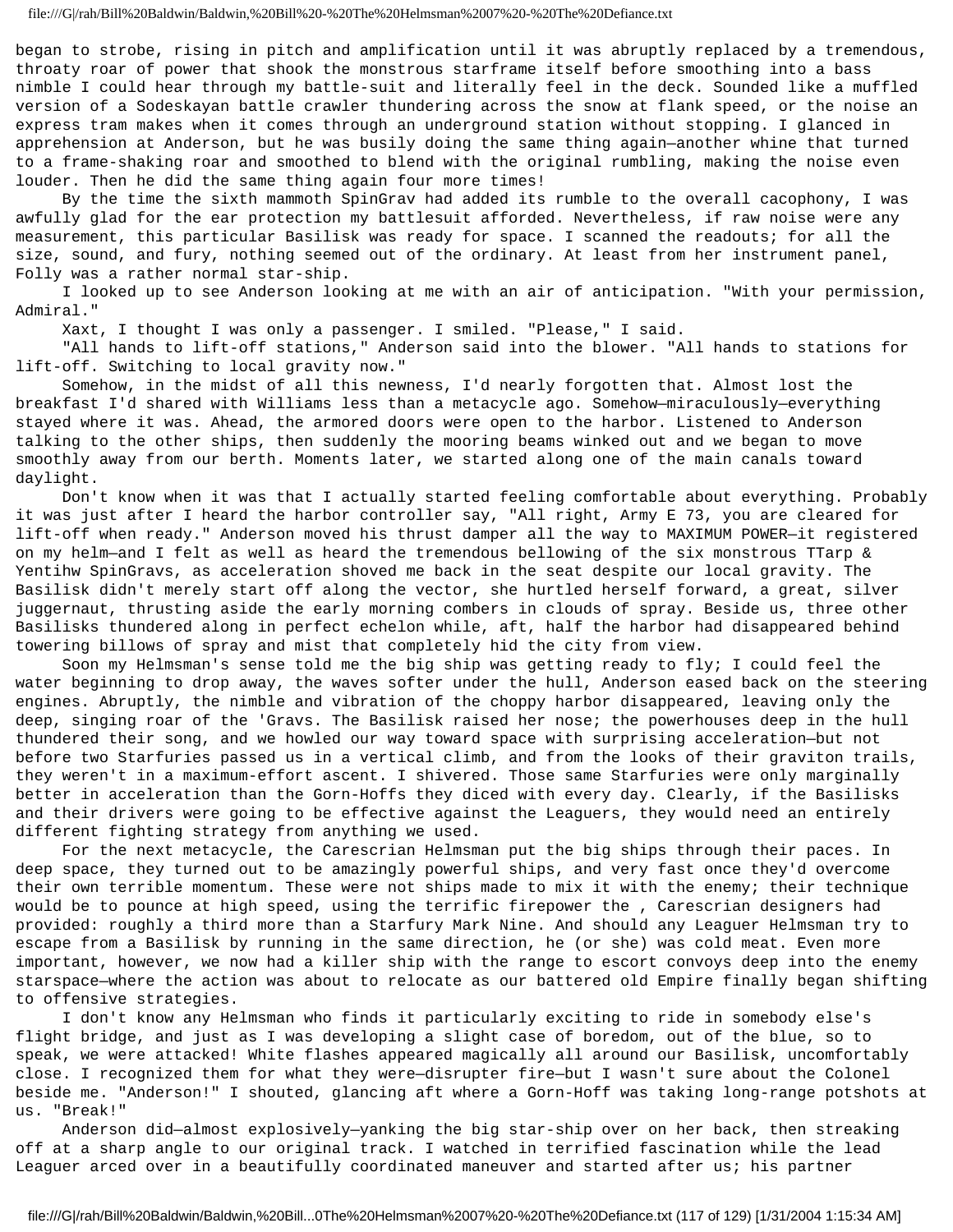continued straight ahead, snapping out bursts of disrupter fire as he, too, closed the distance between our two ships. Got ready to take to my Life Globe for second time—if I managed to survive!—when suddenly two huge forms charged out of the stars below us.

Basilisks!

 They were moving at such tremendous speed toward the Gorn-Hoffs that—fast as the Leaguers might hope to accelerate—they had no chance at all to escape. The Basilisks opened fire almost at the same time, sending long, accurate blasts tearing into the enemy ships from stem to stern. Radiation fire boiled out of the Leaguer on our tail for only a moment before it was simply replaced by a bright flash, then a reddish puffball expanding slowly outward as it receded astern. No LifeGlobes I could see. Off to starboard, the second Gorn-Hoff seemed to stumble in its flight, then began to tumble violently, trapping everyone inside, before it, too, showed a thin smear of radiation fire beneath its belly near the power chambers, then disappeared in its own blossoming explosion.

 When I looked again, the two Basilisks had disappeared, bringing to mind words uttered by Grand Admiral Calhoun—another Carescrian—during the days when a number of us had "borrowed" the very first Starfuries (under Onrad's secret orders) and taken them to Fluvanna to fight the Leaguers as mercenaries—another story altogether. "Slash and run," Calhoun had always told us. "When you're outnumbered"—as we'd been every day of that campaign—"just slash and run. Don't stick around for a kill, or they'll get you every time; damaging the bastards is almost as effective sometimes more. And your butts will remain where they've been growing all these years." I grinned as I thought about it. The Basilisk drivers had used their famous countryman's tactics to great avail, except that with their devastating firepower, they'd actually gotten clean kills—something we'd seen very little of those days in Fluvanna!

 Moments later, two of the escorting Starfuries I'd sent out in advance arrived—rather too late—to rescue us. They milled about for a few passes, but there didn't seem to be any more Gorn-Hoffs in the area, so they wiggled their pontoons and flew off—almost in embarrassment,

 "You were decoying the Gorn-Hoffs for the other Basilisks, weren't you?" I asked Anderson. "Of course," he replied, turning to me with a great smile behind his visor.

"Nice teamwork," I said.

 'Thanks," he replied. "Voot knows we've been practicing long enough. And worrying." "Worrying?"

 "Damn straight," Anderson said. "We've known since the beginning our Basilisks are too big and heavy to mix it up with ships like Gorn-Hoffs and Oiggaips. So we've had to develop tactics to take advantage of our own strong points—tremendous speed from these big 'Gravs as well as battleship firepower. And, of course, you'll notice that we're nowhere near the surface, where we'd have to overcome gravity as well as drag all this weight along when we climbed back to the stars. Seems to work."

I nodded happily. "Does seem to," I said. It did.

\* \* \*

 Actually, it worked for nearly three Standard Weeks—and three large convoys—that arrived nearly unscathed at Gontor under Carescrian escort. Because of the long distances between Atalanta and Gontor, our convoys could effect tremendous changes in midcourse locus—magnitudes of light years—by simply zigzagging, thereby making it nearly impossible for the Leaguers to find them while concentrating sufficient forces to both ward off the Basilisks and wreak worthwhile damage on the convoys.

 Then, reports of tremendously powerful beams of BKAEW energy started coming in from both the convoys and their Carescrian escorts, beams powerful enough to send everyone's warning sensors into overload, the kind I remembered from my recent trip to Avalon. The Leaguers had finally installed a few of their new BKAEW in The Torond, and now they could track our convoys at truly outlandish distances. It let them pinpoint our transports no matter where they were, then focus their attacks like never before. Within two days, half a squadron of Basilisks had been badly damaged and the convoy they guarded torn to shreds—in spite of destroying nineteen Gorn-Hoffs and damaging twenty-five more during the long battle. Of an original thirty-five transport ships that set out from Atalanta, only seventeen managed to unload at Gontor.

 The savaged Basilisks arrived back in Atalanta two Standard Days later. Williams and I went to the armored doors with Anderson when they made landfall. The big Carescrian ships were rugged, all right, I had to give them that—and a lot more. As I held my ears against the awful noise of their 'Gravs, I found it difficult to understand how some of them made it back to the base at all, so terrible were their wounds. One's bridge no longer existed; someone was steering her from a jury-rigged station cut raggedly into the nose with a torch. She must have come down from orbit slowly because of it; otherwise, the doughty Helmsman would have been burned to a crisp. Another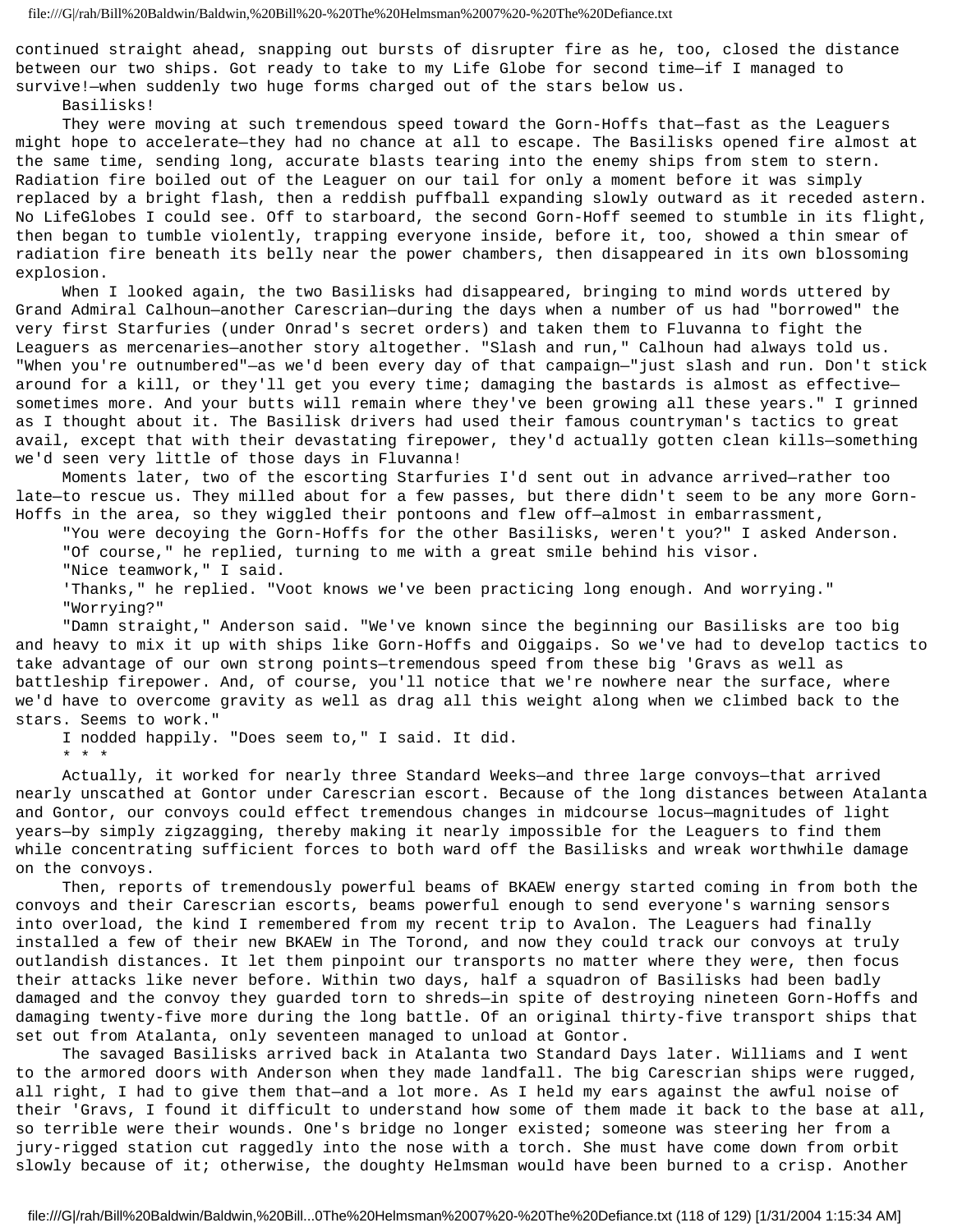ship's midsection looked like some sort of coarse sieve, holed by what must have been more than a hundred rents and tears. Only Voot knew how a few of her 'Gravs had been spared from the holocaust of disruptor fire she'd suffered, but there she was, taxiing in as if nothing out of the ordinary had occurred. Someone had even jury-rigged a flag staff near the stern, from which they'd flown the old Imperial battle ensign. Still another Basilisk was glowing red from within and trailing a reeking pall of black smoke behind her, listing and tottering as she moved, yet somehow grinding onward toward the safety of our underground hangars and the expert firefighters who could save her.

 I suppose Williams and I had seen so many tormented ships in our day that—more than anything else—we were only trying to estimate how soon we could expect to get them in service again (those that would go into service again, that is, rather than into the scrap heap for parts).

 Anderson, however, was a different story entirely. Except for those early raids during the previous war, when I'd lost most of my family, Carescria had been attacked rather infrequently. Except for the most infamous asteroid mines—which themselves were reasonably assault-proof, at least from disruptor and missile attacks—there hadn't been much worth attacking in that poorest section of the Empire. Moreover, the new factories that were now turning out Starfuries and the new classes of Carescrian ships had been located on planets so far distant from Leaguer bases that Nergol Triannic had yet to develop attack ships with enough range to mount an effective assault—provided his reconnaissance ships could locate them in the first place.

 As a consequence, Anderson had seen few shot-up ships of any kind before, and certainly no shot-up Basilisks. Now, he stood shocked, at the stiffest military attention, literally welded in place by the ghastly parade of wrecked starships—his starships; his flesh. Tears streamed along his cheeks as he silently touched the fingers of his right hand to his temple in salute and kept it there until the last Basilisk had thundered deafeningly into the hangar....

 We spent a long time that night in the little Officers' Club we'd cobbled together in the wardroom of a wrecked transport. After I'd downed sufficient meem and E'lande, I found that I really didn't mind the slightly listing floor, nor the fact that I'd volunteered to fly co-helm in Anderson's Basilisk on the next convoy....

 Sometime after the beginning of Night Watch, one of the stewards tapped me on the shoulder. "Admiral," he whispered, pointing to the door, "someone to see you." It was Barbousse.

Excusing myself, I walked unsteadily toward the door. "What's up, Chief?" I asked.

 "General Drummond called on the KA'PPA phone from Avalon, Admiral," he said with a look of dislike—I'd already confided the Trafford business to him; didn't want him to get caught unawares. "I told the General a couple of times that you weren't in and I didn't know where you were. He said to go find you-direct order. So I've done that. If you want, I'll go back now and tell him the same thing again."

 Put my hand on the big man's shoulder—solid as bedrock. "Thanks, Chief," I said. "Probably I'd better go see what he wants. Ft may have something to do with the shellacking that last convoy took, or..." Didn't want to finish that.

"That ungrateful gang could wait till tomorrow, Admiral," Barbousse suggested.

 "Thanks, Chief," I said, fabricating a confident smile that I knew he wouldn't buy anyway, "but I'd better go face whatever music they're playing."

 For a moment Barbousse contemplated me with a frown. "Er, how do you feel, Admiral," he asked uncertainly.

 "I've got enough meem in me to tell the son of a capcloth what I really think of all this Trafford Gorksroar," I said with a grin, "—but just sober enough to keep it to myself."

"I've got a skimmer outside, then, Admiral," Barbousse said, saluting with a little smile.

Went back and said my good-nights, thumped Anderson on the shoulder-gave him a somber thumbsup—then followed Barbousse out to the skimmer. I was back in my makeshift office within fifteen cycles. Asked the COMM Center to open a KA'PPA voice channel back to Avalon— MOST SECRET/EYES ONLY—FLASH—for General Drummond's office. Waited nearly half a metacycle before:

ADMIRALTY: PLEASE SIGNAL WHEN READY FOR GENERAL DRUMMOND.

"Ready," I said.

 DRUMMOND: HELLO, WILF. WORD IS THAT THE LAST GONTOR CONVOY GOT BLASTED BADLY. WHAT DO YOU KNOW ABOUT IT?

 "Not too much, yet," I said. "The escorting Basilisks just got back a few metacycles ago—and you heard right; they're shredded."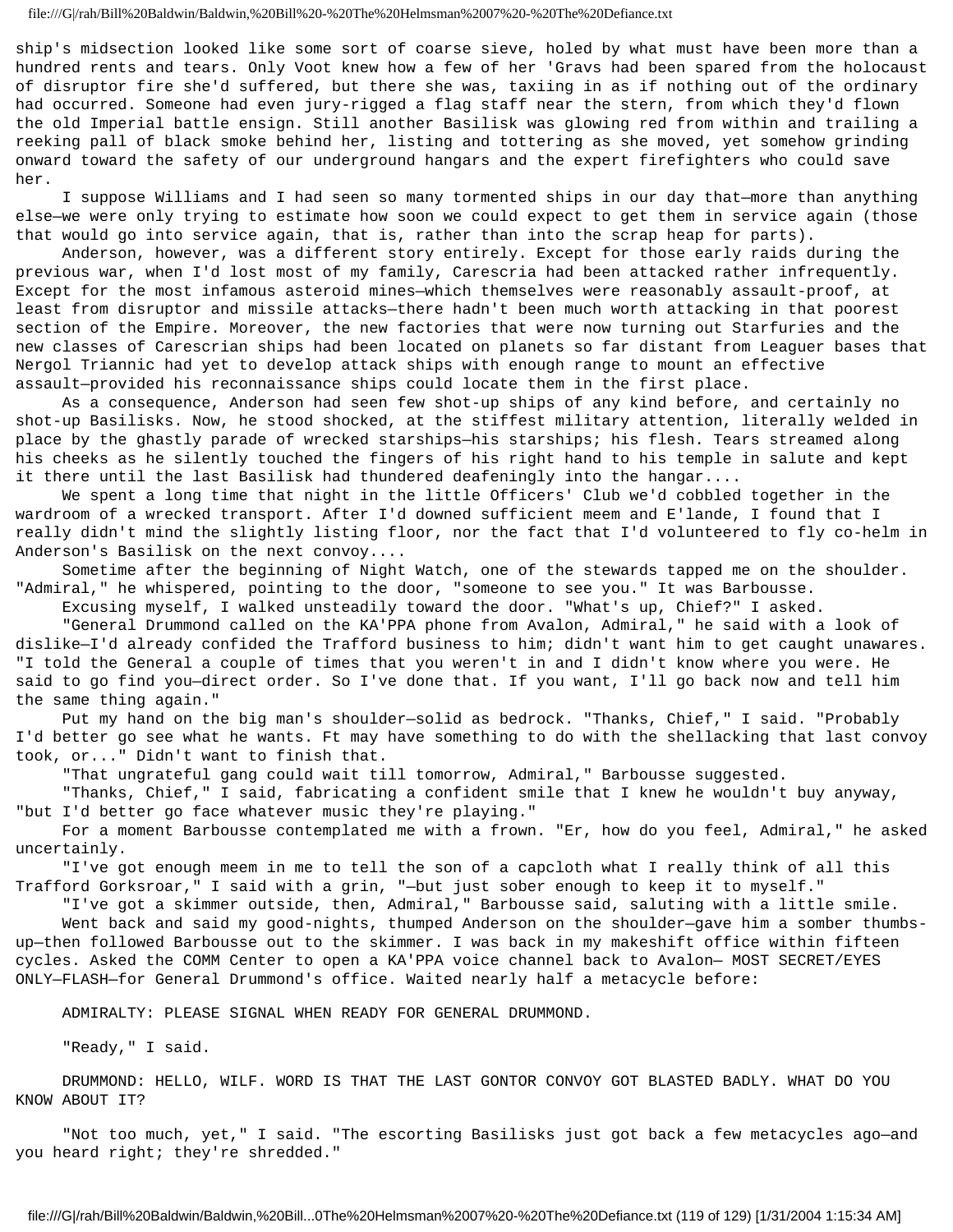## DRUMMOND: HOW'D IT HAPPEN?

 I thought for a moment. I'd talked to a number of the Helmsmen in the Officer's Club; they'd all seemed to agree what had happened. "From what I can piece together," I said, "the convoy was tracked by a long-range BKAEW. Sounds as if it might be like the one I helped pinch from Lavenurb. Whatever it was, it let the Leaguers concentrate their forces directly in the convoy's path. Before that, they'd had to spread out over a wide area searching."

DRUMMOND: THAT ALL?

 "The Carescrians only got back a few metacycles ago. That's all I've got for now except that it wasn't exactly a banner day for the Gorn-Hoffs. Out in space where they can use their speed and firepower, those Basilisks are deadly. The Leaguers are licking a few wounds themselves, tonight," I said.

DRUMMOND: HOW MANY OF THE CONVOY TRANSPORTS MADE IT TO GONTOR?

 "You'll know the official numbers as soon as I do," I said. "Unofficially, about two-thirds, according to the Helmsmen I talked to tonight in the Club, but they aren't exactly sober, either,"

 DRUMMOND: GOOD ENOUGH FOR ME. "What else?"

 DRUMMOND: I'VE GOT A SMALL SQUADRON OF SHIPS COMING YOUR WAY. SIX OLD LINERS, ED-4S. YOU'VE FLOWN THEM, I BELIEVE?

"A lot. But why?"

 DRUMMOND: I'M COMING TO THAT. THEY'RE SCHEDULED FOR LANDFALL IN ATALANTA DURING THE NEXT DAY OR SO. YOU'LL NOTICE SOME UNUSUAL ANTENNAS ON THESE. ALL RIGHT?

"All right." Wondered what the xaxt he was up to.

 DRUMMOND: MAKE CERTAIN THEY'RE REGARDED AS ONLY A COUPLE OF OLD TRANSPORTS—NO PUBLIC FUSS. WE DON'T WANT THEM NOTICED. BUT WHOEVER JUGGLES MAINTENANCE SCHEDULES MUST MAKE CERTAIN THAT THOSE SHIPS RECEIVE THE HIGHEST PRIORITY WHENEVER THEY'RE IN PORT, UNDERSTAND? WHATEVER THEY WANT THEY GET, WHEN THEY WANT IT. BUT QUIETLY. STILL WITH ME?

 "Still with you, General," I said, feeling my temper begin to fray a little. "By the way," I asked caustically, "are you going to let me in on this little secret or am I losing my clearances in preparation for being sacrificed?"

 DRUMMOND: SORRY, BRIM. NO, YOU'RE NOT LOSING YOUR CLEARANCES. NOT YET. I JUST WANTED TO MAKE CERTAIN YOU SET THINGS UP AT THE BASE SO THESE SHIPS GET THE PRIORITY TREATMENT THEY NEED WITHOUT REVEALING THEY'RE ANYTHING EXCEPT A COUPLE OF OLD MILITARY TRANSPORTS ON UNIMPORTANT MISSIONS.

"So what in xaxt are they, already?"

 DRUMMOND: PROBABLY THEY OUGHT TO BE NAMED IN HONOR OF YOU, BRIM. THEY'RE BKAEW-JAMMING SHIPS EQUIPPED TO OPERATE AGAINST THE NEW LEAGUER BKAEW YOU BROUGHT OVER FROM LAVENURB. A TEAM OF KA'PPA INSTITUTE BOFFINS ON ASTERIOUS-PROTEUS MADE SHORT WORK OF ITS PROTECTIVE CIRCUITS, THEN DESIGNED WHAT THEY CALL "JEROME/A," A SUPER JAMMER TO JAM THE SUPER BKAEW. THOSE INNOCENT-LOOKING ED-4S I'M SENDING HAVE THE FIRST SIX PRODUCTION MODELS OF JEROME/A ON BOARD. THEY'LL SIMPLY CRUISE AROUND SPACE, MAKING CERTAIN THE LEAGUERS' NEW BKAEWS DON'T OPERATE WHEN WE'VE GOT CONVOYS MOVING. IS THAT BETTER?

 "Better," I said. "And you want them to look like harmless transports so you don't have to escort them. Right?"

DRUMMOND: THAT'S IT.

"I'll make sure the right people are briefed," I assured him. "Anything else?"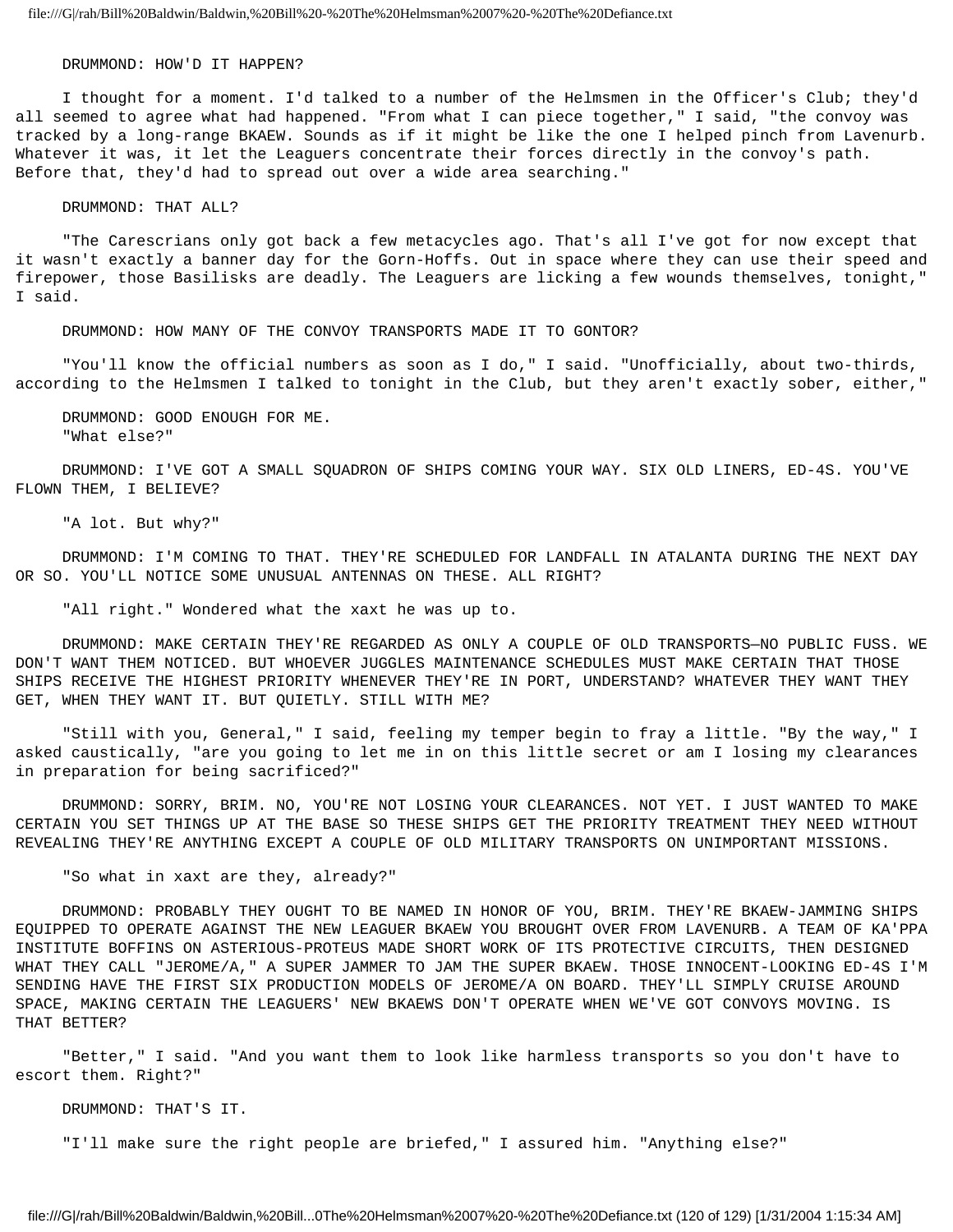DRUMMOND: I'VE GOT TO ASSUME YOU WANT TO KNOW THE LATEST ON THIS TRAFFORD DEBACLE.

"Fascinating subject—at least for me," I said. "What's the word?"

 DRUMMOND: NOT GOOD, BRIM. CONFISSE-TRAFFORD'S BRINGING TERRIFIC PRESSURE TO BEAR ON ONRAD. THREATENING TO HOLD UP AN IMPORTANT MILITARY APPROPRIATIONS BILL IN PARLIAMENT. I DON'T KNOW HOW MUCH LONGER WE CAN STALL HIM.

"Specifically what's Trafford want—outside of my neck? I still haven't heard."

 DRUMMOND: A GENERAL COURTS-MARTIAL. WANTS YOU THROWN OUT OF THE SERVICE. THINKS THAT OUGHT TO CLEAR THE TRAFFORD NAME.

 "Thought so." I paused, fighting desperately to quell the anger building inside me. I was helpless, and I didn't like it at all. Finally got myself under control. I still had a job to do here that was a lot more important than me or my career. "What's the status of Gontor," I asked. "How much more stuff do you need there before the Sapphire invasion?"

DRUMMOND: MAYBE SIX MORE CONVOYS WITH AT LEAST HALF THE TRANSPORTS INTACT; THEN WE CAN MOVE.

"So how much time do I have?"

 DRUMMOND: I REALLY DON'T KNOW, BRIM. MAYBE A WEEK, MAYBE A MONTH. THEN THEY'LL WANT YOU HERE FOR THE COURTS-MARTIAL. COWARDLY BASTARDS SURE WOULDN'T GO TO A DANGEROUR PLACE LIKE ATALANTA TO HOLD IT.

I shrugged to myself. "Thanks," I said. "Anything else I should know about?"

DRUMMOND: NOTHING I CAN THINK OF NOW, EXCEPT

"Except what?"

DRUMMOND: I'M EMBARRASSED TO SAY IT.

"Go ahead. You can't make things any worse for me than they are now."

 DRUMMOND: TRY THIS: ONRAD PERSONALLY REQUESTS THAT YOU KEEP ON WORKING UNTIL THE MOMENT YOU'RE ORDERED HOME FOR THE COURTS-MARTIAL. HE'S AFRAID SAPPHIRE WON'T COME OFF WITHOUT YOU.

"Thraggling nice of him."

 DRUMMOND: HE REALLY MEANS IT. SO DO I, I GUESS. WE NEED—THE EMPIRE NEEDS—YOUR KIND OF GRIT ON STATION AS LONG AS POSSIBLE. CALHOUN WOULD ASK YOU FOR THE SAME THING, BUT HE'S JUST GOT MORE PRIDE THAN ONRAD AND ME.

 Ground my teeth as I sat there at my workstation. The bastards meant to suck my juices absolutely dry before they threw me away. But, then, I had taken that oath a number of years ago when I was commissioned—and an assignment's an assignment, regardless. "All right," I said after a long pause. "I'll keep on working till the moment I'm relieved."

DRUMMOND: THANKS, BRIM. WE WON'T FORGET YOU, BELIEVE ME.

Big thraggling deal! "Anything else?" I asked.

 DRUMMOND: YEAH. A BIT OF SCUTTLEBUTT I'LL BET YOU'LL FIND FASCINATING. YOU REMEMBER ONRAD'S COUSIN, MARGO LAKARN? USED TO BE PRINCESS MARGO EFFER'WYCK BEFORE THE WAR WHEN SHE MARRIED ROGAN LAKARN.

"I remember," I said—oh how I remembered.

 DRUMMOND: THEN YOU KNOW SHE'S BECOME THE LEADING PARTISAN LEADER IN EFFER'WYCK SINCE ROGAN DIVORCED HER AND SEIZED THEIR SON. HE'S PUT A PRICE ON HER HEAD NOW.

 I'd heard. "What else is new with Margo?" I asked apprehensively. She'd been living dangerously for a long time— with all the damage her partisans had done to the occupying Leaguers,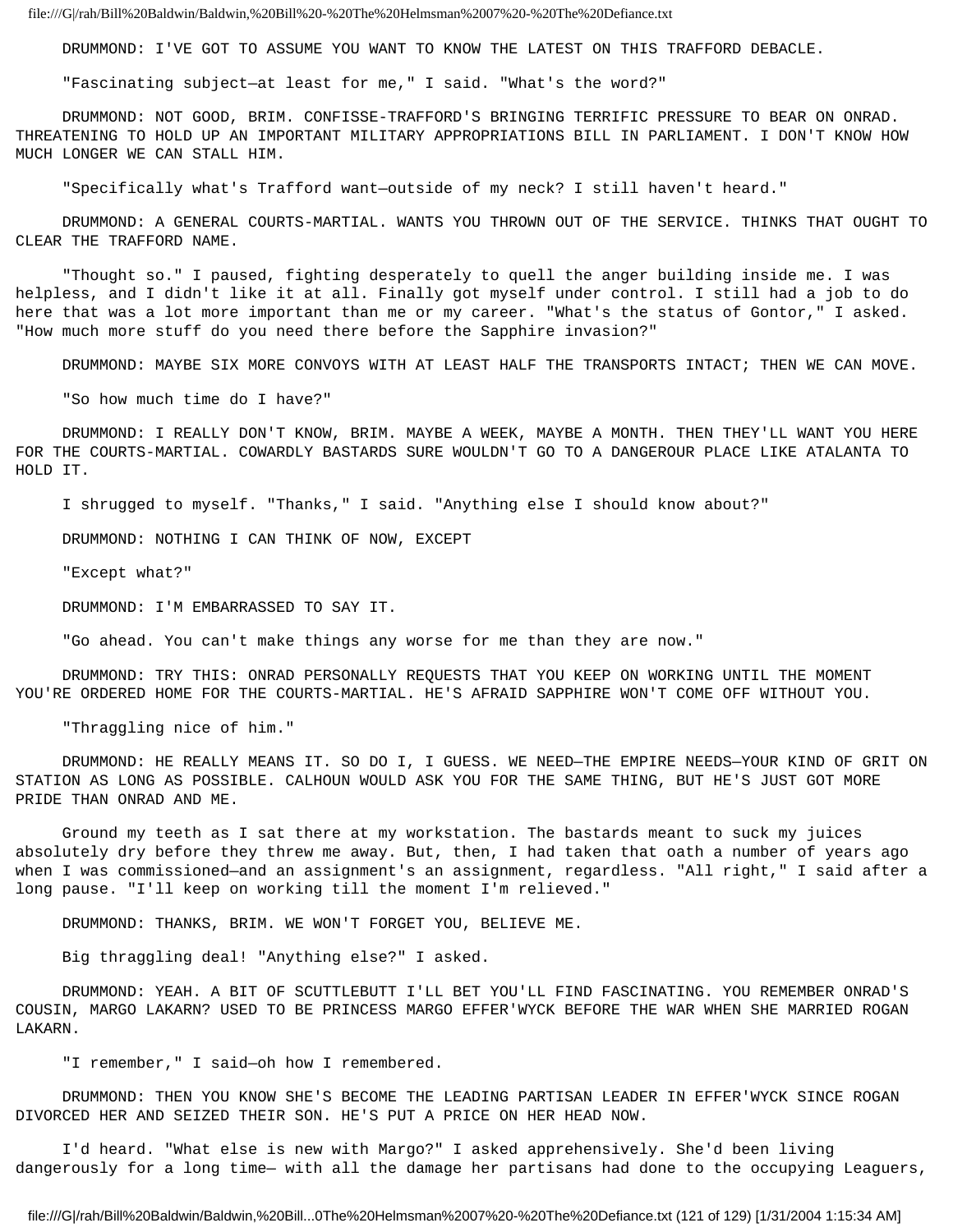her capture (or worse) must be one of their major goals. Every time I've heard her name over the last couple of years, I've expected a report of her death to follow,

 DRUMMOND: KA'PPA FREE EFFER'WYCK REPORTED THAT SHE WAS MARRIED TODAY; THE WHOLE EFFER'WYCKEAN RESISTANCE MOVEMENT'S CELEBRATING RIGHT UNDER THE LEAGUERS' COLLECTIVE NOSES.

 Felt my jaw drop. That was a surprise! "Who's the lucky man?" I asked, once I'd regained my composure.

 DRUMMOND: SEEMS HE'S QUITE A MYSTERIOUS GENTLEMAN WITH WHOM YOU'VE HAD SOME CLOSE CONTACT, RECENTLY. WORD IS THAT HE AND MARGOT HAD BEEN SEEING EACH OTHER FOR A COUPLE OF STANDARD YEARS NOW. FELLOW'S NAME IS CAMERON DELACROIX; OWNS A FAST TRANSPORT CALLED YELLOW BIRD.

\* \* \*

 Our six ED-4s arrived a single day before the next convoy for Gontor was scheduled to depart—and within three days of Drummond's call. The old ships were once the most widely operated commercial space vessels of an era, designed with the snub-nosed bow and elongated, teardrop hull that characterized—actually defined—a whole generation of starships that followed. Helmsmen in their cramped flight bridges looked forward through old-fashioned V-shaped Hyperscreens. Two more Hyperscreens at each side of the bridge gave the ships their frowning, raptorlike countenance—a look that a whole generation of space travelers associated with the romance of starflight.

 Maybe I was simply getting old, but in my estimation, those classic, teardrop lines were among the most beautiful sculptures ever fashioned by the hand of man—right up there with Starfuries, hi fact. Somehow, the ships possess an elusive sort of timeless grace and beauty that had been literally wrung out of today's designs in the name of profit and production efficiency. They aren't large as modern starliners go, but after the First Great War they were perfect for every light-cargo hauler throughout the galaxy. And though larger, newer liners may have carried the glamorous payloads between major ports in our galaxy, at least a thousand times more commerce traveled elsewhere aboard little ships like ED-4s. Old, maybe, but damned useful nonetheless.

 I made certain Jill Tompkins in Operations was briefed and ready to service them the moment they arrived. Had to smile when I saw them up close. The six old ships certainly didn't look like much of a threat to the League. Dented, scratched—even grimy in places—they looked a little unkempt as they rumbled into the hangar and pulled up to moor at the service wharves. The only things at all odd about them, and you had to look carefully to notice, were the unusual antenna arrays for Jerome/A along their flanks and the fact that the long row of passenger Hyperscreens on either side were now opaque—although the latter wasn't terribly uncommon, considering the old ships were generally no longer used for passenger traffic. I "casually" met with their six lead Helmsman during the next Standard Day. All were volunteers: retired Fleet officers risking their lives again for the Empire when they'd already survived a whole career of dangerous service. Hoped I'd be that way when I finally retired... then remembered that I probably wouldn't have to worry about that option anyway. Strange how that seemed to be playing on my mind so much these days....

 One by one, the ED-4s departed unobtrusively for deep space—less than a day before the next convoy lifted for Gontor. Alone at the seawall, I watched when the last thundered off the harbor to disappear into Atalanta's smoke-hazed sky. Made a quiet, private salute. Brave old ships crewed by brave men and women....

\* \* \*

"Break, Hotshot, Break!"

 I heard the battle begin on the Basilisk's short-range KA'PPA, Astern, I could see disrupter flashes around the ships of convoy Element Two. The Leaguers had finally located us; but thanks to the ED-4s and Jerome/A, they'd taken nearly one and a half Standard Days of blindly feeling around space to do it. And because they'd had to scatter their forces so much even to find us, there really weren't enough of them to effectively counter our escorting Basilisks.

 Nevertheless, "enough of them" also meant there were still a lot of Leaguer ships in space, each clearly determined to stop or at least cripple our convoy at all costs. Gorn-Hoffs, as usual, specially equipped, I guessed, with oversize HyperTorps to deal with the heavy transports we were shepherding. They'd be due here at convoy Element One any moment. I ground my teeth. Wanted to be at the helm of a Starfury; instead, I was sitting helplessly at the co-helm of Anderson's Basilisk as the Leaguers hove into view aft. Felt terribly useless; if I'd been in charge, we'd have been fighting those Leaguers right now instead of waiting for them to come to us. Instead, we were staying in visual range of the convoy element we were escorting—supposedly, it made the transport crews feel more secure.

There. The first dots appeared astern, growing rapidly to Gorn-Hoffs in the Basilisk's aft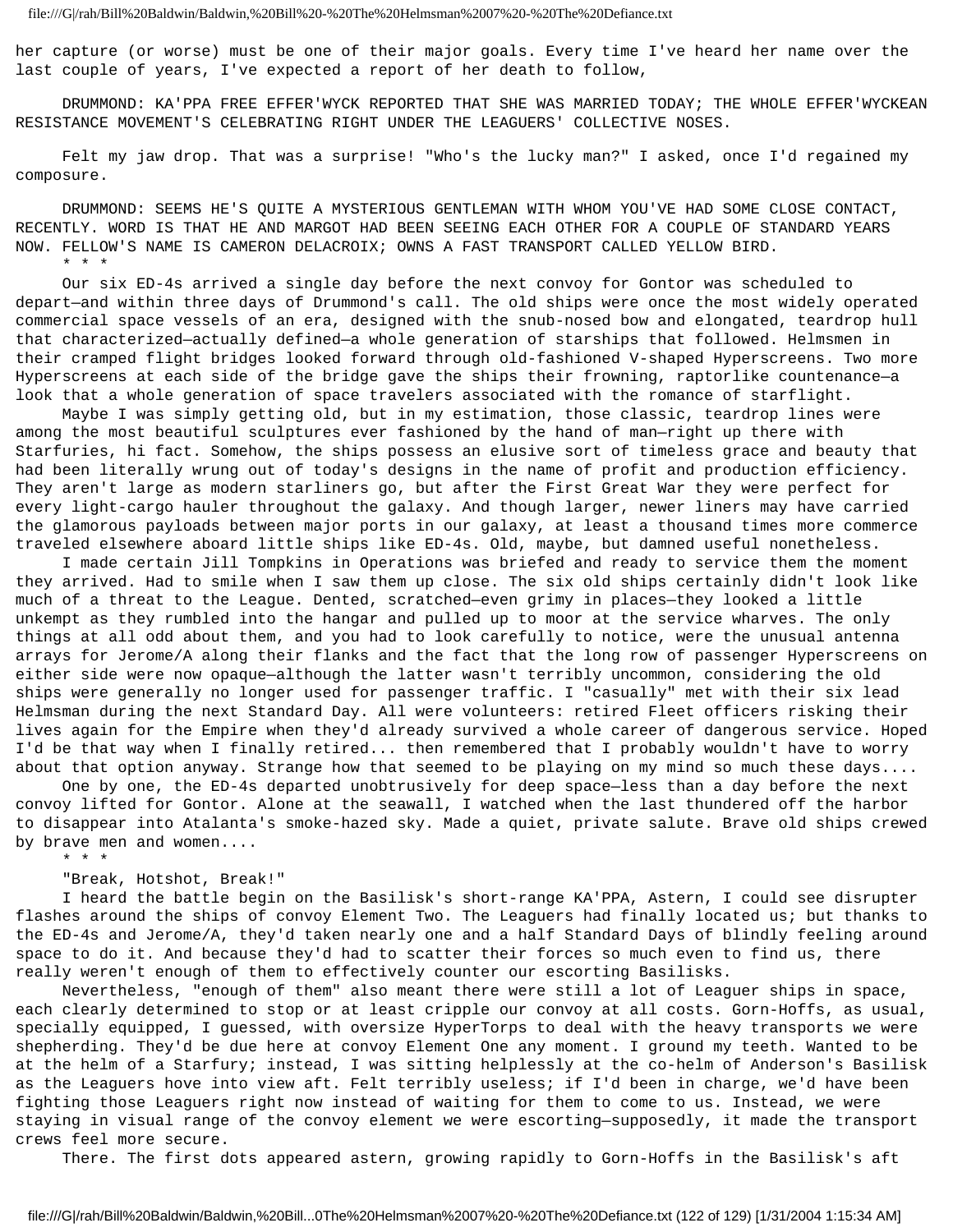## quarter Hyperscreens.

 "Gorn-Hoffs, bearing green horizon," I warned. Jerome/A knocked out our own BKAEW-based warning systems, as well as those of the Leaguers.

 "Gorn-Hoffs from green horizon," Anderson acknowledged, then—finally—slowed and moved out to the right behind Element One while Simpson, our Gunnery Officer, angled all our movable disruptors aft. Ship-to-ship combat at HyperLight velocities was a lot different than dogfighting near a planet. Not much room for maneuvering and no head-on shots at all. The only real firing positions were slightly abaft of the target or dead astern.

 The Gorn-Hoffs had switched to line abreast, now, eight of them. Still beyond the range of our disruptors, they were about five c'lenyts away from the rearmost transports of our element when they fired their HyperTorps in bright, wicked-looking ripples of light. Moments later, the missiles began to explode amid the plodding transports with blinding pulses of light that dimmed our Hyperscreens but seemed to do little damage, because the big ships somehow continued unwaveringly on course.

 The Leaguers were close enough to use their disruptors now, but since we'd stayed close to our element until the very last cycle, we were not. As we maneuvered ourselves into position, I watched the rearmost transport—an ancient, battered veteran of the starlanes—buck violently as it took immediate hits. Hullmetal plates flew off in pieces, flashing for a moment in the somber light of a star that raced past. Then the disrupter beams reached the ship's bridge, smashing, blazing forward in clouds of shattered Hyperscreen crystal and wisps of radiation fire. No one at the helm now; probably no helm left. Slowly the big ship swerved, rolling through its long axis until suddenly what remained of the bow reared up—clearly exceeding all structural limits—and the gigantic hull broke in half, streaming a wake of whirling, churning debris—cargo, people, wreckage—and pitifully few LifeGlobes—as the convoy steadily pulled away from the hulking remains.

 At last, our Basilisks were in position to open fire—Anderson aimed for the closest Gorn-Hoff to us, whose Helmsman had been clearly concentrating too much on the transports ahead of him. At the same time, seven other Basilisks started moving in from positions in a half arc around the rear of the combat box—clearly, these Carescrian crews had become proficient at shooting in record time. While I checked space in our immediate vicinity again— temporarily unoccupied by Leaguers—I felt a slight kick as Simpson fired our disrupters. Long, strobing beams angled sideways to erupt in flashing strobes of malignant brilliance against the Gorn-Hoff s fuselage. He staggered visibly, then rolled without warning and tried to speed off into space away from us. It was the last mistake the Leaguer Helmsman would ever make—at least in that Gorn-Hoff. Anderson was ready, and sent our massive Basilisk accelerating after it like a runaway asteroid. Once again, the strobing beams sprang forward from our disrupters, sparkling evilly all over the fleeing ship's tail section. Abruptly, three of its four Drive outlets dimmed, blinked, then went dark. The Leaguer yawed hard to the left, but Anderson fed in rudder, followed him around, while Simpson fired off short bursts that flashed angrily along the Gorn-Hoff's side. Suddenly, a number of hatches opened in the hull and a dozen or so LifeGlobes popped into the ship's wake. One caromed violently off the prominent bulge Gorn-Hoffs have ahead of the steering engine, shattering in a fog of gossamer shards from which two battlesuited figures appeared, flailing arms and legs as they passed overhead and disappeared into the distance.

 The attacks continued steadily from that point. As we returned to the convoy, I watched nearly a dozen Gorn-Hoffs making determined assaults on the plodding cargo ships, but the Leaguers couldn't put together enough ships for the kind of devastating, coordinated attacks that had so ravaged earlier convoys, and our Basilisks were driving off individual Leaguers as quickly as they attacked.

 Only metacycles later, the convoy moved within the defense sphere provided by Gontor's hardpressed Starfuries. Once they showed up, the Leaguers finally abandoned the savaged transports. They were clearly under orders to avoid combat with effective concentrations of escorts—our cargo ships posed the real threat to the League.

 A Standard Day later, as we slowed through HyperSpeed and Gontor hove into view in the forward Hyperscreens, I allowed myself to relax. Had to smile wryly while I walked aft for a last cup of good Carescrian cvceese'. Jerome/A was clearly a lifesaver—maybe even a Sapphire-saver. If capturing that prototype BKAEW on Lavenurb ultimately cost me my career, it was probably worth losing—at least so far as the Empire was concerned. Wasn't sure how happy I was about the result personally, but that xaxtdamned oath I took so many years ago didn't leave much room for personal considerations....

\* \* \*

 Gontor had certainly changed from my last visit. As Anderson coasted in for a landing, I could see the surface of the huge asteroid now fairly bristled with antispace disruptors— as well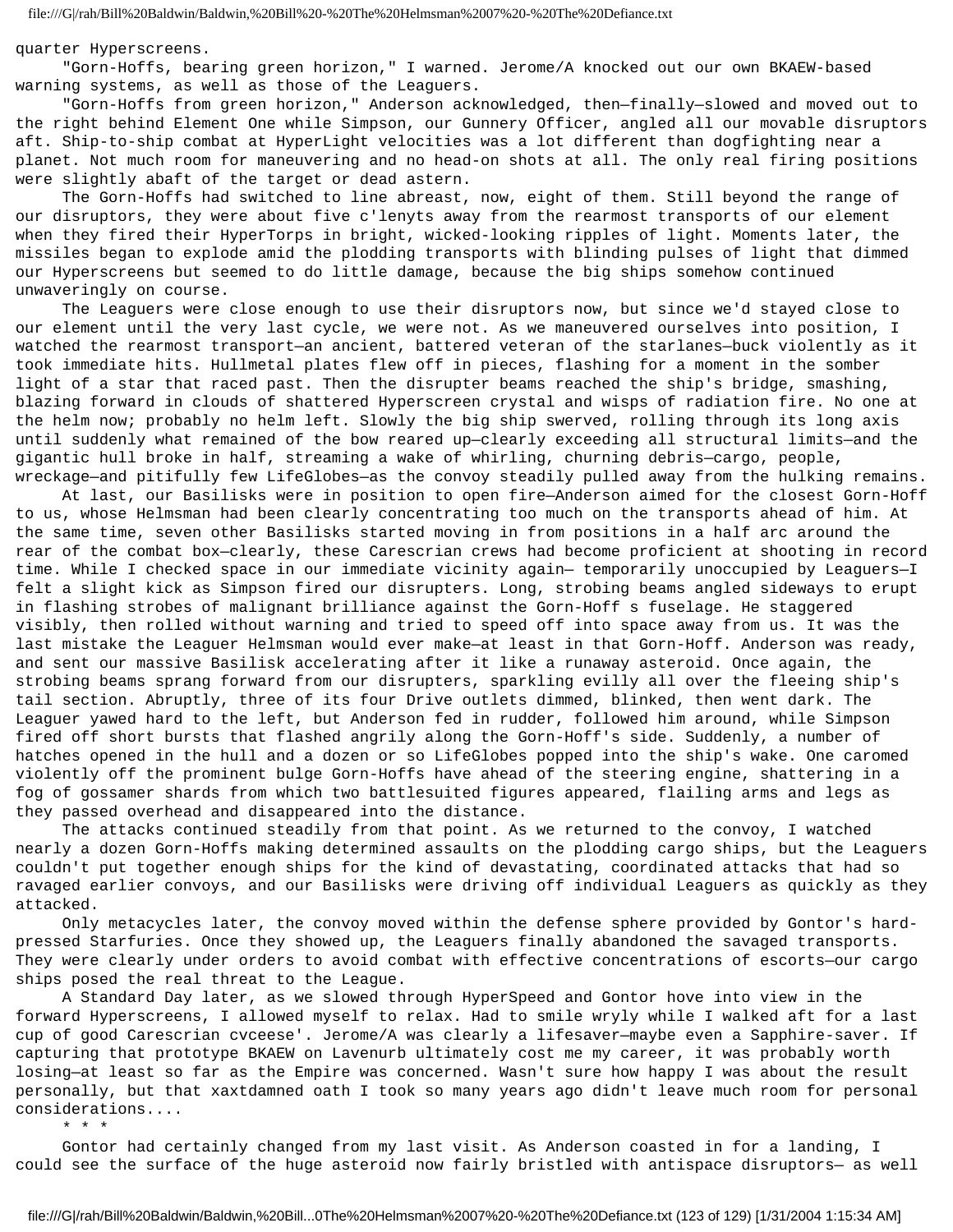as wrecked Leaguer starships. Later, below the surface, an even more impressive transformation had manifested itself. The once-dark and airless corridors, assembly rooms, warehouses, and barracks now teemed with activity. Colossal, vaultlike hangars were jammed with landing craft of every type—including whole chambers filled with a new class of lander, called an LSC, designed specifically to carry crawlers. Other rooms contained hundreds of new battle crawlers, these designed along Sodeskayan lines. If nothing else had been gained from the debacle of Operation Eppeid, it was the importance of large concentrations of heavy armor with massive disruptors firing horizontally (instead of vertically against sites specially hardened against attack from overhead) to support invading troops on the ground.

 As I sped through the asteroid's network of tunnels aboard one of the base's ancient trams—brilliantly restored to use by our Royal Engineers—I found myself strangely relaxed. Very much at peace with myself; even somewhat detached— not exactly my normal state of mind. And inasmuch as the sensation persisted, I began to think I might be coming down with one of those rare viruses that still plague civilization from time to time. But during supper in one of the huge mess halls, with Gontor's newly arrived, fire-and-brimstone Commander—a General whose name I continued to forget all evening—I began to understand I probably wasn't ill at all. Finished was a better word. My work here in this mighty citadel, as well as in Atalanta, was complete. For me, the war was over—at least so far as any further contributions I might make. Soon, I wouldn't even be privileged to wear the uniform that had literally defined most of my adult life. And then... I kept trying to avoid the question each time it blundered into my mind, but couldn't... who would I be after that? I had no answer at all.

\* \* \*

 The Admiralty message was waiting when I made my late-afternoon return to Atalanta a few days later. I didn't need to see it to know it had arrived. Williams, Barbousse, and Russo were waiting when Anderson's Basilisk berthed; I could tell from the look in their eyes when they met me at the end of the brow. On the way to Headquarters, none of the three gave the slightest reference to anything amiss, but while they made their reports—nothing urgent anymore; Atalanta was once more an exemplary Fleet Base, capable of running itself—they didn't meet my eyes for more than a few moments at a time. Even old Cottshall greeted me in a strange, fatherly way as I paused by his desk before going to what passed for my private office (the new one underground would be finished just in time to house my replacement).

 "Hold my calls for a while, will you, Hathaway?" I called out the door. Then, I allowed myself a glance at my desk.

 It was sealed in the usual scarlet, CONFIDENTIAL/ PERSONAL plastic envelope used for personnel actions. Before it got to my desk, someone in the COMM Center necessarily had received it, run the translator, and read the translation before sealing it in the envelope—then simply had to tell a close friend who simply had to tell a close friend....It wasn't really military information of any value to our enemies, and of course I could never prove that anybody I'd seen so far really knew what was in the envelope. But word was out—and the surprising thing was that I didn't particularly care about that part of the bloody muckup. Everybody was going to find out sooner or later, so who cared when!

 I stood beside my desk for a long time just looking at the xaxtdamned thing. Didn't want to acknowledge to myself that it had-finally and irrevocably-arrived. Then, grudgingly, I applied my finger and thumb to the seal, waited a moment while the envelope checked, then saw it unlock. Picked it up as if it were dirty. Inside—in triplicate—was a terse set of orders.

SD-VF7AWEGKOHJAEORITUFGJVASDKJFG [CONFIDENTIAL/PERSONAL]

FROM: JUDGE ADVOCATE-GENERAL OFFICE OF THE JAG ADMIRALTY AVALON, ASTERIOUS-AVALON

TO: WILF A. BRIM, RADM, COMMANDER, ATALANTA, HADOR-HAELIC

INFO: BU FLEET PERSONNEL

1. EFFECTIVE 1 DECAD, 52014, THIS DOCUMENT TEMPORARILY RELIEVES YOU FROM COMMAND, OF FLEET BASE, ATALANTA (REF STD REG 6783426-SDAF, PARAS 5328-5365, AS AMENDED).

2. YOU ARE ORDERED TO REPORT FOR TEMPORARY DUTY THIS OFFICE AS SOON AS PRACTICABLE BUT NO LATER THAN 20 DECAD, 52014, AS DEFENDANT IN COURTS-MARTIAL PROCEEDINGS FQWG098956/DSFG (SUBJECT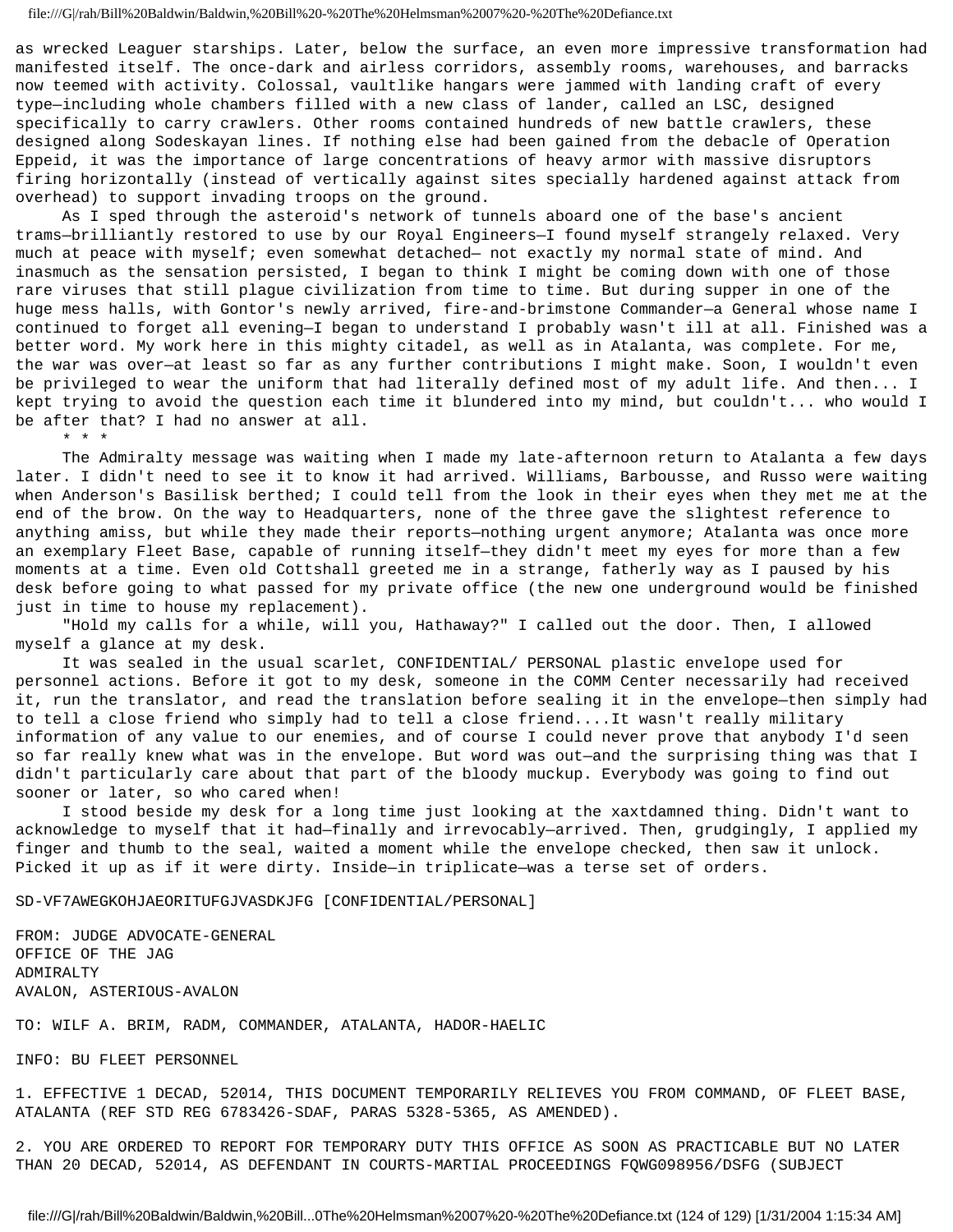CLASSIFIED), INSTITUTED 1 DECAD, 52014.

3. TRANSPORTATION AS BEFITS RANK OF RADM (REF FLEET TRAVEL REG 6783426-SDAF, PARAS 4234-5198/B&C) WILL BE FURNISHED WITHIN THREE STANDARD DAYS YOUR REQUEST.

4. APPOINTED COUNSEL WILL CONTACT YOU BY 22 DECAD, 52014.

FOR THE JUDGE ADVOCATE/GENERAL: HERSHAL KIMTU, CAPTAIN, I.F.

[END CONFIDENTIAL/PERSONAL] SD-VF7AWEGKOHJAEORITUFGJVASDKJFG

 Took a long time till I realized I wasn't breathing. Suppose I should have been ready for the DAMNED thing—Voot knows I'd had enough warning. Somehow, though, since my return from Avalon I'd remained in a sort of unbelieving denial, hoping against hope a miracle would occur. Instead, it had happened, and I was stunned—heart racing, short of breath—worse than any of the many times I'd been wounded. I'd already been told I wouldn't be permitted to win, even with the best counsel (and I'd have the best, I trusted Onrad for that). For me, it was a death sentence—end of my Universe. Years ago, after my first tour of duty in Atalanta, I'd been the victim of a CIGA-driven RIF, or Reduction In Force, and I'd taken that with a great deal more equanimity. But I'd been a lot younger then, too; had a whole lot of future ahead of me—wasn't so spoiled—corrupted, probably—by the trappings of power and office as I am now. Grinding my teeth, I forced myself to sit while I read the message a second time, then a third. The impassive sentences of governmentese plunged into my very soul like daggers. At last, I put it down and closed my eyes, holding on to the edges of my desk as if its weight could somehow protect me.

 Must have been sitting there for half a metacycle when the 'Phone beeped. Was about to raise xaxt with Cottshall for letting the call through when I opened my eyes and saw Claudia in the global display. She had a look on her face that told me she knew, too. "Hello, Wilf," she said softly. "Good to see that you... got back safely."

 In spite of everything, I felt myself smile. Love might make a man crazy, but... I discovered on the instant—it's also a very soothing analgesic in times of anguish. Thought of a billion things to say while I sat there like a blockhead, but finally settled on the brilliant repartee of, "Hello, Claudia. Good to see you, too." We sat in uncomfortable silence for a moment before I simply lifted the orders and shrugged. "You've heard about these, haven't you?"

She nodded. "Y-yes," she stammered.

"I assume it's all over the base, then?"

"Pretty much—at least among those of us who really care for you."

"Figures. Thanks."

"What are you going to do, Wilf?" she asked suddenly.

 "Pretty easy question, at least for the immediate future," I said numbly. "I'm going back to Avalon to face a courts-martial that I'm not allowed to win."

"I know," she replied as a tear rolled down her cheek. "And after that?"

 "Your guess is as good as mine," I said. "I suppose I'll burn that bridge when I come to it." She laughed a little. "Wilf Brim," she said, "you will always be impossible, won't you?" Felt myself smile again. "As long as I can manage it," I said. Then, "When can I see you?" "Now," she said. "Hurry."

"Where?" I asked.

 "I don't particularly care," she said. "We'll find someplace. The only thing that's important is that we be together every moment the gods give us."

 At that moment, I couldn't think of anything in the entire Universe to refute her words.... \* \* \*

 A Standard Week later, I'd tied up all the loose ends I was going to tie—except Claudia, that is, but that particular loose end wasn't ever going to tie neatly, not in my lifetime, at least. I'd turned everything on the base over to Williams, after which a little pressure on Drummond got the man promoted to flag rank as well as named "Temporary" Base Commander... until such time as the lynch mob they'd rigged for me in Avalon could do its dirty work. After that he'd take over officially. Other than Claudia, Barbousse had posed the biggest problem. He'd been so angry that he'd actually submitted his resignation from the Fleet until Drummond had it quietly squelched, and I'd had time to reason with the man.

 For me, however, it was all over but the shouting, as they say. Tomorrow morning, Jim Payne and his Type 327—he complained he was beginning to feel rather like a jitney driver—would take me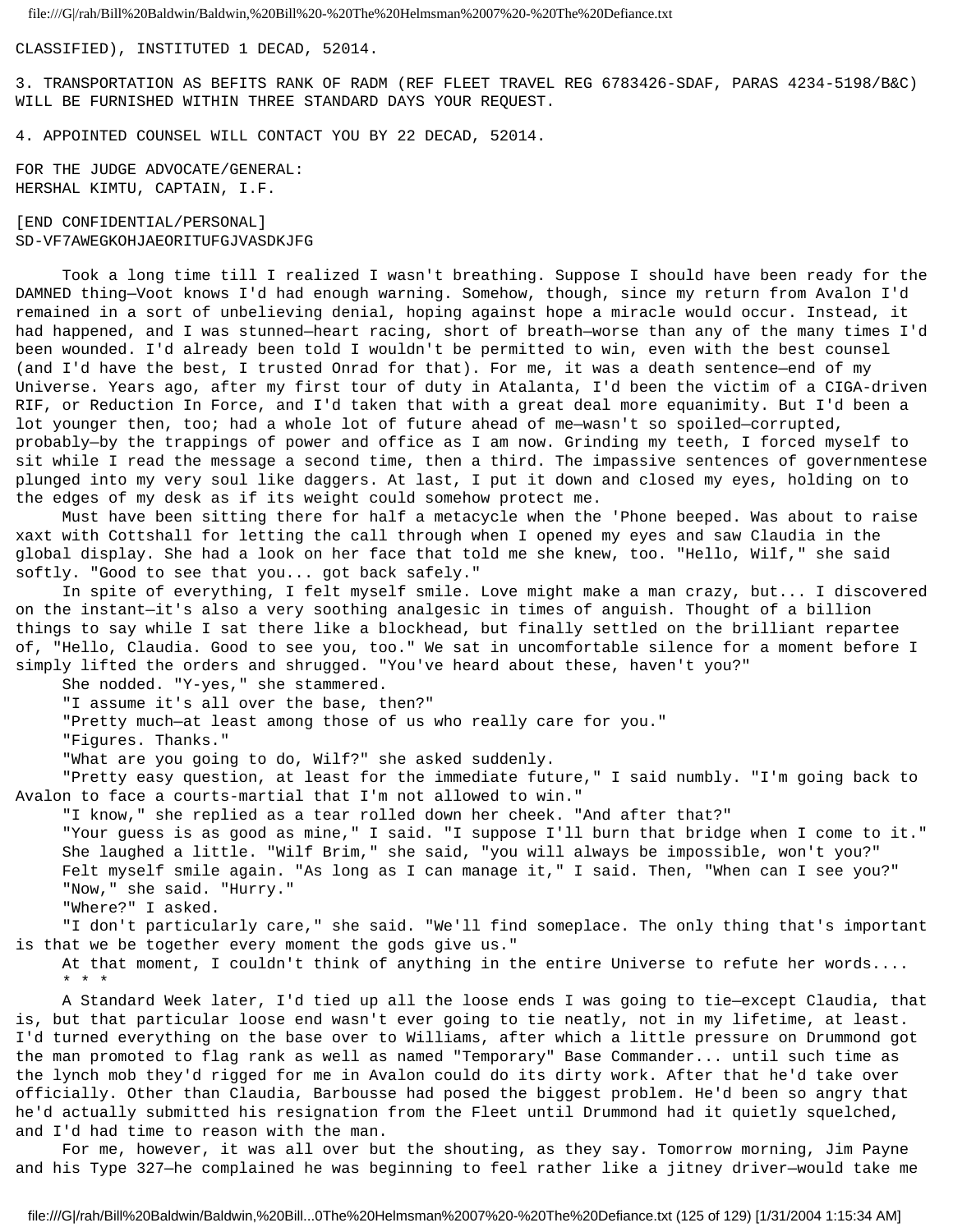to Avalon where, following a short period of profound unpleasantness, I would be handed a new, well different, life. I'd managed to avoid a farewell banquet tentatively scheduled for tonight by invoking the "temporary" nature of my orders, even though everyone knew it was only a ruse. Somehow, the thought of all those people trying to be cheerful would have sent me screaming for shelter; funerals give me the creeps. I was going home under a cloud from which there would be no escape, and that was bloody that. Besides, Claudia and I had plans to spend the night together, somewhere. No amount of partying could possibly measure up to being alone with her; besides, it would be a long time before we were afforded that kind of opportunity again. Perhaps forever....

 In the late afternoon, with all but a few good-byes done with, I'd ridden my gravcycle here to the GradyGroat monastery atop City Mount Hill. Didn't know when—or whether—I'd see Atalanta again, and the monastery had by far the best view of the city. Below sprawled the Old Town's disorderly confusion of whitewashed buildings dappled everywhere by tiny, flower-filled gardens that were wedged into every nook and cranny. Streets here were for the most part twisting to some random pattern and so narrow that the balconies almost touched. All too often, though, these peaceful, urban vistas were interrupted by burned-out, roofless buildings, abandoned and gaping at the sky, streets blocked by piles of tumbled brick and stone. Closer to the bottom of the hill—and the base—whole blocks of the more modern districts had been leveled.

 Some down there blamed me directly for the devastation; however, not even the craven Summers could have saved them from this particular fate. War is simply not kind to strategically important cities like Atalanta. But then, war is not particularly kind to anybody, victors or losers alike.

 Here and there I caught glimpses of toylike trolley cars laboring up—or racing down—the hillside like crimson beetles equipped with shrieking, ear-piercing whistles that could be heard all the way back in Avalon; I'd loved to ride them once, in a younger life. Out in the harbor—relatively quiet now a metacycle after the last ships of the latest convoy had lifted for Gontor—a flight of Starfuries thundered across the water at the end of long, white wakes, then soared effortlessly into deep blue vault of space. Probably I'd also spent my last metacycles at the controls of one of those, too.

 I'd pushed on as far as they'd allow. Now, the war was going forward without me. Pretty much a new war, at that—I'd had a hand in making it so. Since the fall of Fluvanna three years ago, our old Empire had been on the defensive—defiant, but powerless. Our preparations at Gontor and my raid at Otnar'at were changing all that. Now, we were not only defiant, but for the first time, we were about to go to an aggressive standing. Our first offensive, the invasion of Fluvanna from Gontor—Sapphire—had only this morning been moved up three Standard Weeks.

 And this new Imperial aggressiveness was being felt throughout our Home Galaxy. The failure of LaKarn's Torond to bring off a secondary invasion of the Free Fluvannian planets—and our preparations to liberate the part that had been lost originally—had caused the League High Command to "temporarily" shift troops and equipment into occupied Fluvanna from active campaigns elsewhere. A case in point: absent ground forces that had been transferred from the Sodeskayan campaign, they were beginning to lose ground to the defending Bears. Once this process truly established itself, the Bears would make it literally irreversible. And soon, we would launch our own offensive—a second front that, ultimately, would prove to be the beginning of the end for Triannic and his jackbooted minions....

 For me, however, the war was over. I'd carried out my orders the best I could—not perfectly every time, but always to the very best of my abilities. And, I'd survived, when others with the same skills but less luck, had not. I'd been to the heights, made a difference when I was able, and taken my wounds with the rest, when it came to that. Somehow, it hadn't been enough. I'd soon be sacrificed to the gods of politics, wealth, and power—on my own side! Oh, anyone who cared to learn the truth would know what really happened. But in the larger scope of things, my passing would be little more than a ripple on a breezy lake. My courts-martial would be discussed for a day or two in the Officer's dubs, then quickly forgotten in the sweep of total galactic war—and our coming triumph over the League. But no matter what my subsequent fate, I knew I would always feel a tremendous pride for what I'd done to help bring that victory about—and be prouder still of serving with the men and women of the Imperial Fleet.

Epilogue

11 Decad, 52014

Imperial Fleet base, Atalanta, Hador-Haelic

I was seated next to Jim Payne at the co-Helmsman's console of his Type 327 as we taxied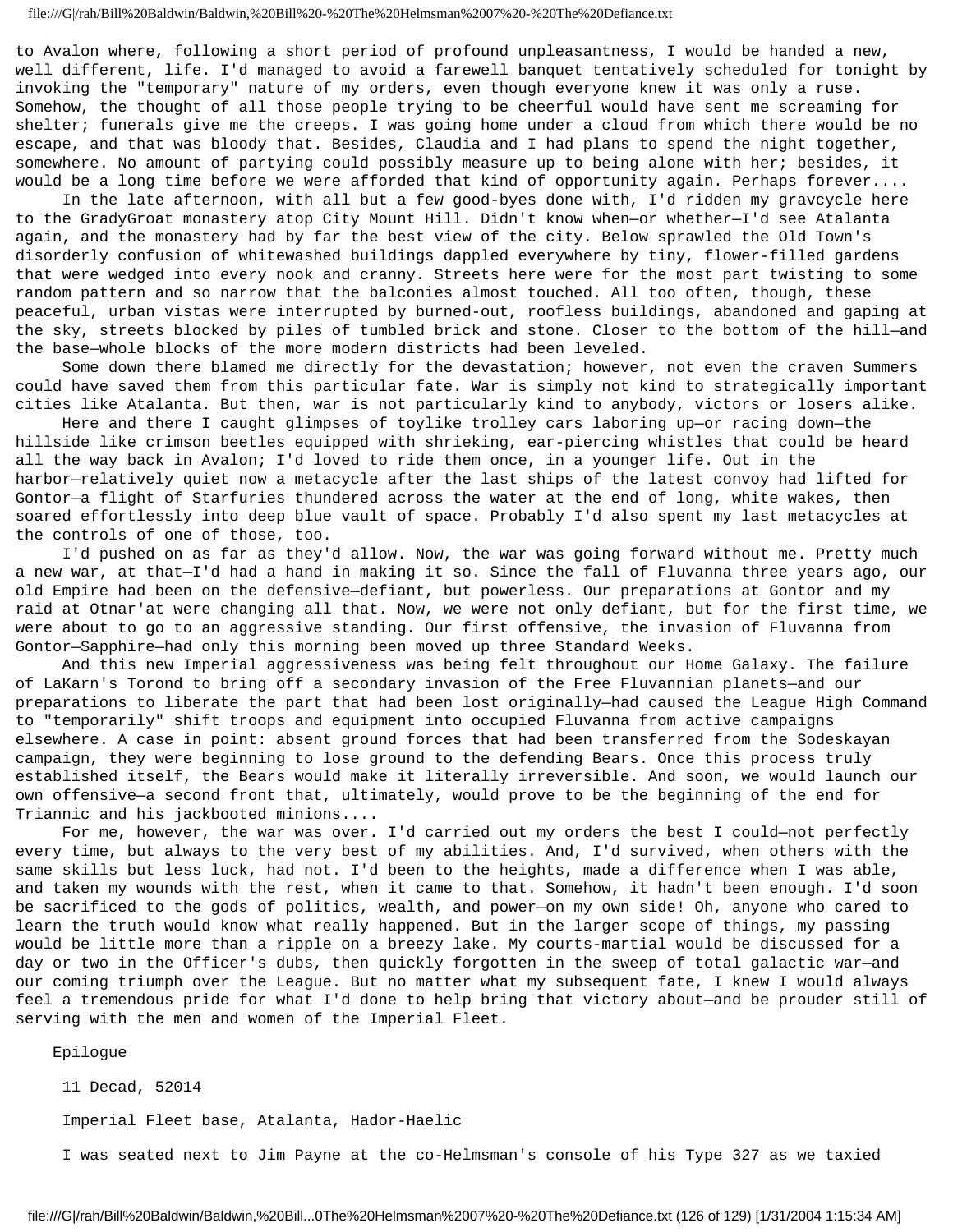through Atlanta's underground hangar toward the open doors and the harbor beyond. On either side of the canal, Starfuries and Basilisks were lined up smartly as if they were on inspection—which I assumed they'd been, shortly before we departed. Crews and maintenance people stood in neat formations next to each ship, waving as we passed. Behind us—in spite of my requests for an inconspicuous departure—the underground wharf had been crammed by people: Claudia, Barbousse, Williams, Cottshall, LaSalle, Tompkins, Russo, and so many of the others who'd made my brief stay in Atalanta enormously worthwhile from a personal point of view. I'd run out of words early that morning when Claudia and I parted outside the tiny room we'd shared during our last night together. So at the land side of the brow, I'd simply paused, turned to the silent throng, and saluted in silence, grinding my teeth to stifle an outburst of emotion that would have shamed me for the remainder of my life. Then, I'd turned on my heel and marched into the ship.

 Once past the armored doors, we were joined by a whole squadron of Starfuries: sixteen ships in an arrowhead formation with our Type 327 at the tip, escorting us out to the windy harbor, hurling clouds of spray that glistened on their flanks in Hador's gleam, and started the problems with my tear ducts again. Not many objects made by the hand of man are as beautiful as a Starfury. After what seemed like a thousand years, we turned onto the takeoff vector and began to skim along the surface as if our nine starships were joined by hullmetal cables. Moments later, we were airborne, streaking almost vertically for outer space as I glued my face to the Hyperscreens for a last glimpse behind our tail of the city-and a lot of people-I'd grown to love. Embarrassed, Payne turned his head the other way until we reached the blackness of space and the Starfuries had turned back for home.

 After he'd politely allowed me enough time to compose myself, Payne turned in his seat with a large envelope in his hand—and not just any old envelope. I'd sometimes flown missions before the war, carrying messengers who bore purple envelopes like this—special ones embellished by a wide crimson ribbon and sealed with Onrad's personal crest. "General Drummond and a Royal Courier delivered this just before I took off in Avalon," Payne explained, handling the envelope as if it were still in Onrad's possession. "The General ordered me to wait till after we were in space before giving this to you."

 "Er, thanks," I stammered in surprise. From Onrad—now what? Shaking my head, I took the envelope and placed it on my lap, then stared out the Hyperscreens at the flowing spaceman's tunnel until I no longer felt like throwing it across the flight bridge. Finally, I placed my thumb and forefinger on the sensors outlined just below the seal. The logic took its own sweet time thoroughly verifying my fingerprints, but at last the seal split in two with a quiet tink—the kind you get when you break a thin crystal pane. Inside the envelope was a single sheet of... well, it felt like—it was— parchment when I drew it out, with real pen-and-ink writing on its surface. At the bottom was more ribbon and three more seals, real ones in old-fashioned wax, like the ones that royalty use when signing important documents like treaties.

Imperial Proclamation and Decree.

Know ye by these presents that I, Onrad the Fifth, Grand Galactic Emperor, Prince of the Reggio Star Cluster, and Rightful Protector of the Heavens do make and seal this proclamation by all powers and endowments vested in me at my coronation. From this day onward, Our loyal subject, Wilf Ansor Brim, will be known throughout all the civilized Universe as Lord Brim, 1st Duke of Grayson. With this title, I also assign, from Royal Land Holdings, the five habitable planets and two nonhabitable planets of the star Grayson, and all properties, minerals, rents, leases, and income pertaining from them to his sole ownership. Decreed this first Standard Day of Decad in the Standard Imperial Year 52014.

## Onrad V

 Attached to the surface of the proclamation was a simple yellow stick-on note with the following scrawled on it in ink:

## Brim:

Perhaps this title I have created will make the necessary enduring of an unfair courts-martial—and all the attendant unpleasantness—more palatable. Be assured the undeserved black mark on your name will someday be removed. That I guarantee personally.

By the by, my friend and subject, in case you perceive this is the end of the war for you, don't. Your next assignment will come directly from me, and believe me, it will curl your ears.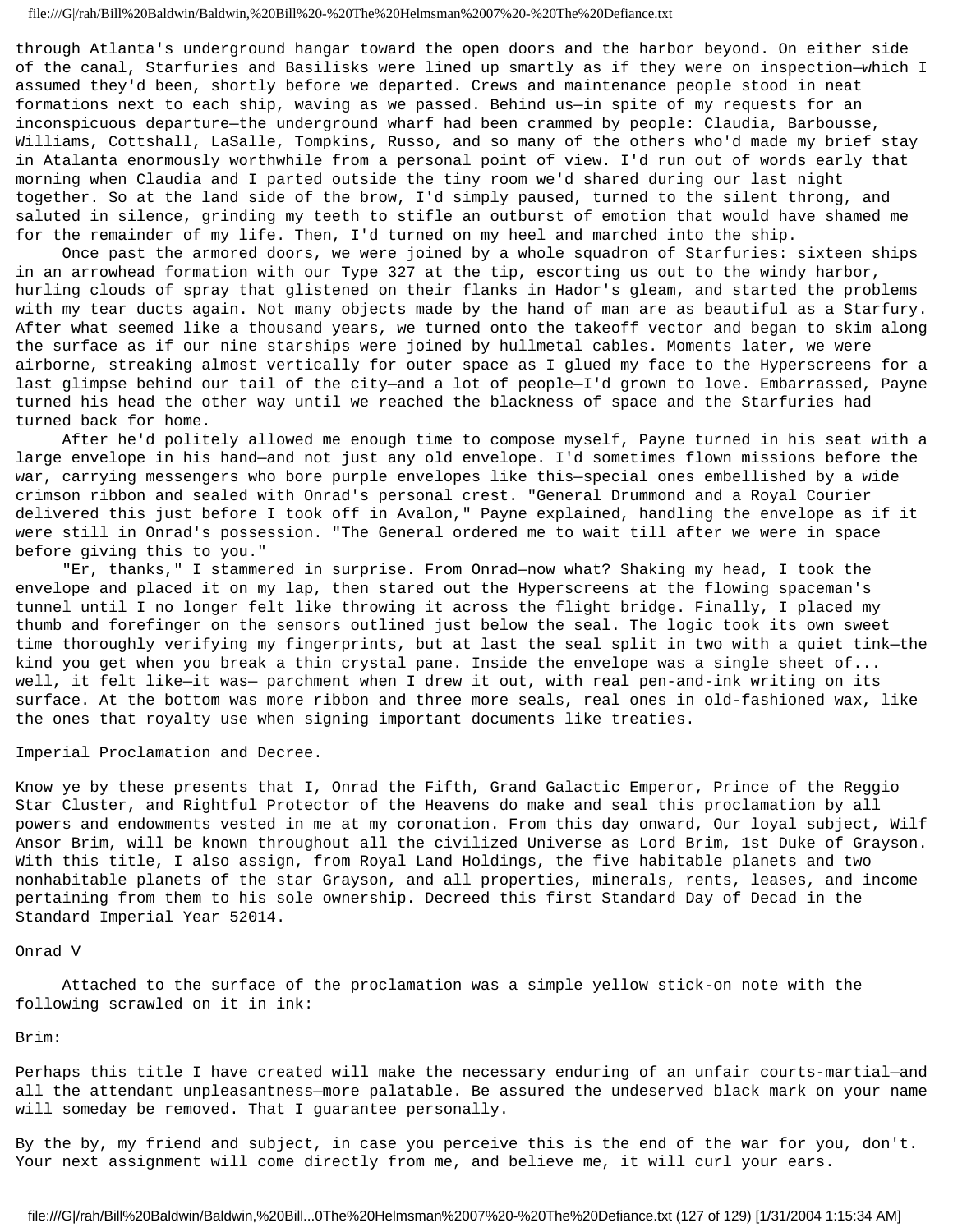Onrad

 Handy Reference to Imperial Units of Measurements Prepared for visitors to the Home Galaxy by THE GALACTIC ALMANAC (AND HANDY ENCYCLOPEDIA) Dates: The Standard Imperial Calendar in use throughout most of the Home Galaxy is based upon the Avalonian local calendar and consists of four-hundred-clay years, divided into ten months: Unad, Diad, Triad, Tetrad, Pentad, Hexad, Heptad, Octad, Nonad, and Decad, each with forty days, grouped into four, ten-day weeks. Dates are expressed either as <day>/<year>, as in 131/52013, or <day><month>, <year>, as in 11 Triad, 52013. Units of Time Measurement: Standard Multiple Historic Click = 1.5 x human eye blink Cycle = 50 clicks Metacycle = 50 Cycles Time of Day Measurement: Time of day throughout the Home Galaxy is based upon the Avalonian local day and is fixed by six, four-metacycle "Watches:" Dawn, Morning, Brightness, Evening, Twilight, and Night. These are adjusted to local time, whenever possible; however, where local rotation time is either too short or too long, partial or multiple Standard Days are implemented. Time of day is normally written as: <watch initial>:<metacycle>:<cycle>:<click>, truncated as desired. Example: D:3:45 or B:00:15. Verbally, time of day is expressed by speaking the watch name followed optionally by, "plus" and a one-, two-, or three-metacycle offset toward the next watch. This may optionally be followed by, "and" with a one-, to forty-nine-cycle offset toward the next watch. Examples: Dawn plus one and twenty-five, Evening and forty, Twilight plus three. In casual speech, the use of "and a half indicates twenty-five cycles past a metacycle, as in, "Dawn and a half," or "Dawn plus three and a half." One Standard Day anywhere in the galaxy is based on the six-watch Avalonian Day. One Standard Week is ten Avalonian Days. Other units of measurement: mmi One-thousandth of an iral. thumb - One-tenth the length of a human foot (see below). iral = derived from ancient measurements of an "average" human foot.  $c'$ lenyt =  $5,500$  irals. milston = mass of approximately one Standard Mill Stone (see Imperial Museum, Avalon). Surface Directions: Lightward = Facing planetary rotation. Nightward = Opposite direction from planetary rotation. Boreal = Left-hand planetary pole, facing Lightward.

Austral = Right-hand planetary pole, facing Lightward.

```
Bearings in Space:
Bearings are based on a four-hundred-degree circle with the zero-degree mark at the nose of the
```